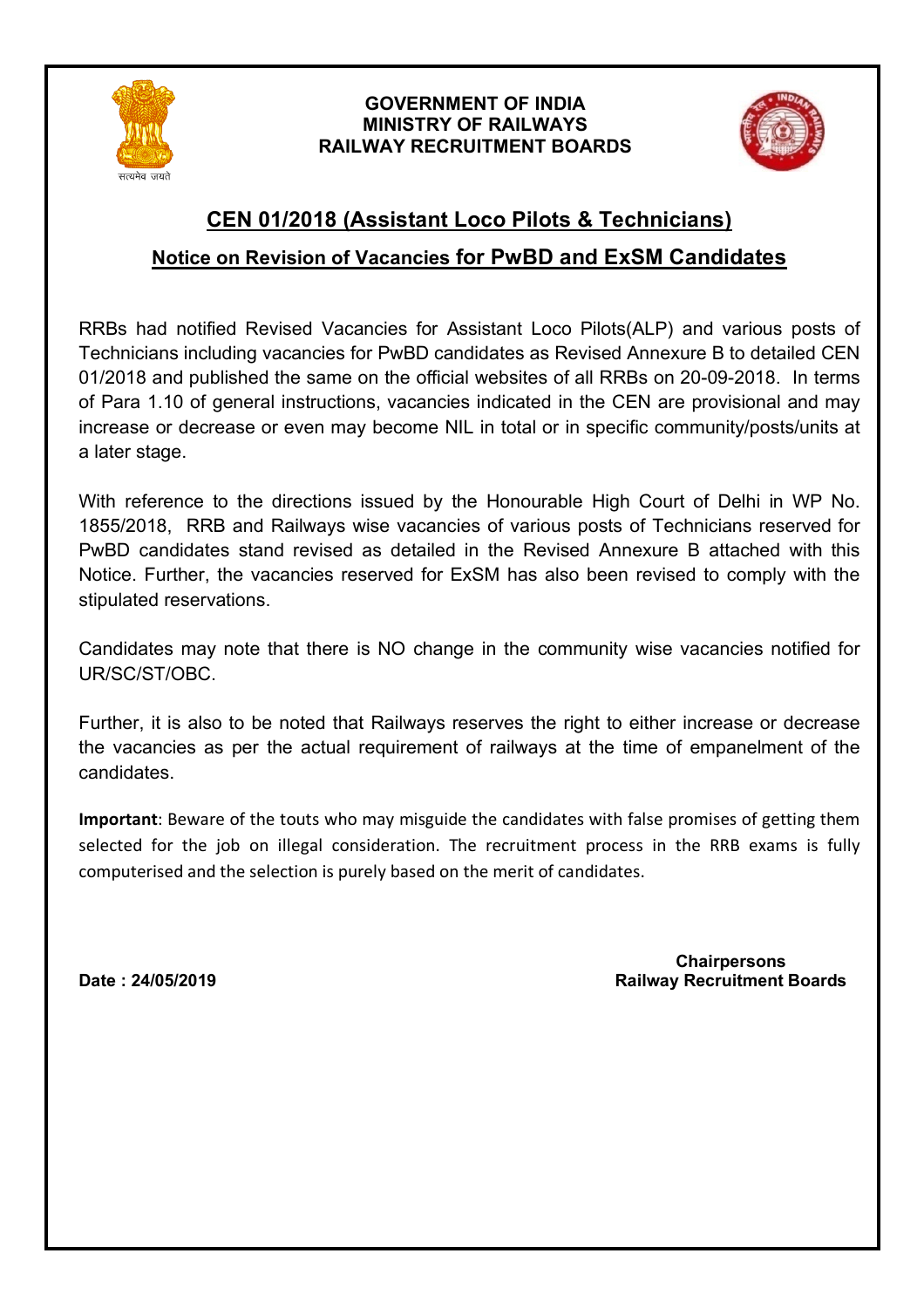|                |                    |              |                  |                  |                  |                             | <b>RRB wise Railway wise Summary of Vacancies</b> |                  |                  |                |                |                |                                     |                 |                  |                |                |                  |                         |
|----------------|--------------------|--------------|------------------|------------------|------------------|-----------------------------|---------------------------------------------------|------------------|------------------|----------------|----------------|----------------|-------------------------------------|-----------------|------------------|----------------|----------------|------------------|-------------------------|
| Sl. No         | <b>RRB</b>         | Railway      |                  |                  |                  | <b>ASSISTANT LOCO PILOT</b> |                                                   |                  |                  |                |                |                | <b>VARIOUS POSTS OF TECHNICIANS</b> |                 |                  |                |                |                  | <b>GRAND</b>            |
|                |                    |              | <b>UR</b>        | <b>SC</b>        | <b>ST</b>        | OBC                         | <b>TOTAL</b>                                      | <b>ExSM</b>      | <b>UR</b>        | <b>SC</b>      | <b>ST</b>      | OBC            | <b>TOTAL</b>                        | <b>ExSM</b>     | VI               | HI             | LD             | <b>MD</b>        | <b>TOTAL</b>            |
| 1              | AHMEDABAD          | <b>WR</b>    | 193              | 54               | 25               | 93                          | 365                                               | 37               | 463              | 111            | 58             | 230            | 862                                 | 86              | 14               | $\overline{7}$ | 24             | 11               | 1227                    |
| $\overline{2}$ | <b>AJMER</b>       | <b>NWR</b>   | 547              | 156              | 79               | 275                         | 1057                                              | 106              | 860              | 224            | 122            | 430            | 1636                                | 164             | $12\,$           | 35             | 50             | $12\,$           | 2693                    |
|                |                    | <b>WCR</b>   | 27               | $\, 8$           | $\overline{4}$   | 14                          | 53                                                | 5                | 178              | 50             | 23             | 89             | 340                                 | 34              | $\mathbf{1}$     | $\overline{c}$ | 9              | $\mathbf{0}$     | 393                     |
|                |                    | <b>DLW</b>   | $\bf{0}$         | $\bf{0}$         | $\mathbf{0}$     | $\mathbf{0}$                | $\bf{0}$                                          | $\mathbf{0}$     | $\boldsymbol{0}$ | $\mathbf{0}$   | $\overline{9}$ | $\bf{0}$       | $\boldsymbol{9}$                    | $\mathbf{1}$    | $\mathbf{0}$     | $\bf{0}$       | $\bf{0}$       | $\mathbf{0}$     | 9                       |
| 3              | ALLAHABAD          | <b>NCR</b>   | 1643             | 460              | 181              | 735                         | 3019                                              | 302              | 1372             | 386            | 186            | 656            | 2603                                | 260             | $\mathbf{1}$     | $75 + 1*$      | $103 + 2*$     | 44               | 5622                    |
|                |                    | <b>NR</b>    | 615              | 183              | 91               | 328                         | 1217                                              | 122              | 328              | 95             | 47             | 164            | 634                                 | 63              | $\mathbf{1}$     | 18             | 37             | $\mathbf{0}$     | 1851                    |
| $\overline{4}$ | <b>BANGALORE</b>   | <b>RWF</b>   | $\bf{0}$         | $\mathbf{0}$     | $\mathbf{0}$     | $\mathbf{0}$                | $\bf{0}$                                          | $\boldsymbol{0}$ | 32               | 11             | $\,$ 8 $\,$    | 29             | 84                                  | $\,$ 8 $\,$     | $\boldsymbol{0}$ | $\overline{c}$ | $5 + 4*$       | $\mathbf{0}$     | 84                      |
|                |                    | <b>SWR</b>   | 834              | 243              | 124              | 422                         | 1623                                              | 162              | 892              | 269            | 143            | 468            | 1772                                | 177             | 11               | 35             | 62             | 8                | 3395                    |
| $\sqrt{5}$     | <b>BHOPAL</b>      | <b>WCR</b>   | 430              | 128              | 65               | 231                         | 854                                               | 85               | 795              | 237            | 141            | 393            | 1566                                | 157             | $5\phantom{.0}$  | 25             | 38             | $\boldsymbol{0}$ | 2420                    |
|                |                    | WR           | 127              | $\bf 45$         | $20\,$           | 64                          | 256                                               | 26               | 133              | $42\,$         | $\sqrt{24}$    | 72             | 271                                 | $27\,$          | $\mathbf{1}$     | $\overline{4}$ | 9              | $\sqrt{4}$       | 527                     |
| 6              | BHUBANESWAR        | <b>ECoR</b>  | 1362             | 334              | 167              | 365                         | 2228                                              | 223              | 227              | 62             | 33             | 122            | 444                                 | 44              | $\overline{7}$   | 14             | 16             | 3                | 2672                    |
| $\sqrt{7}$     | <b>BILASPUR</b>    | CR           | 181              | 48               | 68               | 39                          | 336                                               | 34               | 106              | 25             | 21             | 62             | 214                                 | 21              | $\bf{0}$         | $\overline{3}$ | 6              | $\mathbf{1}$     | 550                     |
|                |                    | SECR         | 585              | 176              | 94               | 293                         | 1148                                              | 115              | 375              | 89             | 47             | 189            | 700                                 | 70              | $\overline{4}$   | 24             | 39             | 3                | 1848                    |
| 8              | CHANDIGARH         | <b>NR</b>    | 664              | 193              | 100              | 351                         | 1308                                              | 131              | 1653             | 445            | 246            | 824            | 3168                                | 317             | $\mathbf{1}$     | 44             | 77             | 17               | 4476                    |
| 9              | CHENNAI            | ICF          | $\boldsymbol{0}$ | $\boldsymbol{0}$ | $\boldsymbol{0}$ | $\boldsymbol{0}$            | $\pmb{0}$                                         | $\boldsymbol{0}$ | 127              | 30             | 19             | $70\,$         | 246                                 | 25              | $\mathbf{1}$     | $\overline{c}$ | 3              | $\boldsymbol{0}$ | 246                     |
|                |                    | SR           | 414              | 117              | 64               | 166                         | 761                                               | 76               | 1437             | 464            | 311            | 602            | 2814                                | 281             | $\sqrt{3}$       | 42             | 59             | $\overline{7}$   | 3575                    |
|                |                    | <b>MCF</b>   | $\mathbf{0}$     | $\mathbf{0}$     | $\mathbf{0}$     | $\mathbf{0}$                | $\bf{0}$                                          | $\overline{0}$   | 94               | 16             | 6              | 23             | 139                                 | 14              | $\mathbf{0}$     | $\mathbf{0}$   | $\mathbf{0}$   | $\mathbf{0}$     | 139                     |
| 10             | GORAKHPUR          | <b>NER</b>   | 849              | 252              | 126              | 454                         | 1681                                              | 168              | 844              | 236            | 116            | 425            | 1621                                | 162             | 2                | 29             | 28             | $\overline{7}$   | 3302                    |
|                |                    | <b>RDSO</b>  | $\bf{0}$         | $\bf{0}$         | $\mathbf{0}$     | $\mathbf{0}$                | $\bf{0}$                                          | $\bf{0}$         | $\bf{0}$         | $\mathbf{1}$   | $\overline{c}$ | $\mathbf{1}$   | $\overline{\mathbf{4}}$             | $\bf{0}$        | $\boldsymbol{0}$ | $\bf{0}$       | $\bf{0}$       | $\bf{0}$         | $\overline{\mathbf{4}}$ |
| 11             | GUWAHATI           | <b>NFR</b>   | 211              | 63               | 32               | 114                         | 420                                               | 42               | 407              | 120            | 56             | 212            | 795                                 | 80              | $\overline{c}$   | 28             | 21             | $\mathbf{1}$     | 1215                    |
|                |                    | <b>DMW</b>   | $\boldsymbol{0}$ | $\bf{0}$         | $\mathbf{0}$     | $\mathbf{0}$                | $\bf{0}$                                          | $\bf{0}$         | $7\phantom{.0}$  | $\overline{2}$ | $40\,$         | $\mathbf{1}$   | 50                                  | $\overline{5}$  | $\mathbf{0}$     | $\mathbf{1}$   | $\bf{0}$       | $\bf{0}$         | 50                      |
| 12             | AMMU-SRINAGAR      | <b>NR</b>    | 158              | 58               | 39               | 102                         | 357                                               | 36               | 222              | 45             | 37             | 126            | 430                                 | 43              | $\mathbf{0}$     | 6              | 11             | $\mathbf{0}$     | 787                     |
|                |                    | <b>RCF</b>   | $\mathbf{0}$     | $\mathbf{0}$     | $\mathbf{0}$     | $\mathbf{0}$                | $\bf{0}$                                          | $\mathbf{0}$     | 61               | 17             | $\, 8$         | 60             | 146                                 | 15              | $\mathbf{0}$     | $\overline{c}$ | $\overline{5}$ | $\mathbf{0}$     | 146                     |
|                |                    | <b>CLW</b>   | $\mathbf{0}$     | $\mathbf{0}$     | $\mathbf{0}$     | $\mathbf{0}$                | $\bf{0}$                                          | $\mathbf{0}$     | 37               | 10             | 6              | 14             | 67                                  | $7\overline{ }$ | 2                | $\mathbf{0}$   | $\mathbf{0}$   | $\overline{c}$   | 67                      |
| 13             | KOLKATA            | ER           | 377              | 105              | 66               | 158                         | 706                                               | 71               | 1670             | 481            | 247            | 837            | 3235                                | 324             | 34               | 46             | 55             | 50               | 3941                    |
|                |                    | <b>METRO</b> | $\mathbf{0}$     | $\mathbf{0}$     | $\mathbf{0}$     | $\mathbf{0}$                | $\bf{0}$                                          | $\mathbf{0}$     | 169              | 49             | 25             | 90             | 333                                 | 33              | $\mathbf{0}$     | $\overline{7}$ | 11             | $\mathbf{0}$     | 333                     |
|                |                    | <b>SER</b>   | 355              | 105              | 53               | 190                         | 703                                               | 70               | 261              | 68             | 32             | 122            | 483                                 | 48              | $\overline{4}$   | 21             | 14             | $\mathbf{q}$     | 1186                    |
| 14             | MALDA              | ER           | 319              | 104              | 65               | 126                         | 614                                               | 61               | 277              | 81             | 38             | 129            | 525                                 | 53              | $\mathbf{1}$     | 9              | 9              | $\,8\,$          | 1139                    |
|                |                    | <b>SER</b>   | 94               | 28               | 14               | 51                          | 187                                               | 19               | 267              | 79             | 39             | 145            | 530                                 | 53              | $\mathbf{1}$     | 12             | 14             | 3                | 717                     |
|                |                    | CR           | 851              | 168              | 148              | 313                         | 1480                                              | 148              | 1592             | 433            | 269            | 860            | 3155                                | 316             | $7\overline{ }$  | 57             | $78 + 1*$      | 14               | 4635                    |
| 15             | MUMBAI             | SC           | 66               | 20               | 10               | 36                          | 132                                               | 13               | 27               | $\overline{4}$ | 3              | 11             | 45                                  | 5               | $\bf{0}$         | $\bf{0}$       | $\mathbf{1}$   | $\mathbf{0}$     | 177                     |
|                |                    | WR           | 144              | 37               | 21               | 52                          | 254                                               | 25               | 354              | 95             | 52             | 187            | 688                                 | 69              | 13               | 18             | 16             | 12               | 942                     |
| 16             | <b>MUZAFFARPUR</b> | ECR          | 230              | 68               | 35               | 123                         | 456                                               | 46               | 350              | 103            | 49             | 181            | 683                                 | 68              | 8                | 11             | 14             | 12               | 1139                    |
| 17             | <b>PATNA</b>       | ECR          | 363              | 108              | 54               | 195                         | 720                                               | 72               | 275              | 84             | 42             | 146            | 547                                 | 55              | 13               | 11             | 16             | 12               | 1267                    |
|                |                    | <b>RWP</b>   | $\mathbf{0}$     | $\mathbf{0}$     | $\mathbf{0}$     | $\mathbf{0}$                | $\bf{0}$                                          | $\mathbf{0}$     | $\,$ 8 $\,$      | $\sqrt{3}$     | $\mathbf{1}$   | $\overline{4}$ | 16                                  | $\overline{2}$  | $\mathbf{0}$     | $\mathbf{1}$   | $\mathbf{0}$   | $\mathbf{0}$     | 16                      |
| 18             | RANCHI             | <b>ECR</b>   | 739              | 224              | 102              | 397                         | 1462                                              | 146              | 226              | 76             | 38             | 123            | 463                                 | 46              | 19               | 20             | 23             | 20               | 1925                    |
|                |                    | <b>SER</b>   | 278              | 95               | 40               | 156                         | 569                                               | 57               | 897              | 291            | 132            | 467            | 1787                                | 179             | $\mathbf{1}$     | 42             | 42             | 16               | 2356                    |
| 19             | SECUNDERABAD       | <b>ECoR</b>  | 238              | 151              | 36               | 62                          | 487                                               | 49               | 99               | 62             | 52             | 41             | 254                                 | 25              | 8                | 8              | 5              | $\overline{4}$   | 741                     |
|                |                    | SC.          | 1327             | 398              | 200              | 721                         | 2646                                              | 265              | 1248             | 349            | 185            | 648            | 2430                                | 243             | 5                | 31             | 53             | $\overline{7}$   | 5076                    |
| 20             | SILIGURI           | <b>NFR</b>   | 270              | 80               | 40               | 144                         | 534                                               | 53               | 171              | 50             | 29             | 91             | 341                                 | 34              | $\sqrt{3}$       | 12             | 11             | 9                | 875                     |
| 21             | THIRUVANANTHAPURAM | SR           | 81               | 25               | 12               | 44                          | 162                                               | 16               | 227              | 64             | 62             | 93             | 446                                 | 45              | $\mathbf{0}$     | 5              | $\, 8$         | $\overline{c}$   | 608                     |
|                | <b>GRAND TOTAL</b> |              | 14572            | 4234             | 2175             | 6814                        | 27795                                             | 2780             | 18768            | 5359           | 3004           | 9437           | 36576                               | 3658            | 185              | $709 + 1*$     | $972 + 7*$     | 298              | 64371                   |

Vacancy indicated with \* are the Backlog vacancies

#### **Abbreviations**

*VI = Visual Impairment, HI = Hearing Impairment, LD = Locomotor Disability, MD = Multiple Disability* 

#### **Railway Zones**

CR = Central Railway, ECR = East Central Railway, ECoR = East Coast Railway, BR = Eastern Railway, NR = Northern Railway, NCR = North Central Railway, NER = North Eastern Railway, NFR = North Frontier Railway,<br>NWR = North *Central Railway.*

#### **Other Railway Units**

CLW = Chittaranjan Locomotive Work, DLW = Diesel Loco Motive Works, DMW = Diesel Locomotive Modernisation Workshop, ICF = Integral Coad Factory, METRO = Metro Railway\_Kolkata, MCF = Modern Coach<br>Factory\_Raebareli, RCF = Ra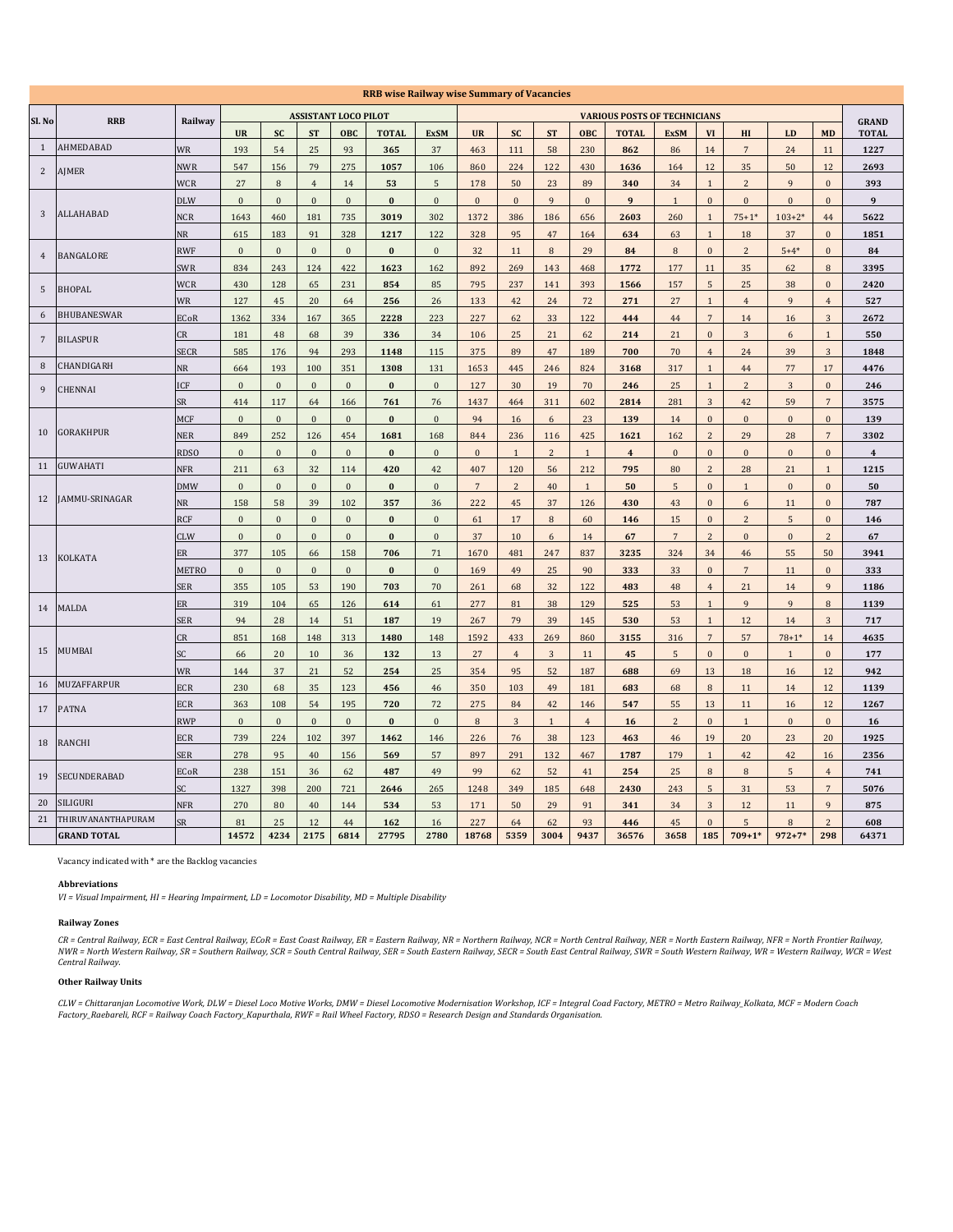| <b>RRB: AHMEDABAD</b><br>Railway<br><b>No. of Vacancies</b><br>Cat. No.<br>Designation<br>Department<br><b>Sub Department</b><br>/ PU<br><b>UR</b><br><b>TOTAL</b><br>VI<br><b>SC</b><br>SΤ<br><b>OBC</b><br>ExSM<br>HI<br>LD<br>MD<br>(12)<br>(1)<br>(2)<br>(3)<br>(4)<br>(5)<br>(6)<br>(7)<br>(8)<br>(9)<br>(10)<br>(11)<br>(13)<br>(14)<br>(15)<br>MECHANICAL<br><b>TRACTION</b><br>WR<br>193<br>2<br>ASSISTANT LOCO PILOT<br>54<br>25<br>93<br>365<br>37<br>0<br>0<br>0<br>0<br>$\overline{7}$<br><b>WR</b><br>3<br>$\overline{2}$<br>ENGINEERING<br>P WAY<br>$\mathbf{1}$<br>0<br>6<br>$\mathbf{1}$<br>0<br>0<br>0<br>0<br>TECHNICIAN GRADE III BLACKSMITH<br>$\overline{2}$<br>14<br><b>BRIDGE</b><br><b>WR</b><br>$\mathbf{1}$<br>0<br>$\mathbf{1}$<br>$\overline{4}$<br>$\mathbf 0$<br>0<br>0<br>0<br>ENGINEERING<br>0<br>TECHNICIAN GRADE III BRIDGE<br>5<br>$\mathbf{1}$<br>8<br>0<br>TECHNICIAN GRADE III CARPENTER<br>ENGINEERING<br><b>WORKS</b><br><b>WR</b><br>$\mathbf{1}$<br>$\mathbf{1}$<br>$\mathbf 0$<br>$\mathbf 0$<br>0<br>18<br>1<br>$\overline{2}$<br>3<br>19<br>MECHANICAL<br><b>CARRIAGE and WAGON</b><br>WR<br>0<br>$\mathbf 0$<br>$\mathbf{1}$<br>0<br>0<br>0<br>0<br>0<br>TECHNICIAN GRADE III CARPENTER<br>35<br>8<br>6<br>16<br>65<br>$\overline{7}$<br>0<br>$\overline{2}$<br>$\overline{2}$<br>25<br>WR<br>0<br>TECHNICIAN GRADE III CARRIAGE and WAGON<br>MECHANICAL<br><b>CARRIAGE and WAGON</b><br>16<br>$\overline{4}$<br>$\overline{7}$<br>29<br>3<br>0<br>$\mathbf{1}$<br>31<br>MECHANICAL<br><b>DIESEL SHED</b><br>WR<br>2<br>$\mathbf 0$<br>0<br>TECHNICIAN GRADE III DIESEL ELECTRICAL<br>34<br>TECHNICIAN GRADE III DIESEL MECHANICAL<br><b>WR</b><br>31<br>9<br>58<br>6<br>0<br>0<br>$\overline{2}$<br>MECHANICAL<br>DIESEL SHED<br>4<br>14<br>1<br>5<br>$\overline{2}$<br>$\overline{7}$<br>28<br>3<br>$\overline{2}$<br>3<br>$\overline{2}$<br>47<br><b>ELECTRICAL</b><br><b>GENERAL SERVICES</b><br>WR<br>14<br>0<br>TECHNICIAN GRADE III ELECTRICAL / POWER<br>TECHNICIAN GRADE III ELECTRICAL / POWER<br>$\overline{2}$<br>$\mathbf 0$<br>$\overline{7}$<br>0<br>$\mathbf 0$<br>48<br><b>WORKSHOP</b><br>WR<br>$\mathbf{1}$<br>$\overline{4}$<br>$\mathbf{1}$<br>0<br>0<br><b>ELECTRICAL</b><br>(WORKSHOP)<br>$\overline{7}$<br>3<br>$\overline{2}$<br>49<br>WR<br>2<br>6<br>$\overline{2}$<br>0<br>$\mathbf{1}$<br>TECHNICIAN GRADE III ELECTRICAL / TRAIN LIGHTING<br><b>ELECTRICAL</b><br><b>GENERAL SERVICES</b><br>18<br>1<br>TECHNICIAN GRADE III ELECTRICAL / TRAIN LIGHTING<br>50<br><b>ELECTRICAL</b><br><b>WORKSHOP</b><br>WR<br>4<br>$\overline{2}$<br>8<br>0<br>0<br>0<br>0<br>1<br>1<br>1<br>(WORKSHOP)<br>$\overline{2}$<br>$\overline{2}$<br>$\overline{7}$<br>$\overline{2}$<br>52<br>TRD<br>11<br>22<br>$\mathbf 0$<br>0<br>$\mathbf{1}$<br>$\mathbf 0$<br>TECHNICIAN GRADE III ELECTRICAL / TRD (OHE)<br>ELECTRICAL<br>WR<br>53<br><b>ELECTRICAL</b><br>TRD<br><b>WR</b><br>0<br>0<br>0<br>0<br>0<br>TECHNICIAN GRADE III ELECTRICAL / TRD (PSI)<br>1<br>1<br>1<br>1<br>$\overline{4}$<br>54<br>8<br>3<br>15<br>$\overline{2}$<br>TECHNICIAN GRADE III ELECTRICAL / TRS<br><b>TRS</b><br><b>WR</b><br>18<br>44<br>4<br>0<br>$\mathbf{1}$<br>$\mathbf{1}$<br><b>ELECTRICAL</b><br>5<br>3<br>$\pmb{0}$<br>59<br><b>GENERAL SERVICES</b><br><b>WR</b><br>18<br>$\overline{2}$<br>9<br>34<br>3<br>0<br>0<br>TECHNICIAN GRADE III FITTER<br><b>ELECTRICAL</b><br>33<br>9<br>5<br>17<br>64<br>$\overline{2}$<br>62<br>MECHANICAL<br><b>WR</b><br>6<br>$\mathbf{1}$<br>$\mathbf{1}$<br>$\mathbf{1}$<br>TECHNICIAN GRADE III FITTER<br><b>CARRIAGE and WAGON</b><br>0<br>$\mathbf{1}$<br>$\mathbf 0$<br>$\overline{2}$<br>0<br>65<br>ENGINEERING<br><b>WORKSHOP</b><br>WR<br>$\mathbf{1}$<br>0<br>0<br>0<br>0<br>TECHNICIAN GRADE III FITTER (WORKSHOP)<br>66<br>WR<br>47<br>18<br>35<br>106<br>11<br>$\overline{7}$<br>$\mathbf{1}$<br>3<br>2<br>TECHNICIAN GRADE III FITTER (WORKSHOP)<br>MECHANICAL<br>WORKSHOP<br>6<br>0<br>$\mathbf 0$<br>$\mathbf 0$<br>0<br>$\pmb{0}$<br>67<br><b>WORKSHOP</b><br><b>WR</b><br>$\mathbf{1}$<br>$\mathbf 0$<br>$\mathbf{1}$<br>$\mathbf 0$<br>$\mathbf 0$<br>S and T<br>TECHNICIAN GRADE III FITTER (WORKSHOP)<br>71<br><b>WR</b><br>0<br>0<br>$\mathbf 0$<br>0<br>0<br>0<br>TECHNICIAN GRADE III GRINDER (WORKSHOP)<br><b>ENGINEERING</b><br><b>WORKSHOP</b><br>1<br>1<br>0<br>0<br>83<br>WR<br>$\mathbf{1}$<br>0<br>$\mathbf 0$<br>0<br>0<br>0<br>0<br>TECHNICIAN GRADE III MACHINIST (WORKSHOP)<br>ENGINEERING<br><b>WORKSHOP</b><br>0<br>1<br>0<br><b>WORKSHOP</b><br>WR<br>$\mathbf{1}$<br>0<br>0<br>0<br>0<br>$\mathbf{1}$<br>0<br>84<br>MECHANICAL<br>11<br>12<br>1<br>TECHNICIAN GRADE III MACHINIST (WORKSHOP)<br>5<br>3<br>$\overline{2}$<br>88<br>ENGINEERING<br><b>WORKS</b><br>WR<br>$\mathbf{1}$<br>$\mathbf{1}$<br>10<br>$\mathbf{1}$<br>0<br>$\mathbf 0$<br>$\mathbf 0$<br>TECHNICIAN GRADE III MASON<br><b>WR</b><br>8<br>98<br>TECHNICIAN GRADE III MILLWRIGHT<br>MECHANICAL<br><b>WORKSHOP</b><br>0<br>$\overline{2}$<br>11<br>$\mathbf{1}$<br>0<br>0<br>$\mathbf{1}$<br>0<br>1<br>TECHNICIAN GRADE III MOTOR VEHICLE DRIVER CUM<br>100<br><b>TRANSPORT</b><br>WR<br>3<br>0<br>$\overline{2}$<br>6<br>0<br>0<br>0<br>0<br>GENERAL<br>1<br>1<br><b>MECHANIC</b><br>TECHNICIAN GRADE III MULTI SKILLED FITTER<br>WR<br>$\overline{2}$<br>0<br>103<br>ENGINEERING<br><b>WORKS</b><br>0<br>1<br>3<br>0<br>0<br>0<br>0<br>0<br><b>WR</b><br>29<br>$\overline{7}$<br>3<br>104<br>MECHANICAL<br>WORKSHOP<br>$\overline{4}$<br>17<br>57<br>6<br>0<br>0<br>$\mathbf{1}$<br>TECHNICIAN GRADE III MULTI SKILLED FITTER<br>107<br>P WAY<br><b>WR</b><br>$\mathbf{1}$<br>$\mathbf{1}$<br>0<br>0<br>2<br>0<br>0<br>0<br>0<br>0<br>TECHNICIAN GRADE III PAINTER<br>ENGINEERING<br>$\mathbf 0$<br>$\mathbf 0$<br>108<br><b>WR</b><br>$\mathbf{1}$<br>$\mathbf 0$<br>2<br>$\mathbf 0$<br>0<br>$\mathbf 0$<br>0<br>TECHNICIAN GRADE III PAINTER<br>ENGINEERING<br><b>WORKS</b><br>1<br>P WAY<br><b>WR</b><br>3<br>$\mathbf{1}$<br>5<br>0<br>0<br>117<br>TECHNICIAN GRADE III PERMENANT WAY<br>ENGINEERING<br>0<br>$\mathbf{1}$<br>$\mathbf{1}$<br>0<br>0<br>3<br>$\mathbf 0$<br>$\mathbf{1}$<br>121<br>ENGINEERING<br><b>WR</b><br>0<br>$\overline{4}$<br>0<br>$\mathbf{1}$<br>$\mathbf{1}$<br>0<br>0<br>TECHNICIAN GRADE III PLUMBER / PIPE FITTER<br>WORKS<br>TECHNICIAN GRADE III REFRIGERATION and AIR<br>8<br>$\overline{2}$<br>5<br>0<br><b>ELECTRICAL</b><br><b>GENERAL SERVICES</b><br>WR<br>$\overline{2}$<br>0<br>0<br>0<br>126<br>$\mathbf{1}$<br>16<br>CONDITIONING<br>73<br>SIGNAL<br><b>WR</b><br>8<br>8<br>30<br>119<br>0<br>0<br>134<br>TECHNICIAN GRADE III SIGNAL<br>S and T<br>12<br>0<br>0<br>8<br>$\mathbf 0$<br>$\mathbf 0$<br><b>WR</b><br>31<br>$\mathbf{1}$<br>41<br>$\overline{4}$<br>$\mathbf 0$<br>$\mathbf 0$<br>136<br>TELECOMMUNICATION<br>1<br>TECHNICIAN GRADE III TELECOMMUNICATION<br>S and T<br><b>WR</b><br>3<br>$\mathbf 0$<br>$\mathbf 0$<br>$\overline{3}$<br>$\mathbf 0$<br>0<br>146<br>TECHNICIAN GRADE III WELDER<br><b>BRIDGE</b><br>0<br>0<br>0<br>0<br>ENGINEERING<br>$\mathbf{1}$<br>0<br>$\mathbf 0$<br>$\mathbf{1}$<br>$\overline{2}$<br>$\mathbf 0$<br>0<br>0<br>$\mathbf 0$<br>148<br>ENGINEERING<br><b>WORKS</b><br>WR<br>0<br>TECHNICIAN GRADE III WELDER<br>$\overline{2}$<br>149<br>TECHNICIAN GRADE III WELDER<br>MECHANICAL<br><b>CARRIAGE and WAGON</b><br><b>WR</b><br>$\mathbf{1}$<br>$\Omega$<br>$\mathbf{1}$<br>$\overline{a}$<br>$\Omega$<br>0<br>0<br>$\Omega$<br>$\Omega$<br><b>WR</b><br>TECHNICIAN GRADE III WELDER (WORKSHOP)<br>ENGINEERING<br><b>WORKSHOP</b><br>$\mathbf{1}$<br>0<br>0<br>0<br>0<br>0<br>0<br>154<br>0<br>1<br>0<br>$\overline{7}$<br>26<br><b>WORKSHOP</b><br><b>WR</b><br>51<br>5<br>0<br>0<br>$\mathbf 1$<br>155<br>TECHNICIAN GRADE III WELDER (WORKSHOP)<br>MECHANICAL<br>4<br>14<br>0<br>165<br>323<br>123<br>14<br>RRB TOTAL<br>656<br>83<br>1227<br>$\overline{7}$<br>24<br>11<br><b>RRB: AJMER</b><br>Railway<br>No. of Vacancies<br>Cat. No.<br>Designation<br>Department<br><b>Sub Department</b><br>/ PU<br><b>UR</b><br><b>TOTAL</b><br>VI<br>SC<br>ST<br>ОВС<br>ExSM<br>HI<br>LD<br>MD<br>(5)<br>(6)<br>(7)<br>(12)<br>(1)<br>(2)<br>(3)<br>(4)<br>(8)<br>(9)<br>(10)<br>(11)<br>(13)<br>(14)<br>(15)<br>ELECTRICAL<br><b>WCR</b><br>ASSISTANT LOCO PILOT<br><b>TRACTION</b><br>27<br>8<br>14<br>53<br>5<br>0<br>$\mathbf{1}$<br>4<br>0<br>0<br>0<br>$\overline{2}$<br>547<br>156<br>1057<br>106<br>0<br>MECHANICAL<br>TRACTION<br><b>NWR</b><br>79<br>275<br>0<br>0<br>0<br>ASSISTANT LOCO PILOT<br>$\overline{7}$<br>ENGINEERING<br>P WAY<br><b>NWR</b><br>8<br>3<br>0<br>0<br>$\mathbf{1}$<br>$\overline{2}$<br>14<br>$\mathbf{1}$<br>0<br>$\mathbf{1}$<br>TECHNICIAN GRADE III BLACKSMITH<br>$\overline{2}$<br>$\overline{7}$<br>P WAY<br><b>WCR</b><br>$\overline{2}$<br>$\mathbf{1}$<br>$\mathsf 0$<br>5<br>$\mathbf{1}$<br>ENGINEERING<br>0<br>0<br>0<br>0<br>TECHNICIAN GRADE III BLACKSMITH<br><b>BRIDGE</b><br>3<br>$\mathbf{1}$<br>5<br>0<br>14<br>TECHNICIAN GRADE III BRIDGE<br>ENGINEERING<br><b>WCR</b><br>$\mathbf 0$<br>$\mathbf{1}$<br>$\mathbf{1}$<br>0<br>$\mathbf 0$<br>0<br><b>NWR</b><br>$\overline{7}$<br>$\mathsf 0$<br>$\overline{7}$<br>TECHNICIAN GRADE III CARPENTER<br>ENGINEERING<br><b>WORKS</b><br>0<br>0<br>$\mathbf{1}$<br>0<br>0<br>0<br>18<br>0<br>ENGINEERING<br><b>WORKS</b><br><b>WCR</b><br>$\overline{2}$<br>0<br>0<br>18<br>0<br>2<br>0<br>0<br>0<br>0<br>0<br>TECHNICIAN GRADE III CARPENTER<br>19<br>MECHANICAL<br>CARRIAGE and WAGON<br><b>NWR</b><br>3<br>$\mathbf{1}$<br>0<br>$\mathbf{1}$<br>5<br>$\mathbf{1}$<br>0<br>$\mathbf{1}$<br>0<br>TECHNICIAN GRADE III CARPENTER<br>0<br>23<br>TECHNICIAN GRADE III CARPENTER (WORKSHOP) MECHANICAL<br><b>WORKSHOP</b><br><b>NWR</b><br>10<br>3<br>$\overline{2}$<br>$\mathbf{1}$<br>$\overline{2}$<br>0<br>0<br>0<br>16<br>1<br>MECHANICAL<br><b>NWR</b><br>78<br>21<br>154<br>15<br>5<br>$\overline{2}$<br>25<br>CARRIAGE and WAGON<br>13<br>42<br>0<br>5<br>TECHNICIAN GRADE III CARRIAGE and WAGON<br>$\overline{2}$<br>0<br>$\overline{2}$<br>$\mathbf 0$<br>$\mathbf 0$<br>0<br>28<br>ELECTRICAL<br><b>WORKSHOP</b><br><b>NWR</b><br>$\mathbf 0$<br>0<br>$\mathbf 0$<br>0<br>TECHNICIAN GRADE III CRANE DRIVER<br><b>NWR</b><br>$\overline{7}$<br>30<br>TECHNICIAN GRADE III CRANE DRIVER<br>MECHANICAL<br><b>WORKSHOP</b><br>$\mathbf{1}$<br>0<br>3<br>0<br>0<br>0<br>11<br>$\mathbf{1}$<br>0<br>TECHNICIAN GRADE III DIESEL ELECTRICAL<br>MECHANICAL<br>DIESEL SHED<br>27<br>$\overline{7}$<br>5<br>3<br>31<br><b>NWR</b><br>4<br>13<br>51<br>0<br>$\mathbf{1}$<br>0<br>TECHNICIAN GRADE III DIESEL ELECTRICAL<br>MECHANICAL<br><b>WORKSHOP</b><br>8<br>$\overline{2}$<br>$\overline{4}$<br>$\overline{2}$<br>0<br>0<br>33<br><b>NWR</b><br>15<br>$\mathbf{1}$<br>0<br>1<br>(WORKSHOP)<br>CENTRALISED EMPLOYMENT NOTICE (CEN) No.01/2018 |  |  |  |  |  |  |  | <b>ANNEXURE - B</b> |
|----------------------------------------------------------------------------------------------------------------------------------------------------------------------------------------------------------------------------------------------------------------------------------------------------------------------------------------------------------------------------------------------------------------------------------------------------------------------------------------------------------------------------------------------------------------------------------------------------------------------------------------------------------------------------------------------------------------------------------------------------------------------------------------------------------------------------------------------------------------------------------------------------------------------------------------------------------------------------------------------------------------------------------------------------------------------------------------------------------------------------------------------------------------------------------------------------------------------------------------------------------------------------------------------------------------------------------------------------------------------------------------------------------------------------------------------------------------------------------------------------------------------------------------------------------------------------------------------------------------------------------------------------------------------------------------------------------------------------------------------------------------------------------------------------------------------------------------------------------------------------------------------------------------------------------------------------------------------------------------------------------------------------------------------------------------------------------------------------------------------------------------------------------------------------------------------------------------------------------------------------------------------------------------------------------------------------------------------------------------------------------------------------------------------------------------------------------------------------------------------------------------------------------------------------------------------------------------------------------------------------------------------------------------------------------------------------------------------------------------------------------------------------------------------------------------------------------------------------------------------------------------------------------------------------------------------------------------------------------------------------------------------------------------------------------------------------------------------------------------------------------------------------------------------------------------------------------------------------------------------------------------------------------------------------------------------------------------------------------------------------------------------------------------------------------------------------------------------------------------------------------------------------------------------------------------------------------------------------------------------------------------------------------------------------------------------------------------------------------------------------------------------------------------------------------------------------------------------------------------------------------------------------------------------------------------------------------------------------------------------------------------------------------------------------------------------------------------------------------------------------------------------------------------------------------------------------------------------------------------------------------------------------------------------------------------------------------------------------------------------------------------------------------------------------------------------------------------------------------------------------------------------------------------------------------------------------------------------------------------------------------------------------------------------------------------------------------------------------------------------------------------------------------------------------------------------------------------------------------------------------------------------------------------------------------------------------------------------------------------------------------------------------------------------------------------------------------------------------------------------------------------------------------------------------------------------------------------------------------------------------------------------------------------------------------------------------------------------------------------------------------------------------------------------------------------------------------------------------------------------------------------------------------------------------------------------------------------------------------------------------------------------------------------------------------------------------------------------------------------------------------------------------------------------------------------------------------------------------------------------------------------------------------------------------------------------------------------------------------------------------------------------------------------------------------------------------------------------------------------------------------------------------------------------------------------------------------------------------------------------------------------------------------------------------------------------------------------------------------------------------------------------------------------------------------------------------------------------------------------------------------------------------------------------------------------------------------------------------------------------------------------------------------------------------------------------------------------------------------------------------------------------------------------------------------------------------------------------------------------------------------------------------------------------------------------------------------------------------------------------------------------------------------------------------------------------------------------------------------------------------------------------------------------------------------------------------------------------------------------------------------------------------------------------------------------------------------------------------------------------------------------------------------------------------------------------------------------------------------------------------------------------------------------------------------------------------------------------------------------------------------------------------------------------------------------------------------------------------------------------------------------------------------------------------------------------------------------------------------------------------------------------------------------------------------------------------------------------------------------------------------------------------------------------------------------------------------------------------------------------------------------------------------------------------------------------------------------------------------------------------------------------------------------------------------------------------------------------------------------------------------------------------------------------------------------------------------------------------------------------------------------------------------------------------------------------------------------------------------------------------------------------------------------------------------------------------------------------------------------------------------------------------------------------------------------------------------------------------------------------------------------------------------------------------------------------------------------------------------------------------------------------------------------------------------------------------------------------------------------------------------------------------------------------------------------------------------------------------------------------------------------------------------------------------------------------------------------------------------------------------------------------------------------------------------------------------------------------------------------------------------------------------------------------------------------------------------------------------------------------------------------------------------------------------------------------------------------------------------------------------------------------------------------------------------------------------------------------------------------------------------------------------------------------------------------------------------------------------------------------------------------------------------------------------------------------------------------------------------------------------------------------------------------------------------------------------------------------------------------------------------------------------------------------------------------------------------------------------------------------------------------------------------------------------------------------------------------------------------------------------------------------------------------------------------------------------------------------------------------------------------------------------------------------------------------------------------------------------------------------------------------------------------------------------------------------------------------------------------------------------------------------------------------------------------------------------|--|--|--|--|--|--|--|---------------------|
|                                                                                                                                                                                                                                                                                                                                                                                                                                                                                                                                                                                                                                                                                                                                                                                                                                                                                                                                                                                                                                                                                                                                                                                                                                                                                                                                                                                                                                                                                                                                                                                                                                                                                                                                                                                                                                                                                                                                                                                                                                                                                                                                                                                                                                                                                                                                                                                                                                                                                                                                                                                                                                                                                                                                                                                                                                                                                                                                                                                                                                                                                                                                                                                                                                                                                                                                                                                                                                                                                                                                                                                                                                                                                                                                                                                                                                                                                                                                                                                                                                                                                                                                                                                                                                                                                                                                                                                                                                                                                                                                                                                                                                                                                                                                                                                                                                                                                                                                                                                                                                                                                                                                                                                                                                                                                                                                                                                                                                                                                                                                                                                                                                                                                                                                                                                                                                                                                                                                                                                                                                                                                                                                                                                                                                                                                                                                                                                                                                                                                                                                                                                                                                                                                                                                                                                                                                                                                                                                                                                                                                                                                                                                                                                                                                                                                                                                                                                                                                                                                                                                                                                                                                                                                                                                                                                                                                                                                                                                                                                                                                                                                                                                                                                                                                                                                                                                                                                                                                                                                                                                                                                                                                                                                                                                                                                                                                                                                                                                                                                                                                                                                                                                                                                                                                                                                                                                                                                                                                                                                                                                                                                                                                                                                                                                                                                                                                                                                                                                                                                                                                                                                                                                                                                                                                                                                                                                                                                                                                                                                                                                                                                                                                                                                                                                                                                                                                                                                                                                                    |  |  |  |  |  |  |  |                     |
|                                                                                                                                                                                                                                                                                                                                                                                                                                                                                                                                                                                                                                                                                                                                                                                                                                                                                                                                                                                                                                                                                                                                                                                                                                                                                                                                                                                                                                                                                                                                                                                                                                                                                                                                                                                                                                                                                                                                                                                                                                                                                                                                                                                                                                                                                                                                                                                                                                                                                                                                                                                                                                                                                                                                                                                                                                                                                                                                                                                                                                                                                                                                                                                                                                                                                                                                                                                                                                                                                                                                                                                                                                                                                                                                                                                                                                                                                                                                                                                                                                                                                                                                                                                                                                                                                                                                                                                                                                                                                                                                                                                                                                                                                                                                                                                                                                                                                                                                                                                                                                                                                                                                                                                                                                                                                                                                                                                                                                                                                                                                                                                                                                                                                                                                                                                                                                                                                                                                                                                                                                                                                                                                                                                                                                                                                                                                                                                                                                                                                                                                                                                                                                                                                                                                                                                                                                                                                                                                                                                                                                                                                                                                                                                                                                                                                                                                                                                                                                                                                                                                                                                                                                                                                                                                                                                                                                                                                                                                                                                                                                                                                                                                                                                                                                                                                                                                                                                                                                                                                                                                                                                                                                                                                                                                                                                                                                                                                                                                                                                                                                                                                                                                                                                                                                                                                                                                                                                                                                                                                                                                                                                                                                                                                                                                                                                                                                                                                                                                                                                                                                                                                                                                                                                                                                                                                                                                                                                                                                                                                                                                                                                                                                                                                                                                                                                                                                                                                                                                                    |  |  |  |  |  |  |  |                     |
|                                                                                                                                                                                                                                                                                                                                                                                                                                                                                                                                                                                                                                                                                                                                                                                                                                                                                                                                                                                                                                                                                                                                                                                                                                                                                                                                                                                                                                                                                                                                                                                                                                                                                                                                                                                                                                                                                                                                                                                                                                                                                                                                                                                                                                                                                                                                                                                                                                                                                                                                                                                                                                                                                                                                                                                                                                                                                                                                                                                                                                                                                                                                                                                                                                                                                                                                                                                                                                                                                                                                                                                                                                                                                                                                                                                                                                                                                                                                                                                                                                                                                                                                                                                                                                                                                                                                                                                                                                                                                                                                                                                                                                                                                                                                                                                                                                                                                                                                                                                                                                                                                                                                                                                                                                                                                                                                                                                                                                                                                                                                                                                                                                                                                                                                                                                                                                                                                                                                                                                                                                                                                                                                                                                                                                                                                                                                                                                                                                                                                                                                                                                                                                                                                                                                                                                                                                                                                                                                                                                                                                                                                                                                                                                                                                                                                                                                                                                                                                                                                                                                                                                                                                                                                                                                                                                                                                                                                                                                                                                                                                                                                                                                                                                                                                                                                                                                                                                                                                                                                                                                                                                                                                                                                                                                                                                                                                                                                                                                                                                                                                                                                                                                                                                                                                                                                                                                                                                                                                                                                                                                                                                                                                                                                                                                                                                                                                                                                                                                                                                                                                                                                                                                                                                                                                                                                                                                                                                                                                                                                                                                                                                                                                                                                                                                                                                                                                                                                                                                                    |  |  |  |  |  |  |  |                     |
|                                                                                                                                                                                                                                                                                                                                                                                                                                                                                                                                                                                                                                                                                                                                                                                                                                                                                                                                                                                                                                                                                                                                                                                                                                                                                                                                                                                                                                                                                                                                                                                                                                                                                                                                                                                                                                                                                                                                                                                                                                                                                                                                                                                                                                                                                                                                                                                                                                                                                                                                                                                                                                                                                                                                                                                                                                                                                                                                                                                                                                                                                                                                                                                                                                                                                                                                                                                                                                                                                                                                                                                                                                                                                                                                                                                                                                                                                                                                                                                                                                                                                                                                                                                                                                                                                                                                                                                                                                                                                                                                                                                                                                                                                                                                                                                                                                                                                                                                                                                                                                                                                                                                                                                                                                                                                                                                                                                                                                                                                                                                                                                                                                                                                                                                                                                                                                                                                                                                                                                                                                                                                                                                                                                                                                                                                                                                                                                                                                                                                                                                                                                                                                                                                                                                                                                                                                                                                                                                                                                                                                                                                                                                                                                                                                                                                                                                                                                                                                                                                                                                                                                                                                                                                                                                                                                                                                                                                                                                                                                                                                                                                                                                                                                                                                                                                                                                                                                                                                                                                                                                                                                                                                                                                                                                                                                                                                                                                                                                                                                                                                                                                                                                                                                                                                                                                                                                                                                                                                                                                                                                                                                                                                                                                                                                                                                                                                                                                                                                                                                                                                                                                                                                                                                                                                                                                                                                                                                                                                                                                                                                                                                                                                                                                                                                                                                                                                                                                                                                                    |  |  |  |  |  |  |  |                     |
|                                                                                                                                                                                                                                                                                                                                                                                                                                                                                                                                                                                                                                                                                                                                                                                                                                                                                                                                                                                                                                                                                                                                                                                                                                                                                                                                                                                                                                                                                                                                                                                                                                                                                                                                                                                                                                                                                                                                                                                                                                                                                                                                                                                                                                                                                                                                                                                                                                                                                                                                                                                                                                                                                                                                                                                                                                                                                                                                                                                                                                                                                                                                                                                                                                                                                                                                                                                                                                                                                                                                                                                                                                                                                                                                                                                                                                                                                                                                                                                                                                                                                                                                                                                                                                                                                                                                                                                                                                                                                                                                                                                                                                                                                                                                                                                                                                                                                                                                                                                                                                                                                                                                                                                                                                                                                                                                                                                                                                                                                                                                                                                                                                                                                                                                                                                                                                                                                                                                                                                                                                                                                                                                                                                                                                                                                                                                                                                                                                                                                                                                                                                                                                                                                                                                                                                                                                                                                                                                                                                                                                                                                                                                                                                                                                                                                                                                                                                                                                                                                                                                                                                                                                                                                                                                                                                                                                                                                                                                                                                                                                                                                                                                                                                                                                                                                                                                                                                                                                                                                                                                                                                                                                                                                                                                                                                                                                                                                                                                                                                                                                                                                                                                                                                                                                                                                                                                                                                                                                                                                                                                                                                                                                                                                                                                                                                                                                                                                                                                                                                                                                                                                                                                                                                                                                                                                                                                                                                                                                                                                                                                                                                                                                                                                                                                                                                                                                                                                                                                                    |  |  |  |  |  |  |  |                     |
|                                                                                                                                                                                                                                                                                                                                                                                                                                                                                                                                                                                                                                                                                                                                                                                                                                                                                                                                                                                                                                                                                                                                                                                                                                                                                                                                                                                                                                                                                                                                                                                                                                                                                                                                                                                                                                                                                                                                                                                                                                                                                                                                                                                                                                                                                                                                                                                                                                                                                                                                                                                                                                                                                                                                                                                                                                                                                                                                                                                                                                                                                                                                                                                                                                                                                                                                                                                                                                                                                                                                                                                                                                                                                                                                                                                                                                                                                                                                                                                                                                                                                                                                                                                                                                                                                                                                                                                                                                                                                                                                                                                                                                                                                                                                                                                                                                                                                                                                                                                                                                                                                                                                                                                                                                                                                                                                                                                                                                                                                                                                                                                                                                                                                                                                                                                                                                                                                                                                                                                                                                                                                                                                                                                                                                                                                                                                                                                                                                                                                                                                                                                                                                                                                                                                                                                                                                                                                                                                                                                                                                                                                                                                                                                                                                                                                                                                                                                                                                                                                                                                                                                                                                                                                                                                                                                                                                                                                                                                                                                                                                                                                                                                                                                                                                                                                                                                                                                                                                                                                                                                                                                                                                                                                                                                                                                                                                                                                                                                                                                                                                                                                                                                                                                                                                                                                                                                                                                                                                                                                                                                                                                                                                                                                                                                                                                                                                                                                                                                                                                                                                                                                                                                                                                                                                                                                                                                                                                                                                                                                                                                                                                                                                                                                                                                                                                                                                                                                                                                                    |  |  |  |  |  |  |  |                     |
|                                                                                                                                                                                                                                                                                                                                                                                                                                                                                                                                                                                                                                                                                                                                                                                                                                                                                                                                                                                                                                                                                                                                                                                                                                                                                                                                                                                                                                                                                                                                                                                                                                                                                                                                                                                                                                                                                                                                                                                                                                                                                                                                                                                                                                                                                                                                                                                                                                                                                                                                                                                                                                                                                                                                                                                                                                                                                                                                                                                                                                                                                                                                                                                                                                                                                                                                                                                                                                                                                                                                                                                                                                                                                                                                                                                                                                                                                                                                                                                                                                                                                                                                                                                                                                                                                                                                                                                                                                                                                                                                                                                                                                                                                                                                                                                                                                                                                                                                                                                                                                                                                                                                                                                                                                                                                                                                                                                                                                                                                                                                                                                                                                                                                                                                                                                                                                                                                                                                                                                                                                                                                                                                                                                                                                                                                                                                                                                                                                                                                                                                                                                                                                                                                                                                                                                                                                                                                                                                                                                                                                                                                                                                                                                                                                                                                                                                                                                                                                                                                                                                                                                                                                                                                                                                                                                                                                                                                                                                                                                                                                                                                                                                                                                                                                                                                                                                                                                                                                                                                                                                                                                                                                                                                                                                                                                                                                                                                                                                                                                                                                                                                                                                                                                                                                                                                                                                                                                                                                                                                                                                                                                                                                                                                                                                                                                                                                                                                                                                                                                                                                                                                                                                                                                                                                                                                                                                                                                                                                                                                                                                                                                                                                                                                                                                                                                                                                                                                                                                                    |  |  |  |  |  |  |  |                     |
|                                                                                                                                                                                                                                                                                                                                                                                                                                                                                                                                                                                                                                                                                                                                                                                                                                                                                                                                                                                                                                                                                                                                                                                                                                                                                                                                                                                                                                                                                                                                                                                                                                                                                                                                                                                                                                                                                                                                                                                                                                                                                                                                                                                                                                                                                                                                                                                                                                                                                                                                                                                                                                                                                                                                                                                                                                                                                                                                                                                                                                                                                                                                                                                                                                                                                                                                                                                                                                                                                                                                                                                                                                                                                                                                                                                                                                                                                                                                                                                                                                                                                                                                                                                                                                                                                                                                                                                                                                                                                                                                                                                                                                                                                                                                                                                                                                                                                                                                                                                                                                                                                                                                                                                                                                                                                                                                                                                                                                                                                                                                                                                                                                                                                                                                                                                                                                                                                                                                                                                                                                                                                                                                                                                                                                                                                                                                                                                                                                                                                                                                                                                                                                                                                                                                                                                                                                                                                                                                                                                                                                                                                                                                                                                                                                                                                                                                                                                                                                                                                                                                                                                                                                                                                                                                                                                                                                                                                                                                                                                                                                                                                                                                                                                                                                                                                                                                                                                                                                                                                                                                                                                                                                                                                                                                                                                                                                                                                                                                                                                                                                                                                                                                                                                                                                                                                                                                                                                                                                                                                                                                                                                                                                                                                                                                                                                                                                                                                                                                                                                                                                                                                                                                                                                                                                                                                                                                                                                                                                                                                                                                                                                                                                                                                                                                                                                                                                                                                                                                                    |  |  |  |  |  |  |  |                     |
|                                                                                                                                                                                                                                                                                                                                                                                                                                                                                                                                                                                                                                                                                                                                                                                                                                                                                                                                                                                                                                                                                                                                                                                                                                                                                                                                                                                                                                                                                                                                                                                                                                                                                                                                                                                                                                                                                                                                                                                                                                                                                                                                                                                                                                                                                                                                                                                                                                                                                                                                                                                                                                                                                                                                                                                                                                                                                                                                                                                                                                                                                                                                                                                                                                                                                                                                                                                                                                                                                                                                                                                                                                                                                                                                                                                                                                                                                                                                                                                                                                                                                                                                                                                                                                                                                                                                                                                                                                                                                                                                                                                                                                                                                                                                                                                                                                                                                                                                                                                                                                                                                                                                                                                                                                                                                                                                                                                                                                                                                                                                                                                                                                                                                                                                                                                                                                                                                                                                                                                                                                                                                                                                                                                                                                                                                                                                                                                                                                                                                                                                                                                                                                                                                                                                                                                                                                                                                                                                                                                                                                                                                                                                                                                                                                                                                                                                                                                                                                                                                                                                                                                                                                                                                                                                                                                                                                                                                                                                                                                                                                                                                                                                                                                                                                                                                                                                                                                                                                                                                                                                                                                                                                                                                                                                                                                                                                                                                                                                                                                                                                                                                                                                                                                                                                                                                                                                                                                                                                                                                                                                                                                                                                                                                                                                                                                                                                                                                                                                                                                                                                                                                                                                                                                                                                                                                                                                                                                                                                                                                                                                                                                                                                                                                                                                                                                                                                                                                                                                                    |  |  |  |  |  |  |  |                     |
|                                                                                                                                                                                                                                                                                                                                                                                                                                                                                                                                                                                                                                                                                                                                                                                                                                                                                                                                                                                                                                                                                                                                                                                                                                                                                                                                                                                                                                                                                                                                                                                                                                                                                                                                                                                                                                                                                                                                                                                                                                                                                                                                                                                                                                                                                                                                                                                                                                                                                                                                                                                                                                                                                                                                                                                                                                                                                                                                                                                                                                                                                                                                                                                                                                                                                                                                                                                                                                                                                                                                                                                                                                                                                                                                                                                                                                                                                                                                                                                                                                                                                                                                                                                                                                                                                                                                                                                                                                                                                                                                                                                                                                                                                                                                                                                                                                                                                                                                                                                                                                                                                                                                                                                                                                                                                                                                                                                                                                                                                                                                                                                                                                                                                                                                                                                                                                                                                                                                                                                                                                                                                                                                                                                                                                                                                                                                                                                                                                                                                                                                                                                                                                                                                                                                                                                                                                                                                                                                                                                                                                                                                                                                                                                                                                                                                                                                                                                                                                                                                                                                                                                                                                                                                                                                                                                                                                                                                                                                                                                                                                                                                                                                                                                                                                                                                                                                                                                                                                                                                                                                                                                                                                                                                                                                                                                                                                                                                                                                                                                                                                                                                                                                                                                                                                                                                                                                                                                                                                                                                                                                                                                                                                                                                                                                                                                                                                                                                                                                                                                                                                                                                                                                                                                                                                                                                                                                                                                                                                                                                                                                                                                                                                                                                                                                                                                                                                                                                                                                                    |  |  |  |  |  |  |  |                     |
|                                                                                                                                                                                                                                                                                                                                                                                                                                                                                                                                                                                                                                                                                                                                                                                                                                                                                                                                                                                                                                                                                                                                                                                                                                                                                                                                                                                                                                                                                                                                                                                                                                                                                                                                                                                                                                                                                                                                                                                                                                                                                                                                                                                                                                                                                                                                                                                                                                                                                                                                                                                                                                                                                                                                                                                                                                                                                                                                                                                                                                                                                                                                                                                                                                                                                                                                                                                                                                                                                                                                                                                                                                                                                                                                                                                                                                                                                                                                                                                                                                                                                                                                                                                                                                                                                                                                                                                                                                                                                                                                                                                                                                                                                                                                                                                                                                                                                                                                                                                                                                                                                                                                                                                                                                                                                                                                                                                                                                                                                                                                                                                                                                                                                                                                                                                                                                                                                                                                                                                                                                                                                                                                                                                                                                                                                                                                                                                                                                                                                                                                                                                                                                                                                                                                                                                                                                                                                                                                                                                                                                                                                                                                                                                                                                                                                                                                                                                                                                                                                                                                                                                                                                                                                                                                                                                                                                                                                                                                                                                                                                                                                                                                                                                                                                                                                                                                                                                                                                                                                                                                                                                                                                                                                                                                                                                                                                                                                                                                                                                                                                                                                                                                                                                                                                                                                                                                                                                                                                                                                                                                                                                                                                                                                                                                                                                                                                                                                                                                                                                                                                                                                                                                                                                                                                                                                                                                                                                                                                                                                                                                                                                                                                                                                                                                                                                                                                                                                                                                                    |  |  |  |  |  |  |  |                     |
|                                                                                                                                                                                                                                                                                                                                                                                                                                                                                                                                                                                                                                                                                                                                                                                                                                                                                                                                                                                                                                                                                                                                                                                                                                                                                                                                                                                                                                                                                                                                                                                                                                                                                                                                                                                                                                                                                                                                                                                                                                                                                                                                                                                                                                                                                                                                                                                                                                                                                                                                                                                                                                                                                                                                                                                                                                                                                                                                                                                                                                                                                                                                                                                                                                                                                                                                                                                                                                                                                                                                                                                                                                                                                                                                                                                                                                                                                                                                                                                                                                                                                                                                                                                                                                                                                                                                                                                                                                                                                                                                                                                                                                                                                                                                                                                                                                                                                                                                                                                                                                                                                                                                                                                                                                                                                                                                                                                                                                                                                                                                                                                                                                                                                                                                                                                                                                                                                                                                                                                                                                                                                                                                                                                                                                                                                                                                                                                                                                                                                                                                                                                                                                                                                                                                                                                                                                                                                                                                                                                                                                                                                                                                                                                                                                                                                                                                                                                                                                                                                                                                                                                                                                                                                                                                                                                                                                                                                                                                                                                                                                                                                                                                                                                                                                                                                                                                                                                                                                                                                                                                                                                                                                                                                                                                                                                                                                                                                                                                                                                                                                                                                                                                                                                                                                                                                                                                                                                                                                                                                                                                                                                                                                                                                                                                                                                                                                                                                                                                                                                                                                                                                                                                                                                                                                                                                                                                                                                                                                                                                                                                                                                                                                                                                                                                                                                                                                                                                                                                                    |  |  |  |  |  |  |  |                     |
|                                                                                                                                                                                                                                                                                                                                                                                                                                                                                                                                                                                                                                                                                                                                                                                                                                                                                                                                                                                                                                                                                                                                                                                                                                                                                                                                                                                                                                                                                                                                                                                                                                                                                                                                                                                                                                                                                                                                                                                                                                                                                                                                                                                                                                                                                                                                                                                                                                                                                                                                                                                                                                                                                                                                                                                                                                                                                                                                                                                                                                                                                                                                                                                                                                                                                                                                                                                                                                                                                                                                                                                                                                                                                                                                                                                                                                                                                                                                                                                                                                                                                                                                                                                                                                                                                                                                                                                                                                                                                                                                                                                                                                                                                                                                                                                                                                                                                                                                                                                                                                                                                                                                                                                                                                                                                                                                                                                                                                                                                                                                                                                                                                                                                                                                                                                                                                                                                                                                                                                                                                                                                                                                                                                                                                                                                                                                                                                                                                                                                                                                                                                                                                                                                                                                                                                                                                                                                                                                                                                                                                                                                                                                                                                                                                                                                                                                                                                                                                                                                                                                                                                                                                                                                                                                                                                                                                                                                                                                                                                                                                                                                                                                                                                                                                                                                                                                                                                                                                                                                                                                                                                                                                                                                                                                                                                                                                                                                                                                                                                                                                                                                                                                                                                                                                                                                                                                                                                                                                                                                                                                                                                                                                                                                                                                                                                                                                                                                                                                                                                                                                                                                                                                                                                                                                                                                                                                                                                                                                                                                                                                                                                                                                                                                                                                                                                                                                                                                                                                                    |  |  |  |  |  |  |  |                     |
|                                                                                                                                                                                                                                                                                                                                                                                                                                                                                                                                                                                                                                                                                                                                                                                                                                                                                                                                                                                                                                                                                                                                                                                                                                                                                                                                                                                                                                                                                                                                                                                                                                                                                                                                                                                                                                                                                                                                                                                                                                                                                                                                                                                                                                                                                                                                                                                                                                                                                                                                                                                                                                                                                                                                                                                                                                                                                                                                                                                                                                                                                                                                                                                                                                                                                                                                                                                                                                                                                                                                                                                                                                                                                                                                                                                                                                                                                                                                                                                                                                                                                                                                                                                                                                                                                                                                                                                                                                                                                                                                                                                                                                                                                                                                                                                                                                                                                                                                                                                                                                                                                                                                                                                                                                                                                                                                                                                                                                                                                                                                                                                                                                                                                                                                                                                                                                                                                                                                                                                                                                                                                                                                                                                                                                                                                                                                                                                                                                                                                                                                                                                                                                                                                                                                                                                                                                                                                                                                                                                                                                                                                                                                                                                                                                                                                                                                                                                                                                                                                                                                                                                                                                                                                                                                                                                                                                                                                                                                                                                                                                                                                                                                                                                                                                                                                                                                                                                                                                                                                                                                                                                                                                                                                                                                                                                                                                                                                                                                                                                                                                                                                                                                                                                                                                                                                                                                                                                                                                                                                                                                                                                                                                                                                                                                                                                                                                                                                                                                                                                                                                                                                                                                                                                                                                                                                                                                                                                                                                                                                                                                                                                                                                                                                                                                                                                                                                                                                                                                                    |  |  |  |  |  |  |  |                     |
|                                                                                                                                                                                                                                                                                                                                                                                                                                                                                                                                                                                                                                                                                                                                                                                                                                                                                                                                                                                                                                                                                                                                                                                                                                                                                                                                                                                                                                                                                                                                                                                                                                                                                                                                                                                                                                                                                                                                                                                                                                                                                                                                                                                                                                                                                                                                                                                                                                                                                                                                                                                                                                                                                                                                                                                                                                                                                                                                                                                                                                                                                                                                                                                                                                                                                                                                                                                                                                                                                                                                                                                                                                                                                                                                                                                                                                                                                                                                                                                                                                                                                                                                                                                                                                                                                                                                                                                                                                                                                                                                                                                                                                                                                                                                                                                                                                                                                                                                                                                                                                                                                                                                                                                                                                                                                                                                                                                                                                                                                                                                                                                                                                                                                                                                                                                                                                                                                                                                                                                                                                                                                                                                                                                                                                                                                                                                                                                                                                                                                                                                                                                                                                                                                                                                                                                                                                                                                                                                                                                                                                                                                                                                                                                                                                                                                                                                                                                                                                                                                                                                                                                                                                                                                                                                                                                                                                                                                                                                                                                                                                                                                                                                                                                                                                                                                                                                                                                                                                                                                                                                                                                                                                                                                                                                                                                                                                                                                                                                                                                                                                                                                                                                                                                                                                                                                                                                                                                                                                                                                                                                                                                                                                                                                                                                                                                                                                                                                                                                                                                                                                                                                                                                                                                                                                                                                                                                                                                                                                                                                                                                                                                                                                                                                                                                                                                                                                                                                                                                                    |  |  |  |  |  |  |  |                     |
|                                                                                                                                                                                                                                                                                                                                                                                                                                                                                                                                                                                                                                                                                                                                                                                                                                                                                                                                                                                                                                                                                                                                                                                                                                                                                                                                                                                                                                                                                                                                                                                                                                                                                                                                                                                                                                                                                                                                                                                                                                                                                                                                                                                                                                                                                                                                                                                                                                                                                                                                                                                                                                                                                                                                                                                                                                                                                                                                                                                                                                                                                                                                                                                                                                                                                                                                                                                                                                                                                                                                                                                                                                                                                                                                                                                                                                                                                                                                                                                                                                                                                                                                                                                                                                                                                                                                                                                                                                                                                                                                                                                                                                                                                                                                                                                                                                                                                                                                                                                                                                                                                                                                                                                                                                                                                                                                                                                                                                                                                                                                                                                                                                                                                                                                                                                                                                                                                                                                                                                                                                                                                                                                                                                                                                                                                                                                                                                                                                                                                                                                                                                                                                                                                                                                                                                                                                                                                                                                                                                                                                                                                                                                                                                                                                                                                                                                                                                                                                                                                                                                                                                                                                                                                                                                                                                                                                                                                                                                                                                                                                                                                                                                                                                                                                                                                                                                                                                                                                                                                                                                                                                                                                                                                                                                                                                                                                                                                                                                                                                                                                                                                                                                                                                                                                                                                                                                                                                                                                                                                                                                                                                                                                                                                                                                                                                                                                                                                                                                                                                                                                                                                                                                                                                                                                                                                                                                                                                                                                                                                                                                                                                                                                                                                                                                                                                                                                                                                                                                                    |  |  |  |  |  |  |  |                     |
|                                                                                                                                                                                                                                                                                                                                                                                                                                                                                                                                                                                                                                                                                                                                                                                                                                                                                                                                                                                                                                                                                                                                                                                                                                                                                                                                                                                                                                                                                                                                                                                                                                                                                                                                                                                                                                                                                                                                                                                                                                                                                                                                                                                                                                                                                                                                                                                                                                                                                                                                                                                                                                                                                                                                                                                                                                                                                                                                                                                                                                                                                                                                                                                                                                                                                                                                                                                                                                                                                                                                                                                                                                                                                                                                                                                                                                                                                                                                                                                                                                                                                                                                                                                                                                                                                                                                                                                                                                                                                                                                                                                                                                                                                                                                                                                                                                                                                                                                                                                                                                                                                                                                                                                                                                                                                                                                                                                                                                                                                                                                                                                                                                                                                                                                                                                                                                                                                                                                                                                                                                                                                                                                                                                                                                                                                                                                                                                                                                                                                                                                                                                                                                                                                                                                                                                                                                                                                                                                                                                                                                                                                                                                                                                                                                                                                                                                                                                                                                                                                                                                                                                                                                                                                                                                                                                                                                                                                                                                                                                                                                                                                                                                                                                                                                                                                                                                                                                                                                                                                                                                                                                                                                                                                                                                                                                                                                                                                                                                                                                                                                                                                                                                                                                                                                                                                                                                                                                                                                                                                                                                                                                                                                                                                                                                                                                                                                                                                                                                                                                                                                                                                                                                                                                                                                                                                                                                                                                                                                                                                                                                                                                                                                                                                                                                                                                                                                                                                                                                                    |  |  |  |  |  |  |  |                     |
|                                                                                                                                                                                                                                                                                                                                                                                                                                                                                                                                                                                                                                                                                                                                                                                                                                                                                                                                                                                                                                                                                                                                                                                                                                                                                                                                                                                                                                                                                                                                                                                                                                                                                                                                                                                                                                                                                                                                                                                                                                                                                                                                                                                                                                                                                                                                                                                                                                                                                                                                                                                                                                                                                                                                                                                                                                                                                                                                                                                                                                                                                                                                                                                                                                                                                                                                                                                                                                                                                                                                                                                                                                                                                                                                                                                                                                                                                                                                                                                                                                                                                                                                                                                                                                                                                                                                                                                                                                                                                                                                                                                                                                                                                                                                                                                                                                                                                                                                                                                                                                                                                                                                                                                                                                                                                                                                                                                                                                                                                                                                                                                                                                                                                                                                                                                                                                                                                                                                                                                                                                                                                                                                                                                                                                                                                                                                                                                                                                                                                                                                                                                                                                                                                                                                                                                                                                                                                                                                                                                                                                                                                                                                                                                                                                                                                                                                                                                                                                                                                                                                                                                                                                                                                                                                                                                                                                                                                                                                                                                                                                                                                                                                                                                                                                                                                                                                                                                                                                                                                                                                                                                                                                                                                                                                                                                                                                                                                                                                                                                                                                                                                                                                                                                                                                                                                                                                                                                                                                                                                                                                                                                                                                                                                                                                                                                                                                                                                                                                                                                                                                                                                                                                                                                                                                                                                                                                                                                                                                                                                                                                                                                                                                                                                                                                                                                                                                                                                                                                                    |  |  |  |  |  |  |  |                     |
|                                                                                                                                                                                                                                                                                                                                                                                                                                                                                                                                                                                                                                                                                                                                                                                                                                                                                                                                                                                                                                                                                                                                                                                                                                                                                                                                                                                                                                                                                                                                                                                                                                                                                                                                                                                                                                                                                                                                                                                                                                                                                                                                                                                                                                                                                                                                                                                                                                                                                                                                                                                                                                                                                                                                                                                                                                                                                                                                                                                                                                                                                                                                                                                                                                                                                                                                                                                                                                                                                                                                                                                                                                                                                                                                                                                                                                                                                                                                                                                                                                                                                                                                                                                                                                                                                                                                                                                                                                                                                                                                                                                                                                                                                                                                                                                                                                                                                                                                                                                                                                                                                                                                                                                                                                                                                                                                                                                                                                                                                                                                                                                                                                                                                                                                                                                                                                                                                                                                                                                                                                                                                                                                                                                                                                                                                                                                                                                                                                                                                                                                                                                                                                                                                                                                                                                                                                                                                                                                                                                                                                                                                                                                                                                                                                                                                                                                                                                                                                                                                                                                                                                                                                                                                                                                                                                                                                                                                                                                                                                                                                                                                                                                                                                                                                                                                                                                                                                                                                                                                                                                                                                                                                                                                                                                                                                                                                                                                                                                                                                                                                                                                                                                                                                                                                                                                                                                                                                                                                                                                                                                                                                                                                                                                                                                                                                                                                                                                                                                                                                                                                                                                                                                                                                                                                                                                                                                                                                                                                                                                                                                                                                                                                                                                                                                                                                                                                                                                                                                                    |  |  |  |  |  |  |  |                     |
|                                                                                                                                                                                                                                                                                                                                                                                                                                                                                                                                                                                                                                                                                                                                                                                                                                                                                                                                                                                                                                                                                                                                                                                                                                                                                                                                                                                                                                                                                                                                                                                                                                                                                                                                                                                                                                                                                                                                                                                                                                                                                                                                                                                                                                                                                                                                                                                                                                                                                                                                                                                                                                                                                                                                                                                                                                                                                                                                                                                                                                                                                                                                                                                                                                                                                                                                                                                                                                                                                                                                                                                                                                                                                                                                                                                                                                                                                                                                                                                                                                                                                                                                                                                                                                                                                                                                                                                                                                                                                                                                                                                                                                                                                                                                                                                                                                                                                                                                                                                                                                                                                                                                                                                                                                                                                                                                                                                                                                                                                                                                                                                                                                                                                                                                                                                                                                                                                                                                                                                                                                                                                                                                                                                                                                                                                                                                                                                                                                                                                                                                                                                                                                                                                                                                                                                                                                                                                                                                                                                                                                                                                                                                                                                                                                                                                                                                                                                                                                                                                                                                                                                                                                                                                                                                                                                                                                                                                                                                                                                                                                                                                                                                                                                                                                                                                                                                                                                                                                                                                                                                                                                                                                                                                                                                                                                                                                                                                                                                                                                                                                                                                                                                                                                                                                                                                                                                                                                                                                                                                                                                                                                                                                                                                                                                                                                                                                                                                                                                                                                                                                                                                                                                                                                                                                                                                                                                                                                                                                                                                                                                                                                                                                                                                                                                                                                                                                                                                                                                                    |  |  |  |  |  |  |  |                     |
|                                                                                                                                                                                                                                                                                                                                                                                                                                                                                                                                                                                                                                                                                                                                                                                                                                                                                                                                                                                                                                                                                                                                                                                                                                                                                                                                                                                                                                                                                                                                                                                                                                                                                                                                                                                                                                                                                                                                                                                                                                                                                                                                                                                                                                                                                                                                                                                                                                                                                                                                                                                                                                                                                                                                                                                                                                                                                                                                                                                                                                                                                                                                                                                                                                                                                                                                                                                                                                                                                                                                                                                                                                                                                                                                                                                                                                                                                                                                                                                                                                                                                                                                                                                                                                                                                                                                                                                                                                                                                                                                                                                                                                                                                                                                                                                                                                                                                                                                                                                                                                                                                                                                                                                                                                                                                                                                                                                                                                                                                                                                                                                                                                                                                                                                                                                                                                                                                                                                                                                                                                                                                                                                                                                                                                                                                                                                                                                                                                                                                                                                                                                                                                                                                                                                                                                                                                                                                                                                                                                                                                                                                                                                                                                                                                                                                                                                                                                                                                                                                                                                                                                                                                                                                                                                                                                                                                                                                                                                                                                                                                                                                                                                                                                                                                                                                                                                                                                                                                                                                                                                                                                                                                                                                                                                                                                                                                                                                                                                                                                                                                                                                                                                                                                                                                                                                                                                                                                                                                                                                                                                                                                                                                                                                                                                                                                                                                                                                                                                                                                                                                                                                                                                                                                                                                                                                                                                                                                                                                                                                                                                                                                                                                                                                                                                                                                                                                                                                                                                                    |  |  |  |  |  |  |  |                     |
|                                                                                                                                                                                                                                                                                                                                                                                                                                                                                                                                                                                                                                                                                                                                                                                                                                                                                                                                                                                                                                                                                                                                                                                                                                                                                                                                                                                                                                                                                                                                                                                                                                                                                                                                                                                                                                                                                                                                                                                                                                                                                                                                                                                                                                                                                                                                                                                                                                                                                                                                                                                                                                                                                                                                                                                                                                                                                                                                                                                                                                                                                                                                                                                                                                                                                                                                                                                                                                                                                                                                                                                                                                                                                                                                                                                                                                                                                                                                                                                                                                                                                                                                                                                                                                                                                                                                                                                                                                                                                                                                                                                                                                                                                                                                                                                                                                                                                                                                                                                                                                                                                                                                                                                                                                                                                                                                                                                                                                                                                                                                                                                                                                                                                                                                                                                                                                                                                                                                                                                                                                                                                                                                                                                                                                                                                                                                                                                                                                                                                                                                                                                                                                                                                                                                                                                                                                                                                                                                                                                                                                                                                                                                                                                                                                                                                                                                                                                                                                                                                                                                                                                                                                                                                                                                                                                                                                                                                                                                                                                                                                                                                                                                                                                                                                                                                                                                                                                                                                                                                                                                                                                                                                                                                                                                                                                                                                                                                                                                                                                                                                                                                                                                                                                                                                                                                                                                                                                                                                                                                                                                                                                                                                                                                                                                                                                                                                                                                                                                                                                                                                                                                                                                                                                                                                                                                                                                                                                                                                                                                                                                                                                                                                                                                                                                                                                                                                                                                                                                                    |  |  |  |  |  |  |  |                     |
|                                                                                                                                                                                                                                                                                                                                                                                                                                                                                                                                                                                                                                                                                                                                                                                                                                                                                                                                                                                                                                                                                                                                                                                                                                                                                                                                                                                                                                                                                                                                                                                                                                                                                                                                                                                                                                                                                                                                                                                                                                                                                                                                                                                                                                                                                                                                                                                                                                                                                                                                                                                                                                                                                                                                                                                                                                                                                                                                                                                                                                                                                                                                                                                                                                                                                                                                                                                                                                                                                                                                                                                                                                                                                                                                                                                                                                                                                                                                                                                                                                                                                                                                                                                                                                                                                                                                                                                                                                                                                                                                                                                                                                                                                                                                                                                                                                                                                                                                                                                                                                                                                                                                                                                                                                                                                                                                                                                                                                                                                                                                                                                                                                                                                                                                                                                                                                                                                                                                                                                                                                                                                                                                                                                                                                                                                                                                                                                                                                                                                                                                                                                                                                                                                                                                                                                                                                                                                                                                                                                                                                                                                                                                                                                                                                                                                                                                                                                                                                                                                                                                                                                                                                                                                                                                                                                                                                                                                                                                                                                                                                                                                                                                                                                                                                                                                                                                                                                                                                                                                                                                                                                                                                                                                                                                                                                                                                                                                                                                                                                                                                                                                                                                                                                                                                                                                                                                                                                                                                                                                                                                                                                                                                                                                                                                                                                                                                                                                                                                                                                                                                                                                                                                                                                                                                                                                                                                                                                                                                                                                                                                                                                                                                                                                                                                                                                                                                                                                                                                                    |  |  |  |  |  |  |  |                     |
|                                                                                                                                                                                                                                                                                                                                                                                                                                                                                                                                                                                                                                                                                                                                                                                                                                                                                                                                                                                                                                                                                                                                                                                                                                                                                                                                                                                                                                                                                                                                                                                                                                                                                                                                                                                                                                                                                                                                                                                                                                                                                                                                                                                                                                                                                                                                                                                                                                                                                                                                                                                                                                                                                                                                                                                                                                                                                                                                                                                                                                                                                                                                                                                                                                                                                                                                                                                                                                                                                                                                                                                                                                                                                                                                                                                                                                                                                                                                                                                                                                                                                                                                                                                                                                                                                                                                                                                                                                                                                                                                                                                                                                                                                                                                                                                                                                                                                                                                                                                                                                                                                                                                                                                                                                                                                                                                                                                                                                                                                                                                                                                                                                                                                                                                                                                                                                                                                                                                                                                                                                                                                                                                                                                                                                                                                                                                                                                                                                                                                                                                                                                                                                                                                                                                                                                                                                                                                                                                                                                                                                                                                                                                                                                                                                                                                                                                                                                                                                                                                                                                                                                                                                                                                                                                                                                                                                                                                                                                                                                                                                                                                                                                                                                                                                                                                                                                                                                                                                                                                                                                                                                                                                                                                                                                                                                                                                                                                                                                                                                                                                                                                                                                                                                                                                                                                                                                                                                                                                                                                                                                                                                                                                                                                                                                                                                                                                                                                                                                                                                                                                                                                                                                                                                                                                                                                                                                                                                                                                                                                                                                                                                                                                                                                                                                                                                                                                                                                                                                                    |  |  |  |  |  |  |  |                     |
|                                                                                                                                                                                                                                                                                                                                                                                                                                                                                                                                                                                                                                                                                                                                                                                                                                                                                                                                                                                                                                                                                                                                                                                                                                                                                                                                                                                                                                                                                                                                                                                                                                                                                                                                                                                                                                                                                                                                                                                                                                                                                                                                                                                                                                                                                                                                                                                                                                                                                                                                                                                                                                                                                                                                                                                                                                                                                                                                                                                                                                                                                                                                                                                                                                                                                                                                                                                                                                                                                                                                                                                                                                                                                                                                                                                                                                                                                                                                                                                                                                                                                                                                                                                                                                                                                                                                                                                                                                                                                                                                                                                                                                                                                                                                                                                                                                                                                                                                                                                                                                                                                                                                                                                                                                                                                                                                                                                                                                                                                                                                                                                                                                                                                                                                                                                                                                                                                                                                                                                                                                                                                                                                                                                                                                                                                                                                                                                                                                                                                                                                                                                                                                                                                                                                                                                                                                                                                                                                                                                                                                                                                                                                                                                                                                                                                                                                                                                                                                                                                                                                                                                                                                                                                                                                                                                                                                                                                                                                                                                                                                                                                                                                                                                                                                                                                                                                                                                                                                                                                                                                                                                                                                                                                                                                                                                                                                                                                                                                                                                                                                                                                                                                                                                                                                                                                                                                                                                                                                                                                                                                                                                                                                                                                                                                                                                                                                                                                                                                                                                                                                                                                                                                                                                                                                                                                                                                                                                                                                                                                                                                                                                                                                                                                                                                                                                                                                                                                                                                                    |  |  |  |  |  |  |  |                     |
|                                                                                                                                                                                                                                                                                                                                                                                                                                                                                                                                                                                                                                                                                                                                                                                                                                                                                                                                                                                                                                                                                                                                                                                                                                                                                                                                                                                                                                                                                                                                                                                                                                                                                                                                                                                                                                                                                                                                                                                                                                                                                                                                                                                                                                                                                                                                                                                                                                                                                                                                                                                                                                                                                                                                                                                                                                                                                                                                                                                                                                                                                                                                                                                                                                                                                                                                                                                                                                                                                                                                                                                                                                                                                                                                                                                                                                                                                                                                                                                                                                                                                                                                                                                                                                                                                                                                                                                                                                                                                                                                                                                                                                                                                                                                                                                                                                                                                                                                                                                                                                                                                                                                                                                                                                                                                                                                                                                                                                                                                                                                                                                                                                                                                                                                                                                                                                                                                                                                                                                                                                                                                                                                                                                                                                                                                                                                                                                                                                                                                                                                                                                                                                                                                                                                                                                                                                                                                                                                                                                                                                                                                                                                                                                                                                                                                                                                                                                                                                                                                                                                                                                                                                                                                                                                                                                                                                                                                                                                                                                                                                                                                                                                                                                                                                                                                                                                                                                                                                                                                                                                                                                                                                                                                                                                                                                                                                                                                                                                                                                                                                                                                                                                                                                                                                                                                                                                                                                                                                                                                                                                                                                                                                                                                                                                                                                                                                                                                                                                                                                                                                                                                                                                                                                                                                                                                                                                                                                                                                                                                                                                                                                                                                                                                                                                                                                                                                                                                                                                                    |  |  |  |  |  |  |  |                     |
|                                                                                                                                                                                                                                                                                                                                                                                                                                                                                                                                                                                                                                                                                                                                                                                                                                                                                                                                                                                                                                                                                                                                                                                                                                                                                                                                                                                                                                                                                                                                                                                                                                                                                                                                                                                                                                                                                                                                                                                                                                                                                                                                                                                                                                                                                                                                                                                                                                                                                                                                                                                                                                                                                                                                                                                                                                                                                                                                                                                                                                                                                                                                                                                                                                                                                                                                                                                                                                                                                                                                                                                                                                                                                                                                                                                                                                                                                                                                                                                                                                                                                                                                                                                                                                                                                                                                                                                                                                                                                                                                                                                                                                                                                                                                                                                                                                                                                                                                                                                                                                                                                                                                                                                                                                                                                                                                                                                                                                                                                                                                                                                                                                                                                                                                                                                                                                                                                                                                                                                                                                                                                                                                                                                                                                                                                                                                                                                                                                                                                                                                                                                                                                                                                                                                                                                                                                                                                                                                                                                                                                                                                                                                                                                                                                                                                                                                                                                                                                                                                                                                                                                                                                                                                                                                                                                                                                                                                                                                                                                                                                                                                                                                                                                                                                                                                                                                                                                                                                                                                                                                                                                                                                                                                                                                                                                                                                                                                                                                                                                                                                                                                                                                                                                                                                                                                                                                                                                                                                                                                                                                                                                                                                                                                                                                                                                                                                                                                                                                                                                                                                                                                                                                                                                                                                                                                                                                                                                                                                                                                                                                                                                                                                                                                                                                                                                                                                                                                                                                                    |  |  |  |  |  |  |  |                     |
|                                                                                                                                                                                                                                                                                                                                                                                                                                                                                                                                                                                                                                                                                                                                                                                                                                                                                                                                                                                                                                                                                                                                                                                                                                                                                                                                                                                                                                                                                                                                                                                                                                                                                                                                                                                                                                                                                                                                                                                                                                                                                                                                                                                                                                                                                                                                                                                                                                                                                                                                                                                                                                                                                                                                                                                                                                                                                                                                                                                                                                                                                                                                                                                                                                                                                                                                                                                                                                                                                                                                                                                                                                                                                                                                                                                                                                                                                                                                                                                                                                                                                                                                                                                                                                                                                                                                                                                                                                                                                                                                                                                                                                                                                                                                                                                                                                                                                                                                                                                                                                                                                                                                                                                                                                                                                                                                                                                                                                                                                                                                                                                                                                                                                                                                                                                                                                                                                                                                                                                                                                                                                                                                                                                                                                                                                                                                                                                                                                                                                                                                                                                                                                                                                                                                                                                                                                                                                                                                                                                                                                                                                                                                                                                                                                                                                                                                                                                                                                                                                                                                                                                                                                                                                                                                                                                                                                                                                                                                                                                                                                                                                                                                                                                                                                                                                                                                                                                                                                                                                                                                                                                                                                                                                                                                                                                                                                                                                                                                                                                                                                                                                                                                                                                                                                                                                                                                                                                                                                                                                                                                                                                                                                                                                                                                                                                                                                                                                                                                                                                                                                                                                                                                                                                                                                                                                                                                                                                                                                                                                                                                                                                                                                                                                                                                                                                                                                                                                                                                                    |  |  |  |  |  |  |  |                     |
|                                                                                                                                                                                                                                                                                                                                                                                                                                                                                                                                                                                                                                                                                                                                                                                                                                                                                                                                                                                                                                                                                                                                                                                                                                                                                                                                                                                                                                                                                                                                                                                                                                                                                                                                                                                                                                                                                                                                                                                                                                                                                                                                                                                                                                                                                                                                                                                                                                                                                                                                                                                                                                                                                                                                                                                                                                                                                                                                                                                                                                                                                                                                                                                                                                                                                                                                                                                                                                                                                                                                                                                                                                                                                                                                                                                                                                                                                                                                                                                                                                                                                                                                                                                                                                                                                                                                                                                                                                                                                                                                                                                                                                                                                                                                                                                                                                                                                                                                                                                                                                                                                                                                                                                                                                                                                                                                                                                                                                                                                                                                                                                                                                                                                                                                                                                                                                                                                                                                                                                                                                                                                                                                                                                                                                                                                                                                                                                                                                                                                                                                                                                                                                                                                                                                                                                                                                                                                                                                                                                                                                                                                                                                                                                                                                                                                                                                                                                                                                                                                                                                                                                                                                                                                                                                                                                                                                                                                                                                                                                                                                                                                                                                                                                                                                                                                                                                                                                                                                                                                                                                                                                                                                                                                                                                                                                                                                                                                                                                                                                                                                                                                                                                                                                                                                                                                                                                                                                                                                                                                                                                                                                                                                                                                                                                                                                                                                                                                                                                                                                                                                                                                                                                                                                                                                                                                                                                                                                                                                                                                                                                                                                                                                                                                                                                                                                                                                                                                                                                                    |  |  |  |  |  |  |  |                     |
|                                                                                                                                                                                                                                                                                                                                                                                                                                                                                                                                                                                                                                                                                                                                                                                                                                                                                                                                                                                                                                                                                                                                                                                                                                                                                                                                                                                                                                                                                                                                                                                                                                                                                                                                                                                                                                                                                                                                                                                                                                                                                                                                                                                                                                                                                                                                                                                                                                                                                                                                                                                                                                                                                                                                                                                                                                                                                                                                                                                                                                                                                                                                                                                                                                                                                                                                                                                                                                                                                                                                                                                                                                                                                                                                                                                                                                                                                                                                                                                                                                                                                                                                                                                                                                                                                                                                                                                                                                                                                                                                                                                                                                                                                                                                                                                                                                                                                                                                                                                                                                                                                                                                                                                                                                                                                                                                                                                                                                                                                                                                                                                                                                                                                                                                                                                                                                                                                                                                                                                                                                                                                                                                                                                                                                                                                                                                                                                                                                                                                                                                                                                                                                                                                                                                                                                                                                                                                                                                                                                                                                                                                                                                                                                                                                                                                                                                                                                                                                                                                                                                                                                                                                                                                                                                                                                                                                                                                                                                                                                                                                                                                                                                                                                                                                                                                                                                                                                                                                                                                                                                                                                                                                                                                                                                                                                                                                                                                                                                                                                                                                                                                                                                                                                                                                                                                                                                                                                                                                                                                                                                                                                                                                                                                                                                                                                                                                                                                                                                                                                                                                                                                                                                                                                                                                                                                                                                                                                                                                                                                                                                                                                                                                                                                                                                                                                                                                                                                                                                                    |  |  |  |  |  |  |  |                     |
|                                                                                                                                                                                                                                                                                                                                                                                                                                                                                                                                                                                                                                                                                                                                                                                                                                                                                                                                                                                                                                                                                                                                                                                                                                                                                                                                                                                                                                                                                                                                                                                                                                                                                                                                                                                                                                                                                                                                                                                                                                                                                                                                                                                                                                                                                                                                                                                                                                                                                                                                                                                                                                                                                                                                                                                                                                                                                                                                                                                                                                                                                                                                                                                                                                                                                                                                                                                                                                                                                                                                                                                                                                                                                                                                                                                                                                                                                                                                                                                                                                                                                                                                                                                                                                                                                                                                                                                                                                                                                                                                                                                                                                                                                                                                                                                                                                                                                                                                                                                                                                                                                                                                                                                                                                                                                                                                                                                                                                                                                                                                                                                                                                                                                                                                                                                                                                                                                                                                                                                                                                                                                                                                                                                                                                                                                                                                                                                                                                                                                                                                                                                                                                                                                                                                                                                                                                                                                                                                                                                                                                                                                                                                                                                                                                                                                                                                                                                                                                                                                                                                                                                                                                                                                                                                                                                                                                                                                                                                                                                                                                                                                                                                                                                                                                                                                                                                                                                                                                                                                                                                                                                                                                                                                                                                                                                                                                                                                                                                                                                                                                                                                                                                                                                                                                                                                                                                                                                                                                                                                                                                                                                                                                                                                                                                                                                                                                                                                                                                                                                                                                                                                                                                                                                                                                                                                                                                                                                                                                                                                                                                                                                                                                                                                                                                                                                                                                                                                                                                                    |  |  |  |  |  |  |  |                     |
|                                                                                                                                                                                                                                                                                                                                                                                                                                                                                                                                                                                                                                                                                                                                                                                                                                                                                                                                                                                                                                                                                                                                                                                                                                                                                                                                                                                                                                                                                                                                                                                                                                                                                                                                                                                                                                                                                                                                                                                                                                                                                                                                                                                                                                                                                                                                                                                                                                                                                                                                                                                                                                                                                                                                                                                                                                                                                                                                                                                                                                                                                                                                                                                                                                                                                                                                                                                                                                                                                                                                                                                                                                                                                                                                                                                                                                                                                                                                                                                                                                                                                                                                                                                                                                                                                                                                                                                                                                                                                                                                                                                                                                                                                                                                                                                                                                                                                                                                                                                                                                                                                                                                                                                                                                                                                                                                                                                                                                                                                                                                                                                                                                                                                                                                                                                                                                                                                                                                                                                                                                                                                                                                                                                                                                                                                                                                                                                                                                                                                                                                                                                                                                                                                                                                                                                                                                                                                                                                                                                                                                                                                                                                                                                                                                                                                                                                                                                                                                                                                                                                                                                                                                                                                                                                                                                                                                                                                                                                                                                                                                                                                                                                                                                                                                                                                                                                                                                                                                                                                                                                                                                                                                                                                                                                                                                                                                                                                                                                                                                                                                                                                                                                                                                                                                                                                                                                                                                                                                                                                                                                                                                                                                                                                                                                                                                                                                                                                                                                                                                                                                                                                                                                                                                                                                                                                                                                                                                                                                                                                                                                                                                                                                                                                                                                                                                                                                                                                                                                                    |  |  |  |  |  |  |  |                     |
|                                                                                                                                                                                                                                                                                                                                                                                                                                                                                                                                                                                                                                                                                                                                                                                                                                                                                                                                                                                                                                                                                                                                                                                                                                                                                                                                                                                                                                                                                                                                                                                                                                                                                                                                                                                                                                                                                                                                                                                                                                                                                                                                                                                                                                                                                                                                                                                                                                                                                                                                                                                                                                                                                                                                                                                                                                                                                                                                                                                                                                                                                                                                                                                                                                                                                                                                                                                                                                                                                                                                                                                                                                                                                                                                                                                                                                                                                                                                                                                                                                                                                                                                                                                                                                                                                                                                                                                                                                                                                                                                                                                                                                                                                                                                                                                                                                                                                                                                                                                                                                                                                                                                                                                                                                                                                                                                                                                                                                                                                                                                                                                                                                                                                                                                                                                                                                                                                                                                                                                                                                                                                                                                                                                                                                                                                                                                                                                                                                                                                                                                                                                                                                                                                                                                                                                                                                                                                                                                                                                                                                                                                                                                                                                                                                                                                                                                                                                                                                                                                                                                                                                                                                                                                                                                                                                                                                                                                                                                                                                                                                                                                                                                                                                                                                                                                                                                                                                                                                                                                                                                                                                                                                                                                                                                                                                                                                                                                                                                                                                                                                                                                                                                                                                                                                                                                                                                                                                                                                                                                                                                                                                                                                                                                                                                                                                                                                                                                                                                                                                                                                                                                                                                                                                                                                                                                                                                                                                                                                                                                                                                                                                                                                                                                                                                                                                                                                                                                                                                                    |  |  |  |  |  |  |  |                     |
|                                                                                                                                                                                                                                                                                                                                                                                                                                                                                                                                                                                                                                                                                                                                                                                                                                                                                                                                                                                                                                                                                                                                                                                                                                                                                                                                                                                                                                                                                                                                                                                                                                                                                                                                                                                                                                                                                                                                                                                                                                                                                                                                                                                                                                                                                                                                                                                                                                                                                                                                                                                                                                                                                                                                                                                                                                                                                                                                                                                                                                                                                                                                                                                                                                                                                                                                                                                                                                                                                                                                                                                                                                                                                                                                                                                                                                                                                                                                                                                                                                                                                                                                                                                                                                                                                                                                                                                                                                                                                                                                                                                                                                                                                                                                                                                                                                                                                                                                                                                                                                                                                                                                                                                                                                                                                                                                                                                                                                                                                                                                                                                                                                                                                                                                                                                                                                                                                                                                                                                                                                                                                                                                                                                                                                                                                                                                                                                                                                                                                                                                                                                                                                                                                                                                                                                                                                                                                                                                                                                                                                                                                                                                                                                                                                                                                                                                                                                                                                                                                                                                                                                                                                                                                                                                                                                                                                                                                                                                                                                                                                                                                                                                                                                                                                                                                                                                                                                                                                                                                                                                                                                                                                                                                                                                                                                                                                                                                                                                                                                                                                                                                                                                                                                                                                                                                                                                                                                                                                                                                                                                                                                                                                                                                                                                                                                                                                                                                                                                                                                                                                                                                                                                                                                                                                                                                                                                                                                                                                                                                                                                                                                                                                                                                                                                                                                                                                                                                                                                                    |  |  |  |  |  |  |  |                     |
|                                                                                                                                                                                                                                                                                                                                                                                                                                                                                                                                                                                                                                                                                                                                                                                                                                                                                                                                                                                                                                                                                                                                                                                                                                                                                                                                                                                                                                                                                                                                                                                                                                                                                                                                                                                                                                                                                                                                                                                                                                                                                                                                                                                                                                                                                                                                                                                                                                                                                                                                                                                                                                                                                                                                                                                                                                                                                                                                                                                                                                                                                                                                                                                                                                                                                                                                                                                                                                                                                                                                                                                                                                                                                                                                                                                                                                                                                                                                                                                                                                                                                                                                                                                                                                                                                                                                                                                                                                                                                                                                                                                                                                                                                                                                                                                                                                                                                                                                                                                                                                                                                                                                                                                                                                                                                                                                                                                                                                                                                                                                                                                                                                                                                                                                                                                                                                                                                                                                                                                                                                                                                                                                                                                                                                                                                                                                                                                                                                                                                                                                                                                                                                                                                                                                                                                                                                                                                                                                                                                                                                                                                                                                                                                                                                                                                                                                                                                                                                                                                                                                                                                                                                                                                                                                                                                                                                                                                                                                                                                                                                                                                                                                                                                                                                                                                                                                                                                                                                                                                                                                                                                                                                                                                                                                                                                                                                                                                                                                                                                                                                                                                                                                                                                                                                                                                                                                                                                                                                                                                                                                                                                                                                                                                                                                                                                                                                                                                                                                                                                                                                                                                                                                                                                                                                                                                                                                                                                                                                                                                                                                                                                                                                                                                                                                                                                                                                                                                                                                                    |  |  |  |  |  |  |  |                     |
|                                                                                                                                                                                                                                                                                                                                                                                                                                                                                                                                                                                                                                                                                                                                                                                                                                                                                                                                                                                                                                                                                                                                                                                                                                                                                                                                                                                                                                                                                                                                                                                                                                                                                                                                                                                                                                                                                                                                                                                                                                                                                                                                                                                                                                                                                                                                                                                                                                                                                                                                                                                                                                                                                                                                                                                                                                                                                                                                                                                                                                                                                                                                                                                                                                                                                                                                                                                                                                                                                                                                                                                                                                                                                                                                                                                                                                                                                                                                                                                                                                                                                                                                                                                                                                                                                                                                                                                                                                                                                                                                                                                                                                                                                                                                                                                                                                                                                                                                                                                                                                                                                                                                                                                                                                                                                                                                                                                                                                                                                                                                                                                                                                                                                                                                                                                                                                                                                                                                                                                                                                                                                                                                                                                                                                                                                                                                                                                                                                                                                                                                                                                                                                                                                                                                                                                                                                                                                                                                                                                                                                                                                                                                                                                                                                                                                                                                                                                                                                                                                                                                                                                                                                                                                                                                                                                                                                                                                                                                                                                                                                                                                                                                                                                                                                                                                                                                                                                                                                                                                                                                                                                                                                                                                                                                                                                                                                                                                                                                                                                                                                                                                                                                                                                                                                                                                                                                                                                                                                                                                                                                                                                                                                                                                                                                                                                                                                                                                                                                                                                                                                                                                                                                                                                                                                                                                                                                                                                                                                                                                                                                                                                                                                                                                                                                                                                                                                                                                                                                                    |  |  |  |  |  |  |  |                     |
|                                                                                                                                                                                                                                                                                                                                                                                                                                                                                                                                                                                                                                                                                                                                                                                                                                                                                                                                                                                                                                                                                                                                                                                                                                                                                                                                                                                                                                                                                                                                                                                                                                                                                                                                                                                                                                                                                                                                                                                                                                                                                                                                                                                                                                                                                                                                                                                                                                                                                                                                                                                                                                                                                                                                                                                                                                                                                                                                                                                                                                                                                                                                                                                                                                                                                                                                                                                                                                                                                                                                                                                                                                                                                                                                                                                                                                                                                                                                                                                                                                                                                                                                                                                                                                                                                                                                                                                                                                                                                                                                                                                                                                                                                                                                                                                                                                                                                                                                                                                                                                                                                                                                                                                                                                                                                                                                                                                                                                                                                                                                                                                                                                                                                                                                                                                                                                                                                                                                                                                                                                                                                                                                                                                                                                                                                                                                                                                                                                                                                                                                                                                                                                                                                                                                                                                                                                                                                                                                                                                                                                                                                                                                                                                                                                                                                                                                                                                                                                                                                                                                                                                                                                                                                                                                                                                                                                                                                                                                                                                                                                                                                                                                                                                                                                                                                                                                                                                                                                                                                                                                                                                                                                                                                                                                                                                                                                                                                                                                                                                                                                                                                                                                                                                                                                                                                                                                                                                                                                                                                                                                                                                                                                                                                                                                                                                                                                                                                                                                                                                                                                                                                                                                                                                                                                                                                                                                                                                                                                                                                                                                                                                                                                                                                                                                                                                                                                                                                                                                                    |  |  |  |  |  |  |  |                     |
|                                                                                                                                                                                                                                                                                                                                                                                                                                                                                                                                                                                                                                                                                                                                                                                                                                                                                                                                                                                                                                                                                                                                                                                                                                                                                                                                                                                                                                                                                                                                                                                                                                                                                                                                                                                                                                                                                                                                                                                                                                                                                                                                                                                                                                                                                                                                                                                                                                                                                                                                                                                                                                                                                                                                                                                                                                                                                                                                                                                                                                                                                                                                                                                                                                                                                                                                                                                                                                                                                                                                                                                                                                                                                                                                                                                                                                                                                                                                                                                                                                                                                                                                                                                                                                                                                                                                                                                                                                                                                                                                                                                                                                                                                                                                                                                                                                                                                                                                                                                                                                                                                                                                                                                                                                                                                                                                                                                                                                                                                                                                                                                                                                                                                                                                                                                                                                                                                                                                                                                                                                                                                                                                                                                                                                                                                                                                                                                                                                                                                                                                                                                                                                                                                                                                                                                                                                                                                                                                                                                                                                                                                                                                                                                                                                                                                                                                                                                                                                                                                                                                                                                                                                                                                                                                                                                                                                                                                                                                                                                                                                                                                                                                                                                                                                                                                                                                                                                                                                                                                                                                                                                                                                                                                                                                                                                                                                                                                                                                                                                                                                                                                                                                                                                                                                                                                                                                                                                                                                                                                                                                                                                                                                                                                                                                                                                                                                                                                                                                                                                                                                                                                                                                                                                                                                                                                                                                                                                                                                                                                                                                                                                                                                                                                                                                                                                                                                                                                                                                                    |  |  |  |  |  |  |  |                     |
|                                                                                                                                                                                                                                                                                                                                                                                                                                                                                                                                                                                                                                                                                                                                                                                                                                                                                                                                                                                                                                                                                                                                                                                                                                                                                                                                                                                                                                                                                                                                                                                                                                                                                                                                                                                                                                                                                                                                                                                                                                                                                                                                                                                                                                                                                                                                                                                                                                                                                                                                                                                                                                                                                                                                                                                                                                                                                                                                                                                                                                                                                                                                                                                                                                                                                                                                                                                                                                                                                                                                                                                                                                                                                                                                                                                                                                                                                                                                                                                                                                                                                                                                                                                                                                                                                                                                                                                                                                                                                                                                                                                                                                                                                                                                                                                                                                                                                                                                                                                                                                                                                                                                                                                                                                                                                                                                                                                                                                                                                                                                                                                                                                                                                                                                                                                                                                                                                                                                                                                                                                                                                                                                                                                                                                                                                                                                                                                                                                                                                                                                                                                                                                                                                                                                                                                                                                                                                                                                                                                                                                                                                                                                                                                                                                                                                                                                                                                                                                                                                                                                                                                                                                                                                                                                                                                                                                                                                                                                                                                                                                                                                                                                                                                                                                                                                                                                                                                                                                                                                                                                                                                                                                                                                                                                                                                                                                                                                                                                                                                                                                                                                                                                                                                                                                                                                                                                                                                                                                                                                                                                                                                                                                                                                                                                                                                                                                                                                                                                                                                                                                                                                                                                                                                                                                                                                                                                                                                                                                                                                                                                                                                                                                                                                                                                                                                                                                                                                                                                                    |  |  |  |  |  |  |  |                     |
|                                                                                                                                                                                                                                                                                                                                                                                                                                                                                                                                                                                                                                                                                                                                                                                                                                                                                                                                                                                                                                                                                                                                                                                                                                                                                                                                                                                                                                                                                                                                                                                                                                                                                                                                                                                                                                                                                                                                                                                                                                                                                                                                                                                                                                                                                                                                                                                                                                                                                                                                                                                                                                                                                                                                                                                                                                                                                                                                                                                                                                                                                                                                                                                                                                                                                                                                                                                                                                                                                                                                                                                                                                                                                                                                                                                                                                                                                                                                                                                                                                                                                                                                                                                                                                                                                                                                                                                                                                                                                                                                                                                                                                                                                                                                                                                                                                                                                                                                                                                                                                                                                                                                                                                                                                                                                                                                                                                                                                                                                                                                                                                                                                                                                                                                                                                                                                                                                                                                                                                                                                                                                                                                                                                                                                                                                                                                                                                                                                                                                                                                                                                                                                                                                                                                                                                                                                                                                                                                                                                                                                                                                                                                                                                                                                                                                                                                                                                                                                                                                                                                                                                                                                                                                                                                                                                                                                                                                                                                                                                                                                                                                                                                                                                                                                                                                                                                                                                                                                                                                                                                                                                                                                                                                                                                                                                                                                                                                                                                                                                                                                                                                                                                                                                                                                                                                                                                                                                                                                                                                                                                                                                                                                                                                                                                                                                                                                                                                                                                                                                                                                                                                                                                                                                                                                                                                                                                                                                                                                                                                                                                                                                                                                                                                                                                                                                                                                                                                                                                                    |  |  |  |  |  |  |  |                     |
|                                                                                                                                                                                                                                                                                                                                                                                                                                                                                                                                                                                                                                                                                                                                                                                                                                                                                                                                                                                                                                                                                                                                                                                                                                                                                                                                                                                                                                                                                                                                                                                                                                                                                                                                                                                                                                                                                                                                                                                                                                                                                                                                                                                                                                                                                                                                                                                                                                                                                                                                                                                                                                                                                                                                                                                                                                                                                                                                                                                                                                                                                                                                                                                                                                                                                                                                                                                                                                                                                                                                                                                                                                                                                                                                                                                                                                                                                                                                                                                                                                                                                                                                                                                                                                                                                                                                                                                                                                                                                                                                                                                                                                                                                                                                                                                                                                                                                                                                                                                                                                                                                                                                                                                                                                                                                                                                                                                                                                                                                                                                                                                                                                                                                                                                                                                                                                                                                                                                                                                                                                                                                                                                                                                                                                                                                                                                                                                                                                                                                                                                                                                                                                                                                                                                                                                                                                                                                                                                                                                                                                                                                                                                                                                                                                                                                                                                                                                                                                                                                                                                                                                                                                                                                                                                                                                                                                                                                                                                                                                                                                                                                                                                                                                                                                                                                                                                                                                                                                                                                                                                                                                                                                                                                                                                                                                                                                                                                                                                                                                                                                                                                                                                                                                                                                                                                                                                                                                                                                                                                                                                                                                                                                                                                                                                                                                                                                                                                                                                                                                                                                                                                                                                                                                                                                                                                                                                                                                                                                                                                                                                                                                                                                                                                                                                                                                                                                                                                                                                                    |  |  |  |  |  |  |  |                     |
|                                                                                                                                                                                                                                                                                                                                                                                                                                                                                                                                                                                                                                                                                                                                                                                                                                                                                                                                                                                                                                                                                                                                                                                                                                                                                                                                                                                                                                                                                                                                                                                                                                                                                                                                                                                                                                                                                                                                                                                                                                                                                                                                                                                                                                                                                                                                                                                                                                                                                                                                                                                                                                                                                                                                                                                                                                                                                                                                                                                                                                                                                                                                                                                                                                                                                                                                                                                                                                                                                                                                                                                                                                                                                                                                                                                                                                                                                                                                                                                                                                                                                                                                                                                                                                                                                                                                                                                                                                                                                                                                                                                                                                                                                                                                                                                                                                                                                                                                                                                                                                                                                                                                                                                                                                                                                                                                                                                                                                                                                                                                                                                                                                                                                                                                                                                                                                                                                                                                                                                                                                                                                                                                                                                                                                                                                                                                                                                                                                                                                                                                                                                                                                                                                                                                                                                                                                                                                                                                                                                                                                                                                                                                                                                                                                                                                                                                                                                                                                                                                                                                                                                                                                                                                                                                                                                                                                                                                                                                                                                                                                                                                                                                                                                                                                                                                                                                                                                                                                                                                                                                                                                                                                                                                                                                                                                                                                                                                                                                                                                                                                                                                                                                                                                                                                                                                                                                                                                                                                                                                                                                                                                                                                                                                                                                                                                                                                                                                                                                                                                                                                                                                                                                                                                                                                                                                                                                                                                                                                                                                                                                                                                                                                                                                                                                                                                                                                                                                                                                                    |  |  |  |  |  |  |  |                     |
|                                                                                                                                                                                                                                                                                                                                                                                                                                                                                                                                                                                                                                                                                                                                                                                                                                                                                                                                                                                                                                                                                                                                                                                                                                                                                                                                                                                                                                                                                                                                                                                                                                                                                                                                                                                                                                                                                                                                                                                                                                                                                                                                                                                                                                                                                                                                                                                                                                                                                                                                                                                                                                                                                                                                                                                                                                                                                                                                                                                                                                                                                                                                                                                                                                                                                                                                                                                                                                                                                                                                                                                                                                                                                                                                                                                                                                                                                                                                                                                                                                                                                                                                                                                                                                                                                                                                                                                                                                                                                                                                                                                                                                                                                                                                                                                                                                                                                                                                                                                                                                                                                                                                                                                                                                                                                                                                                                                                                                                                                                                                                                                                                                                                                                                                                                                                                                                                                                                                                                                                                                                                                                                                                                                                                                                                                                                                                                                                                                                                                                                                                                                                                                                                                                                                                                                                                                                                                                                                                                                                                                                                                                                                                                                                                                                                                                                                                                                                                                                                                                                                                                                                                                                                                                                                                                                                                                                                                                                                                                                                                                                                                                                                                                                                                                                                                                                                                                                                                                                                                                                                                                                                                                                                                                                                                                                                                                                                                                                                                                                                                                                                                                                                                                                                                                                                                                                                                                                                                                                                                                                                                                                                                                                                                                                                                                                                                                                                                                                                                                                                                                                                                                                                                                                                                                                                                                                                                                                                                                                                                                                                                                                                                                                                                                                                                                                                                                                                                                                                                    |  |  |  |  |  |  |  |                     |
|                                                                                                                                                                                                                                                                                                                                                                                                                                                                                                                                                                                                                                                                                                                                                                                                                                                                                                                                                                                                                                                                                                                                                                                                                                                                                                                                                                                                                                                                                                                                                                                                                                                                                                                                                                                                                                                                                                                                                                                                                                                                                                                                                                                                                                                                                                                                                                                                                                                                                                                                                                                                                                                                                                                                                                                                                                                                                                                                                                                                                                                                                                                                                                                                                                                                                                                                                                                                                                                                                                                                                                                                                                                                                                                                                                                                                                                                                                                                                                                                                                                                                                                                                                                                                                                                                                                                                                                                                                                                                                                                                                                                                                                                                                                                                                                                                                                                                                                                                                                                                                                                                                                                                                                                                                                                                                                                                                                                                                                                                                                                                                                                                                                                                                                                                                                                                                                                                                                                                                                                                                                                                                                                                                                                                                                                                                                                                                                                                                                                                                                                                                                                                                                                                                                                                                                                                                                                                                                                                                                                                                                                                                                                                                                                                                                                                                                                                                                                                                                                                                                                                                                                                                                                                                                                                                                                                                                                                                                                                                                                                                                                                                                                                                                                                                                                                                                                                                                                                                                                                                                                                                                                                                                                                                                                                                                                                                                                                                                                                                                                                                                                                                                                                                                                                                                                                                                                                                                                                                                                                                                                                                                                                                                                                                                                                                                                                                                                                                                                                                                                                                                                                                                                                                                                                                                                                                                                                                                                                                                                                                                                                                                                                                                                                                                                                                                                                                                                                                                                                    |  |  |  |  |  |  |  |                     |
|                                                                                                                                                                                                                                                                                                                                                                                                                                                                                                                                                                                                                                                                                                                                                                                                                                                                                                                                                                                                                                                                                                                                                                                                                                                                                                                                                                                                                                                                                                                                                                                                                                                                                                                                                                                                                                                                                                                                                                                                                                                                                                                                                                                                                                                                                                                                                                                                                                                                                                                                                                                                                                                                                                                                                                                                                                                                                                                                                                                                                                                                                                                                                                                                                                                                                                                                                                                                                                                                                                                                                                                                                                                                                                                                                                                                                                                                                                                                                                                                                                                                                                                                                                                                                                                                                                                                                                                                                                                                                                                                                                                                                                                                                                                                                                                                                                                                                                                                                                                                                                                                                                                                                                                                                                                                                                                                                                                                                                                                                                                                                                                                                                                                                                                                                                                                                                                                                                                                                                                                                                                                                                                                                                                                                                                                                                                                                                                                                                                                                                                                                                                                                                                                                                                                                                                                                                                                                                                                                                                                                                                                                                                                                                                                                                                                                                                                                                                                                                                                                                                                                                                                                                                                                                                                                                                                                                                                                                                                                                                                                                                                                                                                                                                                                                                                                                                                                                                                                                                                                                                                                                                                                                                                                                                                                                                                                                                                                                                                                                                                                                                                                                                                                                                                                                                                                                                                                                                                                                                                                                                                                                                                                                                                                                                                                                                                                                                                                                                                                                                                                                                                                                                                                                                                                                                                                                                                                                                                                                                                                                                                                                                                                                                                                                                                                                                                                                                                                                                                                    |  |  |  |  |  |  |  |                     |
|                                                                                                                                                                                                                                                                                                                                                                                                                                                                                                                                                                                                                                                                                                                                                                                                                                                                                                                                                                                                                                                                                                                                                                                                                                                                                                                                                                                                                                                                                                                                                                                                                                                                                                                                                                                                                                                                                                                                                                                                                                                                                                                                                                                                                                                                                                                                                                                                                                                                                                                                                                                                                                                                                                                                                                                                                                                                                                                                                                                                                                                                                                                                                                                                                                                                                                                                                                                                                                                                                                                                                                                                                                                                                                                                                                                                                                                                                                                                                                                                                                                                                                                                                                                                                                                                                                                                                                                                                                                                                                                                                                                                                                                                                                                                                                                                                                                                                                                                                                                                                                                                                                                                                                                                                                                                                                                                                                                                                                                                                                                                                                                                                                                                                                                                                                                                                                                                                                                                                                                                                                                                                                                                                                                                                                                                                                                                                                                                                                                                                                                                                                                                                                                                                                                                                                                                                                                                                                                                                                                                                                                                                                                                                                                                                                                                                                                                                                                                                                                                                                                                                                                                                                                                                                                                                                                                                                                                                                                                                                                                                                                                                                                                                                                                                                                                                                                                                                                                                                                                                                                                                                                                                                                                                                                                                                                                                                                                                                                                                                                                                                                                                                                                                                                                                                                                                                                                                                                                                                                                                                                                                                                                                                                                                                                                                                                                                                                                                                                                                                                                                                                                                                                                                                                                                                                                                                                                                                                                                                                                                                                                                                                                                                                                                                                                                                                                                                                                                                                                                    |  |  |  |  |  |  |  |                     |
|                                                                                                                                                                                                                                                                                                                                                                                                                                                                                                                                                                                                                                                                                                                                                                                                                                                                                                                                                                                                                                                                                                                                                                                                                                                                                                                                                                                                                                                                                                                                                                                                                                                                                                                                                                                                                                                                                                                                                                                                                                                                                                                                                                                                                                                                                                                                                                                                                                                                                                                                                                                                                                                                                                                                                                                                                                                                                                                                                                                                                                                                                                                                                                                                                                                                                                                                                                                                                                                                                                                                                                                                                                                                                                                                                                                                                                                                                                                                                                                                                                                                                                                                                                                                                                                                                                                                                                                                                                                                                                                                                                                                                                                                                                                                                                                                                                                                                                                                                                                                                                                                                                                                                                                                                                                                                                                                                                                                                                                                                                                                                                                                                                                                                                                                                                                                                                                                                                                                                                                                                                                                                                                                                                                                                                                                                                                                                                                                                                                                                                                                                                                                                                                                                                                                                                                                                                                                                                                                                                                                                                                                                                                                                                                                                                                                                                                                                                                                                                                                                                                                                                                                                                                                                                                                                                                                                                                                                                                                                                                                                                                                                                                                                                                                                                                                                                                                                                                                                                                                                                                                                                                                                                                                                                                                                                                                                                                                                                                                                                                                                                                                                                                                                                                                                                                                                                                                                                                                                                                                                                                                                                                                                                                                                                                                                                                                                                                                                                                                                                                                                                                                                                                                                                                                                                                                                                                                                                                                                                                                                                                                                                                                                                                                                                                                                                                                                                                                                                                                                    |  |  |  |  |  |  |  |                     |
|                                                                                                                                                                                                                                                                                                                                                                                                                                                                                                                                                                                                                                                                                                                                                                                                                                                                                                                                                                                                                                                                                                                                                                                                                                                                                                                                                                                                                                                                                                                                                                                                                                                                                                                                                                                                                                                                                                                                                                                                                                                                                                                                                                                                                                                                                                                                                                                                                                                                                                                                                                                                                                                                                                                                                                                                                                                                                                                                                                                                                                                                                                                                                                                                                                                                                                                                                                                                                                                                                                                                                                                                                                                                                                                                                                                                                                                                                                                                                                                                                                                                                                                                                                                                                                                                                                                                                                                                                                                                                                                                                                                                                                                                                                                                                                                                                                                                                                                                                                                                                                                                                                                                                                                                                                                                                                                                                                                                                                                                                                                                                                                                                                                                                                                                                                                                                                                                                                                                                                                                                                                                                                                                                                                                                                                                                                                                                                                                                                                                                                                                                                                                                                                                                                                                                                                                                                                                                                                                                                                                                                                                                                                                                                                                                                                                                                                                                                                                                                                                                                                                                                                                                                                                                                                                                                                                                                                                                                                                                                                                                                                                                                                                                                                                                                                                                                                                                                                                                                                                                                                                                                                                                                                                                                                                                                                                                                                                                                                                                                                                                                                                                                                                                                                                                                                                                                                                                                                                                                                                                                                                                                                                                                                                                                                                                                                                                                                                                                                                                                                                                                                                                                                                                                                                                                                                                                                                                                                                                                                                                                                                                                                                                                                                                                                                                                                                                                                                                                                                                    |  |  |  |  |  |  |  |                     |
|                                                                                                                                                                                                                                                                                                                                                                                                                                                                                                                                                                                                                                                                                                                                                                                                                                                                                                                                                                                                                                                                                                                                                                                                                                                                                                                                                                                                                                                                                                                                                                                                                                                                                                                                                                                                                                                                                                                                                                                                                                                                                                                                                                                                                                                                                                                                                                                                                                                                                                                                                                                                                                                                                                                                                                                                                                                                                                                                                                                                                                                                                                                                                                                                                                                                                                                                                                                                                                                                                                                                                                                                                                                                                                                                                                                                                                                                                                                                                                                                                                                                                                                                                                                                                                                                                                                                                                                                                                                                                                                                                                                                                                                                                                                                                                                                                                                                                                                                                                                                                                                                                                                                                                                                                                                                                                                                                                                                                                                                                                                                                                                                                                                                                                                                                                                                                                                                                                                                                                                                                                                                                                                                                                                                                                                                                                                                                                                                                                                                                                                                                                                                                                                                                                                                                                                                                                                                                                                                                                                                                                                                                                                                                                                                                                                                                                                                                                                                                                                                                                                                                                                                                                                                                                                                                                                                                                                                                                                                                                                                                                                                                                                                                                                                                                                                                                                                                                                                                                                                                                                                                                                                                                                                                                                                                                                                                                                                                                                                                                                                                                                                                                                                                                                                                                                                                                                                                                                                                                                                                                                                                                                                                                                                                                                                                                                                                                                                                                                                                                                                                                                                                                                                                                                                                                                                                                                                                                                                                                                                                                                                                                                                                                                                                                                                                                                                                                                                                                                                                    |  |  |  |  |  |  |  |                     |
|                                                                                                                                                                                                                                                                                                                                                                                                                                                                                                                                                                                                                                                                                                                                                                                                                                                                                                                                                                                                                                                                                                                                                                                                                                                                                                                                                                                                                                                                                                                                                                                                                                                                                                                                                                                                                                                                                                                                                                                                                                                                                                                                                                                                                                                                                                                                                                                                                                                                                                                                                                                                                                                                                                                                                                                                                                                                                                                                                                                                                                                                                                                                                                                                                                                                                                                                                                                                                                                                                                                                                                                                                                                                                                                                                                                                                                                                                                                                                                                                                                                                                                                                                                                                                                                                                                                                                                                                                                                                                                                                                                                                                                                                                                                                                                                                                                                                                                                                                                                                                                                                                                                                                                                                                                                                                                                                                                                                                                                                                                                                                                                                                                                                                                                                                                                                                                                                                                                                                                                                                                                                                                                                                                                                                                                                                                                                                                                                                                                                                                                                                                                                                                                                                                                                                                                                                                                                                                                                                                                                                                                                                                                                                                                                                                                                                                                                                                                                                                                                                                                                                                                                                                                                                                                                                                                                                                                                                                                                                                                                                                                                                                                                                                                                                                                                                                                                                                                                                                                                                                                                                                                                                                                                                                                                                                                                                                                                                                                                                                                                                                                                                                                                                                                                                                                                                                                                                                                                                                                                                                                                                                                                                                                                                                                                                                                                                                                                                                                                                                                                                                                                                                                                                                                                                                                                                                                                                                                                                                                                                                                                                                                                                                                                                                                                                                                                                                                                                                                                                    |  |  |  |  |  |  |  |                     |
|                                                                                                                                                                                                                                                                                                                                                                                                                                                                                                                                                                                                                                                                                                                                                                                                                                                                                                                                                                                                                                                                                                                                                                                                                                                                                                                                                                                                                                                                                                                                                                                                                                                                                                                                                                                                                                                                                                                                                                                                                                                                                                                                                                                                                                                                                                                                                                                                                                                                                                                                                                                                                                                                                                                                                                                                                                                                                                                                                                                                                                                                                                                                                                                                                                                                                                                                                                                                                                                                                                                                                                                                                                                                                                                                                                                                                                                                                                                                                                                                                                                                                                                                                                                                                                                                                                                                                                                                                                                                                                                                                                                                                                                                                                                                                                                                                                                                                                                                                                                                                                                                                                                                                                                                                                                                                                                                                                                                                                                                                                                                                                                                                                                                                                                                                                                                                                                                                                                                                                                                                                                                                                                                                                                                                                                                                                                                                                                                                                                                                                                                                                                                                                                                                                                                                                                                                                                                                                                                                                                                                                                                                                                                                                                                                                                                                                                                                                                                                                                                                                                                                                                                                                                                                                                                                                                                                                                                                                                                                                                                                                                                                                                                                                                                                                                                                                                                                                                                                                                                                                                                                                                                                                                                                                                                                                                                                                                                                                                                                                                                                                                                                                                                                                                                                                                                                                                                                                                                                                                                                                                                                                                                                                                                                                                                                                                                                                                                                                                                                                                                                                                                                                                                                                                                                                                                                                                                                                                                                                                                                                                                                                                                                                                                                                                                                                                                                                                                                                                                                    |  |  |  |  |  |  |  |                     |
|                                                                                                                                                                                                                                                                                                                                                                                                                                                                                                                                                                                                                                                                                                                                                                                                                                                                                                                                                                                                                                                                                                                                                                                                                                                                                                                                                                                                                                                                                                                                                                                                                                                                                                                                                                                                                                                                                                                                                                                                                                                                                                                                                                                                                                                                                                                                                                                                                                                                                                                                                                                                                                                                                                                                                                                                                                                                                                                                                                                                                                                                                                                                                                                                                                                                                                                                                                                                                                                                                                                                                                                                                                                                                                                                                                                                                                                                                                                                                                                                                                                                                                                                                                                                                                                                                                                                                                                                                                                                                                                                                                                                                                                                                                                                                                                                                                                                                                                                                                                                                                                                                                                                                                                                                                                                                                                                                                                                                                                                                                                                                                                                                                                                                                                                                                                                                                                                                                                                                                                                                                                                                                                                                                                                                                                                                                                                                                                                                                                                                                                                                                                                                                                                                                                                                                                                                                                                                                                                                                                                                                                                                                                                                                                                                                                                                                                                                                                                                                                                                                                                                                                                                                                                                                                                                                                                                                                                                                                                                                                                                                                                                                                                                                                                                                                                                                                                                                                                                                                                                                                                                                                                                                                                                                                                                                                                                                                                                                                                                                                                                                                                                                                                                                                                                                                                                                                                                                                                                                                                                                                                                                                                                                                                                                                                                                                                                                                                                                                                                                                                                                                                                                                                                                                                                                                                                                                                                                                                                                                                                                                                                                                                                                                                                                                                                                                                                                                                                                                                                    |  |  |  |  |  |  |  |                     |
|                                                                                                                                                                                                                                                                                                                                                                                                                                                                                                                                                                                                                                                                                                                                                                                                                                                                                                                                                                                                                                                                                                                                                                                                                                                                                                                                                                                                                                                                                                                                                                                                                                                                                                                                                                                                                                                                                                                                                                                                                                                                                                                                                                                                                                                                                                                                                                                                                                                                                                                                                                                                                                                                                                                                                                                                                                                                                                                                                                                                                                                                                                                                                                                                                                                                                                                                                                                                                                                                                                                                                                                                                                                                                                                                                                                                                                                                                                                                                                                                                                                                                                                                                                                                                                                                                                                                                                                                                                                                                                                                                                                                                                                                                                                                                                                                                                                                                                                                                                                                                                                                                                                                                                                                                                                                                                                                                                                                                                                                                                                                                                                                                                                                                                                                                                                                                                                                                                                                                                                                                                                                                                                                                                                                                                                                                                                                                                                                                                                                                                                                                                                                                                                                                                                                                                                                                                                                                                                                                                                                                                                                                                                                                                                                                                                                                                                                                                                                                                                                                                                                                                                                                                                                                                                                                                                                                                                                                                                                                                                                                                                                                                                                                                                                                                                                                                                                                                                                                                                                                                                                                                                                                                                                                                                                                                                                                                                                                                                                                                                                                                                                                                                                                                                                                                                                                                                                                                                                                                                                                                                                                                                                                                                                                                                                                                                                                                                                                                                                                                                                                                                                                                                                                                                                                                                                                                                                                                                                                                                                                                                                                                                                                                                                                                                                                                                                                                                                                                                                                    |  |  |  |  |  |  |  |                     |
|                                                                                                                                                                                                                                                                                                                                                                                                                                                                                                                                                                                                                                                                                                                                                                                                                                                                                                                                                                                                                                                                                                                                                                                                                                                                                                                                                                                                                                                                                                                                                                                                                                                                                                                                                                                                                                                                                                                                                                                                                                                                                                                                                                                                                                                                                                                                                                                                                                                                                                                                                                                                                                                                                                                                                                                                                                                                                                                                                                                                                                                                                                                                                                                                                                                                                                                                                                                                                                                                                                                                                                                                                                                                                                                                                                                                                                                                                                                                                                                                                                                                                                                                                                                                                                                                                                                                                                                                                                                                                                                                                                                                                                                                                                                                                                                                                                                                                                                                                                                                                                                                                                                                                                                                                                                                                                                                                                                                                                                                                                                                                                                                                                                                                                                                                                                                                                                                                                                                                                                                                                                                                                                                                                                                                                                                                                                                                                                                                                                                                                                                                                                                                                                                                                                                                                                                                                                                                                                                                                                                                                                                                                                                                                                                                                                                                                                                                                                                                                                                                                                                                                                                                                                                                                                                                                                                                                                                                                                                                                                                                                                                                                                                                                                                                                                                                                                                                                                                                                                                                                                                                                                                                                                                                                                                                                                                                                                                                                                                                                                                                                                                                                                                                                                                                                                                                                                                                                                                                                                                                                                                                                                                                                                                                                                                                                                                                                                                                                                                                                                                                                                                                                                                                                                                                                                                                                                                                                                                                                                                                                                                                                                                                                                                                                                                                                                                                                                                                                                                                    |  |  |  |  |  |  |  |                     |
|                                                                                                                                                                                                                                                                                                                                                                                                                                                                                                                                                                                                                                                                                                                                                                                                                                                                                                                                                                                                                                                                                                                                                                                                                                                                                                                                                                                                                                                                                                                                                                                                                                                                                                                                                                                                                                                                                                                                                                                                                                                                                                                                                                                                                                                                                                                                                                                                                                                                                                                                                                                                                                                                                                                                                                                                                                                                                                                                                                                                                                                                                                                                                                                                                                                                                                                                                                                                                                                                                                                                                                                                                                                                                                                                                                                                                                                                                                                                                                                                                                                                                                                                                                                                                                                                                                                                                                                                                                                                                                                                                                                                                                                                                                                                                                                                                                                                                                                                                                                                                                                                                                                                                                                                                                                                                                                                                                                                                                                                                                                                                                                                                                                                                                                                                                                                                                                                                                                                                                                                                                                                                                                                                                                                                                                                                                                                                                                                                                                                                                                                                                                                                                                                                                                                                                                                                                                                                                                                                                                                                                                                                                                                                                                                                                                                                                                                                                                                                                                                                                                                                                                                                                                                                                                                                                                                                                                                                                                                                                                                                                                                                                                                                                                                                                                                                                                                                                                                                                                                                                                                                                                                                                                                                                                                                                                                                                                                                                                                                                                                                                                                                                                                                                                                                                                                                                                                                                                                                                                                                                                                                                                                                                                                                                                                                                                                                                                                                                                                                                                                                                                                                                                                                                                                                                                                                                                                                                                                                                                                                                                                                                                                                                                                                                                                                                                                                                                                                                                                                    |  |  |  |  |  |  |  |                     |
|                                                                                                                                                                                                                                                                                                                                                                                                                                                                                                                                                                                                                                                                                                                                                                                                                                                                                                                                                                                                                                                                                                                                                                                                                                                                                                                                                                                                                                                                                                                                                                                                                                                                                                                                                                                                                                                                                                                                                                                                                                                                                                                                                                                                                                                                                                                                                                                                                                                                                                                                                                                                                                                                                                                                                                                                                                                                                                                                                                                                                                                                                                                                                                                                                                                                                                                                                                                                                                                                                                                                                                                                                                                                                                                                                                                                                                                                                                                                                                                                                                                                                                                                                                                                                                                                                                                                                                                                                                                                                                                                                                                                                                                                                                                                                                                                                                                                                                                                                                                                                                                                                                                                                                                                                                                                                                                                                                                                                                                                                                                                                                                                                                                                                                                                                                                                                                                                                                                                                                                                                                                                                                                                                                                                                                                                                                                                                                                                                                                                                                                                                                                                                                                                                                                                                                                                                                                                                                                                                                                                                                                                                                                                                                                                                                                                                                                                                                                                                                                                                                                                                                                                                                                                                                                                                                                                                                                                                                                                                                                                                                                                                                                                                                                                                                                                                                                                                                                                                                                                                                                                                                                                                                                                                                                                                                                                                                                                                                                                                                                                                                                                                                                                                                                                                                                                                                                                                                                                                                                                                                                                                                                                                                                                                                                                                                                                                                                                                                                                                                                                                                                                                                                                                                                                                                                                                                                                                                                                                                                                                                                                                                                                                                                                                                                                                                                                                                                                                                                                                    |  |  |  |  |  |  |  |                     |
|                                                                                                                                                                                                                                                                                                                                                                                                                                                                                                                                                                                                                                                                                                                                                                                                                                                                                                                                                                                                                                                                                                                                                                                                                                                                                                                                                                                                                                                                                                                                                                                                                                                                                                                                                                                                                                                                                                                                                                                                                                                                                                                                                                                                                                                                                                                                                                                                                                                                                                                                                                                                                                                                                                                                                                                                                                                                                                                                                                                                                                                                                                                                                                                                                                                                                                                                                                                                                                                                                                                                                                                                                                                                                                                                                                                                                                                                                                                                                                                                                                                                                                                                                                                                                                                                                                                                                                                                                                                                                                                                                                                                                                                                                                                                                                                                                                                                                                                                                                                                                                                                                                                                                                                                                                                                                                                                                                                                                                                                                                                                                                                                                                                                                                                                                                                                                                                                                                                                                                                                                                                                                                                                                                                                                                                                                                                                                                                                                                                                                                                                                                                                                                                                                                                                                                                                                                                                                                                                                                                                                                                                                                                                                                                                                                                                                                                                                                                                                                                                                                                                                                                                                                                                                                                                                                                                                                                                                                                                                                                                                                                                                                                                                                                                                                                                                                                                                                                                                                                                                                                                                                                                                                                                                                                                                                                                                                                                                                                                                                                                                                                                                                                                                                                                                                                                                                                                                                                                                                                                                                                                                                                                                                                                                                                                                                                                                                                                                                                                                                                                                                                                                                                                                                                                                                                                                                                                                                                                                                                                                                                                                                                                                                                                                                                                                                                                                                                                                                                                                    |  |  |  |  |  |  |  |                     |
|                                                                                                                                                                                                                                                                                                                                                                                                                                                                                                                                                                                                                                                                                                                                                                                                                                                                                                                                                                                                                                                                                                                                                                                                                                                                                                                                                                                                                                                                                                                                                                                                                                                                                                                                                                                                                                                                                                                                                                                                                                                                                                                                                                                                                                                                                                                                                                                                                                                                                                                                                                                                                                                                                                                                                                                                                                                                                                                                                                                                                                                                                                                                                                                                                                                                                                                                                                                                                                                                                                                                                                                                                                                                                                                                                                                                                                                                                                                                                                                                                                                                                                                                                                                                                                                                                                                                                                                                                                                                                                                                                                                                                                                                                                                                                                                                                                                                                                                                                                                                                                                                                                                                                                                                                                                                                                                                                                                                                                                                                                                                                                                                                                                                                                                                                                                                                                                                                                                                                                                                                                                                                                                                                                                                                                                                                                                                                                                                                                                                                                                                                                                                                                                                                                                                                                                                                                                                                                                                                                                                                                                                                                                                                                                                                                                                                                                                                                                                                                                                                                                                                                                                                                                                                                                                                                                                                                                                                                                                                                                                                                                                                                                                                                                                                                                                                                                                                                                                                                                                                                                                                                                                                                                                                                                                                                                                                                                                                                                                                                                                                                                                                                                                                                                                                                                                                                                                                                                                                                                                                                                                                                                                                                                                                                                                                                                                                                                                                                                                                                                                                                                                                                                                                                                                                                                                                                                                                                                                                                                                                                                                                                                                                                                                                                                                                                                                                                                                                                                                                    |  |  |  |  |  |  |  |                     |
|                                                                                                                                                                                                                                                                                                                                                                                                                                                                                                                                                                                                                                                                                                                                                                                                                                                                                                                                                                                                                                                                                                                                                                                                                                                                                                                                                                                                                                                                                                                                                                                                                                                                                                                                                                                                                                                                                                                                                                                                                                                                                                                                                                                                                                                                                                                                                                                                                                                                                                                                                                                                                                                                                                                                                                                                                                                                                                                                                                                                                                                                                                                                                                                                                                                                                                                                                                                                                                                                                                                                                                                                                                                                                                                                                                                                                                                                                                                                                                                                                                                                                                                                                                                                                                                                                                                                                                                                                                                                                                                                                                                                                                                                                                                                                                                                                                                                                                                                                                                                                                                                                                                                                                                                                                                                                                                                                                                                                                                                                                                                                                                                                                                                                                                                                                                                                                                                                                                                                                                                                                                                                                                                                                                                                                                                                                                                                                                                                                                                                                                                                                                                                                                                                                                                                                                                                                                                                                                                                                                                                                                                                                                                                                                                                                                                                                                                                                                                                                                                                                                                                                                                                                                                                                                                                                                                                                                                                                                                                                                                                                                                                                                                                                                                                                                                                                                                                                                                                                                                                                                                                                                                                                                                                                                                                                                                                                                                                                                                                                                                                                                                                                                                                                                                                                                                                                                                                                                                                                                                                                                                                                                                                                                                                                                                                                                                                                                                                                                                                                                                                                                                                                                                                                                                                                                                                                                                                                                                                                                                                                                                                                                                                                                                                                                                                                                                                                                                                                                                                    |  |  |  |  |  |  |  |                     |
|                                                                                                                                                                                                                                                                                                                                                                                                                                                                                                                                                                                                                                                                                                                                                                                                                                                                                                                                                                                                                                                                                                                                                                                                                                                                                                                                                                                                                                                                                                                                                                                                                                                                                                                                                                                                                                                                                                                                                                                                                                                                                                                                                                                                                                                                                                                                                                                                                                                                                                                                                                                                                                                                                                                                                                                                                                                                                                                                                                                                                                                                                                                                                                                                                                                                                                                                                                                                                                                                                                                                                                                                                                                                                                                                                                                                                                                                                                                                                                                                                                                                                                                                                                                                                                                                                                                                                                                                                                                                                                                                                                                                                                                                                                                                                                                                                                                                                                                                                                                                                                                                                                                                                                                                                                                                                                                                                                                                                                                                                                                                                                                                                                                                                                                                                                                                                                                                                                                                                                                                                                                                                                                                                                                                                                                                                                                                                                                                                                                                                                                                                                                                                                                                                                                                                                                                                                                                                                                                                                                                                                                                                                                                                                                                                                                                                                                                                                                                                                                                                                                                                                                                                                                                                                                                                                                                                                                                                                                                                                                                                                                                                                                                                                                                                                                                                                                                                                                                                                                                                                                                                                                                                                                                                                                                                                                                                                                                                                                                                                                                                                                                                                                                                                                                                                                                                                                                                                                                                                                                                                                                                                                                                                                                                                                                                                                                                                                                                                                                                                                                                                                                                                                                                                                                                                                                                                                                                                                                                                                                                                                                                                                                                                                                                                                                                                                                                                                                                                                                                    |  |  |  |  |  |  |  |                     |
|                                                                                                                                                                                                                                                                                                                                                                                                                                                                                                                                                                                                                                                                                                                                                                                                                                                                                                                                                                                                                                                                                                                                                                                                                                                                                                                                                                                                                                                                                                                                                                                                                                                                                                                                                                                                                                                                                                                                                                                                                                                                                                                                                                                                                                                                                                                                                                                                                                                                                                                                                                                                                                                                                                                                                                                                                                                                                                                                                                                                                                                                                                                                                                                                                                                                                                                                                                                                                                                                                                                                                                                                                                                                                                                                                                                                                                                                                                                                                                                                                                                                                                                                                                                                                                                                                                                                                                                                                                                                                                                                                                                                                                                                                                                                                                                                                                                                                                                                                                                                                                                                                                                                                                                                                                                                                                                                                                                                                                                                                                                                                                                                                                                                                                                                                                                                                                                                                                                                                                                                                                                                                                                                                                                                                                                                                                                                                                                                                                                                                                                                                                                                                                                                                                                                                                                                                                                                                                                                                                                                                                                                                                                                                                                                                                                                                                                                                                                                                                                                                                                                                                                                                                                                                                                                                                                                                                                                                                                                                                                                                                                                                                                                                                                                                                                                                                                                                                                                                                                                                                                                                                                                                                                                                                                                                                                                                                                                                                                                                                                                                                                                                                                                                                                                                                                                                                                                                                                                                                                                                                                                                                                                                                                                                                                                                                                                                                                                                                                                                                                                                                                                                                                                                                                                                                                                                                                                                                                                                                                                                                                                                                                                                                                                                                                                                                                                                                                                                                                                                    |  |  |  |  |  |  |  |                     |
|                                                                                                                                                                                                                                                                                                                                                                                                                                                                                                                                                                                                                                                                                                                                                                                                                                                                                                                                                                                                                                                                                                                                                                                                                                                                                                                                                                                                                                                                                                                                                                                                                                                                                                                                                                                                                                                                                                                                                                                                                                                                                                                                                                                                                                                                                                                                                                                                                                                                                                                                                                                                                                                                                                                                                                                                                                                                                                                                                                                                                                                                                                                                                                                                                                                                                                                                                                                                                                                                                                                                                                                                                                                                                                                                                                                                                                                                                                                                                                                                                                                                                                                                                                                                                                                                                                                                                                                                                                                                                                                                                                                                                                                                                                                                                                                                                                                                                                                                                                                                                                                                                                                                                                                                                                                                                                                                                                                                                                                                                                                                                                                                                                                                                                                                                                                                                                                                                                                                                                                                                                                                                                                                                                                                                                                                                                                                                                                                                                                                                                                                                                                                                                                                                                                                                                                                                                                                                                                                                                                                                                                                                                                                                                                                                                                                                                                                                                                                                                                                                                                                                                                                                                                                                                                                                                                                                                                                                                                                                                                                                                                                                                                                                                                                                                                                                                                                                                                                                                                                                                                                                                                                                                                                                                                                                                                                                                                                                                                                                                                                                                                                                                                                                                                                                                                                                                                                                                                                                                                                                                                                                                                                                                                                                                                                                                                                                                                                                                                                                                                                                                                                                                                                                                                                                                                                                                                                                                                                                                                                                                                                                                                                                                                                                                                                                                                                                                                                                                                                                    |  |  |  |  |  |  |  |                     |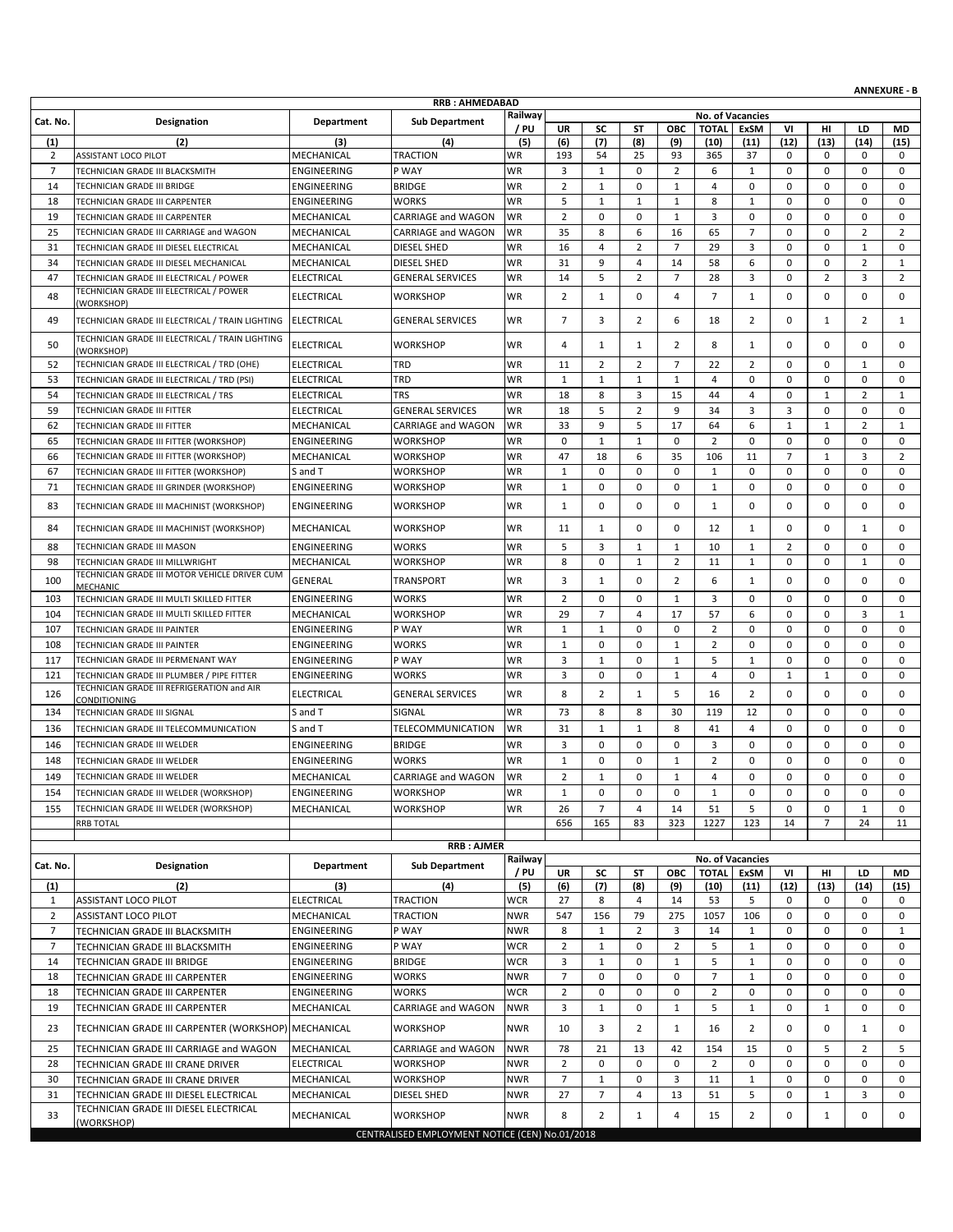| <b>RRB: AJMER</b><br>Railway<br>No. of Vacancies<br>Department<br><b>Sub Department</b><br>Cat. No.<br><b>Designation</b><br>/ PU<br><b>TOTAL</b><br><b>ExSM</b><br>UR<br>SC<br>ST<br><b>OBC</b><br>VI<br>нг<br>LD<br>MD<br>(2)<br>(6)<br>(7)<br>(12)<br>(13)<br>(1)<br>(5)<br>(8)<br>(10)<br>(11)<br>(14)<br>(15)<br>(3)<br>(4)<br>(9)<br>MECHANICAL<br><b>DIESEL SHED</b><br>41<br>13<br>24<br>85<br>9<br>2<br>34<br>TECHNICIAN GRADE III DIESEL MECHANICAL<br>NWR<br>7<br>0<br>5<br>$\mathbf 0$<br>TECHNICIAN GRADE III DIESEL MECHANICAL<br>$\overline{7}$<br>37<br>MECHANICAL<br><b>WORKSHOP</b><br><b>NWR</b><br>$\overline{2}$<br>6<br>$\overline{2}$<br>$\mathbf 0$<br>$\mathbf{1}$<br>$\mathbf 0$<br>0<br>1<br>16<br>(WORKSHOP)<br>$\overline{7}$<br>44<br>TECHNICIAN GRADE III ELECTRICAL (WORKSHOP) ELECTRICAL<br><b>WORKSHOP</b><br><b>NWR</b><br>25<br>$\overline{4}$<br>13<br>49<br>5<br>$\mathbf 0$<br>$\mathbf{1}$<br>$\mathbf{1}$<br>0<br>45<br>79<br>8<br>3<br>$\overline{2}$<br>$\mathbf{1}$<br>47<br><b>ELECTRICAL</b><br><b>GENERAL SERVICES</b><br><b>NWR</b><br>11<br>$\overline{4}$<br>19<br>$\mathbf 0$<br>TECHNICIAN GRADE III ELECTRICAL / POWER<br>$\overline{4}$<br>$\mathbf{1}$<br>$\mathbf 0$<br>$\overline{2}$<br>$\overline{7}$<br>$\mathbf 0$<br>$\mathbf 0$<br>$\mathbf 0$<br>$\mathbf 0$<br>47<br>TECHNICIAN GRADE III ELECTRICAL / POWER<br><b>ELECTRICAL</b><br><b>GENERAL SERVICES</b><br><b>WCR</b><br>$\mathbf{1}$<br>TECHNICIAN GRADE III ELECTRICAL / POWER<br>5<br>$\overline{2}$<br>48<br><b>ELECTRICAL</b><br><b>WORKSHOP</b><br><b>NWR</b><br>0<br>3<br>10<br>$\mathbf 0$<br>0<br>$\mathbf 0$<br>$\mathbf 0$<br>1<br>(WORKSHOP)<br>8<br>5<br>3<br>$\mathbf 0$<br>49<br>TECHNICIAN GRADE III ELECTRICAL / TRAIN LIGHTING ELECTRICAL<br><b>GENERAL SERVICES</b><br><b>NWR</b><br>31<br>17<br>6<br>$\mathbf 0$<br>3<br>61<br>TECHNICIAN GRADE III ELECTRICAL / TRAIN LIGHTING<br><b>ELECTRICAL</b><br><b>GENERAL SERVICES</b><br><b>WCR</b><br>3<br>$\mathbf{1}$<br>0<br>5<br>$\mathbf 0$<br>0<br>$\mathbf 0$<br>$\mathbf 0$<br>49<br>1<br>1<br>TECHNICIAN GRADE III ELECTRICAL / TRAIN LIGHTING<br><b>WORKSHOP</b><br><b>NWR</b><br>2<br>$\mathbf{1}$<br>0<br>0<br>$\mathbf 0$<br>0<br>$\mathbf 0$<br>0<br>50<br>ELECTRICAL<br>1<br>4<br>(WORKSHOP)<br><b>TRD</b><br>TECHNICIAN GRADE III ELECTRICAL / TRD<br><b>ELECTRICAL</b><br><b>NWR</b><br>80<br>24<br>13<br>43<br>160<br>16<br>$\mathbf 0$<br>5<br>$\overline{4}$<br>51<br>1<br>TRD<br>22<br>6<br>3<br>$\mathbf 0$<br>52<br>TECHNICIAN GRADE III ELECTRICAL / TRD (OHE)<br><b>ELECTRICAL</b><br><b>NWR</b><br>11<br>42<br>4<br>$\mathbf 0$<br>$\mathbf{1}$<br>$\mathbf{1}$<br>$\overline{4}$<br>$\mathbf{1}$<br>$\mathbf 0$<br>52<br><b>ELECTRICAL</b><br>TRD<br>WCR<br>0<br>2<br>$\overline{7}$<br>$\mathbf{1}$<br>$\mathbf 0$<br>$\mathbf 0$<br>$\mathbf 0$<br>TECHNICIAN GRADE III ELECTRICAL / TRD (OHE)<br>TRD<br>3<br>$\mathbf{1}$<br>$\mathbf 0$<br>$\overline{2}$<br>6<br>$\mathbf{1}$<br>$\mathbf 0$<br>$\mathbf 0$<br>$\mathbf 0$<br>$\mathbf 0$<br>53<br><b>ELECTRICAL</b><br><b>WCR</b><br>TECHNICIAN GRADE III ELECTRICAL / TRD (PSI)<br><b>WCR</b><br>48<br>54<br>TECHNICIAN GRADE III ELECTRICAL / TRS<br><b>ELECTRICAL</b><br><b>TRS</b><br>14<br>$\overline{7}$<br>26<br>95<br>10<br>$\mathbf 0$<br>$\mathbf{1}$<br>$\overline{2}$<br>$\mathbf 0$<br>$\overline{2}$<br>8<br>15<br>$\overline{2}$<br>$\mathbf 0$<br>$\mathbf 0$<br>$\overline{2}$<br>$\mathbf 0$<br>59<br><b>TECHNICIAN GRADE III FITTER</b><br><b>ELECTRICAL</b><br><b>GENERAL SERVICES</b><br><b>NWR</b><br>$\mathbf{1}$<br>$\overline{4}$<br>3<br>$\mathbf{1}$<br>$\overline{2}$<br>6<br>$\mathbf{1}$<br>3<br>$\mathbf 0$<br>$\mathbf 0$<br>61<br>ENGINEERING<br><b>WORKS</b><br><b>NWR</b><br>$\mathbf 0$<br>$\mathbf 0$<br>TECHNICIAN GRADE III FITTER<br>5<br>$\overline{2}$<br>12<br>$\mathbf 0$<br>$\mathbf 0$<br>62<br>MECHANICAL<br>CARRIAGE and WAGON<br><b>NWR</b><br>$\overline{4}$<br>$\mathbf{1}$<br>$\overline{2}$<br>$\mathbf 0$<br>TECHNICIAN GRADE III FITTER<br>1<br>$\overline{7}$<br><b>WCR</b><br>24<br>3<br>12<br>46<br>5<br>$\mathbf 0$<br>62<br>TECHNICIAN GRADE III FITTER<br>MECHANICAL<br>CARRIAGE and WAGON<br>$\mathbf{1}$<br>$\mathbf{1}$<br>$\mathbf{1}$<br>6<br>66<br>TECHNICIAN GRADE III FITTER (WORKSHOP)<br>MECHANICAL<br><b>WORKSHOP</b><br><b>NWR</b><br>189<br>45<br>24<br>103<br>361<br>36<br>4<br>4<br>$\mathbf{1}$<br>$\overline{2}$<br>$\mathbf{1}$<br>$\mathbf 0$<br>$\mathbf 0$<br>$\mathbf 0$<br>80<br>$\mathbf 0$<br>$\mathbf{1}$<br>4<br>$\mathbf 0$<br>MECHANICAL<br><b>DIESEL SHED</b><br>NWR<br>1<br>TECHNICIAN GRADE III MACHINIST<br>3<br><b>WORKSHOP</b><br>NWR<br>$\mathbf{1}$<br>0<br>$\mathbf 0$<br>0<br>$\mathbf 0$<br>0<br>$\mathbf 0$<br>0<br>84<br>MECHANICAL<br>4<br>TECHNICIAN GRADE III MACHINIST (WORKSHOP)<br>10<br>3<br>15<br>$\overline{2}$<br>5<br>$\mathbf 0$<br>$\mathbf 0$<br>88<br>ENGINEERING<br><b>WORKS</b><br><b>NWR</b><br>$\mathbf{1}$<br>$\mathbf{1}$<br>$\mathbf 0$<br>TECHNICIAN GRADE III MASON<br><b>WCR</b><br>$\mathbf{1}$<br>$\mathbf 0$<br>$\mathbf 0$<br>$\mathbf 0$<br>$\mathbf 0$<br>88<br>TECHNICIAN GRADE III MASON<br>ENGINEERING<br><b>WORKS</b><br>0<br>$\mathbf{1}$<br>$\mathbf 0$<br>$\mathbf 0$<br>0<br>$\overline{2}$<br>$\mathbf{1}$<br>$\mathbf 0$<br>$\mathbf{1}$<br>$\mathbf 0$<br>$\mathbf{1}$<br>96<br>TECHNICIAN GRADE III MILLWRIGHT<br>MECHANICAL<br>CARRIAGE and WAGON<br><b>NWR</b><br>$\overline{4}$<br>0<br>0<br>$\mathbf 0$<br>32<br>$\mathbf 0$<br>$\mathbf{1}$<br>98<br>MECHANICAL<br><b>WORKSHOP</b><br>NWR<br>8<br>3<br>10<br>53<br>5<br>$\mathbf{1}$<br>0<br>TECHNICIAN GRADE III MILLWRIGHT<br>TECHNICIAN GRADE III MOTOR VEHICLE DRIVER CUM<br>$\overline{2}$<br>$\mathbf 0$<br>$\overline{2}$<br>$\mathbf 0$<br>100<br>GENERAL<br><b>TRANSPORT</b><br><b>NWR</b><br>0<br>$\mathbf 0$<br>$\mathbf 0$<br>$\mathbf 0$<br>$\mathbf 0$<br>0<br>MECHANIC<br>$\overline{2}$<br>TECHNICIAN GRADE III MULTI SKILLED FITTER<br>MECHANICAL<br><b>WORKSHOP</b><br><b>NWR</b><br>$\mathbf 0$<br>0<br>$\mathbf 0$<br>$\overline{2}$<br>0<br>$\mathbf 0$<br>0<br>$\mathbf 0$<br>0<br>104<br>P WAY<br><b>WCR</b><br>$\mathbf{1}$<br>$\mathbf 0$<br>$\mathbf 0$<br>$\mathbf 0$<br>$\mathbf 0$<br>107<br>TECHNICIAN GRADE III PAINTER<br>ENGINEERING<br>$\mathbf 0$<br>$1\,$<br>$\mathbf 0$<br>$\mathbf{1}$<br>0<br>3<br>5<br>$\mathbf 0$<br>$\mathbf 0$<br>108<br>ENGINEERING<br><b>WORKS</b><br><b>NWR</b><br>$\mathbf{1}$<br>$\mathbf 0$<br>$\mathbf{1}$<br>$\mathbf{1}$<br>$\mathbf{1}$<br>TECHNICIAN GRADE III PAINTER<br>1<br>$\overline{2}$<br>TECHNICIAN GRADE III PAINTER<br>MECHANICAL<br><b>CARRIAGE and WAGON</b><br><b>NWR</b><br>$\mathbf{1}$<br>$\mathbf 0$<br>0<br>$\mathbf{1}$<br>0<br>$\mathbf 0$<br>$\mathbf{1}$<br>$\mathbf 0$<br>$\mathbf 0$<br>109<br>11<br>$\overline{2}$<br>$\mathbf 0$<br>115<br>TECHNICIAN GRADE III PAINTER (WORKSHOP)<br>MECHANICAL<br><b>WORKSHOP</b><br><b>NWR</b><br>$\overline{4}$<br>3<br>20<br>$\overline{2}$<br>$\mathbf{1}$<br>$\mathbf 0$<br>$\mathbf 0$<br>P WAY<br><b>WCR</b><br>12<br>$\overline{4}$<br>$\overline{2}$<br>6<br>$\overline{2}$<br>$\mathbf 0$<br>$\mathbf 0$<br>$\mathbf 0$<br>117<br><b>ENGINEERING</b><br>24<br>$\mathbf 0$<br>TECHNICIAN GRADE III PERMENANT WAY<br>121<br><b>ENGINEERING</b><br><b>WORKS</b><br><b>WCR</b><br>$\mathbf{1}$<br>$\mathbf 0$<br>0<br>0<br>$1\,$<br>0<br>0<br>0<br>$\mathbf 0$<br>0<br>TECHNICIAN GRADE III PLUMBER / PIPE FITTER<br>$\overline{2}$<br>$\mathbf 0$<br>$\mathbf 0$<br>122<br>TECHNICIAN GRADE III PLUMBER / PIPE FITTER<br>MECHANICAL<br><b>CARRIAGE and WAGON</b><br><b>NWR</b><br>$\mathbf 0$<br>$\mathbf 0$<br>3<br>$\mathbf 0$<br>$\mathbf 0$<br>0<br>1<br>$\mathbf{1}$<br>$\mathbf 0$<br>$\mathbf 0$<br>$\mathbf 0$<br>$\mathbf 0$<br>$\mathbf 0$<br>129<br><b>ELECTRICAL</b><br>TRD<br><b>WCR</b><br>$\mathbf 0$<br>$\mathbf{1}$<br>$\mathbf 0$<br>$\mathbf 0$<br>TECHNICIAN GRADE III REMOTE CONTROL (TRD)<br>SIGNAL<br>102<br>26<br>49<br>193<br>19<br>$\mathbf 0$<br>0<br>11<br>$\mathbf 0$<br>134<br>S and T<br><b>NWR</b><br>16<br>TECHNICIAN GRADE III SIGNAL<br>13<br>$\overline{7}$<br>$\mathbf 0$<br>$\mathbf 0$<br>3<br><b>WCR</b><br>45<br>24<br>89<br>9<br>$\mathbf 0$<br>134<br>TECHNICIAN GRADE III SIGNAL<br>S and T<br>SIGNAL<br>5<br>TECHNICIAN GRADE III TELECOMMUNICATION<br>TELECOMMUNICATION<br><b>NWR</b><br>27<br>5<br>18<br>0<br>0<br>136<br>S and T<br>10<br>60<br>6<br>0<br>3<br>$\overline{2}$<br>$\overline{2}$<br>0<br>$\mathbf 0$<br>TELECOMMUNICATION<br><b>WCR</b><br>11<br>5<br>21<br>$\mathbf{1}$<br>0<br>136<br>TECHNICIAN GRADE III TELECOMMUNICATION<br>S and T<br>20<br>6<br>3<br>11<br>40<br>$\mathbf{1}$<br>137<br>TECHNICIAN GRADE III TRACK MACHINE<br>ENGINEERING<br>TRACK MACHINE<br><b>NWR</b><br>4<br>0<br>$\mathbf{1}$<br>$\mathbf 0$<br>12<br>3<br>6<br>0<br>137<br>TECHNICIAN GRADE III TRACK MACHINE<br>ENGINEERING<br>TRACK MACHINE<br><b>WCR</b><br>2<br>23<br>2<br>0<br>0<br>$\mathbf{1}$<br>MECHANICAL<br><b>NWR</b><br>$\mathbf{1}$<br>$\mathbf{1}$<br>0<br>$\mathbf 0$<br>$\overline{2}$<br>0<br>$\pmb{0}$<br>TECHNICIAN GRADE III TRIMMER (WORKSHOP)<br><b>WORKSHOP</b><br>$\mathbf 0$<br>0<br>$\mathbf 0$<br>139<br>0<br>$\mathsf 0$<br>$\mathbf 0$<br>0<br>0<br>0<br>146<br>ENGINEERING<br><b>BRIDGE</b><br><b>WCR</b><br>$\mathbf{1}$<br>$1\,$<br>0<br>0<br>TECHNICIAN GRADE III WELDER<br>TECHNICIAN GRADE III WELDER<br>ENGINEERING<br><b>WORKS</b><br><b>NWR</b><br>4<br>$\mathbf{1}$<br>$\overline{2}$<br>8<br>$\pmb{0}$<br>148<br>$\mathbf{1}$<br>$\mathbf{1}$<br>0<br>0<br>$\mathbf{1}$<br>$\overline{2}$<br>0<br>149<br>TECHNICIAN GRADE III WELDER<br>MECHANICAL<br>CARRIAGE and WAGON<br><b>NWR</b><br>$\mathbf 0$<br>$\mathbf{1}$<br>3<br>0<br>0<br>0<br>0<br>$\mathbf 0$<br>$\overline{2}$<br>$\mathbf{1}$<br>$\mathbf 0$<br>150<br>MECHANICAL<br><b>DIESEL SHED</b><br><b>NWR</b><br>0<br>$\mathbf{1}$<br>4<br>0<br>0<br>$\mathbf 0$<br>0<br>TECHNICIAN GRADE III WELDER<br><b>WORKSHOP</b><br>19<br>$\overline{4}$<br>$\overline{4}$<br>10<br>37<br>$\mathsf{O}\xspace$<br>$\mathbf 1$<br>0<br>155<br>TECHNICIAN GRADE III WELDER (WORKSHOP)<br>MECHANICAL<br><b>NWR</b><br>4<br>0<br>1612<br>438<br>228<br>3086<br>309<br>13<br>37<br><b>RRB TOTAL</b><br>808<br>59<br>12<br><b>RRB: ALLAHABAD</b><br>Railway<br>No. of Vacancies<br>Designation<br>Department<br><b>Sub Department</b><br>Cat. No.<br><b>TOTAL</b><br>/ PU<br>UR<br>SC<br>ST<br>ОВС<br>ExSM<br>VI<br>HI<br>LD<br>MD<br>(7)<br>(12)<br>(1)<br>(2)<br>(3)<br>(4)<br>(5)<br>(6)<br>(8)<br>(9)<br>(10)<br>(11)<br>(13)<br>(14)<br>(15)<br><b>TRACTION</b><br>ELECTRICAL<br><b>NCR</b><br>2030<br>$\mathbf{1}$<br>ASSISTANT LOCO PILOT<br>1123<br>311<br>119<br>477<br>203<br>0<br>0<br>0<br>0<br>$\overline{2}$<br>62<br>0<br>0<br>ASSISTANT LOCO PILOT<br>MECHANICAL<br>TRACTION<br><b>NCR</b><br>520<br>149<br>258<br>989<br>99<br>0<br>0<br>$\overline{2}$<br>ASSISTANT LOCO PILOT<br>MECHANICAL<br>TRACTION<br>NR<br>615<br>183<br>91<br>328<br>1217<br>122<br>0<br>0<br>0<br>0<br>3<br>8<br>0<br><b>ELECTRICAL</b><br><b>GENERAL SERVICES</b><br><b>NCR</b><br>30<br>$\overline{4}$<br>16<br>58<br>6<br>$\mathbf{1}$<br>$\mathbf{1}$<br>$\mathbf 0$<br>TECHNICIAN GRADE III ARMATURE and COIL WINDER<br>$\overline{7}$<br>TECHNICIAN GRADE III BLACKSMITH<br><b>ENGINEERING</b><br>P WAY<br><b>NCR</b><br>3<br>23<br>$\overline{2}$<br>$\overline{2}$<br>$\overline{2}$<br>11<br>3<br>6<br>0<br>0<br>$\overline{7}$<br>P WAY<br><b>NR</b><br>12<br>3<br>5<br>$\overline{2}$<br>TECHNICIAN GRADE III BLACKSMITH<br>ENGINEERING<br>$\mathbf{1}$<br>21<br>0<br>$\mathbf{1}$<br>0<br>$\mathbf 0$<br>$\mathbf{1}$<br>0<br>0<br>9<br>MECHANICAL<br>CARRIAGE and WAGON<br>NR<br>0<br>0<br>0<br>$1\,$<br>0<br>$\mathbf 0$<br>0<br>TECHNICIAN GRADE III BLACKSMITH<br>$\mathbf{1}$<br>0<br>0<br>10<br>TECHNICIAN GRADE III BLACKSMITH<br>SIGNAL<br>0<br>0<br>$1\,$<br>0<br>0<br>0<br>0<br>S and T<br><b>NCR</b><br>SIGNAL<br>3<br>0<br>0<br>10<br>TECHNICIAN GRADE III BLACKSMITH<br><b>NR</b><br>2<br>$\mathbf 0$<br>0<br>$\mathbf{1}$<br>0<br>0<br>0<br>S and T<br>CENTRALISED EMPLOYMENT NOTICE (CEN) No.01/2018 |  |  |  |  |  |  |  | <b>ANNEXURE - B</b> |
|----------------------------------------------------------------------------------------------------------------------------------------------------------------------------------------------------------------------------------------------------------------------------------------------------------------------------------------------------------------------------------------------------------------------------------------------------------------------------------------------------------------------------------------------------------------------------------------------------------------------------------------------------------------------------------------------------------------------------------------------------------------------------------------------------------------------------------------------------------------------------------------------------------------------------------------------------------------------------------------------------------------------------------------------------------------------------------------------------------------------------------------------------------------------------------------------------------------------------------------------------------------------------------------------------------------------------------------------------------------------------------------------------------------------------------------------------------------------------------------------------------------------------------------------------------------------------------------------------------------------------------------------------------------------------------------------------------------------------------------------------------------------------------------------------------------------------------------------------------------------------------------------------------------------------------------------------------------------------------------------------------------------------------------------------------------------------------------------------------------------------------------------------------------------------------------------------------------------------------------------------------------------------------------------------------------------------------------------------------------------------------------------------------------------------------------------------------------------------------------------------------------------------------------------------------------------------------------------------------------------------------------------------------------------------------------------------------------------------------------------------------------------------------------------------------------------------------------------------------------------------------------------------------------------------------------------------------------------------------------------------------------------------------------------------------------------------------------------------------------------------------------------------------------------------------------------------------------------------------------------------------------------------------------------------------------------------------------------------------------------------------------------------------------------------------------------------------------------------------------------------------------------------------------------------------------------------------------------------------------------------------------------------------------------------------------------------------------------------------------------------------------------------------------------------------------------------------------------------------------------------------------------------------------------------------------------------------------------------------------------------------------------------------------------------------------------------------------------------------------------------------------------------------------------------------------------------------------------------------------------------------------------------------------------------------------------------------------------------------------------------------------------------------------------------------------------------------------------------------------------------------------------------------------------------------------------------------------------------------------------------------------------------------------------------------------------------------------------------------------------------------------------------------------------------------------------------------------------------------------------------------------------------------------------------------------------------------------------------------------------------------------------------------------------------------------------------------------------------------------------------------------------------------------------------------------------------------------------------------------------------------------------------------------------------------------------------------------------------------------------------------------------------------------------------------------------------------------------------------------------------------------------------------------------------------------------------------------------------------------------------------------------------------------------------------------------------------------------------------------------------------------------------------------------------------------------------------------------------------------------------------------------------------------------------------------------------------------------------------------------------------------------------------------------------------------------------------------------------------------------------------------------------------------------------------------------------------------------------------------------------------------------------------------------------------------------------------------------------------------------------------------------------------------------------------------------------------------------------------------------------------------------------------------------------------------------------------------------------------------------------------------------------------------------------------------------------------------------------------------------------------------------------------------------------------------------------------------------------------------------------------------------------------------------------------------------------------------------------------------------------------------------------------------------------------------------------------------------------------------------------------------------------------------------------------------------------------------------------------------------------------------------------------------------------------------------------------------------------------------------------------------------------------------------------------------------------------------------------------------------------------------------------------------------------------------------------------------------------------------------------------------------------------------------------------------------------------------------------------------------------------------------------------------------------------------------------------------------------------------------------------------------------------------------------------------------------------------------------------------------------------------------------------------------------------------------------------------------------------------------------------------------------------------------------------------------------------------------------------------------------------------------------------------------------------------------------------------------------------------------------------------------------------------------------------------------------------------------------------------------------------------------------------------------------------------------------------------------------------------------------------------------------------------------------------------------------------------------------------------------------------------------------------------------------------------------------------------------------------------------------------------------------------------------------------------------------------------------------------------------------------------------------------------------------------------------------------------------------------------------------------------------------------------------------------------------------------------------------------------------------------------------------------------------------------------------------------------------------------------------------------------------------------------------------------------------------------------------------------------------------------------------------------------------------------------------------------------------------------------------------------------------------------------------------------------------------------------------------------------------------------------------------------------------------------------------------------------------------------------------------------------------------------------------------------------------------------------------------------------------------------------------------------------------------------------------------------------------------------------------------------------------------------------------------------------------------------------------------------------------------------------------------------------------------------------------------------------------------------------------------------------------------------------------------------------------------------------------------------------------------------------------------------------------------------------------------------------------------------------------------------------------------------------------------------------------------------------------------------------------------------------------------------------------------------------------------------------------------------------------------------------------------------------------------------------------------------------------------------------------------------------------------------------------------------------------------------------------------------------------------------------------------------------------------------------------------------------------------------------------------------------------------------------------------------------------------------------------------------------------------------------------------------------------------------------------------------------------------------------------------------------------------------------------------------------------------------------------------------------------------------------------------------------------------------------------------------------------------------------------------------------------------------------------------------------------------------------------------------------------------------------------------------------------------------------------------------------------------------------------------------------------------------------------------------------------------------------------------------------------------------------------------------------------------------------------------------------------------------------------------------------------------------|--|--|--|--|--|--|--|---------------------|
|                                                                                                                                                                                                                                                                                                                                                                                                                                                                                                                                                                                                                                                                                                                                                                                                                                                                                                                                                                                                                                                                                                                                                                                                                                                                                                                                                                                                                                                                                                                                                                                                                                                                                                                                                                                                                                                                                                                                                                                                                                                                                                                                                                                                                                                                                                                                                                                                                                                                                                                                                                                                                                                                                                                                                                                                                                                                                                                                                                                                                                                                                                                                                                                                                                                                                                                                                                                                                                                                                                                                                                                                                                                                                                                                                                                                                                                                                                                                                                                                                                                                                                                                                                                                                                                                                                                                                                                                                                                                                                                                                                                                                                                                                                                                                                                                                                                                                                                                                                                                                                                                                                                                                                                                                                                                                                                                                                                                                                                                                                                                                                                                                                                                                                                                                                                                                                                                                                                                                                                                                                                                                                                                                                                                                                                                                                                                                                                                                                                                                                                                                                                                                                                                                                                                                                                                                                                                                                                                                                                                                                                                                                                                                                                                                                                                                                                                                                                                                                                                                                                                                                                                                                                                                                                                                                                                                                                                                                                                                                                                                                                                                                                                                                                                                                                                                                                                                                                                                                                                                                                                                                                                                                                                                                                                                                                                                                                                                                                                                                                                                                                                                                                                                                                                                                                                                                                                                                                                                                                                                                                                                                                                                                                                                                                                                                                                                                                                                                                                                                                                                                                                                                                                                                                                                                                                                                                                                                                                                                                                                                                                                                                                                                                                                                                                                                                                                                                                                                                                                                                                                                                                                                                                                                                                                                                                                                                                                                                                                                                                                                                                                                                                                                                                                                                                                                                                                                                                                                                                                                                                                                                                                                                                                                                                                                                                                  |  |  |  |  |  |  |  |                     |
|                                                                                                                                                                                                                                                                                                                                                                                                                                                                                                                                                                                                                                                                                                                                                                                                                                                                                                                                                                                                                                                                                                                                                                                                                                                                                                                                                                                                                                                                                                                                                                                                                                                                                                                                                                                                                                                                                                                                                                                                                                                                                                                                                                                                                                                                                                                                                                                                                                                                                                                                                                                                                                                                                                                                                                                                                                                                                                                                                                                                                                                                                                                                                                                                                                                                                                                                                                                                                                                                                                                                                                                                                                                                                                                                                                                                                                                                                                                                                                                                                                                                                                                                                                                                                                                                                                                                                                                                                                                                                                                                                                                                                                                                                                                                                                                                                                                                                                                                                                                                                                                                                                                                                                                                                                                                                                                                                                                                                                                                                                                                                                                                                                                                                                                                                                                                                                                                                                                                                                                                                                                                                                                                                                                                                                                                                                                                                                                                                                                                                                                                                                                                                                                                                                                                                                                                                                                                                                                                                                                                                                                                                                                                                                                                                                                                                                                                                                                                                                                                                                                                                                                                                                                                                                                                                                                                                                                                                                                                                                                                                                                                                                                                                                                                                                                                                                                                                                                                                                                                                                                                                                                                                                                                                                                                                                                                                                                                                                                                                                                                                                                                                                                                                                                                                                                                                                                                                                                                                                                                                                                                                                                                                                                                                                                                                                                                                                                                                                                                                                                                                                                                                                                                                                                                                                                                                                                                                                                                                                                                                                                                                                                                                                                                                                                                                                                                                                                                                                                                                                                                                                                                                                                                                                                                                                                                                                                                                                                                                                                                                                                                                                                                                                                                                                                                                                                                                                                                                                                                                                                                                                                                                                                                                                                                                                                                                  |  |  |  |  |  |  |  |                     |
|                                                                                                                                                                                                                                                                                                                                                                                                                                                                                                                                                                                                                                                                                                                                                                                                                                                                                                                                                                                                                                                                                                                                                                                                                                                                                                                                                                                                                                                                                                                                                                                                                                                                                                                                                                                                                                                                                                                                                                                                                                                                                                                                                                                                                                                                                                                                                                                                                                                                                                                                                                                                                                                                                                                                                                                                                                                                                                                                                                                                                                                                                                                                                                                                                                                                                                                                                                                                                                                                                                                                                                                                                                                                                                                                                                                                                                                                                                                                                                                                                                                                                                                                                                                                                                                                                                                                                                                                                                                                                                                                                                                                                                                                                                                                                                                                                                                                                                                                                                                                                                                                                                                                                                                                                                                                                                                                                                                                                                                                                                                                                                                                                                                                                                                                                                                                                                                                                                                                                                                                                                                                                                                                                                                                                                                                                                                                                                                                                                                                                                                                                                                                                                                                                                                                                                                                                                                                                                                                                                                                                                                                                                                                                                                                                                                                                                                                                                                                                                                                                                                                                                                                                                                                                                                                                                                                                                                                                                                                                                                                                                                                                                                                                                                                                                                                                                                                                                                                                                                                                                                                                                                                                                                                                                                                                                                                                                                                                                                                                                                                                                                                                                                                                                                                                                                                                                                                                                                                                                                                                                                                                                                                                                                                                                                                                                                                                                                                                                                                                                                                                                                                                                                                                                                                                                                                                                                                                                                                                                                                                                                                                                                                                                                                                                                                                                                                                                                                                                                                                                                                                                                                                                                                                                                                                                                                                                                                                                                                                                                                                                                                                                                                                                                                                                                                                                                                                                                                                                                                                                                                                                                                                                                                                                                                                                                                                  |  |  |  |  |  |  |  |                     |
|                                                                                                                                                                                                                                                                                                                                                                                                                                                                                                                                                                                                                                                                                                                                                                                                                                                                                                                                                                                                                                                                                                                                                                                                                                                                                                                                                                                                                                                                                                                                                                                                                                                                                                                                                                                                                                                                                                                                                                                                                                                                                                                                                                                                                                                                                                                                                                                                                                                                                                                                                                                                                                                                                                                                                                                                                                                                                                                                                                                                                                                                                                                                                                                                                                                                                                                                                                                                                                                                                                                                                                                                                                                                                                                                                                                                                                                                                                                                                                                                                                                                                                                                                                                                                                                                                                                                                                                                                                                                                                                                                                                                                                                                                                                                                                                                                                                                                                                                                                                                                                                                                                                                                                                                                                                                                                                                                                                                                                                                                                                                                                                                                                                                                                                                                                                                                                                                                                                                                                                                                                                                                                                                                                                                                                                                                                                                                                                                                                                                                                                                                                                                                                                                                                                                                                                                                                                                                                                                                                                                                                                                                                                                                                                                                                                                                                                                                                                                                                                                                                                                                                                                                                                                                                                                                                                                                                                                                                                                                                                                                                                                                                                                                                                                                                                                                                                                                                                                                                                                                                                                                                                                                                                                                                                                                                                                                                                                                                                                                                                                                                                                                                                                                                                                                                                                                                                                                                                                                                                                                                                                                                                                                                                                                                                                                                                                                                                                                                                                                                                                                                                                                                                                                                                                                                                                                                                                                                                                                                                                                                                                                                                                                                                                                                                                                                                                                                                                                                                                                                                                                                                                                                                                                                                                                                                                                                                                                                                                                                                                                                                                                                                                                                                                                                                                                                                                                                                                                                                                                                                                                                                                                                                                                                                                                                                                                  |  |  |  |  |  |  |  |                     |
|                                                                                                                                                                                                                                                                                                                                                                                                                                                                                                                                                                                                                                                                                                                                                                                                                                                                                                                                                                                                                                                                                                                                                                                                                                                                                                                                                                                                                                                                                                                                                                                                                                                                                                                                                                                                                                                                                                                                                                                                                                                                                                                                                                                                                                                                                                                                                                                                                                                                                                                                                                                                                                                                                                                                                                                                                                                                                                                                                                                                                                                                                                                                                                                                                                                                                                                                                                                                                                                                                                                                                                                                                                                                                                                                                                                                                                                                                                                                                                                                                                                                                                                                                                                                                                                                                                                                                                                                                                                                                                                                                                                                                                                                                                                                                                                                                                                                                                                                                                                                                                                                                                                                                                                                                                                                                                                                                                                                                                                                                                                                                                                                                                                                                                                                                                                                                                                                                                                                                                                                                                                                                                                                                                                                                                                                                                                                                                                                                                                                                                                                                                                                                                                                                                                                                                                                                                                                                                                                                                                                                                                                                                                                                                                                                                                                                                                                                                                                                                                                                                                                                                                                                                                                                                                                                                                                                                                                                                                                                                                                                                                                                                                                                                                                                                                                                                                                                                                                                                                                                                                                                                                                                                                                                                                                                                                                                                                                                                                                                                                                                                                                                                                                                                                                                                                                                                                                                                                                                                                                                                                                                                                                                                                                                                                                                                                                                                                                                                                                                                                                                                                                                                                                                                                                                                                                                                                                                                                                                                                                                                                                                                                                                                                                                                                                                                                                                                                                                                                                                                                                                                                                                                                                                                                                                                                                                                                                                                                                                                                                                                                                                                                                                                                                                                                                                                                                                                                                                                                                                                                                                                                                                                                                                                                                                                                                                  |  |  |  |  |  |  |  |                     |
|                                                                                                                                                                                                                                                                                                                                                                                                                                                                                                                                                                                                                                                                                                                                                                                                                                                                                                                                                                                                                                                                                                                                                                                                                                                                                                                                                                                                                                                                                                                                                                                                                                                                                                                                                                                                                                                                                                                                                                                                                                                                                                                                                                                                                                                                                                                                                                                                                                                                                                                                                                                                                                                                                                                                                                                                                                                                                                                                                                                                                                                                                                                                                                                                                                                                                                                                                                                                                                                                                                                                                                                                                                                                                                                                                                                                                                                                                                                                                                                                                                                                                                                                                                                                                                                                                                                                                                                                                                                                                                                                                                                                                                                                                                                                                                                                                                                                                                                                                                                                                                                                                                                                                                                                                                                                                                                                                                                                                                                                                                                                                                                                                                                                                                                                                                                                                                                                                                                                                                                                                                                                                                                                                                                                                                                                                                                                                                                                                                                                                                                                                                                                                                                                                                                                                                                                                                                                                                                                                                                                                                                                                                                                                                                                                                                                                                                                                                                                                                                                                                                                                                                                                                                                                                                                                                                                                                                                                                                                                                                                                                                                                                                                                                                                                                                                                                                                                                                                                                                                                                                                                                                                                                                                                                                                                                                                                                                                                                                                                                                                                                                                                                                                                                                                                                                                                                                                                                                                                                                                                                                                                                                                                                                                                                                                                                                                                                                                                                                                                                                                                                                                                                                                                                                                                                                                                                                                                                                                                                                                                                                                                                                                                                                                                                                                                                                                                                                                                                                                                                                                                                                                                                                                                                                                                                                                                                                                                                                                                                                                                                                                                                                                                                                                                                                                                                                                                                                                                                                                                                                                                                                                                                                                                                                                                                                                                  |  |  |  |  |  |  |  |                     |
|                                                                                                                                                                                                                                                                                                                                                                                                                                                                                                                                                                                                                                                                                                                                                                                                                                                                                                                                                                                                                                                                                                                                                                                                                                                                                                                                                                                                                                                                                                                                                                                                                                                                                                                                                                                                                                                                                                                                                                                                                                                                                                                                                                                                                                                                                                                                                                                                                                                                                                                                                                                                                                                                                                                                                                                                                                                                                                                                                                                                                                                                                                                                                                                                                                                                                                                                                                                                                                                                                                                                                                                                                                                                                                                                                                                                                                                                                                                                                                                                                                                                                                                                                                                                                                                                                                                                                                                                                                                                                                                                                                                                                                                                                                                                                                                                                                                                                                                                                                                                                                                                                                                                                                                                                                                                                                                                                                                                                                                                                                                                                                                                                                                                                                                                                                                                                                                                                                                                                                                                                                                                                                                                                                                                                                                                                                                                                                                                                                                                                                                                                                                                                                                                                                                                                                                                                                                                                                                                                                                                                                                                                                                                                                                                                                                                                                                                                                                                                                                                                                                                                                                                                                                                                                                                                                                                                                                                                                                                                                                                                                                                                                                                                                                                                                                                                                                                                                                                                                                                                                                                                                                                                                                                                                                                                                                                                                                                                                                                                                                                                                                                                                                                                                                                                                                                                                                                                                                                                                                                                                                                                                                                                                                                                                                                                                                                                                                                                                                                                                                                                                                                                                                                                                                                                                                                                                                                                                                                                                                                                                                                                                                                                                                                                                                                                                                                                                                                                                                                                                                                                                                                                                                                                                                                                                                                                                                                                                                                                                                                                                                                                                                                                                                                                                                                                                                                                                                                                                                                                                                                                                                                                                                                                                                                                                                                                  |  |  |  |  |  |  |  |                     |
|                                                                                                                                                                                                                                                                                                                                                                                                                                                                                                                                                                                                                                                                                                                                                                                                                                                                                                                                                                                                                                                                                                                                                                                                                                                                                                                                                                                                                                                                                                                                                                                                                                                                                                                                                                                                                                                                                                                                                                                                                                                                                                                                                                                                                                                                                                                                                                                                                                                                                                                                                                                                                                                                                                                                                                                                                                                                                                                                                                                                                                                                                                                                                                                                                                                                                                                                                                                                                                                                                                                                                                                                                                                                                                                                                                                                                                                                                                                                                                                                                                                                                                                                                                                                                                                                                                                                                                                                                                                                                                                                                                                                                                                                                                                                                                                                                                                                                                                                                                                                                                                                                                                                                                                                                                                                                                                                                                                                                                                                                                                                                                                                                                                                                                                                                                                                                                                                                                                                                                                                                                                                                                                                                                                                                                                                                                                                                                                                                                                                                                                                                                                                                                                                                                                                                                                                                                                                                                                                                                                                                                                                                                                                                                                                                                                                                                                                                                                                                                                                                                                                                                                                                                                                                                                                                                                                                                                                                                                                                                                                                                                                                                                                                                                                                                                                                                                                                                                                                                                                                                                                                                                                                                                                                                                                                                                                                                                                                                                                                                                                                                                                                                                                                                                                                                                                                                                                                                                                                                                                                                                                                                                                                                                                                                                                                                                                                                                                                                                                                                                                                                                                                                                                                                                                                                                                                                                                                                                                                                                                                                                                                                                                                                                                                                                                                                                                                                                                                                                                                                                                                                                                                                                                                                                                                                                                                                                                                                                                                                                                                                                                                                                                                                                                                                                                                                                                                                                                                                                                                                                                                                                                                                                                                                                                                                                                                  |  |  |  |  |  |  |  |                     |
|                                                                                                                                                                                                                                                                                                                                                                                                                                                                                                                                                                                                                                                                                                                                                                                                                                                                                                                                                                                                                                                                                                                                                                                                                                                                                                                                                                                                                                                                                                                                                                                                                                                                                                                                                                                                                                                                                                                                                                                                                                                                                                                                                                                                                                                                                                                                                                                                                                                                                                                                                                                                                                                                                                                                                                                                                                                                                                                                                                                                                                                                                                                                                                                                                                                                                                                                                                                                                                                                                                                                                                                                                                                                                                                                                                                                                                                                                                                                                                                                                                                                                                                                                                                                                                                                                                                                                                                                                                                                                                                                                                                                                                                                                                                                                                                                                                                                                                                                                                                                                                                                                                                                                                                                                                                                                                                                                                                                                                                                                                                                                                                                                                                                                                                                                                                                                                                                                                                                                                                                                                                                                                                                                                                                                                                                                                                                                                                                                                                                                                                                                                                                                                                                                                                                                                                                                                                                                                                                                                                                                                                                                                                                                                                                                                                                                                                                                                                                                                                                                                                                                                                                                                                                                                                                                                                                                                                                                                                                                                                                                                                                                                                                                                                                                                                                                                                                                                                                                                                                                                                                                                                                                                                                                                                                                                                                                                                                                                                                                                                                                                                                                                                                                                                                                                                                                                                                                                                                                                                                                                                                                                                                                                                                                                                                                                                                                                                                                                                                                                                                                                                                                                                                                                                                                                                                                                                                                                                                                                                                                                                                                                                                                                                                                                                                                                                                                                                                                                                                                                                                                                                                                                                                                                                                                                                                                                                                                                                                                                                                                                                                                                                                                                                                                                                                                                                                                                                                                                                                                                                                                                                                                                                                                                                                                                                                                  |  |  |  |  |  |  |  |                     |
|                                                                                                                                                                                                                                                                                                                                                                                                                                                                                                                                                                                                                                                                                                                                                                                                                                                                                                                                                                                                                                                                                                                                                                                                                                                                                                                                                                                                                                                                                                                                                                                                                                                                                                                                                                                                                                                                                                                                                                                                                                                                                                                                                                                                                                                                                                                                                                                                                                                                                                                                                                                                                                                                                                                                                                                                                                                                                                                                                                                                                                                                                                                                                                                                                                                                                                                                                                                                                                                                                                                                                                                                                                                                                                                                                                                                                                                                                                                                                                                                                                                                                                                                                                                                                                                                                                                                                                                                                                                                                                                                                                                                                                                                                                                                                                                                                                                                                                                                                                                                                                                                                                                                                                                                                                                                                                                                                                                                                                                                                                                                                                                                                                                                                                                                                                                                                                                                                                                                                                                                                                                                                                                                                                                                                                                                                                                                                                                                                                                                                                                                                                                                                                                                                                                                                                                                                                                                                                                                                                                                                                                                                                                                                                                                                                                                                                                                                                                                                                                                                                                                                                                                                                                                                                                                                                                                                                                                                                                                                                                                                                                                                                                                                                                                                                                                                                                                                                                                                                                                                                                                                                                                                                                                                                                                                                                                                                                                                                                                                                                                                                                                                                                                                                                                                                                                                                                                                                                                                                                                                                                                                                                                                                                                                                                                                                                                                                                                                                                                                                                                                                                                                                                                                                                                                                                                                                                                                                                                                                                                                                                                                                                                                                                                                                                                                                                                                                                                                                                                                                                                                                                                                                                                                                                                                                                                                                                                                                                                                                                                                                                                                                                                                                                                                                                                                                                                                                                                                                                                                                                                                                                                                                                                                                                                                                                                                  |  |  |  |  |  |  |  |                     |
|                                                                                                                                                                                                                                                                                                                                                                                                                                                                                                                                                                                                                                                                                                                                                                                                                                                                                                                                                                                                                                                                                                                                                                                                                                                                                                                                                                                                                                                                                                                                                                                                                                                                                                                                                                                                                                                                                                                                                                                                                                                                                                                                                                                                                                                                                                                                                                                                                                                                                                                                                                                                                                                                                                                                                                                                                                                                                                                                                                                                                                                                                                                                                                                                                                                                                                                                                                                                                                                                                                                                                                                                                                                                                                                                                                                                                                                                                                                                                                                                                                                                                                                                                                                                                                                                                                                                                                                                                                                                                                                                                                                                                                                                                                                                                                                                                                                                                                                                                                                                                                                                                                                                                                                                                                                                                                                                                                                                                                                                                                                                                                                                                                                                                                                                                                                                                                                                                                                                                                                                                                                                                                                                                                                                                                                                                                                                                                                                                                                                                                                                                                                                                                                                                                                                                                                                                                                                                                                                                                                                                                                                                                                                                                                                                                                                                                                                                                                                                                                                                                                                                                                                                                                                                                                                                                                                                                                                                                                                                                                                                                                                                                                                                                                                                                                                                                                                                                                                                                                                                                                                                                                                                                                                                                                                                                                                                                                                                                                                                                                                                                                                                                                                                                                                                                                                                                                                                                                                                                                                                                                                                                                                                                                                                                                                                                                                                                                                                                                                                                                                                                                                                                                                                                                                                                                                                                                                                                                                                                                                                                                                                                                                                                                                                                                                                                                                                                                                                                                                                                                                                                                                                                                                                                                                                                                                                                                                                                                                                                                                                                                                                                                                                                                                                                                                                                                                                                                                                                                                                                                                                                                                                                                                                                                                                                                                                  |  |  |  |  |  |  |  |                     |
|                                                                                                                                                                                                                                                                                                                                                                                                                                                                                                                                                                                                                                                                                                                                                                                                                                                                                                                                                                                                                                                                                                                                                                                                                                                                                                                                                                                                                                                                                                                                                                                                                                                                                                                                                                                                                                                                                                                                                                                                                                                                                                                                                                                                                                                                                                                                                                                                                                                                                                                                                                                                                                                                                                                                                                                                                                                                                                                                                                                                                                                                                                                                                                                                                                                                                                                                                                                                                                                                                                                                                                                                                                                                                                                                                                                                                                                                                                                                                                                                                                                                                                                                                                                                                                                                                                                                                                                                                                                                                                                                                                                                                                                                                                                                                                                                                                                                                                                                                                                                                                                                                                                                                                                                                                                                                                                                                                                                                                                                                                                                                                                                                                                                                                                                                                                                                                                                                                                                                                                                                                                                                                                                                                                                                                                                                                                                                                                                                                                                                                                                                                                                                                                                                                                                                                                                                                                                                                                                                                                                                                                                                                                                                                                                                                                                                                                                                                                                                                                                                                                                                                                                                                                                                                                                                                                                                                                                                                                                                                                                                                                                                                                                                                                                                                                                                                                                                                                                                                                                                                                                                                                                                                                                                                                                                                                                                                                                                                                                                                                                                                                                                                                                                                                                                                                                                                                                                                                                                                                                                                                                                                                                                                                                                                                                                                                                                                                                                                                                                                                                                                                                                                                                                                                                                                                                                                                                                                                                                                                                                                                                                                                                                                                                                                                                                                                                                                                                                                                                                                                                                                                                                                                                                                                                                                                                                                                                                                                                                                                                                                                                                                                                                                                                                                                                                                                                                                                                                                                                                                                                                                                                                                                                                                                                                                                                                  |  |  |  |  |  |  |  |                     |
|                                                                                                                                                                                                                                                                                                                                                                                                                                                                                                                                                                                                                                                                                                                                                                                                                                                                                                                                                                                                                                                                                                                                                                                                                                                                                                                                                                                                                                                                                                                                                                                                                                                                                                                                                                                                                                                                                                                                                                                                                                                                                                                                                                                                                                                                                                                                                                                                                                                                                                                                                                                                                                                                                                                                                                                                                                                                                                                                                                                                                                                                                                                                                                                                                                                                                                                                                                                                                                                                                                                                                                                                                                                                                                                                                                                                                                                                                                                                                                                                                                                                                                                                                                                                                                                                                                                                                                                                                                                                                                                                                                                                                                                                                                                                                                                                                                                                                                                                                                                                                                                                                                                                                                                                                                                                                                                                                                                                                                                                                                                                                                                                                                                                                                                                                                                                                                                                                                                                                                                                                                                                                                                                                                                                                                                                                                                                                                                                                                                                                                                                                                                                                                                                                                                                                                                                                                                                                                                                                                                                                                                                                                                                                                                                                                                                                                                                                                                                                                                                                                                                                                                                                                                                                                                                                                                                                                                                                                                                                                                                                                                                                                                                                                                                                                                                                                                                                                                                                                                                                                                                                                                                                                                                                                                                                                                                                                                                                                                                                                                                                                                                                                                                                                                                                                                                                                                                                                                                                                                                                                                                                                                                                                                                                                                                                                                                                                                                                                                                                                                                                                                                                                                                                                                                                                                                                                                                                                                                                                                                                                                                                                                                                                                                                                                                                                                                                                                                                                                                                                                                                                                                                                                                                                                                                                                                                                                                                                                                                                                                                                                                                                                                                                                                                                                                                                                                                                                                                                                                                                                                                                                                                                                                                                                                                                                                                  |  |  |  |  |  |  |  |                     |
|                                                                                                                                                                                                                                                                                                                                                                                                                                                                                                                                                                                                                                                                                                                                                                                                                                                                                                                                                                                                                                                                                                                                                                                                                                                                                                                                                                                                                                                                                                                                                                                                                                                                                                                                                                                                                                                                                                                                                                                                                                                                                                                                                                                                                                                                                                                                                                                                                                                                                                                                                                                                                                                                                                                                                                                                                                                                                                                                                                                                                                                                                                                                                                                                                                                                                                                                                                                                                                                                                                                                                                                                                                                                                                                                                                                                                                                                                                                                                                                                                                                                                                                                                                                                                                                                                                                                                                                                                                                                                                                                                                                                                                                                                                                                                                                                                                                                                                                                                                                                                                                                                                                                                                                                                                                                                                                                                                                                                                                                                                                                                                                                                                                                                                                                                                                                                                                                                                                                                                                                                                                                                                                                                                                                                                                                                                                                                                                                                                                                                                                                                                                                                                                                                                                                                                                                                                                                                                                                                                                                                                                                                                                                                                                                                                                                                                                                                                                                                                                                                                                                                                                                                                                                                                                                                                                                                                                                                                                                                                                                                                                                                                                                                                                                                                                                                                                                                                                                                                                                                                                                                                                                                                                                                                                                                                                                                                                                                                                                                                                                                                                                                                                                                                                                                                                                                                                                                                                                                                                                                                                                                                                                                                                                                                                                                                                                                                                                                                                                                                                                                                                                                                                                                                                                                                                                                                                                                                                                                                                                                                                                                                                                                                                                                                                                                                                                                                                                                                                                                                                                                                                                                                                                                                                                                                                                                                                                                                                                                                                                                                                                                                                                                                                                                                                                                                                                                                                                                                                                                                                                                                                                                                                                                                                                                                                                                  |  |  |  |  |  |  |  |                     |
|                                                                                                                                                                                                                                                                                                                                                                                                                                                                                                                                                                                                                                                                                                                                                                                                                                                                                                                                                                                                                                                                                                                                                                                                                                                                                                                                                                                                                                                                                                                                                                                                                                                                                                                                                                                                                                                                                                                                                                                                                                                                                                                                                                                                                                                                                                                                                                                                                                                                                                                                                                                                                                                                                                                                                                                                                                                                                                                                                                                                                                                                                                                                                                                                                                                                                                                                                                                                                                                                                                                                                                                                                                                                                                                                                                                                                                                                                                                                                                                                                                                                                                                                                                                                                                                                                                                                                                                                                                                                                                                                                                                                                                                                                                                                                                                                                                                                                                                                                                                                                                                                                                                                                                                                                                                                                                                                                                                                                                                                                                                                                                                                                                                                                                                                                                                                                                                                                                                                                                                                                                                                                                                                                                                                                                                                                                                                                                                                                                                                                                                                                                                                                                                                                                                                                                                                                                                                                                                                                                                                                                                                                                                                                                                                                                                                                                                                                                                                                                                                                                                                                                                                                                                                                                                                                                                                                                                                                                                                                                                                                                                                                                                                                                                                                                                                                                                                                                                                                                                                                                                                                                                                                                                                                                                                                                                                                                                                                                                                                                                                                                                                                                                                                                                                                                                                                                                                                                                                                                                                                                                                                                                                                                                                                                                                                                                                                                                                                                                                                                                                                                                                                                                                                                                                                                                                                                                                                                                                                                                                                                                                                                                                                                                                                                                                                                                                                                                                                                                                                                                                                                                                                                                                                                                                                                                                                                                                                                                                                                                                                                                                                                                                                                                                                                                                                                                                                                                                                                                                                                                                                                                                                                                                                                                                                                                                                  |  |  |  |  |  |  |  |                     |
|                                                                                                                                                                                                                                                                                                                                                                                                                                                                                                                                                                                                                                                                                                                                                                                                                                                                                                                                                                                                                                                                                                                                                                                                                                                                                                                                                                                                                                                                                                                                                                                                                                                                                                                                                                                                                                                                                                                                                                                                                                                                                                                                                                                                                                                                                                                                                                                                                                                                                                                                                                                                                                                                                                                                                                                                                                                                                                                                                                                                                                                                                                                                                                                                                                                                                                                                                                                                                                                                                                                                                                                                                                                                                                                                                                                                                                                                                                                                                                                                                                                                                                                                                                                                                                                                                                                                                                                                                                                                                                                                                                                                                                                                                                                                                                                                                                                                                                                                                                                                                                                                                                                                                                                                                                                                                                                                                                                                                                                                                                                                                                                                                                                                                                                                                                                                                                                                                                                                                                                                                                                                                                                                                                                                                                                                                                                                                                                                                                                                                                                                                                                                                                                                                                                                                                                                                                                                                                                                                                                                                                                                                                                                                                                                                                                                                                                                                                                                                                                                                                                                                                                                                                                                                                                                                                                                                                                                                                                                                                                                                                                                                                                                                                                                                                                                                                                                                                                                                                                                                                                                                                                                                                                                                                                                                                                                                                                                                                                                                                                                                                                                                                                                                                                                                                                                                                                                                                                                                                                                                                                                                                                                                                                                                                                                                                                                                                                                                                                                                                                                                                                                                                                                                                                                                                                                                                                                                                                                                                                                                                                                                                                                                                                                                                                                                                                                                                                                                                                                                                                                                                                                                                                                                                                                                                                                                                                                                                                                                                                                                                                                                                                                                                                                                                                                                                                                                                                                                                                                                                                                                                                                                                                                                                                                                                                                                  |  |  |  |  |  |  |  |                     |
|                                                                                                                                                                                                                                                                                                                                                                                                                                                                                                                                                                                                                                                                                                                                                                                                                                                                                                                                                                                                                                                                                                                                                                                                                                                                                                                                                                                                                                                                                                                                                                                                                                                                                                                                                                                                                                                                                                                                                                                                                                                                                                                                                                                                                                                                                                                                                                                                                                                                                                                                                                                                                                                                                                                                                                                                                                                                                                                                                                                                                                                                                                                                                                                                                                                                                                                                                                                                                                                                                                                                                                                                                                                                                                                                                                                                                                                                                                                                                                                                                                                                                                                                                                                                                                                                                                                                                                                                                                                                                                                                                                                                                                                                                                                                                                                                                                                                                                                                                                                                                                                                                                                                                                                                                                                                                                                                                                                                                                                                                                                                                                                                                                                                                                                                                                                                                                                                                                                                                                                                                                                                                                                                                                                                                                                                                                                                                                                                                                                                                                                                                                                                                                                                                                                                                                                                                                                                                                                                                                                                                                                                                                                                                                                                                                                                                                                                                                                                                                                                                                                                                                                                                                                                                                                                                                                                                                                                                                                                                                                                                                                                                                                                                                                                                                                                                                                                                                                                                                                                                                                                                                                                                                                                                                                                                                                                                                                                                                                                                                                                                                                                                                                                                                                                                                                                                                                                                                                                                                                                                                                                                                                                                                                                                                                                                                                                                                                                                                                                                                                                                                                                                                                                                                                                                                                                                                                                                                                                                                                                                                                                                                                                                                                                                                                                                                                                                                                                                                                                                                                                                                                                                                                                                                                                                                                                                                                                                                                                                                                                                                                                                                                                                                                                                                                                                                                                                                                                                                                                                                                                                                                                                                                                                                                                                                                                                  |  |  |  |  |  |  |  |                     |
|                                                                                                                                                                                                                                                                                                                                                                                                                                                                                                                                                                                                                                                                                                                                                                                                                                                                                                                                                                                                                                                                                                                                                                                                                                                                                                                                                                                                                                                                                                                                                                                                                                                                                                                                                                                                                                                                                                                                                                                                                                                                                                                                                                                                                                                                                                                                                                                                                                                                                                                                                                                                                                                                                                                                                                                                                                                                                                                                                                                                                                                                                                                                                                                                                                                                                                                                                                                                                                                                                                                                                                                                                                                                                                                                                                                                                                                                                                                                                                                                                                                                                                                                                                                                                                                                                                                                                                                                                                                                                                                                                                                                                                                                                                                                                                                                                                                                                                                                                                                                                                                                                                                                                                                                                                                                                                                                                                                                                                                                                                                                                                                                                                                                                                                                                                                                                                                                                                                                                                                                                                                                                                                                                                                                                                                                                                                                                                                                                                                                                                                                                                                                                                                                                                                                                                                                                                                                                                                                                                                                                                                                                                                                                                                                                                                                                                                                                                                                                                                                                                                                                                                                                                                                                                                                                                                                                                                                                                                                                                                                                                                                                                                                                                                                                                                                                                                                                                                                                                                                                                                                                                                                                                                                                                                                                                                                                                                                                                                                                                                                                                                                                                                                                                                                                                                                                                                                                                                                                                                                                                                                                                                                                                                                                                                                                                                                                                                                                                                                                                                                                                                                                                                                                                                                                                                                                                                                                                                                                                                                                                                                                                                                                                                                                                                                                                                                                                                                                                                                                                                                                                                                                                                                                                                                                                                                                                                                                                                                                                                                                                                                                                                                                                                                                                                                                                                                                                                                                                                                                                                                                                                                                                                                                                                                                                                                                  |  |  |  |  |  |  |  |                     |
|                                                                                                                                                                                                                                                                                                                                                                                                                                                                                                                                                                                                                                                                                                                                                                                                                                                                                                                                                                                                                                                                                                                                                                                                                                                                                                                                                                                                                                                                                                                                                                                                                                                                                                                                                                                                                                                                                                                                                                                                                                                                                                                                                                                                                                                                                                                                                                                                                                                                                                                                                                                                                                                                                                                                                                                                                                                                                                                                                                                                                                                                                                                                                                                                                                                                                                                                                                                                                                                                                                                                                                                                                                                                                                                                                                                                                                                                                                                                                                                                                                                                                                                                                                                                                                                                                                                                                                                                                                                                                                                                                                                                                                                                                                                                                                                                                                                                                                                                                                                                                                                                                                                                                                                                                                                                                                                                                                                                                                                                                                                                                                                                                                                                                                                                                                                                                                                                                                                                                                                                                                                                                                                                                                                                                                                                                                                                                                                                                                                                                                                                                                                                                                                                                                                                                                                                                                                                                                                                                                                                                                                                                                                                                                                                                                                                                                                                                                                                                                                                                                                                                                                                                                                                                                                                                                                                                                                                                                                                                                                                                                                                                                                                                                                                                                                                                                                                                                                                                                                                                                                                                                                                                                                                                                                                                                                                                                                                                                                                                                                                                                                                                                                                                                                                                                                                                                                                                                                                                                                                                                                                                                                                                                                                                                                                                                                                                                                                                                                                                                                                                                                                                                                                                                                                                                                                                                                                                                                                                                                                                                                                                                                                                                                                                                                                                                                                                                                                                                                                                                                                                                                                                                                                                                                                                                                                                                                                                                                                                                                                                                                                                                                                                                                                                                                                                                                                                                                                                                                                                                                                                                                                                                                                                                                                                                                                                  |  |  |  |  |  |  |  |                     |
|                                                                                                                                                                                                                                                                                                                                                                                                                                                                                                                                                                                                                                                                                                                                                                                                                                                                                                                                                                                                                                                                                                                                                                                                                                                                                                                                                                                                                                                                                                                                                                                                                                                                                                                                                                                                                                                                                                                                                                                                                                                                                                                                                                                                                                                                                                                                                                                                                                                                                                                                                                                                                                                                                                                                                                                                                                                                                                                                                                                                                                                                                                                                                                                                                                                                                                                                                                                                                                                                                                                                                                                                                                                                                                                                                                                                                                                                                                                                                                                                                                                                                                                                                                                                                                                                                                                                                                                                                                                                                                                                                                                                                                                                                                                                                                                                                                                                                                                                                                                                                                                                                                                                                                                                                                                                                                                                                                                                                                                                                                                                                                                                                                                                                                                                                                                                                                                                                                                                                                                                                                                                                                                                                                                                                                                                                                                                                                                                                                                                                                                                                                                                                                                                                                                                                                                                                                                                                                                                                                                                                                                                                                                                                                                                                                                                                                                                                                                                                                                                                                                                                                                                                                                                                                                                                                                                                                                                                                                                                                                                                                                                                                                                                                                                                                                                                                                                                                                                                                                                                                                                                                                                                                                                                                                                                                                                                                                                                                                                                                                                                                                                                                                                                                                                                                                                                                                                                                                                                                                                                                                                                                                                                                                                                                                                                                                                                                                                                                                                                                                                                                                                                                                                                                                                                                                                                                                                                                                                                                                                                                                                                                                                                                                                                                                                                                                                                                                                                                                                                                                                                                                                                                                                                                                                                                                                                                                                                                                                                                                                                                                                                                                                                                                                                                                                                                                                                                                                                                                                                                                                                                                                                                                                                                                                                                                                                  |  |  |  |  |  |  |  |                     |
|                                                                                                                                                                                                                                                                                                                                                                                                                                                                                                                                                                                                                                                                                                                                                                                                                                                                                                                                                                                                                                                                                                                                                                                                                                                                                                                                                                                                                                                                                                                                                                                                                                                                                                                                                                                                                                                                                                                                                                                                                                                                                                                                                                                                                                                                                                                                                                                                                                                                                                                                                                                                                                                                                                                                                                                                                                                                                                                                                                                                                                                                                                                                                                                                                                                                                                                                                                                                                                                                                                                                                                                                                                                                                                                                                                                                                                                                                                                                                                                                                                                                                                                                                                                                                                                                                                                                                                                                                                                                                                                                                                                                                                                                                                                                                                                                                                                                                                                                                                                                                                                                                                                                                                                                                                                                                                                                                                                                                                                                                                                                                                                                                                                                                                                                                                                                                                                                                                                                                                                                                                                                                                                                                                                                                                                                                                                                                                                                                                                                                                                                                                                                                                                                                                                                                                                                                                                                                                                                                                                                                                                                                                                                                                                                                                                                                                                                                                                                                                                                                                                                                                                                                                                                                                                                                                                                                                                                                                                                                                                                                                                                                                                                                                                                                                                                                                                                                                                                                                                                                                                                                                                                                                                                                                                                                                                                                                                                                                                                                                                                                                                                                                                                                                                                                                                                                                                                                                                                                                                                                                                                                                                                                                                                                                                                                                                                                                                                                                                                                                                                                                                                                                                                                                                                                                                                                                                                                                                                                                                                                                                                                                                                                                                                                                                                                                                                                                                                                                                                                                                                                                                                                                                                                                                                                                                                                                                                                                                                                                                                                                                                                                                                                                                                                                                                                                                                                                                                                                                                                                                                                                                                                                                                                                                                                                                                                  |  |  |  |  |  |  |  |                     |
|                                                                                                                                                                                                                                                                                                                                                                                                                                                                                                                                                                                                                                                                                                                                                                                                                                                                                                                                                                                                                                                                                                                                                                                                                                                                                                                                                                                                                                                                                                                                                                                                                                                                                                                                                                                                                                                                                                                                                                                                                                                                                                                                                                                                                                                                                                                                                                                                                                                                                                                                                                                                                                                                                                                                                                                                                                                                                                                                                                                                                                                                                                                                                                                                                                                                                                                                                                                                                                                                                                                                                                                                                                                                                                                                                                                                                                                                                                                                                                                                                                                                                                                                                                                                                                                                                                                                                                                                                                                                                                                                                                                                                                                                                                                                                                                                                                                                                                                                                                                                                                                                                                                                                                                                                                                                                                                                                                                                                                                                                                                                                                                                                                                                                                                                                                                                                                                                                                                                                                                                                                                                                                                                                                                                                                                                                                                                                                                                                                                                                                                                                                                                                                                                                                                                                                                                                                                                                                                                                                                                                                                                                                                                                                                                                                                                                                                                                                                                                                                                                                                                                                                                                                                                                                                                                                                                                                                                                                                                                                                                                                                                                                                                                                                                                                                                                                                                                                                                                                                                                                                                                                                                                                                                                                                                                                                                                                                                                                                                                                                                                                                                                                                                                                                                                                                                                                                                                                                                                                                                                                                                                                                                                                                                                                                                                                                                                                                                                                                                                                                                                                                                                                                                                                                                                                                                                                                                                                                                                                                                                                                                                                                                                                                                                                                                                                                                                                                                                                                                                                                                                                                                                                                                                                                                                                                                                                                                                                                                                                                                                                                                                                                                                                                                                                                                                                                                                                                                                                                                                                                                                                                                                                                                                                                                                                                                                  |  |  |  |  |  |  |  |                     |
|                                                                                                                                                                                                                                                                                                                                                                                                                                                                                                                                                                                                                                                                                                                                                                                                                                                                                                                                                                                                                                                                                                                                                                                                                                                                                                                                                                                                                                                                                                                                                                                                                                                                                                                                                                                                                                                                                                                                                                                                                                                                                                                                                                                                                                                                                                                                                                                                                                                                                                                                                                                                                                                                                                                                                                                                                                                                                                                                                                                                                                                                                                                                                                                                                                                                                                                                                                                                                                                                                                                                                                                                                                                                                                                                                                                                                                                                                                                                                                                                                                                                                                                                                                                                                                                                                                                                                                                                                                                                                                                                                                                                                                                                                                                                                                                                                                                                                                                                                                                                                                                                                                                                                                                                                                                                                                                                                                                                                                                                                                                                                                                                                                                                                                                                                                                                                                                                                                                                                                                                                                                                                                                                                                                                                                                                                                                                                                                                                                                                                                                                                                                                                                                                                                                                                                                                                                                                                                                                                                                                                                                                                                                                                                                                                                                                                                                                                                                                                                                                                                                                                                                                                                                                                                                                                                                                                                                                                                                                                                                                                                                                                                                                                                                                                                                                                                                                                                                                                                                                                                                                                                                                                                                                                                                                                                                                                                                                                                                                                                                                                                                                                                                                                                                                                                                                                                                                                                                                                                                                                                                                                                                                                                                                                                                                                                                                                                                                                                                                                                                                                                                                                                                                                                                                                                                                                                                                                                                                                                                                                                                                                                                                                                                                                                                                                                                                                                                                                                                                                                                                                                                                                                                                                                                                                                                                                                                                                                                                                                                                                                                                                                                                                                                                                                                                                                                                                                                                                                                                                                                                                                                                                                                                                                                                                                                                                  |  |  |  |  |  |  |  |                     |
|                                                                                                                                                                                                                                                                                                                                                                                                                                                                                                                                                                                                                                                                                                                                                                                                                                                                                                                                                                                                                                                                                                                                                                                                                                                                                                                                                                                                                                                                                                                                                                                                                                                                                                                                                                                                                                                                                                                                                                                                                                                                                                                                                                                                                                                                                                                                                                                                                                                                                                                                                                                                                                                                                                                                                                                                                                                                                                                                                                                                                                                                                                                                                                                                                                                                                                                                                                                                                                                                                                                                                                                                                                                                                                                                                                                                                                                                                                                                                                                                                                                                                                                                                                                                                                                                                                                                                                                                                                                                                                                                                                                                                                                                                                                                                                                                                                                                                                                                                                                                                                                                                                                                                                                                                                                                                                                                                                                                                                                                                                                                                                                                                                                                                                                                                                                                                                                                                                                                                                                                                                                                                                                                                                                                                                                                                                                                                                                                                                                                                                                                                                                                                                                                                                                                                                                                                                                                                                                                                                                                                                                                                                                                                                                                                                                                                                                                                                                                                                                                                                                                                                                                                                                                                                                                                                                                                                                                                                                                                                                                                                                                                                                                                                                                                                                                                                                                                                                                                                                                                                                                                                                                                                                                                                                                                                                                                                                                                                                                                                                                                                                                                                                                                                                                                                                                                                                                                                                                                                                                                                                                                                                                                                                                                                                                                                                                                                                                                                                                                                                                                                                                                                                                                                                                                                                                                                                                                                                                                                                                                                                                                                                                                                                                                                                                                                                                                                                                                                                                                                                                                                                                                                                                                                                                                                                                                                                                                                                                                                                                                                                                                                                                                                                                                                                                                                                                                                                                                                                                                                                                                                                                                                                                                                                                                                                                                  |  |  |  |  |  |  |  |                     |
|                                                                                                                                                                                                                                                                                                                                                                                                                                                                                                                                                                                                                                                                                                                                                                                                                                                                                                                                                                                                                                                                                                                                                                                                                                                                                                                                                                                                                                                                                                                                                                                                                                                                                                                                                                                                                                                                                                                                                                                                                                                                                                                                                                                                                                                                                                                                                                                                                                                                                                                                                                                                                                                                                                                                                                                                                                                                                                                                                                                                                                                                                                                                                                                                                                                                                                                                                                                                                                                                                                                                                                                                                                                                                                                                                                                                                                                                                                                                                                                                                                                                                                                                                                                                                                                                                                                                                                                                                                                                                                                                                                                                                                                                                                                                                                                                                                                                                                                                                                                                                                                                                                                                                                                                                                                                                                                                                                                                                                                                                                                                                                                                                                                                                                                                                                                                                                                                                                                                                                                                                                                                                                                                                                                                                                                                                                                                                                                                                                                                                                                                                                                                                                                                                                                                                                                                                                                                                                                                                                                                                                                                                                                                                                                                                                                                                                                                                                                                                                                                                                                                                                                                                                                                                                                                                                                                                                                                                                                                                                                                                                                                                                                                                                                                                                                                                                                                                                                                                                                                                                                                                                                                                                                                                                                                                                                                                                                                                                                                                                                                                                                                                                                                                                                                                                                                                                                                                                                                                                                                                                                                                                                                                                                                                                                                                                                                                                                                                                                                                                                                                                                                                                                                                                                                                                                                                                                                                                                                                                                                                                                                                                                                                                                                                                                                                                                                                                                                                                                                                                                                                                                                                                                                                                                                                                                                                                                                                                                                                                                                                                                                                                                                                                                                                                                                                                                                                                                                                                                                                                                                                                                                                                                                                                                                                                                                                  |  |  |  |  |  |  |  |                     |
|                                                                                                                                                                                                                                                                                                                                                                                                                                                                                                                                                                                                                                                                                                                                                                                                                                                                                                                                                                                                                                                                                                                                                                                                                                                                                                                                                                                                                                                                                                                                                                                                                                                                                                                                                                                                                                                                                                                                                                                                                                                                                                                                                                                                                                                                                                                                                                                                                                                                                                                                                                                                                                                                                                                                                                                                                                                                                                                                                                                                                                                                                                                                                                                                                                                                                                                                                                                                                                                                                                                                                                                                                                                                                                                                                                                                                                                                                                                                                                                                                                                                                                                                                                                                                                                                                                                                                                                                                                                                                                                                                                                                                                                                                                                                                                                                                                                                                                                                                                                                                                                                                                                                                                                                                                                                                                                                                                                                                                                                                                                                                                                                                                                                                                                                                                                                                                                                                                                                                                                                                                                                                                                                                                                                                                                                                                                                                                                                                                                                                                                                                                                                                                                                                                                                                                                                                                                                                                                                                                                                                                                                                                                                                                                                                                                                                                                                                                                                                                                                                                                                                                                                                                                                                                                                                                                                                                                                                                                                                                                                                                                                                                                                                                                                                                                                                                                                                                                                                                                                                                                                                                                                                                                                                                                                                                                                                                                                                                                                                                                                                                                                                                                                                                                                                                                                                                                                                                                                                                                                                                                                                                                                                                                                                                                                                                                                                                                                                                                                                                                                                                                                                                                                                                                                                                                                                                                                                                                                                                                                                                                                                                                                                                                                                                                                                                                                                                                                                                                                                                                                                                                                                                                                                                                                                                                                                                                                                                                                                                                                                                                                                                                                                                                                                                                                                                                                                                                                                                                                                                                                                                                                                                                                                                                                                                                                                  |  |  |  |  |  |  |  |                     |
|                                                                                                                                                                                                                                                                                                                                                                                                                                                                                                                                                                                                                                                                                                                                                                                                                                                                                                                                                                                                                                                                                                                                                                                                                                                                                                                                                                                                                                                                                                                                                                                                                                                                                                                                                                                                                                                                                                                                                                                                                                                                                                                                                                                                                                                                                                                                                                                                                                                                                                                                                                                                                                                                                                                                                                                                                                                                                                                                                                                                                                                                                                                                                                                                                                                                                                                                                                                                                                                                                                                                                                                                                                                                                                                                                                                                                                                                                                                                                                                                                                                                                                                                                                                                                                                                                                                                                                                                                                                                                                                                                                                                                                                                                                                                                                                                                                                                                                                                                                                                                                                                                                                                                                                                                                                                                                                                                                                                                                                                                                                                                                                                                                                                                                                                                                                                                                                                                                                                                                                                                                                                                                                                                                                                                                                                                                                                                                                                                                                                                                                                                                                                                                                                                                                                                                                                                                                                                                                                                                                                                                                                                                                                                                                                                                                                                                                                                                                                                                                                                                                                                                                                                                                                                                                                                                                                                                                                                                                                                                                                                                                                                                                                                                                                                                                                                                                                                                                                                                                                                                                                                                                                                                                                                                                                                                                                                                                                                                                                                                                                                                                                                                                                                                                                                                                                                                                                                                                                                                                                                                                                                                                                                                                                                                                                                                                                                                                                                                                                                                                                                                                                                                                                                                                                                                                                                                                                                                                                                                                                                                                                                                                                                                                                                                                                                                                                                                                                                                                                                                                                                                                                                                                                                                                                                                                                                                                                                                                                                                                                                                                                                                                                                                                                                                                                                                                                                                                                                                                                                                                                                                                                                                                                                                                                                                                                                  |  |  |  |  |  |  |  |                     |
|                                                                                                                                                                                                                                                                                                                                                                                                                                                                                                                                                                                                                                                                                                                                                                                                                                                                                                                                                                                                                                                                                                                                                                                                                                                                                                                                                                                                                                                                                                                                                                                                                                                                                                                                                                                                                                                                                                                                                                                                                                                                                                                                                                                                                                                                                                                                                                                                                                                                                                                                                                                                                                                                                                                                                                                                                                                                                                                                                                                                                                                                                                                                                                                                                                                                                                                                                                                                                                                                                                                                                                                                                                                                                                                                                                                                                                                                                                                                                                                                                                                                                                                                                                                                                                                                                                                                                                                                                                                                                                                                                                                                                                                                                                                                                                                                                                                                                                                                                                                                                                                                                                                                                                                                                                                                                                                                                                                                                                                                                                                                                                                                                                                                                                                                                                                                                                                                                                                                                                                                                                                                                                                                                                                                                                                                                                                                                                                                                                                                                                                                                                                                                                                                                                                                                                                                                                                                                                                                                                                                                                                                                                                                                                                                                                                                                                                                                                                                                                                                                                                                                                                                                                                                                                                                                                                                                                                                                                                                                                                                                                                                                                                                                                                                                                                                                                                                                                                                                                                                                                                                                                                                                                                                                                                                                                                                                                                                                                                                                                                                                                                                                                                                                                                                                                                                                                                                                                                                                                                                                                                                                                                                                                                                                                                                                                                                                                                                                                                                                                                                                                                                                                                                                                                                                                                                                                                                                                                                                                                                                                                                                                                                                                                                                                                                                                                                                                                                                                                                                                                                                                                                                                                                                                                                                                                                                                                                                                                                                                                                                                                                                                                                                                                                                                                                                                                                                                                                                                                                                                                                                                                                                                                                                                                                                                                                                  |  |  |  |  |  |  |  |                     |
|                                                                                                                                                                                                                                                                                                                                                                                                                                                                                                                                                                                                                                                                                                                                                                                                                                                                                                                                                                                                                                                                                                                                                                                                                                                                                                                                                                                                                                                                                                                                                                                                                                                                                                                                                                                                                                                                                                                                                                                                                                                                                                                                                                                                                                                                                                                                                                                                                                                                                                                                                                                                                                                                                                                                                                                                                                                                                                                                                                                                                                                                                                                                                                                                                                                                                                                                                                                                                                                                                                                                                                                                                                                                                                                                                                                                                                                                                                                                                                                                                                                                                                                                                                                                                                                                                                                                                                                                                                                                                                                                                                                                                                                                                                                                                                                                                                                                                                                                                                                                                                                                                                                                                                                                                                                                                                                                                                                                                                                                                                                                                                                                                                                                                                                                                                                                                                                                                                                                                                                                                                                                                                                                                                                                                                                                                                                                                                                                                                                                                                                                                                                                                                                                                                                                                                                                                                                                                                                                                                                                                                                                                                                                                                                                                                                                                                                                                                                                                                                                                                                                                                                                                                                                                                                                                                                                                                                                                                                                                                                                                                                                                                                                                                                                                                                                                                                                                                                                                                                                                                                                                                                                                                                                                                                                                                                                                                                                                                                                                                                                                                                                                                                                                                                                                                                                                                                                                                                                                                                                                                                                                                                                                                                                                                                                                                                                                                                                                                                                                                                                                                                                                                                                                                                                                                                                                                                                                                                                                                                                                                                                                                                                                                                                                                                                                                                                                                                                                                                                                                                                                                                                                                                                                                                                                                                                                                                                                                                                                                                                                                                                                                                                                                                                                                                                                                                                                                                                                                                                                                                                                                                                                                                                                                                                                                                                                  |  |  |  |  |  |  |  |                     |
|                                                                                                                                                                                                                                                                                                                                                                                                                                                                                                                                                                                                                                                                                                                                                                                                                                                                                                                                                                                                                                                                                                                                                                                                                                                                                                                                                                                                                                                                                                                                                                                                                                                                                                                                                                                                                                                                                                                                                                                                                                                                                                                                                                                                                                                                                                                                                                                                                                                                                                                                                                                                                                                                                                                                                                                                                                                                                                                                                                                                                                                                                                                                                                                                                                                                                                                                                                                                                                                                                                                                                                                                                                                                                                                                                                                                                                                                                                                                                                                                                                                                                                                                                                                                                                                                                                                                                                                                                                                                                                                                                                                                                                                                                                                                                                                                                                                                                                                                                                                                                                                                                                                                                                                                                                                                                                                                                                                                                                                                                                                                                                                                                                                                                                                                                                                                                                                                                                                                                                                                                                                                                                                                                                                                                                                                                                                                                                                                                                                                                                                                                                                                                                                                                                                                                                                                                                                                                                                                                                                                                                                                                                                                                                                                                                                                                                                                                                                                                                                                                                                                                                                                                                                                                                                                                                                                                                                                                                                                                                                                                                                                                                                                                                                                                                                                                                                                                                                                                                                                                                                                                                                                                                                                                                                                                                                                                                                                                                                                                                                                                                                                                                                                                                                                                                                                                                                                                                                                                                                                                                                                                                                                                                                                                                                                                                                                                                                                                                                                                                                                                                                                                                                                                                                                                                                                                                                                                                                                                                                                                                                                                                                                                                                                                                                                                                                                                                                                                                                                                                                                                                                                                                                                                                                                                                                                                                                                                                                                                                                                                                                                                                                                                                                                                                                                                                                                                                                                                                                                                                                                                                                                                                                                                                                                                                                                                  |  |  |  |  |  |  |  |                     |
|                                                                                                                                                                                                                                                                                                                                                                                                                                                                                                                                                                                                                                                                                                                                                                                                                                                                                                                                                                                                                                                                                                                                                                                                                                                                                                                                                                                                                                                                                                                                                                                                                                                                                                                                                                                                                                                                                                                                                                                                                                                                                                                                                                                                                                                                                                                                                                                                                                                                                                                                                                                                                                                                                                                                                                                                                                                                                                                                                                                                                                                                                                                                                                                                                                                                                                                                                                                                                                                                                                                                                                                                                                                                                                                                                                                                                                                                                                                                                                                                                                                                                                                                                                                                                                                                                                                                                                                                                                                                                                                                                                                                                                                                                                                                                                                                                                                                                                                                                                                                                                                                                                                                                                                                                                                                                                                                                                                                                                                                                                                                                                                                                                                                                                                                                                                                                                                                                                                                                                                                                                                                                                                                                                                                                                                                                                                                                                                                                                                                                                                                                                                                                                                                                                                                                                                                                                                                                                                                                                                                                                                                                                                                                                                                                                                                                                                                                                                                                                                                                                                                                                                                                                                                                                                                                                                                                                                                                                                                                                                                                                                                                                                                                                                                                                                                                                                                                                                                                                                                                                                                                                                                                                                                                                                                                                                                                                                                                                                                                                                                                                                                                                                                                                                                                                                                                                                                                                                                                                                                                                                                                                                                                                                                                                                                                                                                                                                                                                                                                                                                                                                                                                                                                                                                                                                                                                                                                                                                                                                                                                                                                                                                                                                                                                                                                                                                                                                                                                                                                                                                                                                                                                                                                                                                                                                                                                                                                                                                                                                                                                                                                                                                                                                                                                                                                                                                                                                                                                                                                                                                                                                                                                                                                                                                                                                                                  |  |  |  |  |  |  |  |                     |
|                                                                                                                                                                                                                                                                                                                                                                                                                                                                                                                                                                                                                                                                                                                                                                                                                                                                                                                                                                                                                                                                                                                                                                                                                                                                                                                                                                                                                                                                                                                                                                                                                                                                                                                                                                                                                                                                                                                                                                                                                                                                                                                                                                                                                                                                                                                                                                                                                                                                                                                                                                                                                                                                                                                                                                                                                                                                                                                                                                                                                                                                                                                                                                                                                                                                                                                                                                                                                                                                                                                                                                                                                                                                                                                                                                                                                                                                                                                                                                                                                                                                                                                                                                                                                                                                                                                                                                                                                                                                                                                                                                                                                                                                                                                                                                                                                                                                                                                                                                                                                                                                                                                                                                                                                                                                                                                                                                                                                                                                                                                                                                                                                                                                                                                                                                                                                                                                                                                                                                                                                                                                                                                                                                                                                                                                                                                                                                                                                                                                                                                                                                                                                                                                                                                                                                                                                                                                                                                                                                                                                                                                                                                                                                                                                                                                                                                                                                                                                                                                                                                                                                                                                                                                                                                                                                                                                                                                                                                                                                                                                                                                                                                                                                                                                                                                                                                                                                                                                                                                                                                                                                                                                                                                                                                                                                                                                                                                                                                                                                                                                                                                                                                                                                                                                                                                                                                                                                                                                                                                                                                                                                                                                                                                                                                                                                                                                                                                                                                                                                                                                                                                                                                                                                                                                                                                                                                                                                                                                                                                                                                                                                                                                                                                                                                                                                                                                                                                                                                                                                                                                                                                                                                                                                                                                                                                                                                                                                                                                                                                                                                                                                                                                                                                                                                                                                                                                                                                                                                                                                                                                                                                                                                                                                                                                                                                                  |  |  |  |  |  |  |  |                     |
|                                                                                                                                                                                                                                                                                                                                                                                                                                                                                                                                                                                                                                                                                                                                                                                                                                                                                                                                                                                                                                                                                                                                                                                                                                                                                                                                                                                                                                                                                                                                                                                                                                                                                                                                                                                                                                                                                                                                                                                                                                                                                                                                                                                                                                                                                                                                                                                                                                                                                                                                                                                                                                                                                                                                                                                                                                                                                                                                                                                                                                                                                                                                                                                                                                                                                                                                                                                                                                                                                                                                                                                                                                                                                                                                                                                                                                                                                                                                                                                                                                                                                                                                                                                                                                                                                                                                                                                                                                                                                                                                                                                                                                                                                                                                                                                                                                                                                                                                                                                                                                                                                                                                                                                                                                                                                                                                                                                                                                                                                                                                                                                                                                                                                                                                                                                                                                                                                                                                                                                                                                                                                                                                                                                                                                                                                                                                                                                                                                                                                                                                                                                                                                                                                                                                                                                                                                                                                                                                                                                                                                                                                                                                                                                                                                                                                                                                                                                                                                                                                                                                                                                                                                                                                                                                                                                                                                                                                                                                                                                                                                                                                                                                                                                                                                                                                                                                                                                                                                                                                                                                                                                                                                                                                                                                                                                                                                                                                                                                                                                                                                                                                                                                                                                                                                                                                                                                                                                                                                                                                                                                                                                                                                                                                                                                                                                                                                                                                                                                                                                                                                                                                                                                                                                                                                                                                                                                                                                                                                                                                                                                                                                                                                                                                                                                                                                                                                                                                                                                                                                                                                                                                                                                                                                                                                                                                                                                                                                                                                                                                                                                                                                                                                                                                                                                                                                                                                                                                                                                                                                                                                                                                                                                                                                                                                                                                  |  |  |  |  |  |  |  |                     |
|                                                                                                                                                                                                                                                                                                                                                                                                                                                                                                                                                                                                                                                                                                                                                                                                                                                                                                                                                                                                                                                                                                                                                                                                                                                                                                                                                                                                                                                                                                                                                                                                                                                                                                                                                                                                                                                                                                                                                                                                                                                                                                                                                                                                                                                                                                                                                                                                                                                                                                                                                                                                                                                                                                                                                                                                                                                                                                                                                                                                                                                                                                                                                                                                                                                                                                                                                                                                                                                                                                                                                                                                                                                                                                                                                                                                                                                                                                                                                                                                                                                                                                                                                                                                                                                                                                                                                                                                                                                                                                                                                                                                                                                                                                                                                                                                                                                                                                                                                                                                                                                                                                                                                                                                                                                                                                                                                                                                                                                                                                                                                                                                                                                                                                                                                                                                                                                                                                                                                                                                                                                                                                                                                                                                                                                                                                                                                                                                                                                                                                                                                                                                                                                                                                                                                                                                                                                                                                                                                                                                                                                                                                                                                                                                                                                                                                                                                                                                                                                                                                                                                                                                                                                                                                                                                                                                                                                                                                                                                                                                                                                                                                                                                                                                                                                                                                                                                                                                                                                                                                                                                                                                                                                                                                                                                                                                                                                                                                                                                                                                                                                                                                                                                                                                                                                                                                                                                                                                                                                                                                                                                                                                                                                                                                                                                                                                                                                                                                                                                                                                                                                                                                                                                                                                                                                                                                                                                                                                                                                                                                                                                                                                                                                                                                                                                                                                                                                                                                                                                                                                                                                                                                                                                                                                                                                                                                                                                                                                                                                                                                                                                                                                                                                                                                                                                                                                                                                                                                                                                                                                                                                                                                                                                                                                                                                                                  |  |  |  |  |  |  |  |                     |
|                                                                                                                                                                                                                                                                                                                                                                                                                                                                                                                                                                                                                                                                                                                                                                                                                                                                                                                                                                                                                                                                                                                                                                                                                                                                                                                                                                                                                                                                                                                                                                                                                                                                                                                                                                                                                                                                                                                                                                                                                                                                                                                                                                                                                                                                                                                                                                                                                                                                                                                                                                                                                                                                                                                                                                                                                                                                                                                                                                                                                                                                                                                                                                                                                                                                                                                                                                                                                                                                                                                                                                                                                                                                                                                                                                                                                                                                                                                                                                                                                                                                                                                                                                                                                                                                                                                                                                                                                                                                                                                                                                                                                                                                                                                                                                                                                                                                                                                                                                                                                                                                                                                                                                                                                                                                                                                                                                                                                                                                                                                                                                                                                                                                                                                                                                                                                                                                                                                                                                                                                                                                                                                                                                                                                                                                                                                                                                                                                                                                                                                                                                                                                                                                                                                                                                                                                                                                                                                                                                                                                                                                                                                                                                                                                                                                                                                                                                                                                                                                                                                                                                                                                                                                                                                                                                                                                                                                                                                                                                                                                                                                                                                                                                                                                                                                                                                                                                                                                                                                                                                                                                                                                                                                                                                                                                                                                                                                                                                                                                                                                                                                                                                                                                                                                                                                                                                                                                                                                                                                                                                                                                                                                                                                                                                                                                                                                                                                                                                                                                                                                                                                                                                                                                                                                                                                                                                                                                                                                                                                                                                                                                                                                                                                                                                                                                                                                                                                                                                                                                                                                                                                                                                                                                                                                                                                                                                                                                                                                                                                                                                                                                                                                                                                                                                                                                                                                                                                                                                                                                                                                                                                                                                                                                                                                                                                                  |  |  |  |  |  |  |  |                     |
|                                                                                                                                                                                                                                                                                                                                                                                                                                                                                                                                                                                                                                                                                                                                                                                                                                                                                                                                                                                                                                                                                                                                                                                                                                                                                                                                                                                                                                                                                                                                                                                                                                                                                                                                                                                                                                                                                                                                                                                                                                                                                                                                                                                                                                                                                                                                                                                                                                                                                                                                                                                                                                                                                                                                                                                                                                                                                                                                                                                                                                                                                                                                                                                                                                                                                                                                                                                                                                                                                                                                                                                                                                                                                                                                                                                                                                                                                                                                                                                                                                                                                                                                                                                                                                                                                                                                                                                                                                                                                                                                                                                                                                                                                                                                                                                                                                                                                                                                                                                                                                                                                                                                                                                                                                                                                                                                                                                                                                                                                                                                                                                                                                                                                                                                                                                                                                                                                                                                                                                                                                                                                                                                                                                                                                                                                                                                                                                                                                                                                                                                                                                                                                                                                                                                                                                                                                                                                                                                                                                                                                                                                                                                                                                                                                                                                                                                                                                                                                                                                                                                                                                                                                                                                                                                                                                                                                                                                                                                                                                                                                                                                                                                                                                                                                                                                                                                                                                                                                                                                                                                                                                                                                                                                                                                                                                                                                                                                                                                                                                                                                                                                                                                                                                                                                                                                                                                                                                                                                                                                                                                                                                                                                                                                                                                                                                                                                                                                                                                                                                                                                                                                                                                                                                                                                                                                                                                                                                                                                                                                                                                                                                                                                                                                                                                                                                                                                                                                                                                                                                                                                                                                                                                                                                                                                                                                                                                                                                                                                                                                                                                                                                                                                                                                                                                                                                                                                                                                                                                                                                                                                                                                                                                                                                                                                                                                  |  |  |  |  |  |  |  |                     |
|                                                                                                                                                                                                                                                                                                                                                                                                                                                                                                                                                                                                                                                                                                                                                                                                                                                                                                                                                                                                                                                                                                                                                                                                                                                                                                                                                                                                                                                                                                                                                                                                                                                                                                                                                                                                                                                                                                                                                                                                                                                                                                                                                                                                                                                                                                                                                                                                                                                                                                                                                                                                                                                                                                                                                                                                                                                                                                                                                                                                                                                                                                                                                                                                                                                                                                                                                                                                                                                                                                                                                                                                                                                                                                                                                                                                                                                                                                                                                                                                                                                                                                                                                                                                                                                                                                                                                                                                                                                                                                                                                                                                                                                                                                                                                                                                                                                                                                                                                                                                                                                                                                                                                                                                                                                                                                                                                                                                                                                                                                                                                                                                                                                                                                                                                                                                                                                                                                                                                                                                                                                                                                                                                                                                                                                                                                                                                                                                                                                                                                                                                                                                                                                                                                                                                                                                                                                                                                                                                                                                                                                                                                                                                                                                                                                                                                                                                                                                                                                                                                                                                                                                                                                                                                                                                                                                                                                                                                                                                                                                                                                                                                                                                                                                                                                                                                                                                                                                                                                                                                                                                                                                                                                                                                                                                                                                                                                                                                                                                                                                                                                                                                                                                                                                                                                                                                                                                                                                                                                                                                                                                                                                                                                                                                                                                                                                                                                                                                                                                                                                                                                                                                                                                                                                                                                                                                                                                                                                                                                                                                                                                                                                                                                                                                                                                                                                                                                                                                                                                                                                                                                                                                                                                                                                                                                                                                                                                                                                                                                                                                                                                                                                                                                                                                                                                                                                                                                                                                                                                                                                                                                                                                                                                                                                                                                                                  |  |  |  |  |  |  |  |                     |
|                                                                                                                                                                                                                                                                                                                                                                                                                                                                                                                                                                                                                                                                                                                                                                                                                                                                                                                                                                                                                                                                                                                                                                                                                                                                                                                                                                                                                                                                                                                                                                                                                                                                                                                                                                                                                                                                                                                                                                                                                                                                                                                                                                                                                                                                                                                                                                                                                                                                                                                                                                                                                                                                                                                                                                                                                                                                                                                                                                                                                                                                                                                                                                                                                                                                                                                                                                                                                                                                                                                                                                                                                                                                                                                                                                                                                                                                                                                                                                                                                                                                                                                                                                                                                                                                                                                                                                                                                                                                                                                                                                                                                                                                                                                                                                                                                                                                                                                                                                                                                                                                                                                                                                                                                                                                                                                                                                                                                                                                                                                                                                                                                                                                                                                                                                                                                                                                                                                                                                                                                                                                                                                                                                                                                                                                                                                                                                                                                                                                                                                                                                                                                                                                                                                                                                                                                                                                                                                                                                                                                                                                                                                                                                                                                                                                                                                                                                                                                                                                                                                                                                                                                                                                                                                                                                                                                                                                                                                                                                                                                                                                                                                                                                                                                                                                                                                                                                                                                                                                                                                                                                                                                                                                                                                                                                                                                                                                                                                                                                                                                                                                                                                                                                                                                                                                                                                                                                                                                                                                                                                                                                                                                                                                                                                                                                                                                                                                                                                                                                                                                                                                                                                                                                                                                                                                                                                                                                                                                                                                                                                                                                                                                                                                                                                                                                                                                                                                                                                                                                                                                                                                                                                                                                                                                                                                                                                                                                                                                                                                                                                                                                                                                                                                                                                                                                                                                                                                                                                                                                                                                                                                                                                                                                                                                                                                                  |  |  |  |  |  |  |  |                     |
|                                                                                                                                                                                                                                                                                                                                                                                                                                                                                                                                                                                                                                                                                                                                                                                                                                                                                                                                                                                                                                                                                                                                                                                                                                                                                                                                                                                                                                                                                                                                                                                                                                                                                                                                                                                                                                                                                                                                                                                                                                                                                                                                                                                                                                                                                                                                                                                                                                                                                                                                                                                                                                                                                                                                                                                                                                                                                                                                                                                                                                                                                                                                                                                                                                                                                                                                                                                                                                                                                                                                                                                                                                                                                                                                                                                                                                                                                                                                                                                                                                                                                                                                                                                                                                                                                                                                                                                                                                                                                                                                                                                                                                                                                                                                                                                                                                                                                                                                                                                                                                                                                                                                                                                                                                                                                                                                                                                                                                                                                                                                                                                                                                                                                                                                                                                                                                                                                                                                                                                                                                                                                                                                                                                                                                                                                                                                                                                                                                                                                                                                                                                                                                                                                                                                                                                                                                                                                                                                                                                                                                                                                                                                                                                                                                                                                                                                                                                                                                                                                                                                                                                                                                                                                                                                                                                                                                                                                                                                                                                                                                                                                                                                                                                                                                                                                                                                                                                                                                                                                                                                                                                                                                                                                                                                                                                                                                                                                                                                                                                                                                                                                                                                                                                                                                                                                                                                                                                                                                                                                                                                                                                                                                                                                                                                                                                                                                                                                                                                                                                                                                                                                                                                                                                                                                                                                                                                                                                                                                                                                                                                                                                                                                                                                                                                                                                                                                                                                                                                                                                                                                                                                                                                                                                                                                                                                                                                                                                                                                                                                                                                                                                                                                                                                                                                                                                                                                                                                                                                                                                                                                                                                                                                                                                                                                                                                  |  |  |  |  |  |  |  |                     |
|                                                                                                                                                                                                                                                                                                                                                                                                                                                                                                                                                                                                                                                                                                                                                                                                                                                                                                                                                                                                                                                                                                                                                                                                                                                                                                                                                                                                                                                                                                                                                                                                                                                                                                                                                                                                                                                                                                                                                                                                                                                                                                                                                                                                                                                                                                                                                                                                                                                                                                                                                                                                                                                                                                                                                                                                                                                                                                                                                                                                                                                                                                                                                                                                                                                                                                                                                                                                                                                                                                                                                                                                                                                                                                                                                                                                                                                                                                                                                                                                                                                                                                                                                                                                                                                                                                                                                                                                                                                                                                                                                                                                                                                                                                                                                                                                                                                                                                                                                                                                                                                                                                                                                                                                                                                                                                                                                                                                                                                                                                                                                                                                                                                                                                                                                                                                                                                                                                                                                                                                                                                                                                                                                                                                                                                                                                                                                                                                                                                                                                                                                                                                                                                                                                                                                                                                                                                                                                                                                                                                                                                                                                                                                                                                                                                                                                                                                                                                                                                                                                                                                                                                                                                                                                                                                                                                                                                                                                                                                                                                                                                                                                                                                                                                                                                                                                                                                                                                                                                                                                                                                                                                                                                                                                                                                                                                                                                                                                                                                                                                                                                                                                                                                                                                                                                                                                                                                                                                                                                                                                                                                                                                                                                                                                                                                                                                                                                                                                                                                                                                                                                                                                                                                                                                                                                                                                                                                                                                                                                                                                                                                                                                                                                                                                                                                                                                                                                                                                                                                                                                                                                                                                                                                                                                                                                                                                                                                                                                                                                                                                                                                                                                                                                                                                                                                                                                                                                                                                                                                                                                                                                                                                                                                                                                                                                                                  |  |  |  |  |  |  |  |                     |
|                                                                                                                                                                                                                                                                                                                                                                                                                                                                                                                                                                                                                                                                                                                                                                                                                                                                                                                                                                                                                                                                                                                                                                                                                                                                                                                                                                                                                                                                                                                                                                                                                                                                                                                                                                                                                                                                                                                                                                                                                                                                                                                                                                                                                                                                                                                                                                                                                                                                                                                                                                                                                                                                                                                                                                                                                                                                                                                                                                                                                                                                                                                                                                                                                                                                                                                                                                                                                                                                                                                                                                                                                                                                                                                                                                                                                                                                                                                                                                                                                                                                                                                                                                                                                                                                                                                                                                                                                                                                                                                                                                                                                                                                                                                                                                                                                                                                                                                                                                                                                                                                                                                                                                                                                                                                                                                                                                                                                                                                                                                                                                                                                                                                                                                                                                                                                                                                                                                                                                                                                                                                                                                                                                                                                                                                                                                                                                                                                                                                                                                                                                                                                                                                                                                                                                                                                                                                                                                                                                                                                                                                                                                                                                                                                                                                                                                                                                                                                                                                                                                                                                                                                                                                                                                                                                                                                                                                                                                                                                                                                                                                                                                                                                                                                                                                                                                                                                                                                                                                                                                                                                                                                                                                                                                                                                                                                                                                                                                                                                                                                                                                                                                                                                                                                                                                                                                                                                                                                                                                                                                                                                                                                                                                                                                                                                                                                                                                                                                                                                                                                                                                                                                                                                                                                                                                                                                                                                                                                                                                                                                                                                                                                                                                                                                                                                                                                                                                                                                                                                                                                                                                                                                                                                                                                                                                                                                                                                                                                                                                                                                                                                                                                                                                                                                                                                                                                                                                                                                                                                                                                                                                                                                                                                                                                                                                                  |  |  |  |  |  |  |  |                     |
|                                                                                                                                                                                                                                                                                                                                                                                                                                                                                                                                                                                                                                                                                                                                                                                                                                                                                                                                                                                                                                                                                                                                                                                                                                                                                                                                                                                                                                                                                                                                                                                                                                                                                                                                                                                                                                                                                                                                                                                                                                                                                                                                                                                                                                                                                                                                                                                                                                                                                                                                                                                                                                                                                                                                                                                                                                                                                                                                                                                                                                                                                                                                                                                                                                                                                                                                                                                                                                                                                                                                                                                                                                                                                                                                                                                                                                                                                                                                                                                                                                                                                                                                                                                                                                                                                                                                                                                                                                                                                                                                                                                                                                                                                                                                                                                                                                                                                                                                                                                                                                                                                                                                                                                                                                                                                                                                                                                                                                                                                                                                                                                                                                                                                                                                                                                                                                                                                                                                                                                                                                                                                                                                                                                                                                                                                                                                                                                                                                                                                                                                                                                                                                                                                                                                                                                                                                                                                                                                                                                                                                                                                                                                                                                                                                                                                                                                                                                                                                                                                                                                                                                                                                                                                                                                                                                                                                                                                                                                                                                                                                                                                                                                                                                                                                                                                                                                                                                                                                                                                                                                                                                                                                                                                                                                                                                                                                                                                                                                                                                                                                                                                                                                                                                                                                                                                                                                                                                                                                                                                                                                                                                                                                                                                                                                                                                                                                                                                                                                                                                                                                                                                                                                                                                                                                                                                                                                                                                                                                                                                                                                                                                                                                                                                                                                                                                                                                                                                                                                                                                                                                                                                                                                                                                                                                                                                                                                                                                                                                                                                                                                                                                                                                                                                                                                                                                                                                                                                                                                                                                                                                                                                                                                                                                                                                                                                  |  |  |  |  |  |  |  |                     |
|                                                                                                                                                                                                                                                                                                                                                                                                                                                                                                                                                                                                                                                                                                                                                                                                                                                                                                                                                                                                                                                                                                                                                                                                                                                                                                                                                                                                                                                                                                                                                                                                                                                                                                                                                                                                                                                                                                                                                                                                                                                                                                                                                                                                                                                                                                                                                                                                                                                                                                                                                                                                                                                                                                                                                                                                                                                                                                                                                                                                                                                                                                                                                                                                                                                                                                                                                                                                                                                                                                                                                                                                                                                                                                                                                                                                                                                                                                                                                                                                                                                                                                                                                                                                                                                                                                                                                                                                                                                                                                                                                                                                                                                                                                                                                                                                                                                                                                                                                                                                                                                                                                                                                                                                                                                                                                                                                                                                                                                                                                                                                                                                                                                                                                                                                                                                                                                                                                                                                                                                                                                                                                                                                                                                                                                                                                                                                                                                                                                                                                                                                                                                                                                                                                                                                                                                                                                                                                                                                                                                                                                                                                                                                                                                                                                                                                                                                                                                                                                                                                                                                                                                                                                                                                                                                                                                                                                                                                                                                                                                                                                                                                                                                                                                                                                                                                                                                                                                                                                                                                                                                                                                                                                                                                                                                                                                                                                                                                                                                                                                                                                                                                                                                                                                                                                                                                                                                                                                                                                                                                                                                                                                                                                                                                                                                                                                                                                                                                                                                                                                                                                                                                                                                                                                                                                                                                                                                                                                                                                                                                                                                                                                                                                                                                                                                                                                                                                                                                                                                                                                                                                                                                                                                                                                                                                                                                                                                                                                                                                                                                                                                                                                                                                                                                                                                                                                                                                                                                                                                                                                                                                                                                                                                                                                                                                                                  |  |  |  |  |  |  |  |                     |
|                                                                                                                                                                                                                                                                                                                                                                                                                                                                                                                                                                                                                                                                                                                                                                                                                                                                                                                                                                                                                                                                                                                                                                                                                                                                                                                                                                                                                                                                                                                                                                                                                                                                                                                                                                                                                                                                                                                                                                                                                                                                                                                                                                                                                                                                                                                                                                                                                                                                                                                                                                                                                                                                                                                                                                                                                                                                                                                                                                                                                                                                                                                                                                                                                                                                                                                                                                                                                                                                                                                                                                                                                                                                                                                                                                                                                                                                                                                                                                                                                                                                                                                                                                                                                                                                                                                                                                                                                                                                                                                                                                                                                                                                                                                                                                                                                                                                                                                                                                                                                                                                                                                                                                                                                                                                                                                                                                                                                                                                                                                                                                                                                                                                                                                                                                                                                                                                                                                                                                                                                                                                                                                                                                                                                                                                                                                                                                                                                                                                                                                                                                                                                                                                                                                                                                                                                                                                                                                                                                                                                                                                                                                                                                                                                                                                                                                                                                                                                                                                                                                                                                                                                                                                                                                                                                                                                                                                                                                                                                                                                                                                                                                                                                                                                                                                                                                                                                                                                                                                                                                                                                                                                                                                                                                                                                                                                                                                                                                                                                                                                                                                                                                                                                                                                                                                                                                                                                                                                                                                                                                                                                                                                                                                                                                                                                                                                                                                                                                                                                                                                                                                                                                                                                                                                                                                                                                                                                                                                                                                                                                                                                                                                                                                                                                                                                                                                                                                                                                                                                                                                                                                                                                                                                                                                                                                                                                                                                                                                                                                                                                                                                                                                                                                                                                                                                                                                                                                                                                                                                                                                                                                                                                                                                                                                                                                                  |  |  |  |  |  |  |  |                     |
|                                                                                                                                                                                                                                                                                                                                                                                                                                                                                                                                                                                                                                                                                                                                                                                                                                                                                                                                                                                                                                                                                                                                                                                                                                                                                                                                                                                                                                                                                                                                                                                                                                                                                                                                                                                                                                                                                                                                                                                                                                                                                                                                                                                                                                                                                                                                                                                                                                                                                                                                                                                                                                                                                                                                                                                                                                                                                                                                                                                                                                                                                                                                                                                                                                                                                                                                                                                                                                                                                                                                                                                                                                                                                                                                                                                                                                                                                                                                                                                                                                                                                                                                                                                                                                                                                                                                                                                                                                                                                                                                                                                                                                                                                                                                                                                                                                                                                                                                                                                                                                                                                                                                                                                                                                                                                                                                                                                                                                                                                                                                                                                                                                                                                                                                                                                                                                                                                                                                                                                                                                                                                                                                                                                                                                                                                                                                                                                                                                                                                                                                                                                                                                                                                                                                                                                                                                                                                                                                                                                                                                                                                                                                                                                                                                                                                                                                                                                                                                                                                                                                                                                                                                                                                                                                                                                                                                                                                                                                                                                                                                                                                                                                                                                                                                                                                                                                                                                                                                                                                                                                                                                                                                                                                                                                                                                                                                                                                                                                                                                                                                                                                                                                                                                                                                                                                                                                                                                                                                                                                                                                                                                                                                                                                                                                                                                                                                                                                                                                                                                                                                                                                                                                                                                                                                                                                                                                                                                                                                                                                                                                                                                                                                                                                                                                                                                                                                                                                                                                                                                                                                                                                                                                                                                                                                                                                                                                                                                                                                                                                                                                                                                                                                                                                                                                                                                                                                                                                                                                                                                                                                                                                                                                                                                                                                                                                  |  |  |  |  |  |  |  |                     |
|                                                                                                                                                                                                                                                                                                                                                                                                                                                                                                                                                                                                                                                                                                                                                                                                                                                                                                                                                                                                                                                                                                                                                                                                                                                                                                                                                                                                                                                                                                                                                                                                                                                                                                                                                                                                                                                                                                                                                                                                                                                                                                                                                                                                                                                                                                                                                                                                                                                                                                                                                                                                                                                                                                                                                                                                                                                                                                                                                                                                                                                                                                                                                                                                                                                                                                                                                                                                                                                                                                                                                                                                                                                                                                                                                                                                                                                                                                                                                                                                                                                                                                                                                                                                                                                                                                                                                                                                                                                                                                                                                                                                                                                                                                                                                                                                                                                                                                                                                                                                                                                                                                                                                                                                                                                                                                                                                                                                                                                                                                                                                                                                                                                                                                                                                                                                                                                                                                                                                                                                                                                                                                                                                                                                                                                                                                                                                                                                                                                                                                                                                                                                                                                                                                                                                                                                                                                                                                                                                                                                                                                                                                                                                                                                                                                                                                                                                                                                                                                                                                                                                                                                                                                                                                                                                                                                                                                                                                                                                                                                                                                                                                                                                                                                                                                                                                                                                                                                                                                                                                                                                                                                                                                                                                                                                                                                                                                                                                                                                                                                                                                                                                                                                                                                                                                                                                                                                                                                                                                                                                                                                                                                                                                                                                                                                                                                                                                                                                                                                                                                                                                                                                                                                                                                                                                                                                                                                                                                                                                                                                                                                                                                                                                                                                                                                                                                                                                                                                                                                                                                                                                                                                                                                                                                                                                                                                                                                                                                                                                                                                                                                                                                                                                                                                                                                                                                                                                                                                                                                                                                                                                                                                                                                                                                                                                                                  |  |  |  |  |  |  |  |                     |
|                                                                                                                                                                                                                                                                                                                                                                                                                                                                                                                                                                                                                                                                                                                                                                                                                                                                                                                                                                                                                                                                                                                                                                                                                                                                                                                                                                                                                                                                                                                                                                                                                                                                                                                                                                                                                                                                                                                                                                                                                                                                                                                                                                                                                                                                                                                                                                                                                                                                                                                                                                                                                                                                                                                                                                                                                                                                                                                                                                                                                                                                                                                                                                                                                                                                                                                                                                                                                                                                                                                                                                                                                                                                                                                                                                                                                                                                                                                                                                                                                                                                                                                                                                                                                                                                                                                                                                                                                                                                                                                                                                                                                                                                                                                                                                                                                                                                                                                                                                                                                                                                                                                                                                                                                                                                                                                                                                                                                                                                                                                                                                                                                                                                                                                                                                                                                                                                                                                                                                                                                                                                                                                                                                                                                                                                                                                                                                                                                                                                                                                                                                                                                                                                                                                                                                                                                                                                                                                                                                                                                                                                                                                                                                                                                                                                                                                                                                                                                                                                                                                                                                                                                                                                                                                                                                                                                                                                                                                                                                                                                                                                                                                                                                                                                                                                                                                                                                                                                                                                                                                                                                                                                                                                                                                                                                                                                                                                                                                                                                                                                                                                                                                                                                                                                                                                                                                                                                                                                                                                                                                                                                                                                                                                                                                                                                                                                                                                                                                                                                                                                                                                                                                                                                                                                                                                                                                                                                                                                                                                                                                                                                                                                                                                                                                                                                                                                                                                                                                                                                                                                                                                                                                                                                                                                                                                                                                                                                                                                                                                                                                                                                                                                                                                                                                                                                                                                                                                                                                                                                                                                                                                                                                                                                                                                                                                                  |  |  |  |  |  |  |  |                     |
|                                                                                                                                                                                                                                                                                                                                                                                                                                                                                                                                                                                                                                                                                                                                                                                                                                                                                                                                                                                                                                                                                                                                                                                                                                                                                                                                                                                                                                                                                                                                                                                                                                                                                                                                                                                                                                                                                                                                                                                                                                                                                                                                                                                                                                                                                                                                                                                                                                                                                                                                                                                                                                                                                                                                                                                                                                                                                                                                                                                                                                                                                                                                                                                                                                                                                                                                                                                                                                                                                                                                                                                                                                                                                                                                                                                                                                                                                                                                                                                                                                                                                                                                                                                                                                                                                                                                                                                                                                                                                                                                                                                                                                                                                                                                                                                                                                                                                                                                                                                                                                                                                                                                                                                                                                                                                                                                                                                                                                                                                                                                                                                                                                                                                                                                                                                                                                                                                                                                                                                                                                                                                                                                                                                                                                                                                                                                                                                                                                                                                                                                                                                                                                                                                                                                                                                                                                                                                                                                                                                                                                                                                                                                                                                                                                                                                                                                                                                                                                                                                                                                                                                                                                                                                                                                                                                                                                                                                                                                                                                                                                                                                                                                                                                                                                                                                                                                                                                                                                                                                                                                                                                                                                                                                                                                                                                                                                                                                                                                                                                                                                                                                                                                                                                                                                                                                                                                                                                                                                                                                                                                                                                                                                                                                                                                                                                                                                                                                                                                                                                                                                                                                                                                                                                                                                                                                                                                                                                                                                                                                                                                                                                                                                                                                                                                                                                                                                                                                                                                                                                                                                                                                                                                                                                                                                                                                                                                                                                                                                                                                                                                                                                                                                                                                                                                                                                                                                                                                                                                                                                                                                                                                                                                                                                                                                                                                  |  |  |  |  |  |  |  |                     |
|                                                                                                                                                                                                                                                                                                                                                                                                                                                                                                                                                                                                                                                                                                                                                                                                                                                                                                                                                                                                                                                                                                                                                                                                                                                                                                                                                                                                                                                                                                                                                                                                                                                                                                                                                                                                                                                                                                                                                                                                                                                                                                                                                                                                                                                                                                                                                                                                                                                                                                                                                                                                                                                                                                                                                                                                                                                                                                                                                                                                                                                                                                                                                                                                                                                                                                                                                                                                                                                                                                                                                                                                                                                                                                                                                                                                                                                                                                                                                                                                                                                                                                                                                                                                                                                                                                                                                                                                                                                                                                                                                                                                                                                                                                                                                                                                                                                                                                                                                                                                                                                                                                                                                                                                                                                                                                                                                                                                                                                                                                                                                                                                                                                                                                                                                                                                                                                                                                                                                                                                                                                                                                                                                                                                                                                                                                                                                                                                                                                                                                                                                                                                                                                                                                                                                                                                                                                                                                                                                                                                                                                                                                                                                                                                                                                                                                                                                                                                                                                                                                                                                                                                                                                                                                                                                                                                                                                                                                                                                                                                                                                                                                                                                                                                                                                                                                                                                                                                                                                                                                                                                                                                                                                                                                                                                                                                                                                                                                                                                                                                                                                                                                                                                                                                                                                                                                                                                                                                                                                                                                                                                                                                                                                                                                                                                                                                                                                                                                                                                                                                                                                                                                                                                                                                                                                                                                                                                                                                                                                                                                                                                                                                                                                                                                                                                                                                                                                                                                                                                                                                                                                                                                                                                                                                                                                                                                                                                                                                                                                                                                                                                                                                                                                                                                                                                                                                                                                                                                                                                                                                                                                                                                                                                                                                                                                                                  |  |  |  |  |  |  |  |                     |
|                                                                                                                                                                                                                                                                                                                                                                                                                                                                                                                                                                                                                                                                                                                                                                                                                                                                                                                                                                                                                                                                                                                                                                                                                                                                                                                                                                                                                                                                                                                                                                                                                                                                                                                                                                                                                                                                                                                                                                                                                                                                                                                                                                                                                                                                                                                                                                                                                                                                                                                                                                                                                                                                                                                                                                                                                                                                                                                                                                                                                                                                                                                                                                                                                                                                                                                                                                                                                                                                                                                                                                                                                                                                                                                                                                                                                                                                                                                                                                                                                                                                                                                                                                                                                                                                                                                                                                                                                                                                                                                                                                                                                                                                                                                                                                                                                                                                                                                                                                                                                                                                                                                                                                                                                                                                                                                                                                                                                                                                                                                                                                                                                                                                                                                                                                                                                                                                                                                                                                                                                                                                                                                                                                                                                                                                                                                                                                                                                                                                                                                                                                                                                                                                                                                                                                                                                                                                                                                                                                                                                                                                                                                                                                                                                                                                                                                                                                                                                                                                                                                                                                                                                                                                                                                                                                                                                                                                                                                                                                                                                                                                                                                                                                                                                                                                                                                                                                                                                                                                                                                                                                                                                                                                                                                                                                                                                                                                                                                                                                                                                                                                                                                                                                                                                                                                                                                                                                                                                                                                                                                                                                                                                                                                                                                                                                                                                                                                                                                                                                                                                                                                                                                                                                                                                                                                                                                                                                                                                                                                                                                                                                                                                                                                                                                                                                                                                                                                                                                                                                                                                                                                                                                                                                                                                                                                                                                                                                                                                                                                                                                                                                                                                                                                                                                                                                                                                                                                                                                                                                                                                                                                                                                                                                                                                                                                                  |  |  |  |  |  |  |  |                     |
|                                                                                                                                                                                                                                                                                                                                                                                                                                                                                                                                                                                                                                                                                                                                                                                                                                                                                                                                                                                                                                                                                                                                                                                                                                                                                                                                                                                                                                                                                                                                                                                                                                                                                                                                                                                                                                                                                                                                                                                                                                                                                                                                                                                                                                                                                                                                                                                                                                                                                                                                                                                                                                                                                                                                                                                                                                                                                                                                                                                                                                                                                                                                                                                                                                                                                                                                                                                                                                                                                                                                                                                                                                                                                                                                                                                                                                                                                                                                                                                                                                                                                                                                                                                                                                                                                                                                                                                                                                                                                                                                                                                                                                                                                                                                                                                                                                                                                                                                                                                                                                                                                                                                                                                                                                                                                                                                                                                                                                                                                                                                                                                                                                                                                                                                                                                                                                                                                                                                                                                                                                                                                                                                                                                                                                                                                                                                                                                                                                                                                                                                                                                                                                                                                                                                                                                                                                                                                                                                                                                                                                                                                                                                                                                                                                                                                                                                                                                                                                                                                                                                                                                                                                                                                                                                                                                                                                                                                                                                                                                                                                                                                                                                                                                                                                                                                                                                                                                                                                                                                                                                                                                                                                                                                                                                                                                                                                                                                                                                                                                                                                                                                                                                                                                                                                                                                                                                                                                                                                                                                                                                                                                                                                                                                                                                                                                                                                                                                                                                                                                                                                                                                                                                                                                                                                                                                                                                                                                                                                                                                                                                                                                                                                                                                                                                                                                                                                                                                                                                                                                                                                                                                                                                                                                                                                                                                                                                                                                                                                                                                                                                                                                                                                                                                                                                                                                                                                                                                                                                                                                                                                                                                                                                                                                                                                                                                  |  |  |  |  |  |  |  |                     |
|                                                                                                                                                                                                                                                                                                                                                                                                                                                                                                                                                                                                                                                                                                                                                                                                                                                                                                                                                                                                                                                                                                                                                                                                                                                                                                                                                                                                                                                                                                                                                                                                                                                                                                                                                                                                                                                                                                                                                                                                                                                                                                                                                                                                                                                                                                                                                                                                                                                                                                                                                                                                                                                                                                                                                                                                                                                                                                                                                                                                                                                                                                                                                                                                                                                                                                                                                                                                                                                                                                                                                                                                                                                                                                                                                                                                                                                                                                                                                                                                                                                                                                                                                                                                                                                                                                                                                                                                                                                                                                                                                                                                                                                                                                                                                                                                                                                                                                                                                                                                                                                                                                                                                                                                                                                                                                                                                                                                                                                                                                                                                                                                                                                                                                                                                                                                                                                                                                                                                                                                                                                                                                                                                                                                                                                                                                                                                                                                                                                                                                                                                                                                                                                                                                                                                                                                                                                                                                                                                                                                                                                                                                                                                                                                                                                                                                                                                                                                                                                                                                                                                                                                                                                                                                                                                                                                                                                                                                                                                                                                                                                                                                                                                                                                                                                                                                                                                                                                                                                                                                                                                                                                                                                                                                                                                                                                                                                                                                                                                                                                                                                                                                                                                                                                                                                                                                                                                                                                                                                                                                                                                                                                                                                                                                                                                                                                                                                                                                                                                                                                                                                                                                                                                                                                                                                                                                                                                                                                                                                                                                                                                                                                                                                                                                                                                                                                                                                                                                                                                                                                                                                                                                                                                                                                                                                                                                                                                                                                                                                                                                                                                                                                                                                                                                                                                                                                                                                                                                                                                                                                                                                                                                                                                                                                                                                                                  |  |  |  |  |  |  |  |                     |
|                                                                                                                                                                                                                                                                                                                                                                                                                                                                                                                                                                                                                                                                                                                                                                                                                                                                                                                                                                                                                                                                                                                                                                                                                                                                                                                                                                                                                                                                                                                                                                                                                                                                                                                                                                                                                                                                                                                                                                                                                                                                                                                                                                                                                                                                                                                                                                                                                                                                                                                                                                                                                                                                                                                                                                                                                                                                                                                                                                                                                                                                                                                                                                                                                                                                                                                                                                                                                                                                                                                                                                                                                                                                                                                                                                                                                                                                                                                                                                                                                                                                                                                                                                                                                                                                                                                                                                                                                                                                                                                                                                                                                                                                                                                                                                                                                                                                                                                                                                                                                                                                                                                                                                                                                                                                                                                                                                                                                                                                                                                                                                                                                                                                                                                                                                                                                                                                                                                                                                                                                                                                                                                                                                                                                                                                                                                                                                                                                                                                                                                                                                                                                                                                                                                                                                                                                                                                                                                                                                                                                                                                                                                                                                                                                                                                                                                                                                                                                                                                                                                                                                                                                                                                                                                                                                                                                                                                                                                                                                                                                                                                                                                                                                                                                                                                                                                                                                                                                                                                                                                                                                                                                                                                                                                                                                                                                                                                                                                                                                                                                                                                                                                                                                                                                                                                                                                                                                                                                                                                                                                                                                                                                                                                                                                                                                                                                                                                                                                                                                                                                                                                                                                                                                                                                                                                                                                                                                                                                                                                                                                                                                                                                                                                                                                                                                                                                                                                                                                                                                                                                                                                                                                                                                                                                                                                                                                                                                                                                                                                                                                                                                                                                                                                                                                                                                                                                                                                                                                                                                                                                                                                                                                                                                                                                                                                                  |  |  |  |  |  |  |  |                     |
|                                                                                                                                                                                                                                                                                                                                                                                                                                                                                                                                                                                                                                                                                                                                                                                                                                                                                                                                                                                                                                                                                                                                                                                                                                                                                                                                                                                                                                                                                                                                                                                                                                                                                                                                                                                                                                                                                                                                                                                                                                                                                                                                                                                                                                                                                                                                                                                                                                                                                                                                                                                                                                                                                                                                                                                                                                                                                                                                                                                                                                                                                                                                                                                                                                                                                                                                                                                                                                                                                                                                                                                                                                                                                                                                                                                                                                                                                                                                                                                                                                                                                                                                                                                                                                                                                                                                                                                                                                                                                                                                                                                                                                                                                                                                                                                                                                                                                                                                                                                                                                                                                                                                                                                                                                                                                                                                                                                                                                                                                                                                                                                                                                                                                                                                                                                                                                                                                                                                                                                                                                                                                                                                                                                                                                                                                                                                                                                                                                                                                                                                                                                                                                                                                                                                                                                                                                                                                                                                                                                                                                                                                                                                                                                                                                                                                                                                                                                                                                                                                                                                                                                                                                                                                                                                                                                                                                                                                                                                                                                                                                                                                                                                                                                                                                                                                                                                                                                                                                                                                                                                                                                                                                                                                                                                                                                                                                                                                                                                                                                                                                                                                                                                                                                                                                                                                                                                                                                                                                                                                                                                                                                                                                                                                                                                                                                                                                                                                                                                                                                                                                                                                                                                                                                                                                                                                                                                                                                                                                                                                                                                                                                                                                                                                                                                                                                                                                                                                                                                                                                                                                                                                                                                                                                                                                                                                                                                                                                                                                                                                                                                                                                                                                                                                                                                                                                                                                                                                                                                                                                                                                                                                                                                                                                                                                                                                  |  |  |  |  |  |  |  |                     |
|                                                                                                                                                                                                                                                                                                                                                                                                                                                                                                                                                                                                                                                                                                                                                                                                                                                                                                                                                                                                                                                                                                                                                                                                                                                                                                                                                                                                                                                                                                                                                                                                                                                                                                                                                                                                                                                                                                                                                                                                                                                                                                                                                                                                                                                                                                                                                                                                                                                                                                                                                                                                                                                                                                                                                                                                                                                                                                                                                                                                                                                                                                                                                                                                                                                                                                                                                                                                                                                                                                                                                                                                                                                                                                                                                                                                                                                                                                                                                                                                                                                                                                                                                                                                                                                                                                                                                                                                                                                                                                                                                                                                                                                                                                                                                                                                                                                                                                                                                                                                                                                                                                                                                                                                                                                                                                                                                                                                                                                                                                                                                                                                                                                                                                                                                                                                                                                                                                                                                                                                                                                                                                                                                                                                                                                                                                                                                                                                                                                                                                                                                                                                                                                                                                                                                                                                                                                                                                                                                                                                                                                                                                                                                                                                                                                                                                                                                                                                                                                                                                                                                                                                                                                                                                                                                                                                                                                                                                                                                                                                                                                                                                                                                                                                                                                                                                                                                                                                                                                                                                                                                                                                                                                                                                                                                                                                                                                                                                                                                                                                                                                                                                                                                                                                                                                                                                                                                                                                                                                                                                                                                                                                                                                                                                                                                                                                                                                                                                                                                                                                                                                                                                                                                                                                                                                                                                                                                                                                                                                                                                                                                                                                                                                                                                                                                                                                                                                                                                                                                                                                                                                                                                                                                                                                                                                                                                                                                                                                                                                                                                                                                                                                                                                                                                                                                                                                                                                                                                                                                                                                                                                                                                                                                                                                                                                                                  |  |  |  |  |  |  |  |                     |
|                                                                                                                                                                                                                                                                                                                                                                                                                                                                                                                                                                                                                                                                                                                                                                                                                                                                                                                                                                                                                                                                                                                                                                                                                                                                                                                                                                                                                                                                                                                                                                                                                                                                                                                                                                                                                                                                                                                                                                                                                                                                                                                                                                                                                                                                                                                                                                                                                                                                                                                                                                                                                                                                                                                                                                                                                                                                                                                                                                                                                                                                                                                                                                                                                                                                                                                                                                                                                                                                                                                                                                                                                                                                                                                                                                                                                                                                                                                                                                                                                                                                                                                                                                                                                                                                                                                                                                                                                                                                                                                                                                                                                                                                                                                                                                                                                                                                                                                                                                                                                                                                                                                                                                                                                                                                                                                                                                                                                                                                                                                                                                                                                                                                                                                                                                                                                                                                                                                                                                                                                                                                                                                                                                                                                                                                                                                                                                                                                                                                                                                                                                                                                                                                                                                                                                                                                                                                                                                                                                                                                                                                                                                                                                                                                                                                                                                                                                                                                                                                                                                                                                                                                                                                                                                                                                                                                                                                                                                                                                                                                                                                                                                                                                                                                                                                                                                                                                                                                                                                                                                                                                                                                                                                                                                                                                                                                                                                                                                                                                                                                                                                                                                                                                                                                                                                                                                                                                                                                                                                                                                                                                                                                                                                                                                                                                                                                                                                                                                                                                                                                                                                                                                                                                                                                                                                                                                                                                                                                                                                                                                                                                                                                                                                                                                                                                                                                                                                                                                                                                                                                                                                                                                                                                                                                                                                                                                                                                                                                                                                                                                                                                                                                                                                                                                                                                                                                                                                                                                                                                                                                                                                                                                                                                                                                                                                                  |  |  |  |  |  |  |  |                     |
|                                                                                                                                                                                                                                                                                                                                                                                                                                                                                                                                                                                                                                                                                                                                                                                                                                                                                                                                                                                                                                                                                                                                                                                                                                                                                                                                                                                                                                                                                                                                                                                                                                                                                                                                                                                                                                                                                                                                                                                                                                                                                                                                                                                                                                                                                                                                                                                                                                                                                                                                                                                                                                                                                                                                                                                                                                                                                                                                                                                                                                                                                                                                                                                                                                                                                                                                                                                                                                                                                                                                                                                                                                                                                                                                                                                                                                                                                                                                                                                                                                                                                                                                                                                                                                                                                                                                                                                                                                                                                                                                                                                                                                                                                                                                                                                                                                                                                                                                                                                                                                                                                                                                                                                                                                                                                                                                                                                                                                                                                                                                                                                                                                                                                                                                                                                                                                                                                                                                                                                                                                                                                                                                                                                                                                                                                                                                                                                                                                                                                                                                                                                                                                                                                                                                                                                                                                                                                                                                                                                                                                                                                                                                                                                                                                                                                                                                                                                                                                                                                                                                                                                                                                                                                                                                                                                                                                                                                                                                                                                                                                                                                                                                                                                                                                                                                                                                                                                                                                                                                                                                                                                                                                                                                                                                                                                                                                                                                                                                                                                                                                                                                                                                                                                                                                                                                                                                                                                                                                                                                                                                                                                                                                                                                                                                                                                                                                                                                                                                                                                                                                                                                                                                                                                                                                                                                                                                                                                                                                                                                                                                                                                                                                                                                                                                                                                                                                                                                                                                                                                                                                                                                                                                                                                                                                                                                                                                                                                                                                                                                                                                                                                                                                                                                                                                                                                                                                                                                                                                                                                                                                                                                                                                                                                                                                                                                  |  |  |  |  |  |  |  |                     |
|                                                                                                                                                                                                                                                                                                                                                                                                                                                                                                                                                                                                                                                                                                                                                                                                                                                                                                                                                                                                                                                                                                                                                                                                                                                                                                                                                                                                                                                                                                                                                                                                                                                                                                                                                                                                                                                                                                                                                                                                                                                                                                                                                                                                                                                                                                                                                                                                                                                                                                                                                                                                                                                                                                                                                                                                                                                                                                                                                                                                                                                                                                                                                                                                                                                                                                                                                                                                                                                                                                                                                                                                                                                                                                                                                                                                                                                                                                                                                                                                                                                                                                                                                                                                                                                                                                                                                                                                                                                                                                                                                                                                                                                                                                                                                                                                                                                                                                                                                                                                                                                                                                                                                                                                                                                                                                                                                                                                                                                                                                                                                                                                                                                                                                                                                                                                                                                                                                                                                                                                                                                                                                                                                                                                                                                                                                                                                                                                                                                                                                                                                                                                                                                                                                                                                                                                                                                                                                                                                                                                                                                                                                                                                                                                                                                                                                                                                                                                                                                                                                                                                                                                                                                                                                                                                                                                                                                                                                                                                                                                                                                                                                                                                                                                                                                                                                                                                                                                                                                                                                                                                                                                                                                                                                                                                                                                                                                                                                                                                                                                                                                                                                                                                                                                                                                                                                                                                                                                                                                                                                                                                                                                                                                                                                                                                                                                                                                                                                                                                                                                                                                                                                                                                                                                                                                                                                                                                                                                                                                                                                                                                                                                                                                                                                                                                                                                                                                                                                                                                                                                                                                                                                                                                                                                                                                                                                                                                                                                                                                                                                                                                                                                                                                                                                                                                                                                                                                                                                                                                                                                                                                                                                                                                                                                                                                                                  |  |  |  |  |  |  |  |                     |
|                                                                                                                                                                                                                                                                                                                                                                                                                                                                                                                                                                                                                                                                                                                                                                                                                                                                                                                                                                                                                                                                                                                                                                                                                                                                                                                                                                                                                                                                                                                                                                                                                                                                                                                                                                                                                                                                                                                                                                                                                                                                                                                                                                                                                                                                                                                                                                                                                                                                                                                                                                                                                                                                                                                                                                                                                                                                                                                                                                                                                                                                                                                                                                                                                                                                                                                                                                                                                                                                                                                                                                                                                                                                                                                                                                                                                                                                                                                                                                                                                                                                                                                                                                                                                                                                                                                                                                                                                                                                                                                                                                                                                                                                                                                                                                                                                                                                                                                                                                                                                                                                                                                                                                                                                                                                                                                                                                                                                                                                                                                                                                                                                                                                                                                                                                                                                                                                                                                                                                                                                                                                                                                                                                                                                                                                                                                                                                                                                                                                                                                                                                                                                                                                                                                                                                                                                                                                                                                                                                                                                                                                                                                                                                                                                                                                                                                                                                                                                                                                                                                                                                                                                                                                                                                                                                                                                                                                                                                                                                                                                                                                                                                                                                                                                                                                                                                                                                                                                                                                                                                                                                                                                                                                                                                                                                                                                                                                                                                                                                                                                                                                                                                                                                                                                                                                                                                                                                                                                                                                                                                                                                                                                                                                                                                                                                                                                                                                                                                                                                                                                                                                                                                                                                                                                                                                                                                                                                                                                                                                                                                                                                                                                                                                                                                                                                                                                                                                                                                                                                                                                                                                                                                                                                                                                                                                                                                                                                                                                                                                                                                                                                                                                                                                                                                                                                                                                                                                                                                                                                                                                                                                                                                                                                                                                                                                                  |  |  |  |  |  |  |  |                     |
|                                                                                                                                                                                                                                                                                                                                                                                                                                                                                                                                                                                                                                                                                                                                                                                                                                                                                                                                                                                                                                                                                                                                                                                                                                                                                                                                                                                                                                                                                                                                                                                                                                                                                                                                                                                                                                                                                                                                                                                                                                                                                                                                                                                                                                                                                                                                                                                                                                                                                                                                                                                                                                                                                                                                                                                                                                                                                                                                                                                                                                                                                                                                                                                                                                                                                                                                                                                                                                                                                                                                                                                                                                                                                                                                                                                                                                                                                                                                                                                                                                                                                                                                                                                                                                                                                                                                                                                                                                                                                                                                                                                                                                                                                                                                                                                                                                                                                                                                                                                                                                                                                                                                                                                                                                                                                                                                                                                                                                                                                                                                                                                                                                                                                                                                                                                                                                                                                                                                                                                                                                                                                                                                                                                                                                                                                                                                                                                                                                                                                                                                                                                                                                                                                                                                                                                                                                                                                                                                                                                                                                                                                                                                                                                                                                                                                                                                                                                                                                                                                                                                                                                                                                                                                                                                                                                                                                                                                                                                                                                                                                                                                                                                                                                                                                                                                                                                                                                                                                                                                                                                                                                                                                                                                                                                                                                                                                                                                                                                                                                                                                                                                                                                                                                                                                                                                                                                                                                                                                                                                                                                                                                                                                                                                                                                                                                                                                                                                                                                                                                                                                                                                                                                                                                                                                                                                                                                                                                                                                                                                                                                                                                                                                                                                                                                                                                                                                                                                                                                                                                                                                                                                                                                                                                                                                                                                                                                                                                                                                                                                                                                                                                                                                                                                                                                                                                                                                                                                                                                                                                                                                                                                                                                                                                                                                                                                  |  |  |  |  |  |  |  |                     |
|                                                                                                                                                                                                                                                                                                                                                                                                                                                                                                                                                                                                                                                                                                                                                                                                                                                                                                                                                                                                                                                                                                                                                                                                                                                                                                                                                                                                                                                                                                                                                                                                                                                                                                                                                                                                                                                                                                                                                                                                                                                                                                                                                                                                                                                                                                                                                                                                                                                                                                                                                                                                                                                                                                                                                                                                                                                                                                                                                                                                                                                                                                                                                                                                                                                                                                                                                                                                                                                                                                                                                                                                                                                                                                                                                                                                                                                                                                                                                                                                                                                                                                                                                                                                                                                                                                                                                                                                                                                                                                                                                                                                                                                                                                                                                                                                                                                                                                                                                                                                                                                                                                                                                                                                                                                                                                                                                                                                                                                                                                                                                                                                                                                                                                                                                                                                                                                                                                                                                                                                                                                                                                                                                                                                                                                                                                                                                                                                                                                                                                                                                                                                                                                                                                                                                                                                                                                                                                                                                                                                                                                                                                                                                                                                                                                                                                                                                                                                                                                                                                                                                                                                                                                                                                                                                                                                                                                                                                                                                                                                                                                                                                                                                                                                                                                                                                                                                                                                                                                                                                                                                                                                                                                                                                                                                                                                                                                                                                                                                                                                                                                                                                                                                                                                                                                                                                                                                                                                                                                                                                                                                                                                                                                                                                                                                                                                                                                                                                                                                                                                                                                                                                                                                                                                                                                                                                                                                                                                                                                                                                                                                                                                                                                                                                                                                                                                                                                                                                                                                                                                                                                                                                                                                                                                                                                                                                                                                                                                                                                                                                                                                                                                                                                                                                                                                                                                                                                                                                                                                                                                                                                                                                                                                                                                                                                                                  |  |  |  |  |  |  |  |                     |
|                                                                                                                                                                                                                                                                                                                                                                                                                                                                                                                                                                                                                                                                                                                                                                                                                                                                                                                                                                                                                                                                                                                                                                                                                                                                                                                                                                                                                                                                                                                                                                                                                                                                                                                                                                                                                                                                                                                                                                                                                                                                                                                                                                                                                                                                                                                                                                                                                                                                                                                                                                                                                                                                                                                                                                                                                                                                                                                                                                                                                                                                                                                                                                                                                                                                                                                                                                                                                                                                                                                                                                                                                                                                                                                                                                                                                                                                                                                                                                                                                                                                                                                                                                                                                                                                                                                                                                                                                                                                                                                                                                                                                                                                                                                                                                                                                                                                                                                                                                                                                                                                                                                                                                                                                                                                                                                                                                                                                                                                                                                                                                                                                                                                                                                                                                                                                                                                                                                                                                                                                                                                                                                                                                                                                                                                                                                                                                                                                                                                                                                                                                                                                                                                                                                                                                                                                                                                                                                                                                                                                                                                                                                                                                                                                                                                                                                                                                                                                                                                                                                                                                                                                                                                                                                                                                                                                                                                                                                                                                                                                                                                                                                                                                                                                                                                                                                                                                                                                                                                                                                                                                                                                                                                                                                                                                                                                                                                                                                                                                                                                                                                                                                                                                                                                                                                                                                                                                                                                                                                                                                                                                                                                                                                                                                                                                                                                                                                                                                                                                                                                                                                                                                                                                                                                                                                                                                                                                                                                                                                                                                                                                                                                                                                                                                                                                                                                                                                                                                                                                                                                                                                                                                                                                                                                                                                                                                                                                                                                                                                                                                                                                                                                                                                                                                                                                                                                                                                                                                                                                                                                                                                                                                                                                                                                                                                                  |  |  |  |  |  |  |  |                     |
|                                                                                                                                                                                                                                                                                                                                                                                                                                                                                                                                                                                                                                                                                                                                                                                                                                                                                                                                                                                                                                                                                                                                                                                                                                                                                                                                                                                                                                                                                                                                                                                                                                                                                                                                                                                                                                                                                                                                                                                                                                                                                                                                                                                                                                                                                                                                                                                                                                                                                                                                                                                                                                                                                                                                                                                                                                                                                                                                                                                                                                                                                                                                                                                                                                                                                                                                                                                                                                                                                                                                                                                                                                                                                                                                                                                                                                                                                                                                                                                                                                                                                                                                                                                                                                                                                                                                                                                                                                                                                                                                                                                                                                                                                                                                                                                                                                                                                                                                                                                                                                                                                                                                                                                                                                                                                                                                                                                                                                                                                                                                                                                                                                                                                                                                                                                                                                                                                                                                                                                                                                                                                                                                                                                                                                                                                                                                                                                                                                                                                                                                                                                                                                                                                                                                                                                                                                                                                                                                                                                                                                                                                                                                                                                                                                                                                                                                                                                                                                                                                                                                                                                                                                                                                                                                                                                                                                                                                                                                                                                                                                                                                                                                                                                                                                                                                                                                                                                                                                                                                                                                                                                                                                                                                                                                                                                                                                                                                                                                                                                                                                                                                                                                                                                                                                                                                                                                                                                                                                                                                                                                                                                                                                                                                                                                                                                                                                                                                                                                                                                                                                                                                                                                                                                                                                                                                                                                                                                                                                                                                                                                                                                                                                                                                                                                                                                                                                                                                                                                                                                                                                                                                                                                                                                                                                                                                                                                                                                                                                                                                                                                                                                                                                                                                                                                                                                                                                                                                                                                                                                                                                                                                                                                                                                                                                                                                  |  |  |  |  |  |  |  |                     |
|                                                                                                                                                                                                                                                                                                                                                                                                                                                                                                                                                                                                                                                                                                                                                                                                                                                                                                                                                                                                                                                                                                                                                                                                                                                                                                                                                                                                                                                                                                                                                                                                                                                                                                                                                                                                                                                                                                                                                                                                                                                                                                                                                                                                                                                                                                                                                                                                                                                                                                                                                                                                                                                                                                                                                                                                                                                                                                                                                                                                                                                                                                                                                                                                                                                                                                                                                                                                                                                                                                                                                                                                                                                                                                                                                                                                                                                                                                                                                                                                                                                                                                                                                                                                                                                                                                                                                                                                                                                                                                                                                                                                                                                                                                                                                                                                                                                                                                                                                                                                                                                                                                                                                                                                                                                                                                                                                                                                                                                                                                                                                                                                                                                                                                                                                                                                                                                                                                                                                                                                                                                                                                                                                                                                                                                                                                                                                                                                                                                                                                                                                                                                                                                                                                                                                                                                                                                                                                                                                                                                                                                                                                                                                                                                                                                                                                                                                                                                                                                                                                                                                                                                                                                                                                                                                                                                                                                                                                                                                                                                                                                                                                                                                                                                                                                                                                                                                                                                                                                                                                                                                                                                                                                                                                                                                                                                                                                                                                                                                                                                                                                                                                                                                                                                                                                                                                                                                                                                                                                                                                                                                                                                                                                                                                                                                                                                                                                                                                                                                                                                                                                                                                                                                                                                                                                                                                                                                                                                                                                                                                                                                                                                                                                                                                                                                                                                                                                                                                                                                                                                                                                                                                                                                                                                                                                                                                                                                                                                                                                                                                                                                                                                                                                                                                                                                                                                                                                                                                                                                                                                                                                                                                                                                                                                                                                                                  |  |  |  |  |  |  |  |                     |
|                                                                                                                                                                                                                                                                                                                                                                                                                                                                                                                                                                                                                                                                                                                                                                                                                                                                                                                                                                                                                                                                                                                                                                                                                                                                                                                                                                                                                                                                                                                                                                                                                                                                                                                                                                                                                                                                                                                                                                                                                                                                                                                                                                                                                                                                                                                                                                                                                                                                                                                                                                                                                                                                                                                                                                                                                                                                                                                                                                                                                                                                                                                                                                                                                                                                                                                                                                                                                                                                                                                                                                                                                                                                                                                                                                                                                                                                                                                                                                                                                                                                                                                                                                                                                                                                                                                                                                                                                                                                                                                                                                                                                                                                                                                                                                                                                                                                                                                                                                                                                                                                                                                                                                                                                                                                                                                                                                                                                                                                                                                                                                                                                                                                                                                                                                                                                                                                                                                                                                                                                                                                                                                                                                                                                                                                                                                                                                                                                                                                                                                                                                                                                                                                                                                                                                                                                                                                                                                                                                                                                                                                                                                                                                                                                                                                                                                                                                                                                                                                                                                                                                                                                                                                                                                                                                                                                                                                                                                                                                                                                                                                                                                                                                                                                                                                                                                                                                                                                                                                                                                                                                                                                                                                                                                                                                                                                                                                                                                                                                                                                                                                                                                                                                                                                                                                                                                                                                                                                                                                                                                                                                                                                                                                                                                                                                                                                                                                                                                                                                                                                                                                                                                                                                                                                                                                                                                                                                                                                                                                                                                                                                                                                                                                                                                                                                                                                                                                                                                                                                                                                                                                                                                                                                                                                                                                                                                                                                                                                                                                                                                                                                                                                                                                                                                                                                                                                                                                                                                                                                                                                                                                                                                                                                                                                                                                                  |  |  |  |  |  |  |  |                     |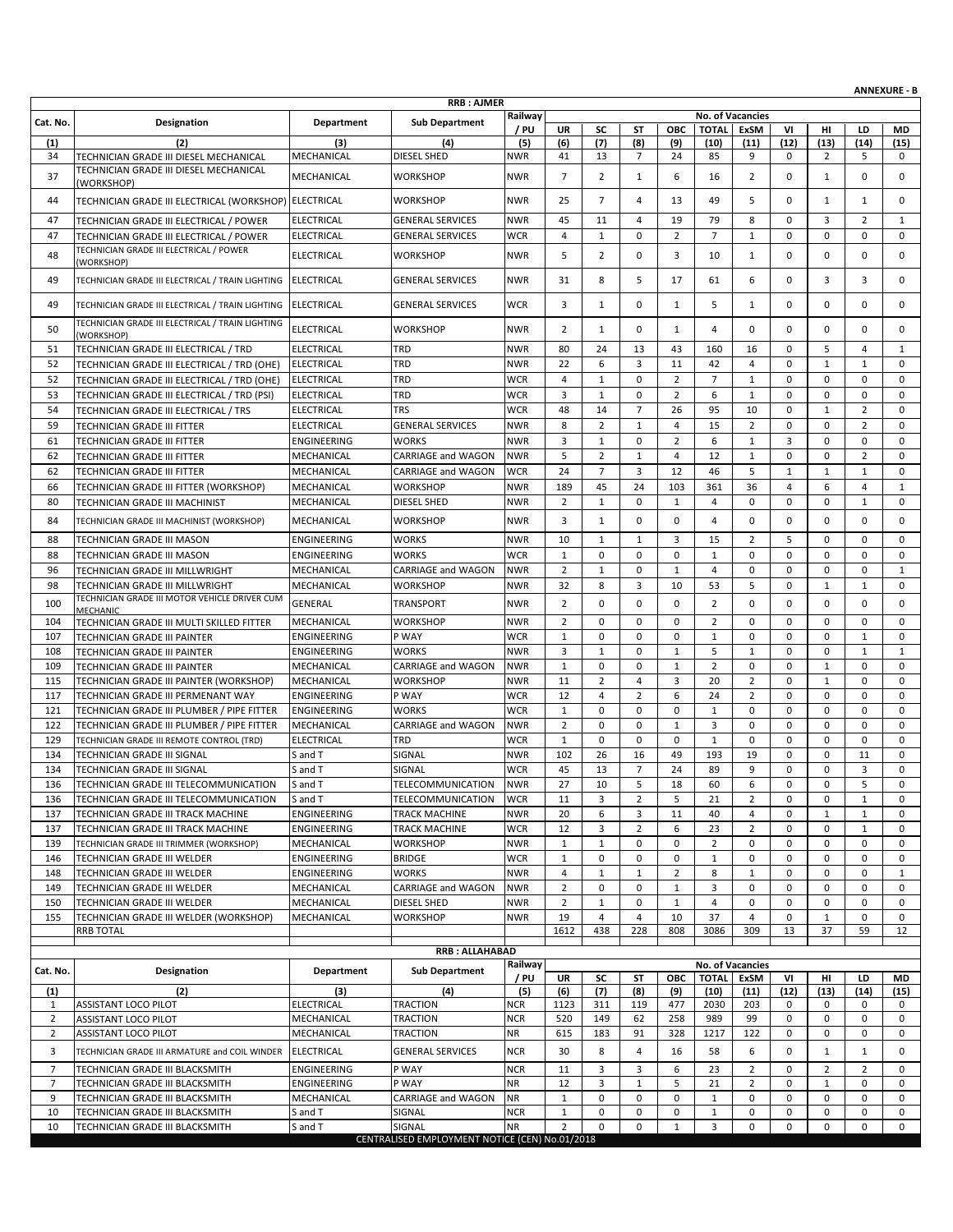|            |                                                                                       |                                        |                                                |                          |                               |                   |                          |                    |                         |                     |                             |                   |                         | <b>ANNEXURE - B</b>        |
|------------|---------------------------------------------------------------------------------------|----------------------------------------|------------------------------------------------|--------------------------|-------------------------------|-------------------|--------------------------|--------------------|-------------------------|---------------------|-----------------------------|-------------------|-------------------------|----------------------------|
|            |                                                                                       |                                        | <b>RRB: ALLAHABAD</b>                          | Railway                  |                               |                   |                          |                    | <b>No. of Vacancies</b> |                     |                             |                   |                         |                            |
| Cat. No.   | Designation                                                                           | Department                             | <b>Sub Department</b>                          | / PU                     | <b>UR</b>                     | SC                | ST                       | <b>OBC</b>         | <b>TOTAL</b>            | <b>ExSM</b>         | V <sub>1</sub>              | нг                | LD                      | MD                         |
| (1)        | (2)                                                                                   | (3)                                    | (4)                                            | (5)                      | (6)                           | (7)               | (8)                      | (9)                | (10)                    | (11)                | (12)                        | (13)              | (14)                    | (15)                       |
| 14         | TECHNICIAN GRADE III BRIDGE                                                           | ENGINEERING                            | <b>BRIDGE</b>                                  | <b>NCR</b>               | 3                             | 0                 | 3                        | 1                  | 7                       | 1                   | 0                           | 0                 | 0                       | 0                          |
| 16         | TECHNICIAN GRADE III CARPENTER                                                        | <b>ELECTRICAL</b>                      | <b>GENERAL SERVICES</b>                        | <b>NCR</b>               | $\overline{4}$                | $\mathbf{1}$      | $\mathbf{1}$             | $\overline{2}$     | 8                       | $\mathbf{1}$        | $\mathbf 0$                 | 0                 | $\mathbf 0$             | $\mathbf 0$                |
| 18         | TECHNICIAN GRADE III CARPENTER                                                        | ENGINEERING                            | <b>WORKS</b>                                   | <b>NCR</b>               | $\overline{7}$                | $\overline{2}$    | $\mathbf{1}$             | $\overline{4}$     | 14                      | $\mathbf{1}$        | $\mathbf 0$                 | 0                 | 1                       | $\mathbf 0$                |
| 18         | TECHNICIAN GRADE III CARPENTER                                                        | ENGINEERING                            | <b>WORKS</b>                                   | <b>NR</b>                | 5<br>$\overline{7}$           | $\mathbf{1}$      | $\mathbf{1}$             | 2                  | 9                       | $\mathbf{1}$        | $\mathbf 0$<br>$\mathbf 0$  | $\mathbf{1}$<br>0 | $\mathbf 0$             | $\mathbf 0$<br>$\mathbf 0$ |
| 19<br>19   | TECHNICIAN GRADE III CARPENTER<br>TECHNICIAN GRADE III CARPENTER                      | MECHANICAL<br>MECHANICAL               | CARRIAGE and WAGON<br>CARRIAGE and WAGON       | <b>NCR</b><br><b>NR</b>  | 3                             | $\mathbf{1}$<br>1 | $\overline{2}$<br>0      | 3<br>1             | 13<br>5                 | $\mathbf{1}$<br>1   | $\mathbf 0$                 | 0                 | $\overline{2}$<br>1     | $\mathbf 0$                |
| 25         | TECHNICIAN GRADE III CARRIAGE and WAGON                                               | MECHANICAL                             | CARRIAGE and WAGON                             | <b>NCR</b>               | 40                            | $\overline{7}$    | $\Omega$                 | 0                  | 47                      | 5                   | $\mathbf 0$                 | $\overline{4}$    | $\mathbf{1}$            | $\mathbf 0$                |
| 25         | TECHNICIAN GRADE III CARRIAGE and WAGON                                               | MECHANICAL                             | <b>CARRIAGE and WAGON</b>                      | <b>NR</b>                | 58                            | 17                | 9                        | 30                 | 114                     | 11                  | $\mathbf 0$                 | 5                 | $\overline{4}$          | 0                          |
| 31         | TECHNICIAN GRADE III DIESEL ELECTRICAL                                                | MECHANICAL                             | <b>DIESEL SHED</b>                             | <b>NCR</b>               | 34                            | 12                | 3                        | 11                 | 60                      | 6                   | $\mathbf 0$                 | $\overline{2}$    | $\overline{2}$          | $\mathbf{1}$               |
| 31         | TECHNICIAN GRADE III DIESEL ELECTRICAL                                                | MECHANICAL                             | <b>DIESEL SHED</b>                             | <b>NR</b>                | 15                            | $\overline{4}$    | $\overline{2}$           | 8                  | 29                      | 3                   | $\mathbf 0$                 | $\overline{2}$    | $\overline{2}$          | $\mathbf 0$                |
| 34         | TECHNICIAN GRADE III DIESEL MECHANICAL                                                | MECHANICAL                             | DIESEL SHED                                    | <b>NCR</b>               | 64                            | 24                | 4                        | 14                 | 106                     | 11                  | 0                           | 4                 | 3                       | $\mathbf{1}$               |
| 34         | TECHNICIAN GRADE III DIESEL MECHANICAL                                                | MECHANICAL                             | DIESEL SHED                                    | <b>NR</b>                | 51                            | 15                | 8                        | 28                 | 102                     | 10                  | $\mathbf 0$                 | $\overline{4}$    | 5                       | $\mathbf 0$                |
| 44         | TECHNICIAN GRADE III ELECTRICAL (WORKSHOP) ELECTRICAL                                 |                                        | <b>WORKSHOP</b>                                | <b>NCR</b>               | 9                             | $\overline{2}$    | 1                        | 5                  | 17                      | $\overline{2}$      | 0                           | 1                 | $\mathbf 0$             | $\mathbf 0$                |
| 47         | TECHNICIAN GRADE III ELECTRICAL / POWER                                               | ELECTRICAL                             | <b>GENERAL SERVICES</b>                        | <b>NCR</b>               | 31                            | 9                 | 4                        | 16                 | 60                      | 6                   | $\mathbf 0$                 | $\overline{2}$    | $\overline{4}$          | 0                          |
| 47         | TECHNICIAN GRADE III ELECTRICAL / POWER                                               | <b>ELECTRICAL</b>                      | <b>GENERAL SERVICES</b>                        | <b>NR</b>                | 14                            | 5                 | 3                        | 8                  | 30                      | 3                   | 0                           | $\overline{2}$    | $\overline{2}$          | $\mathbf 0$                |
| 49         | TECHNICIAN GRADE III ELECTRICAL / TRAIN<br><b>LIGHTING</b>                            | <b>ELECTRICAL</b>                      | <b>GENERAL SERVICES</b>                        | <b>NCR</b>               | 37                            | $\overline{7}$    | 4                        | 10                 | 58                      | 6                   | $\Omega$                    | $\mathbf{1}$      | $\overline{2}$          | 1                          |
| 49         | TECHNICIAN GRADE III ELECTRICAL / TRAIN<br>LIGHTING                                   | <b>ELECTRICAL</b>                      | <b>GENERAL SERVICES</b>                        | <b>NR</b>                | 11                            | 3                 | $\overline{2}$           | 5                  | 21                      | $\overline{2}$      | 0                           | $\mathbf{1}$      | 1                       | $\mathbf 0$                |
| 51         | TECHNICIAN GRADE III ELECTRICAL / TRD                                                 | <b>ELECTRICAL</b>                      | TRD                                            | <b>NCR</b>               | $\overline{2}$                | 0                 | 0                        | $\mathbf 0$        | $\overline{2}$          | 0                   | $\mathbf 0$                 | 0                 | $\mathbf 0$             | $\mathbf 0$                |
| 52         | TECHNICIAN GRADE III ELECTRICAL / TRD (OHE)                                           | <b>ELECTRICAL</b>                      | TRD<br>TRD                                     | <b>NCR</b><br><b>NCR</b> | 13<br>14                      | 5<br>3            | 3<br>$\overline{4}$      | 11                 | 32<br>29                | 3<br>3              | $\mathbf 0$<br>$\mathbf 0$  | 1<br>0            | 1<br>$\mathbf{1}$       | $\mathbf 0$<br>$\mathbf 0$ |
| 53<br>54   | TECHNICIAN GRADE III ELECTRICAL / TRD (PSI)<br>TECHNICIAN GRADE III ELECTRICAL / TRS  | <b>ELECTRICAL</b><br><b>ELECTRICAL</b> | <b>TRS</b>                                     | <b>NCR</b>               | 30                            | 9                 | 6                        | 8<br>17            | 62                      | 6                   | $\mathbf 0$                 | $\mathbf{1}$      | $\mathbf{1}$            | $\mathbf{1}$               |
| 58         | TECHNICIAN GRADE III ENGINEERING<br>(WORKSHOP)                                        | <b>ENGINEERING</b>                     | <b>WORKSHOP</b>                                | <b>NCR</b>               | 3                             | $\mathbf{1}$      | 1                        | 1                  | 6                       | 1                   | $\Omega$                    | 0                 | $\mathbf 0$             | $\mathbf 0$                |
| 59         | TECHNICIAN GRADE III FITTER                                                           | <b>ELECTRICAL</b>                      | <b>GENERAL SERVICES</b>                        | <b>NCR</b>               | 175                           | 54                | 27                       | 92                 | 348                     | 35                  | $\mathbf 0$                 | 26                | 27                      | 26                         |
| 59         | TECHNICIAN GRADE III FITTER                                                           | <b>ELECTRICAL</b>                      | <b>GENERAL SERVICES</b>                        | <b>NR</b>                | $\overline{2}$                | $\mathbf 0$       | $\mathbf 0$              | $\mathbf{1}$       | 3                       | $\mathbf 0$         | $\mathbf 0$                 | 0                 | $\mathbf 0$             | $\mathbf 0$                |
| 61         | TECHNICIAN GRADE III FITTER                                                           | ENGINEERING                            | WORKS                                          | <b>NCR</b>               | 6                             | $\overline{2}$    | $\mathbf{1}$             | 3                  | 12                      | $\mathbf{1}$        | $\mathbf 0$                 | $\overline{2}$    | $\mathbf 0$             | $\mathbf 0$                |
| 61         | TECHNICIAN GRADE III FITTER                                                           | <b>ENGINEERING</b>                     | <b>WORKS</b>                                   | <b>NR</b>                | 3                             | $\mathbf{1}$      | $\mathbf 0$              | $\mathbf{1}$       | 5                       | $\mathbf{1}$        | $\mathbf{1}$                | $\mathbf{1}$      | $\mathbf 0$             | $\mathbf 0$                |
| 62         | TECHNICIAN GRADE III FITTER                                                           | MECHANICAL                             | CARRIAGE and WAGON                             | <b>NCR</b>               | 172                           | 50                | 28                       | 97                 | 347                     | 35                  | $\mathbf 0$                 | 13                | 14                      | 12                         |
| 66<br>69   | TECHNICIAN GRADE III FITTER (WORKSHOP)<br>TECHNICIAN GRADE III GRINDER                | MECHANICAL<br>ENGINEERING              | WORKSHOP<br><b>BRIDGE</b>                      | <b>NCR</b><br><b>NR</b>  | 118<br>$\mathbf{1}$           | 36<br>0           | 17<br>$\mathbf 0$        | 65<br>$\mathbf{0}$ | 239<br>1                | 24<br>$\mathbf 0$   | $\mathbf{1}$<br>$\mathbf 0$ | $5 + 1*$<br>0     | $3+2*$<br>$\mathbf 0$   | 1<br>$\mathbf 0$           |
| 75         | TECHNICIAN GRADE III LUTER CUM ALIGNER                                                | ENGINEERING                            | P WAY                                          | <b>NR</b>                | 3                             | $\mathbf{1}$      | $\mathbf 0$              | $\mathbf{1}$       | 5                       | $\mathbf{1}$        | $\mathbf 0$                 | 0                 | $\mathbf 0$             | $\mathbf 0$                |
| 78         | TECHNICIAN GRADE III MACHINIST                                                        | ENGINEERING                            | WORKS                                          | <b>NCR</b>               | 8                             | $\overline{2}$    | $\mathbf{1}$             | 3                  | 14                      | $\mathbf{1}$        | $\mathbf 0$                 | 0                 | $\mathbf{1}$            | $\mathbf 0$                |
| 84         | TECHNICIAN GRADE III MACHINIST (WORKSHOP)                                             | MECHANICAL                             | <b>WORKSHOP</b>                                | <b>NCR</b>               | 5                             | 0                 | $\mathbf{1}$             | 2                  | 8                       | $\mathbf{1}$        | $\Omega$                    | 0                 | $\mathbf 0$             | $\mathbf 0$                |
| 88         | TECHNICIAN GRADE III MASON                                                            | ENGINEERING                            | <b>WORKS</b>                                   | <b>NCR</b>               | 10                            | 0                 | $\mathbf{1}$             | 6                  | 17                      | 2                   | $\mathbf 0$                 | $\mathbf{1}$      | $\mathbf{1}$            | $\mathbf 0$                |
| 88         | TECHNICIAN GRADE III MASON                                                            | ENGINEERING                            | <b>WORKS</b>                                   | <b>NR</b>                | $\overline{7}$                | $\overline{2}$    | $\mathbf{1}$             | 3                  | 13                      | $\mathbf{1}$        | $\mathbf 0$                 | $\mathbf{1}$      | $\mathbf 0$             | $\mathbf 0$                |
| 89         | TECHNICIAN GRADE III MASON                                                            | S and T                                | SIGNAL                                         | <b>NR</b>                | $\overline{2}$                | 0                 | $\mathbf 0$              | 0                  | $\overline{2}$          | 0                   | $\mathbf 0$                 | 0                 | $\mathbf 0$             | $\mathbf 0$                |
| 98         | TECHNICIAN GRADE III MILLWRIGHT<br>I EUNIUIAIN GRADE III IVIUTUR VENIULE DRIVER       | MECHANICAL                             | WORKSHOP                                       | <b>NCR</b>               | 8                             | 3                 | $\mathbf{1}$             | 0                  | 12                      | $\mathbf{1}$        | $\mathbf 0$                 | 0                 | 0                       | $\mathbf 0$                |
| 100<br>103 | TECHNICIAN GRADE III MULTI SKILLED FITTER                                             | GENERAL<br>ENGINEERING                 | <b>TRANSPORT</b><br>WORKS                      | <b>NCR</b><br><b>NCR</b> | $\overline{7}$<br>$\mathbf 1$ | $\mathbf{1}$<br>0 | $\mathbf{1}$<br>$\Omega$ | $\mathbf{1}$<br>O  | 10<br>$\mathbf{1}$      | $\mathbf{1}$<br>0   | 0<br>0                      | 0<br>0            | $\mathbf 0$<br>$\Omega$ | $\mathbf 0$<br>0           |
| 106        | <b>TECHNICIAN GRADE III PAINTER</b>                                                   | ELECTRICAL                             | 1 K.S                                          | NCR                      | 5                             | $\mathbf 2$       |                          | 3                  | 11                      | 1                   | 0                           | 0                 | U                       |                            |
| 107        | TECHNICIAN GRADE III PAINTER                                                          | ENGINEERING                            | P WAY                                          | <b>NCR</b>               | $\mathbf{1}$                  | $\mathbf{1}$      | 0                        | 0                  | $\overline{2}$          | 0                   | $\mathbf 0$                 | $\mathbf{1}$      | $\mathbf 0$             | 0                          |
| 108        | TECHNICIAN GRADE III PAINTER                                                          | ENGINEERING                            | WORKS                                          | <b>NCR</b>               | 5                             | $\mathbf{1}$      | 1                        | 2                  | 9                       | $\mathbf{1}$        | 0                           | 0                 | $\mathbf{1}$            | 0                          |
| 109        | TECHNICIAN GRADE III PAINTER                                                          | MECHANICAL                             | CARRIAGE and WAGON                             | <b>NCR</b>               | $\mathbf{1}$                  | 0                 | 0                        | $\mathbf{1}$       | $\overline{2}$          | 0                   | 0                           | 0                 | 0                       | 0                          |
| 109        | TECHNICIAN GRADE III PAINTER                                                          | MECHANICAL                             | CARRIAGE and WAGON                             | <b>NR</b>                | $\overline{2}$                | $\mathbf{1}$      | $\mathbf 0$              | $\mathbf{1}$       | $\overline{4}$          | $\mathbf 0$         | 0                           | 0                 | 0                       | $\mathbf 0$                |
| 115<br>121 | TECHNICIAN GRADE III PAINTER (WORKSHOP)<br>TECHNICIAN GRADE III PLUMBER / PIPE FITTER | MECHANICAL<br>ENGINEERING              | <b>WORKSHOP</b><br><b>WORKS</b>                | <b>NCR</b><br><b>NCR</b> | 10<br>0                       | 4<br>$\mathbf{1}$ | $\mathbf{1}$<br>0        | 8<br>0             | 23<br>$\mathbf{1}$      | $\overline{2}$<br>0 | 0<br>0                      | 0<br>0            | $\mathbf{1}$<br>0       | 0<br>0                     |
| 123        | TECHNICIAN GRADE III PUMP OPERATOR                                                    | <b>ELECTRICAL</b>                      | <b>GENERAL SERVICES</b>                        | <b>NCR</b>               | 12                            | 3                 | $\overline{2}$           | 6                  | 23                      | $\overline{2}$      | 0                           | 0                 | $\mathbf{1}$            | $\mathbf 0$                |
| 124        | TECHNICIAN GRADE III PUMP OPERATOR                                                    | ENGINEERING                            | WORKS                                          | <b>NCR</b>               | 9                             | $\overline{2}$    | $\mathbf{1}$             | 5                  | 17                      | $\overline{2}$      | 0                           | $\overline{2}$    | 0                       | 0                          |
| 129        | TECHNICIAN GRADE III REMOTE CONTROL (TRD)                                             | <b>ELECTRICAL</b>                      | TRD                                            | <b>NCR</b>               | $\mathbf{1}$                  | 0                 | 0                        | 0                  | 1                       | 0                   | $\mathbf 0$                 | 0                 | 0                       | $\mathbf 0$                |
| 134        | TECHNICIAN GRADE III SIGNAL                                                           | S and T                                | SIGNAL                                         | <b>NCR</b>               | 219                           | 59                | 21                       | 108                | 407                     | 41                  | 0                           | 0                 | 16                      | 0                          |
| 134        | TECHNICIAN GRADE III SIGNAL                                                           | S and T                                | SIGNAL                                         | <b>NR</b>                | 112                           | 34                | 17                       | 60                 | 223                     | 22                  | 0                           | 0                 | 18                      | $\mathbf 0$                |
| 136        | TECHNICIAN GRADE III TELECOMMUNICATION                                                | S and T                                | TELECOMMUNICATION                              | <b>NCR</b>               | 75                            | 17                | 8                        | 32                 | 132                     | 13                  | 0                           | 0                 | 9                       | $\mathbf 0$                |
| 136<br>137 | TECHNICIAN GRADE III TELECOMMUNICATION                                                | S and T<br>ENGINEERING                 | <b>TELECOMMUNICATION</b><br>TRACK MACHINE      | <b>NR</b><br><b>NCR</b>  | 18<br>128                     | 6<br>38           | 3<br>19                  | 8<br>70            | 35<br>255               | 4<br>26             | 0<br>0                      | 0<br>5            | 4<br>5                  | 0<br>$\mathbf 0$           |
| 138        | TECHNICIAN GRADE III TRACK MACHINE<br>TECHNICIAN GRADE III TRIMMER                    | MECHANICAL                             | CARRIAGE and WAGON                             | <b>NR</b>                | $\mathbf{1}$                  | 0                 | $\mathbf 0$              | 0                  | $\mathbf{1}$            | 0                   | 0                           | 0                 | 0                       | 0                          |
| 140        | TECHNICIAN GRADE III TURNER                                                           | ELECTRICAL                             | TRS                                            | <b>NCR</b>               | 12                            | 3                 | $\overline{2}$           | 6                  | 23                      | 2                   | 0                           | 0                 | 1                       | 0                          |
| 146        | TECHNICIAN GRADE III WELDER                                                           | ENGINEERING                            | <b>BRIDGE</b>                                  | <b>NR</b>                | $\overline{2}$                | 0                 | 0                        | 0                  | $\overline{2}$          | 0                   | 0                           | 0                 | 0                       | $\mathbf 0$                |
| 148        | TECHNICIAN GRADE III WELDER                                                           | ENGINEERING                            | <b>WORKS</b>                                   | <b>NCR</b>               | 5                             | $\mathbf{1}$      | 1                        | 2                  | 9                       | $\mathbf{1}$        | 0                           | 0                 | 0                       | 0                          |
| 149        | TECHNICIAN GRADE III WELDER                                                           | MECHANICAL                             | CARRIAGE and WAGON                             | <b>NCR</b>               | $\overline{7}$                | $\overline{2}$    | $\overline{2}$           | $\overline{2}$     | 13                      | $\mathbf{1}$        | 0                           | 0                 | $\mathbf{1}$            | $\mathbf 0$                |
| 149        | TECHNICIAN GRADE III WELDER                                                           | MECHANICAL                             | CARRIAGE and WAGON                             | <b>NR</b>                | 3<br>$\mathbf 0$              | $\mathbf{1}$      | 0<br>9                   | 1                  | 5                       | $\mathbf{1}$        | 0                           | 0                 | 0                       | 0                          |
| 151<br>155 | TECHNICIAN GRADE III WELDER<br>TECHNICIAN GRADE III WELDER (WORKSHOP)                 | MECHANICAL<br>MECHANICAL               | PRODUCTION UNIT<br>WORKSHOP                    | <b>DLW</b><br><b>NCR</b> | 32                            | 0<br>10           | 5                        | 0<br>17            | 9<br>64                 | $\mathbf{1}$<br>6   | 0<br>0                      | 0<br>1            | 0<br>1                  | 0<br>1                     |
|            | <b>RRB TOTAL</b>                                                                      |                                        |                                                |                          | 3958                          | 1124              | 514                      | 1883               | 7482                    | 748                 | 2                           |                   | 93+1* 140+2*            | 44                         |
|            |                                                                                       |                                        | CENTRALISED EMPLOYMENT NOTICE (CEN) No.01/2018 |                          |                               |                   |                          |                    |                         |                     |                             |                   |                         |                            |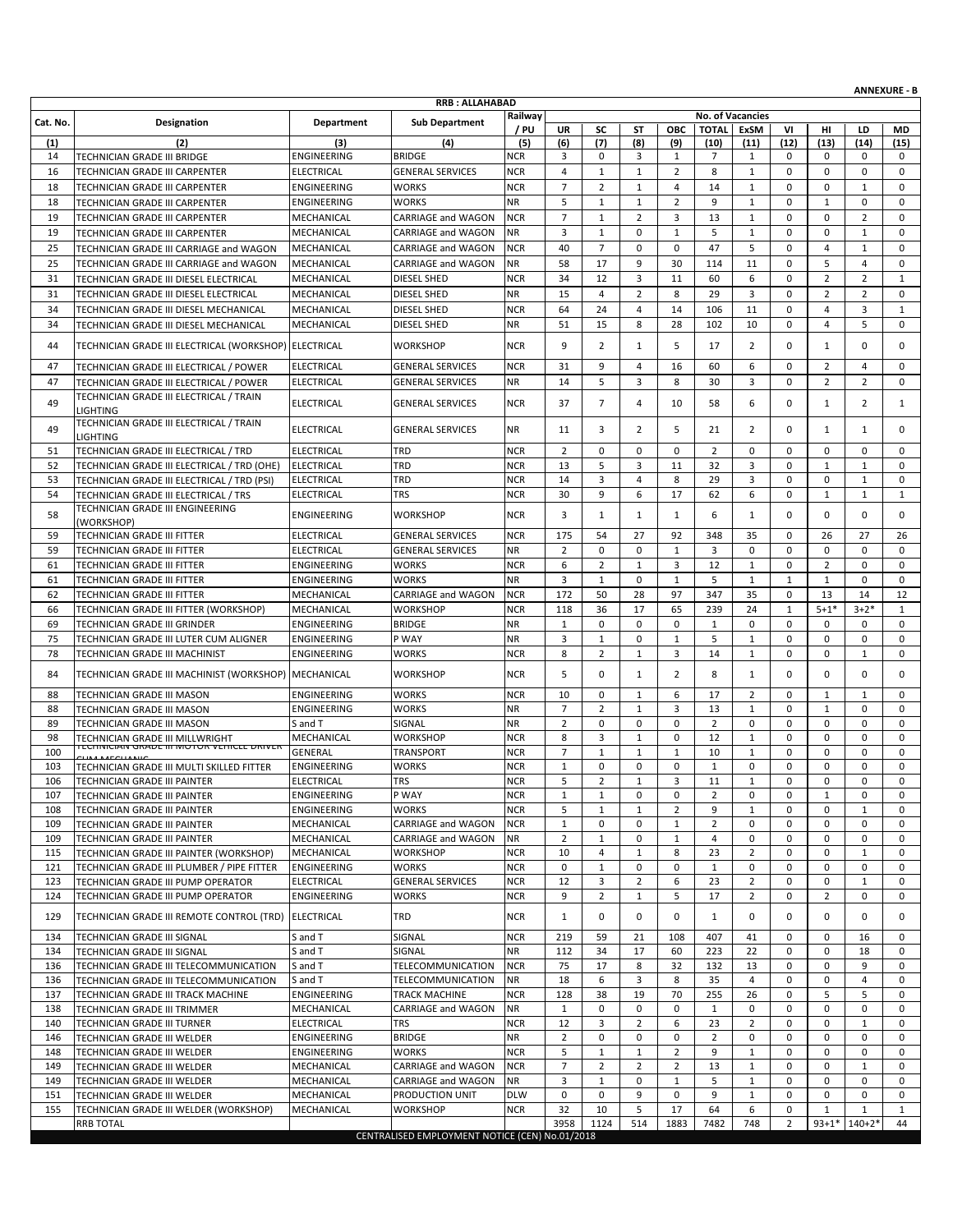|                |                                                                              |                                 |                                                |                          |                              |                                |                             |                            |                              |                              |                            |                   |                            | <b>ANNEXURE - B</b>        |
|----------------|------------------------------------------------------------------------------|---------------------------------|------------------------------------------------|--------------------------|------------------------------|--------------------------------|-----------------------------|----------------------------|------------------------------|------------------------------|----------------------------|-------------------|----------------------------|----------------------------|
|                |                                                                              |                                 | <b>RRB: BENGALURU</b>                          | Railway                  |                              |                                |                             |                            |                              | No. of Vacancies             |                            |                   |                            |                            |
| Cat. No.       | Designation                                                                  | <b>Department</b>               | <b>Sub Department</b>                          | / PU                     | <b>UR</b>                    | SC                             | ST                          | ОВС                        | <b>TOTAL</b>                 | ExSM                         | VI                         | HI                | LD                         | <b>MD</b>                  |
| (1)            | (2)                                                                          | (3)                             | (4)                                            | (5)                      | (6)                          | (7)                            | (8)                         | (9)                        | (10)                         | (11)                         | (12)                       | (13)              | (14)                       | (15)                       |
| 2              | ASSISTANT LOCO PILOT                                                         | MECHANICAL                      | <b>TRACTION</b>                                | <b>SWR</b>               | 834                          | 243                            | 124                         | 422                        | 1623                         | 162                          | 0                          | 0                 | 0                          | 0                          |
| $\overline{7}$ | TECHNICIAN GRADE III BLACKSMITH                                              | ENGINEERING                     | P WAY                                          | SWR                      | 14                           | 3                              | 3                           | 8                          | 28                           | 3                            | $\mathbf 0$                | $\mathbf{1}$      | $\mathbf 0$                | $\mathbf{1}$               |
| 8<br>14        | TECHNICIAN GRADE III BLACKSMITH<br>TECHNICIAN GRADE III BRIDGE               | ENGINEERING<br>ENGINEERING      | PRODUCTION UNIT<br><b>BRIDGE</b>               | <b>RWF</b><br>SWR        | $\mathbf{1}$<br>$\mathbf{1}$ | 0<br>0                         | $\mathbf 0$<br>$\mathbf 0$  | $\mathbf 0$<br>$\mathbf 0$ | $\mathbf{1}$<br>$\mathbf{1}$ | $\mathbf 0$<br>$\mathbf 0$   | $\mathbf 0$<br>$\mathbf 0$ | 0<br>0            | $\mathbf 0$<br>$\mathbf 0$ | $\mathbf 0$<br>$\mathbf 0$ |
| 18             | TECHNICIAN GRADE III CARPENTER                                               | ENGINEERING                     | <b>WORKS</b>                                   | <b>SWR</b>               | 16                           | 5                              | 4                           | 8                          | 33                           | 3                            | 0                          | 1                 | $\overline{2}$             | 0                          |
|                | TECHNICIAN GRADE III CARPENTER (WORKSHOP) MECHANICAL                         |                                 |                                                |                          |                              |                                |                             | $\overline{7}$             |                              |                              |                            |                   |                            |                            |
| 23             |                                                                              |                                 | <b>WORKSHOP</b>                                | SWR                      | 13                           | $\overline{4}$                 | 2                           |                            | 26                           | 3                            | 0                          | $\mathbf{1}$      | $\mathbf 0$                | 0                          |
| 25             | TECHNICIAN GRADE III CARRIAGE and WAGON                                      | MECHANICAL                      | <b>CARRIAGE and WAGON</b>                      | SWR                      | 133                          | 40                             | 23                          | 64                         | 260                          | 26                           | 0                          | $\overline{4}$    | 11                         | $\overline{2}$             |
| 31             | TECHNICIAN GRADE III DIESEL ELECTRICAL                                       | MECHANICAL                      | <b>DIESEL SHED</b>                             | <b>SWR</b>               | 21                           | 6                              | 3<br>$\overline{7}$         | 12                         | 42                           | 4<br>9                       | $\mathbf 0$<br>$\mathbf 0$ | $\overline{2}$    | 3                          | $\mathbf 0$                |
| 34<br>42       | TECHNICIAN GRADE III DIESEL MECHANICAL<br>TECHNICIAN GRADE III ELECTRICAL    | MECHANICAL<br><b>ELECTRICAL</b> | <b>DIESEL SHED</b><br>PRODUCTION UNIT          | SWR<br><b>RWF</b>        | 46<br>4                      | 14<br>$\mathbf{1}$             | $\mathbf{1}$                | 25<br>5                    | 92<br>12                     | $\mathbf{1}$                 | 0                          | 3<br>$\mathbf{1}$ | $\overline{4}$<br>$1 + 1*$ | $\mathbf 0$<br>0           |
| 47             | TECHNICIAN GRADE III ELECTRICAL / POWER                                      | <b>ELECTRICAL</b>               | <b>GENERAL SERVICES</b>                        | <b>SWR</b>               | 35                           | 10                             | 5                           | 23                         | 73                           | $\overline{7}$               | $\mathbf 0$                | 3                 | $\mathbf 0$                | $\mathbf{1}$               |
|                | TECHNICIAN GRADE III ELECTRICAL / POWER                                      |                                 |                                                |                          |                              |                                |                             |                            |                              |                              |                            |                   |                            |                            |
| 48             | (WORKSHOP)                                                                   | <b>ELECTRICAL</b>               | WORKSHOP                                       | SWR                      | 11                           | $\overline{4}$                 | $\mathbf{1}$                | 5                          | 21                           | $\overline{2}$               | $\mathbf 0$                | 0                 | 0                          | 0                          |
| 49             | TECHNICIAN GRADE III ELECTRICAL / TRAIN<br><b>LIGHTING</b>                   | <b>ELECTRICAL</b>               | <b>GENERAL SERVICES</b>                        | SWR                      | 24                           | $\overline{7}$                 | 5                           | 14                         | 50                           | 5                            | 0                          | 3                 | $\mathbf 0$                | $\mathbf{1}$               |
| 50             | TECHNICIAN GRADE III ELECTRICAL / TRAIN<br>LIGHTING (WORKSHOP)               | <b>ELECTRICAL</b>               | <b>WORKSHOP</b>                                | SWR                      | 9                            | $\overline{4}$                 | 3                           | 5                          | 21                           | $\overline{2}$               | 0                          | 0                 | $\mathbf{1}$               | 0                          |
| 51             | TECHNICIAN GRADE III ELECTRICAL / TRD                                        | <b>ELECTRICAL</b>               | TRD                                            | SWR                      | 80                           | 24                             | 12                          | 42                         | 158                          | 16                           | 0                          | 3                 | 6                          | 0                          |
| 52             | TECHNICIAN GRADE III ELECTRICAL / TRD (OHE)                                  | <b>ELECTRICAL</b>               | TRD                                            | SWR                      | 5                            | $\mathbf{1}$                   | $\mathbf{1}$                | $\overline{2}$             | 9                            | $1\,$                        | 0                          | 0                 | $\mathbf{1}$               | 0                          |
| 54             | TECHNICIAN GRADE III ELECTRICAL / TRS                                        | <b>ELECTRICAL</b>               | <b>TRS</b>                                     | SWR                      | 5                            | $\mathbf{1}$                   | $\mathbf{1}$                | $\overline{2}$             | 9                            | $\mathbf{1}$                 | $\mathbf 0$                | 0                 | 1                          | 0                          |
| 61             | TECHNICIAN GRADE III FITTER                                                  | ENGINEERING                     | WORKS                                          | SWR                      | 6                            | $\mathbf{1}$                   | $\mathbf{1}$                | 3                          | 11                           | $\mathbf{1}$                 | 0                          | 0                 | $\overline{2}$             | $\mathbf 0$                |
| 66             | TECHNICIAN GRADE III FITTER (WORKSHOP)                                       | MECHANICAL                      | WORKSHOP                                       | <b>SWR</b>               | 129                          | 44                             | 20                          | 72                         | 265                          | 27                           | 3                          | $\overline{4}$    | $\overline{4}$             | 0                          |
| 81             | TECHNICIAN GRADE III MACHINIST                                               | MECHANICAL                      | PRODUCTION UNIT                                | <b>RWF</b>               | 0                            | $\overline{2}$                 | $\mathbf{1}$                | $\mathbf{1}$               | 4                            | $\mathbf 0$                  | 0                          | 0                 | 0                          | 0                          |
| 84             | TECHNICIAN GRADE III MACHINIST (WORKSHOP) MECHANICAL                         |                                 | <b>WORKSHOP</b>                                | SWR                      | 13                           | $\overline{4}$                 | $\overline{2}$              | 5                          | 24                           | $\overline{2}$               | 0                          | 0                 | 3                          | $\mathbf 0$                |
| 86             | TECHNICIAN GRADE III MASON                                                   | ENGINEERING                     | PRODUCTION UNIT                                | <b>RWF</b>               | $\mathbf{1}$                 | 0                              | $\mathbf 0$                 | $\mathbf{1}$               | $\overline{2}$               | $\mathbf 0$                  | 0                          | 0                 | $\mathbf 0$                | 0                          |
| 88             | TECHNICIAN GRADE III MASON                                                   | ENGINEERING                     | <b>WORKS</b>                                   | SWR                      | 10                           | $\overline{4}$                 | $\overline{2}$              | 6                          | 22                           | $\overline{2}$               | 5                          | $\mathbf{1}$      | $\mathbf{1}$               | $\mathbf{1}$               |
| 91             | TECHNICIAN GRADE III MECHANICAL                                              | MECHANICAL                      | PRODUCTION UNIT                                | <b>RWF</b>               | 20                           | $\overline{7}$                 | 6                           | 19                         | 55                           | 6                            | $\mathbf 0$                | $\mathbf{1}$      | $4 + 3*$                   | 0                          |
| 98<br>100      | TECHNICIAN GRADE III MILLWRIGHT<br>TECHNICIAN GRADE III MOTOR VEHICLE DRIVER | MECHANICAL<br>GENERAL           | WORKSHOP<br><b>TRANSPORT</b>                   | <b>SWR</b><br><b>RWF</b> | $\overline{7}$<br>3          | $\overline{2}$<br>$\mathbf{1}$ | $\mathbf{1}$<br>$\mathbf 0$ | 3<br>2                     | 13<br>6                      | $\mathbf{1}$<br>$\mathbf{1}$ | 0<br>0                     | 0<br>0            | $\mathbf 0$<br>0           | 0<br>0                     |
| 103            | <b>CUM MECHANIC</b><br>TECHNICIAN GRADE III MULTI SKILLED FITTER             | ENGINEERING                     | <b>WORKS</b>                                   | SWR                      | $\overline{2}$               | $\mathbf 0$                    | $\mathbf 0$                 | 0                          | $\overline{2}$               | 0                            | 0                          | 0                 | 1                          | 0                          |
| 107            | TECHNICIAN GRADE III PAINTER                                                 | ENGINEERING                     | P WAY                                          | SWR                      | $\overline{2}$               | $\mathbf{1}$                   | $\mathbf 0$                 | $\mathbf{1}$               | $\overline{4}$               | $\mathbf 0$                  | 0                          | 0                 | $\mathbf{1}$               | 0                          |
| 108            | TECHNICIAN GRADE III PAINTER                                                 | ENGINEERING                     | WORKS                                          | <b>SWR</b>               | $\overline{2}$               | $\mathbf{1}$                   | $\mathbf{1}$                | 3                          | $\overline{7}$               | $\mathbf{1}$                 | 0                          | $\mathbf{1}$      | $\mathbf 0$                | 0                          |
| 115            | TECHNICIAN GRADE III PAINTER (WORKSHOP)                                      | MECHANICAL                      | WORKSHOP                                       | SWR                      | 15                           | $\overline{4}$                 | 3                           | 8                          | 30                           | 3                            | $\mathbf 0$                | $\overline{2}$    | $\mathbf{1}$               | 0                          |
| 121            | TECHNICIAN GRADE III PLUMBER / PIPE FITTER                                   | <b>ENGINEERING</b>              | <b>WORKS</b>                                   | <b>SWR</b>               | $\mathbf{1}$                 | 0                              | 0                           | $\overline{2}$             | 3                            | 0                            | $\overline{2}$             | 0                 | 0                          | 0                          |
| 126            | TECHNICIAN GRADE III REFRIGERATION and AIR<br><b>CONDITIONING</b>            | <b>ELECTRICAL</b>               | <b>GENERAL SERVICES</b>                        | SWR                      | 28                           | 9                              | 5                           | 14                         | 56                           | 6                            | 0                          | 3                 | $\overline{2}$             | 1                          |
| 134            | TECHNICIAN GRADE III SIGNAL                                                  | S and T                         | SIGNAL                                         | SWR                      | 145                          | 45                             | 23                          | 79                         | 292                          | 29                           | 0                          | 0                 | 10                         | 0                          |
| 136            | TECHNICIAN GRADE III TELECOMMUNICATION                                       | S and T                         | TELECOMMUNICATION                              | <b>SWR</b>               | 45                           | 14                             | 6                           | 26                         | 91                           | 9                            | 0                          | 0                 | 5                          | 0                          |
| 137            | TECHNICIAN GRADE III TRACK MACHINE                                           | ENGINEERING                     | TRACK MACHINE                                  | SWR                      | 35                           | 6                              | 4                           | 10                         | 55                           | 6                            | $\mathbf 0$                | 0                 | $\mathbf{1}$               | $\mathbf{1}$               |
| 139            | TECHNICIAN GRADE III TRIMMER (WORKSHOP)                                      | MECHANICAL                      | WORKSHOP                                       | <b>SWR</b>               | $\overline{4}$               | $\mathbf{1}$                   | 0                           | $\overline{2}$             | $\overline{7}$               | $\mathbf{1}$                 | 0                          | $\mathbf{1}$      | 0                          | 0                          |
| 144            | TECHNICIAN GRADE III TURNER (WORKSHOP)                                       | MECHANICAL                      | <b>WORKSHOP</b>                                | SWR                      | 9                            | 3                              | 1                           | 5                          | 18                           | $\overline{2}$               | 1                          | $\Omega$          | 0                          | 0                          |
| 146            | TECHNICIAN GRADE III WELDER                                                  | ENGINEERING                     | <b>BRIDGE</b>                                  | <b>SWR</b>               | 4                            | $\mathbf{1}$                   | 0                           | 3                          | 8                            | $\mathbf{1}$                 | 0                          | 0                 | 0                          | 0                          |
| 147<br>148     | TECHNICIAN GRADE III WELDER<br>TECHNICIAN GRADE III WELDER                   | ENGINEERING<br>ENGINEERING      | PRODUCTION UNIT<br>WORKS                       | <b>RWF</b><br>SWR        | $\mathbf{1}$<br>8            | 0<br>$\overline{2}$            | 0<br>$\mathbf{1}$           | 0<br>4                     | $\mathbf{1}$<br>15           | 0<br>2                       | 0<br>0                     | 0<br>$\mathbf{1}$ | 0<br>1                     | 0<br>$\mathbf 0$           |
| 152            | TECHNICIAN GRADE III WELDER                                                  | <b>STORES</b>                   | PRODUCTION UNIT                                | <b>RWF</b>               | $\overline{2}$               | 0                              | 0                           | $\mathbf{1}$               | 3                            | 0                            | 0                          | 0                 | 0                          | 0                          |
| 155            | TECHNICIAN GRADE III WELDER (WORKSHOP)                                       | MECHANICAL                      | WORKSHOP                                       | SWR                      | 14                           | 4                              | 3                           | 5                          | 26                           | 3                            | 0                          | 1                 | 1                          | 0                          |
|                | <b>RRB TOTAL</b>                                                             |                                 |                                                |                          | 1758                         | 523                            | 275                         | 919                        | 3479                         | 348                          | 11                         | 37                | $67 + 4*$                  | 8                          |
|                |                                                                              |                                 |                                                |                          |                              |                                |                             |                            |                              |                              |                            |                   |                            |                            |
|                |                                                                              |                                 | <b>RRB: BHOPAL</b>                             | Railway                  |                              |                                |                             |                            |                              | No. of Vacancies             |                            |                   |                            |                            |
| Cat. No.       | Designation                                                                  | Department                      | <b>Sub Department</b>                          | / PU                     | UR                           | SC                             | ST                          | ОВС                        | <b>TOTAL</b>                 | ExSM                         | VI                         | HI                | LD                         | MD                         |
| (1)            | (2)                                                                          | (3)                             | (4)                                            | (5)                      | (6)                          | (7)                            | (8)                         | (9)                        | (10)                         | (11)                         | (12)                       | (13)              | (14)                       | (15)                       |
| $\mathbf{1}$   | ASSISTANT LOCO PILOT                                                         | ELECTRICAL                      | <b>TRACTION</b>                                | <b>WCR</b>               | 430                          | 128                            | 65                          | 231                        | 854                          | 85                           | 0                          | 0                 | 0                          | 0                          |
| $\mathbf{1}$   | ASSISTANT LOCO PILOT                                                         | ELECTRICAL                      | TRACTION                                       | WR                       | 127                          | 45                             | 20                          | 64                         | 256                          | 26                           | 0                          | 0                 | 0                          | 0                          |
| $\overline{7}$ | TECHNICIAN GRADE III BLACKSMITH                                              | ENGINEERING                     | P WAY                                          | <b>WCR</b>               | 11                           | 3                              | $\overline{2}$              | 4                          | 20                           | $\overline{2}$               | 0                          | $\mathbf{1}$      | 0                          | 0                          |
| $\overline{7}$ | TECHNICIAN GRADE III BLACKSMITH                                              | ENGINEERING                     | P WAY                                          | <b>WR</b>                | $\overline{2}$               | 0                              | 0                           | $\mathbf{1}$               | 3                            | 0                            | 0                          | 0                 | $\mathbf{1}$               | 0                          |
| 9              | TECHNICIAN GRADE III BLACKSMITH                                              | MECHANICAL                      | CARRIAGE and WAGON                             | <b>WCR</b>               | 0                            | $\overline{2}$                 | $\overline{2}$              | $\mathbf 0$                | 4                            | 0                            | 0                          | 0                 | $\mathbf 0$                | 0                          |
| 14             | TECHNICIAN GRADE III BRIDGE                                                  | ENGINEERING                     | <b>BRIDGE</b>                                  | <b>WCR</b>               | 9                            | $\overline{2}$                 | $\overline{2}$              | $\overline{4}$             | 17                           | $\overline{2}$               | 0                          | 0                 | 0                          | 0                          |
| 14<br>18       | TECHNICIAN GRADE III BRIDGE                                                  | ENGINEERING<br>ENGINEERING      | <b>BRIDGE</b><br><b>WORKS</b>                  | WR<br><b>WCR</b>         | $\mathbf{1}$<br>10           | 0<br>$\overline{2}$            | 0<br>$\mathbf{1}$           | 0<br>6                     | 1<br>19                      | 0<br>$\overline{2}$          | 0<br>0                     | 0<br>$\mathbf{1}$ | 0<br>$\mathbf{1}$          | 0<br>0                     |
| 18             | TECHNICIAN GRADE III CARPENTER<br>TECHNICIAN GRADE III CARPENTER             | ENGINEERING                     | <b>WORKS</b>                                   | WR                       | $\overline{2}$               | $\mathbf{1}$                   | 0                           | 0                          | 3                            | 0                            | 0                          | $\mathbf{1}$      | $\mathbf{1}$               | 1                          |
| 19             | TECHNICIAN GRADE III CARPENTER                                               | MECHANICAL                      | CARRIAGE and WAGON                             | <b>WCR</b>               | 3                            | 3                              | 3                           | $\mathbf{1}$               | 10                           | $\mathbf{1}$                 | 0                          | $\mathbf{1}$      | $\mathbf{1}$               | $\mathbf 0$                |
| 23             | TECHNICIAN GRADE III CARPENTER (WORKSHOP) MECHANICAL                         |                                 | <b>WORKSHOP</b>                                | <b>WCR</b>               | 9                            | 4                              | $\overline{2}$              | 6                          | 21                           | 2                            | 0                          | $\mathbf{1}$      | 0                          | 0                          |
| 25             | TECHNICIAN GRADE III CARRIAGE and WAGON                                      | MECHANICAL                      | CARRIAGE and WAGON                             | <b>WR</b>                | 18                           | 5                              | 3                           | 9                          | 35                           | 4                            | 0                          | 0                 | $\mathbf{1}$               | $\mathbf 0$                |
|                |                                                                              |                                 | CENTRALISED EMPLOYMENT NOTICE (CEN) No.01/2018 |                          |                              |                                |                             |                            |                              |                              |                            |                   |                            |                            |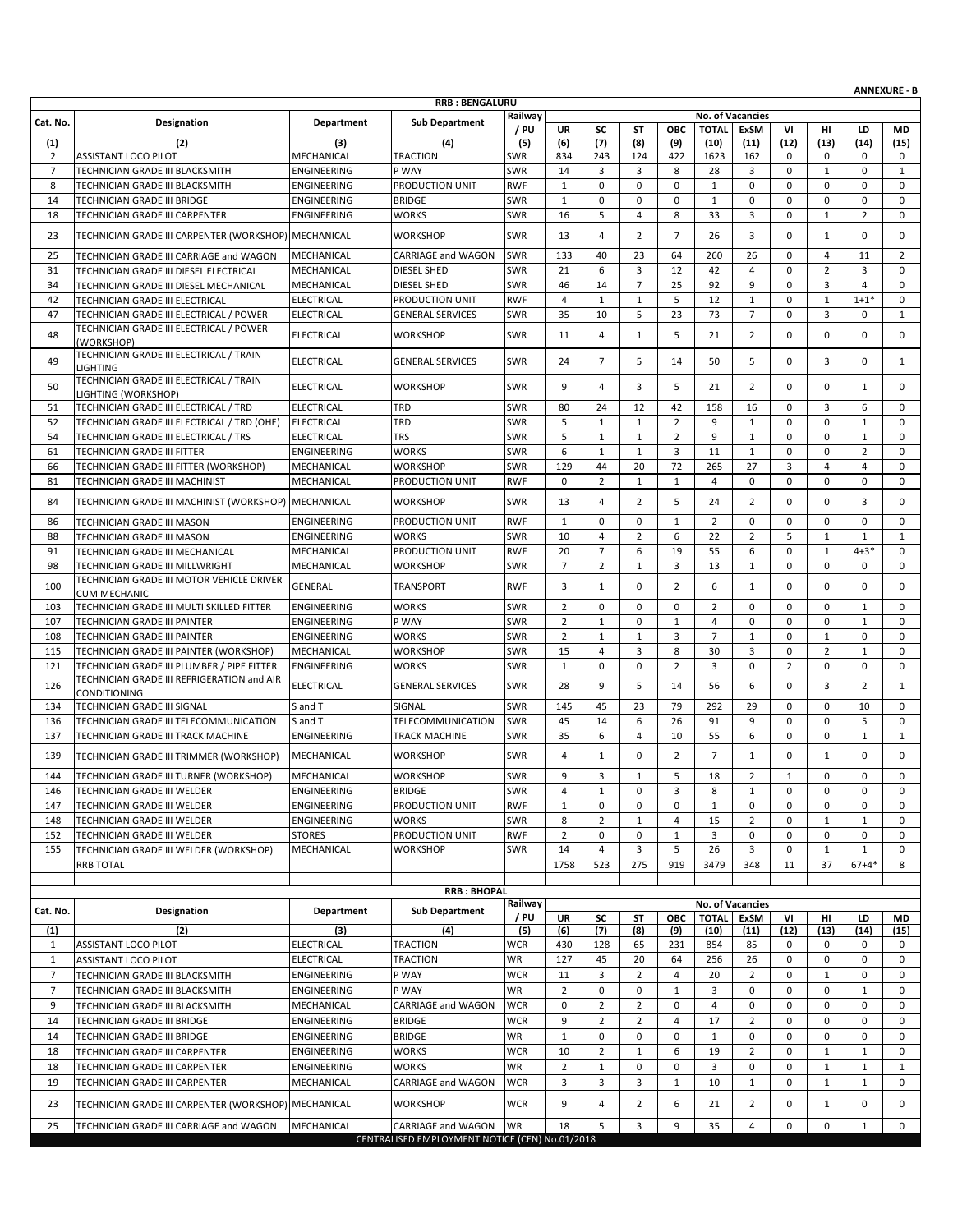|                                   |                                                                                        |                          | <b>RRB: BHOPAL</b>                                                   |                          |                     |                              |                      |                     |                                  |                         |                            |                  |                            | <b>ANNEXURE - B</b>        |
|-----------------------------------|----------------------------------------------------------------------------------------|--------------------------|----------------------------------------------------------------------|--------------------------|---------------------|------------------------------|----------------------|---------------------|----------------------------------|-------------------------|----------------------------|------------------|----------------------------|----------------------------|
|                                   |                                                                                        |                          |                                                                      | Railway                  |                     |                              |                      |                     |                                  | <b>No. of Vacancies</b> |                            |                  |                            |                            |
| Cat. No.                          | <b>Designation</b>                                                                     | Department               | <b>Sub Department</b>                                                | / PU                     | UR                  | SC                           | ST                   | ОВС                 | <b>TOTAL</b>                     | ExSM                    | VI                         | нı               | LD                         | MD                         |
| (1)                               | (2)                                                                                    | (3)                      | (4)                                                                  | (5)                      | (6)                 | (7)                          | (8)                  | (9)                 | (10)                             | (11)                    | (12)                       | (13)             | (14)                       | (15)                       |
| 31                                | TECHNICIAN GRADE III DIESEL ELECTRICAL                                                 | MECHANICAL               | DIESEL SHED                                                          | <b>WCR</b>               | 110                 | 28                           | 11                   | 42                  | 191                              | 19                      | 0                          | 4                | 4                          | 0                          |
| 31<br>34                          | TECHNICIAN GRADE III DIESEL ELECTRICAL                                                 | MECHANICAL<br>MECHANICAL | DIESEL SHED<br>DIESEL SHED                                           | WR<br><b>WCR</b>         | 16<br>126           | $\overline{4}$<br>38         | $\overline{2}$<br>19 | 9<br>68             | 31<br>251                        | 3<br>25                 | $\mathbf 0$<br>0           | $\mathbf 0$<br>3 | 1<br>3                     | $\mathbf 0$<br>0           |
| 34                                | TECHNICIAN GRADE III DIESEL MECHANICAL<br>TECHNICIAN GRADE III DIESEL MECHANICAL       | MECHANICAL               | DIESEL SHED                                                          | <b>WR</b>                | 34                  | 13                           | $\overline{7}$       | 23                  | 77                               | 8                       | $\mathbf 0$                | $\mathbf{1}$     | $\mathbf{1}$               | $\mathbf{1}$               |
| 44                                | TECHNICIAN GRADE III ELECTRICAL (WORKSHOP) ELECTRICAL                                  |                          | <b>WORKSHOP</b>                                                      | <b>WCR</b>               | 0                   | 0                            | 1                    | 2                   | 3                                | 0                       | 0                          | 0                | $\mathbf 0$                | 0                          |
| 47                                | TECHNICIAN GRADE III ELECTRICAL / POWER                                                | <b>ELECTRICAL</b>        | <b>GENERAL SERVICES</b>                                              | <b>WCR</b>               | 10                  | 3                            | 3                    | 2                   | 18                               | $\overline{2}$          | $\mathbf 0$                | 0                | $\mathbf 0$                | 0                          |
| 47                                | TECHNICIAN GRADE III ELECTRICAL / POWER                                                | <b>ELECTRICAL</b>        | <b>GENERAL SERVICES</b>                                              | <b>WR</b>                | 3                   | $\mathbf 0$                  | 0                    | 0                   | 3                                | 0                       | $\mathbf 0$                | 0                | $\mathbf 0$                | 0                          |
| 49                                | TECHNICIAN GRADE III ELECTRICAL / TRAIN<br><b>LIGHTING</b>                             | <b>ELECTRICAL</b>        | <b>GENERAL SERVICES</b>                                              | <b>WCR</b>               | 4                   | $\mathbf{1}$                 | $\mathbf{1}$         | 2                   | 8                                | $\mathbf{1}$            | $\mathbf 0$                | 0                | $\mathbf 0$                | 0                          |
| 50                                | TECHNICIAN GRADE III ELECTRICAL / TRAIN<br>LIGHTING (WORKSHOP)                         | <b>ELECTRICAL</b>        | <b>WORKSHOP</b>                                                      | <b>WCR</b>               | $\overline{2}$      | $\overline{2}$               | 2                    | 1                   | 7                                | 1                       | 0                          | 0                | $\mathbf 0$                | $\mathbf 0$                |
| 51                                | TECHNICIAN GRADE III ELECTRICAL / TRD                                                  | <b>ELECTRICAL</b>        | TRD                                                                  | <b>WCR</b>               | 20                  | 6                            | 3                    | 11                  | 40                               | 4                       | $\mathbf 0$                | 2                | $\overline{2}$             | 0                          |
| 51                                | TECHNICIAN GRADE III ELECTRICAL / TRD                                                  | <b>ELECTRICAL</b>        | TRD                                                                  | WR                       | 3                   | 0                            | 1                    | 2                   | 6                                | 1                       | $\mathbf 0$                | $\mathbf{1}$     | 1                          | 0                          |
| 52                                | TECHNICIAN GRADE III ELECTRICAL / TRD (OHE)                                            | <b>ELECTRICAL</b>        | TRD                                                                  | <b>WCR</b>               | 3                   | $\mathbf{1}$                 | $\mathbf{1}$         | $\mathbf{1}$        | 6                                | $\mathbf{1}$            | $\mathbf 0$                | 0                | $\mathbf{1}$               | $\mathbf 0$                |
| 52                                | TECHNICIAN GRADE III ELECTRICAL / TRD (OHE)                                            | <b>ELECTRICAL</b>        | TRD                                                                  | <b>WR</b>                | $\overline{2}$      | 0                            | 0                    | $\mathbf{1}$        | 3                                | 0                       | $\mathbf 0$                | 0                | $\mathbf 0$                | 0                          |
| 53                                | TECHNICIAN GRADE III ELECTRICAL / TRD (PSI)                                            | <b>ELECTRICAL</b>        | TRD                                                                  | <b>WCR</b>               | $\overline{4}$      | $\mathbf{1}$                 | $\overline{2}$       | $\overline{2}$      | 9                                | $\mathbf{1}$            | 0                          | $\mathbf{1}$     | $\mathbf 0$                | $\mathbf 0$                |
| 54                                | TECHNICIAN GRADE III ELECTRICAL / TRS                                                  | <b>ELECTRICAL</b>        | TRS                                                                  | <b>WCR</b>               | 61                  | 23                           | 16                   | 29                  | 129                              | 13                      | $\mathbf 0$                | 4                | 4                          | $\mathbf 0$                |
| 54                                | TECHNICIAN GRADE III ELECTRICAL / TRS                                                  | <b>ELECTRICAL</b>        | TRS                                                                  | WR                       | $\mathbf{1}$        | 0                            | 0                    | $\mathbf 0$         | $\mathbf{1}$                     | $\mathbf 0$             | $\mathbf 0$                | 0                | $\mathbf 0$                | $\mathbf 0$                |
| 59                                | TECHNICIAN GRADE III FITTER                                                            | <b>ELECTRICAL</b>        | <b>GENERAL SERVICES</b>                                              | <b>WCR</b>               | 8                   | $\overline{2}$               | 1                    | 4                   | 15                               | 2                       | 0                          | $\mathbf{1}$     | $\mathbf{1}$               | 0                          |
| 59                                | TECHNICIAN GRADE III FITTER                                                            | <b>ELECTRICAL</b>        | <b>GENERAL SERVICES</b>                                              | WR                       | 4                   | $\mathbf{1}$                 | 4                    | $\overline{2}$      | 11                               | $\mathbf{1}$            | $\mathbf{1}$               | 0                | $\mathbf{1}$               | 1                          |
| 61                                | TECHNICIAN GRADE III FITTER                                                            | ENGINEERING              | <b>WORKS</b>                                                         | <b>WCR</b>               | 18                  | 6                            | $\overline{2}$       | 9                   | 35                               | $\overline{4}$          | 1                          | 0                | 1                          | $\mathbf 0$                |
| 62                                | TECHNICIAN GRADE III FITTER                                                            | MECHANICAL               | <b>CARRIAGE and WAGON</b>                                            | <b>WCR</b>               | 83                  | 25                           | 15                   | 44                  | 167                              | 17                      | 3                          | 3                | 3                          | $\mathbf 0$                |
| 66                                | TECHNICIAN GRADE III FITTER (WORKSHOP)                                                 | MECHANICAL               | <b>WORKSHOP</b>                                                      | <b>WCR</b>               | 25                  | 3                            | $\overline{2}$       | 11                  | 41                               | $\overline{4}$          | 0                          | $\mathbf{1}$     | $\mathbf{1}$               | $\mathbf 0$                |
| 79<br>84                          | TECHNICIAN GRADE III MACHINIST<br>TECHNICIAN GRADE III MACHINIST (WORKSHOP) MECHANICAL | MECHANICAL               | CARRIAGE and WAGON<br><b>WORKSHOP</b>                                | <b>WCR</b><br><b>WCR</b> | 3<br>0              | $\mathbf{1}$<br>0            | $\mathbf{1}$<br>1    | $\overline{2}$<br>1 | $\overline{7}$<br>$\overline{2}$ | $\mathbf{1}$<br>0       | 0<br>0                     | 0<br>0           | $\mathbf 0$<br>$\mathbf 0$ | 0<br>$\mathbf 0$           |
|                                   |                                                                                        |                          |                                                                      |                          |                     |                              |                      |                     |                                  |                         |                            |                  |                            |                            |
| 88                                | TECHNICIAN GRADE III MASON                                                             | ENGINEERING              | <b>WORKS</b>                                                         | <b>WCR</b>               | 13                  | $\overline{4}$               | $\overline{2}$       | 6                   | 25                               | 3                       | $\mathbf 0$                | 0                | 1                          | 0                          |
| 88                                | TECHNICIAN GRADE III MASON                                                             | ENGINEERING              | WORKS                                                                | WR                       | $\mathbf{1}$        | 0                            | 0                    | $\mathbf{1}$        | $\overline{2}$                   | 0                       | $\mathbf 0$                | 0                | $\mathbf{1}$               | 0                          |
| 98<br>100                         | TECHNICIAN GRADE III MILLWRIGHT<br>TECHNICIAN GRADE III MOTOR VEHICLE DRIVER           | MECHANICAL<br>GENERAL    | WORKSHOP<br>TRANSPORT                                                | <b>WCR</b><br><b>WCR</b> | $\overline{2}$<br>1 | $\mathbf{1}$<br>$\mathbf{1}$ | 1<br>0               | $\mathbf{1}$<br>1   | 5<br>3                           | $\mathbf{1}$<br>0       | $\mathbf 0$<br>$\mathbf 0$ | 0<br>0           | $\mathbf 0$<br>$\mathbf 0$ | $\mathbf 0$<br>$\mathbf 0$ |
| 106                               | <b>CUM MECHANIC</b>                                                                    | <b>ELECTRICAL</b>        | <b>TRS</b>                                                           | <b>WCR</b>               | $\mathbf{1}$        | 0                            | 0                    | 0                   | $\mathbf{1}$                     | 0                       | 0                          | 0                | $\mathbf 0$                | 0                          |
| 108                               | TECHNICIAN GRADE III PAINTER<br>TECHNICIAN GRADE III PAINTER                           | ENGINEERING              | <b>WORKS</b>                                                         | <b>WCR</b>               | $\overline{4}$      | $\mathbf{1}$                 | 1                    | 2                   | 8                                | $\mathbf{1}$            | $\mathbf 0$                | 0                | 1                          | $\mathbf 0$                |
| 109                               | TECHNICIAN GRADE III PAINTER                                                           | MECHANICAL               | <b>CARRIAGE and WAGON</b>                                            | <b>WCR</b>               | 0                   | $\mathbf{1}$                 | $\overline{2}$       | 0                   | 3                                | 0                       | $\mathbf 0$                | 0                | $\mathbf 0$                | $\mathbf 0$                |
| 115                               | TECHNICIAN GRADE III PAINTER (WORKSHOP)                                                | MECHANICAL               | <b>WORKSHOP</b>                                                      | <b>WCR</b>               | 6                   | $\overline{2}$               | 2                    | $\overline{4}$      | 14                               | $\mathbf{1}$            | $\mathbf 0$                | 0                | $\mathbf 0$                | $\mathbf 0$                |
| 117                               | TECHNICIAN GRADE III PERMENANT WAY                                                     | ENGINEERING              | P WAY                                                                | <b>WCR</b>               | 12                  | $\overline{4}$               | $\overline{2}$       | 6                   | 24                               | $\overline{2}$          | 0                          | 0                | $\mathbf 0$                | $\mathbf 0$                |
| 121                               | TECHNICIAN GRADE III PLUMBER / PIPE FITTER                                             | ENGINEERING              | WORKS                                                                | <b>WR</b>                | $\mathbf{1}$        | $\mathbf{1}$                 | $\mathbf 0$          | $\mathbf 0$         | $\overline{2}$                   | $\mathbf 0$             | $\mathbf 0$                | $\mathbf{1}$     | 1                          | 1                          |
| 124                               | TECHNICIAN GRADE III PUMP OPERATOR                                                     | <b>ENGINEERING</b>       | WORKS                                                                | <b>WCR</b>               | 5                   | $\mathbf{1}$                 | $\mathbf{1}$         | 3                   | 10                               | $\mathbf{1}$            | 1                          | 0                | 0                          | $\mathbf 0$                |
| 126                               | TECHNICIAN GRADE III REFRIGERATION and AIR<br><b>CONDITIONING</b>                      | <b>ELECTRICAL</b>        | <b>GENERAL SERVICES</b>                                              | <b>WCR</b>               | $\mathbf{1}$        | $\mathbf 0$                  | 1                    | 1                   | 3                                | 0                       | 0                          | 0                | 0                          | $\Omega$                   |
| 134                               | TECHNICIAN GRADE III SIGNAL                                                            | S and T                  | SIGNAL                                                               | <b>WCR</b>               | 135                 | 39                           | 19                   | 70                  | 263                              | 26                      | 0                          | 0                | $\overline{7}$             | 0                          |
| 134                               | TECHNICIAN GRADE III SIGNAL                                                            | S and T                  | SIGNAL                                                               | WR                       | 33                  | 12                           | 5                    | 18                  | 68                               | 7                       | 0                          | 0                | 0                          | 0                          |
| 136                               | TECHNICIAN GRADE III TELECOMMUNICATION                                                 | S and T                  | TELECOMMUNICATION                                                    | <b>WCR</b>               | 27                  | 8                            | 4                    | 14                  | 53                               | 5                       | 0                          | 0                | 4                          | 0                          |
| 136                               | TECHNICIAN GRADE III TELECOMMUNICATION                                                 | S and T                  | TELECOMMUNICATION                                                    | WR                       | 12                  | 5                            | $\overline{2}$       | 6                   | 25                               | 3                       | 0                          | 0                | 0                          | 0                          |
| 137                               | TECHNICIAN GRADE III TRACK MACHINE                                                     | ENGINEERING              | TRACK MACHINE                                                        | <b>WCR</b>               | 29                  | 9                            | 6                    | 14                  | 58                               | 6                       | 0                          | 0                | $\mathbf{1}$               | 0                          |
| 146                               | TECHNICIAN GRADE III WELDER                                                            | ENGINEERING              | <b>BRIDGE</b>                                                        | <b>WCR</b>               | 6                   | $\mathbf{1}$                 | $\mathbf{1}$         | 3                   | 11                               | $\mathbf{1}$            | 0                          | 0                | $\mathbf{1}$               | 0                          |
| 149                               | TECHNICIAN GRADE III WELDER                                                            | MECHANICAL               | CARRIAGE and WAGON                                                   | <b>WCR</b>               | 9                   | 4                            | 3                    | 5                   | 21                               | $\overline{2}$          | 0                          | $\mathbf{1}$     | 0                          | 0                          |
| 155                               | TECHNICIAN GRADE III WELDER (WORKSHOP)                                                 | MECHANICAL               | WORKSHOP                                                             | <b>WCR</b>               | 25                  | 5                            | 3                    | 11                  | 44                               | 4                       | 0                          | $\mathbf{1}$     | $\mathbf{1}$               | 0                          |
|                                   | <b>RRB TOTAL</b>                                                                       |                          |                                                                      |                          | 1485                | 452                          | 250                  | 760                 | 2947                             | 295                     | 6                          | 29               | 47                         | $\overline{4}$             |
|                                   |                                                                                        |                          | <b>RRB: BHUBANESWAR</b>                                              |                          |                     |                              |                      |                     |                                  |                         |                            |                  |                            |                            |
| Cat. No.                          | Designation                                                                            | <b>Department</b>        | <b>Sub Department</b>                                                | Railway                  |                     |                              |                      |                     |                                  | <b>No. of Vacancies</b> |                            |                  |                            |                            |
|                                   |                                                                                        |                          |                                                                      | / PU                     | <b>UR</b>           | SC                           | SΤ                   | ОВС                 | <b>TOTAL</b>                     | ExSM                    | VI                         | нг               | LD                         | MD                         |
| $\left( 1\right)$<br>$\mathbf{1}$ | (2)<br>ASSISTANT LOCO PILOT                                                            | (3)<br>ELECTRICAL        | (4)<br><b>TRACTION</b>                                               | (5)<br>ECoR              | (6)<br>683          | (7)<br>203                   | (8)<br>101           | (9)<br>365          | (10)<br>1352                     | (11)<br>135             | (12)<br>0                  | (13)<br>0        | (14)<br>0                  | (15)<br>0                  |
| $\overline{2}$                    | ASSISTANT LOCO PILOT                                                                   | MECHANICAL               | TRACTION                                                             | <b>ECoR</b>              | 679                 | 131                          | 66                   | 0                   | 876                              | 88                      | 0                          | 0                | 0                          | 0                          |
| $\overline{7}$                    |                                                                                        | ENGINEERING              | P WAY                                                                | <b>ECoR</b>              | 5                   | $\overline{2}$               | $\overline{2}$       | 3                   | 12                               | $\mathbf{1}$            | 0                          | $\overline{2}$   | 0                          | $\mathbf{1}$               |
| 9                                 | TECHNICIAN GRADE III BLACKSMITH<br>TECHNICIAN GRADE III BLACKSMITH                     | MECHANICAL               | CARRIAGE and WAGON                                                   | <b>ECoR</b>              | $\mathbf{1}$        | 0                            | 0                    | $\mathbf{1}$        | $\overline{2}$                   | 0                       | 0                          | 0                | 0                          | 0                          |
| 11                                | TECHNICIAN GRADE III BLACKSMITH                                                        | MECHANICAL               | <b>WORKSHOP</b>                                                      | ECoR                     | $\mathbf{1}$        | 0                            | 0                    | 0                   | 1                                | 0                       | 0                          | 0                | 0                          | 0                          |
|                                   | (WORKSHOP)                                                                             |                          |                                                                      |                          |                     |                              |                      |                     |                                  |                         |                            |                  |                            |                            |
| 18                                | TECHNICIAN GRADE III CARPENTER                                                         | ENGINEERING              | <b>WORKS</b>                                                         | ECoR                     | $\mathbf{1}$        | 0                            | 0                    | 0                   | 1                                | 0                       | 0                          | $\mathbf{1}$     | 0                          | 0                          |
| 19                                | TECHNICIAN GRADE III CARPENTER                                                         | MECHANICAL               | CARRIAGE and WAGON<br>CENTRALISED EMPLOYMENT NOTICE (CEN) No.01/2018 | <b>ECoR</b>              | $\overline{7}$      | $\mathbf{1}$                 | $\mathbf{1}$         | 3                   | 12                               | $\mathbf{1}$            | 0                          | 0                | $\mathbf 0$                | 0                          |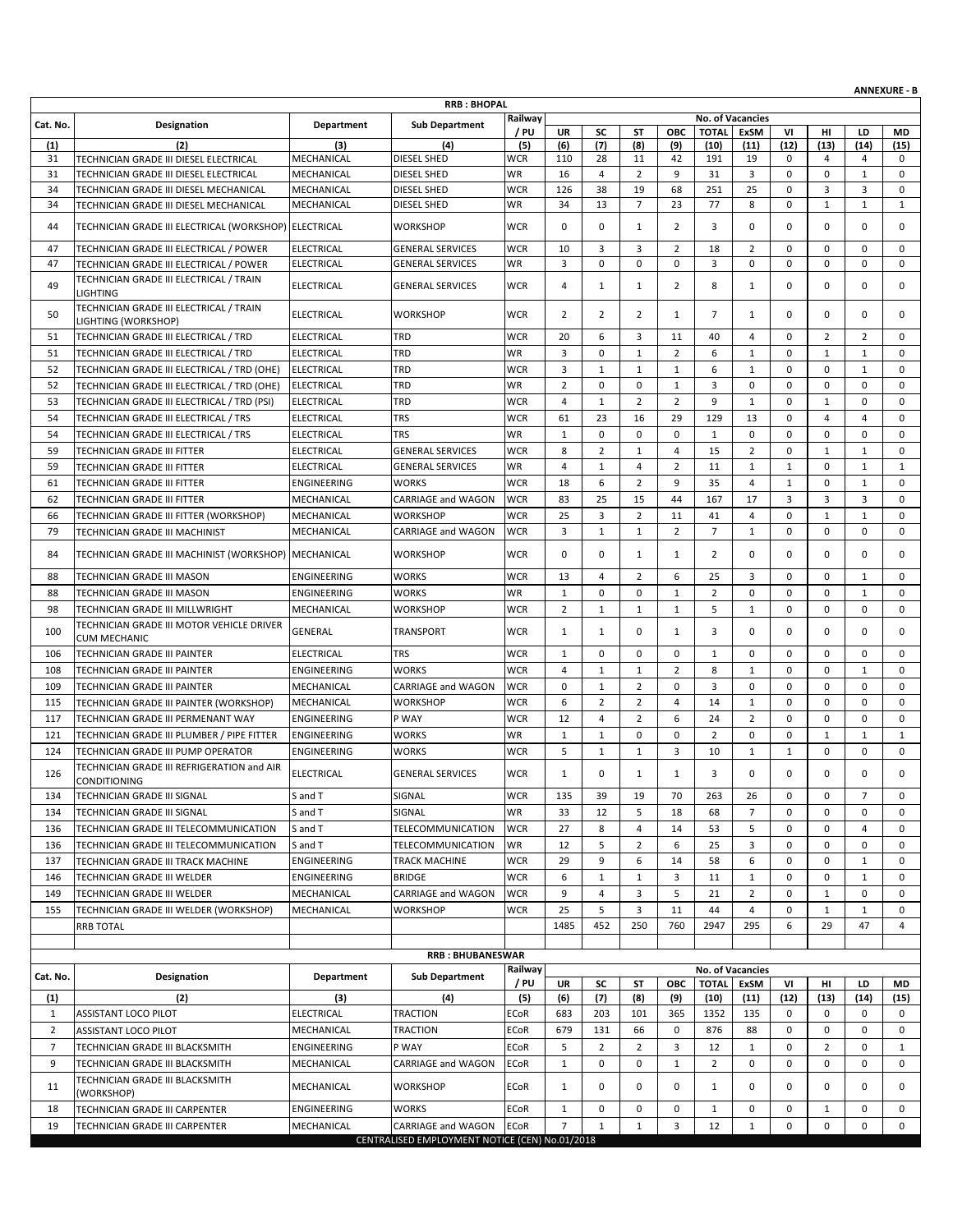|                |                                                                                  |                          | <b>RRB: BHUBANESWAR</b>                        |                            |                     |                   |                              |                    |                      |                         |                |                                |                     | <b>ANNEXURE - B</b> |
|----------------|----------------------------------------------------------------------------------|--------------------------|------------------------------------------------|----------------------------|---------------------|-------------------|------------------------------|--------------------|----------------------|-------------------------|----------------|--------------------------------|---------------------|---------------------|
|                |                                                                                  |                          |                                                | Railway                    |                     |                   |                              |                    |                      | <b>No. of Vacancies</b> |                |                                |                     |                     |
| Cat. No.       | Designation                                                                      | Department               | <b>Sub Department</b>                          | / PU                       | UR                  | SC                | ST                           | ОВС                | <b>TOTAL</b>         | ExSM                    | VI             | нı                             | LD                  | <b>MD</b>           |
| (1)            | (2)                                                                              | (3)                      | (4)                                            | (5)                        | (6)                 | (7)               | (8)                          | (9)                | (10)                 | (11)                    | (12)           | (13)                           | (14)                | (15)                |
| 23             | TECHNICIAN GRADE III CARPENTER (WORKSHOP) MECHANICAL                             |                          | <b>WORKSHOP</b>                                | <b>ECoR</b>                | 8                   | $\overline{2}$    | $\mathbf{1}$                 | 4                  | 15                   | 2                       | 0              | 0                              | $\mathbf 0$         | 1                   |
| 25             | TECHNICIAN GRADE III CARRIAGE and WAGON                                          | MECHANICAL               | <b>CARRIAGE and WAGON</b>                      | <b>ECoR</b>                | $\overline{4}$      | $\mathbf{1}$      | $\mathbf 0$                  | 3                  | 8                    | $\mathbf{1}$            | $\mathbf 0$    | $\mathbf{1}$                   | $\mathbf 0$         | $\mathbf 0$         |
| 30             | TECHNICIAN GRADE III CRANE DRIVER                                                | MECHANICAL               | <b>WORKSHOP</b>                                | <b>ECoR</b>                | $\overline{2}$      | 0                 | $\mathbf 0$                  | $\mathbf{1}$       | 3                    | 0                       | 0              | 0                              | $\mathbf 0$         | $\mathbf 0$         |
| 47             | TECHNICIAN GRADE III ELECTRICAL / POWER                                          | <b>ELECTRICAL</b>        | <b>GENERAL SERVICES</b>                        | <b>ECoR</b>                | $\mathbf 0$         | $\mathbf 0$       | $\mathbf 0$                  | $\mathbf{1}$       | $\mathbf{1}$         | 0                       | 0              | 0                              | $\mathbf 0$         | $\mathbf 0$         |
| 48             | TECHNICIAN GRADE III ELECTRICAL / POWER<br>(WORKSHOP)                            | <b>ELECTRICAL</b>        | <b>WORKSHOP</b>                                | <b>ECoR</b>                | 5                   | $\mathbf{1}$      | $\mathbf{1}$                 | 2                  | 9                    | $\mathbf{1}$            | 0              | 0                              | 0                   | 0                   |
| 49             | TECHNICIAN GRADE III ELECTRICAL / TRAIN<br><b>LIGHTING</b>                       | <b>ELECTRICAL</b>        | <b>GENERAL SERVICES</b>                        | <b>ECoR</b>                | $\mathbf{1}$        | 0                 | 1                            | 1                  | 3                    | 0                       | 0              | 0                              | $\mathbf 0$         | $\mathbf{1}$        |
| 50             | TECHNICIAN GRADE III ELECTRICAL / TRAIN<br>LIGHTING (WORKSHOP)                   | <b>ELECTRICAL</b>        | <b>WORKSHOP</b>                                | <b>ECoR</b>                | 4                   | $\mathbf{1}$      | 1                            | 2                  | 8                    | 1                       | 0              | 0                              | $\mathbf 0$         | 0                   |
| 51             | TECHNICIAN GRADE III ELECTRICAL / TRD                                            | <b>ELECTRICAL</b>        | <b>TRD</b>                                     | <b>ECoR</b>                | 3                   | $\mathbf{1}$      | $\mathbf{1}$                 | 3                  | 8                    | $\mathbf{1}$            | 0              | 0                              | 1                   | $\mathbf 0$         |
| 54             | TECHNICIAN GRADE III ELECTRICAL / TRS                                            | <b>ELECTRICAL</b>        | <b>TRS</b>                                     | <b>ECoR</b>                | 14                  | $\overline{4}$    | $\overline{2}$               | $\overline{7}$     | 27                   | 3                       | 0              | $\mathbf{1}$                   | $\mathbf{1}$        | $\mathbf 0$         |
| 62             | TECHNICIAN GRADE III FITTER                                                      | MECHANICAL               | CARRIAGE and WAGON                             | <b>ECoR</b>                | 47                  | 8                 | 4                            | 25                 | 84                   | 8                       | 3              | $\overline{2}$                 | $\overline{2}$      | 0                   |
| 66             | TECHNICIAN GRADE III FITTER (WORKSHOP)                                           | MECHANICAL               | <b>WORKSHOP</b>                                | <b>ECoR</b>                | 25                  | $\overline{7}$    | 3                            | 12                 | 47                   | 5                       | 2              | $\mathbf{1}$                   | $\mathbf 0$         | $\mathbf 0$         |
| 70             | TECHNICIAN GRADE III GRINDER                                                     | ENGINEERING              | P WAY                                          | <b>ECoR</b>                | $\mathbf 0$         | $\mathbf{1}$      | $\mathbf 0$                  | $\mathbf 0$        | $\mathbf{1}$         | $\mathbf 0$             | $\mathbf{1}$   | 0                              | $\mathbf 0$         | 0                   |
| 75             | TECHNICIAN GRADE III LUTER CUM ALIGNER                                           | <b>ENGINEERING</b>       | P WAY                                          | <b>ECoR</b>                | 3                   | $\overline{2}$    | 0                            | 1                  | 6                    | $\mathbf{1}$            | 0              | 0                              | $\mathbf 0$         | $\mathbf 0$         |
| 79             | TECHNICIAN GRADE III MACHINIST                                                   | MECHANICAL               | CARRIAGE and WAGON                             | <b>ECoR</b>                | $\mathbf{1}$        | $\mathbf{1}$      | $\mathbf 0$                  | $\mathbf{1}$       | 3                    | $\mathbf 0$             | $\mathbf 0$    | 0                              | $\mathbf 0$         | $\mathbf 0$         |
| 84             | TECHNICIAN GRADE III MACHINIST (WORKSHOP)   MECHANICAL                           |                          | <b>WORKSHOP</b>                                | <b>ECoR</b>                | 4                   | $\mathbf{1}$      | 1                            | 2                  | 8                    | 1                       | 0              | 0                              | $\mathbf 0$         | $\mathbf 0$         |
| 88             | TECHNICIAN GRADE III MASON                                                       | ENGINEERING              | <b>WORKS</b>                                   | <b>ECoR</b>                | $\mathbf{1}$        | 0                 | $\mathbf{1}$                 | $\mathbf 0$        | $\overline{2}$       | 0                       | $\mathbf{1}$   | $\mathbf{1}$                   | $\mathbf 0$         | 0                   |
| 98             | TECHNICIAN GRADE III MILLWRIGHT                                                  | MECHANICAL               | <b>WORKSHOP</b>                                | <b>ECoR</b>                | $\overline{2}$      | $\mathbf{1}$      | $\mathbf 0$                  | $\mathbf{1}$       | $\overline{4}$       | $\mathbf 0$             | 0              | 0                              | $\mathbf 0$         | $\mathbf 0$         |
| 100            | TECHNICIAN GRADE III MOTOR VEHICLE DRIVER<br><b>CUM MECHANIC</b>                 | GENERAL                  | <b>TRANSPORT</b>                               | <b>ECoR</b>                | 3                   | $\mathbf{1}$      | $\mathbf{1}$                 | 2                  | $\overline{7}$       | $\mathbf{1}$            | 0              | 0                              | $\mathbf 0$         | 0                   |
| 108            | TECHNICIAN GRADE III PAINTER                                                     | ENGINEERING              | <b>WORKS</b>                                   | <b>ECoR</b>                | $\overline{2}$      | $\mathbf{1}$      | 0                            | $\mathbf{1}$       | 4                    | 0                       | 0              | 0                              | $\mathbf 0$         | $\mathbf 0$         |
| 109            | TECHNICIAN GRADE III PAINTER                                                     | MECHANICAL               | CARRIAGE and WAGON                             | <b>ECoR</b>                | $\overline{4}$      | $\mathbf{1}$      | $\mathbf{1}$                 | $\mathbf{1}$       | $\overline{7}$       | $\mathbf{1}$            | 0              | $\mathbf{1}$                   | $\mathbf 0$         | $\mathbf 0$         |
| 115            | TECHNICIAN GRADE III PAINTER (WORKSHOP)                                          | MECHANICAL               | <b>WORKSHOP</b>                                | <b>ECoR</b>                | $\overline{4}$      | $\overline{2}$    | $\mathbf{1}$                 | 3                  | 10                   | $\mathbf{1}$            | 0              | 0                              | $\mathbf{1}$        | $\mathbf 0$         |
| 128            | TECHNICIAN GRADE III REFRIGERATION and AIR<br>CONDITIONING (WORKSHOP)            | <b>ELECTRICAL</b>        | <b>WORKSHOP</b>                                | <b>ECoR</b>                | 2                   | 0                 | 0                            | 1                  | 3                    | 0                       | 0              | 0                              | $\mathbf 0$         | 0                   |
| 131            | TECHNICIAN GRADE III RIGGER                                                      | MECHANICAL               | <b>WORKSHOP</b>                                | <b>ECoR</b>                | $\mathbf{1}$        | 0                 | $\mathbf 0$                  | 1                  | $\overline{2}$       | 0                       | 0              | 0                              | $\mathbf 0$         | 0                   |
| 132            | TECHNICIAN GRADE III SHEET METAL WORKER                                          | MECHANICAL               | <b>WORKSHOP</b>                                | <b>ECoR</b>                | 3                   | $\mathbf{1}$      | 0                            | $\overline{2}$     | 6                    | $\mathbf{1}$            | 0              | 0                              | $\mathbf 0$         | $\mathbf 0$         |
| 134            | TECHNICIAN GRADE III SIGNAL                                                      | S and T                  | SIGNAL                                         | <b>ECoR</b>                | 28                  | 8                 | 5                            | 16                 | 57                   | 6                       | 0              | 0                              | 6                   | $\mathbf 0$         |
| 136            | TECHNICIAN GRADE III TELECOMMUNICATION                                           | S and T                  | TELECOMMUNICATION                              | <b>ECoR</b>                | 5                   | 3                 | $\mathbf{1}$                 | $\mathbf{1}$       | 10                   | $\mathbf{1}$            | 0              | 0                              | $\overline{2}$      | $\mathbf 0$         |
| 137            | TECHNICIAN GRADE III TRACK MACHINE                                               | ENGINEERING              | <b>TRACK MACHINE</b>                           | <b>ECoR</b>                | 20                  | $\overline{7}$    | $\overline{4}$               | 13                 | 44                   | 4                       | 0              | $\overline{2}$                 | $\overline{2}$      | $\mathbf 0$         |
| 138            | TECHNICIAN GRADE III TRIMMER                                                     | MECHANICAL               | <b>CARRIAGE and WAGON</b>                      | <b>ECoR</b>                | $\mathbf{1}$        | 0                 | 0                            | $\mathbf{1}$       | $\overline{2}$       | 0                       | 0              | 0                              | $\mathbf 0$         | $\mathbf 0$         |
| 139            | TECHNICIAN GRADE III TRIMMER (WORKSHOP)                                          | MECHANICAL               | <b>WORKSHOP</b>                                | <b>ECoR</b>                | 2                   | $\mathbf{1}$      | 0                            | 1                  | 4                    | 0                       | 0              | 0                              | $\mathbf 0$         | 0                   |
| 146            | <b>TECHNICIAN GRADE III WELDER</b>                                               | ENGINEERING              | <b>BRIDGE</b>                                  | <b>ECoR</b>                | 2                   | 0                 | 0                            | 0                  | $\overline{2}$       | 0                       | 0              | 0                              | 1                   | 0                   |
| 149            | TECHNICIAN GRADE III WELDER                                                      | MECHANICAL               | CARRIAGE and WAGON                             | <b>ECoR</b>                | 5                   | $\mathbf{1}$      | $\mathbf 0$                  | $\overline{2}$     | 8                    | $\mathbf{1}$            | 0              | $\mathbf{1}$                   | $\mathbf 0$         | $\mathbf 0$         |
| 155            | TECHNICIAN GRADE III WELDER (WORKSHOP)                                           | MECHANICAL               | <b>WORKSHOP</b>                                | <b>ECoR</b>                | 6                   | $\overline{2}$    | $\mathbf{1}$                 | $\overline{4}$     | 13                   | $\mathbf{1}$            | $\mathbf 0$    | $\mathbf{1}$                   | $\mathbf 0$         | $\Omega$            |
|                | <b>RRB TOTAL</b>                                                                 |                          |                                                |                            | 1589                | 396               | 200                          | 487                | 2672                 | 267                     | $\overline{7}$ | 14                             | 16                  | 3                   |
|                |                                                                                  |                          |                                                |                            |                     |                   |                              |                    |                      |                         |                |                                |                     |                     |
|                |                                                                                  |                          | <b>RRB: BILASPUR</b>                           |                            |                     |                   |                              |                    |                      |                         |                |                                |                     |                     |
| Cat. No.       | <b>Designation</b>                                                               | Department               | <b>Sub Department</b>                          | Railway                    |                     |                   |                              |                    |                      | <b>No. of Vacancies</b> |                |                                |                     |                     |
| (1)            | (2)                                                                              | (3)                      | (4)                                            | / PU<br>(5)                | UR<br>(6)           | SC<br>(7)         | ST<br>(8)                    | ОВС<br>(9)         | <b>TOTAL</b><br>(10) | ExSM<br>(11)            | VI<br>(12)     | HI<br>(13)                     | LD<br>(14)          | MD<br>(15)          |
| 1              | ASSISTANT LOCO PILOT                                                             | <b>ELECTRICAL</b>        | <b>TRACTION</b>                                | <b>SECR</b>                | 585                 | 176               | 94                           | 293                | 1148                 | 115                     | 0              | 0                              | 0                   | 0                   |
| $\overline{2}$ | <b>ASSISTANT LOCO PILOT</b>                                                      | MECHANICAL               | <b>TRACTION</b>                                | CR                         | 181                 | 48                | 68                           | 39                 | 336                  | 34                      | 0              | 0                              | $\mathbf 0$         | $\mathbf 0$         |
| $\overline{7}$ | TECHNICIAN GRADE III BLACKSMITH                                                  | ENGINEERING              | P WAY                                          | CR                         | $\overline{2}$      | $\mathbf{1}$      | 0                            | $\mathbf{1}$       | $\overline{4}$       | 0                       | 0              | 0                              | 0                   | 0                   |
| $\overline{7}$ | TECHNICIAN GRADE III BLACKSMITH                                                  | ENGINEERING              | P WAY                                          | <b>SECR</b>                | 6                   | $\mathbf{1}$      | $\mathbf{1}$                 | 3                  | 11                   | $\mathbf{1}$            | 0              | $\mathbf{1}$                   | $\mathbf 0$         | 0                   |
| 10             | TECHNICIAN GRADE III BLACKSMITH                                                  | S and T                  | SIGNAL                                         | <b>SECR</b>                | $\overline{2}$      | 0                 | 0                            | $\mathbf{1}$       | 3                    | $\mathbf 0$             | 0              | 0                              | 0                   | 0                   |
| 14             | TECHNICIAN GRADE III BRIDGE                                                      | ENGINEERING              | <b>BRIDGE</b>                                  | <b>SECR</b>                | 4                   | $\mathbf{1}$      | 0                            | 3                  | 8                    | $\mathbf{1}$            | 0              | 0                              | 0                   | 0                   |
| 18             | TECHNICIAN GRADE III CARPENTER                                                   | ENGINEERING              | <b>WORKS</b>                                   | CR                         | $\overline{2}$      | 0                 | $\mathbf 0$                  | $\mathbf{1}$       | 3                    | $\mathbf 0$             | 0              | 0                              | $\mathbf 0$         | $\mathbf 0$         |
| 18             | TECHNICIAN GRADE III CARPENTER                                                   | ENGINEERING              | <b>WORKS</b>                                   | <b>SECR</b>                | 8                   | $\mathbf{1}$      | 0                            | 3                  | 12                   | $\mathbf{1}$            | 0              | 2                              | 1                   | 0                   |
| 19             | TECHNICIAN GRADE III CARPENTER                                                   | MECHANICAL               | CARRIAGE and WAGON                             | <b>SECR</b>                | $\overline{2}$      | 0                 | 0                            | $\mathbf{1}$       | 3                    | 0                       | 0              | 0                              | 0                   | 0                   |
| 25             | TECHNICIAN GRADE III CARRIAGE and WAGON                                          | MECHANICAL               | CARRIAGE and WAGON                             | <b>SECR</b>                | 32                  | 12                | $\overline{7}$               | 24                 | 75                   | 8                       | 0              | 3                              | 3                   | 0                   |
| 30             | TECHNICIAN GRADE III CRANE DRIVER                                                | MECHANICAL               | <b>WORKSHOP</b>                                | <b>SECR</b>                | $\mathbf{1}$        | 0                 | $\mathbf 0$                  | 0                  | $\mathbf{1}$         | $\mathbf 0$             | 0              | 0                              | $\mathbf 0$         | 0                   |
| 31             | TECHNICIAN GRADE III DIESEL ELECTRICAL                                           | MECHANICAL               | DIESEL SHED                                    | CR                         | $\mathbf{1}$        | 0                 | $\mathbf{1}$                 | 0                  | $\overline{2}$       | 0                       | 0              | 0                              | $\mathbf{1}$        | 0                   |
| 31<br>32       | TECHNICIAN GRADE III DIESEL ELECTRICAL<br>TECHNICIAN GRADE III DIESEL ELECTRICAL | MECHANICAL<br>MECHANICAL | DIESEL SHED<br><b>DIESEL SHED</b>              | <b>SECR</b><br><b>SECR</b> | 8<br>$\overline{2}$ | 3<br>$\mathbf{1}$ | $\mathbf{1}$<br>$\mathbf{1}$ | 6<br>2             | 18<br>6              | $\overline{2}$<br>1     | 0<br>0         | 0<br>0                         | 0<br>$\mathbf{1}$   | 0<br>0              |
|                | (ANCILLARY)                                                                      |                          |                                                |                            |                     |                   |                              |                    |                      |                         |                |                                |                     |                     |
| 34<br>34       | TECHNICIAN GRADE III DIESEL MECHANICAL<br>TECHNICIAN GRADE III DIESEL MECHANICAL | MECHANICAL<br>MECHANICAL | DIESEL SHED<br>DIESEL SHED                     | CR<br><b>SECR</b>          | 3<br>19             | 0<br>3            | $\mathbf{1}$<br>3            | $\mathbf{1}$<br>12 | 5<br>37              | $\mathbf{1}$<br>4       | 0<br>0         | $\mathbf{1}$<br>$\overline{2}$ | 0<br>$\overline{2}$ | 0<br>$\mathbf 0$    |
|                |                                                                                  |                          | CENTRALISED EMPLOYMENT NOTICE (CEN) No.01/2018 |                            |                     |                   |                              |                    |                      |                         |                |                                |                     |                     |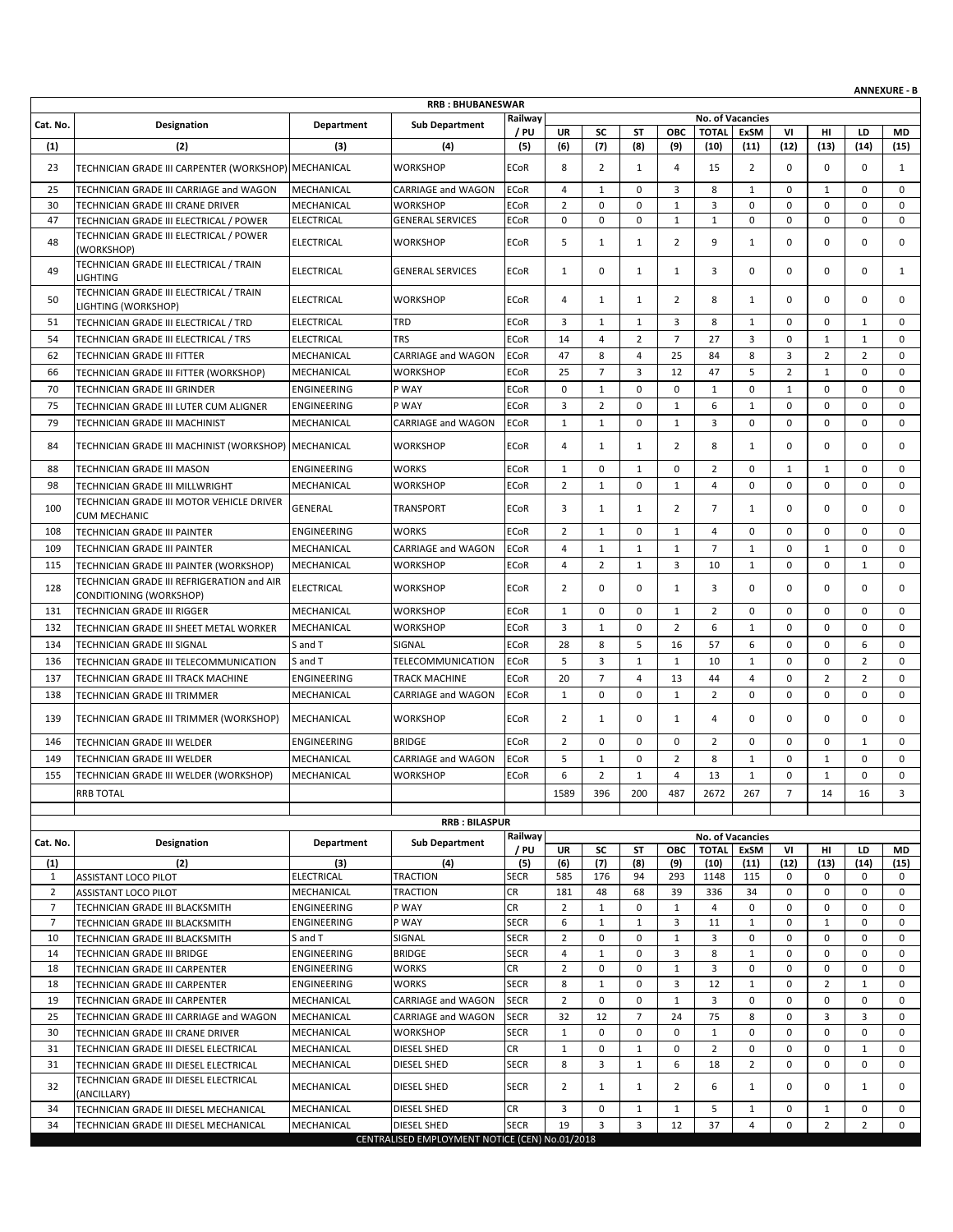|                |                                                            |                   |                                                |             |                |                |                |                     |                |                  |              |                |                | <b>ANNEXURE - B</b> |
|----------------|------------------------------------------------------------|-------------------|------------------------------------------------|-------------|----------------|----------------|----------------|---------------------|----------------|------------------|--------------|----------------|----------------|---------------------|
|                |                                                            |                   | <b>RRB: BILASPUR</b>                           | Railway     |                |                |                |                     |                | No. of Vacancies |              |                |                |                     |
| Cat. No.       | Designation                                                | Department        | <b>Sub Department</b>                          | / PU        | UR             | SC             | <b>ST</b>      | ОВС                 | <b>TOTAL</b>   | ExSM             | VI           | HI.            | LD             | MD                  |
| (1)            | (2)                                                        | (3)               | (4)                                            | (5)         | (6)            | (7)            | (8)            | (9)                 | (10)           | (11)             | (12)         | (13)           | (14)           | (15)                |
| 47             | TECHNICIAN GRADE III ELECTRICAL / POWER                    | <b>ELECTRICAL</b> | <b>GENERAL SERVICES</b>                        | <b>SECR</b> | 19             | $\mathbf{1}$   | 1              | 6                   | 27             | 3                | 0            | 1              | 3              | $^{\circ}$          |
| 49             | TECHNICIAN GRADE III ELECTRICAL / TRAIN<br><b>LIGHTING</b> | <b>ELECTRICAL</b> | <b>GENERAL SERVICES</b>                        | CR          | 4              | $\mathbf{1}$   | $\mathbf{1}$   | 2                   | 8              | $\mathbf{1}$     | 0            | 0              | $\mathbf 0$    | 0                   |
| 49             | TECHNICIAN GRADE III ELECTRICAL / TRAIN<br><b>LIGHTING</b> | <b>ELECTRICAL</b> | <b>GENERAL SERVICES</b>                        | <b>SECR</b> | 25             | 3              | $\overline{2}$ | 6                   | 36             | 4                | 0            | 3              | 3              | $\mathbf{1}$        |
| 51             | TECHNICIAN GRADE III ELECTRICAL / TRD                      | <b>ELECTRICAL</b> | TRD                                            | <b>SECR</b> | 15             | 5              | 3              | 8                   | 31             | 3                | 0            | $\overline{2}$ | $\overline{2}$ | 0                   |
| 52             | TECHNICIAN GRADE III ELECTRICAL / TRD (OHE)                | <b>ELECTRICAL</b> | TRD                                            | <b>CR</b>   | $\overline{4}$ | $\mathbf 0$    | $\mathbf 0$    | $\mathbf{1}$        | 5              | $\mathbf{1}$     | $\mathbf 0$  | 0              | $\mathbf 0$    | $\mathbf 0$         |
| 52             | TECHNICIAN GRADE III ELECTRICAL / TRD (OHE)                | <b>ELECTRICAL</b> | TRD                                            | <b>SECR</b> | 14             | $\overline{2}$ | $\overline{2}$ | 4                   | 22             | $\overline{2}$   | 0            | $\mathbf 1$    | $\mathbf{1}$   | $\mathbf{1}$        |
| 53             | TECHNICIAN GRADE III ELECTRICAL / TRD (PSI)                | <b>ELECTRICAL</b> | TRD                                            | CR          | 9              | $\overline{2}$ | $\mathbf 0$    | 3                   | 14             | $\mathbf{1}$     | 0            | $\mathbf 0$    | $\mathbf{1}$   | $\mathbf 0$         |
| 53             | TECHNICIAN GRADE III ELECTRICAL / TRD (PSI)                | <b>ELECTRICAL</b> | TRD                                            | <b>SECR</b> | 5              | $\mathbf{1}$   | $1\,$          | 3                   | 10             | $\mathbf{1}$     | 0            | 0              | $\mathbf{1}$   | $\mathbf 0$         |
| 54             | TECHNICIAN GRADE III ELECTRICAL / TRS                      | <b>ELECTRICAL</b> | <b>TRS</b>                                     | CR          | 28             | 5              | 9              | 21                  | 63             | 6                | 0            | $\mathbf{1}$   | $\mathbf{1}$   | $\mathbf{1}$        |
| 54             | TECHNICIAN GRADE III ELECTRICAL / TRS                      | <b>ELECTRICAL</b> | <b>TRS</b>                                     | <b>SECR</b> | 10             | 6              | $\mathbf{1}$   | 10                  | 27             | 3                | 0            | $\overline{2}$ | $\mathbf{1}$   | $\mathbf 0$         |
| 59             | TECHNICIAN GRADE III FITTER                                | <b>ELECTRICAL</b> | <b>GENERAL SERVICES</b>                        | CR          | $\mathbf 0$    | $\mathbf 0$    | $\mathbf 0$    | 2                   | $\overline{2}$ | $\mathbf 0$      | 0            | 0              | $\mathbf 0$    | $\mathbf 0$         |
| 61             | TECHNICIAN GRADE III FITTER                                | ENGINEERING       | <b>WORKS</b>                                   | <b>SECR</b> | 4              | $\mathbf{1}$   | $\mathbf 0$    | 2                   | $\overline{7}$ | 1                | 1            | 0              | $\mathbf 0$    | 0                   |
| 62             | TECHNICIAN GRADE III FITTER                                | MECHANICAL        | <b>CARRIAGE and WAGON</b>                      | CR          | 12             | 4              | 4              | 10                  | 30             | 3                | 0            | $\mathbf{1}$   | $\mathbf 0$    | $\mathbf 0$         |
| 62             | TECHNICIAN GRADE III FITTER                                | MECHANICAL        | <b>CARRIAGE and WAGON</b>                      | <b>SECR</b> | 20             | $\overline{4}$ | 3              | 9                   | 36             | $\overline{4}$   | $\mathbf{1}$ | $\mathbf{1}$   | $\overline{2}$ | $\mathbf 0$         |
| 79             | TECHNICIAN GRADE III MACHINIST                             | MECHANICAL        | <b>CARRIAGE and WAGON</b>                      | <b>SECR</b> | $\mathbf{1}$   | $\mathbf 0$    | $\mathbf 0$    | $\mathbf{1}$        | $\overline{2}$ | $\mathbf 0$      | 0            | 0              | $\mathbf 0$    | $\mathbf 0$         |
| 84             | TECHNICIAN GRADE III MACHINIST (WORKSHOP) MECHANICAL       |                   | <b>WORKSHOP</b>                                | <b>SECR</b> | 1              | 0              | $\mathbf 0$    | $\mathbf 0$         | 1              | $\mathbf 0$      | 0            | 0              | $\mathbf 0$    | 0                   |
| 88             | TECHNICIAN GRADE III MASON                                 | ENGINEERING       | <b>WORKS</b>                                   | CR          | $\overline{4}$ | $\mathbf{1}$   | $\mathbf 0$    | $\overline{2}$      | $\overline{7}$ | $\mathbf{1}$     | $\mathbf 0$  | 0              | $\mathbf 0$    | $\mathbf 0$         |
| 88             | TECHNICIAN GRADE III MASON                                 | ENGINEERING       | <b>WORKS</b>                                   | <b>SECR</b> | $\overline{7}$ | $\mathbf{1}$   | $\mathbf 0$    | 3                   | 11             | $\mathbf{1}$     | $\mathbf{1}$ | $\overline{2}$ | $\mathbf{1}$   | $\mathbf 0$         |
| 94             | TECHNICIAN GRADE III MECHANICAL                            | MECHANICAL        | <b>WORKSHOP</b>                                | <b>SECR</b> | 10             | 3              | $\overline{2}$ | 5                   | 20             | $\overline{2}$   | 0            | $\mathbf{1}$   | $\mathbf 0$    | $\mathbf 0$         |
| 104            | (WORKSHOP)<br>TECHNICIAN GRADE III MULTI SKILLED FITTER    | MECHANICAL        | <b>WORKSHOP</b>                                | <b>SECR</b> | 5              | 0              | $\mathbf 0$    |                     | 6              | $\mathbf{1}$     | 0            | 0              | $\mathbf 0$    | 0                   |
| 107            | TECHNICIAN GRADE III PAINTER                               | ENGINEERING       | P WAY                                          | <b>SECR</b> | $\overline{7}$ | $\overline{2}$ | $\mathbf 0$    | 1<br>$\overline{2}$ | 11             | $\mathbf{1}$     | $\mathbf 0$  | $\mathbf 0$    | $\mathbf{1}$   | 1                   |
| 108            | TECHNICIAN GRADE III PAINTER                               | ENGINEERING       | <b>WORKS</b>                                   | <b>SECR</b> | $\mathbf{1}$   | 0              | $\mathbf 0$    | $\mathbf{1}$        | $\overline{2}$ | $\mathbf 0$      | 0            | 0              | $\mathbf{1}$   | $\mathbf 0$         |
| 109            | TECHNICIAN GRADE III PAINTER                               | MECHANICAL        | <b>CARRIAGE and WAGON</b>                      | <b>SECR</b> | $\mathbf{1}$   | $\mathbf 0$    | $\mathbf 0$    | $\mathbf 0$         | $\mathbf 1$    | $\mathbf 0$      | $\mathbf 0$  | 0              | $\mathbf 0$    | $\mathbf 0$         |
| 115            | TECHNICIAN GRADE III PAINTER (WORKSHOP)                    | MECHANICAL        | <b>WORKSHOP</b>                                | <b>SECR</b> | $\mathbf{1}$   | $\mathbf 0$    | $\mathbf 0$    | $\mathbf 0$         | $\mathbf 1$    | $\mathbf 0$      | 0            | 0              | $\mathbf 0$    | $\mathbf 0$         |
| 121            | TECHNICIAN GRADE III PLUMBER / PIPE FITTER                 | ENGINEERING       | <b>WORKS</b>                                   | CR          | $\mathbf{1}$   | $\mathbf 0$    | $\mathbf 0$    | $\mathbf 0$         | $\mathbf{1}$   | $\mathbf 0$      | $\mathbf 0$  | 0              | $\mathbf 0$    | $\mathbf 0$         |
| 121            | TECHNICIAN GRADE III PLUMBER / PIPE FITTER                 | ENGINEERING       | <b>WORKS</b>                                   | <b>SECR</b> | $\mathbf{1}$   | $\mathbf 0$    | $\mathbf 0$    | $\overline{2}$      | 3              | $\mathbf 0$      | $\mathbf{1}$ | 0              | $\mathbf 0$    | $\mathbf 0$         |
| 124            | TECHNICIAN GRADE III PUMP OPERATOR                         | ENGINEERING       | <b>WORKS</b>                                   | CR          | 3              | $\mathbf{1}$   | 0              | $\mathbf{1}$        | 5              | $\mathbf{1}$     | 0            | 0              | 0              | 0                   |
| 126            | TECHNICIAN GRADE III REFRIGERATION and AIR<br>CONDITIONING | <b>ELECTRICAL</b> | <b>GENERAL SERVICES</b>                        | <b>SECR</b> | $\mathbf{1}$   | $\mathbf 0$    | $\mathbf 0$    | $\mathbf 0$         | 1              | $\mathbf 0$      | 0            | 0              | $\mathbf 0$    | $\mathbf 0$         |
| 134            | TECHNICIAN GRADE III SIGNAL                                | S and T           | SIGNAL                                         | CR          | 32             | 10             | 5              | 17                  | 64             | 6                | 0            | 0              | 3              | 0                   |
| 134            | TECHNICIAN GRADE III SIGNAL                                | S and T           | SIGNAL                                         | <b>SECR</b> | 88             | 22             | 11             | 38                  | 159            | 16               | 0            | 0              | 13             | $\mathbf 0$         |
| 136            | TECHNICIAN GRADE III TELECOMMUNICATION                     | S and T           | <b>TELECOMMUNICATION</b>                       | <b>SECR</b> | 14             | 4              | $\overline{2}$ | 12                  | 32             | 3                | $\mathbf 0$  | 0              | $\overline{2}$ | 0                   |
| 137            | TECHNICIAN GRADE III TRACK MACHINE                         | ENGINEERING       | TRACK MACHINE                                  | <b>SECR</b> | 37             | 11             | 5              | 20                  | 73             | $\overline{7}$   | 0            | $\overline{2}$ | $\mathbf{1}$   | $\mathbf 0$         |
| 148            | TECHNICIAN GRADE III WELDER                                | ENGINEERING       | <b>WORKS</b>                                   | CR          | $\mathbf{1}$   | 0              | $\mathbf 0$    | $\mathbf 0$         | 1              | $\mathbf 0$      | 0            | $\mathbf 0$    | $\mathbf 0$    | $\mathbf 0$         |
| 148            | TECHNICIAN GRADE III WELDER                                | ENGINEERING       | <b>WORKS</b>                                   | <b>SECR</b> | 3              | $\mathbf{1}$   | $\mathbf{1}$   | $\mathbf 0$         | 5              | $\mathbf{1}$     | 0            | $\mathbf 1$    | $\mathbf 0$    | $\mathbf 0$         |
| 149            | TECHNICIAN GRADE III WELDER                                | MECHANICAL        | <b>CARRIAGE and WAGON</b>                      | <b>SECR</b> | $\mathbf{1}$   | 0              | $\mathbf 0$    | $\mathbf{1}$        | $\overline{2}$ | $\mathbf 0$      | $\mathbf 0$  | 0              | $\mathbf 0$    | $\mathbf 0$         |
|                |                                                            |                   |                                                |             | 1247           | 338            | 230            | 583                 | 2398           | 240              | 4            | 27             | 45             | 4                   |
|                | <b>RRB TOTAL</b>                                           |                   |                                                |             |                |                |                |                     |                |                  |              |                |                |                     |
|                |                                                            |                   | <b>RRB: CHANDIGARH</b>                         |             |                |                |                |                     |                |                  |              |                |                |                     |
| Cat. No.       | Designation                                                | Department        | <b>Sub Department</b>                          | Railway     |                |                |                |                     |                | No. of Vacancies |              |                |                |                     |
|                |                                                            |                   |                                                | / PU        | UR             | SC             | ST             | ОВС                 | <b>TOTAL</b>   | ExSM             | VI           | HI             | LD             | MD                  |
| (1)<br>2       | (2)<br><b>ASSISTANT LOCO PILOT</b>                         | (3)<br>MECHANICAL | (4)<br><b>TRACTION</b>                         | (5)<br>NR   | (6)<br>664     | (7)<br>193     | (8)<br>100     | (9)<br>351          | (10)<br>1308   | (11)<br>131      | (12)<br>0    | (13)<br>0      | (14)<br>0      | (15)<br>0           |
| 3              | TECHNICIAN GRADE III ARMATURE and COIL                     | <b>ELECTRICAL</b> | <b>GENERAL SERVICES</b>                        | NR          | $\overline{7}$ | $\mathbf{1}$   | $\mathbf 0$    | 4                   | 12             | 1                | 0            | 0              | 1              | $\mathbf{1}$        |
| 5              | <b>WINDER</b><br>TECHNICIAN GRADE III ARMATURE and COIL    | <b>ELECTRICAL</b> | <b>WORKSHOP</b>                                | <b>NR</b>   | 2              | $\mathbf{1}$   | 0              | 0                   | 3              | 0                | 0            | 0              | 0              | 0                   |
|                | WINDER (WORKSHOP)                                          |                   | P WAY                                          |             |                |                |                |                     |                |                  |              |                |                |                     |
| $\overline{7}$ | TECHNICIAN GRADE III BLACKSMITH                            | ENGINEERING       |                                                | <b>NR</b>   | 14             | 4              | $\overline{2}$ | 8                   | 28             | 3                | 0            | 0              | 1              | 0                   |
| 9              | TECHNICIAN GRADE III BLACKSMITH                            | MECHANICAL        | CARRIAGE and WAGON                             | <b>NR</b>   | $\mathbf{1}$   | 0              | $\mathbf 0$    | $\mathbf{1}$        | $\overline{2}$ | $\mathbf 0$      | $\mathbf 0$  | 0              | $\mathbf 0$    | 0                   |
| 10             | TECHNICIAN GRADE III BLACKSMITH                            | S and T           | SIGNAL                                         | <b>NR</b>   | 4              | $\mathbf{1}$   | 0              | $\mathbf{1}$        | 6              | $\mathbf{1}$     | 0            | 0              | 0              | 0                   |
| 11             | TECHNICIAN GRADE III BLACKSMITH<br>(WORKSHOP)              | MECHANICAL        | <b>WORKSHOP</b>                                | <b>NR</b>   | 19             | 8              | $\overline{7}$ | 8                   | 42             | 4                | 0            | $\overline{2}$ | $\mathbf{1}$   | 0                   |
| 12             | TECHNICIAN GRADE III BLACKSMITH<br>(WORKSHOP)              | S and T           | <b>WORKSHOP</b>                                | <b>NR</b>   | 4              | $\mathbf{1}$   | $\mathbf{1}$   | 1                   | 7              | $\mathbf{1}$     | 0            | $\mathbf{1}$   | 0              | 0                   |
| 14             | TECHNICIAN GRADE III BRIDGE                                | ENGINEERING       | <b>BRIDGE</b>                                  | <b>NR</b>   | 141            | 42             | 21             | 78                  | 282            | 28               | 0            | 0              | 0              | 0                   |
| 16             | TECHNICIAN GRADE III CARPENTER                             | <b>ELECTRICAL</b> | <b>GENERAL SERVICES</b>                        | <b>NR</b>   | $\mathbf{1}$   | 0              | 0              | $\mathbf 0$         | $\mathbf{1}$   | 0                | 0            | 0              | $\mathbf 0$    | $\mathbf 0$         |
| 18             | TECHNICIAN GRADE III CARPENTER                             | ENGINEERING       | <b>WORKS</b>                                   | <b>NR</b>   | 9              | 3              | $\overline{2}$ | 5                   | 19             | 2                | 0            | $\mathbf{1}$   | $\mathbf{1}$   | 1                   |
| 19             | TECHNICIAN GRADE III CARPENTER                             | MECHANICAL        | CARRIAGE and WAGON                             | NR          | 14             | 5              | 3              | 8                   | 30             | 3                | 0            | $\mathbf{1}$   | $\mathbf 0$    | $\mathbf 0$         |
| 23             | TECHNICIAN GRADE III CARPENTER (WORKSHOP) MECHANICAL       |                   | <b>WORKSHOP</b>                                | <b>NR</b>   | 65             | 13             | 6              | 11                  | 95             | 10               | 0            | $\overline{2}$ | $\overline{2}$ | 0                   |
| 25             | TECHNICIAN GRADE III CARRIAGE and WAGON                    | MECHANICAL        | CARRIAGE and WAGON                             | <b>NR</b>   | 72             | 19             | 18             | 80                  | 189            | 19               | 0            | 3              | 3              | $\overline{2}$      |
|                |                                                            |                   | CENTRALISED EMPLOYMENT NOTICE (CEN) No.01/2018 |             |                |                |                |                     |                |                  |              |                |                |                     |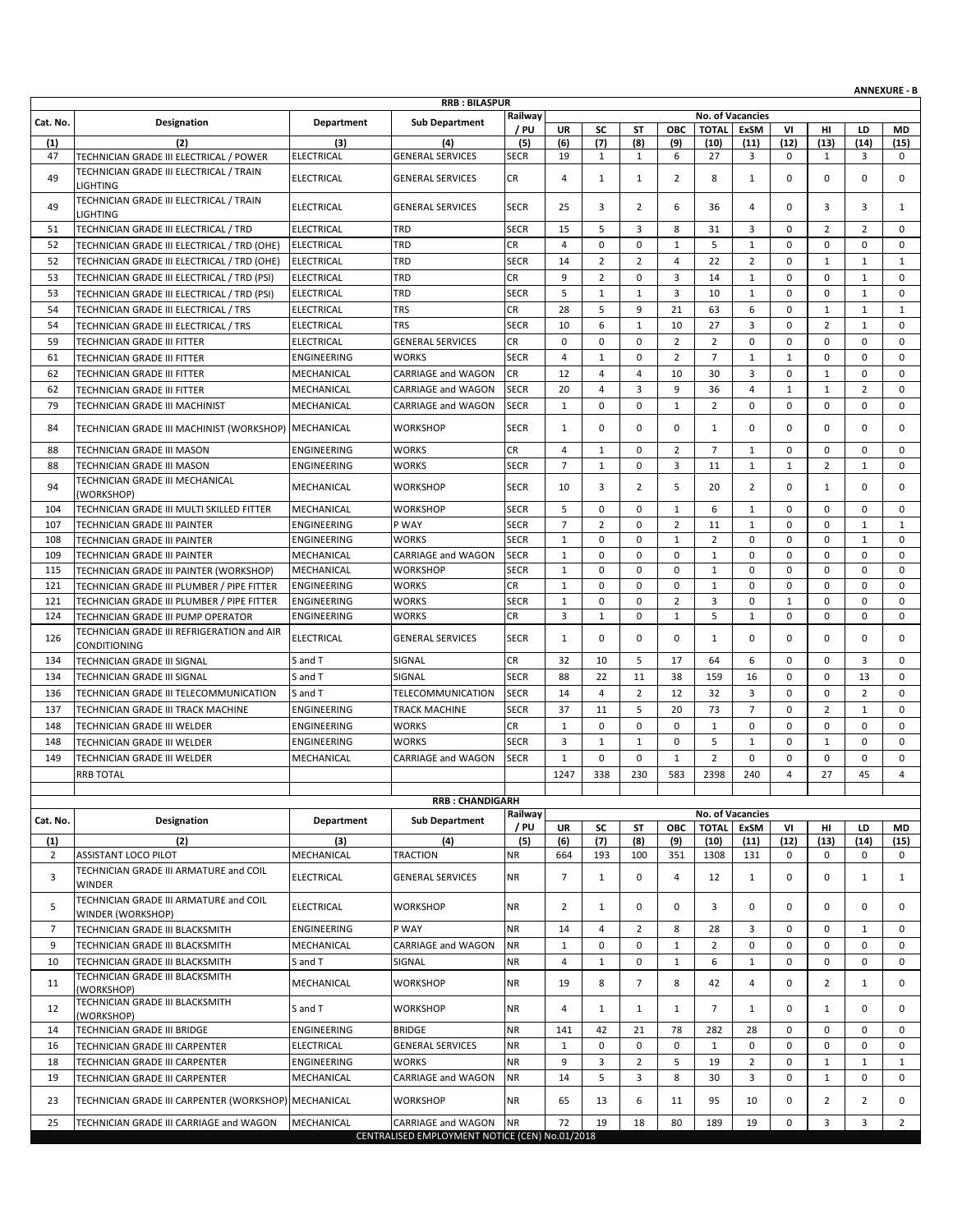|            | <b>ANNEXURE - B</b><br><b>RRB: CHANDIGARH</b>                         |                          |                                                |                        |                |                     |                |                |                |                  |              |                     |                              |                |
|------------|-----------------------------------------------------------------------|--------------------------|------------------------------------------------|------------------------|----------------|---------------------|----------------|----------------|----------------|------------------|--------------|---------------------|------------------------------|----------------|
|            |                                                                       |                          |                                                | Railway                |                |                     |                |                |                | No. of Vacancies |              |                     |                              |                |
| Cat. No.   | <b>Designation</b>                                                    | <b>Department</b>        | <b>Sub Department</b>                          | / PU                   | <b>UR</b>      | SC                  | ST             | <b>OBC</b>     | <b>TOTAL</b>   | ExSM             | VI           | нı                  | LD                           | <b>MD</b>      |
| (1)        | (2)                                                                   | (3)                      | (4)                                            | (5)                    | (6)            | (7)                 | (8)            | (9)            | (10)           | (11)             | (12)         | (13)                | (14)                         | (15)           |
| 28         | TECHNICIAN GRADE III CRANE DRIVER                                     | <b>ELECTRICAL</b>        | <b>WORKSHOP</b>                                | <b>NR</b>              | 6              | $\mathbf{1}$        | 1              | 3              | 11             | 1                | 0            | 0                   | 0                            | 0              |
| 30         | TECHNICIAN GRADE III CRANE DRIVER                                     | MECHANICAL               | <b>WORKSHOP</b>                                | <b>NR</b>              | $\overline{4}$ | $\mathbf{1}$        | 0              | 3              | 8              | $\mathbf{1}$     | $\mathbf 0$  | 0                   | 0                            | 0              |
| 31         | TECHNICIAN GRADE III DIESEL ELECTRICAL                                | MECHANICAL               | DIESEL SHED                                    | <b>NR</b>              | 74             | 22                  | 11             | 40             | 147            | 15               | $\mathbf 0$  | $\overline{2}$      | $\overline{2}$               | $\overline{2}$ |
| 33         | TECHNICIAN GRADE III DIESEL ELECTRICAL<br>(WORKSHOP)                  | MECHANICAL               | <b>WORKSHOP</b>                                | <b>NR</b>              | 69             | 20                  | 10             | 36             | 135            | 14               | 0            | $\overline{2}$      | 2                            | 0              |
| 34         | TECHNICIAN GRADE III DIESEL MECHANICAL                                | MECHANICAL               | DIESEL SHED                                    | <b>NR</b>              | 180            | 54                  | 27             | 97             | 358            | 36               | $\mathbf 0$  | 5                   | 5                            | 4              |
| 37         | TECHNICIAN GRADE III DIESEL MECHANICAL<br>(WORKSHOP)                  | MECHANICAL               | <b>WORKSHOP</b>                                | <b>NR</b>              | 83             | 25                  | 13             | 45             | 166            | 17               | $\mathbf 0$  | 3                   | $\overline{2}$               | 0              |
| 44         | TECHNICIAN GRADE III ELECTRICAL (WORKSHOP) ELECTRICAL                 |                          | <b>WORKSHOP</b>                                | <b>NR</b>              | $\overline{2}$ | $\mathbf{1}$        | 1              | 1              | 5              | 1                | 0            | 0                   | $\mathbf 0$                  | 0              |
| 47         | TECHNICIAN GRADE III ELECTRICAL / POWER                               | <b>ELECTRICAL</b>        | <b>GENERAL SERVICES</b>                        | <b>NR</b>              | 16             | 4                   | 3              | 9              | 32             | 3                | $\mathbf 0$  | $\mathbf{1}$        | $\overline{4}$               | 0              |
| 48         | TECHNICIAN GRADE III ELECTRICAL / POWER<br>(WORKSHOP)                 | <b>ELECTRICAL</b>        | <b>WORKSHOP</b>                                | <b>NR</b>              | $\overline{2}$ | 0                   | $\mathbf 0$    | 1              | 3              | 0                | $\mathbf 0$  | 0                   | $\mathbf 0$                  | 0              |
| 49         | TECHNICIAN GRADE III ELECTRICAL / TRAIN<br><b>LIGHTING</b>            | <b>ELECTRICAL</b>        | <b>GENERAL SERVICES</b>                        | <b>NR</b>              | 16             | 4                   | $\overline{2}$ | 8              | 30             | 3                | 0            | $\mathbf{1}$        | 1                            | $\mathbf{1}$   |
| 50         | TECHNICIAN GRADE III ELECTRICAL / TRAIN<br>LIGHTING (WORKSHOP)        | <b>ELECTRICAL</b>        | <b>WORKSHOP</b>                                | <b>NR</b>              | 6              | 3                   | 1              | 5              | 15             | 2                | $\Omega$     | 0                   | $\mathbf 0$                  | 0              |
| 52         | TECHNICIAN GRADE III ELECTRICAL / TRD (OHE)                           | <b>ELECTRICAL</b>        | TRD                                            | <b>NR</b>              | $\overline{7}$ | $\mathbf{1}$        | 1              | 5              | 14             | 1                | 0            | 0                   | 1                            | 0              |
| 53         | TECHNICIAN GRADE III ELECTRICAL / TRD (PSI)                           | <b>ELECTRICAL</b>        | TRD                                            | <b>NR</b>              | 5              | $\mathbf{1}$        | $\mathbf 0$    | 3              | 9              | 1                | 0            | 0                   | 0                            | 0              |
| 54         | TECHNICIAN GRADE III ELECTRICAL / TRS                                 | <b>ELECTRICAL</b>        | <b>TRS</b>                                     | <b>NR</b>              | 72             | 21                  | 10             | 38             | 141            | 14               | $\mathbf 0$  | $\overline{2}$      | 4                            | 2              |
|            |                                                                       | <b>ELECTRICAL</b>        |                                                |                        |                |                     |                |                |                |                  |              | $\overline{2}$      |                              |                |
| 57         | <b>TECHNICIAN GRADE III EMU</b>                                       |                          | EMU                                            | <b>NR</b>              | 115            | 32                  | 16             | 59             | 222            | 22               | $\mathbf 0$  |                     | 6                            | 1              |
| 59         | TECHNICIAN GRADE III FITTER                                           | <b>ELECTRICAL</b>        | <b>GENERAL SERVICES</b>                        | <b>NR</b>              | 3              | $\mathbf 0$         | $\mathbf{1}$   | $\overline{2}$ | 6              | $\mathbf{1}$     | $\mathbf 0$  | 0                   | $\mathbf 0$                  | $\mathbf 0$    |
| 61         | TECHNICIAN GRADE III FITTER                                           | <b>ENGINEERING</b>       | <b>WORKS</b>                                   | <b>NR</b>              | 11             | $\overline{2}$      | 3              | $\overline{4}$ | 20             | $\overline{2}$   | $\mathbf{1}$ | $\mathbf{1}$        | $\mathbf 0$                  | $\mathbf{1}$   |
| 64         | TECHNICIAN GRADE III FITTER (WORKSHOP)                                | <b>ELECTRICAL</b>        | <b>WORKSHOP</b>                                | <b>NR</b>              | 6              | $\overline{2}$      | $\mathbf{1}$   | $\overline{2}$ | 11             | $\mathbf{1}$     | $\mathbf 0$  | 0                   | $\mathbf 0$                  | 0              |
| 66         | TECHNICIAN GRADE III FITTER (WORKSHOP)                                | MECHANICAL               | <b>WORKSHOP</b>                                | <b>NR</b>              | 111            | 23                  | 10             | 35             | 179            | 18               | $\mathbf 0$  | 3                   | $\overline{4}$               | 0              |
| 67         | TECHNICIAN GRADE III FITTER (WORKSHOP)                                | S and T                  | <b>WORKSHOP</b>                                | <b>NR</b>              | 5              | $\overline{2}$      | 1              | 2              | 10             | 1                | 0            | 0                   | 1                            | 0              |
| 84         | TECHNICIAN GRADE III MACHINIST (WORKSHOP)                             | MECHANICAL               | <b>WORKSHOP</b>                                | <b>NR</b>              | 40             | 10                  | 8              | 18             | 76             | 8                | 0            | 0                   | 6                            | 0              |
| 88         | TECHNICIAN GRADE III MASON                                            | <b>ENGINEERING</b>       | <b>WORKS</b>                                   | <b>NR</b>              | $\overline{7}$ | $\overline{2}$      | 1              | 3              | 13             | 1                | $\mathbf 0$  | 0                   | $\mathbf 0$                  | 0              |
| 98         | TECHNICIAN GRADE III MILLWRIGHT                                       | MECHANICAL               | <b>WORKSHOP</b>                                | <b>NR</b>              | 45             | 14                  | 10             | 23             | 92             | 9                | $\mathbf 0$  | $\overline{2}$      | 3                            | 0              |
| 99         | TECHNICIAN GRADE III MILLWRIGHT                                       | S and T                  | WORKSHOP                                       | <b>NR</b>              | $\mathbf{1}$   | 0                   | $\mathbf 0$    | $\mathbf{0}$   | 1              | $\mathbf 0$      | $\mathbf 0$  | 0                   | $\mathbf 0$                  | 0              |
| 100        | TECHNICIAN GRADE III MOTOR VEHICLE DRIVER CUM<br>MECHANIC             | <b>GENERAL</b>           | TRANSPORT                                      | <b>NR</b>              | 27             | $\overline{7}$      | 3              | 5              | 42             | 4                | $\mathbf 0$  | 0                   | $\mathbf 0$                  | 0              |
| 101        | TECHNICIAN GRADE III MOULDER / CORE MAKER                             | MECHANICAL               | <b>WORKSHOP</b>                                | <b>NR</b>              | 4              | $\mathbf{1}$        | 1              | 2              | 8              | 1                | 0            | 0                   | $\mathbf 0$                  | 0              |
| 102        | TECHNICIAN GRADE III MOULDER / CORE MAKER<br>(WORKSHOP)               | S and T                  | <b>WORKSHOP</b>                                | <b>NR</b>              | 4              | $\mathbf{1}$        | 1              | 1              | 7              | 1                | $\mathbf 0$  | 0                   | $\mathbf 0$                  | 0              |
| 105        | <b>TECHNICIAN GRADE III PAINTER</b>                                   | <b>ELECTRICAL</b>        | <b>GENERAL SERVICES</b>                        | <b>NR</b>              | $\overline{2}$ | 0                   | 0              | 0              | $\overline{2}$ | 0                | $\mathbf 0$  | 0                   | $\mathbf 0$                  | 0              |
| 107        | TECHNICIAN GRADE III PAINTER                                          | <b>ENGINEERING</b>       | P WAY                                          | <b>NR</b>              | $\overline{2}$ | $\mathbf{1}$        | $\Omega$       | $\mathbf{1}$   | $\overline{4}$ | 0                | 0            | 0                   | $\mathbf 0$                  | $\mathbf 0$    |
| 108        | TECHNICIAN GRADE III PAINTER                                          | ENGINEERING              | <b>WORKS</b>                                   | <b>NR</b>              | 6              | 0                   | $\mathbf{1}$   | 0              | 7              | 1                | 0            | 0                   | 0                            | 0              |
| 109        | TECHNICIAN GRADE III PAINTER                                          | MECHANICAL               | CARRIAGE and WAGON                             | <b>NR</b>              | 3              | $\mathbf{1}$        | 1              | 2              | 7              | 1                | 0            | 0                   | 0                            | 0              |
| 113        | TECHNICIAN GRADE III PAINTER (WORKSHOP)                               | <b>ELECTRICAL</b>        | <b>WORKSHOP</b>                                | <b>NR</b>              | $\mathbf{1}$   | 0                   | 0              | 1              | 2              | 0                | $\mathbf 0$  | 0                   | $\mathbf 0$                  | 0              |
| 115        | TECHNICIAN GRADE III PAINTER (WORKSHOP)                               | MECHANICAL               | WORKSHOP                                       | <b>NR</b>              | 60             | 6                   | $\overline{7}$ | 13             | 86             | 9                | 0            | 0                   | 1                            | 0              |
| 126        | TECHNICIAN GRADE III REFRIGERATION and AIR<br><b>CONDITIONING</b>     | <b>ELECTRICAL</b>        | <b>GENERAL SERVICES</b>                        | <b>NR</b>              | 32             | 9                   | 4              | 16             | 61             | 6                | 0            | $\mathbf{1}$        | $\overline{2}$               | 1              |
| 128        | TECHNICIAN GRADE III REFRIGERATION and AIR                            | <b>ELECTRICAL</b>        | WORKSHOP                                       | <b>NR</b>              | 11             | 3                   | 1              | 6              | 21             | $\overline{2}$   | 0            | 0                   | 0                            | 0              |
| 129        | CONDITIONING (WORKSHOP)<br>TECHNICIAN GRADE III REMOTE CONTROL (TRD)  | <b>ELECTRICAL</b>        | TRD                                            | <b>NR</b>              | $\overline{2}$ | 0                   | 0              | 1              | 3              | 0                | 0            | 0                   | 0                            | 0              |
| 134        | <b>TECHNICIAN GRADE III SIGNAL</b>                                    | S and T                  | SIGNAL                                         | <b>NR</b>              | 111            | 33                  | 18             | 60             | 222            | 22               | 0            | 0                   | 9                            | 0              |
| 136        | TECHNICIAN GRADE III TELECOMMUNICATION                                | S and T                  | TELECOMMUNICATION                              | <b>NR</b>              | 44             | 12                  | 5              | 22             | 83             | 8                | 0            | 0                   | $\overline{7}$               | 0              |
|            | TECHNICIAN GRADE III TRACK MACHINE                                    | ENGINEERING              | TRACK MACHINE                                  | <b>NR</b>              | 24             | 8                   | 4              | 16             | 52             | 5                | 0            | 5                   | 5                            | 0              |
| 137        |                                                                       |                          |                                                |                        |                |                     |                |                |                |                  |              | 0                   |                              |                |
| 138        | TECHNICIAN GRADE III TRIMMER                                          | MECHANICAL               | CARRIAGE and WAGON                             | <b>NR</b>              | $\mathbf{1}$   | 0                   | 0              | $\mathbf{1}$   | $\overline{2}$ | 0                | 0            |                     | 0                            | 0              |
| 139        | TECHNICIAN GRADE III TURNER (WORKSHOP)                                | MECHANICAL               | WORKSHOP                                       | <b>NR</b>              | 23             | 4                   | 1              | 5              | 33             | 3                | 0            | $\overline{2}$      | 0                            | 0              |
| 145        | TECHNICIAN GRADE III TURNER (WORKSHOP)                                | S and T                  | <b>WORKSHOP</b>                                | <b>NR</b>              | $\mathbf{1}$   | $\mathbf{1}$        | $\mathbf{1}$   | $\mathbf{1}$   | 4              | 0                | 0            | 0                   | 0                            | 0              |
| 146        | TECHNICIAN GRADE III WELDER                                           | ENGINEERING              | <b>BRIDGE</b>                                  | <b>NR</b>              | 4              | $\overline{2}$      | 1              | 3              | 10             | 1                | 0            | 0                   | 1                            | 1              |
| 148        | TECHNICIAN GRADE III WELDER                                           | ENGINEERING              | <b>WORKS</b>                                   | <b>NR</b>              | $\mathbf{1}$   | 0                   | 0              | 0              | $\mathbf{1}$   | 0                | 0            | 0                   | 0                            | 0              |
| 149<br>155 | TECHNICIAN GRADE III WELDER<br>TECHNICIAN GRADE III WELDER (WORKSHOP) | MECHANICAL<br>MECHANICAL | CARRIAGE and WAGON<br><b>WORKSHOP</b>          | <b>NR</b><br><b>NR</b> | 22<br>28       | $\overline{7}$<br>6 | 3<br>3         | 11<br>10       | 43<br>47       | 4<br>5           | 0<br>0       | 0<br>$\overline{2}$ | $\mathbf{1}$<br>$\mathbf{1}$ | 0<br>0         |
| 156        | TECHNICIAN GRADE III WELDER (WORKSHOP)                                | S and T                  | <b>WORKSHOP</b>                                | <b>NR</b>              | $\mathbf{1}$   | 0                   | 0              | 0              | $\mathbf{1}$   | 0                | 0            | 0                   | $\mathsf 0$                  | 0              |
|            | <b>RRB TOTAL</b>                                                      |                          |                                                |                        | 2317           | 638                 | 346            | 1175           | 4476           | 448              | 1            | 44                  | 77                           | 17             |
|            |                                                                       |                          | CENTRALISED EMPLOYMENT NOTICE (CEN) No.01/2018 |                        |                |                     |                |                |                |                  |              |                     |                              |                |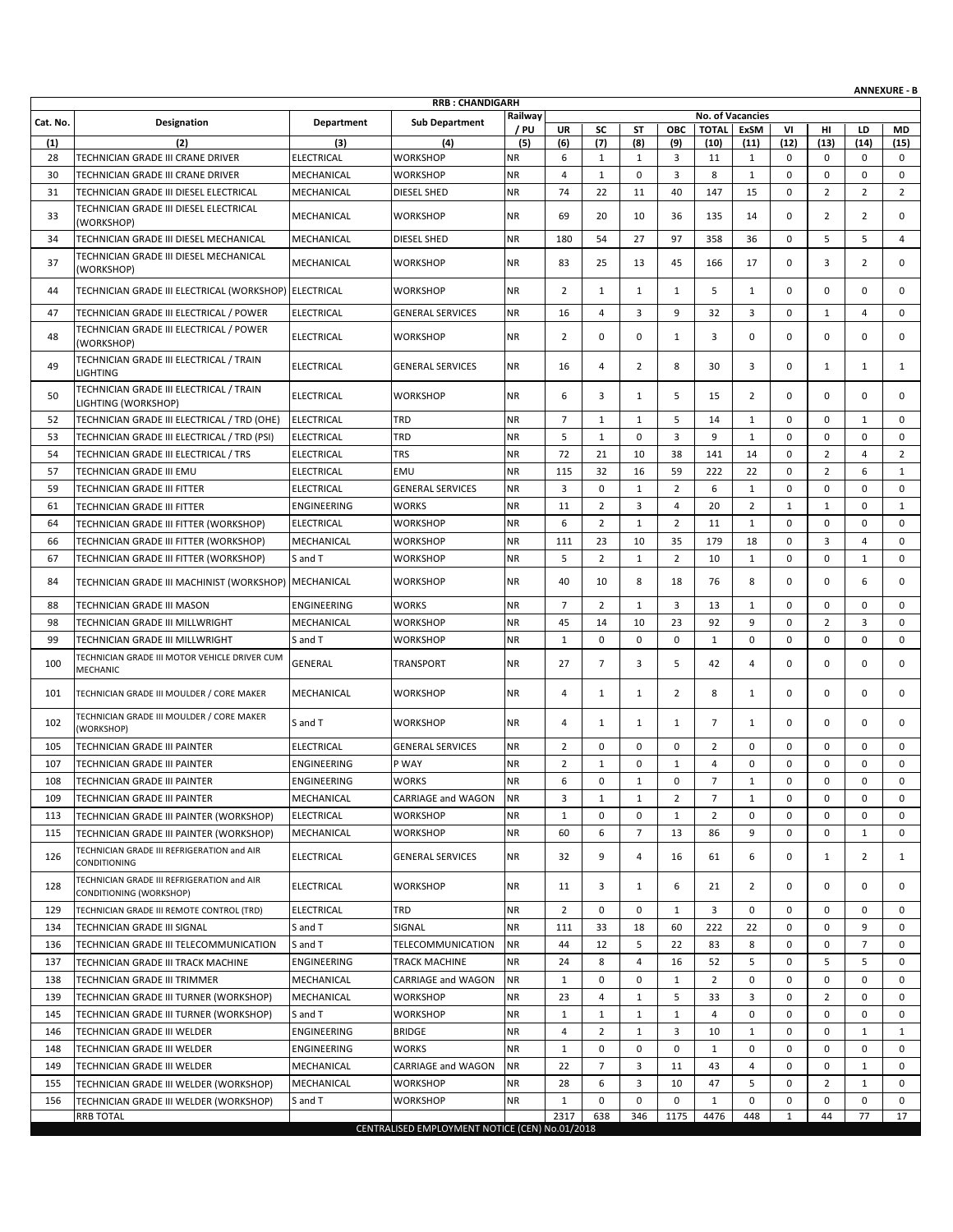| Railway<br>No. of Vacancies<br>Cat. No.<br>Department<br><b>Sub Department</b><br>Designation<br>/ PU<br><b>UR</b><br>SC<br><b>TOTAL</b><br>VI<br>ST<br><b>OBC</b><br>ExSM<br>нı<br>LD<br><b>MD</b><br>(2)<br>(5)<br>(6)<br>(7)<br>(8)<br>(9)<br>(12)<br>(13)<br>(14)<br>(15)<br>(1)<br>(3)<br>(4)<br>(10)<br>(11)<br>$\mathbf{1}$<br><b>ELECTRICAL</b><br><b>TRACTION</b><br>SR<br>265<br>79<br>40<br>142<br>526<br>53<br>0<br>0<br>0<br><b>ASSISTANT LOCO PILOT</b><br>0<br>SR<br>$\overline{2}$<br>$\mathbf 0$<br>0<br><b>ASSISTANT LOCO PILOT</b><br>MECHANICAL<br>TRACTION<br>149<br>38<br>24<br>24<br>235<br>24<br>$\mathbf 0$<br>$\mathbf 0$<br>TECHNICIAN GRADE III ARMATURE and COIL WINDER<br><b>SR</b><br>6<br>$\pmb{0}$<br>$\overline{2}$<br>0<br>WORKSHOP<br>$\mathbf{1}$<br>0<br>0<br>$\mathbf 0$<br>$\mathbf 0$<br>0<br>S and T<br>1<br>(WORKSHOP)<br>$\overline{7}$<br>SR<br>5<br>5<br>34<br>3<br>$\overline{2}$<br>$\mathbf 0$<br>ENGINEERING<br>P WAY<br>14<br>10<br>$\mathbf 0$<br>$\mathbf 0$<br>TECHNICIAN GRADE III BLACKSMITH<br>$\mathbf 0$<br>0<br>11<br>MECHANICAL<br><b>WORKSHOP</b><br>SR<br>$\mathbf{1}$<br>0<br>0<br>$\Omega$<br>$\Omega$<br>$\mathbf 0$<br>$\mathbf 0$<br>TECHNICIAN GRADE III BLACKSMITH (WORKSHOP)<br>1<br><b>SR</b><br>0<br>0<br>12<br>TECHNICIAN GRADE III BLACKSMITH (WORKSHOP)<br>S and T<br><b>WORKSHOP</b><br>$\mathbf{1}$<br>3<br>0<br>$\overline{4}$<br>0<br>$\mathbf 0$<br>$\mathbf 0$<br>0<br>SR<br>3<br>$\overline{2}$<br>22<br>$\overline{2}$<br><b>STORES</b><br>PRINTING PRESS<br>11<br>6<br>$\mathbf 0$<br>$\mathbf{1}$<br>$\mathbf 0$<br>$\mathbf 0$<br>13<br>TECHNICIAN GRADE III BOOK BINDER<br>SR<br>$\overline{4}$<br>$\mathbf{1}$<br>18<br>ENGINEERING<br>WORKS<br>19<br>4<br>$\mathbf{1}$<br>28<br>3<br>$\mathbf 0$<br>$\mathbf 0$<br>$\mathbf 0$<br>TECHNICIAN GRADE III CARPENTER<br>ICF<br>21<br>6<br>3<br>$\mathbf 0$<br>$\mathbf 0$<br>$\mathbf 0$<br>21<br>PRODUCTION UNIT<br>11<br>41<br>$\overline{4}$<br>$\mathbf{1}$<br>TECHNICIAN GRADE III CARPENTER<br>MECHANICAL<br>SR<br>5<br>0<br>$\mathbf 0$<br>23<br>TECHNICIAN GRADE III CARPENTER (WORKSHOP) MECHANICAL<br><b>WORKSHOP</b><br>$\mathbf{1}$<br>2<br>9<br>$\mathbf 0$<br>$\mathbf 0$<br>1<br>1<br><b>SR</b><br>45<br>11<br>$\overline{7}$<br>$\overline{2}$<br>25<br>MECHANICAL<br>CARRIAGE and WAGON<br>6<br>10<br>72<br>$\mathbf 0$<br>$\mathbf{1}$<br>0<br>TECHNICIAN GRADE III CARRIAGE and WAGON<br>SR<br>$\overline{2}$<br>$\mathbf 0$<br>0<br>28<br><b>ELECTRICAL</b><br>WORKSHOP<br>$\mathbf{1}$<br>$\mathbf 0$<br>$\mathbf{1}$<br>$\overline{4}$<br>$\mathbf 0$<br>$\mathbf 0$<br>$\mathbf 0$<br>TECHNICIAN GRADE III CRANE DRIVER<br>SR<br>33<br>11<br>9<br>$\overline{7}$<br>$\overline{2}$<br>$\overline{2}$<br>$\mathbf 0$<br>31<br>TECHNICIAN GRADE III DIESEL ELECTRICAL<br>MECHANICAL<br>DIESEL SHED<br>16<br>69<br>$\mathbf 0$<br>TECHNICIAN GRADE III DIESEL ELECTRICAL<br><b>SR</b><br>$\overline{2}$<br>33<br>MECHANICAL<br><b>WORKSHOP</b><br>68<br>24<br>13<br>28<br>133<br>13<br>$\mathbf 0$<br>3<br>0<br>(WORKSHOP)<br>SR<br>34<br>MECHANICAL<br>68<br>20<br>8<br>110<br>$\mathbf 0$<br>$\overline{2}$<br>3<br>0<br>TECHNICIAN GRADE III DIESEL MECHANICAL<br>DIESEL SHED<br>14<br>11<br>TECHNICIAN GRADE III DIESEL MECHANICAL<br>37<br>MECHANICAL<br><b>WORKSHOP</b><br><b>SR</b><br>51<br>13<br>9<br>19<br>92<br>9<br>$\mathbf 0$<br>$\mathbf{1}$<br>2<br>0<br>(WORKSHOP)<br><b>ICF</b><br>23<br>$\overline{7}$<br>3<br>12<br>45<br>5<br>$\mathbf 0$<br>0<br>$\mathbf 0$<br>42<br>TECHNICIAN GRADE III ELECTRICAL<br><b>ELECTRICAL</b><br>PRODUCTION UNIT<br>$\mathbf{1}$<br><b>SR</b><br>3<br>0<br><b>WORKSHOP</b><br>0<br>$\mathbf{1}$<br>$\mathbf{1}$<br>5<br>$\mathbf{1}$<br>$\mathbf 0$<br>$\mathbf 0$<br>$\mathbf 0$<br>44<br>TECHNICIAN GRADE III ELECTRICAL (WORKSHOP) ELECTRICAL<br><b>SR</b><br>$\overline{2}$<br>$\overline{7}$<br>0<br>0<br>45<br>TECHNICIAN GRADE III ELECTRICAL (WORKSHOP) ENGINEERING<br>WORKSHOP<br>4<br>0<br>$\mathbf{1}$<br>$\mathbf 0$<br>$\mathbf 0$<br>1<br><b>SR</b><br>8<br>47<br><b>ELECTRICAL</b><br><b>GENERAL SERVICES</b><br>15<br>6<br>8<br>37<br>$\overline{4}$<br>0<br>$\mathbf{1}$<br>$\mathbf{1}$<br>0<br>TECHNICIAN GRADE III ELECTRICAL / POWER<br>TECHNICIAN GRADE III ELECTRICAL / POWER<br><b>SR</b><br>$\mathbf 0$<br>0<br>48<br><b>ELECTRICAL</b><br><b>WORKSHOP</b><br>6<br>3<br>2<br>$\mathbf{1}$<br>$\mathbf 0$<br>$\mathbf 0$<br>0<br>11<br>(WORKSHOP)<br>TECHNICIAN GRADE III ELECTRICAL / TRAIN<br><b>SR</b><br>49<br><b>ELECTRICAL</b><br><b>GENERAL SERVICES</b><br>10<br>5<br>4<br>4<br>23<br>2<br>$\mathbf 0$<br>$\mathbf{1}$<br>0<br>$\mathbf{1}$<br><b>LIGHTING</b><br>TECHNICIAN GRADE III ELECTRICAL / TRAIN<br><b>SR</b><br>50<br><b>ELECTRICAL</b><br><b>WORKSHOP</b><br>4<br>$\mathbf{1}$<br>0<br>2<br>$\overline{7}$<br>$\mathbf 0$<br>0<br>$\mathbf 0$<br>0<br>1<br>LIGHTING (WORKSHOP)<br><b>SR</b><br>5<br>51<br>TECHNICIAN GRADE III ELECTRICAL / TRD<br><b>ELECTRICAL</b><br>TRD<br>20<br>6<br>11<br>42<br>$\overline{4}$<br>$\mathbf 0$<br>$\mathbf{1}$<br>$\mathbf{1}$<br>0<br>SR<br>TRD<br>11<br>$\overline{4}$<br>$\overline{2}$<br>$\overline{7}$<br>24<br>$\overline{2}$<br>$\mathbf 0$<br>0<br>$\mathbf 0$<br>52<br>TECHNICIAN GRADE III ELECTRICAL / TRD (OHE)<br><b>ELECTRICAL</b><br>$\mathbf{1}$<br>SR<br>TRD<br>12<br>3<br>$\overline{2}$<br>6<br>23<br>$\overline{2}$<br>0<br>0<br>53<br><b>ELECTRICAL</b><br>$\mathbf{1}$<br>0<br>TECHNICIAN GRADE III ELECTRICAL / TRD (PSI)<br>SR<br>54<br><b>TRS</b><br>140<br>41<br>19<br>71<br>27<br>5<br>3<br>3<br><b>ELECTRICAL</b><br>271<br>$\mathbf 0$<br>TECHNICIAN GRADE III ELECTRICAL / TRS<br><b>SR</b><br>TECHNICIAN GRADE III ELECTRONICS MECHANIC<br>S and T<br><b>WORKSHOP</b><br>$\overline{2}$<br>0<br>56<br>10<br>$\mathbf{1}$<br>4<br>0<br>15<br>0<br>1<br>0<br>SR<br>$\overline{2}$<br>59<br><b>ELECTRICAL</b><br><b>GENERAL SERVICES</b><br>0<br>0<br>3<br>0<br>$\mathbf 0$<br>0<br>$\mathbf 0$<br>$\mathbf 0$<br>1<br>TECHNICIAN GRADE III FITTER<br>SR<br>16<br>3<br>$\overline{2}$<br>$\mathbf{1}$<br>61<br><b>ENGINEERING</b><br><b>WORKS</b><br>3<br>24<br>2<br>$\mathbf 0$<br>$\mathbf 0$<br>$\mathbf 0$<br>TECHNICIAN GRADE III FITTER<br><b>SR</b><br>52<br>27<br>$\mathbf 0$<br>3<br>62<br>TECHNICIAN GRADE III FITTER<br>MECHANICAL<br><b>CARRIAGE and WAGON</b><br>14<br>8<br>101<br>10<br>$\overline{4}$<br>$\mathbf{1}$<br>0<br>ICF<br>46<br>14<br>8<br>29<br>97<br>10<br>$\mathbf{1}$<br>$\mathsf 0$<br>63<br><b>TECHNICIAN GRADE III FITTER</b><br>MECHANICAL<br>PRODUCTION UNIT<br>0<br>SR<br>28<br>9<br>5<br>6<br>0<br>$\mathbf{1}$<br>$\overline{2}$<br>$\mathbf 0$<br>65<br>WORKSHOP<br>18<br>60<br>TECHNICIAN GRADE III FITTER (WORKSHOP)<br><b>ENGINEERING</b><br>89<br>114<br>66<br>225<br>55<br>48<br>MECHANICAL<br><b>WORKSHOP</b><br>483<br>$\overline{2}$<br>6<br>8<br>TECHNICIAN GRADE III FITTER (WORKSHOP)<br><b>SR</b><br>з<br>SR<br>3<br>5<br>$\overline{2}$<br>$\overline{2}$<br>67<br>TECHNICIAN GRADE III FITTER (WORKSHOP)<br>WORKSHOP<br>39<br>3<br>0<br>45<br>$\mathbf{1}$<br>$\mathbf 0$<br>S and T<br>SR<br>5<br>$\overline{2}$<br>0<br>0<br>$\mathbf 0$<br>TECHNICIAN GRADE III INSTRUMENT MECHANIC S and T<br><b>WORKSHOP</b><br>3<br>0<br>0<br>74<br>10<br>1<br>TECHNICIAN GRADE III MACHINE OFFSET<br>76<br><b>STORES</b><br>PRINTING PRESS<br><b>SR</b><br>10<br>3<br>$\mathbf{1}$<br>5<br>2<br>0<br>0<br>19<br>$\mathbf{1}$<br>0<br>PRINTING<br>ICF<br>$\overline{2}$<br>81<br>TECHNICIAN GRADE III MACHINIST<br>MECHANICAL<br>PRODUCTION UNIT<br>$\mathbf{1}$<br>0<br>$\mathbf{1}$<br>4<br>$\mathbf 0$<br>0<br>0<br>0<br>$\mathbf 0$<br><b>ENGINEERING</b><br>WORKSHOP<br>SR<br>$\overline{7}$<br>$\overline{2}$<br>$\mathbf 0$<br>0<br>0<br>83<br>TECHNICIAN GRADE III MACHINIST (WORKSHOP)<br>1<br>6<br>16<br>2<br>0<br>TECHNICIAN GRADE III MACHINIST (WORKSHOP) MECHANICAL<br><b>WORKSHOP</b><br><b>SR</b><br>4<br>5<br>0<br>84<br>12<br>1<br>22<br>2<br>0<br>1<br>0<br><b>WORKSHOP</b><br><b>SR</b><br>0<br>85<br>TECHNICIAN GRADE III MACHINIST (WORKSHOP) S and T<br>20<br>4<br>6<br>0<br>30<br>3<br>0<br>1<br>0<br><b>WORKS</b><br>SR<br>$\overline{2}$<br>$\overline{2}$<br>88<br>ENGINEERING<br>11<br>4<br>19<br>$\overline{2}$<br>0<br>$\mathbf{1}$<br>0<br>0<br>TECHNICIAN GRADE III MASON<br>ICF<br>97<br>PRODUCTION UNIT<br>5<br>$\overline{2}$<br>9<br>TECHNICIAN GRADE III MILLWRIGHT<br>MECHANICAL<br>$\mathbf{1}$<br>$\mathbf{1}$<br>$\mathbf{1}$<br>0<br>0<br>0<br>$\mathbf 0$<br>SR<br>$\overline{4}$<br>$\mathbf{1}$<br>$\mathbf{1}$<br>0<br>98<br>MECHANICAL<br>WORKSHOP<br>0<br>2<br>7<br>0<br>$\mathbf 0$<br>TECHNICIAN GRADE III MILLWRIGHT<br>0<br>SR<br>99<br>TECHNICIAN GRADE III MILLWRIGHT<br>S and T<br>WORKSHOP<br>$\mathbf{1}$<br>$\mathbf{1}$<br>0<br>0<br>0<br>0<br>1<br>0<br>3<br>0<br>TECHNICIAN GRADE III MOTOR VEHICLE DRIVER<br>ICF<br>GENERAL<br><b>TRANSPORT</b><br>2<br>0<br>0<br>100<br>0<br>0<br>2<br>0<br>0<br>0<br>0<br><b>CUM MECHANIC</b><br><b>SR</b><br>$\overline{2}$<br>ENGINEERING<br>P WAY<br>6<br>5<br>$\mathbf{1}$<br>0<br>0<br>0<br>107<br>TECHNICIAN GRADE III PAINTER<br>1<br>14<br>0<br>ICF<br>TECHNICIAN GRADE III PAINTER<br>MECHANICAL<br>PRODUCTION UNIT<br>3<br>0<br>0<br>111<br>$\mathbf{1}$<br>2<br>6<br>1<br>0<br>0<br>0<br>SR<br>30<br>115<br>MECHANICAL<br>WORKSHOP<br>8<br>3<br>14<br>55<br>6<br>0<br>$\mathbf{1}$<br>TECHNICIAN GRADE III PAINTER (WORKSHOP)<br>1<br>0<br><b>WORKSHOP</b><br>SR<br>$\mathbf{1}$<br>3<br>0<br>0<br>116<br>TECHNICIAN GRADE III PAINTER (WORKSHOP)<br>S and T<br>$\mathbf{1}$<br>$\mathbf{1}$<br>0<br>0<br>0<br>0<br>ICF<br>$\mathbf{1}$<br>0<br>0<br>0<br>0<br>118<br>ENGINEERING<br>PRODUCTION UNIT<br>0<br>$\mathbf{1}$<br>0<br>0<br>0<br>TECHNICIAN GRADE III PERMENANT WAY |  | <b>RRB: CHENNAI</b> |  |  |  |  |  | <b>ANNEXURE - B</b> |
|----------------------------------------------------------------------------------------------------------------------------------------------------------------------------------------------------------------------------------------------------------------------------------------------------------------------------------------------------------------------------------------------------------------------------------------------------------------------------------------------------------------------------------------------------------------------------------------------------------------------------------------------------------------------------------------------------------------------------------------------------------------------------------------------------------------------------------------------------------------------------------------------------------------------------------------------------------------------------------------------------------------------------------------------------------------------------------------------------------------------------------------------------------------------------------------------------------------------------------------------------------------------------------------------------------------------------------------------------------------------------------------------------------------------------------------------------------------------------------------------------------------------------------------------------------------------------------------------------------------------------------------------------------------------------------------------------------------------------------------------------------------------------------------------------------------------------------------------------------------------------------------------------------------------------------------------------------------------------------------------------------------------------------------------------------------------------------------------------------------------------------------------------------------------------------------------------------------------------------------------------------------------------------------------------------------------------------------------------------------------------------------------------------------------------------------------------------------------------------------------------------------------------------------------------------------------------------------------------------------------------------------------------------------------------------------------------------------------------------------------------------------------------------------------------------------------------------------------------------------------------------------------------------------------------------------------------------------------------------------------------------------------------------------------------------------------------------------------------------------------------------------------------------------------------------------------------------------------------------------------------------------------------------------------------------------------------------------------------------------------------------------------------------------------------------------------------------------------------------------------------------------------------------------------------------------------------------------------------------------------------------------------------------------------------------------------------------------------------------------------------------------------------------------------------------------------------------------------------------------------------------------------------------------------------------------------------------------------------------------------------------------------------------------------------------------------------------------------------------------------------------------------------------------------------------------------------------------------------------------------------------------------------------------------------------------------------------------------------------------------------------------------------------------------------------------------------------------------------------------------------------------------------------------------------------------------------------------------------------------------------------------------------------------------------------------------------------------------------------------------------------------------------------------------------------------------------------------------------------------------------------------------------------------------------------------------------------------------------------------------------------------------------------------------------------------------------------------------------------------------------------------------------------------------------------------------------------------------------------------------------------------------------------------------------------------------------------------------------------------------------------------------------------------------------------------------------------------------------------------------------------------------------------------------------------------------------------------------------------------------------------------------------------------------------------------------------------------------------------------------------------------------------------------------------------------------------------------------------------------------------------------------------------------------------------------------------------------------------------------------------------------------------------------------------------------------------------------------------------------------------------------------------------------------------------------------------------------------------------------------------------------------------------------------------------------------------------------------------------------------------------------------------------------------------------------------------------------------------------------------------------------------------------------------------------------------------------------------------------------------------------------------------------------------------------------------------------------------------------------------------------------------------------------------------------------------------------------------------------------------------------------------------------------------------------------------------------------------------------------------------------------------------------------------------------------------------------------------------------------------------------------------------------------------------------------------------------------------------------------------------------------------------------------------------------------------------------------------------------------------------------------------------------------------------------------------------------------------------------------------------------------------------------------------------------------------------------------------------------------------------------------------------------------------------------------------------------------------------------------------------------------------------------------------------------------------------------------------------------------------------------------------------------------------------------------------------------------------------------------------------------------------------------------------------------------------------------------------------------------------------------------------------------------------------------------------------------------------------------------------------------------------------------------------------------------------------------------------------------------------------------------------------------------------------------------------------------------------------------------------------------------------------------------------------------------------------------------------------------------------------------------------------------------------------------------------------------------------------------------------------------------------------------------------------------------------------------------------------------------------------------------------------------------------------------------------------------------------------------------------------------------------------------------------------------------------------------------------------------------------------------------------------------------------------------------------------------------------------------------------------------------------------------------------------------------------------------------------------------------------------------------------------------------------------------------------------------------------------------------------------------------------------------------------------------------------------------------------------------------------------------------------------------------------------------------------------------------------------------------------------------------------------------------------------------------------------------------------------------------|--|---------------------|--|--|--|--|--|---------------------|
|                                                                                                                                                                                                                                                                                                                                                                                                                                                                                                                                                                                                                                                                                                                                                                                                                                                                                                                                                                                                                                                                                                                                                                                                                                                                                                                                                                                                                                                                                                                                                                                                                                                                                                                                                                                                                                                                                                                                                                                                                                                                                                                                                                                                                                                                                                                                                                                                                                                                                                                                                                                                                                                                                                                                                                                                                                                                                                                                                                                                                                                                                                                                                                                                                                                                                                                                                                                                                                                                                                                                                                                                                                                                                                                                                                                                                                                                                                                                                                                                                                                                                                                                                                                                                                                                                                                                                                                                                                                                                                                                                                                                                                                                                                                                                                                                                                                                                                                                                                                                                                                                                                                                                                                                                                                                                                                                                                                                                                                                                                                                                                                                                                                                                                                                                                                                                                                                                                                                                                                                                                                                                                                                                                                                                                                                                                                                                                                                                                                                                                                                                                                                                                                                                                                                                                                                                                                                                                                                                                                                                                                                                                                                                                                                                                                                                                                                                                                                                                                                                                                                                                                                                                                                                                                                                                                                                                                                                                                                                                                                                                                                                                                                                                                                                                                                                                                                                                                                                                                                                                                                                                                                                                                                                                                                                                                                                                                                                                                                                                                                                                                                                                                                                                                                                                                                                                                                                                                                                                                                                                                                                                                                                                                                                                                                                                                                                                                                |  |                     |  |  |  |  |  |                     |
|                                                                                                                                                                                                                                                                                                                                                                                                                                                                                                                                                                                                                                                                                                                                                                                                                                                                                                                                                                                                                                                                                                                                                                                                                                                                                                                                                                                                                                                                                                                                                                                                                                                                                                                                                                                                                                                                                                                                                                                                                                                                                                                                                                                                                                                                                                                                                                                                                                                                                                                                                                                                                                                                                                                                                                                                                                                                                                                                                                                                                                                                                                                                                                                                                                                                                                                                                                                                                                                                                                                                                                                                                                                                                                                                                                                                                                                                                                                                                                                                                                                                                                                                                                                                                                                                                                                                                                                                                                                                                                                                                                                                                                                                                                                                                                                                                                                                                                                                                                                                                                                                                                                                                                                                                                                                                                                                                                                                                                                                                                                                                                                                                                                                                                                                                                                                                                                                                                                                                                                                                                                                                                                                                                                                                                                                                                                                                                                                                                                                                                                                                                                                                                                                                                                                                                                                                                                                                                                                                                                                                                                                                                                                                                                                                                                                                                                                                                                                                                                                                                                                                                                                                                                                                                                                                                                                                                                                                                                                                                                                                                                                                                                                                                                                                                                                                                                                                                                                                                                                                                                                                                                                                                                                                                                                                                                                                                                                                                                                                                                                                                                                                                                                                                                                                                                                                                                                                                                                                                                                                                                                                                                                                                                                                                                                                                                                                                                                |  |                     |  |  |  |  |  |                     |
|                                                                                                                                                                                                                                                                                                                                                                                                                                                                                                                                                                                                                                                                                                                                                                                                                                                                                                                                                                                                                                                                                                                                                                                                                                                                                                                                                                                                                                                                                                                                                                                                                                                                                                                                                                                                                                                                                                                                                                                                                                                                                                                                                                                                                                                                                                                                                                                                                                                                                                                                                                                                                                                                                                                                                                                                                                                                                                                                                                                                                                                                                                                                                                                                                                                                                                                                                                                                                                                                                                                                                                                                                                                                                                                                                                                                                                                                                                                                                                                                                                                                                                                                                                                                                                                                                                                                                                                                                                                                                                                                                                                                                                                                                                                                                                                                                                                                                                                                                                                                                                                                                                                                                                                                                                                                                                                                                                                                                                                                                                                                                                                                                                                                                                                                                                                                                                                                                                                                                                                                                                                                                                                                                                                                                                                                                                                                                                                                                                                                                                                                                                                                                                                                                                                                                                                                                                                                                                                                                                                                                                                                                                                                                                                                                                                                                                                                                                                                                                                                                                                                                                                                                                                                                                                                                                                                                                                                                                                                                                                                                                                                                                                                                                                                                                                                                                                                                                                                                                                                                                                                                                                                                                                                                                                                                                                                                                                                                                                                                                                                                                                                                                                                                                                                                                                                                                                                                                                                                                                                                                                                                                                                                                                                                                                                                                                                                                                                |  |                     |  |  |  |  |  |                     |
|                                                                                                                                                                                                                                                                                                                                                                                                                                                                                                                                                                                                                                                                                                                                                                                                                                                                                                                                                                                                                                                                                                                                                                                                                                                                                                                                                                                                                                                                                                                                                                                                                                                                                                                                                                                                                                                                                                                                                                                                                                                                                                                                                                                                                                                                                                                                                                                                                                                                                                                                                                                                                                                                                                                                                                                                                                                                                                                                                                                                                                                                                                                                                                                                                                                                                                                                                                                                                                                                                                                                                                                                                                                                                                                                                                                                                                                                                                                                                                                                                                                                                                                                                                                                                                                                                                                                                                                                                                                                                                                                                                                                                                                                                                                                                                                                                                                                                                                                                                                                                                                                                                                                                                                                                                                                                                                                                                                                                                                                                                                                                                                                                                                                                                                                                                                                                                                                                                                                                                                                                                                                                                                                                                                                                                                                                                                                                                                                                                                                                                                                                                                                                                                                                                                                                                                                                                                                                                                                                                                                                                                                                                                                                                                                                                                                                                                                                                                                                                                                                                                                                                                                                                                                                                                                                                                                                                                                                                                                                                                                                                                                                                                                                                                                                                                                                                                                                                                                                                                                                                                                                                                                                                                                                                                                                                                                                                                                                                                                                                                                                                                                                                                                                                                                                                                                                                                                                                                                                                                                                                                                                                                                                                                                                                                                                                                                                                                                |  |                     |  |  |  |  |  |                     |
|                                                                                                                                                                                                                                                                                                                                                                                                                                                                                                                                                                                                                                                                                                                                                                                                                                                                                                                                                                                                                                                                                                                                                                                                                                                                                                                                                                                                                                                                                                                                                                                                                                                                                                                                                                                                                                                                                                                                                                                                                                                                                                                                                                                                                                                                                                                                                                                                                                                                                                                                                                                                                                                                                                                                                                                                                                                                                                                                                                                                                                                                                                                                                                                                                                                                                                                                                                                                                                                                                                                                                                                                                                                                                                                                                                                                                                                                                                                                                                                                                                                                                                                                                                                                                                                                                                                                                                                                                                                                                                                                                                                                                                                                                                                                                                                                                                                                                                                                                                                                                                                                                                                                                                                                                                                                                                                                                                                                                                                                                                                                                                                                                                                                                                                                                                                                                                                                                                                                                                                                                                                                                                                                                                                                                                                                                                                                                                                                                                                                                                                                                                                                                                                                                                                                                                                                                                                                                                                                                                                                                                                                                                                                                                                                                                                                                                                                                                                                                                                                                                                                                                                                                                                                                                                                                                                                                                                                                                                                                                                                                                                                                                                                                                                                                                                                                                                                                                                                                                                                                                                                                                                                                                                                                                                                                                                                                                                                                                                                                                                                                                                                                                                                                                                                                                                                                                                                                                                                                                                                                                                                                                                                                                                                                                                                                                                                                                                                |  |                     |  |  |  |  |  |                     |
|                                                                                                                                                                                                                                                                                                                                                                                                                                                                                                                                                                                                                                                                                                                                                                                                                                                                                                                                                                                                                                                                                                                                                                                                                                                                                                                                                                                                                                                                                                                                                                                                                                                                                                                                                                                                                                                                                                                                                                                                                                                                                                                                                                                                                                                                                                                                                                                                                                                                                                                                                                                                                                                                                                                                                                                                                                                                                                                                                                                                                                                                                                                                                                                                                                                                                                                                                                                                                                                                                                                                                                                                                                                                                                                                                                                                                                                                                                                                                                                                                                                                                                                                                                                                                                                                                                                                                                                                                                                                                                                                                                                                                                                                                                                                                                                                                                                                                                                                                                                                                                                                                                                                                                                                                                                                                                                                                                                                                                                                                                                                                                                                                                                                                                                                                                                                                                                                                                                                                                                                                                                                                                                                                                                                                                                                                                                                                                                                                                                                                                                                                                                                                                                                                                                                                                                                                                                                                                                                                                                                                                                                                                                                                                                                                                                                                                                                                                                                                                                                                                                                                                                                                                                                                                                                                                                                                                                                                                                                                                                                                                                                                                                                                                                                                                                                                                                                                                                                                                                                                                                                                                                                                                                                                                                                                                                                                                                                                                                                                                                                                                                                                                                                                                                                                                                                                                                                                                                                                                                                                                                                                                                                                                                                                                                                                                                                                                                                |  |                     |  |  |  |  |  |                     |
|                                                                                                                                                                                                                                                                                                                                                                                                                                                                                                                                                                                                                                                                                                                                                                                                                                                                                                                                                                                                                                                                                                                                                                                                                                                                                                                                                                                                                                                                                                                                                                                                                                                                                                                                                                                                                                                                                                                                                                                                                                                                                                                                                                                                                                                                                                                                                                                                                                                                                                                                                                                                                                                                                                                                                                                                                                                                                                                                                                                                                                                                                                                                                                                                                                                                                                                                                                                                                                                                                                                                                                                                                                                                                                                                                                                                                                                                                                                                                                                                                                                                                                                                                                                                                                                                                                                                                                                                                                                                                                                                                                                                                                                                                                                                                                                                                                                                                                                                                                                                                                                                                                                                                                                                                                                                                                                                                                                                                                                                                                                                                                                                                                                                                                                                                                                                                                                                                                                                                                                                                                                                                                                                                                                                                                                                                                                                                                                                                                                                                                                                                                                                                                                                                                                                                                                                                                                                                                                                                                                                                                                                                                                                                                                                                                                                                                                                                                                                                                                                                                                                                                                                                                                                                                                                                                                                                                                                                                                                                                                                                                                                                                                                                                                                                                                                                                                                                                                                                                                                                                                                                                                                                                                                                                                                                                                                                                                                                                                                                                                                                                                                                                                                                                                                                                                                                                                                                                                                                                                                                                                                                                                                                                                                                                                                                                                                                                                                |  |                     |  |  |  |  |  |                     |
|                                                                                                                                                                                                                                                                                                                                                                                                                                                                                                                                                                                                                                                                                                                                                                                                                                                                                                                                                                                                                                                                                                                                                                                                                                                                                                                                                                                                                                                                                                                                                                                                                                                                                                                                                                                                                                                                                                                                                                                                                                                                                                                                                                                                                                                                                                                                                                                                                                                                                                                                                                                                                                                                                                                                                                                                                                                                                                                                                                                                                                                                                                                                                                                                                                                                                                                                                                                                                                                                                                                                                                                                                                                                                                                                                                                                                                                                                                                                                                                                                                                                                                                                                                                                                                                                                                                                                                                                                                                                                                                                                                                                                                                                                                                                                                                                                                                                                                                                                                                                                                                                                                                                                                                                                                                                                                                                                                                                                                                                                                                                                                                                                                                                                                                                                                                                                                                                                                                                                                                                                                                                                                                                                                                                                                                                                                                                                                                                                                                                                                                                                                                                                                                                                                                                                                                                                                                                                                                                                                                                                                                                                                                                                                                                                                                                                                                                                                                                                                                                                                                                                                                                                                                                                                                                                                                                                                                                                                                                                                                                                                                                                                                                                                                                                                                                                                                                                                                                                                                                                                                                                                                                                                                                                                                                                                                                                                                                                                                                                                                                                                                                                                                                                                                                                                                                                                                                                                                                                                                                                                                                                                                                                                                                                                                                                                                                                                                                |  |                     |  |  |  |  |  |                     |
|                                                                                                                                                                                                                                                                                                                                                                                                                                                                                                                                                                                                                                                                                                                                                                                                                                                                                                                                                                                                                                                                                                                                                                                                                                                                                                                                                                                                                                                                                                                                                                                                                                                                                                                                                                                                                                                                                                                                                                                                                                                                                                                                                                                                                                                                                                                                                                                                                                                                                                                                                                                                                                                                                                                                                                                                                                                                                                                                                                                                                                                                                                                                                                                                                                                                                                                                                                                                                                                                                                                                                                                                                                                                                                                                                                                                                                                                                                                                                                                                                                                                                                                                                                                                                                                                                                                                                                                                                                                                                                                                                                                                                                                                                                                                                                                                                                                                                                                                                                                                                                                                                                                                                                                                                                                                                                                                                                                                                                                                                                                                                                                                                                                                                                                                                                                                                                                                                                                                                                                                                                                                                                                                                                                                                                                                                                                                                                                                                                                                                                                                                                                                                                                                                                                                                                                                                                                                                                                                                                                                                                                                                                                                                                                                                                                                                                                                                                                                                                                                                                                                                                                                                                                                                                                                                                                                                                                                                                                                                                                                                                                                                                                                                                                                                                                                                                                                                                                                                                                                                                                                                                                                                                                                                                                                                                                                                                                                                                                                                                                                                                                                                                                                                                                                                                                                                                                                                                                                                                                                                                                                                                                                                                                                                                                                                                                                                                                                |  |                     |  |  |  |  |  |                     |
|                                                                                                                                                                                                                                                                                                                                                                                                                                                                                                                                                                                                                                                                                                                                                                                                                                                                                                                                                                                                                                                                                                                                                                                                                                                                                                                                                                                                                                                                                                                                                                                                                                                                                                                                                                                                                                                                                                                                                                                                                                                                                                                                                                                                                                                                                                                                                                                                                                                                                                                                                                                                                                                                                                                                                                                                                                                                                                                                                                                                                                                                                                                                                                                                                                                                                                                                                                                                                                                                                                                                                                                                                                                                                                                                                                                                                                                                                                                                                                                                                                                                                                                                                                                                                                                                                                                                                                                                                                                                                                                                                                                                                                                                                                                                                                                                                                                                                                                                                                                                                                                                                                                                                                                                                                                                                                                                                                                                                                                                                                                                                                                                                                                                                                                                                                                                                                                                                                                                                                                                                                                                                                                                                                                                                                                                                                                                                                                                                                                                                                                                                                                                                                                                                                                                                                                                                                                                                                                                                                                                                                                                                                                                                                                                                                                                                                                                                                                                                                                                                                                                                                                                                                                                                                                                                                                                                                                                                                                                                                                                                                                                                                                                                                                                                                                                                                                                                                                                                                                                                                                                                                                                                                                                                                                                                                                                                                                                                                                                                                                                                                                                                                                                                                                                                                                                                                                                                                                                                                                                                                                                                                                                                                                                                                                                                                                                                                                                |  |                     |  |  |  |  |  |                     |
|                                                                                                                                                                                                                                                                                                                                                                                                                                                                                                                                                                                                                                                                                                                                                                                                                                                                                                                                                                                                                                                                                                                                                                                                                                                                                                                                                                                                                                                                                                                                                                                                                                                                                                                                                                                                                                                                                                                                                                                                                                                                                                                                                                                                                                                                                                                                                                                                                                                                                                                                                                                                                                                                                                                                                                                                                                                                                                                                                                                                                                                                                                                                                                                                                                                                                                                                                                                                                                                                                                                                                                                                                                                                                                                                                                                                                                                                                                                                                                                                                                                                                                                                                                                                                                                                                                                                                                                                                                                                                                                                                                                                                                                                                                                                                                                                                                                                                                                                                                                                                                                                                                                                                                                                                                                                                                                                                                                                                                                                                                                                                                                                                                                                                                                                                                                                                                                                                                                                                                                                                                                                                                                                                                                                                                                                                                                                                                                                                                                                                                                                                                                                                                                                                                                                                                                                                                                                                                                                                                                                                                                                                                                                                                                                                                                                                                                                                                                                                                                                                                                                                                                                                                                                                                                                                                                                                                                                                                                                                                                                                                                                                                                                                                                                                                                                                                                                                                                                                                                                                                                                                                                                                                                                                                                                                                                                                                                                                                                                                                                                                                                                                                                                                                                                                                                                                                                                                                                                                                                                                                                                                                                                                                                                                                                                                                                                                                                                |  |                     |  |  |  |  |  |                     |
|                                                                                                                                                                                                                                                                                                                                                                                                                                                                                                                                                                                                                                                                                                                                                                                                                                                                                                                                                                                                                                                                                                                                                                                                                                                                                                                                                                                                                                                                                                                                                                                                                                                                                                                                                                                                                                                                                                                                                                                                                                                                                                                                                                                                                                                                                                                                                                                                                                                                                                                                                                                                                                                                                                                                                                                                                                                                                                                                                                                                                                                                                                                                                                                                                                                                                                                                                                                                                                                                                                                                                                                                                                                                                                                                                                                                                                                                                                                                                                                                                                                                                                                                                                                                                                                                                                                                                                                                                                                                                                                                                                                                                                                                                                                                                                                                                                                                                                                                                                                                                                                                                                                                                                                                                                                                                                                                                                                                                                                                                                                                                                                                                                                                                                                                                                                                                                                                                                                                                                                                                                                                                                                                                                                                                                                                                                                                                                                                                                                                                                                                                                                                                                                                                                                                                                                                                                                                                                                                                                                                                                                                                                                                                                                                                                                                                                                                                                                                                                                                                                                                                                                                                                                                                                                                                                                                                                                                                                                                                                                                                                                                                                                                                                                                                                                                                                                                                                                                                                                                                                                                                                                                                                                                                                                                                                                                                                                                                                                                                                                                                                                                                                                                                                                                                                                                                                                                                                                                                                                                                                                                                                                                                                                                                                                                                                                                                                                                |  |                     |  |  |  |  |  |                     |
|                                                                                                                                                                                                                                                                                                                                                                                                                                                                                                                                                                                                                                                                                                                                                                                                                                                                                                                                                                                                                                                                                                                                                                                                                                                                                                                                                                                                                                                                                                                                                                                                                                                                                                                                                                                                                                                                                                                                                                                                                                                                                                                                                                                                                                                                                                                                                                                                                                                                                                                                                                                                                                                                                                                                                                                                                                                                                                                                                                                                                                                                                                                                                                                                                                                                                                                                                                                                                                                                                                                                                                                                                                                                                                                                                                                                                                                                                                                                                                                                                                                                                                                                                                                                                                                                                                                                                                                                                                                                                                                                                                                                                                                                                                                                                                                                                                                                                                                                                                                                                                                                                                                                                                                                                                                                                                                                                                                                                                                                                                                                                                                                                                                                                                                                                                                                                                                                                                                                                                                                                                                                                                                                                                                                                                                                                                                                                                                                                                                                                                                                                                                                                                                                                                                                                                                                                                                                                                                                                                                                                                                                                                                                                                                                                                                                                                                                                                                                                                                                                                                                                                                                                                                                                                                                                                                                                                                                                                                                                                                                                                                                                                                                                                                                                                                                                                                                                                                                                                                                                                                                                                                                                                                                                                                                                                                                                                                                                                                                                                                                                                                                                                                                                                                                                                                                                                                                                                                                                                                                                                                                                                                                                                                                                                                                                                                                                                                                |  |                     |  |  |  |  |  |                     |
|                                                                                                                                                                                                                                                                                                                                                                                                                                                                                                                                                                                                                                                                                                                                                                                                                                                                                                                                                                                                                                                                                                                                                                                                                                                                                                                                                                                                                                                                                                                                                                                                                                                                                                                                                                                                                                                                                                                                                                                                                                                                                                                                                                                                                                                                                                                                                                                                                                                                                                                                                                                                                                                                                                                                                                                                                                                                                                                                                                                                                                                                                                                                                                                                                                                                                                                                                                                                                                                                                                                                                                                                                                                                                                                                                                                                                                                                                                                                                                                                                                                                                                                                                                                                                                                                                                                                                                                                                                                                                                                                                                                                                                                                                                                                                                                                                                                                                                                                                                                                                                                                                                                                                                                                                                                                                                                                                                                                                                                                                                                                                                                                                                                                                                                                                                                                                                                                                                                                                                                                                                                                                                                                                                                                                                                                                                                                                                                                                                                                                                                                                                                                                                                                                                                                                                                                                                                                                                                                                                                                                                                                                                                                                                                                                                                                                                                                                                                                                                                                                                                                                                                                                                                                                                                                                                                                                                                                                                                                                                                                                                                                                                                                                                                                                                                                                                                                                                                                                                                                                                                                                                                                                                                                                                                                                                                                                                                                                                                                                                                                                                                                                                                                                                                                                                                                                                                                                                                                                                                                                                                                                                                                                                                                                                                                                                                                                                                                |  |                     |  |  |  |  |  |                     |
|                                                                                                                                                                                                                                                                                                                                                                                                                                                                                                                                                                                                                                                                                                                                                                                                                                                                                                                                                                                                                                                                                                                                                                                                                                                                                                                                                                                                                                                                                                                                                                                                                                                                                                                                                                                                                                                                                                                                                                                                                                                                                                                                                                                                                                                                                                                                                                                                                                                                                                                                                                                                                                                                                                                                                                                                                                                                                                                                                                                                                                                                                                                                                                                                                                                                                                                                                                                                                                                                                                                                                                                                                                                                                                                                                                                                                                                                                                                                                                                                                                                                                                                                                                                                                                                                                                                                                                                                                                                                                                                                                                                                                                                                                                                                                                                                                                                                                                                                                                                                                                                                                                                                                                                                                                                                                                                                                                                                                                                                                                                                                                                                                                                                                                                                                                                                                                                                                                                                                                                                                                                                                                                                                                                                                                                                                                                                                                                                                                                                                                                                                                                                                                                                                                                                                                                                                                                                                                                                                                                                                                                                                                                                                                                                                                                                                                                                                                                                                                                                                                                                                                                                                                                                                                                                                                                                                                                                                                                                                                                                                                                                                                                                                                                                                                                                                                                                                                                                                                                                                                                                                                                                                                                                                                                                                                                                                                                                                                                                                                                                                                                                                                                                                                                                                                                                                                                                                                                                                                                                                                                                                                                                                                                                                                                                                                                                                                                                |  |                     |  |  |  |  |  |                     |
|                                                                                                                                                                                                                                                                                                                                                                                                                                                                                                                                                                                                                                                                                                                                                                                                                                                                                                                                                                                                                                                                                                                                                                                                                                                                                                                                                                                                                                                                                                                                                                                                                                                                                                                                                                                                                                                                                                                                                                                                                                                                                                                                                                                                                                                                                                                                                                                                                                                                                                                                                                                                                                                                                                                                                                                                                                                                                                                                                                                                                                                                                                                                                                                                                                                                                                                                                                                                                                                                                                                                                                                                                                                                                                                                                                                                                                                                                                                                                                                                                                                                                                                                                                                                                                                                                                                                                                                                                                                                                                                                                                                                                                                                                                                                                                                                                                                                                                                                                                                                                                                                                                                                                                                                                                                                                                                                                                                                                                                                                                                                                                                                                                                                                                                                                                                                                                                                                                                                                                                                                                                                                                                                                                                                                                                                                                                                                                                                                                                                                                                                                                                                                                                                                                                                                                                                                                                                                                                                                                                                                                                                                                                                                                                                                                                                                                                                                                                                                                                                                                                                                                                                                                                                                                                                                                                                                                                                                                                                                                                                                                                                                                                                                                                                                                                                                                                                                                                                                                                                                                                                                                                                                                                                                                                                                                                                                                                                                                                                                                                                                                                                                                                                                                                                                                                                                                                                                                                                                                                                                                                                                                                                                                                                                                                                                                                                                                                                |  |                     |  |  |  |  |  |                     |
|                                                                                                                                                                                                                                                                                                                                                                                                                                                                                                                                                                                                                                                                                                                                                                                                                                                                                                                                                                                                                                                                                                                                                                                                                                                                                                                                                                                                                                                                                                                                                                                                                                                                                                                                                                                                                                                                                                                                                                                                                                                                                                                                                                                                                                                                                                                                                                                                                                                                                                                                                                                                                                                                                                                                                                                                                                                                                                                                                                                                                                                                                                                                                                                                                                                                                                                                                                                                                                                                                                                                                                                                                                                                                                                                                                                                                                                                                                                                                                                                                                                                                                                                                                                                                                                                                                                                                                                                                                                                                                                                                                                                                                                                                                                                                                                                                                                                                                                                                                                                                                                                                                                                                                                                                                                                                                                                                                                                                                                                                                                                                                                                                                                                                                                                                                                                                                                                                                                                                                                                                                                                                                                                                                                                                                                                                                                                                                                                                                                                                                                                                                                                                                                                                                                                                                                                                                                                                                                                                                                                                                                                                                                                                                                                                                                                                                                                                                                                                                                                                                                                                                                                                                                                                                                                                                                                                                                                                                                                                                                                                                                                                                                                                                                                                                                                                                                                                                                                                                                                                                                                                                                                                                                                                                                                                                                                                                                                                                                                                                                                                                                                                                                                                                                                                                                                                                                                                                                                                                                                                                                                                                                                                                                                                                                                                                                                                                                                |  |                     |  |  |  |  |  |                     |
|                                                                                                                                                                                                                                                                                                                                                                                                                                                                                                                                                                                                                                                                                                                                                                                                                                                                                                                                                                                                                                                                                                                                                                                                                                                                                                                                                                                                                                                                                                                                                                                                                                                                                                                                                                                                                                                                                                                                                                                                                                                                                                                                                                                                                                                                                                                                                                                                                                                                                                                                                                                                                                                                                                                                                                                                                                                                                                                                                                                                                                                                                                                                                                                                                                                                                                                                                                                                                                                                                                                                                                                                                                                                                                                                                                                                                                                                                                                                                                                                                                                                                                                                                                                                                                                                                                                                                                                                                                                                                                                                                                                                                                                                                                                                                                                                                                                                                                                                                                                                                                                                                                                                                                                                                                                                                                                                                                                                                                                                                                                                                                                                                                                                                                                                                                                                                                                                                                                                                                                                                                                                                                                                                                                                                                                                                                                                                                                                                                                                                                                                                                                                                                                                                                                                                                                                                                                                                                                                                                                                                                                                                                                                                                                                                                                                                                                                                                                                                                                                                                                                                                                                                                                                                                                                                                                                                                                                                                                                                                                                                                                                                                                                                                                                                                                                                                                                                                                                                                                                                                                                                                                                                                                                                                                                                                                                                                                                                                                                                                                                                                                                                                                                                                                                                                                                                                                                                                                                                                                                                                                                                                                                                                                                                                                                                                                                                                                                |  |                     |  |  |  |  |  |                     |
|                                                                                                                                                                                                                                                                                                                                                                                                                                                                                                                                                                                                                                                                                                                                                                                                                                                                                                                                                                                                                                                                                                                                                                                                                                                                                                                                                                                                                                                                                                                                                                                                                                                                                                                                                                                                                                                                                                                                                                                                                                                                                                                                                                                                                                                                                                                                                                                                                                                                                                                                                                                                                                                                                                                                                                                                                                                                                                                                                                                                                                                                                                                                                                                                                                                                                                                                                                                                                                                                                                                                                                                                                                                                                                                                                                                                                                                                                                                                                                                                                                                                                                                                                                                                                                                                                                                                                                                                                                                                                                                                                                                                                                                                                                                                                                                                                                                                                                                                                                                                                                                                                                                                                                                                                                                                                                                                                                                                                                                                                                                                                                                                                                                                                                                                                                                                                                                                                                                                                                                                                                                                                                                                                                                                                                                                                                                                                                                                                                                                                                                                                                                                                                                                                                                                                                                                                                                                                                                                                                                                                                                                                                                                                                                                                                                                                                                                                                                                                                                                                                                                                                                                                                                                                                                                                                                                                                                                                                                                                                                                                                                                                                                                                                                                                                                                                                                                                                                                                                                                                                                                                                                                                                                                                                                                                                                                                                                                                                                                                                                                                                                                                                                                                                                                                                                                                                                                                                                                                                                                                                                                                                                                                                                                                                                                                                                                                                                                |  |                     |  |  |  |  |  |                     |
|                                                                                                                                                                                                                                                                                                                                                                                                                                                                                                                                                                                                                                                                                                                                                                                                                                                                                                                                                                                                                                                                                                                                                                                                                                                                                                                                                                                                                                                                                                                                                                                                                                                                                                                                                                                                                                                                                                                                                                                                                                                                                                                                                                                                                                                                                                                                                                                                                                                                                                                                                                                                                                                                                                                                                                                                                                                                                                                                                                                                                                                                                                                                                                                                                                                                                                                                                                                                                                                                                                                                                                                                                                                                                                                                                                                                                                                                                                                                                                                                                                                                                                                                                                                                                                                                                                                                                                                                                                                                                                                                                                                                                                                                                                                                                                                                                                                                                                                                                                                                                                                                                                                                                                                                                                                                                                                                                                                                                                                                                                                                                                                                                                                                                                                                                                                                                                                                                                                                                                                                                                                                                                                                                                                                                                                                                                                                                                                                                                                                                                                                                                                                                                                                                                                                                                                                                                                                                                                                                                                                                                                                                                                                                                                                                                                                                                                                                                                                                                                                                                                                                                                                                                                                                                                                                                                                                                                                                                                                                                                                                                                                                                                                                                                                                                                                                                                                                                                                                                                                                                                                                                                                                                                                                                                                                                                                                                                                                                                                                                                                                                                                                                                                                                                                                                                                                                                                                                                                                                                                                                                                                                                                                                                                                                                                                                                                                                                                |  |                     |  |  |  |  |  |                     |
|                                                                                                                                                                                                                                                                                                                                                                                                                                                                                                                                                                                                                                                                                                                                                                                                                                                                                                                                                                                                                                                                                                                                                                                                                                                                                                                                                                                                                                                                                                                                                                                                                                                                                                                                                                                                                                                                                                                                                                                                                                                                                                                                                                                                                                                                                                                                                                                                                                                                                                                                                                                                                                                                                                                                                                                                                                                                                                                                                                                                                                                                                                                                                                                                                                                                                                                                                                                                                                                                                                                                                                                                                                                                                                                                                                                                                                                                                                                                                                                                                                                                                                                                                                                                                                                                                                                                                                                                                                                                                                                                                                                                                                                                                                                                                                                                                                                                                                                                                                                                                                                                                                                                                                                                                                                                                                                                                                                                                                                                                                                                                                                                                                                                                                                                                                                                                                                                                                                                                                                                                                                                                                                                                                                                                                                                                                                                                                                                                                                                                                                                                                                                                                                                                                                                                                                                                                                                                                                                                                                                                                                                                                                                                                                                                                                                                                                                                                                                                                                                                                                                                                                                                                                                                                                                                                                                                                                                                                                                                                                                                                                                                                                                                                                                                                                                                                                                                                                                                                                                                                                                                                                                                                                                                                                                                                                                                                                                                                                                                                                                                                                                                                                                                                                                                                                                                                                                                                                                                                                                                                                                                                                                                                                                                                                                                                                                                                                                |  |                     |  |  |  |  |  |                     |
|                                                                                                                                                                                                                                                                                                                                                                                                                                                                                                                                                                                                                                                                                                                                                                                                                                                                                                                                                                                                                                                                                                                                                                                                                                                                                                                                                                                                                                                                                                                                                                                                                                                                                                                                                                                                                                                                                                                                                                                                                                                                                                                                                                                                                                                                                                                                                                                                                                                                                                                                                                                                                                                                                                                                                                                                                                                                                                                                                                                                                                                                                                                                                                                                                                                                                                                                                                                                                                                                                                                                                                                                                                                                                                                                                                                                                                                                                                                                                                                                                                                                                                                                                                                                                                                                                                                                                                                                                                                                                                                                                                                                                                                                                                                                                                                                                                                                                                                                                                                                                                                                                                                                                                                                                                                                                                                                                                                                                                                                                                                                                                                                                                                                                                                                                                                                                                                                                                                                                                                                                                                                                                                                                                                                                                                                                                                                                                                                                                                                                                                                                                                                                                                                                                                                                                                                                                                                                                                                                                                                                                                                                                                                                                                                                                                                                                                                                                                                                                                                                                                                                                                                                                                                                                                                                                                                                                                                                                                                                                                                                                                                                                                                                                                                                                                                                                                                                                                                                                                                                                                                                                                                                                                                                                                                                                                                                                                                                                                                                                                                                                                                                                                                                                                                                                                                                                                                                                                                                                                                                                                                                                                                                                                                                                                                                                                                                                                                |  |                     |  |  |  |  |  |                     |
|                                                                                                                                                                                                                                                                                                                                                                                                                                                                                                                                                                                                                                                                                                                                                                                                                                                                                                                                                                                                                                                                                                                                                                                                                                                                                                                                                                                                                                                                                                                                                                                                                                                                                                                                                                                                                                                                                                                                                                                                                                                                                                                                                                                                                                                                                                                                                                                                                                                                                                                                                                                                                                                                                                                                                                                                                                                                                                                                                                                                                                                                                                                                                                                                                                                                                                                                                                                                                                                                                                                                                                                                                                                                                                                                                                                                                                                                                                                                                                                                                                                                                                                                                                                                                                                                                                                                                                                                                                                                                                                                                                                                                                                                                                                                                                                                                                                                                                                                                                                                                                                                                                                                                                                                                                                                                                                                                                                                                                                                                                                                                                                                                                                                                                                                                                                                                                                                                                                                                                                                                                                                                                                                                                                                                                                                                                                                                                                                                                                                                                                                                                                                                                                                                                                                                                                                                                                                                                                                                                                                                                                                                                                                                                                                                                                                                                                                                                                                                                                                                                                                                                                                                                                                                                                                                                                                                                                                                                                                                                                                                                                                                                                                                                                                                                                                                                                                                                                                                                                                                                                                                                                                                                                                                                                                                                                                                                                                                                                                                                                                                                                                                                                                                                                                                                                                                                                                                                                                                                                                                                                                                                                                                                                                                                                                                                                                                                                                |  |                     |  |  |  |  |  |                     |
|                                                                                                                                                                                                                                                                                                                                                                                                                                                                                                                                                                                                                                                                                                                                                                                                                                                                                                                                                                                                                                                                                                                                                                                                                                                                                                                                                                                                                                                                                                                                                                                                                                                                                                                                                                                                                                                                                                                                                                                                                                                                                                                                                                                                                                                                                                                                                                                                                                                                                                                                                                                                                                                                                                                                                                                                                                                                                                                                                                                                                                                                                                                                                                                                                                                                                                                                                                                                                                                                                                                                                                                                                                                                                                                                                                                                                                                                                                                                                                                                                                                                                                                                                                                                                                                                                                                                                                                                                                                                                                                                                                                                                                                                                                                                                                                                                                                                                                                                                                                                                                                                                                                                                                                                                                                                                                                                                                                                                                                                                                                                                                                                                                                                                                                                                                                                                                                                                                                                                                                                                                                                                                                                                                                                                                                                                                                                                                                                                                                                                                                                                                                                                                                                                                                                                                                                                                                                                                                                                                                                                                                                                                                                                                                                                                                                                                                                                                                                                                                                                                                                                                                                                                                                                                                                                                                                                                                                                                                                                                                                                                                                                                                                                                                                                                                                                                                                                                                                                                                                                                                                                                                                                                                                                                                                                                                                                                                                                                                                                                                                                                                                                                                                                                                                                                                                                                                                                                                                                                                                                                                                                                                                                                                                                                                                                                                                                                                                |  |                     |  |  |  |  |  |                     |
|                                                                                                                                                                                                                                                                                                                                                                                                                                                                                                                                                                                                                                                                                                                                                                                                                                                                                                                                                                                                                                                                                                                                                                                                                                                                                                                                                                                                                                                                                                                                                                                                                                                                                                                                                                                                                                                                                                                                                                                                                                                                                                                                                                                                                                                                                                                                                                                                                                                                                                                                                                                                                                                                                                                                                                                                                                                                                                                                                                                                                                                                                                                                                                                                                                                                                                                                                                                                                                                                                                                                                                                                                                                                                                                                                                                                                                                                                                                                                                                                                                                                                                                                                                                                                                                                                                                                                                                                                                                                                                                                                                                                                                                                                                                                                                                                                                                                                                                                                                                                                                                                                                                                                                                                                                                                                                                                                                                                                                                                                                                                                                                                                                                                                                                                                                                                                                                                                                                                                                                                                                                                                                                                                                                                                                                                                                                                                                                                                                                                                                                                                                                                                                                                                                                                                                                                                                                                                                                                                                                                                                                                                                                                                                                                                                                                                                                                                                                                                                                                                                                                                                                                                                                                                                                                                                                                                                                                                                                                                                                                                                                                                                                                                                                                                                                                                                                                                                                                                                                                                                                                                                                                                                                                                                                                                                                                                                                                                                                                                                                                                                                                                                                                                                                                                                                                                                                                                                                                                                                                                                                                                                                                                                                                                                                                                                                                                                                                |  |                     |  |  |  |  |  |                     |
|                                                                                                                                                                                                                                                                                                                                                                                                                                                                                                                                                                                                                                                                                                                                                                                                                                                                                                                                                                                                                                                                                                                                                                                                                                                                                                                                                                                                                                                                                                                                                                                                                                                                                                                                                                                                                                                                                                                                                                                                                                                                                                                                                                                                                                                                                                                                                                                                                                                                                                                                                                                                                                                                                                                                                                                                                                                                                                                                                                                                                                                                                                                                                                                                                                                                                                                                                                                                                                                                                                                                                                                                                                                                                                                                                                                                                                                                                                                                                                                                                                                                                                                                                                                                                                                                                                                                                                                                                                                                                                                                                                                                                                                                                                                                                                                                                                                                                                                                                                                                                                                                                                                                                                                                                                                                                                                                                                                                                                                                                                                                                                                                                                                                                                                                                                                                                                                                                                                                                                                                                                                                                                                                                                                                                                                                                                                                                                                                                                                                                                                                                                                                                                                                                                                                                                                                                                                                                                                                                                                                                                                                                                                                                                                                                                                                                                                                                                                                                                                                                                                                                                                                                                                                                                                                                                                                                                                                                                                                                                                                                                                                                                                                                                                                                                                                                                                                                                                                                                                                                                                                                                                                                                                                                                                                                                                                                                                                                                                                                                                                                                                                                                                                                                                                                                                                                                                                                                                                                                                                                                                                                                                                                                                                                                                                                                                                                                                                |  |                     |  |  |  |  |  |                     |
|                                                                                                                                                                                                                                                                                                                                                                                                                                                                                                                                                                                                                                                                                                                                                                                                                                                                                                                                                                                                                                                                                                                                                                                                                                                                                                                                                                                                                                                                                                                                                                                                                                                                                                                                                                                                                                                                                                                                                                                                                                                                                                                                                                                                                                                                                                                                                                                                                                                                                                                                                                                                                                                                                                                                                                                                                                                                                                                                                                                                                                                                                                                                                                                                                                                                                                                                                                                                                                                                                                                                                                                                                                                                                                                                                                                                                                                                                                                                                                                                                                                                                                                                                                                                                                                                                                                                                                                                                                                                                                                                                                                                                                                                                                                                                                                                                                                                                                                                                                                                                                                                                                                                                                                                                                                                                                                                                                                                                                                                                                                                                                                                                                                                                                                                                                                                                                                                                                                                                                                                                                                                                                                                                                                                                                                                                                                                                                                                                                                                                                                                                                                                                                                                                                                                                                                                                                                                                                                                                                                                                                                                                                                                                                                                                                                                                                                                                                                                                                                                                                                                                                                                                                                                                                                                                                                                                                                                                                                                                                                                                                                                                                                                                                                                                                                                                                                                                                                                                                                                                                                                                                                                                                                                                                                                                                                                                                                                                                                                                                                                                                                                                                                                                                                                                                                                                                                                                                                                                                                                                                                                                                                                                                                                                                                                                                                                                                                                |  |                     |  |  |  |  |  |                     |
|                                                                                                                                                                                                                                                                                                                                                                                                                                                                                                                                                                                                                                                                                                                                                                                                                                                                                                                                                                                                                                                                                                                                                                                                                                                                                                                                                                                                                                                                                                                                                                                                                                                                                                                                                                                                                                                                                                                                                                                                                                                                                                                                                                                                                                                                                                                                                                                                                                                                                                                                                                                                                                                                                                                                                                                                                                                                                                                                                                                                                                                                                                                                                                                                                                                                                                                                                                                                                                                                                                                                                                                                                                                                                                                                                                                                                                                                                                                                                                                                                                                                                                                                                                                                                                                                                                                                                                                                                                                                                                                                                                                                                                                                                                                                                                                                                                                                                                                                                                                                                                                                                                                                                                                                                                                                                                                                                                                                                                                                                                                                                                                                                                                                                                                                                                                                                                                                                                                                                                                                                                                                                                                                                                                                                                                                                                                                                                                                                                                                                                                                                                                                                                                                                                                                                                                                                                                                                                                                                                                                                                                                                                                                                                                                                                                                                                                                                                                                                                                                                                                                                                                                                                                                                                                                                                                                                                                                                                                                                                                                                                                                                                                                                                                                                                                                                                                                                                                                                                                                                                                                                                                                                                                                                                                                                                                                                                                                                                                                                                                                                                                                                                                                                                                                                                                                                                                                                                                                                                                                                                                                                                                                                                                                                                                                                                                                                                                                |  |                     |  |  |  |  |  |                     |
|                                                                                                                                                                                                                                                                                                                                                                                                                                                                                                                                                                                                                                                                                                                                                                                                                                                                                                                                                                                                                                                                                                                                                                                                                                                                                                                                                                                                                                                                                                                                                                                                                                                                                                                                                                                                                                                                                                                                                                                                                                                                                                                                                                                                                                                                                                                                                                                                                                                                                                                                                                                                                                                                                                                                                                                                                                                                                                                                                                                                                                                                                                                                                                                                                                                                                                                                                                                                                                                                                                                                                                                                                                                                                                                                                                                                                                                                                                                                                                                                                                                                                                                                                                                                                                                                                                                                                                                                                                                                                                                                                                                                                                                                                                                                                                                                                                                                                                                                                                                                                                                                                                                                                                                                                                                                                                                                                                                                                                                                                                                                                                                                                                                                                                                                                                                                                                                                                                                                                                                                                                                                                                                                                                                                                                                                                                                                                                                                                                                                                                                                                                                                                                                                                                                                                                                                                                                                                                                                                                                                                                                                                                                                                                                                                                                                                                                                                                                                                                                                                                                                                                                                                                                                                                                                                                                                                                                                                                                                                                                                                                                                                                                                                                                                                                                                                                                                                                                                                                                                                                                                                                                                                                                                                                                                                                                                                                                                                                                                                                                                                                                                                                                                                                                                                                                                                                                                                                                                                                                                                                                                                                                                                                                                                                                                                                                                                                                                |  |                     |  |  |  |  |  |                     |
|                                                                                                                                                                                                                                                                                                                                                                                                                                                                                                                                                                                                                                                                                                                                                                                                                                                                                                                                                                                                                                                                                                                                                                                                                                                                                                                                                                                                                                                                                                                                                                                                                                                                                                                                                                                                                                                                                                                                                                                                                                                                                                                                                                                                                                                                                                                                                                                                                                                                                                                                                                                                                                                                                                                                                                                                                                                                                                                                                                                                                                                                                                                                                                                                                                                                                                                                                                                                                                                                                                                                                                                                                                                                                                                                                                                                                                                                                                                                                                                                                                                                                                                                                                                                                                                                                                                                                                                                                                                                                                                                                                                                                                                                                                                                                                                                                                                                                                                                                                                                                                                                                                                                                                                                                                                                                                                                                                                                                                                                                                                                                                                                                                                                                                                                                                                                                                                                                                                                                                                                                                                                                                                                                                                                                                                                                                                                                                                                                                                                                                                                                                                                                                                                                                                                                                                                                                                                                                                                                                                                                                                                                                                                                                                                                                                                                                                                                                                                                                                                                                                                                                                                                                                                                                                                                                                                                                                                                                                                                                                                                                                                                                                                                                                                                                                                                                                                                                                                                                                                                                                                                                                                                                                                                                                                                                                                                                                                                                                                                                                                                                                                                                                                                                                                                                                                                                                                                                                                                                                                                                                                                                                                                                                                                                                                                                                                                                                                |  |                     |  |  |  |  |  |                     |
|                                                                                                                                                                                                                                                                                                                                                                                                                                                                                                                                                                                                                                                                                                                                                                                                                                                                                                                                                                                                                                                                                                                                                                                                                                                                                                                                                                                                                                                                                                                                                                                                                                                                                                                                                                                                                                                                                                                                                                                                                                                                                                                                                                                                                                                                                                                                                                                                                                                                                                                                                                                                                                                                                                                                                                                                                                                                                                                                                                                                                                                                                                                                                                                                                                                                                                                                                                                                                                                                                                                                                                                                                                                                                                                                                                                                                                                                                                                                                                                                                                                                                                                                                                                                                                                                                                                                                                                                                                                                                                                                                                                                                                                                                                                                                                                                                                                                                                                                                                                                                                                                                                                                                                                                                                                                                                                                                                                                                                                                                                                                                                                                                                                                                                                                                                                                                                                                                                                                                                                                                                                                                                                                                                                                                                                                                                                                                                                                                                                                                                                                                                                                                                                                                                                                                                                                                                                                                                                                                                                                                                                                                                                                                                                                                                                                                                                                                                                                                                                                                                                                                                                                                                                                                                                                                                                                                                                                                                                                                                                                                                                                                                                                                                                                                                                                                                                                                                                                                                                                                                                                                                                                                                                                                                                                                                                                                                                                                                                                                                                                                                                                                                                                                                                                                                                                                                                                                                                                                                                                                                                                                                                                                                                                                                                                                                                                                                                                |  |                     |  |  |  |  |  |                     |
|                                                                                                                                                                                                                                                                                                                                                                                                                                                                                                                                                                                                                                                                                                                                                                                                                                                                                                                                                                                                                                                                                                                                                                                                                                                                                                                                                                                                                                                                                                                                                                                                                                                                                                                                                                                                                                                                                                                                                                                                                                                                                                                                                                                                                                                                                                                                                                                                                                                                                                                                                                                                                                                                                                                                                                                                                                                                                                                                                                                                                                                                                                                                                                                                                                                                                                                                                                                                                                                                                                                                                                                                                                                                                                                                                                                                                                                                                                                                                                                                                                                                                                                                                                                                                                                                                                                                                                                                                                                                                                                                                                                                                                                                                                                                                                                                                                                                                                                                                                                                                                                                                                                                                                                                                                                                                                                                                                                                                                                                                                                                                                                                                                                                                                                                                                                                                                                                                                                                                                                                                                                                                                                                                                                                                                                                                                                                                                                                                                                                                                                                                                                                                                                                                                                                                                                                                                                                                                                                                                                                                                                                                                                                                                                                                                                                                                                                                                                                                                                                                                                                                                                                                                                                                                                                                                                                                                                                                                                                                                                                                                                                                                                                                                                                                                                                                                                                                                                                                                                                                                                                                                                                                                                                                                                                                                                                                                                                                                                                                                                                                                                                                                                                                                                                                                                                                                                                                                                                                                                                                                                                                                                                                                                                                                                                                                                                                                                                |  |                     |  |  |  |  |  |                     |
|                                                                                                                                                                                                                                                                                                                                                                                                                                                                                                                                                                                                                                                                                                                                                                                                                                                                                                                                                                                                                                                                                                                                                                                                                                                                                                                                                                                                                                                                                                                                                                                                                                                                                                                                                                                                                                                                                                                                                                                                                                                                                                                                                                                                                                                                                                                                                                                                                                                                                                                                                                                                                                                                                                                                                                                                                                                                                                                                                                                                                                                                                                                                                                                                                                                                                                                                                                                                                                                                                                                                                                                                                                                                                                                                                                                                                                                                                                                                                                                                                                                                                                                                                                                                                                                                                                                                                                                                                                                                                                                                                                                                                                                                                                                                                                                                                                                                                                                                                                                                                                                                                                                                                                                                                                                                                                                                                                                                                                                                                                                                                                                                                                                                                                                                                                                                                                                                                                                                                                                                                                                                                                                                                                                                                                                                                                                                                                                                                                                                                                                                                                                                                                                                                                                                                                                                                                                                                                                                                                                                                                                                                                                                                                                                                                                                                                                                                                                                                                                                                                                                                                                                                                                                                                                                                                                                                                                                                                                                                                                                                                                                                                                                                                                                                                                                                                                                                                                                                                                                                                                                                                                                                                                                                                                                                                                                                                                                                                                                                                                                                                                                                                                                                                                                                                                                                                                                                                                                                                                                                                                                                                                                                                                                                                                                                                                                                                                                |  |                     |  |  |  |  |  |                     |
|                                                                                                                                                                                                                                                                                                                                                                                                                                                                                                                                                                                                                                                                                                                                                                                                                                                                                                                                                                                                                                                                                                                                                                                                                                                                                                                                                                                                                                                                                                                                                                                                                                                                                                                                                                                                                                                                                                                                                                                                                                                                                                                                                                                                                                                                                                                                                                                                                                                                                                                                                                                                                                                                                                                                                                                                                                                                                                                                                                                                                                                                                                                                                                                                                                                                                                                                                                                                                                                                                                                                                                                                                                                                                                                                                                                                                                                                                                                                                                                                                                                                                                                                                                                                                                                                                                                                                                                                                                                                                                                                                                                                                                                                                                                                                                                                                                                                                                                                                                                                                                                                                                                                                                                                                                                                                                                                                                                                                                                                                                                                                                                                                                                                                                                                                                                                                                                                                                                                                                                                                                                                                                                                                                                                                                                                                                                                                                                                                                                                                                                                                                                                                                                                                                                                                                                                                                                                                                                                                                                                                                                                                                                                                                                                                                                                                                                                                                                                                                                                                                                                                                                                                                                                                                                                                                                                                                                                                                                                                                                                                                                                                                                                                                                                                                                                                                                                                                                                                                                                                                                                                                                                                                                                                                                                                                                                                                                                                                                                                                                                                                                                                                                                                                                                                                                                                                                                                                                                                                                                                                                                                                                                                                                                                                                                                                                                                                                                |  |                     |  |  |  |  |  |                     |
|                                                                                                                                                                                                                                                                                                                                                                                                                                                                                                                                                                                                                                                                                                                                                                                                                                                                                                                                                                                                                                                                                                                                                                                                                                                                                                                                                                                                                                                                                                                                                                                                                                                                                                                                                                                                                                                                                                                                                                                                                                                                                                                                                                                                                                                                                                                                                                                                                                                                                                                                                                                                                                                                                                                                                                                                                                                                                                                                                                                                                                                                                                                                                                                                                                                                                                                                                                                                                                                                                                                                                                                                                                                                                                                                                                                                                                                                                                                                                                                                                                                                                                                                                                                                                                                                                                                                                                                                                                                                                                                                                                                                                                                                                                                                                                                                                                                                                                                                                                                                                                                                                                                                                                                                                                                                                                                                                                                                                                                                                                                                                                                                                                                                                                                                                                                                                                                                                                                                                                                                                                                                                                                                                                                                                                                                                                                                                                                                                                                                                                                                                                                                                                                                                                                                                                                                                                                                                                                                                                                                                                                                                                                                                                                                                                                                                                                                                                                                                                                                                                                                                                                                                                                                                                                                                                                                                                                                                                                                                                                                                                                                                                                                                                                                                                                                                                                                                                                                                                                                                                                                                                                                                                                                                                                                                                                                                                                                                                                                                                                                                                                                                                                                                                                                                                                                                                                                                                                                                                                                                                                                                                                                                                                                                                                                                                                                                                                                |  |                     |  |  |  |  |  |                     |
|                                                                                                                                                                                                                                                                                                                                                                                                                                                                                                                                                                                                                                                                                                                                                                                                                                                                                                                                                                                                                                                                                                                                                                                                                                                                                                                                                                                                                                                                                                                                                                                                                                                                                                                                                                                                                                                                                                                                                                                                                                                                                                                                                                                                                                                                                                                                                                                                                                                                                                                                                                                                                                                                                                                                                                                                                                                                                                                                                                                                                                                                                                                                                                                                                                                                                                                                                                                                                                                                                                                                                                                                                                                                                                                                                                                                                                                                                                                                                                                                                                                                                                                                                                                                                                                                                                                                                                                                                                                                                                                                                                                                                                                                                                                                                                                                                                                                                                                                                                                                                                                                                                                                                                                                                                                                                                                                                                                                                                                                                                                                                                                                                                                                                                                                                                                                                                                                                                                                                                                                                                                                                                                                                                                                                                                                                                                                                                                                                                                                                                                                                                                                                                                                                                                                                                                                                                                                                                                                                                                                                                                                                                                                                                                                                                                                                                                                                                                                                                                                                                                                                                                                                                                                                                                                                                                                                                                                                                                                                                                                                                                                                                                                                                                                                                                                                                                                                                                                                                                                                                                                                                                                                                                                                                                                                                                                                                                                                                                                                                                                                                                                                                                                                                                                                                                                                                                                                                                                                                                                                                                                                                                                                                                                                                                                                                                                                                                                |  |                     |  |  |  |  |  |                     |
|                                                                                                                                                                                                                                                                                                                                                                                                                                                                                                                                                                                                                                                                                                                                                                                                                                                                                                                                                                                                                                                                                                                                                                                                                                                                                                                                                                                                                                                                                                                                                                                                                                                                                                                                                                                                                                                                                                                                                                                                                                                                                                                                                                                                                                                                                                                                                                                                                                                                                                                                                                                                                                                                                                                                                                                                                                                                                                                                                                                                                                                                                                                                                                                                                                                                                                                                                                                                                                                                                                                                                                                                                                                                                                                                                                                                                                                                                                                                                                                                                                                                                                                                                                                                                                                                                                                                                                                                                                                                                                                                                                                                                                                                                                                                                                                                                                                                                                                                                                                                                                                                                                                                                                                                                                                                                                                                                                                                                                                                                                                                                                                                                                                                                                                                                                                                                                                                                                                                                                                                                                                                                                                                                                                                                                                                                                                                                                                                                                                                                                                                                                                                                                                                                                                                                                                                                                                                                                                                                                                                                                                                                                                                                                                                                                                                                                                                                                                                                                                                                                                                                                                                                                                                                                                                                                                                                                                                                                                                                                                                                                                                                                                                                                                                                                                                                                                                                                                                                                                                                                                                                                                                                                                                                                                                                                                                                                                                                                                                                                                                                                                                                                                                                                                                                                                                                                                                                                                                                                                                                                                                                                                                                                                                                                                                                                                                                                                                |  |                     |  |  |  |  |  |                     |
|                                                                                                                                                                                                                                                                                                                                                                                                                                                                                                                                                                                                                                                                                                                                                                                                                                                                                                                                                                                                                                                                                                                                                                                                                                                                                                                                                                                                                                                                                                                                                                                                                                                                                                                                                                                                                                                                                                                                                                                                                                                                                                                                                                                                                                                                                                                                                                                                                                                                                                                                                                                                                                                                                                                                                                                                                                                                                                                                                                                                                                                                                                                                                                                                                                                                                                                                                                                                                                                                                                                                                                                                                                                                                                                                                                                                                                                                                                                                                                                                                                                                                                                                                                                                                                                                                                                                                                                                                                                                                                                                                                                                                                                                                                                                                                                                                                                                                                                                                                                                                                                                                                                                                                                                                                                                                                                                                                                                                                                                                                                                                                                                                                                                                                                                                                                                                                                                                                                                                                                                                                                                                                                                                                                                                                                                                                                                                                                                                                                                                                                                                                                                                                                                                                                                                                                                                                                                                                                                                                                                                                                                                                                                                                                                                                                                                                                                                                                                                                                                                                                                                                                                                                                                                                                                                                                                                                                                                                                                                                                                                                                                                                                                                                                                                                                                                                                                                                                                                                                                                                                                                                                                                                                                                                                                                                                                                                                                                                                                                                                                                                                                                                                                                                                                                                                                                                                                                                                                                                                                                                                                                                                                                                                                                                                                                                                                                                                                |  |                     |  |  |  |  |  |                     |
|                                                                                                                                                                                                                                                                                                                                                                                                                                                                                                                                                                                                                                                                                                                                                                                                                                                                                                                                                                                                                                                                                                                                                                                                                                                                                                                                                                                                                                                                                                                                                                                                                                                                                                                                                                                                                                                                                                                                                                                                                                                                                                                                                                                                                                                                                                                                                                                                                                                                                                                                                                                                                                                                                                                                                                                                                                                                                                                                                                                                                                                                                                                                                                                                                                                                                                                                                                                                                                                                                                                                                                                                                                                                                                                                                                                                                                                                                                                                                                                                                                                                                                                                                                                                                                                                                                                                                                                                                                                                                                                                                                                                                                                                                                                                                                                                                                                                                                                                                                                                                                                                                                                                                                                                                                                                                                                                                                                                                                                                                                                                                                                                                                                                                                                                                                                                                                                                                                                                                                                                                                                                                                                                                                                                                                                                                                                                                                                                                                                                                                                                                                                                                                                                                                                                                                                                                                                                                                                                                                                                                                                                                                                                                                                                                                                                                                                                                                                                                                                                                                                                                                                                                                                                                                                                                                                                                                                                                                                                                                                                                                                                                                                                                                                                                                                                                                                                                                                                                                                                                                                                                                                                                                                                                                                                                                                                                                                                                                                                                                                                                                                                                                                                                                                                                                                                                                                                                                                                                                                                                                                                                                                                                                                                                                                                                                                                                                                                |  |                     |  |  |  |  |  |                     |
|                                                                                                                                                                                                                                                                                                                                                                                                                                                                                                                                                                                                                                                                                                                                                                                                                                                                                                                                                                                                                                                                                                                                                                                                                                                                                                                                                                                                                                                                                                                                                                                                                                                                                                                                                                                                                                                                                                                                                                                                                                                                                                                                                                                                                                                                                                                                                                                                                                                                                                                                                                                                                                                                                                                                                                                                                                                                                                                                                                                                                                                                                                                                                                                                                                                                                                                                                                                                                                                                                                                                                                                                                                                                                                                                                                                                                                                                                                                                                                                                                                                                                                                                                                                                                                                                                                                                                                                                                                                                                                                                                                                                                                                                                                                                                                                                                                                                                                                                                                                                                                                                                                                                                                                                                                                                                                                                                                                                                                                                                                                                                                                                                                                                                                                                                                                                                                                                                                                                                                                                                                                                                                                                                                                                                                                                                                                                                                                                                                                                                                                                                                                                                                                                                                                                                                                                                                                                                                                                                                                                                                                                                                                                                                                                                                                                                                                                                                                                                                                                                                                                                                                                                                                                                                                                                                                                                                                                                                                                                                                                                                                                                                                                                                                                                                                                                                                                                                                                                                                                                                                                                                                                                                                                                                                                                                                                                                                                                                                                                                                                                                                                                                                                                                                                                                                                                                                                                                                                                                                                                                                                                                                                                                                                                                                                                                                                                                                                |  |                     |  |  |  |  |  |                     |
|                                                                                                                                                                                                                                                                                                                                                                                                                                                                                                                                                                                                                                                                                                                                                                                                                                                                                                                                                                                                                                                                                                                                                                                                                                                                                                                                                                                                                                                                                                                                                                                                                                                                                                                                                                                                                                                                                                                                                                                                                                                                                                                                                                                                                                                                                                                                                                                                                                                                                                                                                                                                                                                                                                                                                                                                                                                                                                                                                                                                                                                                                                                                                                                                                                                                                                                                                                                                                                                                                                                                                                                                                                                                                                                                                                                                                                                                                                                                                                                                                                                                                                                                                                                                                                                                                                                                                                                                                                                                                                                                                                                                                                                                                                                                                                                                                                                                                                                                                                                                                                                                                                                                                                                                                                                                                                                                                                                                                                                                                                                                                                                                                                                                                                                                                                                                                                                                                                                                                                                                                                                                                                                                                                                                                                                                                                                                                                                                                                                                                                                                                                                                                                                                                                                                                                                                                                                                                                                                                                                                                                                                                                                                                                                                                                                                                                                                                                                                                                                                                                                                                                                                                                                                                                                                                                                                                                                                                                                                                                                                                                                                                                                                                                                                                                                                                                                                                                                                                                                                                                                                                                                                                                                                                                                                                                                                                                                                                                                                                                                                                                                                                                                                                                                                                                                                                                                                                                                                                                                                                                                                                                                                                                                                                                                                                                                                                                                                |  |                     |  |  |  |  |  |                     |
|                                                                                                                                                                                                                                                                                                                                                                                                                                                                                                                                                                                                                                                                                                                                                                                                                                                                                                                                                                                                                                                                                                                                                                                                                                                                                                                                                                                                                                                                                                                                                                                                                                                                                                                                                                                                                                                                                                                                                                                                                                                                                                                                                                                                                                                                                                                                                                                                                                                                                                                                                                                                                                                                                                                                                                                                                                                                                                                                                                                                                                                                                                                                                                                                                                                                                                                                                                                                                                                                                                                                                                                                                                                                                                                                                                                                                                                                                                                                                                                                                                                                                                                                                                                                                                                                                                                                                                                                                                                                                                                                                                                                                                                                                                                                                                                                                                                                                                                                                                                                                                                                                                                                                                                                                                                                                                                                                                                                                                                                                                                                                                                                                                                                                                                                                                                                                                                                                                                                                                                                                                                                                                                                                                                                                                                                                                                                                                                                                                                                                                                                                                                                                                                                                                                                                                                                                                                                                                                                                                                                                                                                                                                                                                                                                                                                                                                                                                                                                                                                                                                                                                                                                                                                                                                                                                                                                                                                                                                                                                                                                                                                                                                                                                                                                                                                                                                                                                                                                                                                                                                                                                                                                                                                                                                                                                                                                                                                                                                                                                                                                                                                                                                                                                                                                                                                                                                                                                                                                                                                                                                                                                                                                                                                                                                                                                                                                                                                |  |                     |  |  |  |  |  |                     |
|                                                                                                                                                                                                                                                                                                                                                                                                                                                                                                                                                                                                                                                                                                                                                                                                                                                                                                                                                                                                                                                                                                                                                                                                                                                                                                                                                                                                                                                                                                                                                                                                                                                                                                                                                                                                                                                                                                                                                                                                                                                                                                                                                                                                                                                                                                                                                                                                                                                                                                                                                                                                                                                                                                                                                                                                                                                                                                                                                                                                                                                                                                                                                                                                                                                                                                                                                                                                                                                                                                                                                                                                                                                                                                                                                                                                                                                                                                                                                                                                                                                                                                                                                                                                                                                                                                                                                                                                                                                                                                                                                                                                                                                                                                                                                                                                                                                                                                                                                                                                                                                                                                                                                                                                                                                                                                                                                                                                                                                                                                                                                                                                                                                                                                                                                                                                                                                                                                                                                                                                                                                                                                                                                                                                                                                                                                                                                                                                                                                                                                                                                                                                                                                                                                                                                                                                                                                                                                                                                                                                                                                                                                                                                                                                                                                                                                                                                                                                                                                                                                                                                                                                                                                                                                                                                                                                                                                                                                                                                                                                                                                                                                                                                                                                                                                                                                                                                                                                                                                                                                                                                                                                                                                                                                                                                                                                                                                                                                                                                                                                                                                                                                                                                                                                                                                                                                                                                                                                                                                                                                                                                                                                                                                                                                                                                                                                                                                                |  |                     |  |  |  |  |  |                     |
|                                                                                                                                                                                                                                                                                                                                                                                                                                                                                                                                                                                                                                                                                                                                                                                                                                                                                                                                                                                                                                                                                                                                                                                                                                                                                                                                                                                                                                                                                                                                                                                                                                                                                                                                                                                                                                                                                                                                                                                                                                                                                                                                                                                                                                                                                                                                                                                                                                                                                                                                                                                                                                                                                                                                                                                                                                                                                                                                                                                                                                                                                                                                                                                                                                                                                                                                                                                                                                                                                                                                                                                                                                                                                                                                                                                                                                                                                                                                                                                                                                                                                                                                                                                                                                                                                                                                                                                                                                                                                                                                                                                                                                                                                                                                                                                                                                                                                                                                                                                                                                                                                                                                                                                                                                                                                                                                                                                                                                                                                                                                                                                                                                                                                                                                                                                                                                                                                                                                                                                                                                                                                                                                                                                                                                                                                                                                                                                                                                                                                                                                                                                                                                                                                                                                                                                                                                                                                                                                                                                                                                                                                                                                                                                                                                                                                                                                                                                                                                                                                                                                                                                                                                                                                                                                                                                                                                                                                                                                                                                                                                                                                                                                                                                                                                                                                                                                                                                                                                                                                                                                                                                                                                                                                                                                                                                                                                                                                                                                                                                                                                                                                                                                                                                                                                                                                                                                                                                                                                                                                                                                                                                                                                                                                                                                                                                                                                                                |  |                     |  |  |  |  |  |                     |
|                                                                                                                                                                                                                                                                                                                                                                                                                                                                                                                                                                                                                                                                                                                                                                                                                                                                                                                                                                                                                                                                                                                                                                                                                                                                                                                                                                                                                                                                                                                                                                                                                                                                                                                                                                                                                                                                                                                                                                                                                                                                                                                                                                                                                                                                                                                                                                                                                                                                                                                                                                                                                                                                                                                                                                                                                                                                                                                                                                                                                                                                                                                                                                                                                                                                                                                                                                                                                                                                                                                                                                                                                                                                                                                                                                                                                                                                                                                                                                                                                                                                                                                                                                                                                                                                                                                                                                                                                                                                                                                                                                                                                                                                                                                                                                                                                                                                                                                                                                                                                                                                                                                                                                                                                                                                                                                                                                                                                                                                                                                                                                                                                                                                                                                                                                                                                                                                                                                                                                                                                                                                                                                                                                                                                                                                                                                                                                                                                                                                                                                                                                                                                                                                                                                                                                                                                                                                                                                                                                                                                                                                                                                                                                                                                                                                                                                                                                                                                                                                                                                                                                                                                                                                                                                                                                                                                                                                                                                                                                                                                                                                                                                                                                                                                                                                                                                                                                                                                                                                                                                                                                                                                                                                                                                                                                                                                                                                                                                                                                                                                                                                                                                                                                                                                                                                                                                                                                                                                                                                                                                                                                                                                                                                                                                                                                                                                                                                |  |                     |  |  |  |  |  |                     |
|                                                                                                                                                                                                                                                                                                                                                                                                                                                                                                                                                                                                                                                                                                                                                                                                                                                                                                                                                                                                                                                                                                                                                                                                                                                                                                                                                                                                                                                                                                                                                                                                                                                                                                                                                                                                                                                                                                                                                                                                                                                                                                                                                                                                                                                                                                                                                                                                                                                                                                                                                                                                                                                                                                                                                                                                                                                                                                                                                                                                                                                                                                                                                                                                                                                                                                                                                                                                                                                                                                                                                                                                                                                                                                                                                                                                                                                                                                                                                                                                                                                                                                                                                                                                                                                                                                                                                                                                                                                                                                                                                                                                                                                                                                                                                                                                                                                                                                                                                                                                                                                                                                                                                                                                                                                                                                                                                                                                                                                                                                                                                                                                                                                                                                                                                                                                                                                                                                                                                                                                                                                                                                                                                                                                                                                                                                                                                                                                                                                                                                                                                                                                                                                                                                                                                                                                                                                                                                                                                                                                                                                                                                                                                                                                                                                                                                                                                                                                                                                                                                                                                                                                                                                                                                                                                                                                                                                                                                                                                                                                                                                                                                                                                                                                                                                                                                                                                                                                                                                                                                                                                                                                                                                                                                                                                                                                                                                                                                                                                                                                                                                                                                                                                                                                                                                                                                                                                                                                                                                                                                                                                                                                                                                                                                                                                                                                                                                                |  |                     |  |  |  |  |  |                     |
|                                                                                                                                                                                                                                                                                                                                                                                                                                                                                                                                                                                                                                                                                                                                                                                                                                                                                                                                                                                                                                                                                                                                                                                                                                                                                                                                                                                                                                                                                                                                                                                                                                                                                                                                                                                                                                                                                                                                                                                                                                                                                                                                                                                                                                                                                                                                                                                                                                                                                                                                                                                                                                                                                                                                                                                                                                                                                                                                                                                                                                                                                                                                                                                                                                                                                                                                                                                                                                                                                                                                                                                                                                                                                                                                                                                                                                                                                                                                                                                                                                                                                                                                                                                                                                                                                                                                                                                                                                                                                                                                                                                                                                                                                                                                                                                                                                                                                                                                                                                                                                                                                                                                                                                                                                                                                                                                                                                                                                                                                                                                                                                                                                                                                                                                                                                                                                                                                                                                                                                                                                                                                                                                                                                                                                                                                                                                                                                                                                                                                                                                                                                                                                                                                                                                                                                                                                                                                                                                                                                                                                                                                                                                                                                                                                                                                                                                                                                                                                                                                                                                                                                                                                                                                                                                                                                                                                                                                                                                                                                                                                                                                                                                                                                                                                                                                                                                                                                                                                                                                                                                                                                                                                                                                                                                                                                                                                                                                                                                                                                                                                                                                                                                                                                                                                                                                                                                                                                                                                                                                                                                                                                                                                                                                                                                                                                                                                                                |  |                     |  |  |  |  |  |                     |
|                                                                                                                                                                                                                                                                                                                                                                                                                                                                                                                                                                                                                                                                                                                                                                                                                                                                                                                                                                                                                                                                                                                                                                                                                                                                                                                                                                                                                                                                                                                                                                                                                                                                                                                                                                                                                                                                                                                                                                                                                                                                                                                                                                                                                                                                                                                                                                                                                                                                                                                                                                                                                                                                                                                                                                                                                                                                                                                                                                                                                                                                                                                                                                                                                                                                                                                                                                                                                                                                                                                                                                                                                                                                                                                                                                                                                                                                                                                                                                                                                                                                                                                                                                                                                                                                                                                                                                                                                                                                                                                                                                                                                                                                                                                                                                                                                                                                                                                                                                                                                                                                                                                                                                                                                                                                                                                                                                                                                                                                                                                                                                                                                                                                                                                                                                                                                                                                                                                                                                                                                                                                                                                                                                                                                                                                                                                                                                                                                                                                                                                                                                                                                                                                                                                                                                                                                                                                                                                                                                                                                                                                                                                                                                                                                                                                                                                                                                                                                                                                                                                                                                                                                                                                                                                                                                                                                                                                                                                                                                                                                                                                                                                                                                                                                                                                                                                                                                                                                                                                                                                                                                                                                                                                                                                                                                                                                                                                                                                                                                                                                                                                                                                                                                                                                                                                                                                                                                                                                                                                                                                                                                                                                                                                                                                                                                                                                                                                |  |                     |  |  |  |  |  |                     |
|                                                                                                                                                                                                                                                                                                                                                                                                                                                                                                                                                                                                                                                                                                                                                                                                                                                                                                                                                                                                                                                                                                                                                                                                                                                                                                                                                                                                                                                                                                                                                                                                                                                                                                                                                                                                                                                                                                                                                                                                                                                                                                                                                                                                                                                                                                                                                                                                                                                                                                                                                                                                                                                                                                                                                                                                                                                                                                                                                                                                                                                                                                                                                                                                                                                                                                                                                                                                                                                                                                                                                                                                                                                                                                                                                                                                                                                                                                                                                                                                                                                                                                                                                                                                                                                                                                                                                                                                                                                                                                                                                                                                                                                                                                                                                                                                                                                                                                                                                                                                                                                                                                                                                                                                                                                                                                                                                                                                                                                                                                                                                                                                                                                                                                                                                                                                                                                                                                                                                                                                                                                                                                                                                                                                                                                                                                                                                                                                                                                                                                                                                                                                                                                                                                                                                                                                                                                                                                                                                                                                                                                                                                                                                                                                                                                                                                                                                                                                                                                                                                                                                                                                                                                                                                                                                                                                                                                                                                                                                                                                                                                                                                                                                                                                                                                                                                                                                                                                                                                                                                                                                                                                                                                                                                                                                                                                                                                                                                                                                                                                                                                                                                                                                                                                                                                                                                                                                                                                                                                                                                                                                                                                                                                                                                                                                                                                                                                                |  |                     |  |  |  |  |  |                     |
|                                                                                                                                                                                                                                                                                                                                                                                                                                                                                                                                                                                                                                                                                                                                                                                                                                                                                                                                                                                                                                                                                                                                                                                                                                                                                                                                                                                                                                                                                                                                                                                                                                                                                                                                                                                                                                                                                                                                                                                                                                                                                                                                                                                                                                                                                                                                                                                                                                                                                                                                                                                                                                                                                                                                                                                                                                                                                                                                                                                                                                                                                                                                                                                                                                                                                                                                                                                                                                                                                                                                                                                                                                                                                                                                                                                                                                                                                                                                                                                                                                                                                                                                                                                                                                                                                                                                                                                                                                                                                                                                                                                                                                                                                                                                                                                                                                                                                                                                                                                                                                                                                                                                                                                                                                                                                                                                                                                                                                                                                                                                                                                                                                                                                                                                                                                                                                                                                                                                                                                                                                                                                                                                                                                                                                                                                                                                                                                                                                                                                                                                                                                                                                                                                                                                                                                                                                                                                                                                                                                                                                                                                                                                                                                                                                                                                                                                                                                                                                                                                                                                                                                                                                                                                                                                                                                                                                                                                                                                                                                                                                                                                                                                                                                                                                                                                                                                                                                                                                                                                                                                                                                                                                                                                                                                                                                                                                                                                                                                                                                                                                                                                                                                                                                                                                                                                                                                                                                                                                                                                                                                                                                                                                                                                                                                                                                                                                                                |  |                     |  |  |  |  |  |                     |
|                                                                                                                                                                                                                                                                                                                                                                                                                                                                                                                                                                                                                                                                                                                                                                                                                                                                                                                                                                                                                                                                                                                                                                                                                                                                                                                                                                                                                                                                                                                                                                                                                                                                                                                                                                                                                                                                                                                                                                                                                                                                                                                                                                                                                                                                                                                                                                                                                                                                                                                                                                                                                                                                                                                                                                                                                                                                                                                                                                                                                                                                                                                                                                                                                                                                                                                                                                                                                                                                                                                                                                                                                                                                                                                                                                                                                                                                                                                                                                                                                                                                                                                                                                                                                                                                                                                                                                                                                                                                                                                                                                                                                                                                                                                                                                                                                                                                                                                                                                                                                                                                                                                                                                                                                                                                                                                                                                                                                                                                                                                                                                                                                                                                                                                                                                                                                                                                                                                                                                                                                                                                                                                                                                                                                                                                                                                                                                                                                                                                                                                                                                                                                                                                                                                                                                                                                                                                                                                                                                                                                                                                                                                                                                                                                                                                                                                                                                                                                                                                                                                                                                                                                                                                                                                                                                                                                                                                                                                                                                                                                                                                                                                                                                                                                                                                                                                                                                                                                                                                                                                                                                                                                                                                                                                                                                                                                                                                                                                                                                                                                                                                                                                                                                                                                                                                                                                                                                                                                                                                                                                                                                                                                                                                                                                                                                                                                                                                |  |                     |  |  |  |  |  |                     |
|                                                                                                                                                                                                                                                                                                                                                                                                                                                                                                                                                                                                                                                                                                                                                                                                                                                                                                                                                                                                                                                                                                                                                                                                                                                                                                                                                                                                                                                                                                                                                                                                                                                                                                                                                                                                                                                                                                                                                                                                                                                                                                                                                                                                                                                                                                                                                                                                                                                                                                                                                                                                                                                                                                                                                                                                                                                                                                                                                                                                                                                                                                                                                                                                                                                                                                                                                                                                                                                                                                                                                                                                                                                                                                                                                                                                                                                                                                                                                                                                                                                                                                                                                                                                                                                                                                                                                                                                                                                                                                                                                                                                                                                                                                                                                                                                                                                                                                                                                                                                                                                                                                                                                                                                                                                                                                                                                                                                                                                                                                                                                                                                                                                                                                                                                                                                                                                                                                                                                                                                                                                                                                                                                                                                                                                                                                                                                                                                                                                                                                                                                                                                                                                                                                                                                                                                                                                                                                                                                                                                                                                                                                                                                                                                                                                                                                                                                                                                                                                                                                                                                                                                                                                                                                                                                                                                                                                                                                                                                                                                                                                                                                                                                                                                                                                                                                                                                                                                                                                                                                                                                                                                                                                                                                                                                                                                                                                                                                                                                                                                                                                                                                                                                                                                                                                                                                                                                                                                                                                                                                                                                                                                                                                                                                                                                                                                                                                                |  |                     |  |  |  |  |  |                     |
|                                                                                                                                                                                                                                                                                                                                                                                                                                                                                                                                                                                                                                                                                                                                                                                                                                                                                                                                                                                                                                                                                                                                                                                                                                                                                                                                                                                                                                                                                                                                                                                                                                                                                                                                                                                                                                                                                                                                                                                                                                                                                                                                                                                                                                                                                                                                                                                                                                                                                                                                                                                                                                                                                                                                                                                                                                                                                                                                                                                                                                                                                                                                                                                                                                                                                                                                                                                                                                                                                                                                                                                                                                                                                                                                                                                                                                                                                                                                                                                                                                                                                                                                                                                                                                                                                                                                                                                                                                                                                                                                                                                                                                                                                                                                                                                                                                                                                                                                                                                                                                                                                                                                                                                                                                                                                                                                                                                                                                                                                                                                                                                                                                                                                                                                                                                                                                                                                                                                                                                                                                                                                                                                                                                                                                                                                                                                                                                                                                                                                                                                                                                                                                                                                                                                                                                                                                                                                                                                                                                                                                                                                                                                                                                                                                                                                                                                                                                                                                                                                                                                                                                                                                                                                                                                                                                                                                                                                                                                                                                                                                                                                                                                                                                                                                                                                                                                                                                                                                                                                                                                                                                                                                                                                                                                                                                                                                                                                                                                                                                                                                                                                                                                                                                                                                                                                                                                                                                                                                                                                                                                                                                                                                                                                                                                                                                                                                                                |  |                     |  |  |  |  |  |                     |
|                                                                                                                                                                                                                                                                                                                                                                                                                                                                                                                                                                                                                                                                                                                                                                                                                                                                                                                                                                                                                                                                                                                                                                                                                                                                                                                                                                                                                                                                                                                                                                                                                                                                                                                                                                                                                                                                                                                                                                                                                                                                                                                                                                                                                                                                                                                                                                                                                                                                                                                                                                                                                                                                                                                                                                                                                                                                                                                                                                                                                                                                                                                                                                                                                                                                                                                                                                                                                                                                                                                                                                                                                                                                                                                                                                                                                                                                                                                                                                                                                                                                                                                                                                                                                                                                                                                                                                                                                                                                                                                                                                                                                                                                                                                                                                                                                                                                                                                                                                                                                                                                                                                                                                                                                                                                                                                                                                                                                                                                                                                                                                                                                                                                                                                                                                                                                                                                                                                                                                                                                                                                                                                                                                                                                                                                                                                                                                                                                                                                                                                                                                                                                                                                                                                                                                                                                                                                                                                                                                                                                                                                                                                                                                                                                                                                                                                                                                                                                                                                                                                                                                                                                                                                                                                                                                                                                                                                                                                                                                                                                                                                                                                                                                                                                                                                                                                                                                                                                                                                                                                                                                                                                                                                                                                                                                                                                                                                                                                                                                                                                                                                                                                                                                                                                                                                                                                                                                                                                                                                                                                                                                                                                                                                                                                                                                                                                                                                |  |                     |  |  |  |  |  |                     |
|                                                                                                                                                                                                                                                                                                                                                                                                                                                                                                                                                                                                                                                                                                                                                                                                                                                                                                                                                                                                                                                                                                                                                                                                                                                                                                                                                                                                                                                                                                                                                                                                                                                                                                                                                                                                                                                                                                                                                                                                                                                                                                                                                                                                                                                                                                                                                                                                                                                                                                                                                                                                                                                                                                                                                                                                                                                                                                                                                                                                                                                                                                                                                                                                                                                                                                                                                                                                                                                                                                                                                                                                                                                                                                                                                                                                                                                                                                                                                                                                                                                                                                                                                                                                                                                                                                                                                                                                                                                                                                                                                                                                                                                                                                                                                                                                                                                                                                                                                                                                                                                                                                                                                                                                                                                                                                                                                                                                                                                                                                                                                                                                                                                                                                                                                                                                                                                                                                                                                                                                                                                                                                                                                                                                                                                                                                                                                                                                                                                                                                                                                                                                                                                                                                                                                                                                                                                                                                                                                                                                                                                                                                                                                                                                                                                                                                                                                                                                                                                                                                                                                                                                                                                                                                                                                                                                                                                                                                                                                                                                                                                                                                                                                                                                                                                                                                                                                                                                                                                                                                                                                                                                                                                                                                                                                                                                                                                                                                                                                                                                                                                                                                                                                                                                                                                                                                                                                                                                                                                                                                                                                                                                                                                                                                                                                                                                                                                                |  |                     |  |  |  |  |  |                     |
|                                                                                                                                                                                                                                                                                                                                                                                                                                                                                                                                                                                                                                                                                                                                                                                                                                                                                                                                                                                                                                                                                                                                                                                                                                                                                                                                                                                                                                                                                                                                                                                                                                                                                                                                                                                                                                                                                                                                                                                                                                                                                                                                                                                                                                                                                                                                                                                                                                                                                                                                                                                                                                                                                                                                                                                                                                                                                                                                                                                                                                                                                                                                                                                                                                                                                                                                                                                                                                                                                                                                                                                                                                                                                                                                                                                                                                                                                                                                                                                                                                                                                                                                                                                                                                                                                                                                                                                                                                                                                                                                                                                                                                                                                                                                                                                                                                                                                                                                                                                                                                                                                                                                                                                                                                                                                                                                                                                                                                                                                                                                                                                                                                                                                                                                                                                                                                                                                                                                                                                                                                                                                                                                                                                                                                                                                                                                                                                                                                                                                                                                                                                                                                                                                                                                                                                                                                                                                                                                                                                                                                                                                                                                                                                                                                                                                                                                                                                                                                                                                                                                                                                                                                                                                                                                                                                                                                                                                                                                                                                                                                                                                                                                                                                                                                                                                                                                                                                                                                                                                                                                                                                                                                                                                                                                                                                                                                                                                                                                                                                                                                                                                                                                                                                                                                                                                                                                                                                                                                                                                                                                                                                                                                                                                                                                                                                                                                                                |  |                     |  |  |  |  |  |                     |
|                                                                                                                                                                                                                                                                                                                                                                                                                                                                                                                                                                                                                                                                                                                                                                                                                                                                                                                                                                                                                                                                                                                                                                                                                                                                                                                                                                                                                                                                                                                                                                                                                                                                                                                                                                                                                                                                                                                                                                                                                                                                                                                                                                                                                                                                                                                                                                                                                                                                                                                                                                                                                                                                                                                                                                                                                                                                                                                                                                                                                                                                                                                                                                                                                                                                                                                                                                                                                                                                                                                                                                                                                                                                                                                                                                                                                                                                                                                                                                                                                                                                                                                                                                                                                                                                                                                                                                                                                                                                                                                                                                                                                                                                                                                                                                                                                                                                                                                                                                                                                                                                                                                                                                                                                                                                                                                                                                                                                                                                                                                                                                                                                                                                                                                                                                                                                                                                                                                                                                                                                                                                                                                                                                                                                                                                                                                                                                                                                                                                                                                                                                                                                                                                                                                                                                                                                                                                                                                                                                                                                                                                                                                                                                                                                                                                                                                                                                                                                                                                                                                                                                                                                                                                                                                                                                                                                                                                                                                                                                                                                                                                                                                                                                                                                                                                                                                                                                                                                                                                                                                                                                                                                                                                                                                                                                                                                                                                                                                                                                                                                                                                                                                                                                                                                                                                                                                                                                                                                                                                                                                                                                                                                                                                                                                                                                                                                                                                |  |                     |  |  |  |  |  |                     |
|                                                                                                                                                                                                                                                                                                                                                                                                                                                                                                                                                                                                                                                                                                                                                                                                                                                                                                                                                                                                                                                                                                                                                                                                                                                                                                                                                                                                                                                                                                                                                                                                                                                                                                                                                                                                                                                                                                                                                                                                                                                                                                                                                                                                                                                                                                                                                                                                                                                                                                                                                                                                                                                                                                                                                                                                                                                                                                                                                                                                                                                                                                                                                                                                                                                                                                                                                                                                                                                                                                                                                                                                                                                                                                                                                                                                                                                                                                                                                                                                                                                                                                                                                                                                                                                                                                                                                                                                                                                                                                                                                                                                                                                                                                                                                                                                                                                                                                                                                                                                                                                                                                                                                                                                                                                                                                                                                                                                                                                                                                                                                                                                                                                                                                                                                                                                                                                                                                                                                                                                                                                                                                                                                                                                                                                                                                                                                                                                                                                                                                                                                                                                                                                                                                                                                                                                                                                                                                                                                                                                                                                                                                                                                                                                                                                                                                                                                                                                                                                                                                                                                                                                                                                                                                                                                                                                                                                                                                                                                                                                                                                                                                                                                                                                                                                                                                                                                                                                                                                                                                                                                                                                                                                                                                                                                                                                                                                                                                                                                                                                                                                                                                                                                                                                                                                                                                                                                                                                                                                                                                                                                                                                                                                                                                                                                                                                                                                                |  |                     |  |  |  |  |  |                     |
|                                                                                                                                                                                                                                                                                                                                                                                                                                                                                                                                                                                                                                                                                                                                                                                                                                                                                                                                                                                                                                                                                                                                                                                                                                                                                                                                                                                                                                                                                                                                                                                                                                                                                                                                                                                                                                                                                                                                                                                                                                                                                                                                                                                                                                                                                                                                                                                                                                                                                                                                                                                                                                                                                                                                                                                                                                                                                                                                                                                                                                                                                                                                                                                                                                                                                                                                                                                                                                                                                                                                                                                                                                                                                                                                                                                                                                                                                                                                                                                                                                                                                                                                                                                                                                                                                                                                                                                                                                                                                                                                                                                                                                                                                                                                                                                                                                                                                                                                                                                                                                                                                                                                                                                                                                                                                                                                                                                                                                                                                                                                                                                                                                                                                                                                                                                                                                                                                                                                                                                                                                                                                                                                                                                                                                                                                                                                                                                                                                                                                                                                                                                                                                                                                                                                                                                                                                                                                                                                                                                                                                                                                                                                                                                                                                                                                                                                                                                                                                                                                                                                                                                                                                                                                                                                                                                                                                                                                                                                                                                                                                                                                                                                                                                                                                                                                                                                                                                                                                                                                                                                                                                                                                                                                                                                                                                                                                                                                                                                                                                                                                                                                                                                                                                                                                                                                                                                                                                                                                                                                                                                                                                                                                                                                                                                                                                                                                                                |  |                     |  |  |  |  |  |                     |
|                                                                                                                                                                                                                                                                                                                                                                                                                                                                                                                                                                                                                                                                                                                                                                                                                                                                                                                                                                                                                                                                                                                                                                                                                                                                                                                                                                                                                                                                                                                                                                                                                                                                                                                                                                                                                                                                                                                                                                                                                                                                                                                                                                                                                                                                                                                                                                                                                                                                                                                                                                                                                                                                                                                                                                                                                                                                                                                                                                                                                                                                                                                                                                                                                                                                                                                                                                                                                                                                                                                                                                                                                                                                                                                                                                                                                                                                                                                                                                                                                                                                                                                                                                                                                                                                                                                                                                                                                                                                                                                                                                                                                                                                                                                                                                                                                                                                                                                                                                                                                                                                                                                                                                                                                                                                                                                                                                                                                                                                                                                                                                                                                                                                                                                                                                                                                                                                                                                                                                                                                                                                                                                                                                                                                                                                                                                                                                                                                                                                                                                                                                                                                                                                                                                                                                                                                                                                                                                                                                                                                                                                                                                                                                                                                                                                                                                                                                                                                                                                                                                                                                                                                                                                                                                                                                                                                                                                                                                                                                                                                                                                                                                                                                                                                                                                                                                                                                                                                                                                                                                                                                                                                                                                                                                                                                                                                                                                                                                                                                                                                                                                                                                                                                                                                                                                                                                                                                                                                                                                                                                                                                                                                                                                                                                                                                                                                                                                |  |                     |  |  |  |  |  |                     |
|                                                                                                                                                                                                                                                                                                                                                                                                                                                                                                                                                                                                                                                                                                                                                                                                                                                                                                                                                                                                                                                                                                                                                                                                                                                                                                                                                                                                                                                                                                                                                                                                                                                                                                                                                                                                                                                                                                                                                                                                                                                                                                                                                                                                                                                                                                                                                                                                                                                                                                                                                                                                                                                                                                                                                                                                                                                                                                                                                                                                                                                                                                                                                                                                                                                                                                                                                                                                                                                                                                                                                                                                                                                                                                                                                                                                                                                                                                                                                                                                                                                                                                                                                                                                                                                                                                                                                                                                                                                                                                                                                                                                                                                                                                                                                                                                                                                                                                                                                                                                                                                                                                                                                                                                                                                                                                                                                                                                                                                                                                                                                                                                                                                                                                                                                                                                                                                                                                                                                                                                                                                                                                                                                                                                                                                                                                                                                                                                                                                                                                                                                                                                                                                                                                                                                                                                                                                                                                                                                                                                                                                                                                                                                                                                                                                                                                                                                                                                                                                                                                                                                                                                                                                                                                                                                                                                                                                                                                                                                                                                                                                                                                                                                                                                                                                                                                                                                                                                                                                                                                                                                                                                                                                                                                                                                                                                                                                                                                                                                                                                                                                                                                                                                                                                                                                                                                                                                                                                                                                                                                                                                                                                                                                                                                                                                                                                                                                                |  |                     |  |  |  |  |  |                     |
|                                                                                                                                                                                                                                                                                                                                                                                                                                                                                                                                                                                                                                                                                                                                                                                                                                                                                                                                                                                                                                                                                                                                                                                                                                                                                                                                                                                                                                                                                                                                                                                                                                                                                                                                                                                                                                                                                                                                                                                                                                                                                                                                                                                                                                                                                                                                                                                                                                                                                                                                                                                                                                                                                                                                                                                                                                                                                                                                                                                                                                                                                                                                                                                                                                                                                                                                                                                                                                                                                                                                                                                                                                                                                                                                                                                                                                                                                                                                                                                                                                                                                                                                                                                                                                                                                                                                                                                                                                                                                                                                                                                                                                                                                                                                                                                                                                                                                                                                                                                                                                                                                                                                                                                                                                                                                                                                                                                                                                                                                                                                                                                                                                                                                                                                                                                                                                                                                                                                                                                                                                                                                                                                                                                                                                                                                                                                                                                                                                                                                                                                                                                                                                                                                                                                                                                                                                                                                                                                                                                                                                                                                                                                                                                                                                                                                                                                                                                                                                                                                                                                                                                                                                                                                                                                                                                                                                                                                                                                                                                                                                                                                                                                                                                                                                                                                                                                                                                                                                                                                                                                                                                                                                                                                                                                                                                                                                                                                                                                                                                                                                                                                                                                                                                                                                                                                                                                                                                                                                                                                                                                                                                                                                                                                                                                                                                                                                                                |  |                     |  |  |  |  |  |                     |
|                                                                                                                                                                                                                                                                                                                                                                                                                                                                                                                                                                                                                                                                                                                                                                                                                                                                                                                                                                                                                                                                                                                                                                                                                                                                                                                                                                                                                                                                                                                                                                                                                                                                                                                                                                                                                                                                                                                                                                                                                                                                                                                                                                                                                                                                                                                                                                                                                                                                                                                                                                                                                                                                                                                                                                                                                                                                                                                                                                                                                                                                                                                                                                                                                                                                                                                                                                                                                                                                                                                                                                                                                                                                                                                                                                                                                                                                                                                                                                                                                                                                                                                                                                                                                                                                                                                                                                                                                                                                                                                                                                                                                                                                                                                                                                                                                                                                                                                                                                                                                                                                                                                                                                                                                                                                                                                                                                                                                                                                                                                                                                                                                                                                                                                                                                                                                                                                                                                                                                                                                                                                                                                                                                                                                                                                                                                                                                                                                                                                                                                                                                                                                                                                                                                                                                                                                                                                                                                                                                                                                                                                                                                                                                                                                                                                                                                                                                                                                                                                                                                                                                                                                                                                                                                                                                                                                                                                                                                                                                                                                                                                                                                                                                                                                                                                                                                                                                                                                                                                                                                                                                                                                                                                                                                                                                                                                                                                                                                                                                                                                                                                                                                                                                                                                                                                                                                                                                                                                                                                                                                                                                                                                                                                                                                                                                                                                                                                |  |                     |  |  |  |  |  |                     |
| CENTRALISED EMPLOYMENT NOTICE (CEN) No.01/2018                                                                                                                                                                                                                                                                                                                                                                                                                                                                                                                                                                                                                                                                                                                                                                                                                                                                                                                                                                                                                                                                                                                                                                                                                                                                                                                                                                                                                                                                                                                                                                                                                                                                                                                                                                                                                                                                                                                                                                                                                                                                                                                                                                                                                                                                                                                                                                                                                                                                                                                                                                                                                                                                                                                                                                                                                                                                                                                                                                                                                                                                                                                                                                                                                                                                                                                                                                                                                                                                                                                                                                                                                                                                                                                                                                                                                                                                                                                                                                                                                                                                                                                                                                                                                                                                                                                                                                                                                                                                                                                                                                                                                                                                                                                                                                                                                                                                                                                                                                                                                                                                                                                                                                                                                                                                                                                                                                                                                                                                                                                                                                                                                                                                                                                                                                                                                                                                                                                                                                                                                                                                                                                                                                                                                                                                                                                                                                                                                                                                                                                                                                                                                                                                                                                                                                                                                                                                                                                                                                                                                                                                                                                                                                                                                                                                                                                                                                                                                                                                                                                                                                                                                                                                                                                                                                                                                                                                                                                                                                                                                                                                                                                                                                                                                                                                                                                                                                                                                                                                                                                                                                                                                                                                                                                                                                                                                                                                                                                                                                                                                                                                                                                                                                                                                                                                                                                                                                                                                                                                                                                                                                                                                                                                                                                                                                                                                 |  |                     |  |  |  |  |  |                     |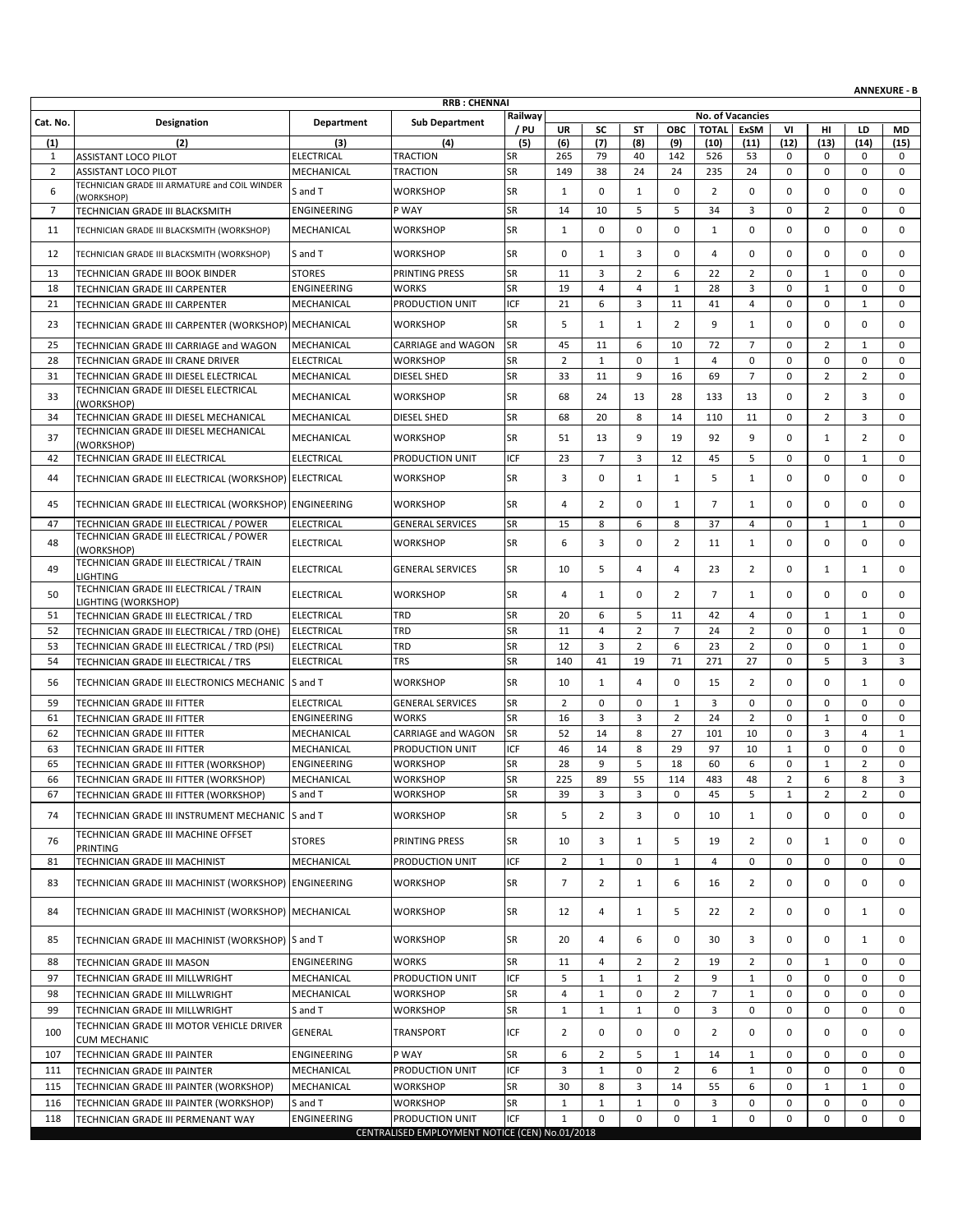|                     |                                                                                                   |                               |                                                |                          |                      |                |                |                |                      |                         |                |                   |                     | <b>ANNEXURE - B</b> |
|---------------------|---------------------------------------------------------------------------------------------------|-------------------------------|------------------------------------------------|--------------------------|----------------------|----------------|----------------|----------------|----------------------|-------------------------|----------------|-------------------|---------------------|---------------------|
|                     |                                                                                                   |                               | <b>RRB: CHENNAI</b>                            | Railway                  |                      |                |                |                |                      | No. of Vacancies        |                |                   |                     |                     |
| Cat. No.            | Designation                                                                                       | <b>Department</b>             | <b>Sub Department</b>                          | / PU                     | <b>UR</b>            | SC             | ST             | <b>OBC</b>     | <b>TOTAL</b>         | ExSM                    | VI             | нı                | LD                  | <b>MD</b>           |
| (1)                 | (2)                                                                                               | (3)                           | (4)                                            | (5)                      | (6)                  | (7)            | (8)            | (9)            | (10)                 | (11)                    | (12)           | (13)              | (14)                | (15)                |
| 121                 | TECHNICIAN GRADE III PLUMBER / PIPE FITTER                                                        | ENGINEERING                   | WORKS                                          | SR                       | 8                    | $\overline{2}$ | 5              | 1              | 16                   | 2                       | 0              | $\mathbf{1}$      | 0                   | 0                   |
| 126                 | TECHNICIAN GRADE III REFRIGERATION and AIR<br>CONDITIONING                                        | <b>ELECTRICAL</b>             | <b>GENERAL SERVICES</b>                        | SR                       | 10                   | 3              | 1              | 5              | 19                   | $\overline{2}$          | $\mathbf 0$    | $\mathbf{1}$      | $\mathbf 0$         | 0                   |
| 128                 | TECHNICIAN GRADE III REFRIGERATION and AIR<br>CONDITIONING (WORKSHOP)                             | <b>ELECTRICAL</b>             | <b>WORKSHOP</b>                                | <b>SR</b>                | $\overline{2}$       | $\mathbf{1}$   | $\mathbf{1}$   | $\mathbf 0$    | $\overline{4}$       | 0                       | $\mathbf 0$    | 0                 | $\mathbf 0$         | 0                   |
| 134                 | TECHNICIAN GRADE III SIGNAL                                                                       | S and T                       | SIGNAL                                         | SR                       | 103                  | 29             | 20             | 53             | 205                  | 21                      | $\mathbf 0$    | 0                 | 8                   | 0                   |
| 136                 | TECHNICIAN GRADE III TELECOMMUNICATION                                                            | S and T                       | TELECOMMUNICATION                              | SR                       | 47                   | 13             | 11             | 24             | 95                   | 10                      | $\mathbf 0$    | 0                 | 3                   | 0                   |
| 137                 | TECHNICIAN GRADE III TRACK MACHINE                                                                | ENGINEERING                   | TRACK MACHINE                                  | SR                       | 105                  | 27             | 15             | 43             | 190                  | 19                      | 0              | 0                 | $\mathbf{1}$        | 0                   |
| 139                 | TECHNICIAN GRADE III TRIMMER (WORKSHOP)                                                           | MECHANICAL                    | <b>WORKSHOP</b>                                | <b>SR</b>                | 16                   | 5              | 2              | 9              | 32                   | 3                       | $\mathbf 0$    | 0                 | $\mathbf{1}$        | 0                   |
| 143                 | TECHNICIAN GRADE III TURNER (WORKSHOP)                                                            | <b>ENGINEERING</b>            | <b>WORKSHOP</b>                                | <b>SR</b>                | $\overline{2}$       | $\mathbf{1}$   | $\mathbf 0$    | 1              | 4                    | 0                       | $\mathbf 0$    | 0                 | $\mathbf 0$         | 0                   |
| 144                 | TECHNICIAN GRADE III TURNER (WORKSHOP)                                                            | MECHANICAL                    | WORKSHOP                                       | SR                       | 3                    | $\mathbf 1$    | 0              | $\overline{2}$ | 6                    | $\mathbf{1}$            | 0              | 0                 | $\mathbf 0$         | $\mathbf 0$         |
| 148                 | TECHNICIAN GRADE III WELDER                                                                       | ENGINEERING                   | WORKS                                          | SR                       | 11                   | 3              | 3              | $\overline{4}$ | 21                   | $\overline{2}$          | $\mathbf 0$    | 0                 | $\mathbf 0$         | $\mathbf 0$         |
| 151                 | TECHNICIAN GRADE III WELDER                                                                       | MECHANICAL                    | PRODUCTION UNIT                                | ICF                      | 24                   | 0              | 4              | 13             | 41                   | 4                       | $\mathbf 0$    | $\overline{2}$    | $\mathbf{1}$        | $\mathbf 0$         |
| 154                 |                                                                                                   |                               | <b>WORKSHOP</b>                                | SR                       | 14                   | 6              | 3              | 10             | 33                   | 3                       | $\mathbf 0$    | 0                 | $\mathbf{1}$        | 0                   |
|                     | TECHNICIAN GRADE III WELDER (WORKSHOP)                                                            | ENGINEERING                   |                                                |                          |                      |                |                |                |                      |                         |                |                   |                     |                     |
| 155                 | TECHNICIAN GRADE III WELDER (WORKSHOP)                                                            | MECHANICAL                    | WORKSHOP                                       | SR                       | 92                   | 50             | 45             | 38             | 225                  | 23                      | $\mathbf 0$    | 3                 | 6                   | 0                   |
| 156                 | TECHNICIAN GRADE III WELDER (WORKSHOP)                                                            | S and T                       | <b>WORKSHOP</b>                                | SR                       | $\overline{2}$       | $\mathbf 0$    | 3              | $\mathbf 0$    | 5                    | $\mathbf{1}$            | $\mathbf 0$    | 0                 | 0                   | 0                   |
|                     | <b>RRB TOTAL</b>                                                                                  |                               |                                                |                          | 1978                 | 611            | 394            | 838            | 3821                 | 382                     | $\overline{4}$ | 44                | 62                  | $\overline{7}$      |
|                     |                                                                                                   |                               | <b>RRB: GORAKHPUR</b>                          |                          |                      |                |                |                |                      |                         |                |                   |                     |                     |
| Cat. No.            | Designation                                                                                       | Department                    | <b>Sub Department</b>                          | Railway                  |                      |                |                |                |                      | <b>No. of Vacancies</b> |                |                   |                     |                     |
|                     |                                                                                                   |                               |                                                | / PU                     | <b>UR</b>            | SC             | ST             | ОВС            | <b>TOTAL</b>         | ExSM                    | VI             | нı                | LD                  | MD                  |
| (1)                 | (2)                                                                                               | (3)                           | (4)                                            | (5)                      | (6)                  | (7)            | (8)            | (9)            | (10)                 | (11)                    | (12)           | (13)              | (14)                | (15)                |
| $\overline{2}$      | <b>ASSISTANT LOCO PILOT</b>                                                                       | MECHANICAL                    | <b>TRACTION</b>                                | <b>NER</b>               | 849                  | 252            | 126            | 454            | 1681                 | 168                     | 0              | 0                 | 0                   | 0                   |
| 3                   | TECHNICIAN GRADE III ARMATURE and COIL<br><b>WINDER</b><br>TECHNICIAN GRADE III ARMATURE and COIL | <b>ELECTRICAL</b>             | <b>GENERAL SERVICES</b>                        | <b>NER</b>               | $\mathbf{1}$         | 0              | 0              | $\mathbf 0$    | $\mathbf{1}$         | 0                       | $\mathbf 0$    | 0                 | 0                   | $\mathbf 0$         |
| 6<br>$\overline{7}$ | WINDER (WORKSHOP)                                                                                 | S and T<br><b>ENGINEERING</b> | <b>WORKSHOP</b><br>P WAY                       | <b>NER</b><br><b>NER</b> | $\overline{2}$<br>36 | 0<br>9         | 0<br>5         | 0<br>18        | $\overline{2}$<br>68 | 0<br>7                  | 0<br>0         | 0<br>$\mathbf{1}$ | 0<br>$\overline{2}$ | 0<br>0              |
|                     | TECHNICIAN GRADE III BLACKSMITH                                                                   |                               |                                                |                          | 5                    | $\mathbf{1}$   | $\mathbf{1}$   | $\overline{2}$ | 9                    |                         | $\mathbf 0$    | 0                 |                     | $\mathbf 0$         |
| 10                  | TECHNICIAN GRADE III BLACKSMITH                                                                   | S and T                       | SIGNAL                                         | <b>NER</b>               |                      |                |                |                |                      | $\mathbf{1}$            |                |                   | $\mathbf 0$         |                     |
| 11                  | TECHNICIAN GRADE III BLACKSMITH (WORKSHOP)                                                        | MECHANICAL                    | <b>WORKSHOP</b>                                | <b>NER</b>               | $\overline{2}$       | 0              | $\mathbf{1}$   | $\overline{2}$ | 5                    | 1                       | 0              | 0                 | 0                   | 0                   |
| 12                  | TECHNICIAN GRADE III BLACKSMITH (WORKSHOP)                                                        | S and T                       | <b>WORKSHOP</b>                                | <b>NER</b>               | 6                    | $\overline{2}$ | 1              | 3              | 12                   | $\mathbf{1}$            | 0              | 0                 | $\mathbf 0$         | $\mathbf 0$         |
| 14                  | TECHNICIAN GRADE III BRIDGE                                                                       | ENGINEERING                   | <b>BRIDGE</b>                                  | <b>NER</b>               | 8                    | 3              | $\mathbf{1}$   | 5              | 17                   | $\overline{2}$          | $\mathbf 0$    | 0                 | $\mathbf 0$         | $\mathbf 0$         |
| 16                  | TECHNICIAN GRADE III CARPENTER                                                                    | <b>ELECTRICAL</b>             | <b>GENERAL SERVICES</b>                        | <b>NER</b>               | 3                    | $\mathbf{1}$   | 0              | $\mathbf{1}$   | 5                    | $\mathbf{1}$            | $\mathbf 0$    | 0                 | $\mathbf 0$         | $\mathbf 0$         |
| 17                  | TECHNICIAN GRADE III CARPENTER                                                                    | ENGINEERING                   | R and D                                        | <b>RDSO</b>              | 0                    | 0              | $\mathbf{1}$   | 0              | $\mathbf{1}$         | 0                       | $\mathbf 0$    | 0                 | $\mathbf 0$         | 0                   |
| 18                  | TECHNICIAN GRADE III CARPENTER                                                                    | ENGINEERING                   | <b>WORKS</b>                                   | <b>NER</b>               | 18                   | 5              | $\overline{2}$ | 8              | 33                   | 3                       | $\mathbf 0$    | 3                 | 1                   | $\mathbf 0$         |
| 19                  | TECHNICIAN GRADE III CARPENTER                                                                    | MECHANICAL                    | CARRIAGE and WAGON                             | <b>NER</b>               | 6                    | $\overline{2}$ | $\mathbf{1}$   | 3              | 12                   | $\mathbf{1}$            | $\mathbf 0$    | 0                 | $\mathbf 0$         | 0                   |
| 20                  | TECHNICIAN GRADE III CARPENTER                                                                    | MECHANICAL                    | <b>DIESEL SHED</b>                             | <b>NER</b>               | $\overline{2}$       | $\mathbf{1}$   | 0              | $\mathbf{1}$   | 4                    | 0                       | 0              | 0                 | $\mathbf 0$         | 0                   |
| 23                  | TECHNICIAN GRADE III CARPENTER (WORKSHOP)                                                         | MECHANICAL                    | <b>WORKSHOP</b>                                | <b>NER</b>               | 9                    | $\overline{2}$ | $\overline{2}$ | 4              | 17                   | 2                       | 0              | $\mathbf{1}$      | 0                   | $\mathbf 0$         |
| 24                  | TECHNICIAN GRADE III CARPENTER (WORKSHOP)                                                         | S and T                       | <b>WORKSHOP</b>                                | NER                      | 3                    | $\mathbf 0$    | 0              | 0              | 3                    | 0                       | 0              | 0                 | 0                   | 0                   |
| 25                  | TECHNICIAN GRADE III CARRIAGE and WAGON                                                           | MECHANICAL                    | CARRIAGE and WAGON                             | <b>NER</b>               | 54                   | 15             | 8              | 28             | 105                  | 11                      | 0              | $\mathbf{1}$      | 2                   | 1                   |
| 29                  | TECHNICIAN GRADE III CRANE DRIVER                                                                 | ENGINEERING                   | <b>WORKSHOP</b>                                | <b>NER</b>               | 1                    | 0              | 0              | 0              | 1                    | 0                       | 0              | 0                 | $\mathbf 0$         | 0                   |
| 30                  | TECHNICIAN GRADE III CRANE DRIVER                                                                 | MECHANICAL                    | WORKSHOP                                       | <b>NER</b>               | 4                    | 0              | 0              | 0              | 4                    | 0                       | 0              | 0                 | 0                   | $\mathbf 0$         |
| 31                  | TECHNICIAN GRADE III DIESEL ELECTRICAL                                                            | MECHANICAL                    | DIESEL SHED                                    | <b>NER</b>               | 37                   | 11             | 4              | 20             | 72                   | $\overline{7}$          | 0              | $\overline{2}$    | $\mathbf{1}$        | 1                   |
| 33                  | TECHNICIAN GRADE III DIESEL ELECTRICAL<br>(WORKSHOP)                                              | MECHANICAL                    | <b>WORKSHOP</b>                                | <b>NER</b>               | 3                    | 0              | 0              | 0              | 3                    | 0                       | 0              | 0                 | 0                   | 0                   |
| 34                  | TECHNICIAN GRADE III DIESEL MECHANICAL                                                            | MECHANICAL                    | DIESEL SHED                                    | <b>NER</b>               | 59                   | 18             | 8              | 33             | 118                  | 12                      | 0              | $\overline{2}$    | $\mathbf{1}$        | 3                   |
| 35                  | TECHNICIAN GRADE III DIESEL MECHANICAL<br>(ANCILLARY)<br>TECHNICIAN GRADE III DIESEL MECHANICAL   | MECHANICAL                    | DIESEL SHED                                    | <b>NER</b>               | 13                   | 4              | 2              | $\overline{7}$ | 26                   | 3                       | 0              | 0                 | 1                   | 0                   |
| 37                  | (WORKSHOP)                                                                                        | MECHANICAL                    | <b>WORKSHOP</b>                                | <b>NER</b>               | 5                    | 0              | 0              | 0              | 5                    | 1                       | $\mathbf 0$    | 0                 | $\mathbf{1}$        | 0                   |
| 40                  | TECHNICIAN GRADE III DRILLER (WORKSHOP)                                                           | S and T                       | WORKSHOP                                       | <b>NER</b>               | 3                    | $\mathbf{1}$   | $\mathbf 0$    | $\mathbf{0}$   | 4                    | $\mathbf 0$             | 0              | 0                 | $\mathbf 0$         | 0                   |
| 45                  | TECHNICIAN GRADE III ELECTRICAL (WORKSHOP)                                                        | <b>ENGINEERING</b>            | <b>WORKSHOP</b>                                | <b>NER</b>               | $\mathbf{1}$         | 0              | 0              | 0              | 1                    | 0                       | $\mathbf 0$    | 0                 | 0                   | 0                   |
| 46                  | TECHNICIAN GRADE III ELECTRICAL (WORKSHOP)                                                        | MECHANICAL                    | <b>WORKSHOP</b>                                | <b>NER</b>               | 3                    | 4              | $\overline{7}$ | 8              | 22                   | $\overline{2}$          | 0              | 1                 | 0                   | 0                   |
| 47                  | TECHNICIAN GRADE III ELECTRICAL / POWER                                                           | <b>ELECTRICAL</b>             | <b>GENERAL SERVICES</b>                        | <b>NER</b>               | 54                   | 13             | 6              | 25             | 98                   | 10                      | 0              | $\overline{2}$    | 1                   | 0                   |
| 49                  | TECHNICIAN GRADE III ELECTRICAL / TRAIN<br>LIGHTING                                               | ELECTRICAL                    | <b>GENERAL SERVICES</b>                        | <b>NER</b>               | 55                   | 17             | 8              | 30             | 110                  | 11                      | $\mathbf 0$    | 3                 | $\mathbf{1}$        | $\mathbf{1}$        |
| 51                  | TECHNICIAN GRADE III ELECTRICAL / TRD                                                             | <b>ELECTRICAL</b>             | TRD                                            | <b>NER</b>               | 12                   | $\overline{2}$ | 1              | 4              | 19                   | 2                       | 0              | 0                 | 0                   | 0                   |
| 52                  | TECHNICIAN GRADE III ELECTRICAL / TRD (OHE)                                                       | <b>ELECTRICAL</b>             | TRD                                            | <b>NER</b>               | $\overline{2}$       | 0              | $\mathbf 0$    | 0              | $\overline{2}$       | $\mathbf 0$             | 0              | $\mathbf 0$       | $\mathbf 0$         | $\mathbf 0$         |
| 53                  | TECHNICIAN GRADE III ELECTRICAL / TRD (PSI)                                                       | <b>ELECTRICAL</b>             | TRD                                            | <b>NER</b>               | $\mathbf{1}$         | 0              | 0              | 1              | $\overline{2}$       | 0                       | 0              | 0                 | 0                   | 0                   |
| 61                  | TECHNICIAN GRADE III FITTER                                                                       | ENGINEERING                   | <b>WORKS</b>                                   | <b>NER</b>               | 12                   | 3              | $\overline{2}$ | 8              | 25                   | 3                       | 0              | 0                 | $\mathbf{1}$        | 0                   |
| 62                  | TECHNICIAN GRADE III FITTER                                                                       | MECHANICAL                    | CARRIAGE and WAGON                             | <b>NER</b>               | 3                    | $\mathbf{1}$   | 0              | $\overline{2}$ | 6                    | $\mathbf{1}$            | 1              | 0                 | 1                   | 0                   |
|                     |                                                                                                   |                               | CENTRALISED EMPLOYMENT NOTICE (CEN) No.01/2018 |                          |                      |                |                |                |                      |                         |                |                   |                     |                     |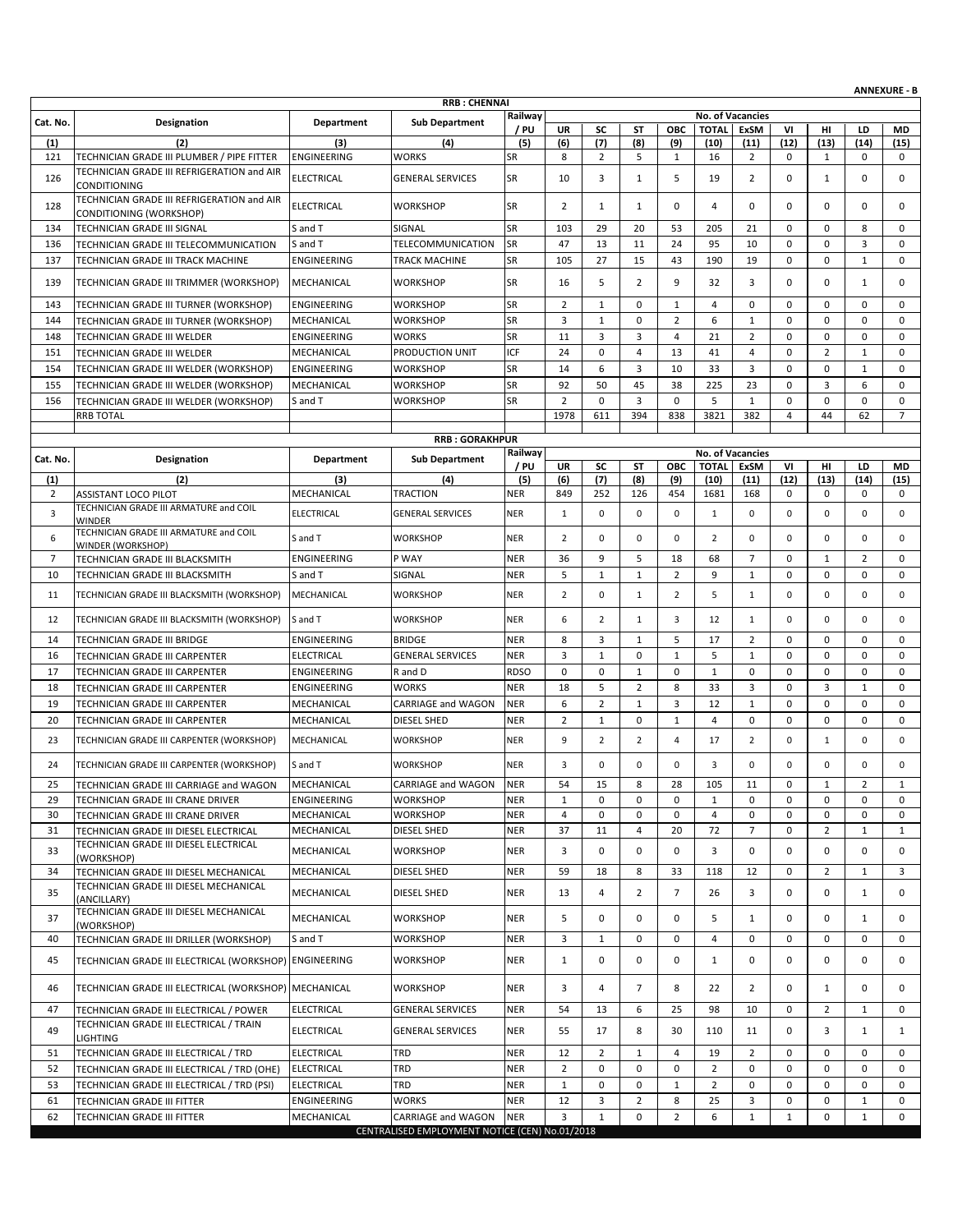|          |                                                                                  |                    |                                                |             |                |                |                |                |                |                  |             |                |                | <b>ANNEXURE - B</b> |
|----------|----------------------------------------------------------------------------------|--------------------|------------------------------------------------|-------------|----------------|----------------|----------------|----------------|----------------|------------------|-------------|----------------|----------------|---------------------|
|          |                                                                                  |                    | <b>RRB: GORAKHPUR</b>                          | Railway     |                |                |                |                |                | No. of Vacancies |             |                |                |                     |
| Cat. No. | <b>Designation</b>                                                               | Department         | <b>Sub Department</b>                          | / PU        | UR             | SC             | ST             | OBC            | <b>TOTAL</b>   | <b>ExSM</b>      | VI          | HI             | LD             | <b>MD</b>           |
| (1)      | (2)                                                                              | (3)                | (4)                                            | (5)         | (6)            | (7)            | (8)            | (9)            | (10)           | (11)             | (12)        | (13)           | (14)           | (15)                |
| 65       | TECHNICIAN GRADE III FITTER (WORKSHOP)                                           | <b>ENGINEERING</b> | <b>WORKSHOP</b>                                | <b>NER</b>  | 3              | $\mathbf{1}$   | 0              | 1              | 5              | 1                | 0           | 0              | 0              | 0                   |
| 66       | TECHNICIAN GRADE III FITTER (WORKSHOP)                                           | MECHANICAL         | <b>WORKSHOP</b>                                | <b>NER</b>  | 11             | 4              | $\overline{2}$ | 5              | 22             | $\overline{2}$   | 0           | $\mathbf{1}$   | $\mathbf 0$    | $\mathbf 0$         |
| 67       | TECHNICIAN GRADE III FITTER (WORKSHOP)                                           | S and T            | <b>WORKSHOP</b>                                | <b>NER</b>  | 5              | $\overline{2}$ | $\mathbf{1}$   | 3              | 11             | $\mathbf{1}$     | 0           | 0              | $\mathbf 0$    | 0                   |
| 71       | TECHNICIAN GRADE III GRINDER (WORKSHOP)                                          | <b>ENGINEERING</b> | <b>WORKSHOP</b>                                | <b>NER</b>  | 3              | $\mathbf{1}$   | 0              | $\mathbf{1}$   | 5              | $\mathbf{1}$     | 0           | 0              | 0              | 0                   |
| 72       | TECHNICIAN GRADE III GRINDER (WORKSHOP)                                          | S and T            | <b>WORKSHOP</b>                                | <b>NER</b>  | 3              | 0              | 0              | 0              | 3              | 0                | 0           | 0              | $\mathbf 0$    | 0                   |
| 73       | TECHNICIAN GRADE III INSTRUMENT MECHANIC MECHANICAL                              |                    | <b>WORKSHOP</b>                                | <b>NER</b>  | $\mathbf{1}$   | $\mathbf{1}$   | 0              | $\mathbf 0$    | 2              | 0                | 0           | 0              | 0              | 0                   |
| 79       | TECHNICIAN GRADE III MACHINIST                                                   | MECHANICAL         | CARRIAGE and WAGON                             | <b>NER</b>  | 4              | $\mathbf{1}$   | 0              | $\overline{2}$ | $\overline{7}$ | $\mathbf{1}$     | $\mathbf 0$ | 0              | $\mathbf 0$    | 0                   |
| 80       | TECHNICIAN GRADE III MACHINIST                                                   | MECHANICAL         | <b>DIESEL SHED</b>                             | <b>NER</b>  | 4              | $\mathbf{1}$   | $\mathbf{1}$   | $\overline{2}$ | 8              | $\mathbf{1}$     | 0           | 0              | $\mathbf 0$    | $\mathbf 0$         |
| 83       | TECHNICIAN GRADE III MACHINIST (WORKSHOP) ENGINEERING                            |                    | <b>WORKSHOP</b>                                | <b>NER</b>  | 1              | 0              | 0              | 0              | 1              | 0                | 0           | 0              | 0              | 0                   |
| 84       | TECHNICIAN GRADE III MACHINIST (WORKSHOP) MECHANICAL                             |                    | <b>WORKSHOP</b>                                | <b>NER</b>  | 1              | $\mathbf 0$    | 0              | $\mathbf 0$    | 1              | 0                | 0           | 0              | 0              | 0                   |
| 85       | TECHNICIAN GRADE III MACHINIST (WORKSHOP) S and T                                |                    | <b>WORKSHOP</b>                                | <b>NER</b>  | 3              | 1              | 0              | 1              | 5              | 1                | 0           | 0              | 0              | 0                   |
| 87       | TECHNICIAN GRADE III MASON                                                       | <b>ENGINEERING</b> | R and D                                        | <b>RDSO</b> | $\mathbf 0$    | 0              | 0              | $\mathbf{1}$   | $\mathbf{1}$   | 0                | 0           | 0              | 0              | 0                   |
| 88       | TECHNICIAN GRADE III MASON                                                       | <b>ENGINEERING</b> | <b>WORKS</b>                                   | <b>NER</b>  | 19             | 4              | $\overline{2}$ | 9              | 34             | 3                | 0           | $\overline{2}$ | $\mathbf 0$    | 0                   |
| 92       | TECHNICIAN GRADE III MECHANICAL                                                  | MECHANICAL         | R and D                                        | <b>RDSO</b> | $\mathbf 0$    | 0              | $\mathbf{1}$   | $\mathbf 0$    | $\mathbf{1}$   | 0                | 0           | 0              | 0              | $\mathbf 0$         |
| 94       | TECHNICIAN GRADE III MECHANICAL<br>(WORKSHOP)                                    | MECHANICAL         | <b>WORKSHOP</b>                                | <b>NER</b>  | 53             | 16             | 11             | 29             | 109            | 11               | 0           | 3              | $\mathbf{1}$   | 0                   |
| 96       | TECHNICIAN GRADE III MILLWRIGHT                                                  | MECHANICAL         | CARRIAGE and WAGON                             | <b>NER</b>  | $\overline{2}$ | $\mathbf 0$    | 0              | $\mathbf 0$    | $\overline{2}$ | 0                | 0           | 0              | $\mathbf 0$    | 0                   |
| 97       | TECHNICIAN GRADE III MILLWRIGHT                                                  | MECHANICAL         | PRODUCTION UNIT                                | <b>MCF</b>  | 32             | $\mathbf{1}$   | $\mathbf{1}$   | 5              | 39             | 4                | 0           | 0              | $\mathbf 0$    | 0                   |
| 98       | TECHNICIAN GRADE III MILLWRIGHT                                                  | MECHANICAL         | <b>WORKSHOP</b>                                | <b>NER</b>  | 5              | 0              | 0              | $\mathbf 0$    | 5              | $\mathbf{1}$     | 0           | 0              | 0              | 0                   |
| 99       | TECHNICIAN GRADE III MILLWRIGHT                                                  | S and T            | <b>WORKSHOP</b>                                | <b>NER</b>  | 3              | 0              | 0              | $\mathbf 0$    | 3              | 0                | 0           | $\mathbf{1}$   | $\mathbf 0$    | 0                   |
| 100      | TECHNICIAN GRADE III MOTOR VEHICLE DRIVER<br><b>CUM MECHANIC</b>                 | GENERAL            | <b>TRANSPORT</b>                               | <b>MCF</b>  | 28             | 5              | $\mathbf{1}$   | 2              | 36             | 4                | 0           | 0              | 0              | 0                   |
| 100      | TECHNICIAN GRADE III MOTOR VEHICLE DRIVER<br><b>CUM MECHANIC</b>                 | GENERAL            | TRANSPORT                                      | <b>NER</b>  | 4              | 1              | 0              | 2              | $\overline{7}$ | 1                | 0           | 0              | 0              | 0                   |
| 102      | TECHNICIAN GRADE III MOULDER / CORE MAKER<br>(WORKSHOP)                          | S and T            | <b>WORKSHOP</b>                                | <b>NER</b>  | 1              | 0              | 0              | 0              | 1              | 0                | 0           | 0              | 0              | 0                   |
| 107      | TECHNICIAN GRADE III PAINTER                                                     | <b>ENGINEERING</b> | P WAY                                          | <b>NER</b>  | $\mathbf{1}$   | 0              | 0              | $\mathbf{1}$   | $\overline{2}$ | $\mathbf 0$      | 0           | 0              | $\mathbf 0$    | 0                   |
| 108      | TECHNICIAN GRADE III PAINTER                                                     | <b>ENGINEERING</b> | <b>WORKS</b>                                   | <b>NER</b>  | $\overline{7}$ | $\overline{2}$ | $\mathbf{1}$   | $\mathbf{1}$   | 11             | $\mathbf{1}$     | $\mathbf 0$ | $\mathbf{1}$   | $\mathbf 0$    | $\mathbf 0$         |
| 109      | TECHNICIAN GRADE III PAINTER                                                     | MECHANICAL         | CARRIAGE and WAGON                             | <b>NER</b>  | 13             | $\overline{4}$ | $\overline{2}$ | $\overline{7}$ | 26             | 3                | 0           | 0              | $\mathbf{1}$   | $\mathbf 0$         |
| 110      | TECHNICIAN GRADE III PAINTER                                                     | MECHANICAL         | <b>DIESEL SHED</b>                             | <b>NER</b>  | $\mathbf 0$    | $\mathbf{1}$   | 0              | $\mathbf 0$    | $\mathbf{1}$   | 0                | 0           | 0              | $\mathbf 0$    | $\mathbf 0$         |
| 115      | TECHNICIAN GRADE III PAINTER (WORKSHOP)                                          | MECHANICAL         | <b>WORKSHOP</b>                                | <b>NER</b>  | 4              | 1              | 0              | $\overline{2}$ | $\overline{7}$ | $\mathbf{1}$     | 0           | 0              | 0              | 0                   |
| 116      | TECHNICIAN GRADE III PAINTER (WORKSHOP)                                          | S and T            | <b>WORKSHOP</b>                                | <b>NER</b>  | $\overline{2}$ | $\mathbf{1}$   | 0              | $\mathbf{1}$   | $\overline{4}$ | 0                | 0           | $\mathbf{1}$   | 0              | 0                   |
| 119      | TECHNICIAN GRADE III PLUMBER / PIPE FITTER                                       | <b>ENGINEERING</b> | PRODUCTION UNIT                                | <b>MCF</b>  | 3              | 1              | 0              | 0              | $\overline{4}$ | 0                | 0           | 0              | $\mathbf 0$    | 0                   |
| 120      | TECHNICIAN GRADE III PLUMBER / PIPE FITTER                                       | <b>ENGINEERING</b> | R and D                                        | <b>RDSO</b> | $\mathbf 0$    | $\mathbf{1}$   | 0              | 0              | $\mathbf{1}$   | 0                | 0           | 0              | $\mathbf 0$    | $\mathbf 0$         |
| 121      | TECHNICIAN GRADE III PLUMBER / PIPE FITTER                                       | <b>ENGINEERING</b> | <b>WORKS</b>                                   | <b>NER</b>  | $\overline{4}$ | $\mathbf{1}$   | 0              | $\overline{2}$ | $\overline{7}$ | $\mathbf{1}$     | 0           | 0              | 0              | 0                   |
| 123      | <b>TECHNICIAN GRADE III PUMP OPERATOR</b>                                        | <b>ELECTRICAL</b>  | <b>GENERAL SERVICES</b>                        | <b>NER</b>  | $\mathbf{1}$   | $\Omega$       | $\Omega$       | $\Omega$       | $\mathbf{1}$   | $\Omega$         | $\Omega$    | $\Omega$       | $\Omega$       | $\Omega$            |
| 125      | TECHNICIAN GRADE III PUMP OPERATOR                                               | MECHANICAL         | <b>DIESEL SHED</b>                             | <b>NER</b>  | $\mathbf{1}$   | 0              | 0              | 0              | 1              | 0                | 0           | 0              | $\mathbf 0$    | 0                   |
| 126      | TECHNICIAN GRADE III REFRIGERATION and AIR<br><b>CONDITIONING</b>                | <b>ELECTRICAL</b>  | <b>GENERAL SERVICES</b>                        | <b>NER</b>  | 5              | 1              | 0              | 2              | 8              | 1                | 0           | 0              | 0              | 0                   |
| 134      | TECHNICIAN GRADE III SIGNAL                                                      | S and T            | SIGNAL                                         | <b>NER</b>  | 102            | 34             | 19             | 65             | 220            | 22               | 0           | 0              | 8              | 0                   |
| 135      | TECHNICIAN GRADE III TELECOMMUNICATION                                           | S and T            | PRODUCTION UNIT                                | <b>MCF</b>  | $\overline{2}$ | 0              | 0              | $\mathbf 0$    | $\overline{2}$ | 0                | 0           | 0              | 0              | 0                   |
| 136      | TECHNICIAN GRADE III TELECOMMUNICATION                                           | S and T            | TELECOMMUNICATION                              | <b>NER</b>  | 29             | 8              | 4              | 14             | 55             | 6                | 0           | 0              | 3              | 0                   |
| 137      | TECHNICIAN GRADE III TRACK MACHINE                                               | <b>ENGINEERING</b> | TRACK MACHINE                                  | <b>NER</b>  | 90             | 26             | 12             | 46             | 174            | 17               | 0           | $\overline{2}$ | $\overline{2}$ | 1                   |
| 138      | TECHNICIAN GRADE III TRIMMER                                                     | MECHANICAL         | CARRIAGE and WAGON                             | <b>NER</b>  | 5              | 0              | 0              | 4              | 9              | 1                | 0           | 0              | 0              | 0                   |
| 139      | TECHNICIAN GRADE III TRIMMER (WORKSHOP)                                          | MECHANICAL         | <b>WORKSHOP</b>                                | <b>NER</b>  | 2              | 0              | 0              | 0              | 2              | 0                | 0           | 0              | 0              | 0                   |
| 140      | TECHNICIAN GRADE III TURNER                                                      | <b>ELECTRICAL</b>  | TRS                                            | <b>NER</b>  | 1              | 0              | 0              | 0              | 1              | 0                | 1           | 0              | 0              | 0                   |
| 144      | TECHNICIAN GRADE III TURNER (WORKSHOP)                                           | MECHANICAL         | <b>WORKSHOP</b>                                | <b>NER</b>  | $\overline{2}$ | 0              | $\mathbf 0$    | 0              | $\overline{2}$ | 0                | 0           | 0              | $\mathbf 0$    | 0                   |
| 145      | TECHNICIAN GRADE III TURNER (WORKSHOP)                                           | S and T            | <b>WORKSHOP</b>                                | <b>NER</b>  | $\overline{2}$ | 1              | 0              | $\mathbf{1}$   | 4              | 0                | 0           | 0              | 0              | 0                   |
| 148      | TECHNICIAN GRADE III WELDER                                                      | <b>ENGINEERING</b> | <b>WORKS</b>                                   | <b>NER</b>  | 8              | 3              | 0              | 4              | 15             | 2                | 0           | 0              | 0              | 0                   |
| 149      | TECHNICIAN GRADE III WELDER                                                      | MECHANICAL         | <b>CARRIAGE and WAGON</b>                      | <b>NER</b>  | 3              | $\mathbf{1}$   | 0              | $\overline{2}$ | 6              | 1                | 0           | 0              | 0              | 0                   |
| 150      | TECHNICIAN GRADE III WELDER                                                      | MECHANICAL         | <b>DIESEL SHED</b>                             | <b>NER</b>  | 4              | $\overline{2}$ | 0              | 1              | 7              | 1                | 0           | 0              | 0              | 0                   |
| 151      | TECHNICIAN GRADE III WELDER                                                      | MECHANICAL         | PRODUCTION UNIT                                | <b>MCF</b>  | 29             | 9              | 4              | 16             | 58             | 6                | 0           | 0              | 0              | 0                   |
| 154      |                                                                                  | ENGINEERING        | <b>WORKSHOP</b>                                | <b>NER</b>  | 3              | $\mathbf{1}$   | 0              | $\mathbf{1}$   | 5              | $\mathbf{1}$     | 0           | $\mathbf 1$    | 0              | 0                   |
| 155      | TECHNICIAN GRADE III WELDER (WORKSHOP)<br>TECHNICIAN GRADE III WELDER (WORKSHOP) | MECHANICAL         | <b>WORKSHOP</b>                                | <b>NER</b>  | 4              | $\mathbf{1}$   | $\mathbf{1}$   | 2              | 8              | $\mathbf{1}$     | 0           | $\mathbf{1}$   | 0              | 0                   |
| 156      | TECHNICIAN GRADE III WELDER (WORKSHOP)                                           | S and T            | <b>WORKSHOP</b>                                | <b>NER</b>  | $\overline{2}$ | 0              | 0              | $\mathbf{1}$   | 3              | 0                | 0           | 0              | 0              | $\mathbf 0$         |
|          | <b>RRB TOTAL</b>                                                                 |                    |                                                |             | 1787           | 505            | 250            | 903            | 3445           | 345              | 2           | 29             | 28             | $\overline{7}$      |
|          |                                                                                  |                    | CENTRALISED EMPLOYMENT NOTICE (CEN) No.01/2018 |             |                |                |                |                |                |                  |             |                |                |                     |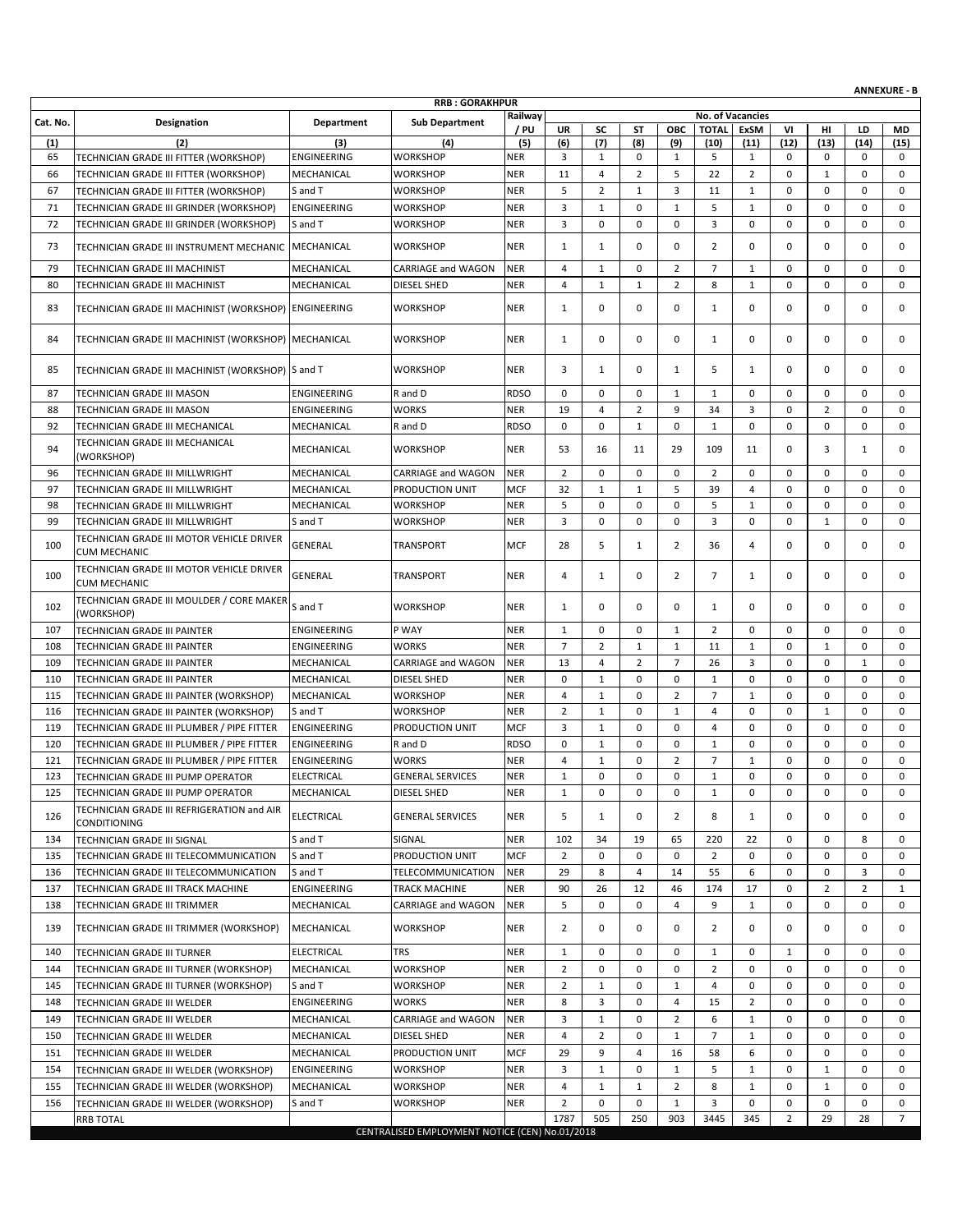| <b>RRB: GUWAHATI</b><br>Railway<br>No. of Vacancies<br>Cat. No.<br>Designation<br><b>Department</b><br><b>Sub Department</b><br>/ PU<br><b>UR</b><br>SC<br>ОВС<br><b>TOTAL</b><br>ExSM<br>VI<br>ST<br>HI<br>LD<br><b>MD</b><br>(5)<br>(6)<br>(7)<br>(12)<br>(1)<br>(2)<br>(3)<br>(4)<br>(8)<br>(9)<br>(10)<br>(11)<br>(13)<br>(14)<br>(15)<br>MECHANICAL<br><b>TRACTION</b><br>$\overline{2}$<br><b>NFR</b><br>211<br>420<br>42<br><b>ASSISTANT LOCO PILOT</b><br>63<br>32<br>114<br>0<br>0<br>0<br>0<br>$\overline{7}$<br>$\overline{4}$<br>$\mathbf{1}$<br>$\overline{2}$<br>8<br>$\mathbf{1}$<br>$\mathbf 0$<br>0<br>$\mathbf{1}$<br>$\mathbf 0$<br>TECHNICIAN GRADE III BLACKSMITH<br>ENGINEERING<br>P WAY<br><b>NFR</b><br>$\mathbf{1}$<br>TECHNICIAN GRADE III BLACKSMITH<br><b>NFR</b><br>$\overline{4}$<br>0<br>11<br>MECHANICAL<br><b>WORKSHOP</b><br>$\mathbf{1}$<br>$\mathbf{1}$<br>2<br>8<br>$\mathbf{1}$<br>0<br>$\mathbf 0$<br>0<br>(WORKSHOP)<br>14<br>ENGINEERING<br><b>BRIDGE</b><br><b>NFR</b><br>18<br>5<br>3<br>9<br>35<br>4<br>0<br>0<br>0<br>0<br>TECHNICIAN GRADE III BRIDGE<br>$\overline{2}$<br><b>WORKS</b><br>$\mathbf{1}$<br>$\mathbf 0$<br>$\mathbf{1}$<br>$\overline{4}$<br>$\mathbf 0$<br>$\mathbf 0$<br>$\mathbf{1}$<br>$\mathbf 0$<br>$\mathbf 0$<br>18<br>ENGINEERING<br><b>NFR</b><br>TECHNICIAN GRADE III CARPENTER<br>51<br>$\overline{7}$<br>27<br>100<br>10<br>$\overline{4}$<br>25<br>TECHNICIAN GRADE III CARRIAGE and WAGON<br>MECHANICAL<br>CARRIAGE and WAGON<br><b>NFR</b><br>15<br>0<br>$\overline{2}$<br>0<br>$\mathbf{1}$<br>$\mathbf 0$<br>$\mathbf 0$<br>$\mathbf 0$<br>$\mathbf{1}$<br>$\mathbf 0$<br>$\mathbf 0$<br>0<br>$\mathbf 0$<br>28<br><b>ELECTRICAL</b><br><b>WORKSHOP</b><br><b>NFR</b><br>$\mathbf 0$<br>TECHNICIAN GRADE III CRANE DRIVER<br>$\overline{2}$<br><b>NFR</b><br>6<br>3<br>12<br>$\mathbf 1$<br>$\mathbf 0$<br>0<br>$\mathbf{1}$<br>31<br>MECHANICAL<br><b>DIESEL SHED</b><br>$\mathbf{1}$<br>0<br>TECHNICIAN GRADE III DIESEL ELECTRICAL<br>34<br>22<br>$\overline{7}$<br>3<br>12<br>44<br>$\overline{4}$<br>$\mathbf 0$<br>$\mathbf 0$<br>MECHANICAL<br><b>DIESEL SHED</b><br><b>NFR</b><br>$\mathbf{1}$<br>1<br>TECHNICIAN GRADE III DIESEL MECHANICAL<br>0<br>44<br>TECHNICIAN GRADE III ELECTRICAL (WORKSHOP) ELECTRICAL<br><b>WORKSHOP</b><br><b>NFR</b><br>$\mathbf{1}$<br>0<br>0<br>$\mathbf{1}$<br>2<br>0<br>0<br>$\mathbf 0$<br>0<br>47<br>37<br>11<br>6<br>74<br>$\overline{7}$<br>$\mathbf 0$<br>5<br>$\mathbf{1}$<br>$\mathbf 0$<br>TECHNICIAN GRADE III ELECTRICAL / POWER<br><b>ELECTRICAL</b><br><b>GENERAL SERVICES</b><br><b>NFR</b><br>20<br>TECHNICIAN GRADE III ELECTRICAL / POWER<br>48<br><b>ELECTRICAL</b><br>WORKSHOP<br><b>NFR</b><br>10<br>2<br>5<br>18<br>$\overline{2}$<br>0<br>$\overline{2}$<br>$\overline{2}$<br>0<br>1<br>(WORKSHOP)<br>TECHNICIAN GRADE III ELECTRICAL / TRAIN<br>49<br><b>ELECTRICAL</b><br><b>NFR</b><br>19<br>6<br>3<br>39<br>0<br>3<br>$\mathbf{1}$<br>0<br><b>GENERAL SERVICES</b><br>11<br>4<br><b>LIGHTING</b><br>TECHNICIAN GRADE III ELECTRICAL / TRAIN<br>0<br>0<br>50<br><b>ELECTRICAL</b><br><b>WORKSHOP</b><br><b>NFR</b><br>3<br>$\mathbf{1}$<br>2<br>$\overline{7}$<br>0<br>0<br>$\mathbf{1}$<br>$\mathbf{1}$<br>LIGHTING (WORKSHOP)<br>TECHNICIAN GRADE III ENGINEERING<br><b>ENGINEERING</b><br><b>NFR</b><br>$\overline{2}$<br>0<br>0<br>0<br>0<br>$\mathbf 0$<br>0<br>58<br><b>WORKSHOP</b><br>1<br>1<br>$\overline{4}$<br>(WORKSHOP)<br>TECHNICIAN GRADE III FITTER<br><b>NFR</b><br>16<br>5<br>3<br>$\overline{2}$<br>59<br><b>ELECTRICAL</b><br><b>GENERAL SERVICES</b><br>2<br>8<br>31<br>0<br>$\mathbf 0$<br>0<br>5<br>$\mathbf{1}$<br>$\mathbf{1}$<br>3<br>10<br>$\mathbf{1}$<br>$\mathbf{1}$<br>$\mathbf 0$<br>$\mathbf 0$<br>61<br>ENGINEERING<br><b>WORKS</b><br><b>NFR</b><br>0<br>TECHNICIAN GRADE III FITTER<br>30<br>9<br>5<br>16<br>$\mathbf{1}$<br>$\mathbf{1}$<br>$\mathbf{1}$<br>66<br>WORKSHOP<br><b>NFR</b><br>60<br>6<br>0<br>MECHANICAL<br>TECHNICIAN GRADE III FITTER (WORKSHOP)<br>0<br>84<br>TECHNICIAN GRADE III MACHINIST (WORKSHOP)<br>MECHANICAL<br><b>NFR</b><br>3<br>$\mathbf{1}$<br>$\mathbf 0$<br>2<br>6<br>0<br>$\mathbf 0$<br>0<br>WORKSHOP<br>$\mathbf{1}$<br>ENGINEERING<br><b>WORKS</b><br><b>NFR</b><br>4<br>$\mathbf{1}$<br>0<br>2<br>$\overline{7}$<br>$\mathbf{1}$<br>$\mathbf{1}$<br>0<br>$\mathbf 0$<br>0<br>88<br>TECHNICIAN GRADE III MASON<br>TECHNICIAN GRADE III MECHANICAL<br>93<br>$\overline{2}$<br>$\mathbf 0$<br>0<br>0<br><b>ELECTRICAL</b><br><b>WORKSHOP</b><br><b>NFR</b><br>$\mathbf{1}$<br>0<br>$\mathbf{1}$<br>$\overline{4}$<br>0<br>0<br>(WORKSHOP)<br>TECHNICIAN GRADE III MECHANICAL<br>94<br>MECHANICAL<br><b>NFR</b><br>$\overline{7}$<br>WORKSHOP<br>49<br>15<br>26<br>97<br>10<br>0<br>$\overline{2}$<br>1<br>1<br>(WORKSHOP)<br>TECHNICIAN GRADE III MILLWRIGHT<br><b>NFR</b><br>8<br>3<br>5<br>17<br>$\overline{2}$<br>98<br>MECHANICAL<br><b>WORKSHOP</b><br>$\mathbf{1}$<br>0<br>$\mathbf{1}$<br>$\mathbf 0$<br>0<br>$\overline{2}$<br>$\mathbf 0$<br>$\mathbf 0$<br>$\overline{2}$<br>$\mathbf 0$<br>$\mathbf 0$<br>0<br>108<br>ENGINEERING<br><b>WORKS</b><br><b>NFR</b><br>$\mathbf 0$<br>$\mathbf 0$<br>$\mathbf 0$<br>TECHNICIAN GRADE III PAINTER<br><b>NFR</b><br>$\mathbf{1}$<br>0<br>$\mathbf 0$<br>$\mathbf 0$<br>$\mathbf{1}$<br>$\mathbf 0$<br>$\mathbf 0$<br>0<br>113<br><b>ELECTRICAL</b><br><b>WORKSHOP</b><br>$\mathbf 0$<br>0<br>TECHNICIAN GRADE III PAINTER (WORKSHOP)<br>$\overline{2}$<br>6<br>$\mathbf{1}$<br>$\overline{4}$<br>13<br>$\mathbf 1$<br>$\mathbf{1}$<br>$\mathbf 0$<br>115<br>MECHANICAL<br>WORKSHOP<br><b>NFR</b><br>0<br>$\mathbf 0$<br>TECHNICIAN GRADE III PAINTER (WORKSHOP)<br>3<br>$\mathbf{1}$<br>$\mathbf 0$<br>5<br>$\mathbf{1}$<br>$\mathbf 0$<br>124<br>TECHNICIAN GRADE III PUMP OPERATOR<br>ENGINEERING<br>WORKS<br><b>NFR</b><br>$\mathbf{1}$<br>$\mathbf{1}$<br>$\mathbf 0$<br>$\mathbf 0$<br>53<br>S and T<br>SIGNAL<br><b>NFR</b><br>16<br>8<br>28<br>105<br>11<br>0<br>0<br>6<br>0<br>134<br><b>TECHNICIAN GRADE III SIGNAL</b><br>25<br>8<br>14<br>51<br>5<br>0<br>3<br>136<br>S and T<br>TELECOMMUNICATION<br><b>NFR</b><br>4<br>0<br>0<br>TECHNICIAN GRADE III TELECOMMUNICATION<br>$\overline{2}$<br>8<br>137<br>ENGINEERING<br><b>TRACK MACHINE</b><br><b>NFR</b><br>$\mathbf 0$<br>$\mathbf 0$<br>10<br>$\mathbf{1}$<br>0<br>$\mathbf{1}$<br>$\mathbf{1}$<br>0<br>TECHNICIAN GRADE III TRACK MACHINE<br><b>NFR</b><br>$\overline{4}$<br>$\mathbf 0$<br>$\mathbf 0$<br>$\overline{2}$<br>6<br>$\mathbf 0$<br>TECHNICIAN GRADE III WELDER<br>ENGINEERING<br><b>WORKS</b><br>$\mathbf{1}$<br>$\mathbf{1}$<br>$\mathbf 0$<br>0<br>148<br>6<br>$\overline{2}$<br>$\mathbf 0$<br>3<br>11<br>149<br>MECHANICAL<br>CARRIAGE and WAGON<br><b>NFR</b><br>$\mathbf{1}$<br>0<br>$\mathbf{1}$<br>$\mathbf 0$<br>0<br>TECHNICIAN GRADE III WELDER<br>$\overline{2}$<br>$\mathbf 1$<br>155<br>$\mathbf 0$<br>$\mathbf 0$<br>3<br>$\mathbf 0$<br>$\mathbf 0$<br>$\mathbf 0$<br>$\mathbf 0$<br>$\mathbf 0$<br>MECHANICAL<br><b>WORKSHOP</b><br><b>NFR</b><br>TECHNICIAN GRADE III WELDER (WORKSHOP)<br>618<br>183<br>88<br>1215<br>122<br>$\mathbf{2}$<br>28<br>$\overline{21}$<br>326<br>$\mathbf{1}$<br><b>RRB TOTAL</b><br><b>RRB: JAMMU-SRINAGAR</b><br>Railway<br>No. of Vacancies<br>Cat. No.<br>Designation<br>Department<br><b>Sub Department</b><br>/ PU<br><b>TOTAL</b><br>VI<br>UR<br>SC<br>ST<br>ОВС<br>ExSM<br>HI<br>LD<br>MD<br>(2)<br>(3)<br>(4)<br>(5)<br>(6)<br>(7)<br>(12)<br>(1)<br>(8)<br>(9)<br>(10)<br>(11)<br>(13)<br>(14)<br>(15)<br>ASSISTANT LOCO PILOT<br>MECHANICAL<br><b>TRACTION</b><br>$\overline{2}$<br><b>NR</b><br>158<br>58<br>36<br>0<br>39<br>102<br>357<br>0<br>0<br>0<br>$\overline{2}$<br>$\overline{7}$<br>ENGINEERING<br>P WAY<br><b>NR</b><br>13<br>4<br>$\overline{7}$<br>26<br>3<br>0<br>0<br>$\mathbf{1}$<br>0<br>TECHNICIAN GRADE III BLACKSMITH<br><b>NR</b><br>10<br>3<br>19<br>$\overline{2}$<br>0<br>18<br>ENGINEERING<br><b>WORKS</b><br>$\mathbf{1}$<br>5<br>$\mathbf{1}$<br>$\mathbf 0$<br>$\mathbf 0$<br>TECHNICIAN GRADE III CARPENTER<br>5<br>MECHANICAL<br>CARRIAGE and WAGON<br><b>NR</b><br>63<br>13<br>44<br>125<br>13<br>0<br>5<br>25<br>TECHNICIAN GRADE III CARRIAGE and WAGON<br>0<br>0<br>0<br>$\overline{2}$<br>$\overline{7}$<br>$\overline{2}$<br>31<br>MECHANICAL<br><b>DIESEL SHED</b><br><b>NR</b><br>12<br>21<br>0<br>$\mathbf{1}$<br>$\mathbf{1}$<br>0<br>TECHNICIAN GRADE III DIESEL ELECTRICAL<br><b>NR</b><br>$\overline{4}$<br>0<br>$\mathbf 0$<br>0<br>34<br>MECHANICAL<br><b>DIESEL SHED</b><br>0<br>0<br>$\overline{4}$<br>0<br>$\mathbf 0$<br>0<br>TECHNICIAN GRADE III DIESEL MECHANICAL<br>TECHNICIAN GRADE III DIESEL MECHANICAL<br>$\overline{7}$<br>0<br>MECHANICAL<br>PRODUCTION UNIT<br><b>DMW</b><br>0<br>0<br>$\mathbf 0$<br>$\overline{7}$<br>0<br>36<br>$\mathbf{1}$<br>0<br>0<br>(WORKSHOP)<br><b>ELECTRICAL</b><br><b>RCF</b><br>9<br>TECHNICIAN GRADE III ELECTRICAL<br>PRODUCTION UNIT<br>$\overline{2}$<br>5<br>17<br>$\overline{2}$<br>0<br>0<br>42<br>1<br>1<br>0<br>MECHANICAL<br><b>DMW</b><br>$\mathbf{1}$<br>6<br>$\mathbf 0$<br>$\overline{7}$<br>$\mathbf{1}$<br>$\mathbf{1}$<br>$\mathbf 0$<br>43<br>TECHNICIAN GRADE III ELECTRICAL<br>PRODUCTION UNIT<br>0<br>0<br>0<br>20<br>6<br>3<br>0<br>47<br>TECHNICIAN GRADE III ELECTRICAL / POWER<br>ELECTRICAL<br>NR<br>11<br>40<br>4<br>$\mathbf{1}$<br>$\mathbf{1}$<br>0<br><b>GENERAL SERVICES</b><br>TECHNICIAN GRADE III ELECTRICAL / TRAIN<br>5<br>49<br><b>ELECTRICAL</b><br><b>NR</b><br>3<br><b>GENERAL SERVICES</b><br>20<br>10<br>38<br>4<br>0<br>$\mathbf{1}$<br>1<br>0<br>LIGHTING<br><b>ELECTRICAL</b><br>TRD<br><b>NR</b><br>TECHNICIAN GRADE III ELECTRICAL / TRD<br>8<br>$\overline{2}$<br>$\mathbf{1}$<br>15<br>$\overline{2}$<br>0<br>0<br>51<br>4<br>1<br>0<br><b>ELECTRICAL</b><br><b>TRS</b><br><b>NR</b><br>0<br>$\mathbf 0$<br>54<br>0<br>$\mathbf{1}$<br>$\mathbf{1}$<br>0<br>0<br>0<br>$\mathbf 0$<br>0<br>TECHNICIAN GRADE III ELECTRICAL / TRS<br>55<br>TECHNICIAN GRADE III ELECTRONICS MECHANIC ELECTRICAL<br>PRODUCTION UNIT<br><b>RCF</b><br>0<br>0<br>0<br>0<br>0<br>0<br>1<br>$\mathbf{1}$<br>0<br>0<br><b>ELECTRICAL</b><br><b>NR</b><br>5<br>9<br>59<br><b>GENERAL SERVICES</b><br>$\mathbf{1}$<br>$\mathbf{1}$<br>2<br>$\mathbf{1}$<br>0<br>0<br>0<br>0<br>TECHNICIAN GRADE III FITTER<br>0<br>0<br>TECHNICIAN GRADE III FITTER<br>MECHANICAL<br>PRODUCTION UNIT<br><b>DMW</b><br>$\mathbf 0$<br>4<br>0<br>4<br>0<br>0<br>0<br>0<br>63<br>CENTRALISED EMPLOYMENT NOTICE (CEN) No.01/2018 |  |  |  |  |  |  |  | <b>ANNEXURE - B</b> |
|---------------------------------------------------------------------------------------------------------------------------------------------------------------------------------------------------------------------------------------------------------------------------------------------------------------------------------------------------------------------------------------------------------------------------------------------------------------------------------------------------------------------------------------------------------------------------------------------------------------------------------------------------------------------------------------------------------------------------------------------------------------------------------------------------------------------------------------------------------------------------------------------------------------------------------------------------------------------------------------------------------------------------------------------------------------------------------------------------------------------------------------------------------------------------------------------------------------------------------------------------------------------------------------------------------------------------------------------------------------------------------------------------------------------------------------------------------------------------------------------------------------------------------------------------------------------------------------------------------------------------------------------------------------------------------------------------------------------------------------------------------------------------------------------------------------------------------------------------------------------------------------------------------------------------------------------------------------------------------------------------------------------------------------------------------------------------------------------------------------------------------------------------------------------------------------------------------------------------------------------------------------------------------------------------------------------------------------------------------------------------------------------------------------------------------------------------------------------------------------------------------------------------------------------------------------------------------------------------------------------------------------------------------------------------------------------------------------------------------------------------------------------------------------------------------------------------------------------------------------------------------------------------------------------------------------------------------------------------------------------------------------------------------------------------------------------------------------------------------------------------------------------------------------------------------------------------------------------------------------------------------------------------------------------------------------------------------------------------------------------------------------------------------------------------------------------------------------------------------------------------------------------------------------------------------------------------------------------------------------------------------------------------------------------------------------------------------------------------------------------------------------------------------------------------------------------------------------------------------------------------------------------------------------------------------------------------------------------------------------------------------------------------------------------------------------------------------------------------------------------------------------------------------------------------------------------------------------------------------------------------------------------------------------------------------------------------------------------------------------------------------------------------------------------------------------------------------------------------------------------------------------------------------------------------------------------------------------------------------------------------------------------------------------------------------------------------------------------------------------------------------------------------------------------------------------------------------------------------------------------------------------------------------------------------------------------------------------------------------------------------------------------------------------------------------------------------------------------------------------------------------------------------------------------------------------------------------------------------------------------------------------------------------------------------------------------------------------------------------------------------------------------------------------------------------------------------------------------------------------------------------------------------------------------------------------------------------------------------------------------------------------------------------------------------------------------------------------------------------------------------------------------------------------------------------------------------------------------------------------------------------------------------------------------------------------------------------------------------------------------------------------------------------------------------------------------------------------------------------------------------------------------------------------------------------------------------------------------------------------------------------------------------------------------------------------------------------------------------------------------------------------------------------------------------------------------------------------------------------------------------------------------------------------------------------------------------------------------------------------------------------------------------------------------------------------------------------------------------------------------------------------------------------------------------------------------------------------------------------------------------------------------------------------------------------------------------------------------------------------------------------------------------------------------------------------------------------------------------------------------------------------------------------------------------------------------------------------------------------------------------------------------------------------------------------------------------------------------------------------------------------------------------------------------------------------------------------------------------------------------------------------------------------------------------------------------------------------------------------------------------------------------------------------------------------------------------------------------------------------------------------------------------------------------------------------------------------------------------------------------------------------------------------------------------------------------------------------------------------------------------------------------------------------------------------------------------------------------------------------------------------------------------------------------------------------------------------------------------------------------------------------------------------------------------------------------------------------------------------------------------------------------------------------------------------------------------------------------------------------------------------------------------------------------------------------------------------------------------------------------------------------------------------------------------------------------------------------------------------------------------------------------------------------------------------------------------------------------------------------------------------------------------------------------------------------------------------------------------------------------------------------------------------------------------------------------------------------------------------------------------------------------------------------------------------------------------------------------------------------------------------------------------------------------------------------------------------------------------------------------------------------------------------------------------------------------------------------------------------------------------------------------------------------------------------------------------------------------------------------------------------------------------------------------------------------------------------------------------------------------------------------------------------------------------------------------------------------------------------------------------------------------------------------------------------------------------------------------------------------------------------------------------------------------------------------------------------------------------------------------------------------------------------------------------------------------------------------------------------------------------------------------------------------------------------------------------------------------------------------------------------------------------------------------------------------------------------------------------------------------------------------------------------------------------------------------------------------------------------------------------------------------------------|--|--|--|--|--|--|--|---------------------|
|                                                                                                                                                                                                                                                                                                                                                                                                                                                                                                                                                                                                                                                                                                                                                                                                                                                                                                                                                                                                                                                                                                                                                                                                                                                                                                                                                                                                                                                                                                                                                                                                                                                                                                                                                                                                                                                                                                                                                                                                                                                                                                                                                                                                                                                                                                                                                                                                                                                                                                                                                                                                                                                                                                                                                                                                                                                                                                                                                                                                                                                                                                                                                                                                                                                                                                                                                                                                                                                                                                                                                                                                                                                                                                                                                                                                                                                                                                                                                                                                                                                                                                                                                                                                                                                                                                                                                                                                                                                                                                                                                                                                                                                                                                                                                                                                                                                                                                                                                                                                                                                                                                                                                                                                                                                                                                                                                                                                                                                                                                                                                                                                                                                                                                                                                                                                                                                                                                                                                                                                                                                                                                                                                                                                                                                                                                                                                                                                                                                                                                                                                                                                                                                                                                                                                                                                                                                                                                                                                                                                                                                                                                                                                                                                                                                                                                                                                                                                                                                                                                                                                                                                                                                                                                                                                                                                                                                                                                                                                                                                                                                                                                                                                                                                                                                                                                                                                                                                                                                                                                                                                                                                                                                                                                                                                                                                                                                                                                                                                                                                                                                                                                                                                                                                                                                                                                                                                                                                                                                                                                                                                                                                                                                                                                                                                                                                                                                                                                                                                                                                                                                                                                                                                                                                                                                                                                                                                                                                                                                                                                                                                                                                                                                         |  |  |  |  |  |  |  |                     |
|                                                                                                                                                                                                                                                                                                                                                                                                                                                                                                                                                                                                                                                                                                                                                                                                                                                                                                                                                                                                                                                                                                                                                                                                                                                                                                                                                                                                                                                                                                                                                                                                                                                                                                                                                                                                                                                                                                                                                                                                                                                                                                                                                                                                                                                                                                                                                                                                                                                                                                                                                                                                                                                                                                                                                                                                                                                                                                                                                                                                                                                                                                                                                                                                                                                                                                                                                                                                                                                                                                                                                                                                                                                                                                                                                                                                                                                                                                                                                                                                                                                                                                                                                                                                                                                                                                                                                                                                                                                                                                                                                                                                                                                                                                                                                                                                                                                                                                                                                                                                                                                                                                                                                                                                                                                                                                                                                                                                                                                                                                                                                                                                                                                                                                                                                                                                                                                                                                                                                                                                                                                                                                                                                                                                                                                                                                                                                                                                                                                                                                                                                                                                                                                                                                                                                                                                                                                                                                                                                                                                                                                                                                                                                                                                                                                                                                                                                                                                                                                                                                                                                                                                                                                                                                                                                                                                                                                                                                                                                                                                                                                                                                                                                                                                                                                                                                                                                                                                                                                                                                                                                                                                                                                                                                                                                                                                                                                                                                                                                                                                                                                                                                                                                                                                                                                                                                                                                                                                                                                                                                                                                                                                                                                                                                                                                                                                                                                                                                                                                                                                                                                                                                                                                                                                                                                                                                                                                                                                                                                                                                                                                                                                                                                         |  |  |  |  |  |  |  |                     |
|                                                                                                                                                                                                                                                                                                                                                                                                                                                                                                                                                                                                                                                                                                                                                                                                                                                                                                                                                                                                                                                                                                                                                                                                                                                                                                                                                                                                                                                                                                                                                                                                                                                                                                                                                                                                                                                                                                                                                                                                                                                                                                                                                                                                                                                                                                                                                                                                                                                                                                                                                                                                                                                                                                                                                                                                                                                                                                                                                                                                                                                                                                                                                                                                                                                                                                                                                                                                                                                                                                                                                                                                                                                                                                                                                                                                                                                                                                                                                                                                                                                                                                                                                                                                                                                                                                                                                                                                                                                                                                                                                                                                                                                                                                                                                                                                                                                                                                                                                                                                                                                                                                                                                                                                                                                                                                                                                                                                                                                                                                                                                                                                                                                                                                                                                                                                                                                                                                                                                                                                                                                                                                                                                                                                                                                                                                                                                                                                                                                                                                                                                                                                                                                                                                                                                                                                                                                                                                                                                                                                                                                                                                                                                                                                                                                                                                                                                                                                                                                                                                                                                                                                                                                                                                                                                                                                                                                                                                                                                                                                                                                                                                                                                                                                                                                                                                                                                                                                                                                                                                                                                                                                                                                                                                                                                                                                                                                                                                                                                                                                                                                                                                                                                                                                                                                                                                                                                                                                                                                                                                                                                                                                                                                                                                                                                                                                                                                                                                                                                                                                                                                                                                                                                                                                                                                                                                                                                                                                                                                                                                                                                                                                                                                         |  |  |  |  |  |  |  |                     |
|                                                                                                                                                                                                                                                                                                                                                                                                                                                                                                                                                                                                                                                                                                                                                                                                                                                                                                                                                                                                                                                                                                                                                                                                                                                                                                                                                                                                                                                                                                                                                                                                                                                                                                                                                                                                                                                                                                                                                                                                                                                                                                                                                                                                                                                                                                                                                                                                                                                                                                                                                                                                                                                                                                                                                                                                                                                                                                                                                                                                                                                                                                                                                                                                                                                                                                                                                                                                                                                                                                                                                                                                                                                                                                                                                                                                                                                                                                                                                                                                                                                                                                                                                                                                                                                                                                                                                                                                                                                                                                                                                                                                                                                                                                                                                                                                                                                                                                                                                                                                                                                                                                                                                                                                                                                                                                                                                                                                                                                                                                                                                                                                                                                                                                                                                                                                                                                                                                                                                                                                                                                                                                                                                                                                                                                                                                                                                                                                                                                                                                                                                                                                                                                                                                                                                                                                                                                                                                                                                                                                                                                                                                                                                                                                                                                                                                                                                                                                                                                                                                                                                                                                                                                                                                                                                                                                                                                                                                                                                                                                                                                                                                                                                                                                                                                                                                                                                                                                                                                                                                                                                                                                                                                                                                                                                                                                                                                                                                                                                                                                                                                                                                                                                                                                                                                                                                                                                                                                                                                                                                                                                                                                                                                                                                                                                                                                                                                                                                                                                                                                                                                                                                                                                                                                                                                                                                                                                                                                                                                                                                                                                                                                                                                         |  |  |  |  |  |  |  |                     |
|                                                                                                                                                                                                                                                                                                                                                                                                                                                                                                                                                                                                                                                                                                                                                                                                                                                                                                                                                                                                                                                                                                                                                                                                                                                                                                                                                                                                                                                                                                                                                                                                                                                                                                                                                                                                                                                                                                                                                                                                                                                                                                                                                                                                                                                                                                                                                                                                                                                                                                                                                                                                                                                                                                                                                                                                                                                                                                                                                                                                                                                                                                                                                                                                                                                                                                                                                                                                                                                                                                                                                                                                                                                                                                                                                                                                                                                                                                                                                                                                                                                                                                                                                                                                                                                                                                                                                                                                                                                                                                                                                                                                                                                                                                                                                                                                                                                                                                                                                                                                                                                                                                                                                                                                                                                                                                                                                                                                                                                                                                                                                                                                                                                                                                                                                                                                                                                                                                                                                                                                                                                                                                                                                                                                                                                                                                                                                                                                                                                                                                                                                                                                                                                                                                                                                                                                                                                                                                                                                                                                                                                                                                                                                                                                                                                                                                                                                                                                                                                                                                                                                                                                                                                                                                                                                                                                                                                                                                                                                                                                                                                                                                                                                                                                                                                                                                                                                                                                                                                                                                                                                                                                                                                                                                                                                                                                                                                                                                                                                                                                                                                                                                                                                                                                                                                                                                                                                                                                                                                                                                                                                                                                                                                                                                                                                                                                                                                                                                                                                                                                                                                                                                                                                                                                                                                                                                                                                                                                                                                                                                                                                                                                                                                         |  |  |  |  |  |  |  |                     |
|                                                                                                                                                                                                                                                                                                                                                                                                                                                                                                                                                                                                                                                                                                                                                                                                                                                                                                                                                                                                                                                                                                                                                                                                                                                                                                                                                                                                                                                                                                                                                                                                                                                                                                                                                                                                                                                                                                                                                                                                                                                                                                                                                                                                                                                                                                                                                                                                                                                                                                                                                                                                                                                                                                                                                                                                                                                                                                                                                                                                                                                                                                                                                                                                                                                                                                                                                                                                                                                                                                                                                                                                                                                                                                                                                                                                                                                                                                                                                                                                                                                                                                                                                                                                                                                                                                                                                                                                                                                                                                                                                                                                                                                                                                                                                                                                                                                                                                                                                                                                                                                                                                                                                                                                                                                                                                                                                                                                                                                                                                                                                                                                                                                                                                                                                                                                                                                                                                                                                                                                                                                                                                                                                                                                                                                                                                                                                                                                                                                                                                                                                                                                                                                                                                                                                                                                                                                                                                                                                                                                                                                                                                                                                                                                                                                                                                                                                                                                                                                                                                                                                                                                                                                                                                                                                                                                                                                                                                                                                                                                                                                                                                                                                                                                                                                                                                                                                                                                                                                                                                                                                                                                                                                                                                                                                                                                                                                                                                                                                                                                                                                                                                                                                                                                                                                                                                                                                                                                                                                                                                                                                                                                                                                                                                                                                                                                                                                                                                                                                                                                                                                                                                                                                                                                                                                                                                                                                                                                                                                                                                                                                                                                                                                         |  |  |  |  |  |  |  |                     |
|                                                                                                                                                                                                                                                                                                                                                                                                                                                                                                                                                                                                                                                                                                                                                                                                                                                                                                                                                                                                                                                                                                                                                                                                                                                                                                                                                                                                                                                                                                                                                                                                                                                                                                                                                                                                                                                                                                                                                                                                                                                                                                                                                                                                                                                                                                                                                                                                                                                                                                                                                                                                                                                                                                                                                                                                                                                                                                                                                                                                                                                                                                                                                                                                                                                                                                                                                                                                                                                                                                                                                                                                                                                                                                                                                                                                                                                                                                                                                                                                                                                                                                                                                                                                                                                                                                                                                                                                                                                                                                                                                                                                                                                                                                                                                                                                                                                                                                                                                                                                                                                                                                                                                                                                                                                                                                                                                                                                                                                                                                                                                                                                                                                                                                                                                                                                                                                                                                                                                                                                                                                                                                                                                                                                                                                                                                                                                                                                                                                                                                                                                                                                                                                                                                                                                                                                                                                                                                                                                                                                                                                                                                                                                                                                                                                                                                                                                                                                                                                                                                                                                                                                                                                                                                                                                                                                                                                                                                                                                                                                                                                                                                                                                                                                                                                                                                                                                                                                                                                                                                                                                                                                                                                                                                                                                                                                                                                                                                                                                                                                                                                                                                                                                                                                                                                                                                                                                                                                                                                                                                                                                                                                                                                                                                                                                                                                                                                                                                                                                                                                                                                                                                                                                                                                                                                                                                                                                                                                                                                                                                                                                                                                                                                         |  |  |  |  |  |  |  |                     |
|                                                                                                                                                                                                                                                                                                                                                                                                                                                                                                                                                                                                                                                                                                                                                                                                                                                                                                                                                                                                                                                                                                                                                                                                                                                                                                                                                                                                                                                                                                                                                                                                                                                                                                                                                                                                                                                                                                                                                                                                                                                                                                                                                                                                                                                                                                                                                                                                                                                                                                                                                                                                                                                                                                                                                                                                                                                                                                                                                                                                                                                                                                                                                                                                                                                                                                                                                                                                                                                                                                                                                                                                                                                                                                                                                                                                                                                                                                                                                                                                                                                                                                                                                                                                                                                                                                                                                                                                                                                                                                                                                                                                                                                                                                                                                                                                                                                                                                                                                                                                                                                                                                                                                                                                                                                                                                                                                                                                                                                                                                                                                                                                                                                                                                                                                                                                                                                                                                                                                                                                                                                                                                                                                                                                                                                                                                                                                                                                                                                                                                                                                                                                                                                                                                                                                                                                                                                                                                                                                                                                                                                                                                                                                                                                                                                                                                                                                                                                                                                                                                                                                                                                                                                                                                                                                                                                                                                                                                                                                                                                                                                                                                                                                                                                                                                                                                                                                                                                                                                                                                                                                                                                                                                                                                                                                                                                                                                                                                                                                                                                                                                                                                                                                                                                                                                                                                                                                                                                                                                                                                                                                                                                                                                                                                                                                                                                                                                                                                                                                                                                                                                                                                                                                                                                                                                                                                                                                                                                                                                                                                                                                                                                                                                         |  |  |  |  |  |  |  |                     |
|                                                                                                                                                                                                                                                                                                                                                                                                                                                                                                                                                                                                                                                                                                                                                                                                                                                                                                                                                                                                                                                                                                                                                                                                                                                                                                                                                                                                                                                                                                                                                                                                                                                                                                                                                                                                                                                                                                                                                                                                                                                                                                                                                                                                                                                                                                                                                                                                                                                                                                                                                                                                                                                                                                                                                                                                                                                                                                                                                                                                                                                                                                                                                                                                                                                                                                                                                                                                                                                                                                                                                                                                                                                                                                                                                                                                                                                                                                                                                                                                                                                                                                                                                                                                                                                                                                                                                                                                                                                                                                                                                                                                                                                                                                                                                                                                                                                                                                                                                                                                                                                                                                                                                                                                                                                                                                                                                                                                                                                                                                                                                                                                                                                                                                                                                                                                                                                                                                                                                                                                                                                                                                                                                                                                                                                                                                                                                                                                                                                                                                                                                                                                                                                                                                                                                                                                                                                                                                                                                                                                                                                                                                                                                                                                                                                                                                                                                                                                                                                                                                                                                                                                                                                                                                                                                                                                                                                                                                                                                                                                                                                                                                                                                                                                                                                                                                                                                                                                                                                                                                                                                                                                                                                                                                                                                                                                                                                                                                                                                                                                                                                                                                                                                                                                                                                                                                                                                                                                                                                                                                                                                                                                                                                                                                                                                                                                                                                                                                                                                                                                                                                                                                                                                                                                                                                                                                                                                                                                                                                                                                                                                                                                                                                         |  |  |  |  |  |  |  |                     |
|                                                                                                                                                                                                                                                                                                                                                                                                                                                                                                                                                                                                                                                                                                                                                                                                                                                                                                                                                                                                                                                                                                                                                                                                                                                                                                                                                                                                                                                                                                                                                                                                                                                                                                                                                                                                                                                                                                                                                                                                                                                                                                                                                                                                                                                                                                                                                                                                                                                                                                                                                                                                                                                                                                                                                                                                                                                                                                                                                                                                                                                                                                                                                                                                                                                                                                                                                                                                                                                                                                                                                                                                                                                                                                                                                                                                                                                                                                                                                                                                                                                                                                                                                                                                                                                                                                                                                                                                                                                                                                                                                                                                                                                                                                                                                                                                                                                                                                                                                                                                                                                                                                                                                                                                                                                                                                                                                                                                                                                                                                                                                                                                                                                                                                                                                                                                                                                                                                                                                                                                                                                                                                                                                                                                                                                                                                                                                                                                                                                                                                                                                                                                                                                                                                                                                                                                                                                                                                                                                                                                                                                                                                                                                                                                                                                                                                                                                                                                                                                                                                                                                                                                                                                                                                                                                                                                                                                                                                                                                                                                                                                                                                                                                                                                                                                                                                                                                                                                                                                                                                                                                                                                                                                                                                                                                                                                                                                                                                                                                                                                                                                                                                                                                                                                                                                                                                                                                                                                                                                                                                                                                                                                                                                                                                                                                                                                                                                                                                                                                                                                                                                                                                                                                                                                                                                                                                                                                                                                                                                                                                                                                                                                                                                         |  |  |  |  |  |  |  |                     |
|                                                                                                                                                                                                                                                                                                                                                                                                                                                                                                                                                                                                                                                                                                                                                                                                                                                                                                                                                                                                                                                                                                                                                                                                                                                                                                                                                                                                                                                                                                                                                                                                                                                                                                                                                                                                                                                                                                                                                                                                                                                                                                                                                                                                                                                                                                                                                                                                                                                                                                                                                                                                                                                                                                                                                                                                                                                                                                                                                                                                                                                                                                                                                                                                                                                                                                                                                                                                                                                                                                                                                                                                                                                                                                                                                                                                                                                                                                                                                                                                                                                                                                                                                                                                                                                                                                                                                                                                                                                                                                                                                                                                                                                                                                                                                                                                                                                                                                                                                                                                                                                                                                                                                                                                                                                                                                                                                                                                                                                                                                                                                                                                                                                                                                                                                                                                                                                                                                                                                                                                                                                                                                                                                                                                                                                                                                                                                                                                                                                                                                                                                                                                                                                                                                                                                                                                                                                                                                                                                                                                                                                                                                                                                                                                                                                                                                                                                                                                                                                                                                                                                                                                                                                                                                                                                                                                                                                                                                                                                                                                                                                                                                                                                                                                                                                                                                                                                                                                                                                                                                                                                                                                                                                                                                                                                                                                                                                                                                                                                                                                                                                                                                                                                                                                                                                                                                                                                                                                                                                                                                                                                                                                                                                                                                                                                                                                                                                                                                                                                                                                                                                                                                                                                                                                                                                                                                                                                                                                                                                                                                                                                                                                                                                         |  |  |  |  |  |  |  |                     |
|                                                                                                                                                                                                                                                                                                                                                                                                                                                                                                                                                                                                                                                                                                                                                                                                                                                                                                                                                                                                                                                                                                                                                                                                                                                                                                                                                                                                                                                                                                                                                                                                                                                                                                                                                                                                                                                                                                                                                                                                                                                                                                                                                                                                                                                                                                                                                                                                                                                                                                                                                                                                                                                                                                                                                                                                                                                                                                                                                                                                                                                                                                                                                                                                                                                                                                                                                                                                                                                                                                                                                                                                                                                                                                                                                                                                                                                                                                                                                                                                                                                                                                                                                                                                                                                                                                                                                                                                                                                                                                                                                                                                                                                                                                                                                                                                                                                                                                                                                                                                                                                                                                                                                                                                                                                                                                                                                                                                                                                                                                                                                                                                                                                                                                                                                                                                                                                                                                                                                                                                                                                                                                                                                                                                                                                                                                                                                                                                                                                                                                                                                                                                                                                                                                                                                                                                                                                                                                                                                                                                                                                                                                                                                                                                                                                                                                                                                                                                                                                                                                                                                                                                                                                                                                                                                                                                                                                                                                                                                                                                                                                                                                                                                                                                                                                                                                                                                                                                                                                                                                                                                                                                                                                                                                                                                                                                                                                                                                                                                                                                                                                                                                                                                                                                                                                                                                                                                                                                                                                                                                                                                                                                                                                                                                                                                                                                                                                                                                                                                                                                                                                                                                                                                                                                                                                                                                                                                                                                                                                                                                                                                                                                                                                         |  |  |  |  |  |  |  |                     |
|                                                                                                                                                                                                                                                                                                                                                                                                                                                                                                                                                                                                                                                                                                                                                                                                                                                                                                                                                                                                                                                                                                                                                                                                                                                                                                                                                                                                                                                                                                                                                                                                                                                                                                                                                                                                                                                                                                                                                                                                                                                                                                                                                                                                                                                                                                                                                                                                                                                                                                                                                                                                                                                                                                                                                                                                                                                                                                                                                                                                                                                                                                                                                                                                                                                                                                                                                                                                                                                                                                                                                                                                                                                                                                                                                                                                                                                                                                                                                                                                                                                                                                                                                                                                                                                                                                                                                                                                                                                                                                                                                                                                                                                                                                                                                                                                                                                                                                                                                                                                                                                                                                                                                                                                                                                                                                                                                                                                                                                                                                                                                                                                                                                                                                                                                                                                                                                                                                                                                                                                                                                                                                                                                                                                                                                                                                                                                                                                                                                                                                                                                                                                                                                                                                                                                                                                                                                                                                                                                                                                                                                                                                                                                                                                                                                                                                                                                                                                                                                                                                                                                                                                                                                                                                                                                                                                                                                                                                                                                                                                                                                                                                                                                                                                                                                                                                                                                                                                                                                                                                                                                                                                                                                                                                                                                                                                                                                                                                                                                                                                                                                                                                                                                                                                                                                                                                                                                                                                                                                                                                                                                                                                                                                                                                                                                                                                                                                                                                                                                                                                                                                                                                                                                                                                                                                                                                                                                                                                                                                                                                                                                                                                                                                         |  |  |  |  |  |  |  |                     |
|                                                                                                                                                                                                                                                                                                                                                                                                                                                                                                                                                                                                                                                                                                                                                                                                                                                                                                                                                                                                                                                                                                                                                                                                                                                                                                                                                                                                                                                                                                                                                                                                                                                                                                                                                                                                                                                                                                                                                                                                                                                                                                                                                                                                                                                                                                                                                                                                                                                                                                                                                                                                                                                                                                                                                                                                                                                                                                                                                                                                                                                                                                                                                                                                                                                                                                                                                                                                                                                                                                                                                                                                                                                                                                                                                                                                                                                                                                                                                                                                                                                                                                                                                                                                                                                                                                                                                                                                                                                                                                                                                                                                                                                                                                                                                                                                                                                                                                                                                                                                                                                                                                                                                                                                                                                                                                                                                                                                                                                                                                                                                                                                                                                                                                                                                                                                                                                                                                                                                                                                                                                                                                                                                                                                                                                                                                                                                                                                                                                                                                                                                                                                                                                                                                                                                                                                                                                                                                                                                                                                                                                                                                                                                                                                                                                                                                                                                                                                                                                                                                                                                                                                                                                                                                                                                                                                                                                                                                                                                                                                                                                                                                                                                                                                                                                                                                                                                                                                                                                                                                                                                                                                                                                                                                                                                                                                                                                                                                                                                                                                                                                                                                                                                                                                                                                                                                                                                                                                                                                                                                                                                                                                                                                                                                                                                                                                                                                                                                                                                                                                                                                                                                                                                                                                                                                                                                                                                                                                                                                                                                                                                                                                                                                         |  |  |  |  |  |  |  |                     |
|                                                                                                                                                                                                                                                                                                                                                                                                                                                                                                                                                                                                                                                                                                                                                                                                                                                                                                                                                                                                                                                                                                                                                                                                                                                                                                                                                                                                                                                                                                                                                                                                                                                                                                                                                                                                                                                                                                                                                                                                                                                                                                                                                                                                                                                                                                                                                                                                                                                                                                                                                                                                                                                                                                                                                                                                                                                                                                                                                                                                                                                                                                                                                                                                                                                                                                                                                                                                                                                                                                                                                                                                                                                                                                                                                                                                                                                                                                                                                                                                                                                                                                                                                                                                                                                                                                                                                                                                                                                                                                                                                                                                                                                                                                                                                                                                                                                                                                                                                                                                                                                                                                                                                                                                                                                                                                                                                                                                                                                                                                                                                                                                                                                                                                                                                                                                                                                                                                                                                                                                                                                                                                                                                                                                                                                                                                                                                                                                                                                                                                                                                                                                                                                                                                                                                                                                                                                                                                                                                                                                                                                                                                                                                                                                                                                                                                                                                                                                                                                                                                                                                                                                                                                                                                                                                                                                                                                                                                                                                                                                                                                                                                                                                                                                                                                                                                                                                                                                                                                                                                                                                                                                                                                                                                                                                                                                                                                                                                                                                                                                                                                                                                                                                                                                                                                                                                                                                                                                                                                                                                                                                                                                                                                                                                                                                                                                                                                                                                                                                                                                                                                                                                                                                                                                                                                                                                                                                                                                                                                                                                                                                                                                                                                         |  |  |  |  |  |  |  |                     |
|                                                                                                                                                                                                                                                                                                                                                                                                                                                                                                                                                                                                                                                                                                                                                                                                                                                                                                                                                                                                                                                                                                                                                                                                                                                                                                                                                                                                                                                                                                                                                                                                                                                                                                                                                                                                                                                                                                                                                                                                                                                                                                                                                                                                                                                                                                                                                                                                                                                                                                                                                                                                                                                                                                                                                                                                                                                                                                                                                                                                                                                                                                                                                                                                                                                                                                                                                                                                                                                                                                                                                                                                                                                                                                                                                                                                                                                                                                                                                                                                                                                                                                                                                                                                                                                                                                                                                                                                                                                                                                                                                                                                                                                                                                                                                                                                                                                                                                                                                                                                                                                                                                                                                                                                                                                                                                                                                                                                                                                                                                                                                                                                                                                                                                                                                                                                                                                                                                                                                                                                                                                                                                                                                                                                                                                                                                                                                                                                                                                                                                                                                                                                                                                                                                                                                                                                                                                                                                                                                                                                                                                                                                                                                                                                                                                                                                                                                                                                                                                                                                                                                                                                                                                                                                                                                                                                                                                                                                                                                                                                                                                                                                                                                                                                                                                                                                                                                                                                                                                                                                                                                                                                                                                                                                                                                                                                                                                                                                                                                                                                                                                                                                                                                                                                                                                                                                                                                                                                                                                                                                                                                                                                                                                                                                                                                                                                                                                                                                                                                                                                                                                                                                                                                                                                                                                                                                                                                                                                                                                                                                                                                                                                                                                         |  |  |  |  |  |  |  |                     |
|                                                                                                                                                                                                                                                                                                                                                                                                                                                                                                                                                                                                                                                                                                                                                                                                                                                                                                                                                                                                                                                                                                                                                                                                                                                                                                                                                                                                                                                                                                                                                                                                                                                                                                                                                                                                                                                                                                                                                                                                                                                                                                                                                                                                                                                                                                                                                                                                                                                                                                                                                                                                                                                                                                                                                                                                                                                                                                                                                                                                                                                                                                                                                                                                                                                                                                                                                                                                                                                                                                                                                                                                                                                                                                                                                                                                                                                                                                                                                                                                                                                                                                                                                                                                                                                                                                                                                                                                                                                                                                                                                                                                                                                                                                                                                                                                                                                                                                                                                                                                                                                                                                                                                                                                                                                                                                                                                                                                                                                                                                                                                                                                                                                                                                                                                                                                                                                                                                                                                                                                                                                                                                                                                                                                                                                                                                                                                                                                                                                                                                                                                                                                                                                                                                                                                                                                                                                                                                                                                                                                                                                                                                                                                                                                                                                                                                                                                                                                                                                                                                                                                                                                                                                                                                                                                                                                                                                                                                                                                                                                                                                                                                                                                                                                                                                                                                                                                                                                                                                                                                                                                                                                                                                                                                                                                                                                                                                                                                                                                                                                                                                                                                                                                                                                                                                                                                                                                                                                                                                                                                                                                                                                                                                                                                                                                                                                                                                                                                                                                                                                                                                                                                                                                                                                                                                                                                                                                                                                                                                                                                                                                                                                                                                         |  |  |  |  |  |  |  |                     |
|                                                                                                                                                                                                                                                                                                                                                                                                                                                                                                                                                                                                                                                                                                                                                                                                                                                                                                                                                                                                                                                                                                                                                                                                                                                                                                                                                                                                                                                                                                                                                                                                                                                                                                                                                                                                                                                                                                                                                                                                                                                                                                                                                                                                                                                                                                                                                                                                                                                                                                                                                                                                                                                                                                                                                                                                                                                                                                                                                                                                                                                                                                                                                                                                                                                                                                                                                                                                                                                                                                                                                                                                                                                                                                                                                                                                                                                                                                                                                                                                                                                                                                                                                                                                                                                                                                                                                                                                                                                                                                                                                                                                                                                                                                                                                                                                                                                                                                                                                                                                                                                                                                                                                                                                                                                                                                                                                                                                                                                                                                                                                                                                                                                                                                                                                                                                                                                                                                                                                                                                                                                                                                                                                                                                                                                                                                                                                                                                                                                                                                                                                                                                                                                                                                                                                                                                                                                                                                                                                                                                                                                                                                                                                                                                                                                                                                                                                                                                                                                                                                                                                                                                                                                                                                                                                                                                                                                                                                                                                                                                                                                                                                                                                                                                                                                                                                                                                                                                                                                                                                                                                                                                                                                                                                                                                                                                                                                                                                                                                                                                                                                                                                                                                                                                                                                                                                                                                                                                                                                                                                                                                                                                                                                                                                                                                                                                                                                                                                                                                                                                                                                                                                                                                                                                                                                                                                                                                                                                                                                                                                                                                                                                                                                         |  |  |  |  |  |  |  |                     |
|                                                                                                                                                                                                                                                                                                                                                                                                                                                                                                                                                                                                                                                                                                                                                                                                                                                                                                                                                                                                                                                                                                                                                                                                                                                                                                                                                                                                                                                                                                                                                                                                                                                                                                                                                                                                                                                                                                                                                                                                                                                                                                                                                                                                                                                                                                                                                                                                                                                                                                                                                                                                                                                                                                                                                                                                                                                                                                                                                                                                                                                                                                                                                                                                                                                                                                                                                                                                                                                                                                                                                                                                                                                                                                                                                                                                                                                                                                                                                                                                                                                                                                                                                                                                                                                                                                                                                                                                                                                                                                                                                                                                                                                                                                                                                                                                                                                                                                                                                                                                                                                                                                                                                                                                                                                                                                                                                                                                                                                                                                                                                                                                                                                                                                                                                                                                                                                                                                                                                                                                                                                                                                                                                                                                                                                                                                                                                                                                                                                                                                                                                                                                                                                                                                                                                                                                                                                                                                                                                                                                                                                                                                                                                                                                                                                                                                                                                                                                                                                                                                                                                                                                                                                                                                                                                                                                                                                                                                                                                                                                                                                                                                                                                                                                                                                                                                                                                                                                                                                                                                                                                                                                                                                                                                                                                                                                                                                                                                                                                                                                                                                                                                                                                                                                                                                                                                                                                                                                                                                                                                                                                                                                                                                                                                                                                                                                                                                                                                                                                                                                                                                                                                                                                                                                                                                                                                                                                                                                                                                                                                                                                                                                                                                         |  |  |  |  |  |  |  |                     |
|                                                                                                                                                                                                                                                                                                                                                                                                                                                                                                                                                                                                                                                                                                                                                                                                                                                                                                                                                                                                                                                                                                                                                                                                                                                                                                                                                                                                                                                                                                                                                                                                                                                                                                                                                                                                                                                                                                                                                                                                                                                                                                                                                                                                                                                                                                                                                                                                                                                                                                                                                                                                                                                                                                                                                                                                                                                                                                                                                                                                                                                                                                                                                                                                                                                                                                                                                                                                                                                                                                                                                                                                                                                                                                                                                                                                                                                                                                                                                                                                                                                                                                                                                                                                                                                                                                                                                                                                                                                                                                                                                                                                                                                                                                                                                                                                                                                                                                                                                                                                                                                                                                                                                                                                                                                                                                                                                                                                                                                                                                                                                                                                                                                                                                                                                                                                                                                                                                                                                                                                                                                                                                                                                                                                                                                                                                                                                                                                                                                                                                                                                                                                                                                                                                                                                                                                                                                                                                                                                                                                                                                                                                                                                                                                                                                                                                                                                                                                                                                                                                                                                                                                                                                                                                                                                                                                                                                                                                                                                                                                                                                                                                                                                                                                                                                                                                                                                                                                                                                                                                                                                                                                                                                                                                                                                                                                                                                                                                                                                                                                                                                                                                                                                                                                                                                                                                                                                                                                                                                                                                                                                                                                                                                                                                                                                                                                                                                                                                                                                                                                                                                                                                                                                                                                                                                                                                                                                                                                                                                                                                                                                                                                                                                         |  |  |  |  |  |  |  |                     |
|                                                                                                                                                                                                                                                                                                                                                                                                                                                                                                                                                                                                                                                                                                                                                                                                                                                                                                                                                                                                                                                                                                                                                                                                                                                                                                                                                                                                                                                                                                                                                                                                                                                                                                                                                                                                                                                                                                                                                                                                                                                                                                                                                                                                                                                                                                                                                                                                                                                                                                                                                                                                                                                                                                                                                                                                                                                                                                                                                                                                                                                                                                                                                                                                                                                                                                                                                                                                                                                                                                                                                                                                                                                                                                                                                                                                                                                                                                                                                                                                                                                                                                                                                                                                                                                                                                                                                                                                                                                                                                                                                                                                                                                                                                                                                                                                                                                                                                                                                                                                                                                                                                                                                                                                                                                                                                                                                                                                                                                                                                                                                                                                                                                                                                                                                                                                                                                                                                                                                                                                                                                                                                                                                                                                                                                                                                                                                                                                                                                                                                                                                                                                                                                                                                                                                                                                                                                                                                                                                                                                                                                                                                                                                                                                                                                                                                                                                                                                                                                                                                                                                                                                                                                                                                                                                                                                                                                                                                                                                                                                                                                                                                                                                                                                                                                                                                                                                                                                                                                                                                                                                                                                                                                                                                                                                                                                                                                                                                                                                                                                                                                                                                                                                                                                                                                                                                                                                                                                                                                                                                                                                                                                                                                                                                                                                                                                                                                                                                                                                                                                                                                                                                                                                                                                                                                                                                                                                                                                                                                                                                                                                                                                                                                         |  |  |  |  |  |  |  |                     |
|                                                                                                                                                                                                                                                                                                                                                                                                                                                                                                                                                                                                                                                                                                                                                                                                                                                                                                                                                                                                                                                                                                                                                                                                                                                                                                                                                                                                                                                                                                                                                                                                                                                                                                                                                                                                                                                                                                                                                                                                                                                                                                                                                                                                                                                                                                                                                                                                                                                                                                                                                                                                                                                                                                                                                                                                                                                                                                                                                                                                                                                                                                                                                                                                                                                                                                                                                                                                                                                                                                                                                                                                                                                                                                                                                                                                                                                                                                                                                                                                                                                                                                                                                                                                                                                                                                                                                                                                                                                                                                                                                                                                                                                                                                                                                                                                                                                                                                                                                                                                                                                                                                                                                                                                                                                                                                                                                                                                                                                                                                                                                                                                                                                                                                                                                                                                                                                                                                                                                                                                                                                                                                                                                                                                                                                                                                                                                                                                                                                                                                                                                                                                                                                                                                                                                                                                                                                                                                                                                                                                                                                                                                                                                                                                                                                                                                                                                                                                                                                                                                                                                                                                                                                                                                                                                                                                                                                                                                                                                                                                                                                                                                                                                                                                                                                                                                                                                                                                                                                                                                                                                                                                                                                                                                                                                                                                                                                                                                                                                                                                                                                                                                                                                                                                                                                                                                                                                                                                                                                                                                                                                                                                                                                                                                                                                                                                                                                                                                                                                                                                                                                                                                                                                                                                                                                                                                                                                                                                                                                                                                                                                                                                                                                         |  |  |  |  |  |  |  |                     |
|                                                                                                                                                                                                                                                                                                                                                                                                                                                                                                                                                                                                                                                                                                                                                                                                                                                                                                                                                                                                                                                                                                                                                                                                                                                                                                                                                                                                                                                                                                                                                                                                                                                                                                                                                                                                                                                                                                                                                                                                                                                                                                                                                                                                                                                                                                                                                                                                                                                                                                                                                                                                                                                                                                                                                                                                                                                                                                                                                                                                                                                                                                                                                                                                                                                                                                                                                                                                                                                                                                                                                                                                                                                                                                                                                                                                                                                                                                                                                                                                                                                                                                                                                                                                                                                                                                                                                                                                                                                                                                                                                                                                                                                                                                                                                                                                                                                                                                                                                                                                                                                                                                                                                                                                                                                                                                                                                                                                                                                                                                                                                                                                                                                                                                                                                                                                                                                                                                                                                                                                                                                                                                                                                                                                                                                                                                                                                                                                                                                                                                                                                                                                                                                                                                                                                                                                                                                                                                                                                                                                                                                                                                                                                                                                                                                                                                                                                                                                                                                                                                                                                                                                                                                                                                                                                                                                                                                                                                                                                                                                                                                                                                                                                                                                                                                                                                                                                                                                                                                                                                                                                                                                                                                                                                                                                                                                                                                                                                                                                                                                                                                                                                                                                                                                                                                                                                                                                                                                                                                                                                                                                                                                                                                                                                                                                                                                                                                                                                                                                                                                                                                                                                                                                                                                                                                                                                                                                                                                                                                                                                                                                                                                                                                         |  |  |  |  |  |  |  |                     |
|                                                                                                                                                                                                                                                                                                                                                                                                                                                                                                                                                                                                                                                                                                                                                                                                                                                                                                                                                                                                                                                                                                                                                                                                                                                                                                                                                                                                                                                                                                                                                                                                                                                                                                                                                                                                                                                                                                                                                                                                                                                                                                                                                                                                                                                                                                                                                                                                                                                                                                                                                                                                                                                                                                                                                                                                                                                                                                                                                                                                                                                                                                                                                                                                                                                                                                                                                                                                                                                                                                                                                                                                                                                                                                                                                                                                                                                                                                                                                                                                                                                                                                                                                                                                                                                                                                                                                                                                                                                                                                                                                                                                                                                                                                                                                                                                                                                                                                                                                                                                                                                                                                                                                                                                                                                                                                                                                                                                                                                                                                                                                                                                                                                                                                                                                                                                                                                                                                                                                                                                                                                                                                                                                                                                                                                                                                                                                                                                                                                                                                                                                                                                                                                                                                                                                                                                                                                                                                                                                                                                                                                                                                                                                                                                                                                                                                                                                                                                                                                                                                                                                                                                                                                                                                                                                                                                                                                                                                                                                                                                                                                                                                                                                                                                                                                                                                                                                                                                                                                                                                                                                                                                                                                                                                                                                                                                                                                                                                                                                                                                                                                                                                                                                                                                                                                                                                                                                                                                                                                                                                                                                                                                                                                                                                                                                                                                                                                                                                                                                                                                                                                                                                                                                                                                                                                                                                                                                                                                                                                                                                                                                                                                                                                         |  |  |  |  |  |  |  |                     |
|                                                                                                                                                                                                                                                                                                                                                                                                                                                                                                                                                                                                                                                                                                                                                                                                                                                                                                                                                                                                                                                                                                                                                                                                                                                                                                                                                                                                                                                                                                                                                                                                                                                                                                                                                                                                                                                                                                                                                                                                                                                                                                                                                                                                                                                                                                                                                                                                                                                                                                                                                                                                                                                                                                                                                                                                                                                                                                                                                                                                                                                                                                                                                                                                                                                                                                                                                                                                                                                                                                                                                                                                                                                                                                                                                                                                                                                                                                                                                                                                                                                                                                                                                                                                                                                                                                                                                                                                                                                                                                                                                                                                                                                                                                                                                                                                                                                                                                                                                                                                                                                                                                                                                                                                                                                                                                                                                                                                                                                                                                                                                                                                                                                                                                                                                                                                                                                                                                                                                                                                                                                                                                                                                                                                                                                                                                                                                                                                                                                                                                                                                                                                                                                                                                                                                                                                                                                                                                                                                                                                                                                                                                                                                                                                                                                                                                                                                                                                                                                                                                                                                                                                                                                                                                                                                                                                                                                                                                                                                                                                                                                                                                                                                                                                                                                                                                                                                                                                                                                                                                                                                                                                                                                                                                                                                                                                                                                                                                                                                                                                                                                                                                                                                                                                                                                                                                                                                                                                                                                                                                                                                                                                                                                                                                                                                                                                                                                                                                                                                                                                                                                                                                                                                                                                                                                                                                                                                                                                                                                                                                                                                                                                                                                         |  |  |  |  |  |  |  |                     |
|                                                                                                                                                                                                                                                                                                                                                                                                                                                                                                                                                                                                                                                                                                                                                                                                                                                                                                                                                                                                                                                                                                                                                                                                                                                                                                                                                                                                                                                                                                                                                                                                                                                                                                                                                                                                                                                                                                                                                                                                                                                                                                                                                                                                                                                                                                                                                                                                                                                                                                                                                                                                                                                                                                                                                                                                                                                                                                                                                                                                                                                                                                                                                                                                                                                                                                                                                                                                                                                                                                                                                                                                                                                                                                                                                                                                                                                                                                                                                                                                                                                                                                                                                                                                                                                                                                                                                                                                                                                                                                                                                                                                                                                                                                                                                                                                                                                                                                                                                                                                                                                                                                                                                                                                                                                                                                                                                                                                                                                                                                                                                                                                                                                                                                                                                                                                                                                                                                                                                                                                                                                                                                                                                                                                                                                                                                                                                                                                                                                                                                                                                                                                                                                                                                                                                                                                                                                                                                                                                                                                                                                                                                                                                                                                                                                                                                                                                                                                                                                                                                                                                                                                                                                                                                                                                                                                                                                                                                                                                                                                                                                                                                                                                                                                                                                                                                                                                                                                                                                                                                                                                                                                                                                                                                                                                                                                                                                                                                                                                                                                                                                                                                                                                                                                                                                                                                                                                                                                                                                                                                                                                                                                                                                                                                                                                                                                                                                                                                                                                                                                                                                                                                                                                                                                                                                                                                                                                                                                                                                                                                                                                                                                                                                         |  |  |  |  |  |  |  |                     |
|                                                                                                                                                                                                                                                                                                                                                                                                                                                                                                                                                                                                                                                                                                                                                                                                                                                                                                                                                                                                                                                                                                                                                                                                                                                                                                                                                                                                                                                                                                                                                                                                                                                                                                                                                                                                                                                                                                                                                                                                                                                                                                                                                                                                                                                                                                                                                                                                                                                                                                                                                                                                                                                                                                                                                                                                                                                                                                                                                                                                                                                                                                                                                                                                                                                                                                                                                                                                                                                                                                                                                                                                                                                                                                                                                                                                                                                                                                                                                                                                                                                                                                                                                                                                                                                                                                                                                                                                                                                                                                                                                                                                                                                                                                                                                                                                                                                                                                                                                                                                                                                                                                                                                                                                                                                                                                                                                                                                                                                                                                                                                                                                                                                                                                                                                                                                                                                                                                                                                                                                                                                                                                                                                                                                                                                                                                                                                                                                                                                                                                                                                                                                                                                                                                                                                                                                                                                                                                                                                                                                                                                                                                                                                                                                                                                                                                                                                                                                                                                                                                                                                                                                                                                                                                                                                                                                                                                                                                                                                                                                                                                                                                                                                                                                                                                                                                                                                                                                                                                                                                                                                                                                                                                                                                                                                                                                                                                                                                                                                                                                                                                                                                                                                                                                                                                                                                                                                                                                                                                                                                                                                                                                                                                                                                                                                                                                                                                                                                                                                                                                                                                                                                                                                                                                                                                                                                                                                                                                                                                                                                                                                                                                                                                         |  |  |  |  |  |  |  |                     |
|                                                                                                                                                                                                                                                                                                                                                                                                                                                                                                                                                                                                                                                                                                                                                                                                                                                                                                                                                                                                                                                                                                                                                                                                                                                                                                                                                                                                                                                                                                                                                                                                                                                                                                                                                                                                                                                                                                                                                                                                                                                                                                                                                                                                                                                                                                                                                                                                                                                                                                                                                                                                                                                                                                                                                                                                                                                                                                                                                                                                                                                                                                                                                                                                                                                                                                                                                                                                                                                                                                                                                                                                                                                                                                                                                                                                                                                                                                                                                                                                                                                                                                                                                                                                                                                                                                                                                                                                                                                                                                                                                                                                                                                                                                                                                                                                                                                                                                                                                                                                                                                                                                                                                                                                                                                                                                                                                                                                                                                                                                                                                                                                                                                                                                                                                                                                                                                                                                                                                                                                                                                                                                                                                                                                                                                                                                                                                                                                                                                                                                                                                                                                                                                                                                                                                                                                                                                                                                                                                                                                                                                                                                                                                                                                                                                                                                                                                                                                                                                                                                                                                                                                                                                                                                                                                                                                                                                                                                                                                                                                                                                                                                                                                                                                                                                                                                                                                                                                                                                                                                                                                                                                                                                                                                                                                                                                                                                                                                                                                                                                                                                                                                                                                                                                                                                                                                                                                                                                                                                                                                                                                                                                                                                                                                                                                                                                                                                                                                                                                                                                                                                                                                                                                                                                                                                                                                                                                                                                                                                                                                                                                                                                                                                         |  |  |  |  |  |  |  |                     |
|                                                                                                                                                                                                                                                                                                                                                                                                                                                                                                                                                                                                                                                                                                                                                                                                                                                                                                                                                                                                                                                                                                                                                                                                                                                                                                                                                                                                                                                                                                                                                                                                                                                                                                                                                                                                                                                                                                                                                                                                                                                                                                                                                                                                                                                                                                                                                                                                                                                                                                                                                                                                                                                                                                                                                                                                                                                                                                                                                                                                                                                                                                                                                                                                                                                                                                                                                                                                                                                                                                                                                                                                                                                                                                                                                                                                                                                                                                                                                                                                                                                                                                                                                                                                                                                                                                                                                                                                                                                                                                                                                                                                                                                                                                                                                                                                                                                                                                                                                                                                                                                                                                                                                                                                                                                                                                                                                                                                                                                                                                                                                                                                                                                                                                                                                                                                                                                                                                                                                                                                                                                                                                                                                                                                                                                                                                                                                                                                                                                                                                                                                                                                                                                                                                                                                                                                                                                                                                                                                                                                                                                                                                                                                                                                                                                                                                                                                                                                                                                                                                                                                                                                                                                                                                                                                                                                                                                                                                                                                                                                                                                                                                                                                                                                                                                                                                                                                                                                                                                                                                                                                                                                                                                                                                                                                                                                                                                                                                                                                                                                                                                                                                                                                                                                                                                                                                                                                                                                                                                                                                                                                                                                                                                                                                                                                                                                                                                                                                                                                                                                                                                                                                                                                                                                                                                                                                                                                                                                                                                                                                                                                                                                                                                         |  |  |  |  |  |  |  |                     |
|                                                                                                                                                                                                                                                                                                                                                                                                                                                                                                                                                                                                                                                                                                                                                                                                                                                                                                                                                                                                                                                                                                                                                                                                                                                                                                                                                                                                                                                                                                                                                                                                                                                                                                                                                                                                                                                                                                                                                                                                                                                                                                                                                                                                                                                                                                                                                                                                                                                                                                                                                                                                                                                                                                                                                                                                                                                                                                                                                                                                                                                                                                                                                                                                                                                                                                                                                                                                                                                                                                                                                                                                                                                                                                                                                                                                                                                                                                                                                                                                                                                                                                                                                                                                                                                                                                                                                                                                                                                                                                                                                                                                                                                                                                                                                                                                                                                                                                                                                                                                                                                                                                                                                                                                                                                                                                                                                                                                                                                                                                                                                                                                                                                                                                                                                                                                                                                                                                                                                                                                                                                                                                                                                                                                                                                                                                                                                                                                                                                                                                                                                                                                                                                                                                                                                                                                                                                                                                                                                                                                                                                                                                                                                                                                                                                                                                                                                                                                                                                                                                                                                                                                                                                                                                                                                                                                                                                                                                                                                                                                                                                                                                                                                                                                                                                                                                                                                                                                                                                                                                                                                                                                                                                                                                                                                                                                                                                                                                                                                                                                                                                                                                                                                                                                                                                                                                                                                                                                                                                                                                                                                                                                                                                                                                                                                                                                                                                                                                                                                                                                                                                                                                                                                                                                                                                                                                                                                                                                                                                                                                                                                                                                                                                         |  |  |  |  |  |  |  |                     |
|                                                                                                                                                                                                                                                                                                                                                                                                                                                                                                                                                                                                                                                                                                                                                                                                                                                                                                                                                                                                                                                                                                                                                                                                                                                                                                                                                                                                                                                                                                                                                                                                                                                                                                                                                                                                                                                                                                                                                                                                                                                                                                                                                                                                                                                                                                                                                                                                                                                                                                                                                                                                                                                                                                                                                                                                                                                                                                                                                                                                                                                                                                                                                                                                                                                                                                                                                                                                                                                                                                                                                                                                                                                                                                                                                                                                                                                                                                                                                                                                                                                                                                                                                                                                                                                                                                                                                                                                                                                                                                                                                                                                                                                                                                                                                                                                                                                                                                                                                                                                                                                                                                                                                                                                                                                                                                                                                                                                                                                                                                                                                                                                                                                                                                                                                                                                                                                                                                                                                                                                                                                                                                                                                                                                                                                                                                                                                                                                                                                                                                                                                                                                                                                                                                                                                                                                                                                                                                                                                                                                                                                                                                                                                                                                                                                                                                                                                                                                                                                                                                                                                                                                                                                                                                                                                                                                                                                                                                                                                                                                                                                                                                                                                                                                                                                                                                                                                                                                                                                                                                                                                                                                                                                                                                                                                                                                                                                                                                                                                                                                                                                                                                                                                                                                                                                                                                                                                                                                                                                                                                                                                                                                                                                                                                                                                                                                                                                                                                                                                                                                                                                                                                                                                                                                                                                                                                                                                                                                                                                                                                                                                                                                                                                         |  |  |  |  |  |  |  |                     |
|                                                                                                                                                                                                                                                                                                                                                                                                                                                                                                                                                                                                                                                                                                                                                                                                                                                                                                                                                                                                                                                                                                                                                                                                                                                                                                                                                                                                                                                                                                                                                                                                                                                                                                                                                                                                                                                                                                                                                                                                                                                                                                                                                                                                                                                                                                                                                                                                                                                                                                                                                                                                                                                                                                                                                                                                                                                                                                                                                                                                                                                                                                                                                                                                                                                                                                                                                                                                                                                                                                                                                                                                                                                                                                                                                                                                                                                                                                                                                                                                                                                                                                                                                                                                                                                                                                                                                                                                                                                                                                                                                                                                                                                                                                                                                                                                                                                                                                                                                                                                                                                                                                                                                                                                                                                                                                                                                                                                                                                                                                                                                                                                                                                                                                                                                                                                                                                                                                                                                                                                                                                                                                                                                                                                                                                                                                                                                                                                                                                                                                                                                                                                                                                                                                                                                                                                                                                                                                                                                                                                                                                                                                                                                                                                                                                                                                                                                                                                                                                                                                                                                                                                                                                                                                                                                                                                                                                                                                                                                                                                                                                                                                                                                                                                                                                                                                                                                                                                                                                                                                                                                                                                                                                                                                                                                                                                                                                                                                                                                                                                                                                                                                                                                                                                                                                                                                                                                                                                                                                                                                                                                                                                                                                                                                                                                                                                                                                                                                                                                                                                                                                                                                                                                                                                                                                                                                                                                                                                                                                                                                                                                                                                                                                         |  |  |  |  |  |  |  |                     |
|                                                                                                                                                                                                                                                                                                                                                                                                                                                                                                                                                                                                                                                                                                                                                                                                                                                                                                                                                                                                                                                                                                                                                                                                                                                                                                                                                                                                                                                                                                                                                                                                                                                                                                                                                                                                                                                                                                                                                                                                                                                                                                                                                                                                                                                                                                                                                                                                                                                                                                                                                                                                                                                                                                                                                                                                                                                                                                                                                                                                                                                                                                                                                                                                                                                                                                                                                                                                                                                                                                                                                                                                                                                                                                                                                                                                                                                                                                                                                                                                                                                                                                                                                                                                                                                                                                                                                                                                                                                                                                                                                                                                                                                                                                                                                                                                                                                                                                                                                                                                                                                                                                                                                                                                                                                                                                                                                                                                                                                                                                                                                                                                                                                                                                                                                                                                                                                                                                                                                                                                                                                                                                                                                                                                                                                                                                                                                                                                                                                                                                                                                                                                                                                                                                                                                                                                                                                                                                                                                                                                                                                                                                                                                                                                                                                                                                                                                                                                                                                                                                                                                                                                                                                                                                                                                                                                                                                                                                                                                                                                                                                                                                                                                                                                                                                                                                                                                                                                                                                                                                                                                                                                                                                                                                                                                                                                                                                                                                                                                                                                                                                                                                                                                                                                                                                                                                                                                                                                                                                                                                                                                                                                                                                                                                                                                                                                                                                                                                                                                                                                                                                                                                                                                                                                                                                                                                                                                                                                                                                                                                                                                                                                                                                         |  |  |  |  |  |  |  |                     |
|                                                                                                                                                                                                                                                                                                                                                                                                                                                                                                                                                                                                                                                                                                                                                                                                                                                                                                                                                                                                                                                                                                                                                                                                                                                                                                                                                                                                                                                                                                                                                                                                                                                                                                                                                                                                                                                                                                                                                                                                                                                                                                                                                                                                                                                                                                                                                                                                                                                                                                                                                                                                                                                                                                                                                                                                                                                                                                                                                                                                                                                                                                                                                                                                                                                                                                                                                                                                                                                                                                                                                                                                                                                                                                                                                                                                                                                                                                                                                                                                                                                                                                                                                                                                                                                                                                                                                                                                                                                                                                                                                                                                                                                                                                                                                                                                                                                                                                                                                                                                                                                                                                                                                                                                                                                                                                                                                                                                                                                                                                                                                                                                                                                                                                                                                                                                                                                                                                                                                                                                                                                                                                                                                                                                                                                                                                                                                                                                                                                                                                                                                                                                                                                                                                                                                                                                                                                                                                                                                                                                                                                                                                                                                                                                                                                                                                                                                                                                                                                                                                                                                                                                                                                                                                                                                                                                                                                                                                                                                                                                                                                                                                                                                                                                                                                                                                                                                                                                                                                                                                                                                                                                                                                                                                                                                                                                                                                                                                                                                                                                                                                                                                                                                                                                                                                                                                                                                                                                                                                                                                                                                                                                                                                                                                                                                                                                                                                                                                                                                                                                                                                                                                                                                                                                                                                                                                                                                                                                                                                                                                                                                                                                                                                         |  |  |  |  |  |  |  |                     |
|                                                                                                                                                                                                                                                                                                                                                                                                                                                                                                                                                                                                                                                                                                                                                                                                                                                                                                                                                                                                                                                                                                                                                                                                                                                                                                                                                                                                                                                                                                                                                                                                                                                                                                                                                                                                                                                                                                                                                                                                                                                                                                                                                                                                                                                                                                                                                                                                                                                                                                                                                                                                                                                                                                                                                                                                                                                                                                                                                                                                                                                                                                                                                                                                                                                                                                                                                                                                                                                                                                                                                                                                                                                                                                                                                                                                                                                                                                                                                                                                                                                                                                                                                                                                                                                                                                                                                                                                                                                                                                                                                                                                                                                                                                                                                                                                                                                                                                                                                                                                                                                                                                                                                                                                                                                                                                                                                                                                                                                                                                                                                                                                                                                                                                                                                                                                                                                                                                                                                                                                                                                                                                                                                                                                                                                                                                                                                                                                                                                                                                                                                                                                                                                                                                                                                                                                                                                                                                                                                                                                                                                                                                                                                                                                                                                                                                                                                                                                                                                                                                                                                                                                                                                                                                                                                                                                                                                                                                                                                                                                                                                                                                                                                                                                                                                                                                                                                                                                                                                                                                                                                                                                                                                                                                                                                                                                                                                                                                                                                                                                                                                                                                                                                                                                                                                                                                                                                                                                                                                                                                                                                                                                                                                                                                                                                                                                                                                                                                                                                                                                                                                                                                                                                                                                                                                                                                                                                                                                                                                                                                                                                                                                                                                         |  |  |  |  |  |  |  |                     |
|                                                                                                                                                                                                                                                                                                                                                                                                                                                                                                                                                                                                                                                                                                                                                                                                                                                                                                                                                                                                                                                                                                                                                                                                                                                                                                                                                                                                                                                                                                                                                                                                                                                                                                                                                                                                                                                                                                                                                                                                                                                                                                                                                                                                                                                                                                                                                                                                                                                                                                                                                                                                                                                                                                                                                                                                                                                                                                                                                                                                                                                                                                                                                                                                                                                                                                                                                                                                                                                                                                                                                                                                                                                                                                                                                                                                                                                                                                                                                                                                                                                                                                                                                                                                                                                                                                                                                                                                                                                                                                                                                                                                                                                                                                                                                                                                                                                                                                                                                                                                                                                                                                                                                                                                                                                                                                                                                                                                                                                                                                                                                                                                                                                                                                                                                                                                                                                                                                                                                                                                                                                                                                                                                                                                                                                                                                                                                                                                                                                                                                                                                                                                                                                                                                                                                                                                                                                                                                                                                                                                                                                                                                                                                                                                                                                                                                                                                                                                                                                                                                                                                                                                                                                                                                                                                                                                                                                                                                                                                                                                                                                                                                                                                                                                                                                                                                                                                                                                                                                                                                                                                                                                                                                                                                                                                                                                                                                                                                                                                                                                                                                                                                                                                                                                                                                                                                                                                                                                                                                                                                                                                                                                                                                                                                                                                                                                                                                                                                                                                                                                                                                                                                                                                                                                                                                                                                                                                                                                                                                                                                                                                                                                                                                         |  |  |  |  |  |  |  |                     |
|                                                                                                                                                                                                                                                                                                                                                                                                                                                                                                                                                                                                                                                                                                                                                                                                                                                                                                                                                                                                                                                                                                                                                                                                                                                                                                                                                                                                                                                                                                                                                                                                                                                                                                                                                                                                                                                                                                                                                                                                                                                                                                                                                                                                                                                                                                                                                                                                                                                                                                                                                                                                                                                                                                                                                                                                                                                                                                                                                                                                                                                                                                                                                                                                                                                                                                                                                                                                                                                                                                                                                                                                                                                                                                                                                                                                                                                                                                                                                                                                                                                                                                                                                                                                                                                                                                                                                                                                                                                                                                                                                                                                                                                                                                                                                                                                                                                                                                                                                                                                                                                                                                                                                                                                                                                                                                                                                                                                                                                                                                                                                                                                                                                                                                                                                                                                                                                                                                                                                                                                                                                                                                                                                                                                                                                                                                                                                                                                                                                                                                                                                                                                                                                                                                                                                                                                                                                                                                                                                                                                                                                                                                                                                                                                                                                                                                                                                                                                                                                                                                                                                                                                                                                                                                                                                                                                                                                                                                                                                                                                                                                                                                                                                                                                                                                                                                                                                                                                                                                                                                                                                                                                                                                                                                                                                                                                                                                                                                                                                                                                                                                                                                                                                                                                                                                                                                                                                                                                                                                                                                                                                                                                                                                                                                                                                                                                                                                                                                                                                                                                                                                                                                                                                                                                                                                                                                                                                                                                                                                                                                                                                                                                                                                         |  |  |  |  |  |  |  |                     |
|                                                                                                                                                                                                                                                                                                                                                                                                                                                                                                                                                                                                                                                                                                                                                                                                                                                                                                                                                                                                                                                                                                                                                                                                                                                                                                                                                                                                                                                                                                                                                                                                                                                                                                                                                                                                                                                                                                                                                                                                                                                                                                                                                                                                                                                                                                                                                                                                                                                                                                                                                                                                                                                                                                                                                                                                                                                                                                                                                                                                                                                                                                                                                                                                                                                                                                                                                                                                                                                                                                                                                                                                                                                                                                                                                                                                                                                                                                                                                                                                                                                                                                                                                                                                                                                                                                                                                                                                                                                                                                                                                                                                                                                                                                                                                                                                                                                                                                                                                                                                                                                                                                                                                                                                                                                                                                                                                                                                                                                                                                                                                                                                                                                                                                                                                                                                                                                                                                                                                                                                                                                                                                                                                                                                                                                                                                                                                                                                                                                                                                                                                                                                                                                                                                                                                                                                                                                                                                                                                                                                                                                                                                                                                                                                                                                                                                                                                                                                                                                                                                                                                                                                                                                                                                                                                                                                                                                                                                                                                                                                                                                                                                                                                                                                                                                                                                                                                                                                                                                                                                                                                                                                                                                                                                                                                                                                                                                                                                                                                                                                                                                                                                                                                                                                                                                                                                                                                                                                                                                                                                                                                                                                                                                                                                                                                                                                                                                                                                                                                                                                                                                                                                                                                                                                                                                                                                                                                                                                                                                                                                                                                                                                                                                         |  |  |  |  |  |  |  |                     |
|                                                                                                                                                                                                                                                                                                                                                                                                                                                                                                                                                                                                                                                                                                                                                                                                                                                                                                                                                                                                                                                                                                                                                                                                                                                                                                                                                                                                                                                                                                                                                                                                                                                                                                                                                                                                                                                                                                                                                                                                                                                                                                                                                                                                                                                                                                                                                                                                                                                                                                                                                                                                                                                                                                                                                                                                                                                                                                                                                                                                                                                                                                                                                                                                                                                                                                                                                                                                                                                                                                                                                                                                                                                                                                                                                                                                                                                                                                                                                                                                                                                                                                                                                                                                                                                                                                                                                                                                                                                                                                                                                                                                                                                                                                                                                                                                                                                                                                                                                                                                                                                                                                                                                                                                                                                                                                                                                                                                                                                                                                                                                                                                                                                                                                                                                                                                                                                                                                                                                                                                                                                                                                                                                                                                                                                                                                                                                                                                                                                                                                                                                                                                                                                                                                                                                                                                                                                                                                                                                                                                                                                                                                                                                                                                                                                                                                                                                                                                                                                                                                                                                                                                                                                                                                                                                                                                                                                                                                                                                                                                                                                                                                                                                                                                                                                                                                                                                                                                                                                                                                                                                                                                                                                                                                                                                                                                                                                                                                                                                                                                                                                                                                                                                                                                                                                                                                                                                                                                                                                                                                                                                                                                                                                                                                                                                                                                                                                                                                                                                                                                                                                                                                                                                                                                                                                                                                                                                                                                                                                                                                                                                                                                                                                         |  |  |  |  |  |  |  |                     |
|                                                                                                                                                                                                                                                                                                                                                                                                                                                                                                                                                                                                                                                                                                                                                                                                                                                                                                                                                                                                                                                                                                                                                                                                                                                                                                                                                                                                                                                                                                                                                                                                                                                                                                                                                                                                                                                                                                                                                                                                                                                                                                                                                                                                                                                                                                                                                                                                                                                                                                                                                                                                                                                                                                                                                                                                                                                                                                                                                                                                                                                                                                                                                                                                                                                                                                                                                                                                                                                                                                                                                                                                                                                                                                                                                                                                                                                                                                                                                                                                                                                                                                                                                                                                                                                                                                                                                                                                                                                                                                                                                                                                                                                                                                                                                                                                                                                                                                                                                                                                                                                                                                                                                                                                                                                                                                                                                                                                                                                                                                                                                                                                                                                                                                                                                                                                                                                                                                                                                                                                                                                                                                                                                                                                                                                                                                                                                                                                                                                                                                                                                                                                                                                                                                                                                                                                                                                                                                                                                                                                                                                                                                                                                                                                                                                                                                                                                                                                                                                                                                                                                                                                                                                                                                                                                                                                                                                                                                                                                                                                                                                                                                                                                                                                                                                                                                                                                                                                                                                                                                                                                                                                                                                                                                                                                                                                                                                                                                                                                                                                                                                                                                                                                                                                                                                                                                                                                                                                                                                                                                                                                                                                                                                                                                                                                                                                                                                                                                                                                                                                                                                                                                                                                                                                                                                                                                                                                                                                                                                                                                                                                                                                                                                         |  |  |  |  |  |  |  |                     |
|                                                                                                                                                                                                                                                                                                                                                                                                                                                                                                                                                                                                                                                                                                                                                                                                                                                                                                                                                                                                                                                                                                                                                                                                                                                                                                                                                                                                                                                                                                                                                                                                                                                                                                                                                                                                                                                                                                                                                                                                                                                                                                                                                                                                                                                                                                                                                                                                                                                                                                                                                                                                                                                                                                                                                                                                                                                                                                                                                                                                                                                                                                                                                                                                                                                                                                                                                                                                                                                                                                                                                                                                                                                                                                                                                                                                                                                                                                                                                                                                                                                                                                                                                                                                                                                                                                                                                                                                                                                                                                                                                                                                                                                                                                                                                                                                                                                                                                                                                                                                                                                                                                                                                                                                                                                                                                                                                                                                                                                                                                                                                                                                                                                                                                                                                                                                                                                                                                                                                                                                                                                                                                                                                                                                                                                                                                                                                                                                                                                                                                                                                                                                                                                                                                                                                                                                                                                                                                                                                                                                                                                                                                                                                                                                                                                                                                                                                                                                                                                                                                                                                                                                                                                                                                                                                                                                                                                                                                                                                                                                                                                                                                                                                                                                                                                                                                                                                                                                                                                                                                                                                                                                                                                                                                                                                                                                                                                                                                                                                                                                                                                                                                                                                                                                                                                                                                                                                                                                                                                                                                                                                                                                                                                                                                                                                                                                                                                                                                                                                                                                                                                                                                                                                                                                                                                                                                                                                                                                                                                                                                                                                                                                                                                         |  |  |  |  |  |  |  |                     |
|                                                                                                                                                                                                                                                                                                                                                                                                                                                                                                                                                                                                                                                                                                                                                                                                                                                                                                                                                                                                                                                                                                                                                                                                                                                                                                                                                                                                                                                                                                                                                                                                                                                                                                                                                                                                                                                                                                                                                                                                                                                                                                                                                                                                                                                                                                                                                                                                                                                                                                                                                                                                                                                                                                                                                                                                                                                                                                                                                                                                                                                                                                                                                                                                                                                                                                                                                                                                                                                                                                                                                                                                                                                                                                                                                                                                                                                                                                                                                                                                                                                                                                                                                                                                                                                                                                                                                                                                                                                                                                                                                                                                                                                                                                                                                                                                                                                                                                                                                                                                                                                                                                                                                                                                                                                                                                                                                                                                                                                                                                                                                                                                                                                                                                                                                                                                                                                                                                                                                                                                                                                                                                                                                                                                                                                                                                                                                                                                                                                                                                                                                                                                                                                                                                                                                                                                                                                                                                                                                                                                                                                                                                                                                                                                                                                                                                                                                                                                                                                                                                                                                                                                                                                                                                                                                                                                                                                                                                                                                                                                                                                                                                                                                                                                                                                                                                                                                                                                                                                                                                                                                                                                                                                                                                                                                                                                                                                                                                                                                                                                                                                                                                                                                                                                                                                                                                                                                                                                                                                                                                                                                                                                                                                                                                                                                                                                                                                                                                                                                                                                                                                                                                                                                                                                                                                                                                                                                                                                                                                                                                                                                                                                                                                         |  |  |  |  |  |  |  |                     |
|                                                                                                                                                                                                                                                                                                                                                                                                                                                                                                                                                                                                                                                                                                                                                                                                                                                                                                                                                                                                                                                                                                                                                                                                                                                                                                                                                                                                                                                                                                                                                                                                                                                                                                                                                                                                                                                                                                                                                                                                                                                                                                                                                                                                                                                                                                                                                                                                                                                                                                                                                                                                                                                                                                                                                                                                                                                                                                                                                                                                                                                                                                                                                                                                                                                                                                                                                                                                                                                                                                                                                                                                                                                                                                                                                                                                                                                                                                                                                                                                                                                                                                                                                                                                                                                                                                                                                                                                                                                                                                                                                                                                                                                                                                                                                                                                                                                                                                                                                                                                                                                                                                                                                                                                                                                                                                                                                                                                                                                                                                                                                                                                                                                                                                                                                                                                                                                                                                                                                                                                                                                                                                                                                                                                                                                                                                                                                                                                                                                                                                                                                                                                                                                                                                                                                                                                                                                                                                                                                                                                                                                                                                                                                                                                                                                                                                                                                                                                                                                                                                                                                                                                                                                                                                                                                                                                                                                                                                                                                                                                                                                                                                                                                                                                                                                                                                                                                                                                                                                                                                                                                                                                                                                                                                                                                                                                                                                                                                                                                                                                                                                                                                                                                                                                                                                                                                                                                                                                                                                                                                                                                                                                                                                                                                                                                                                                                                                                                                                                                                                                                                                                                                                                                                                                                                                                                                                                                                                                                                                                                                                                                                                                                                                         |  |  |  |  |  |  |  |                     |
|                                                                                                                                                                                                                                                                                                                                                                                                                                                                                                                                                                                                                                                                                                                                                                                                                                                                                                                                                                                                                                                                                                                                                                                                                                                                                                                                                                                                                                                                                                                                                                                                                                                                                                                                                                                                                                                                                                                                                                                                                                                                                                                                                                                                                                                                                                                                                                                                                                                                                                                                                                                                                                                                                                                                                                                                                                                                                                                                                                                                                                                                                                                                                                                                                                                                                                                                                                                                                                                                                                                                                                                                                                                                                                                                                                                                                                                                                                                                                                                                                                                                                                                                                                                                                                                                                                                                                                                                                                                                                                                                                                                                                                                                                                                                                                                                                                                                                                                                                                                                                                                                                                                                                                                                                                                                                                                                                                                                                                                                                                                                                                                                                                                                                                                                                                                                                                                                                                                                                                                                                                                                                                                                                                                                                                                                                                                                                                                                                                                                                                                                                                                                                                                                                                                                                                                                                                                                                                                                                                                                                                                                                                                                                                                                                                                                                                                                                                                                                                                                                                                                                                                                                                                                                                                                                                                                                                                                                                                                                                                                                                                                                                                                                                                                                                                                                                                                                                                                                                                                                                                                                                                                                                                                                                                                                                                                                                                                                                                                                                                                                                                                                                                                                                                                                                                                                                                                                                                                                                                                                                                                                                                                                                                                                                                                                                                                                                                                                                                                                                                                                                                                                                                                                                                                                                                                                                                                                                                                                                                                                                                                                                                                                                                         |  |  |  |  |  |  |  |                     |
|                                                                                                                                                                                                                                                                                                                                                                                                                                                                                                                                                                                                                                                                                                                                                                                                                                                                                                                                                                                                                                                                                                                                                                                                                                                                                                                                                                                                                                                                                                                                                                                                                                                                                                                                                                                                                                                                                                                                                                                                                                                                                                                                                                                                                                                                                                                                                                                                                                                                                                                                                                                                                                                                                                                                                                                                                                                                                                                                                                                                                                                                                                                                                                                                                                                                                                                                                                                                                                                                                                                                                                                                                                                                                                                                                                                                                                                                                                                                                                                                                                                                                                                                                                                                                                                                                                                                                                                                                                                                                                                                                                                                                                                                                                                                                                                                                                                                                                                                                                                                                                                                                                                                                                                                                                                                                                                                                                                                                                                                                                                                                                                                                                                                                                                                                                                                                                                                                                                                                                                                                                                                                                                                                                                                                                                                                                                                                                                                                                                                                                                                                                                                                                                                                                                                                                                                                                                                                                                                                                                                                                                                                                                                                                                                                                                                                                                                                                                                                                                                                                                                                                                                                                                                                                                                                                                                                                                                                                                                                                                                                                                                                                                                                                                                                                                                                                                                                                                                                                                                                                                                                                                                                                                                                                                                                                                                                                                                                                                                                                                                                                                                                                                                                                                                                                                                                                                                                                                                                                                                                                                                                                                                                                                                                                                                                                                                                                                                                                                                                                                                                                                                                                                                                                                                                                                                                                                                                                                                                                                                                                                                                                                                                                                         |  |  |  |  |  |  |  |                     |
|                                                                                                                                                                                                                                                                                                                                                                                                                                                                                                                                                                                                                                                                                                                                                                                                                                                                                                                                                                                                                                                                                                                                                                                                                                                                                                                                                                                                                                                                                                                                                                                                                                                                                                                                                                                                                                                                                                                                                                                                                                                                                                                                                                                                                                                                                                                                                                                                                                                                                                                                                                                                                                                                                                                                                                                                                                                                                                                                                                                                                                                                                                                                                                                                                                                                                                                                                                                                                                                                                                                                                                                                                                                                                                                                                                                                                                                                                                                                                                                                                                                                                                                                                                                                                                                                                                                                                                                                                                                                                                                                                                                                                                                                                                                                                                                                                                                                                                                                                                                                                                                                                                                                                                                                                                                                                                                                                                                                                                                                                                                                                                                                                                                                                                                                                                                                                                                                                                                                                                                                                                                                                                                                                                                                                                                                                                                                                                                                                                                                                                                                                                                                                                                                                                                                                                                                                                                                                                                                                                                                                                                                                                                                                                                                                                                                                                                                                                                                                                                                                                                                                                                                                                                                                                                                                                                                                                                                                                                                                                                                                                                                                                                                                                                                                                                                                                                                                                                                                                                                                                                                                                                                                                                                                                                                                                                                                                                                                                                                                                                                                                                                                                                                                                                                                                                                                                                                                                                                                                                                                                                                                                                                                                                                                                                                                                                                                                                                                                                                                                                                                                                                                                                                                                                                                                                                                                                                                                                                                                                                                                                                                                                                                                                         |  |  |  |  |  |  |  |                     |
|                                                                                                                                                                                                                                                                                                                                                                                                                                                                                                                                                                                                                                                                                                                                                                                                                                                                                                                                                                                                                                                                                                                                                                                                                                                                                                                                                                                                                                                                                                                                                                                                                                                                                                                                                                                                                                                                                                                                                                                                                                                                                                                                                                                                                                                                                                                                                                                                                                                                                                                                                                                                                                                                                                                                                                                                                                                                                                                                                                                                                                                                                                                                                                                                                                                                                                                                                                                                                                                                                                                                                                                                                                                                                                                                                                                                                                                                                                                                                                                                                                                                                                                                                                                                                                                                                                                                                                                                                                                                                                                                                                                                                                                                                                                                                                                                                                                                                                                                                                                                                                                                                                                                                                                                                                                                                                                                                                                                                                                                                                                                                                                                                                                                                                                                                                                                                                                                                                                                                                                                                                                                                                                                                                                                                                                                                                                                                                                                                                                                                                                                                                                                                                                                                                                                                                                                                                                                                                                                                                                                                                                                                                                                                                                                                                                                                                                                                                                                                                                                                                                                                                                                                                                                                                                                                                                                                                                                                                                                                                                                                                                                                                                                                                                                                                                                                                                                                                                                                                                                                                                                                                                                                                                                                                                                                                                                                                                                                                                                                                                                                                                                                                                                                                                                                                                                                                                                                                                                                                                                                                                                                                                                                                                                                                                                                                                                                                                                                                                                                                                                                                                                                                                                                                                                                                                                                                                                                                                                                                                                                                                                                                                                                                                         |  |  |  |  |  |  |  |                     |
|                                                                                                                                                                                                                                                                                                                                                                                                                                                                                                                                                                                                                                                                                                                                                                                                                                                                                                                                                                                                                                                                                                                                                                                                                                                                                                                                                                                                                                                                                                                                                                                                                                                                                                                                                                                                                                                                                                                                                                                                                                                                                                                                                                                                                                                                                                                                                                                                                                                                                                                                                                                                                                                                                                                                                                                                                                                                                                                                                                                                                                                                                                                                                                                                                                                                                                                                                                                                                                                                                                                                                                                                                                                                                                                                                                                                                                                                                                                                                                                                                                                                                                                                                                                                                                                                                                                                                                                                                                                                                                                                                                                                                                                                                                                                                                                                                                                                                                                                                                                                                                                                                                                                                                                                                                                                                                                                                                                                                                                                                                                                                                                                                                                                                                                                                                                                                                                                                                                                                                                                                                                                                                                                                                                                                                                                                                                                                                                                                                                                                                                                                                                                                                                                                                                                                                                                                                                                                                                                                                                                                                                                                                                                                                                                                                                                                                                                                                                                                                                                                                                                                                                                                                                                                                                                                                                                                                                                                                                                                                                                                                                                                                                                                                                                                                                                                                                                                                                                                                                                                                                                                                                                                                                                                                                                                                                                                                                                                                                                                                                                                                                                                                                                                                                                                                                                                                                                                                                                                                                                                                                                                                                                                                                                                                                                                                                                                                                                                                                                                                                                                                                                                                                                                                                                                                                                                                                                                                                                                                                                                                                                                                                                                                                         |  |  |  |  |  |  |  |                     |
|                                                                                                                                                                                                                                                                                                                                                                                                                                                                                                                                                                                                                                                                                                                                                                                                                                                                                                                                                                                                                                                                                                                                                                                                                                                                                                                                                                                                                                                                                                                                                                                                                                                                                                                                                                                                                                                                                                                                                                                                                                                                                                                                                                                                                                                                                                                                                                                                                                                                                                                                                                                                                                                                                                                                                                                                                                                                                                                                                                                                                                                                                                                                                                                                                                                                                                                                                                                                                                                                                                                                                                                                                                                                                                                                                                                                                                                                                                                                                                                                                                                                                                                                                                                                                                                                                                                                                                                                                                                                                                                                                                                                                                                                                                                                                                                                                                                                                                                                                                                                                                                                                                                                                                                                                                                                                                                                                                                                                                                                                                                                                                                                                                                                                                                                                                                                                                                                                                                                                                                                                                                                                                                                                                                                                                                                                                                                                                                                                                                                                                                                                                                                                                                                                                                                                                                                                                                                                                                                                                                                                                                                                                                                                                                                                                                                                                                                                                                                                                                                                                                                                                                                                                                                                                                                                                                                                                                                                                                                                                                                                                                                                                                                                                                                                                                                                                                                                                                                                                                                                                                                                                                                                                                                                                                                                                                                                                                                                                                                                                                                                                                                                                                                                                                                                                                                                                                                                                                                                                                                                                                                                                                                                                                                                                                                                                                                                                                                                                                                                                                                                                                                                                                                                                                                                                                                                                                                                                                                                                                                                                                                                                                                                                                         |  |  |  |  |  |  |  |                     |
|                                                                                                                                                                                                                                                                                                                                                                                                                                                                                                                                                                                                                                                                                                                                                                                                                                                                                                                                                                                                                                                                                                                                                                                                                                                                                                                                                                                                                                                                                                                                                                                                                                                                                                                                                                                                                                                                                                                                                                                                                                                                                                                                                                                                                                                                                                                                                                                                                                                                                                                                                                                                                                                                                                                                                                                                                                                                                                                                                                                                                                                                                                                                                                                                                                                                                                                                                                                                                                                                                                                                                                                                                                                                                                                                                                                                                                                                                                                                                                                                                                                                                                                                                                                                                                                                                                                                                                                                                                                                                                                                                                                                                                                                                                                                                                                                                                                                                                                                                                                                                                                                                                                                                                                                                                                                                                                                                                                                                                                                                                                                                                                                                                                                                                                                                                                                                                                                                                                                                                                                                                                                                                                                                                                                                                                                                                                                                                                                                                                                                                                                                                                                                                                                                                                                                                                                                                                                                                                                                                                                                                                                                                                                                                                                                                                                                                                                                                                                                                                                                                                                                                                                                                                                                                                                                                                                                                                                                                                                                                                                                                                                                                                                                                                                                                                                                                                                                                                                                                                                                                                                                                                                                                                                                                                                                                                                                                                                                                                                                                                                                                                                                                                                                                                                                                                                                                                                                                                                                                                                                                                                                                                                                                                                                                                                                                                                                                                                                                                                                                                                                                                                                                                                                                                                                                                                                                                                                                                                                                                                                                                                                                                                                                                         |  |  |  |  |  |  |  |                     |
|                                                                                                                                                                                                                                                                                                                                                                                                                                                                                                                                                                                                                                                                                                                                                                                                                                                                                                                                                                                                                                                                                                                                                                                                                                                                                                                                                                                                                                                                                                                                                                                                                                                                                                                                                                                                                                                                                                                                                                                                                                                                                                                                                                                                                                                                                                                                                                                                                                                                                                                                                                                                                                                                                                                                                                                                                                                                                                                                                                                                                                                                                                                                                                                                                                                                                                                                                                                                                                                                                                                                                                                                                                                                                                                                                                                                                                                                                                                                                                                                                                                                                                                                                                                                                                                                                                                                                                                                                                                                                                                                                                                                                                                                                                                                                                                                                                                                                                                                                                                                                                                                                                                                                                                                                                                                                                                                                                                                                                                                                                                                                                                                                                                                                                                                                                                                                                                                                                                                                                                                                                                                                                                                                                                                                                                                                                                                                                                                                                                                                                                                                                                                                                                                                                                                                                                                                                                                                                                                                                                                                                                                                                                                                                                                                                                                                                                                                                                                                                                                                                                                                                                                                                                                                                                                                                                                                                                                                                                                                                                                                                                                                                                                                                                                                                                                                                                                                                                                                                                                                                                                                                                                                                                                                                                                                                                                                                                                                                                                                                                                                                                                                                                                                                                                                                                                                                                                                                                                                                                                                                                                                                                                                                                                                                                                                                                                                                                                                                                                                                                                                                                                                                                                                                                                                                                                                                                                                                                                                                                                                                                                                                                                                                                         |  |  |  |  |  |  |  |                     |
|                                                                                                                                                                                                                                                                                                                                                                                                                                                                                                                                                                                                                                                                                                                                                                                                                                                                                                                                                                                                                                                                                                                                                                                                                                                                                                                                                                                                                                                                                                                                                                                                                                                                                                                                                                                                                                                                                                                                                                                                                                                                                                                                                                                                                                                                                                                                                                                                                                                                                                                                                                                                                                                                                                                                                                                                                                                                                                                                                                                                                                                                                                                                                                                                                                                                                                                                                                                                                                                                                                                                                                                                                                                                                                                                                                                                                                                                                                                                                                                                                                                                                                                                                                                                                                                                                                                                                                                                                                                                                                                                                                                                                                                                                                                                                                                                                                                                                                                                                                                                                                                                                                                                                                                                                                                                                                                                                                                                                                                                                                                                                                                                                                                                                                                                                                                                                                                                                                                                                                                                                                                                                                                                                                                                                                                                                                                                                                                                                                                                                                                                                                                                                                                                                                                                                                                                                                                                                                                                                                                                                                                                                                                                                                                                                                                                                                                                                                                                                                                                                                                                                                                                                                                                                                                                                                                                                                                                                                                                                                                                                                                                                                                                                                                                                                                                                                                                                                                                                                                                                                                                                                                                                                                                                                                                                                                                                                                                                                                                                                                                                                                                                                                                                                                                                                                                                                                                                                                                                                                                                                                                                                                                                                                                                                                                                                                                                                                                                                                                                                                                                                                                                                                                                                                                                                                                                                                                                                                                                                                                                                                                                                                                                                                         |  |  |  |  |  |  |  |                     |
|                                                                                                                                                                                                                                                                                                                                                                                                                                                                                                                                                                                                                                                                                                                                                                                                                                                                                                                                                                                                                                                                                                                                                                                                                                                                                                                                                                                                                                                                                                                                                                                                                                                                                                                                                                                                                                                                                                                                                                                                                                                                                                                                                                                                                                                                                                                                                                                                                                                                                                                                                                                                                                                                                                                                                                                                                                                                                                                                                                                                                                                                                                                                                                                                                                                                                                                                                                                                                                                                                                                                                                                                                                                                                                                                                                                                                                                                                                                                                                                                                                                                                                                                                                                                                                                                                                                                                                                                                                                                                                                                                                                                                                                                                                                                                                                                                                                                                                                                                                                                                                                                                                                                                                                                                                                                                                                                                                                                                                                                                                                                                                                                                                                                                                                                                                                                                                                                                                                                                                                                                                                                                                                                                                                                                                                                                                                                                                                                                                                                                                                                                                                                                                                                                                                                                                                                                                                                                                                                                                                                                                                                                                                                                                                                                                                                                                                                                                                                                                                                                                                                                                                                                                                                                                                                                                                                                                                                                                                                                                                                                                                                                                                                                                                                                                                                                                                                                                                                                                                                                                                                                                                                                                                                                                                                                                                                                                                                                                                                                                                                                                                                                                                                                                                                                                                                                                                                                                                                                                                                                                                                                                                                                                                                                                                                                                                                                                                                                                                                                                                                                                                                                                                                                                                                                                                                                                                                                                                                                                                                                                                                                                                                                                                         |  |  |  |  |  |  |  |                     |
|                                                                                                                                                                                                                                                                                                                                                                                                                                                                                                                                                                                                                                                                                                                                                                                                                                                                                                                                                                                                                                                                                                                                                                                                                                                                                                                                                                                                                                                                                                                                                                                                                                                                                                                                                                                                                                                                                                                                                                                                                                                                                                                                                                                                                                                                                                                                                                                                                                                                                                                                                                                                                                                                                                                                                                                                                                                                                                                                                                                                                                                                                                                                                                                                                                                                                                                                                                                                                                                                                                                                                                                                                                                                                                                                                                                                                                                                                                                                                                                                                                                                                                                                                                                                                                                                                                                                                                                                                                                                                                                                                                                                                                                                                                                                                                                                                                                                                                                                                                                                                                                                                                                                                                                                                                                                                                                                                                                                                                                                                                                                                                                                                                                                                                                                                                                                                                                                                                                                                                                                                                                                                                                                                                                                                                                                                                                                                                                                                                                                                                                                                                                                                                                                                                                                                                                                                                                                                                                                                                                                                                                                                                                                                                                                                                                                                                                                                                                                                                                                                                                                                                                                                                                                                                                                                                                                                                                                                                                                                                                                                                                                                                                                                                                                                                                                                                                                                                                                                                                                                                                                                                                                                                                                                                                                                                                                                                                                                                                                                                                                                                                                                                                                                                                                                                                                                                                                                                                                                                                                                                                                                                                                                                                                                                                                                                                                                                                                                                                                                                                                                                                                                                                                                                                                                                                                                                                                                                                                                                                                                                                                                                                                                                                         |  |  |  |  |  |  |  |                     |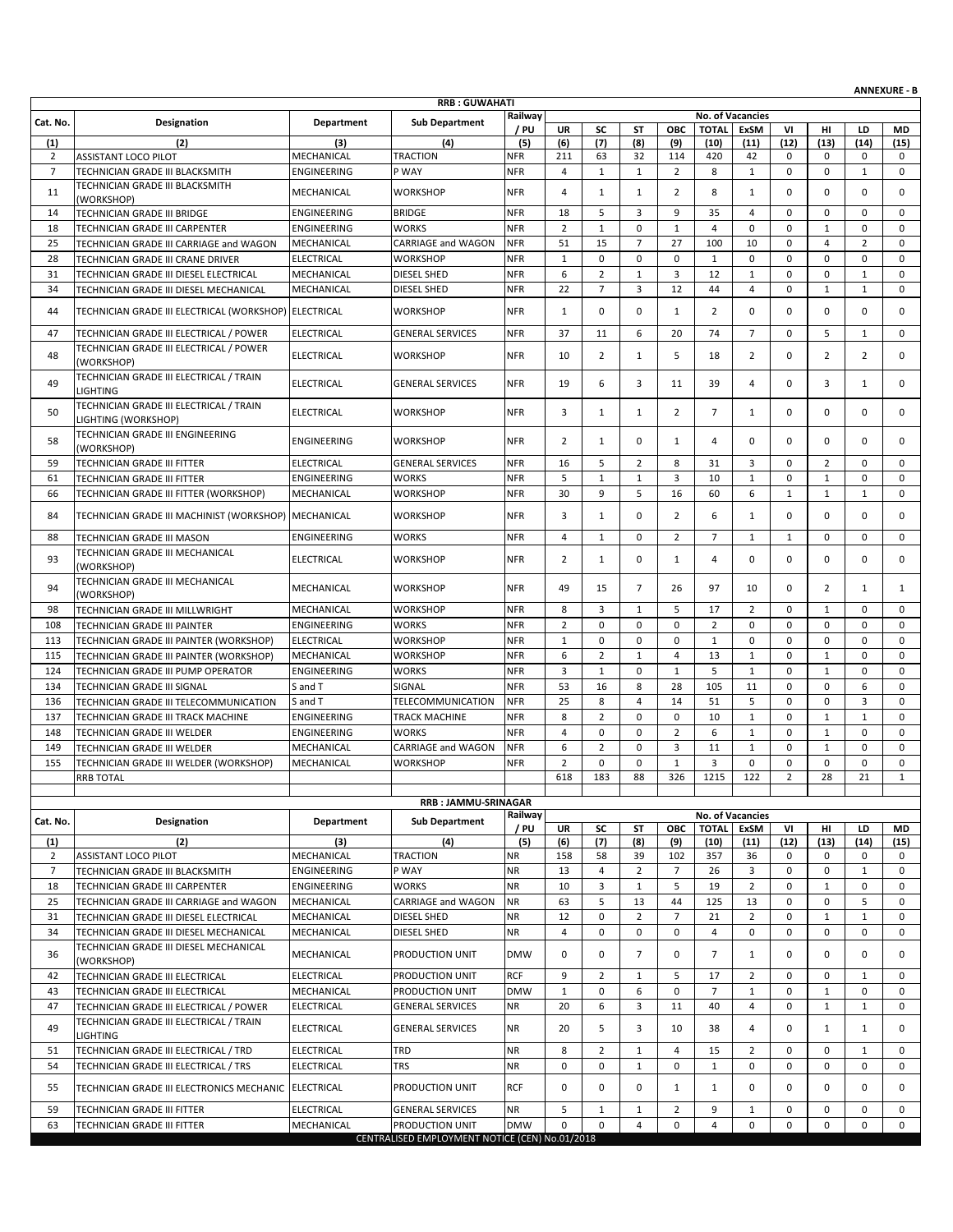|                |                                                                                          |                            |                           |            |                |                |                |                |                                  |                     |             |                     |                | <b>ANNEXURE - B</b>         |
|----------------|------------------------------------------------------------------------------------------|----------------------------|---------------------------|------------|----------------|----------------|----------------|----------------|----------------------------------|---------------------|-------------|---------------------|----------------|-----------------------------|
|                |                                                                                          |                            | RRB: JAMMU-SRINAGAR       | Railway    |                |                |                |                |                                  |                     |             |                     |                |                             |
| Cat. No.       | Designation                                                                              | Department                 | <b>Sub Department</b>     | / PU       | UR             | SC             | ST             | <b>OBC</b>     | No. of Vacancies<br><b>TOTAL</b> | <b>ExSM</b>         | VI          | нг                  | LD             | MD                          |
| (1)            | (2)                                                                                      | (3)                        | (4)                       | (5)        | (6)            | (7)            | (8)            | (9)            | (10)                             | (11)                | (12)        | (13)                | (14)           | (15)                        |
| 68             | TECHNICIAN GRADE III FURNISHING                                                          | MECHANICAL                 | PRODUCTION UNIT           | <b>RCF</b> | 10             | 4              | 3              | 21             | 38                               | $\overline{4}$      | 0           | $\mathbf{1}$        | 1              | 0                           |
| 81             | TECHNICIAN GRADE III MACHINIST                                                           | MECHANICAL                 | PRODUCTION UNIT           | <b>DMW</b> | $\mathbf{1}$   | $\mathbf 0$    | 6              | 0              | $\overline{7}$                   | $\mathbf{1}$        | 0           | 0                   | $\mathbf 0$    | $\mathbf 0$                 |
| 81             | TECHNICIAN GRADE III MACHINIST                                                           | MECHANICAL                 | PRODUCTION UNIT           | <b>RCF</b> | 5              | $\mathbf 1$    | $\mathbf{1}$   | 5              | 12                               | $\mathbf{1}$        | $\mathbf 0$ | 0                   | $\mathbf 0$    | $\mathbf 0$                 |
| 86             | TECHNICIAN GRADE III MASON                                                               | ENGINEERING                | PRODUCTION UNIT           | <b>DMW</b> | $\overline{2}$ | $\mathbf{1}$   | $\mathbf{1}$   | 0              | 4                                | 0                   | 0           | 0                   | $\mathbf 0$    | 0                           |
| 88             | TECHNICIAN GRADE III MASON                                                               | <b>ENGINEERING</b>         | <b>WORKS</b>              | <b>NR</b>  | 12             | 3              | $\overline{2}$ | 6              | 23                               | $\overline{2}$      | $\mathbf 0$ | $\mathbf 1$         | $\mathbf 0$    | $\mathbf 0$                 |
| 97             | TECHNICIAN GRADE III MILLWRIGHT                                                          | MECHANICAL                 | PRODUCTION UNIT           | <b>DMW</b> | 0              | 0              | 4              | $\mathbf{1}$   | 5                                | $\mathbf{1}$        | $\mathbf 0$ | 0                   | $\mathbf 0$    | $\mathbf 0$                 |
| 97             | TECHNICIAN GRADE III MILLWRIGHT                                                          | MECHANICAL                 | PRODUCTION UNIT           | <b>RCF</b> | 5              | $\overline{2}$ | $\mathbf{1}$   | 5              | 13                               | $\mathbf{1}$        | 0           | 0                   | $\mathbf{1}$   | $\mathbf 0$                 |
| 100            | TECHNICIAN GRADE III MOTOR VEHICLE DRIVER                                                | GENERAL                    | <b>TRANSPORT</b>          | <b>DMW</b> | 0              | 0              | $\overline{2}$ | 0              | $\overline{2}$                   | 0                   | 0           | 0                   | $\mathbf 0$    | 0                           |
|                | <b>CUM MECHANIC</b>                                                                      |                            |                           |            |                |                |                |                |                                  |                     |             |                     |                |                             |
| 100            | TECHNICIAN GRADE III MOTOR VEHICLE DRIVER                                                | GENERAL                    | <b>TRANSPORT</b>          | <b>RCF</b> | 6              | $\mathbf{1}$   | 0              | 4              | 11                               | 1                   | $\Omega$    | 0                   | $\mathbf 0$    | $\mathbf 0$                 |
| 107            | <b>CUM MECHANIC</b>                                                                      | ENGINEERING                | P WAY                     | <b>NR</b>  | $\overline{4}$ | $\mathbf{1}$   | $\mathbf 0$    | $\overline{2}$ | $\overline{7}$                   | $\mathbf{1}$        | $\mathbf 0$ | 0                   | $\mathbf 0$    | $\mathbf 0$                 |
| 111            | TECHNICIAN GRADE III PAINTER<br>TECHNICIAN GRADE III PAINTER                             | MECHANICAL                 | PRODUCTION UNIT           | <b>DMW</b> | 0              | $\mathbf 0$    | $\overline{2}$ | $\mathbf 0$    | $\overline{2}$                   | $\mathbf 0$         | $\mathbf 0$ | 0                   | $\mathbf 0$    | $\mathbf 0$                 |
| 111            |                                                                                          |                            | PRODUCTION UNIT           | <b>RCF</b> | $\mathbf{1}$   | 0              | $\mathbf{1}$   | 5              | $\overline{7}$                   | $\mathbf{1}$        | 0           | 0                   | $\mathbf 0$    | $\mathbf 0$                 |
| 119            | TECHNICIAN GRADE III PAINTER                                                             | MECHANICAL                 | PRODUCTION UNIT           | <b>DMW</b> | $\mathbf{1}$   | $\mathbf{1}$   | $\mathbf 0$    | $\mathbf 0$    | $\overline{2}$                   | $\mathbf 0$         | $\mathbf 0$ | 0                   | $\mathbf 0$    | $\mathbf 0$                 |
| 119            | TECHNICIAN GRADE III PLUMBER / PIPE FITTER                                               | ENGINEERING<br>ENGINEERING | PRODUCTION UNIT           | <b>RCF</b> | 0              | $\mathbf 0$    | 0              | $\overline{2}$ | $\overline{2}$                   | 0                   | $\mathbf 0$ | 0                   | $\mathbf 0$    | 0                           |
| 121            | TECHNICIAN GRADE III PLUMBER / PIPE FITTER<br>TECHNICIAN GRADE III PLUMBER / PIPE FITTER | ENGINEERING                | WORKS                     | <b>NR</b>  | 5              | $\overline{2}$ | $\mathbf{1}$   | 3              | 11                               | $\mathbf{1}$        | $\mathbf 0$ | 0                   | $\mathbf 0$    | $\mathbf 0$                 |
| 123            | TECHNICIAN GRADE III PUMP OPERATOR                                                       | <b>ELECTRICAL</b>          | <b>GENERAL SERVICES</b>   | <b>NR</b>  | 9              | 3              | $\mathbf{1}$   | $\overline{4}$ | 17                               | $\overline{2}$      | $\mathbf 0$ | $\mathbf{1}$        | $\mathbf 0$    | $\mathbf 0$                 |
|                | TECHNICIAN GRADE III REFRIGERATION and AIR                                               |                            |                           |            |                |                |                |                |                                  |                     |             |                     |                |                             |
| 126            | CONDITIONING                                                                             | ELECTRICAL                 | <b>GENERAL SERVICES</b>   | <b>NR</b>  | 5              | $\mathbf{1}$   | $\mathbf{1}$   | 3              | 10                               | 1                   | $\mathbf 0$ | 0                   | $\mathbf 0$    | 0                           |
|                | TECHNICIAN GRADE III REFRIGERATION and AIR                                               |                            |                           |            |                |                |                | 0              |                                  | 0                   | $\mathbf 0$ | 0                   | $\mathbf 0$    |                             |
| 127            | CONDITIONING                                                                             | <b>ELECTRICAL</b>          | PRODUCTION UNIT           | <b>DMW</b> | $\mathbf{1}$   | 0              | 2              |                | 3                                |                     |             |                     |                | 0                           |
| 127            | TECHNICIAN GRADE III REFRIGERATION and AIR                                               | <b>ELECTRICAL</b>          | PRODUCTION UNIT           | <b>RCF</b> | 0              | 0              | 0              | 1              | 1                                | 0                   | $\mathbf 0$ | 0                   | $\mathbf 0$    | 0                           |
| 130            | CONDITIONING<br>TECHNICIAN GRADE III RIGGER                                              | MECHANICAL                 | PRODUCTION UNIT           | <b>DMW</b> | 0              | 0              | $\mathbf{1}$   | $\mathbf{0}$   | $\mathbf{1}$                     | 0                   | $\mathbf 0$ | 0                   | $\mathbf 0$    | 0                           |
| 133            | <b>TECHNICIAN GRADE III SHELL</b>                                                        | MECHANICAL                 | PRODUCTION UNIT           | <b>RCF</b> | 25             | $\overline{7}$ | $\mathbf{1}$   | 11             | 44                               | 4                   | $\mathbf 0$ | $\mathbf{1}$        | $\overline{2}$ | $\mathbf 0$                 |
| 134            | TECHNICIAN GRADE III SIGNAL                                                              | S and T                    | SIGNAL                    | <b>NR</b>  | 18             | 5              | 3              | 10             | 36                               | 4                   | $\mathbf 0$ | 0                   | $\mathbf{1}$   | $\mathbf 0$                 |
| 136            | TECHNICIAN GRADE III TELECOMMUNICATION                                                   | S and T                    | TELECOMMUNICATION         | <b>NR</b>  | $\overline{4}$ | $\mathbf{1}$   | $\mathbf 0$    | $\overline{2}$ | $\overline{7}$                   | $\mathbf{1}$        | $\mathbf 0$ | 0                   | $\mathbf 0$    | $\mathbf 0$                 |
| 147            | TECHNICIAN GRADE III WELDER                                                              | ENGINEERING                | PRODUCTION UNIT           | <b>DMW</b> | $\mathbf{1}$   | 0              | $\mathbf 0$    | $\mathbf 0$    | $\mathbf{1}$                     | 0                   | $\mathbf 0$ | 0                   | $\mathbf 0$    | $\mathbf 0$                 |
| 148            | TECHNICIAN GRADE III WELDER                                                              | ENGINEERING                | <b>WORKS</b>              | <b>NR</b>  | 5              | $\overline{2}$ | 1              | 3              | 11                               | $\mathbf{1}$        | $\mathbf 0$ | 0                   | $\mathbf 0$    | $\mathbf 0$                 |
| 150            | TECHNICIAN GRADE III WELDER                                                              | MECHANICAL                 | DIESEL SHED               | <b>NR</b>  | 5              | $\mathbf 1$    | $\mathbf{1}$   | 3              | 10                               | $\mathbf{1}$        | $\mathbf 0$ | 0                   | $\mathbf 0$    | $\mathbf 0$                 |
| 151            |                                                                                          |                            |                           | <b>DMW</b> | 0              | $\mathbf 0$    | 5              | $\mathbf 0$    | 5                                | $\mathbf{1}$        | 0           | 0                   | $\mathbf 0$    | $\mathbf 0$                 |
|                | TECHNICIAN GRADE III WELDER<br><b>RRB TOTAL</b>                                          | MECHANICAL                 | PRODUCTION UNIT           |            | 448            | 122            | 124            | 289            | 983                              | 98                  | 0           | 9                   | 16             | 0                           |
|                |                                                                                          |                            |                           |            |                |                |                |                |                                  |                     |             |                     |                |                             |
|                |                                                                                          |                            | <b>RRB: KOLKATA</b>       |            |                |                |                |                |                                  |                     |             |                     |                |                             |
| Cat. No.       | Designation                                                                              | <b>Department</b>          | <b>Sub Department</b>     | Railway    |                |                |                |                | <b>No. of Vacancies</b>          |                     |             |                     |                |                             |
| (1)            |                                                                                          |                            |                           |            |                | SC             | ST             |                |                                  |                     |             |                     |                |                             |
|                |                                                                                          |                            |                           | / PU       | UR             |                |                | ОВС            | <b>TOTAL</b>                     | ExSM                | VI          | нı                  | LD             | MD                          |
|                | (2)                                                                                      | (3)                        | (4)                       | (5)        | (6)            | (7)            | (8)            | (9)            | (10)                             | (11)                | (12)        | (13)                | (14)           | (15)                        |
| $\mathbf{1}$   | <b>ASSISTANT LOCO PILOT</b>                                                              | ELECTRICAL                 | <b>TRACTION</b>           | ER         | 272            | 74             | 50             | 102            | 498                              | 50                  | 0           | 0                   | $\mathbf 0$    | $\mathbf 0$                 |
| $\mathbf{1}$   | ASSISTANT LOCO PILOT                                                                     | <b>ELECTRICAL</b>          | TRACTION                  | <b>SER</b> | 355            | 105            | 53             | 190            | 703                              | 70                  | $\mathbf 0$ | 0                   | $\mathbf 0$    | 0                           |
| $\overline{2}$ | <b>ASSISTANT LOCO PILOT</b>                                                              | MECHANICAL                 | <b>TRACTION</b>           | ER         | 105            | 31             | 16             | 56             | 208                              | 21                  | $\mathbf 0$ | 0                   | $\mathbf 0$    | $\mathbf 0$                 |
| $\overline{4}$ | TECHNICIAN GRADE III ARMATURE and COIL<br><b>WINDER</b>                                  | <b>ELECTRICAL</b>          | PRODUCTION UNIT           | <b>CLW</b> | $\overline{2}$ | $\mathbf 0$    | 0              | 0              | $\overline{2}$                   | 0                   | 0           | 0                   | $\mathbf 0$    | $\mathbf 0$                 |
|                | TECHNICIAN GRADE III ARMATURE and COIL                                                   |                            |                           |            |                |                |                |                |                                  |                     |             |                     |                |                             |
| 5              | WINDER (WORKSHOP)                                                                        | ELECTRICAL                 | WORKSHOP                  | ER         | 9              | 3              | $\mathbf{1}$   | 5              | 18                               | $\overline{2}$      | $\Omega$    | $\mathbf{1}$        | $\mathbf{1}$   | $\Omega$                    |
| $\overline{7}$ | TECHNICIAN GRADE III BLACKSMITH                                                          | ENGINEERING                | P WAY                     | ER         | 9              | 3              | 1              | 5              | 18                               | $\overline{2}$      | 0           | 0                   | 1              | 0                           |
| $\overline{7}$ | TECHNICIAN GRADE III BLACKSMITH                                                          | ENGINEERING                | P WAY                     | <b>SER</b> | 3              | $\mathbf{1}$   | 0              | $\mathbf{1}$   | 5                                | $\mathbf{1}$        | 0           | 0                   | 0              | $\mathbf 0$                 |
| 14             | TECHNICIAN GRADE III BRIDGE                                                              | ENGINEERING                | <b>BRIDGE</b>             | ER         | 19             | 6              | 3              | 10             | 38                               | 4                   | 0           | 0                   | 0              | 0                           |
| 18             | TECHNICIAN GRADE III CARPENTER                                                           | ENGINEERING                | <b>WORKS</b>              | ER         | $\overline{4}$ | $\mathbf{1}$   | $\mathbf{1}$   | $\overline{2}$ | 8                                | $\mathbf{1}$        | 0           | 0                   | 0              | 0                           |
| 18             | TECHNICIAN GRADE III CARPENTER                                                           | ENGINEERING                | <b>WORKS</b>              | <b>SER</b> | 9              | 3              | $\mathbf{1}$   | 5              | 18                               | $\overline{2}$      | 0           | $\mathbf{1}$        | $\mathbf{1}$   | 1                           |
| 19             | TECHNICIAN GRADE III CARPENTER                                                           | MECHANICAL                 | CARRIAGE and WAGON        | ER         | $\overline{2}$ | $\mathbf{1}$   | $\mathbf{1}$   | $\mathbf{1}$   | 5                                | $\mathbf{1}$        | 0           | 0                   | $\mathbf 0$    | $\mathbf 0$                 |
| 19             | TECHNICIAN GRADE III CARPENTER                                                           | MECHANICAL                 | <b>CARRIAGE and WAGON</b> | <b>SER</b> | $\overline{7}$ | $\overline{2}$ | 1              | 3              | 13                               | 1                   | 0           | $\mathbf{1}$        | 1              | 0                           |
| 23             | TECHNICIAN GRADE III CARPENTER (WORKSHOP) MECHANICAL                                     |                            | <b>WORKSHOP</b>           | ER         | 31             | 9              | 5              | 17             | 62                               | 6                   | $\mathbf 0$ | $\overline{2}$      | 1              | 1                           |
|                |                                                                                          | MECHANICAL                 | <b>CARRIAGE and WAGON</b> |            |                |                |                |                |                                  |                     |             |                     |                |                             |
| 25             | TECHNICIAN GRADE III CARRIAGE and WAGON                                                  |                            |                           | ER         | 113            | 35             | 16             | 60             | 224                              | 22                  | 0           | 3                   | 3              | 3                           |
| 25             | TECHNICIAN GRADE III CARRIAGE and WAGON                                                  | MECHANICAL                 | CARRIAGE and WAGON        | <b>SER</b> | 18             | 5              | 3              | 9<br>0         | 35                               | $\overline{4}$<br>0 | 0           | $\overline{2}$<br>0 | $\overline{2}$ | $\mathbf{1}$<br>$\mathbf 0$ |
| 26             | TECHNICIAN GRADE III CRANE DRIVER                                                        | <b>ELECTRICAL</b>          | PRODUCTION UNIT           | <b>CLW</b> | $\mathbf{1}$   | $\mathbf{1}$   | 0              |                | $\overline{2}$                   |                     | 0           |                     | 0              |                             |
| 26             | TECHNICIAN GRADE III CRANE DRIVER                                                        | <b>ELECTRICAL</b>          | PRODUCTION UNIT           | ER         | $\overline{2}$ | $\mathbf{1}$   | 1              | $\mathbf 0$    | 4                                | $\mathbf 0$         | $\mathbf 0$ | 0                   | $\mathbf 0$    | 0                           |
| 27             | TECHNICIAN GRADE III CRANE DRIVER                                                        | <b>ELECTRICAL</b>          | <b>TRS</b>                | ER         | $\overline{2}$ | $\mathbf{1}$   | 1              | 0              | 4                                | 0                   | 0           | 0                   | 0              | 0                           |
| 28             | TECHNICIAN GRADE III CRANE DRIVER                                                        | ELECTRICAL                 | <b>WORKSHOP</b>           | ER         | 20             | 6              | $\overline{2}$ | 10             | 38                               | 4                   | 0           | 0                   | 0              | $\mathbf 0$                 |
| 30             | TECHNICIAN GRADE III CRANE DRIVER                                                        | MECHANICAL                 | WORKSHOP                  | ER         | 5              | $\mathbf{1}$   | 1              | $\overline{2}$ | 9                                | $\mathbf{1}$        | 0           | 0                   | 0              | 0                           |
| 30             | TECHNICIAN GRADE III CRANE DRIVER                                                        | MECHANICAL                 | WORKSHOP                  | <b>SER</b> | $\overline{7}$ | $\overline{2}$ | $\mathbf{1}$   | $\overline{4}$ | 14                               | $\mathbf{1}$        | 0           | 0                   | $\mathbf 0$    | $\mathbf 0$                 |
| 31             | TECHNICIAN GRADE III DIESEL ELECTRICAL                                                   | MECHANICAL                 | DIESEL SHED               | ER         | 16             | 5              | 2              | 1              | 24                               | 2                   | 0           | 0                   | 0              | 1                           |
| 31             | TECHNICIAN GRADE III DIESEL ELECTRICAL                                                   | MECHANICAL                 | DIESEL SHED               | <b>SER</b> | 8              | $\overline{2}$ | $\mathbf{1}$   | 4              | 15                               | $\overline{2}$      | 0           | $\mathbf{1}$        | $\mathbf{1}$   | $\mathbf{1}$                |
| 33             | TECHNICIAN GRADE III DIESEL ELECTRICAL                                                   | MECHANICAL                 | <b>WORKSHOP</b>           | <b>SER</b> | 5              | $\mathbf{1}$   | 1              | 3              | 10                               | 1                   | 0           | 0                   | 0              | 0                           |
| 34             | (WORKSHOP)<br>TECHNICIAN GRADE III DIESEL MECHANICAL                                     | MECHANICAL                 | DIESEL SHED               | ER         | 61             | 11             | 10             | 12             | 94                               | 9                   | 0           | $\mathbf{1}$        | $\mathbf{1}$   | $\overline{2}$              |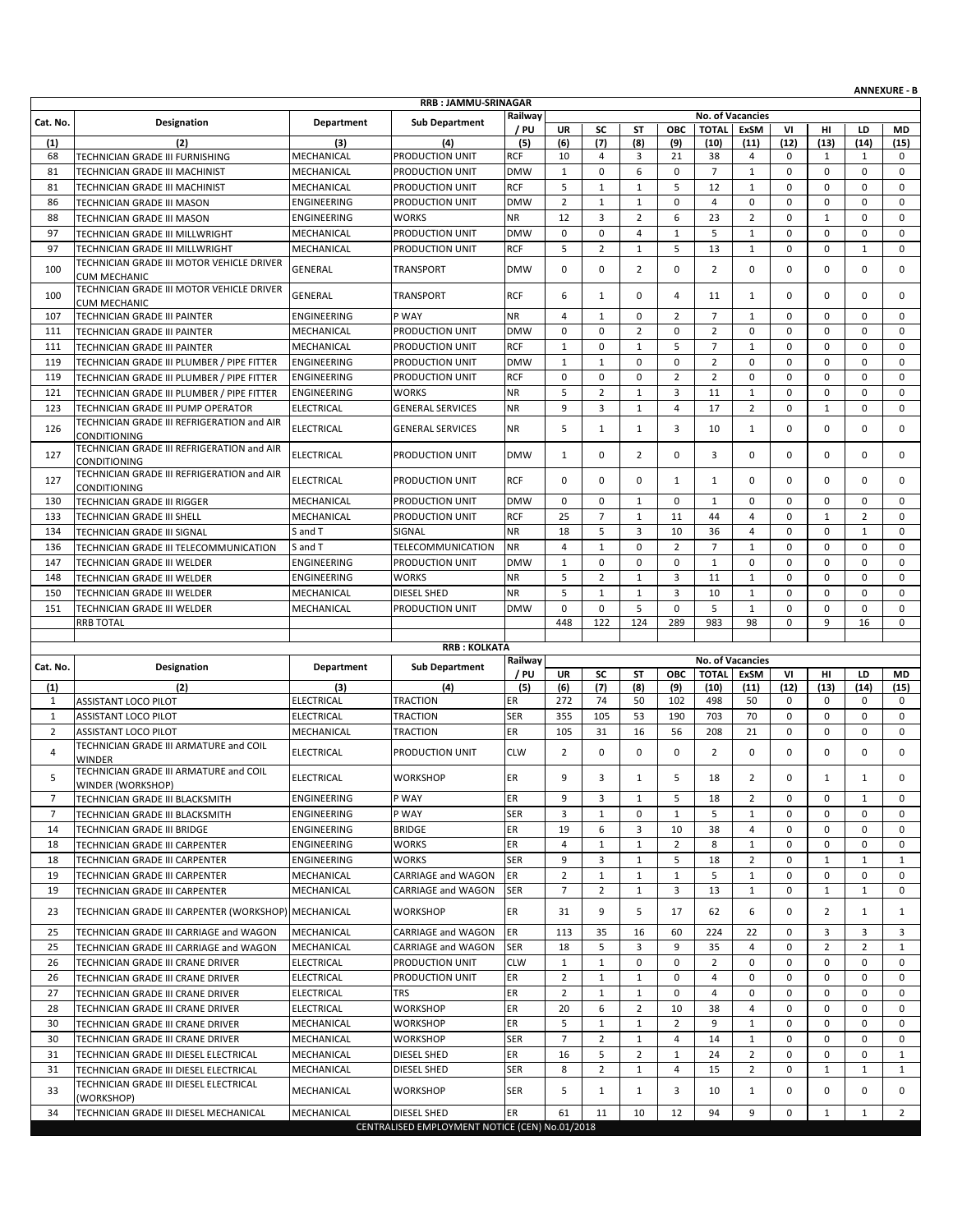|          |                                                                  |                          |                                                |                  |                |                      |                    |                |                |                         |                                |                                |                               | <b>ANNEXURE - B</b> |
|----------|------------------------------------------------------------------|--------------------------|------------------------------------------------|------------------|----------------|----------------------|--------------------|----------------|----------------|-------------------------|--------------------------------|--------------------------------|-------------------------------|---------------------|
|          |                                                                  |                          | <b>RRB: KOLKATA</b>                            | Railway          |                |                      |                    |                |                | <b>No. of Vacancies</b> |                                |                                |                               |                     |
| Cat. No. | Designation                                                      | Department               | <b>Sub Department</b>                          | / PU             | <b>UR</b>      | SC                   | ST                 | <b>OBC</b>     | <b>TOTAL</b>   | <b>ExSM</b>             | VI                             | HI                             | LD                            | MD                  |
| (1)      | (2)                                                              | (3)                      | (4)                                            | (5)              | (6)            | (7)                  | (8)                | (9)            | (10)           | (11)                    | (12)                           | (13)                           | (14)                          | (15)                |
| 34       | TECHNICIAN GRADE III DIESEL MECHANICAL                           | MECHANICAL               | DIESEL SHED                                    | <b>SER</b>       | 6              | $\mathbf{1}$         | $\mathbf{1}$       | 3              | 11             | $\mathbf{1}$            | 0                              | 1                              | 1                             | $\mathbf 0$         |
| 35       | TECHNICIAN GRADE III DIESEL MECHANICAL<br>(ANCILLARY)            | MECHANICAL               | <b>DIESEL SHED</b>                             | ER               | 23             | 6                    | $\overline{2}$     | $\overline{7}$ | 38             | 4                       | 0                              | $\mathbf{1}$                   | $\mathbf 0$                   | $\mathbf{1}$        |
| 35       | TECHNICIAN GRADE III DIESEL MECHANICAL<br>(ANCILLARY)            | MECHANICAL               | DIESEL SHED                                    | <b>SER</b>       | 2              | 0                    | 0                  | $\mathbf{1}$   | 3              | 0                       | 0                              | 0                              | $\mathbf 0$                   | 0                   |
| 37       | TECHNICIAN GRADE III DIESEL MECHANICAL<br>(WORKSHOP)             | MECHANICAL               | <b>WORKSHOP</b>                                | ER               | 24             | $\overline{7}$       | 3                  | 13             | 47             | 5                       | 0                              | $\mathbf{1}$                   | 1                             | $\mathbf{1}$        |
| 37       | TECHNICIAN GRADE III DIESEL MECHANICAL<br>(WORKSHOP)             | MECHANICAL               | <b>WORKSHOP</b>                                | <b>SER</b>       | $\overline{2}$ | $\mathbf{1}$         | 0                  | 1              | 4              | $\Omega$                | $\Omega$                       | 0                              | $\mathbf 0$                   | $\mathbf 0$         |
| 39       | TECHNICIAN GRADE III DRILLER                                     | MECHANICAL               | PRODUCTION UNIT                                | <b>CLW</b>       | $\mathbf{1}$   | 0                    | $\mathbf 0$        | $\mathbf 0$    | $\mathbf{1}$   | $\mathbf 0$             | 0                              | 0                              | $\mathbf 0$                   | 0                   |
| 41       | TECHNICIAN GRADE III ELECTRICAL                                  | <b>ELECTRICAL</b>        | <b>GENERAL SERVICES</b>                        | <b>METRO</b>     | 162            | 48                   | 24                 | 86             | 320            | 32                      | $\mathbf 0$                    | $\overline{7}$                 | 10                            | $\mathbf 0$         |
| 44       | TECHNICIAN GRADE III ELECTRICAL (WORKSHOP) ELECTRICAL            |                          | <b>WORKSHOP</b>                                | ER               | 25             | 8                    | 4                  | 13             | 50             | 5                       | 0                              | $\overline{2}$                 | $\overline{2}$                | $\overline{2}$      |
| 44       | TECHNICIAN GRADE III ELECTRICAL (WORKSHOP) ELECTRICAL            |                          | <b>WORKSHOP</b>                                | <b>SER</b>       | 9              | $\overline{2}$       | 1                  | 4              | 16             | $\overline{2}$          | 0                              | $\mathbf{1}$                   | 0                             | $\mathbf 0$         |
| 47       | TECHNICIAN GRADE III ELECTRICAL / POWER                          | <b>ELECTRICAL</b>        | <b>GENERAL SERVICES</b>                        | ER               | 10             | 3                    | $\mathbf{1}$       | 4              | 18             | $\overline{2}$          | 0                              | 1                              | $\mathbf 0$                   | 0                   |
| 47       | TECHNICIAN GRADE III ELECTRICAL / POWER                          | <b>ELECTRICAL</b>        | <b>GENERAL SERVICES</b>                        | <b>SER</b>       | 10             | 3                    | $\overline{2}$     | 6              | 21             | $\overline{2}$          | 0                              | $\overline{2}$                 | $\mathbf{1}$                  | $\mathbf{1}$        |
| 49       | TECHNICIAN GRADE III ELECTRICAL / TRAIN<br><b>LIGHTING</b>       | <b>ELECTRICAL</b>        | <b>GENERAL SERVICES</b>                        | ER               | 38             | 13                   | $\overline{7}$     | 19             | 77             | 8                       | 0                              | $\mathbf{1}$                   | 1                             | $\mathbf{1}$        |
| 49       | TECHNICIAN GRADE III ELECTRICAL / TRAIN<br><b>LIGHTING</b>       | <b>ELECTRICAL</b>        | <b>GENERAL SERVICES</b>                        | <b>SER</b>       | 8              | 3                    | $\mathbf{1}$       | 4              | 16             | $\overline{2}$          | 0                              | $\mathbf{1}$                   | 1                             | $\mathbf{1}$        |
| 52       | TECHNICIAN GRADE III ELECTRICAL / TRD (OHE)                      | <b>ELECTRICAL</b>        | <b>TRD</b>                                     | ER               | 29             | $\overline{7}$       | 3                  | 17             | 56             | 6                       | 0                              | 0                              | 1                             | $\mathbf{1}$        |
| 52       | TECHNICIAN GRADE III ELECTRICAL / TRD (OHE)                      | <b>ELECTRICAL</b>        | <b>TRD</b>                                     | <b>SER</b>       | $\overline{4}$ | $\mathbf{1}$         | $\mathbf{1}$       | $\overline{2}$ | 8              | $\mathbf{1}$            | 0                              | 0                              | $\mathbf 0$                   | $\mathbf 0$         |
| 53       | TECHNICIAN GRADE III ELECTRICAL / TRD (PSI)                      | <b>ELECTRICAL</b>        | <b>TRD</b>                                     | ER               | 5              | 1                    | 1                  | 2              | 9              | 1                       | 0                              | 0                              | $\mathbf 0$                   | $\mathbf 0$         |
| 53       | TECHNICIAN GRADE III ELECTRICAL / TRD (PSI)                      | <b>ELECTRICAL</b>        | <b>TRD</b>                                     | <b>SER</b>       | 3              | $\mathbf 1$          | $\mathbf 0$        | $1\,$          | 5              | $\mathbf{1}$            | 0                              | 0                              | $\mathbf 0$                   | $\mathbf 0$         |
| 54       | TECHNICIAN GRADE III ELECTRICAL / TRS                            | <b>ELECTRICAL</b>        | <b>TRS</b>                                     | ER               | 99             | 26                   | 15                 | 53             | 193            | 19                      | 0                              | 4                              | $\overline{2}$                | $\overline{2}$      |
| 54       | TECHNICIAN GRADE III ELECTRICAL / TRS                            | <b>ELECTRICAL</b>        | <b>TRS</b>                                     | <b>SER</b>       | 3              | $\mathbf{1}$         | $\mathbf 0$        | $\mathbf{1}$   | 5              | $\mathbf{1}$            | $\mathbf 0$                    | 0                              | $\mathbf 0$                   | $\mathbf 0$         |
| 57       | TECHNICIAN GRADE III EMU                                         | <b>ELECTRICAL</b>        | EMU                                            | ER               | 16             | $\overline{2}$       | $\overline{7}$     | 12             | 37             | $\overline{4}$          | $\mathbf 0$                    | $\mathbf 1$                    | $\mathbf 0$                   | 0                   |
| 59       | TECHNICIAN GRADE III FITTER                                      | <b>ELECTRICAL</b>        | <b>GENERAL SERVICES</b>                        | ER               | 27             | 10                   | 3                  | 10             | 50             | 5                       | $\mathbf{1}$                   | 0                              | $\mathbf 0$                   | $\mathbf{1}$        |
| 60       | TECHNICIAN GRADE III FITTER                                      | <b>ELECTRICAL</b>        | PRODUCTION UNIT                                | <b>CLW</b>       | 12             | $\overline{4}$       | $\overline{2}$     | $\overline{7}$ | 25             | 3                       | $\mathbf{1}$                   | 0                              | $\mathbf 0$                   | $\mathbf 0$         |
| 61       | TECHNICIAN GRADE III FITTER                                      | ENGINEERING              | <b>WORKS</b>                                   | ER               | 9              | 3                    | $\overline{2}$     | 6              | 20             | $\overline{2}$          | 2                              | 0                              | $\mathbf 0$                   | $\mathbf 0$         |
| 61       | TECHNICIAN GRADE III FITTER                                      | ENGINEERING              | <b>WORKS</b>                                   | <b>SER</b>       | 6<br>106       | $\overline{2}$<br>32 | $\mathbf{1}$<br>16 | 3<br>60        | 12<br>214      | $\mathbf{1}$            | $\mathbf{1}$<br>$\overline{2}$ | $\mathbf{1}$<br>$\overline{2}$ | $\mathbf 0$<br>$\overline{2}$ | $\mathbf 0$         |
| 62<br>63 | TECHNICIAN GRADE III FITTER<br>TECHNICIAN GRADE III FITTER       | MECHANICAL<br>MECHANICAL | CARRIAGE and WAGON<br>PRODUCTION UNIT          | ER<br><b>CLW</b> | 14             | 3                    | 3                  | $\overline{4}$ | 24             | 21<br>$\overline{2}$    | $\mathbf 0$                    | 0                              | $\mathbf 0$                   | 3<br>1              |
| 64       | TECHNICIAN GRADE III FITTER (WORKSHOP)                           | <b>ELECTRICAL</b>        | <b>WORKSHOP</b>                                | ER               | 141            | 41                   | 21                 | 74             | 277            | 28                      | 11                             | 5                              | 9                             | 11                  |
| 66       | TECHNICIAN GRADE III FITTER (WORKSHOP)                           | MECHANICAL               | <b>WORKSHOP</b>                                | ER               | 365            | 109                  | 55                 | 198            | 727            | 73                      | 13                             | 12                             | 12                            | 13                  |
| 66       | TECHNICIAN GRADE III FITTER (WORKSHOP)                           | MECHANICAL               | <b>WORKSHOP</b>                                | <b>SER</b>       | 66             | 14                   | $\overline{7}$     | 26             | 113            | 11                      | $\mathbf{1}$                   | $\overline{2}$                 | $\overline{2}$                | $\mathbf{1}$        |
| 67       | TECHNICIAN GRADE III FITTER (WORKSHOP)                           | S and T                  | <b>WORKSHOP</b>                                | ER               | 4              | $\mathbf{1}$         | $\mathbf 0$        | $\overline{2}$ | $\overline{7}$ | $\mathbf{1}$            | $\mathbf{1}$                   | $\mathbf{1}$                   | $\mathbf 0$                   | $\mathbf 0$         |
| 79       | TECHNICIAN GRADE III MACHINIST                                   | MECHANICAL               | <b>CARRIAGE and WAGON</b>                      | ER               | $\mathbf{1}$   | 0                    | 0                  | $\mathbf{1}$   | $\overline{2}$ | $\mathbf 0$             | $\mathbf 0$                    | 0                              | $\mathbf 0$                   | $\mathbf 0$         |
| 79       | TECHNICIAN GRADE III MACHINIST                                   | MECHANICAL               | CARRIAGE and WAGON                             | <b>SER</b>       | 3              | $\mathbf{1}$         | 0                  | $\mathbf{1}$   | 5              | $\mathbf{1}$            | 0                              | 0                              | $\mathbf 0$                   | 0                   |
| 81       | TECHNICIAN GRADE III MACHINIST                                   | MECHANICAL               | PRODUCTION UNIT                                | <b>CLW</b>       | $\mathbf{1}$   | 0                    | $\mathbf{1}$       | $\mathbf{1}$   | 3              | $\mathbf 0$             | 0                              | 0                              | $\mathbf 0$                   | $\mathbf 0$         |
| 82       | TECHNICIAN GRADE III MACHINIST (WORKSHOP) ELECTRICAL             |                          | <b>WORKSHOP</b>                                | ER               | $\overline{2}$ | $\mathbf{1}$         | 0                  | $\mathbf{1}$   | 4              | 0                       | 0                              | 0                              | $\mathbf 0$                   | 0                   |
| 84       | TECHNICIAN GRADE III MACHINIST (WORKSHOP) MECHANICAL             |                          | <b>WORKSHOP</b>                                | ER               | 90             | 27                   | 12                 | 47             | 176            | 18                      | 0                              | 0                              | 8                             | 0                   |
| 84       | TECHNICIAN GRADE III MACHINIST (WORKSHOP) MECHANICAL             |                          | <b>WORKSHOP</b>                                | <b>SER</b>       | 9              | $\overline{2}$       | $\mathbf{1}$       | 4              | 16             | 2                       | 0                              | 0                              | 1                             | 0                   |
| 86       | TECHNICIAN GRADE III MASON                                       | ENGINEERING              | PRODUCTION UNIT                                | ER               | 14             | 4                    | 2                  | $\overline{7}$ | 27             | 3                       | 2                              | 0                              | 0                             | 0                   |
| 88       | TECHNICIAN GRADE III MASON                                       | ENGINEERING              | <b>WORKS</b>                                   | <b>SER</b>       | 10             | 3                    | $\mathbf{1}$       | 5              | 19             | 2                       | $\mathbf{1}$                   | $\mathbf{1}$                   | $\mathbf{1}$                  | 1                   |
| 90       | TECHNICIAN GRADE III MECHANICAL                                  | <b>ELECTRICAL</b>        | PRODUCTION UNIT                                | <b>CLW</b>       | $\mathbf{1}$   | 0                    | $\mathbf 0$        | 0              | 1              | 0                       | 0                              | 0                              | 0                             | $\mathbf 0$         |
| 96       | TECHNICIAN GRADE III MILLWRIGHT                                  | MECHANICAL               | CARRIAGE and WAGON                             | ER               | 6              | $\mathbf{1}$         | 0                  | $\mathbf{1}$   | 8              | $\mathbf{1}$            | 0                              | 0                              | 0                             | 0                   |
| 100      | TECHNICIAN GRADE III MOTOR VEHICLE DRIVER<br><b>CUM MECHANIC</b> | GENERAL                  | <b>TRANSPORT</b>                               | ER               | 5              | $\mathbf{1}$         | 1                  | 2              | 9              | 1                       | 0                              | 0                              | 0                             | 0                   |
| 104      | TECHNICIAN GRADE III MULTI SKILLED FITTER                        | MECHANICAL               | <b>WORKSHOP</b>                                | <b>SER</b>       | $\overline{7}$ | $\overline{2}$       | $\mathbf{1}$       | $\overline{2}$ | 12             | $\mathbf{1}$            | 0                              | 0                              | 0                             | $\mathbf 0$         |
| 106      | TECHNICIAN GRADE III PAINTER                                     | <b>ELECTRICAL</b>        | <b>TRS</b>                                     | ER               | $\overline{2}$ | $\mathbf{1}$         | 0                  | $\mathbf{1}$   | 4              | 0                       | 0                              | 0                              | 0                             | $\mathbf 0$         |
| 108      | TECHNICIAN GRADE III PAINTER                                     | ENGINEERING              | <b>WORKS</b>                                   | ER               | 5              | $\overline{2}$       | 1                  | 3              | 11             | $\mathbf{1}$            | 0                              | $\mathbf{1}$                   | $\mathbf 0$                   | 0                   |
| 108      | TECHNICIAN GRADE III PAINTER                                     | ENGINEERING              | <b>WORKS</b>                                   | <b>SER</b>       | 11             | 3                    | $\overline{2}$     | 5              | 21             | $\overline{2}$          | 0                              | $\overline{2}$                 | 1                             | 1                   |
| 109      | TECHNICIAN GRADE III PAINTER                                     | MECHANICAL               | CARRIAGE and WAGON                             | ER               | $\overline{2}$ | $\mathbf{1}$         | 0                  | $\mathbf{1}$   | $\overline{4}$ | $\mathbf 0$             | 0                              | 0                              | 0                             | $\mathbf 0$         |
| 109      | TECHNICIAN GRADE III PAINTER                                     | MECHANICAL               | CARRIAGE and WAGON                             | <b>SER</b>       | 2              | 0                    | $\mathbf 0$        | 1              | 3              | 0                       | 0                              | 0                              | 0                             | 0                   |
| 111      | TECHNICIAN GRADE III PAINTER                                     | MECHANICAL               | PRODUCTION UNIT                                | <b>CLW</b>       | $\mathbf{1}$   | 0                    | 0                  | 0              | 1              | 0                       | 0                              | 0                              | 0                             | 0                   |
| 113      | TECHNICIAN GRADE III PAINTER (WORKSHOP)                          | <b>ELECTRICAL</b>        | <b>WORKSHOP</b>                                | ER               | 1              | 0                    | 0                  | 0              | 1              | 0                       | 0                              | 0                              | 0                             | 0                   |
| 115      | TECHNICIAN GRADE III PAINTER (WORKSHOP)                          | MECHANICAL               | <b>WORKSHOP</b>                                | ER               | 60             | 17                   | 9                  | 30             | 116            | 12                      | 0                              | $\overline{2}$                 | $\overline{2}$                | 2                   |
| 115      | TECHNICIAN GRADE III PAINTER (WORKSHOP)                          | MECHANICAL               | <b>WORKSHOP</b>                                | <b>SER</b>       | 3              | $\mathbf{1}$         | $\mathbf 0$        | 2              | 6              | 1                       | 0                              | 0                              | 0                             | 0                   |
| 121      | TECHNICIAN GRADE III PLUMBER / PIPE FITTER                       | ENGINEERING              | <b>WORKS</b>                                   | <b>SER</b>       | 5              | $\mathbf{1}$         | 1                  | 3              | 10             | $\mathbf{1}$            | $\mathbf{1}$                   | $\mathbf{1}$                   | 0                             | 0                   |
| 123      | TECHNICIAN GRADE III PUMP OPERATOR                               | <b>ELECTRICAL</b>        | <b>GENERAL SERVICES</b>                        | ER               | 9              | 3                    | $\mathbf{1}$       | 5              | 18             | $\overline{2}$          | $\overline{2}$                 | 0                              | 0                             | 1                   |
|          |                                                                  |                          | CENTRALISED EMPLOYMENT NOTICE (CEN) No.01/2018 |                  |                |                      |                    |                |                |                         |                                |                                |                               |                     |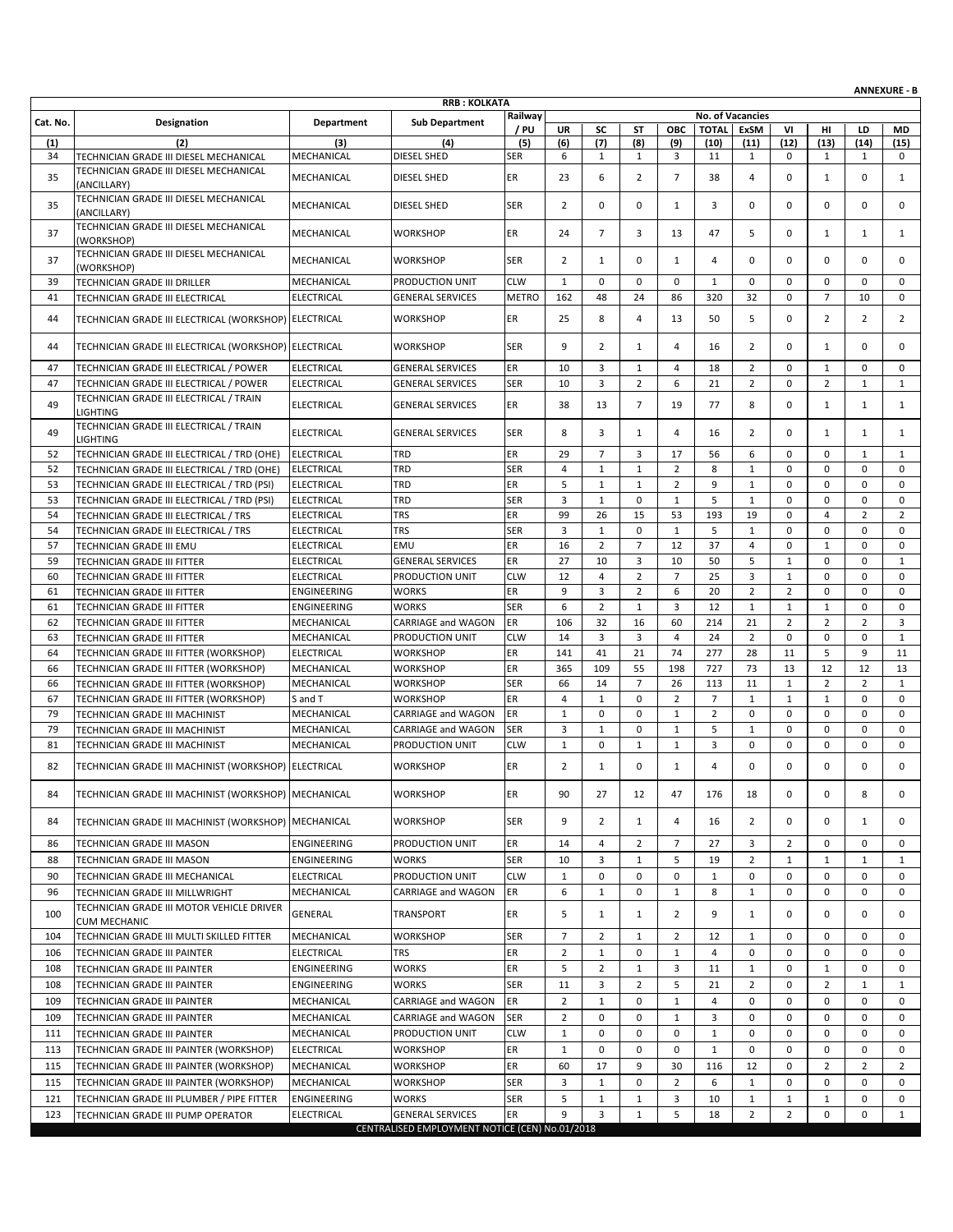|                |                                                                                  |                            |                                                |                  |                      |                                |                  |                                |                |                                 |                            |                     |                            | <b>ANNEXURE - B</b>        |
|----------------|----------------------------------------------------------------------------------|----------------------------|------------------------------------------------|------------------|----------------------|--------------------------------|------------------|--------------------------------|----------------|---------------------------------|----------------------------|---------------------|----------------------------|----------------------------|
|                |                                                                                  |                            | <b>RRB: KOLKATA</b>                            | Railway          |                      |                                |                  |                                |                | No. of Vacancies                |                            |                     |                            |                            |
| Cat. No.       | Designation                                                                      | Department                 | <b>Sub Department</b>                          | / PU             | UR                   | SC                             | ST               | ОВС                            | <b>TOTAL</b>   | <b>ExSM</b>                     | VI                         | нı                  | LD                         | MD                         |
| (1)            | (2)                                                                              | (3)                        | (4)                                            | (5)              | (6)                  | (7)                            | (8)              | (9)                            | (10)           | (11)                            | (12)                       | (13)                | (14)                       | (15)                       |
| 126            | TECHNICIAN GRADE III REFRIGERATION and AIR<br>CONDITIONING                       | ELECTRICAL                 | <b>GENERAL SERVICES</b>                        | ER               | 14                   | 4                              | $\overline{2}$   | $\overline{7}$                 | 27             | 3                               | 0                          | $\mathbf{1}$        | 0                          | 0                          |
| 126            | TECHNICIAN GRADE III REFRIGERATION and AIR<br>CONDITIONING                       | <b>ELECTRICAL</b>          | <b>GENERAL SERVICES</b>                        | <b>SER</b>       | 17                   | 5                              | $\overline{2}$   | 8                              | 32             | 3                               | 0                          | 3                   | $\mathbf{1}$               | $\mathbf{1}$               |
| 129            | TECHNICIAN GRADE III REMOTE CONTROL (TRD) ELECTRICAL                             |                            | <b>TRD</b>                                     | ER               | 3                    | $\mathbf{1}$                   | 0                | 2                              | 6              | 1                               | 0                          | 0                   | $\mathbf 0$                | 0                          |
| 131            | TECHNICIAN GRADE III RIGGER                                                      | MECHANICAL                 | <b>WORKSHOP</b>                                | ER               | 3                    | $\mathbf{1}$                   | 1                | $\overline{2}$                 | $\overline{7}$ | $\mathbf{1}$                    | 0                          | 0                   | $\mathbf 0$                | $\mathbf 0$                |
| 134            | TECHNICIAN GRADE III SIGNAL                                                      | S and T                    | SIGNAL                                         | ER               | 84                   | 20                             | 11               | 34                             | 149            | 15                              | 0                          | 0                   | $\overline{4}$             | $\mathbf 0$                |
| 136            | TECHNICIAN GRADE III TELECOMMUNICATION                                           | S and T                    | TELECOMMUNICATION                              | ER               | 14                   | $\overline{4}$                 | $\overline{2}$   | 6                              | 26             | 3                               | $\mathbf 0$                | 0                   | $\mathbf{1}$               | $\mathbf 0$                |
| 136            | TECHNICIAN GRADE III TELECOMMUNICATION                                           | S and T                    | <b>TELECOMMUNICATION</b>                       | <b>METRO</b>     | $\overline{7}$       | $\mathbf{1}$                   | $\mathbf{1}$     | $\overline{4}$                 | 13             | $\mathbf{1}$                    | 0                          | 0                   | $\mathbf{1}$               | 0                          |
| 136            | TECHNICIAN GRADE III TELECOMMUNICATION                                           | S and T                    | <b>TELECOMMUNICATION</b>                       | <b>SER</b>       | 3                    | $\mathbf{1}$                   | $\mathbf 0$      | $\mathbf{1}$                   | 5              | $\mathbf{1}$                    | $\mathbf 0$                | 0                   | $\mathbf 0$                | $\mathbf 0$                |
| 138            | TECHNICIAN GRADE III TRIMMER                                                     | MECHANICAL                 | <b>CARRIAGE and WAGON</b>                      | ER               | $\mathbf{1}$         | $\mathbf{1}$                   | $\mathbf{1}$     | $\mathbf{1}$                   | $\overline{4}$ | $\mathbf 0$                     | $\mathbf 0$                | 0                   | $\mathsf 0$                | 0                          |
| 139            | TECHNICIAN GRADE III TRIMMER (WORKSHOP)                                          | MECHANICAL                 | <b>WORKSHOP</b>                                | ER               | $\overline{2}$       | 0                              | 0                | 0                              | $\overline{2}$ | 0                               | 0                          | 0                   | $\mathbf 0$                | 0                          |
| 139            | TECHNICIAN GRADE III TRIMMER (WORKSHOP)                                          | MECHANICAL                 | <b>WORKSHOP</b>                                | <b>SER</b>       | 0                    | $\mathbf 0$                    | 0                | $\mathbf{1}$                   | 1              | 0                               | 0                          | 0                   | $\mathbf 0$                | 0                          |
| 140            | TECHNICIAN GRADE III TURNER                                                      | <b>ELECTRICAL</b>          | <b>TRS</b>                                     | ER               | 5                    | 2                              | $\mathbf{1}$     | 3                              | 11             | $\mathbf{1}$                    | 0                          | 0                   | $\mathbf 0$                | $\mathbf{1}$               |
| 142            | TECHNICIAN GRADE III TURNER                                                      | MECHANICAL                 | PRODUCTION UNIT                                | <b>CLW</b>       | $\mathbf{1}$         | $\mathbf{1}$                   | $\mathbf 0$      | $\mathbf 0$                    | $\overline{2}$ | $\mathbf 0$                     | $\mathbf{1}$               | 0                   | $\mathbf 0$                | $\mathbf 0$                |
| 146            | TECHNICIAN GRADE III WELDER                                                      | ENGINEERING                | <b>BRIDGE</b>                                  | ER               | 14                   | $\overline{2}$                 | $\mathbf{1}$     | 5                              | 22             | $\overline{2}$                  | 0                          | $\mathbf{1}$        | $\mathbf 0$                | 0                          |
| 149            | TECHNICIAN GRADE III WELDER                                                      | MECHANICAL                 | <b>CARRIAGE and WAGON</b>                      | ER               | $\overline{7}$       | 3                              | $\mathbf{1}$     | $\overline{2}$                 | 13             | $\mathbf{1}$                    | $\mathbf 0$                | 0                   | $\mathbf 0$                | $\mathbf 0$                |
| 149            | TECHNICIAN GRADE III WELDER                                                      | MECHANICAL                 | CARRIAGE and WAGON                             | <b>SER</b>       | $\overline{4}$       | $\mathbf{1}$                   | $\mathbf{1}$     | $\overline{2}$                 | 8              | $\mathbf 1$                     | $\mathbf 0$                | 0                   | $\mathbf 0$                | 0                          |
| 151<br>155     | TECHNICIAN GRADE III WELDER                                                      | MECHANICAL<br>MECHANICAL   | PRODUCTION UNIT<br><b>WORKSHOP</b>             | <b>CLW</b><br>ER | 3<br>112             | 1<br>33                        | 0<br>16          | 2<br>61                        | 6<br>222       | $\mathbf{1}$<br>22              | 0<br>$\mathbf 0$           | 0<br>3              | $\mathbf 0$<br>3           | 1<br>3                     |
| 155            | TECHNICIAN GRADE III WELDER (WORKSHOP)<br>TECHNICIAN GRADE III WELDER (WORKSHOP) | MECHANICAL                 | <b>WORKSHOP</b>                                | <b>SER</b>       | 11                   | 3                              | $\mathbf{1}$     | 6                              | 21             | $\overline{2}$                  | 0                          | $\mathbf 1$         | $\mathbf 0$                | 0                          |
|                | <b>RRB TOTAL</b>                                                                 |                            |                                                |                  | 2869                 | 818                            | 429              | 1411                           | 5527           | 553                             | 40                         | 74                  | 80                         | 61                         |
|                |                                                                                  |                            |                                                |                  |                      |                                |                  |                                |                |                                 |                            |                     |                            |                            |
|                |                                                                                  |                            | <b>RRB: MALDA</b>                              |                  |                      |                                |                  |                                |                |                                 |                            |                     |                            |                            |
| Cat. No.       | Designation                                                                      | Department                 | <b>Sub Department</b>                          | Railway<br>/ PU  | UR                   | SC                             | ST               | ОВС                            | <b>TOTAL</b>   | <b>No. of Vacancies</b><br>ExSM | VI                         | HI                  | LD                         | MD                         |
| (1)            | (2)                                                                              | (3)                        | (4)                                            | (5)              | (6)                  | (7)                            | (8)              | (9)                            | (10)           | (11)                            | (12)                       | (13)                | (14)                       | (15)                       |
| 1              | <b>ASSISTANT LOCO PILOT</b>                                                      | <b>ELECTRICAL</b>          | <b>TRACTION</b>                                | ER               | 132                  | 33                             | 14               | 58                             | 237            | 24                              | 0                          | 0                   | $\mathbf 0$                | $\mathbf 0$                |
| $\mathbf{1}$   | <b>ASSISTANT LOCO PILOT</b>                                                      | <b>ELECTRICAL</b>          | <b>TRACTION</b>                                | <b>SER</b>       | 94                   | 28                             | 14               | 51                             | 187            | 19                              | 0                          | 0                   | $\mathbf 0$                | 0                          |
| $\overline{2}$ | <b>ASSISTANT LOCO PILOT</b>                                                      | MECHANICAL                 | <b>TRACTION</b>                                | ER               | 187                  | 71                             | 51               | 68                             | 377            | 38                              | $\mathbf 0$                | 0                   | $\mathbf 0$                | $\mathbf 0$                |
| $\overline{7}$ | TECHNICIAN GRADE III BLACKSMITH                                                  | ENGINEERING                | P WAY                                          | ER               | 4                    | $\mathbf{1}$                   | $\mathbf 0$      | $\overline{2}$                 | $\overline{7}$ | $\mathbf{1}$                    | $\mathbf 0$                | 0                   | $\mathbf 0$                | $\mathbf 0$                |
| $\overline{7}$ | TECHNICIAN GRADE III BLACKSMITH                                                  | ENGINEERING                | P WAY                                          | <b>SER</b>       | $\mathbf{1}$         | 0                              | 0                | $\mathbf{1}$                   | $\overline{2}$ | 0                               | 0                          | 0                   | $\mathbf 0$                | 0                          |
| 10             | TECHNICIAN GRADE III BLACKSMITH                                                  | S and T                    | SIGNAL                                         | <b>SER</b>       | 3<br>3               | $\mathbf{1}$                   | 0<br>$\mathbf 0$ | $\overline{2}$                 | 6              | 1                               | $\mathbf 0$<br>$\mathbf 0$ | 0<br>0              | 0                          | $\mathbf 0$<br>$\mathbf 0$ |
| 14<br>18       | TECHNICIAN GRADE III BRIDGE<br>TECHNICIAN GRADE III CARPENTER                    | ENGINEERING<br>ENGINEERING | <b>BRIDGE</b><br><b>WORKS</b>                  | ER<br>ER         | 5                    | $\mathbf{1}$<br>$\overline{2}$ | $\mathbf 1$      | $\mathbf{1}$<br>$\overline{2}$ | 5<br>10        | $\mathbf{1}$<br>$\mathbf 1$     | 0                          | $\mathbf 1$         | $\mathbf 0$<br>$\mathbf 0$ | 0                          |
| 18             | TECHNICIAN GRADE III CARPENTER                                                   | ENGINEERING                | <b>WORKS</b>                                   | <b>SER</b>       | $\overline{4}$       | $\mathbf{1}$                   | 0                | $\overline{2}$                 | $\overline{7}$ | $\mathbf{1}$                    | 0                          | 0                   | $\mathbf 0$                | 0                          |
| 25             | TECHNICIAN GRADE III CARRIAGE and WAGON                                          | MECHANICAL                 | <b>CARRIAGE and WAGON</b>                      | ER               | 45                   | 14                             | 6                | 24                             | 89             | 9                               | $\mathbf 0$                | $\mathbf{1}$        | $\mathbf{1}$               | $\overline{2}$             |
| 25             | TECHNICIAN GRADE III CARRIAGE and WAGON                                          | MECHANICAL                 | <b>CARRIAGE and WAGON</b>                      | <b>SER</b>       | 23                   | $\overline{7}$                 | 3                | 13                             | 46             | 5                               | 0                          | $\overline{2}$      | $\overline{2}$             | 1                          |
| 28             | TECHNICIAN GRADE III CRANE DRIVER                                                | <b>ELECTRICAL</b>          | <b>WORKSHOP</b>                                | ER               | $\overline{2}$       | 0                              | $\mathbf{1}$     | $\mathbf{1}$                   | $\overline{4}$ | $\mathsf 0$                     | $\mathbf 0$                | 0                   | $\mathsf 0$                | $\mathbf 0$                |
| 31             | TECHNICIAN GRADE III DIESEL ELECTRICAL                                           | MECHANICAL                 | DIESEL SHED                                    | ER               | 16                   | 5                              | 4                | $\overline{7}$                 | 32             | 3                               | 0                          | $\mathbf 1$         | $\mathbf{1}$               | $\mathbf 0$                |
| 31             | TECHNICIAN GRADE III DIESEL ELECTRICAL                                           | MECHANICAL                 | DIESEL SHED                                    | <b>SER</b>       | 5                    | $\mathbf{1}$                   | $\mathbf{1}$     | $\overline{2}$                 | q              | $\mathbf{1}$                    | 0                          | 0                   | $\mathbf 0$                | 0                          |
| 32             | TECHNICIAN GRADE III DIESEL ELECTRICAL<br>(ANCILLARY)                            | MECHANICAL                 | DIESEL SHED                                    | ER               | 2                    | $\mathbf{1}$                   | 0                | 1                              | 4              | 0                               | 0                          | 0                   | $\mathbf 0$                | $\mathbf 0$                |
| 34             | TECHNICIAN GRADE III DIESEL MECHANICAL                                           | MECHANICAL                 | DIESEL SHED                                    | ER               | 35                   | 9                              | 3                | 11                             | 58             | 6                               | 0                          | $\mathbf{1}$        | 1                          | $\overline{2}$             |
| 34             | TECHNICIAN GRADE III DIESEL MECHANICAL                                           | MECHANICAL                 | DIESEL SHED                                    | <b>SER</b>       | 5                    | $\mathbf{1}$                   | $\mathbf{1}$     | 2                              | 9              | $\mathbf{1}$                    | 0                          | 0                   | $\mathbf 0$                | 0                          |
| 35             | TECHNICIAN GRADE III DIESEL MECHANICAL<br>(ANCILLARY)                            | MECHANICAL                 | DIESEL SHED                                    | ER               | 5                    | $\overline{2}$                 | $\overline{2}$   | 3                              | 12             | 1                               | 0                          | 0                   | $\mathbf 0$                | 0                          |
| 47             | TECHNICIAN GRADE III ELECTRICAL / POWER                                          | <b>ELECTRICAL</b>          | <b>GENERAL SERVICES</b>                        | ER               | 12                   | 4                              | 0                | $\overline{7}$                 | 23             | $\overline{2}$                  | 0                          | $\mathbf{1}$        | $\mathbf{1}$               | $\mathbf 0$                |
| 47             | TECHNICIAN GRADE III ELECTRICAL / POWER                                          | <b>ELECTRICAL</b>          | <b>GENERAL SERVICES</b>                        | <b>SER</b>       | 13                   | 4                              | $\overline{2}$   | $\overline{7}$                 | 26             | 3                               | 0                          | $\mathbf{1}$        | $\mathbf{1}$               | 0                          |
| 49             | TECHNICIAN GRADE III ELECTRICAL / TRAIN<br><b>LIGHTING</b>                       | ELECTRICAL                 | <b>GENERAL SERVICES</b>                        | ER               | 4                    | $\mathbf{1}$                   | $\mathbf{1}$     | 2                              | 8              | 1                               | 0                          | 0                   | $\mathbf 0$                | 0                          |
| 51             | TECHNICIAN GRADE III ELECTRICAL / TRD                                            | <b>ELECTRICAL</b>          | <b>TRD</b>                                     | ER               | 10                   | 3                              | $\overline{2}$   | 6                              | 21             | $\overline{2}$                  | 0                          | $\mathbf{1}$        | $\mathbf{1}$               | $\mathbf 0$                |
| 51             | TECHNICIAN GRADE III ELECTRICAL / TRD                                            | ELECTRICAL                 | TRD                                            | <b>SER</b>       | 11                   | 4                              | $\overline{2}$   | 8                              | 25             | 3                               | 0                          | $\mathbf{1}$        | $\mathbf 0$                | 0                          |
| 52             | TECHNICIAN GRADE III ELECTRICAL / TRD (OHE)                                      | <b>ELECTRICAL</b>          | TRD                                            | <b>SER</b>       | $\overline{7}$       | $\overline{2}$                 | $\mathbf{1}$     | 3                              | 13             | $\mathbf{1}$                    | 0                          | $\mathbf{1}$        | 0                          | $\mathbf{0}$               |
| 54             | TECHNICIAN GRADE III ELECTRICAL / TRS                                            | ELECTRICAL                 | <b>TRS</b>                                     | ER               | 27                   | 8                              | $\overline{4}$   | 15                             | 54             | 5                               | 0                          | $\mathbf{1}$        | 1                          | 1                          |
| 54             | TECHNICIAN GRADE III ELECTRICAL / TRS                                            | <b>ELECTRICAL</b>          | <b>TRS</b>                                     | <b>SER</b>       | 64<br>$\overline{2}$ | 20                             | 10               | 36                             | 130            | 13<br>0                         | $\mathbf 0$<br>0           | $\overline{4}$<br>0 | $\overline{4}$<br>0        | $\overline{2}$             |
| 59<br>61       | TECHNICIAN GRADE III FITTER                                                      | ELECTRICAL<br>ENGINEERING  | <b>GENERAL SERVICES</b><br><b>WORKS</b>        | <b>SER</b><br>ER | 5                    | $\mathbf{1}$<br>$\mathbf{1}$   | 0<br>1           | $\mathbf{1}$<br>3              | 4<br>10        | $\mathbf{1}$                    | 0                          | 0                   | $\mathbf 0$                | 0<br>$\mathbf{0}$          |
| 61             | TECHNICIAN GRADE III FITTER<br>TECHNICIAN GRADE III FITTER                       | ENGINEERING                | <b>WORKS</b>                                   | <b>SER</b>       | 5                    | $\mathbf{1}$                   | $\mathbf{1}$     | 3                              | 10             | 1                               | 0                          | 0                   | 0                          | 0                          |
| 62             | TECHNICIAN GRADE III FITTER                                                      | MECHANICAL                 | CARRIAGE and WAGON                             | ER               | 37                   | 11                             | 5                | 19                             | 72             | $\overline{7}$                  | $\mathbf{1}$               | $\mathbf{1}$        | 1                          | $\mathbf{1}$               |
| 62             | TECHNICIAN GRADE III FITTER                                                      | MECHANICAL                 | CARRIAGE and WAGON                             | <b>SER</b>       | 23                   | $\overline{7}$                 | 3                | 13                             | 46             | 5                               | 1                          | $\mathbf{1}$        | 0                          | 0                          |
| 69             | TECHNICIAN GRADE III GRINDER                                                     | ENGINEERING                | <b>BRIDGE</b>                                  | <b>SER</b>       | 3                    | $\mathbf{1}$                   | $\mathbf 0$      | $\mathbf{1}$                   | 5              | $\mathbf{1}$                    | 0                          | 0                   | $\mathbf 0$                | $\mathbf 0$                |
| 70             | TECHNICIAN GRADE III GRINDER                                                     | ENGINEERING                | P WAY                                          | <b>SER</b>       | 3                    | $\mathbf{1}$                   | $\mathbf 0$      | 1                              | 5              | $\mathbf{1}$                    | 0                          | 0                   | 0                          | 0                          |
| 75             | TECHNICIAN GRADE III LUTER CUM ALIGNER                                           | ENGINEERING                | P WAY                                          | <b>SER</b>       | 3                    | $\mathbf{1}$                   | 0                | $\mathbf{1}$                   | 5              | $\mathbf{1}$                    | 0                          | 0                   | 0                          | 0                          |
| 77             | TECHNICIAN GRADE III MACHINIST                                                   | ELECTRICAL                 | <b>GENERAL SERVICES</b>                        | ER               | $\overline{2}$       | $\mathbf{1}$                   | $\mathbf 0$      | $\mathbf{1}$                   | $\overline{4}$ | 0                               | 0                          | 0                   | 0                          | $\mathbf 0$                |
|                |                                                                                  |                            | CENTRALISED EMPLOYMENT NOTICE (CEN) No.01/2018 |                  |                      |                                |                  |                                |                |                                 |                            |                     |                            |                            |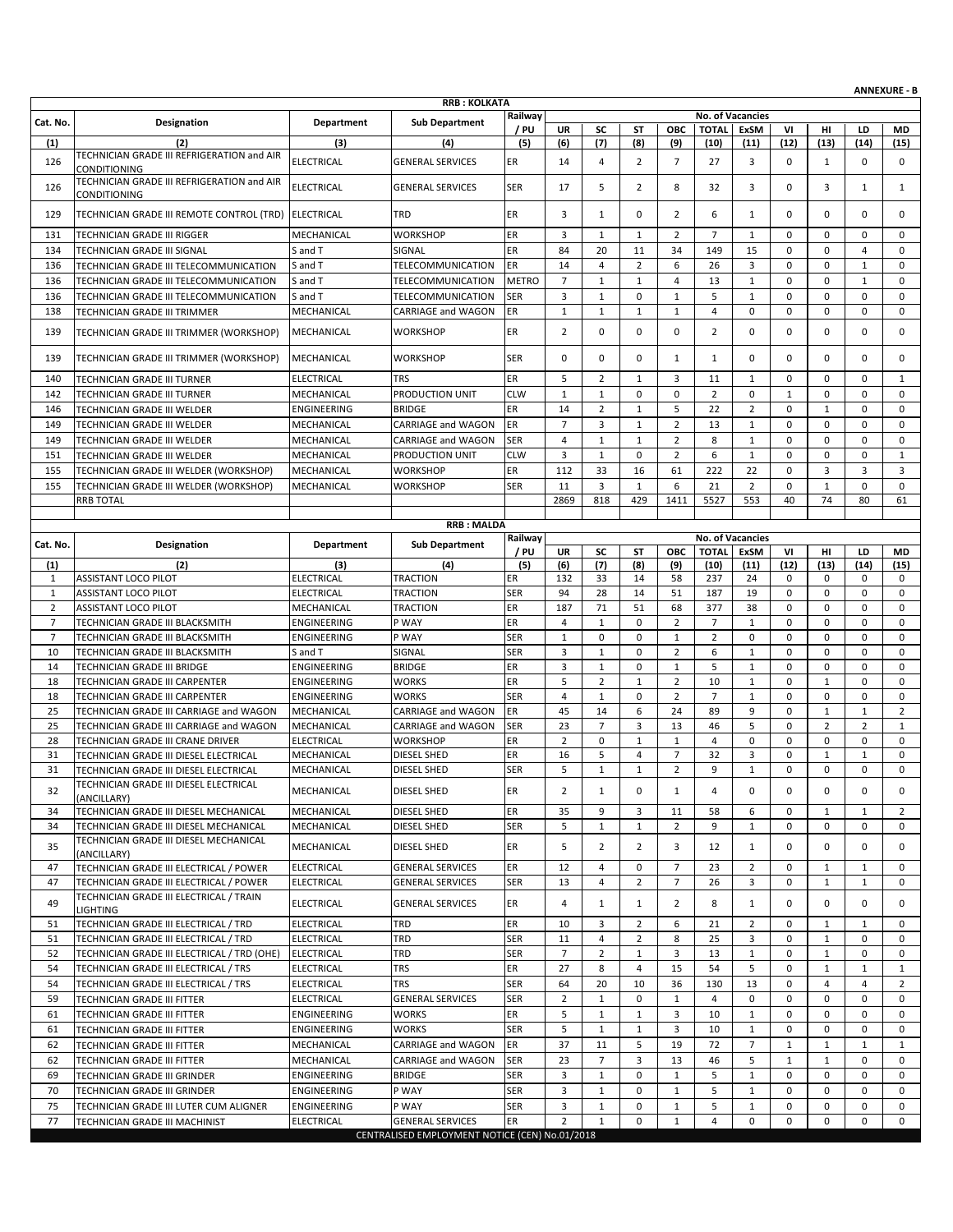|                |                                                            |                    |                                                |            |                |                |                |                |                |                         |                |                |                | <b>ANNEXURE - B</b> |
|----------------|------------------------------------------------------------|--------------------|------------------------------------------------|------------|----------------|----------------|----------------|----------------|----------------|-------------------------|----------------|----------------|----------------|---------------------|
|                |                                                            |                    | <b>RRB: MALDA</b>                              | Railway    |                |                |                |                |                | No. of Vacancies        |                |                |                |                     |
| Cat. No.       | Designation                                                | <b>Department</b>  | <b>Sub Department</b>                          | / PU       | UR             | SC             | <b>ST</b>      | ОВС            | <b>TOTAL</b>   | <b>ExSM</b>             | VI             | HI             | LD             | MD                  |
| (1)            | (2)                                                        | (3)                | (4)                                            | (5)        | (6)            | (7)            | (8)            | (9)            | (10)           | (11)                    | (12)           | (13)           | (14)           | (15)                |
| 88             | TECHNICIAN GRADE III MASON                                 | ENGINEERING        | <b>WORKS</b>                                   | ER         | 4              | $\mathbf{1}$   | $\mathbf 0$    | 2              | $\overline{7}$ | 1                       | 0              | 0              | $\mathbf 0$    | $\mathbf 0$         |
| 88             | TECHNICIAN GRADE III MASON                                 | ENGINEERING        | WORKS                                          | <b>SER</b> | 5              | $\mathbf{1}$   | $\mathbf 1$    | 3              | 10             | $\mathbf{1}$            | $\mathbf 0$    | 0              | $\mathbf 0$    | $\mathbf 0$         |
| 98             | TECHNICIAN GRADE III MILLWRIGHT                            | MECHANICAL         | <b>WORKSHOP</b>                                | ER         | $1\,$          | 0              | 0              | $\mathbf 0$    | $\mathbf{1}$   | 0                       | $\mathbf 0$    | 0              | $\mathbf 0$    | $\mathbf 0$         |
| 107            | TECHNICIAN GRADE III PAINTER                               | ENGINEERING        | P WAY                                          | <b>SER</b> | 5              | $\mathbf{1}$   | $\mathbf{1}$   | $\overline{2}$ | 9              | $\mathbf{1}$            | 0              | 0              | $\mathbf 0$    | $\mathbf 0$         |
| 112            | TECHNICIAN GRADE III PAINTER                               | S and T            | SIGNAL                                         | <b>SER</b> | $\mathbf{1}$   | $\mathbf{1}$   | $\mathbf{1}$   | $\mathbf{1}$   | 4              | 0                       | 0              | 0              | $\mathbf 0$    | $\mathbf 0$         |
| 117            | TECHNICIAN GRADE III PERMENANT WAY                         | ENGINEERING        | P WAY                                          | ER         | $\mathbf{1}$   | 0              | $\mathbf 0$    | 0              | $\mathbf{1}$   | $\mathsf 0$             | $\mathbf 0$    | 0              | 0              | 0                   |
| 124            | TECHNICIAN GRADE III PUMP OPERATOR                         | ENGINEERING        | <b>WORKS</b>                                   | <b>ER</b>  | 3              | $\mathbf{1}$   | 0              | $\mathbf{1}$   | 5              | $\mathbf{1}$            | $\mathbf 0$    | 0              | $\mathbf 0$    | $\mathbf 0$         |
| 126            | TECHNICIAN GRADE III REFRIGERATION and AIR                 | <b>ELECTRICAL</b>  | <b>GENERAL SERVICES</b>                        | ER         | $\overline{2}$ | $\mathbf{1}$   | $\mathbf 0$    | 1              | $\overline{4}$ | 0                       | $\mathbf 0$    | 0              | $\mathbf 0$    | $\mathbf 0$         |
| 134            | CONDITIONING<br>TECHNICIAN GRADE III SIGNAL                | S and T            | SIGNAL                                         | ER         | 16             | 4              | 3              | 3              | 26             | 3                       | $\mathbf 0$    | 0              | $\mathbf{1}$   | 0                   |
| 134            | TECHNICIAN GRADE III SIGNAL                                | S and T            | SIGNAL                                         | <b>SER</b> | 33             | 10             | 5              | 18             | 66             | $\overline{7}$          | $\mathbf 0$    | 0              | 3              | $\mathbf 0$         |
| 136            | TECHNICIAN GRADE III TELECOMMUNICATION                     | S and T            | TELECOMMUNICATION                              | ER         | $\mathbf{1}$   | $\mathbf{1}$   | $\mathbf 0$    | $\mathbf 0$    | $\overline{2}$ | $\mathbf 0$             | $\mathbf 0$    | 0              | $\mathbf 0$    | $\mathbf 0$         |
| 136            | TECHNICIAN GRADE III TELECOMMUNICATION                     | S and T            | TELECOMMUNICATION                              | <b>SER</b> | 17             | 5              | 3              | 9              | 34             | 3                       | $\mathbf 0$    | 0              | $\mathbf{1}$   | $\mathbf 0$         |
| 137            | TECHNICIAN GRADE III TRACK MACHINE                         | ENGINEERING        | TRACK MACHINE                                  | <b>SER</b> | 22             | 6              | 3              | 12             | 43             | 4                       | $\mathbf 0$    | $\overline{2}$ | $\overline{2}$ | $\mathbf 0$         |
| 141            | TECHNICIAN GRADE III TURNER                                | MECHANICAL         | DIESEL SHED                                    | ER         | 0              | 0              | $\mathbf{1}$   | $\mathbf{1}$   | $\overline{2}$ | $\mathbf 0$             | 0              | 0              | $\mathbf 0$    | $\mathbf 0$         |
| 142            | TECHNICIAN GRADE III TURNER                                | MECHANICAL         | PRODUCTION UNIT                                | ER         | 0              | $\mathbf 0$    | $\mathbf{1}$   | $\mathbf{1}$   | $\overline{2}$ | 0                       | 0              | 0              | $\mathbf 0$    | $\mathbf 0$         |
| 146            | TECHNICIAN GRADE III WELDER                                | ENGINEERING        | <b>BRIDGE</b>                                  | ER         | 3              | $\mathbf{1}$   | $\mathbf 0$    | $\mathbf{1}$   | 5              | $\mathbf{1}$            | $\mathbf 0$    | 0              | $\mathbf 0$    | 0                   |
| 149            | TECHNICIAN GRADE III WELDER                                | MECHANICAL         | CARRIAGE and WAGON                             | ER         | 12             | 3              | $\mathbf{1}$   | 6              | 22             | $\overline{2}$          | 0              | 0              | $\mathbf 0$    | $\mathbf{1}$        |
| 149            | TECHNICIAN GRADE III WELDER                                | MECHANICAL         | CARRIAGE and WAGON                             | <b>SER</b> | 9              | $\overline{2}$ | 1              | 4              | 16             | $\overline{2}$          | $\mathbf 0$    | 0              | 1              | 0                   |
| 150            | <b>TECHNICIAN GRADE III WELDER</b>                         | MECHANICAL         | DIESEL SHED                                    | ER         | 16             | $\overline{4}$ | $\overline{2}$ | $\overline{7}$ | 29             | 3                       | $\mathbf 0$    | $\mathbf 1$    | $\mathbf{1}$   | $\mathbf{1}$        |
| 151            | TECHNICIAN GRADE III WELDER                                | MECHANICAL         | PRODUCTION UNIT                                | ER         | 4              | $\mathbf{1}$   | $\mathbf 0$    | $\mathbf{1}$   | 6              | $\mathbf{1}$            | 0              | 0              | $\mathbf 0$    | $\mathbf 0$         |
|                | <b>RRB TOTAL</b>                                           |                    |                                                |            | 957            | 292            | 156            | 451            | 1856           | 186                     | $\overline{2}$ | 21             | 23             | 11                  |
|                |                                                            |                    | <b>RRB: MUMBAI</b>                             |            |                |                |                |                |                |                         |                |                |                |                     |
|                |                                                            |                    |                                                | Railway    |                |                |                |                |                | <b>No. of Vacancies</b> |                |                |                |                     |
| Cat. No.       | Designation                                                | <b>Department</b>  | <b>Sub Department</b>                          | / PU       | <b>UR</b>      | SC             | <b>ST</b>      | <b>OBC</b>     | <b>TOTAL</b>   | <b>ExSM</b>             | VI             | HI             | LD             | <b>MD</b>           |
| (1)            | (2)                                                        | (3)                | (4)                                            | (5)        | (6)            | (7)            | (8)            | (9)            | (10)           | (11)                    | (12)           | (13)           | (14)           | (15)                |
| $\mathbf{1}$   | ASSISTANT LOCO PILOT                                       | <b>ELECTRICAL</b>  | <b>TRACTION</b>                                | <b>CR</b>  | 739            | 135            | 131            | 253            | 1258           | 126                     | 0              | 0              | 0              | $\mathbf 0$         |
| $\overline{2}$ | ASSISTANT LOCO PILOT                                       | MECHANICAL         | <b>TRACTION</b>                                | <b>CR</b>  | 112            | 33             | 17             | 60             | 222            | 22                      | $\mathbf 0$    | 0              | $\mathbf 0$    | $\mathbf 0$         |
| $\overline{2}$ | ASSISTANT LOCO PILOT                                       | MECHANICAL         | TRACTION                                       | SC         | 66             | 20             | 10             | 36             | 132            | 13                      | $\mathbf 0$    | 0              | $\mathbf 0$    | $\mathbf 0$         |
| $\overline{2}$ | <b>ASSISTANT LOCO PILOT</b>                                | MECHANICAL         | <b>TRACTION</b>                                | <b>WR</b>  | 144            | 37             | 21             | 52             | 254            | 25                      | $\mathbf 0$    | 0              | $\mathbf 0$    | $\mathbf 0$         |
| $\overline{7}$ | TECHNICIAN GRADE III BLACKSMITH                            | ENGINEERING        | P WAY                                          | <b>CR</b>  | 18             | $\overline{2}$ | 3              | 10             | 33             | 3                       | $\mathbf 0$    | $\mathbf 1$    | $\mathbf{1}$   | $\mathbf 0$         |
| $\overline{7}$ | TECHNICIAN GRADE III BLACKSMITH                            | ENGINEERING        | P WAY                                          | <b>WR</b>  | $\mathbf{1}$   | $\mathbf 0$    | 0              | $\mathbf{1}$   | $\overline{2}$ | 0                       | 0              | 0              | $\mathbf 0$    | $\mathbf 0$         |
| 9              | TECHNICIAN GRADE III BLACKSMITH                            | MECHANICAL         | CARRIAGE and WAGON                             | CR         | $\mathbf{1}$   | 0              | $\mathbf 0$    | $\mathbf 0$    | $\mathbf{1}$   | $\mathbf 0$             | $\mathbf 0$    | $\mathbf{1}$   | $\mathbf{1}$   | $\mathbf 0$         |
| 10             | TECHNICIAN GRADE III BLACKSMITH                            | S and T            | SIGNAL                                         | <b>CR</b>  | $\mathbf{1}$   | $\pmb{0}$      | 0              | $\mathbf{1}$   | $\overline{2}$ | 0                       | 0              | $\mathbf{1}$   | $\mathbf{1}$   | 0                   |
| 11             | TECHNICIAN GRADE III BLACKSMITH                            | MECHANICAL         | <b>WORKSHOP</b>                                | CR         | 13             | $\overline{4}$ | $\overline{2}$ | $\overline{7}$ | 26             | 3                       | 0              | $\mathbf{1}$   | $\mathbf 0$    | $\mathbf 0$         |
| 14             | (WORKSHOP)<br>TECHNICIAN GRADE III BRIDGE                  | ENGINEERING        | <b>BRIDGE</b>                                  | CR         | 9              | 3              | $\mathbf{1}$   | 5              | 18             | $\overline{2}$          | $\mathbf 0$    | 0              | $\mathbf 0$    | 0                   |
| 14             | TECHNICIAN GRADE III BRIDGE                                | ENGINEERING        | <b>BRIDGE</b>                                  | <b>WR</b>  | $\overline{2}$ | 0              | 0              | $\mathbf{1}$   | 3              | 0                       | 0              | 0              | $\mathbf 0$    | $\mathbf 0$         |
| 15             | TECHNICIAN GRADE III BRIDGE (WORKSHOP)                     | ENGINEERING        | WORKSHOP                                       | CR         | 9              | 6              | 12             | 13             | 40             | 4                       | $\mathbf 0$    | 0              | $\mathbf 0$    | $\mathbf 0$         |
| 18             | TECHNICIAN GRADE III CARPENTER                             | ENGINEERING        | WORKS                                          | <b>CR</b>  | 43             | 13             | 5              | 23             | 84             | 8                       | $\mathbf 0$    | $\overline{4}$ | $\overline{4}$ | $\mathbf 0$         |
| 18             | TECHNICIAN GRADE III CARPENTER                             | <b>ENGINEERING</b> | <b>WORKS</b>                                   | SC         | $\overline{2}$ | $\pmb{0}$      | $\mathbf 0$    | $\mathbf{1}$   | 3              | 0                       | $\mathbf 0$    | 0              | 0              | $\mathbf 0$         |
| 18             | TECHNICIAN GRADE III CARPENTER                             | ENGINEERING        | WORKS                                          | WR         | 5              | $\mathbf 1$    | $1\,$          | $\overline{2}$ | 9              | 1                       | $\mathbf 0$    | 0              | $\mathbf 0$    | $\mathbf 0$         |
| 19             | TECHNICIAN GRADE III CARPENTER                             | MECHANICAL         | <b>CARRIAGE and WAGON</b>                      | <b>CR</b>  | $\overline{4}$ | $\mathbf{1}$   | $\mathbf{1}$   | $\overline{2}$ | 8              | $\mathbf{1}$            | $\mathbf 0$    | $\mathbf{1}$   | $\mathbf{1}$   | $\mathbf 0$         |
| 19             | TECHNICIAN GRADE III CARPENTER                             | MECHANICAL         | CARRIAGE and WAGON                             | <b>WR</b>  | 8              | $\overline{2}$ | 2              | 5              | 17             | 2                       | 0              | $\overline{2}$ | $\overline{2}$ | 1                   |
| 23             | TECHNICIAN GRADE III CARPENTER (WORKSHOP) MECHANICAL       |                    | <b>WORKSHOP</b>                                | <b>CR</b>  | 39             | 8              | 6              | 25             | 78             | 8                       | $\mathbf 0$    | $\overline{2}$ | $\mathbf{1}$   | $\mathbf{1}$        |
| 25             | TECHNICIAN GRADE III CARRIAGE and WAGON                    | MECHANICAL         | <b>CARRIAGE and WAGON</b>                      | <b>CR</b>  | 14             | 0              | 3              | 10             | 27             | 3                       | 0              | 0              | $\mathbf{1}$   | 0                   |
| 25             | TECHNICIAN GRADE III CARRIAGE and WAGON                    | MECHANICAL         | <b>CARRIAGE and WAGON</b>                      | <b>WR</b>  | 66             | 18             | 8              | 34             | 126            | 13                      | 0              | $\overline{2}$ | $\overline{2}$ | 2                   |
| 30             | TECHNICIAN GRADE III CRANE DRIVER                          | MECHANICAL         | WORKSHOP                                       | CR         | 9              | 3              | $\mathbf{1}$   | 5              | 18             | $\overline{2}$          | 0              | 0              | $\mathbf 0$    | $\mathbf 0$         |
| 30             | TECHNICIAN GRADE III CRANE DRIVER                          | MECHANICAL         | <b>WORKSHOP</b>                                | WR         | $\overline{2}$ | $\mathbf{1}$   | 0              | 1              | 4              | 0                       | 0              | 0              | $\mathbf 0$    | 0                   |
| 31             | TECHNICIAN GRADE III DIESEL ELECTRICAL                     | MECHANICAL         | DIESEL SHED                                    | CR         | 28             | 8              | 5              | 16             | 57             | 6                       | 0              | $\mathbf{1}$   | $\mathbf{1}$   | $\mathbf{0}$        |
| 31             | TECHNICIAN GRADE III DIESEL ELECTRICAL                     | MECHANICAL         | DIESEL SHED                                    | WR         | $\mathbf{1}$   | 0              | $\mathbf 0$    | $\mathbf 0$    | 1              | 0                       | $\mathbf 0$    | 0              | 0              | 0                   |
|                | TECHNICIAN GRADE III DIESEL ELECTRICAL                     |                    |                                                |            |                |                |                |                |                |                         |                |                |                |                     |
| 33             | (WORKSHOP)                                                 | MECHANICAL         | <b>WORKSHOP</b>                                | CR         | 23             | $\overline{7}$ | 4              | 13             | 47             | 5                       | 0              | $\mathbf{1}$   | 1              | 0                   |
| 34             | TECHNICIAN GRADE III DIESEL MECHANICAL                     | MECHANICAL         | DIESEL SHED                                    | CR         | 60             | 18             | 10             | 34             | 122            | 12                      | 0              | $\overline{2}$ | 3              | 1                   |
| 34             | TECHNICIAN GRADE III DIESEL MECHANICAL                     | MECHANICAL         | DIESEL SHED                                    | WR         | $\overline{7}$ | $\overline{2}$ | 1              | $\overline{4}$ | 14             | 1                       | 0              | 0              | 0              | 0                   |
| 37             | TECHNICIAN GRADE III DIESEL MECHANICAL                     | MECHANICAL         | <b>WORKSHOP</b>                                | CR         | 30             | 9              | 5              | 16             | 60             | 6                       | 0              | $\overline{2}$ | $\overline{2}$ | $\mathbf{1}$        |
|                | (WORKSHOP)                                                 |                    |                                                |            |                |                |                |                |                |                         |                |                |                |                     |
| 44             | TECHNICIAN GRADE III ELECTRICAL (WORKSHOP) ELECTRICAL      |                    | <b>WORKSHOP</b>                                | <b>CR</b>  | 22             | $\overline{7}$ | 3              | 19             | 51             | 5                       | $\mathbf 0$    | $\mathbf{1}$   | $\mathbf{1}$   | 0                   |
| 47             | TECHNICIAN GRADE III ELECTRICAL / POWER                    | <b>ELECTRICAL</b>  | <b>GENERAL SERVICES</b>                        | CR         | 3              | 0              | $\overline{2}$ | 5              | 10             | 1                       | 0              | 0              | 1              | 0                   |
| 47             | TECHNICIAN GRADE III ELECTRICAL / POWER                    | <b>ELECTRICAL</b>  | <b>GENERAL SERVICES</b>                        | <b>WR</b>  | 6              | 3              | $\overline{2}$ | 4              | 15             | $\overline{2}$          | 0              | 0              | $\mathbf{1}$   | 0                   |
| 49             | TECHNICIAN GRADE III ELECTRICAL / TRAIN                    | ELECTRICAL         | <b>GENERAL SERVICES</b>                        | <b>CR</b>  | 23             | 6              | 5              |                | 48             | 5                       | $\mathbf 0$    | $\mathbf{1}$   | 1              | 0                   |
|                | <b>LIGHTING</b>                                            |                    |                                                |            |                |                |                | 14             |                |                         |                |                |                |                     |
| 49             | TECHNICIAN GRADE III ELECTRICAL / TRAIN                    | <b>ELECTRICAL</b>  | <b>GENERAL SERVICES</b>                        | SC         | $\overline{2}$ | 0              | 0              | 1              | 3              | 0                       | $\mathbf 0$    | 0              | $\mathbf 0$    | 0                   |
|                | <b>LIGHTING</b><br>TECHNICIAN GRADE III ELECTRICAL / TRAIN |                    |                                                |            |                |                |                |                |                |                         |                |                |                |                     |
| 49             | LIGHTING                                                   | <b>ELECTRICAL</b>  | <b>GENERAL SERVICES</b>                        | WR         | 3              | $\mathbf{1}$   | 0              | 4              | 8              | $\mathbf{1}$            | 0              | 0              | 0              | 0                   |
|                |                                                            |                    | CENTRALISED EMPLOYMENT NOTICE (CEN) No.01/2018 |            |                |                |                |                |                |                         |                |                |                |                     |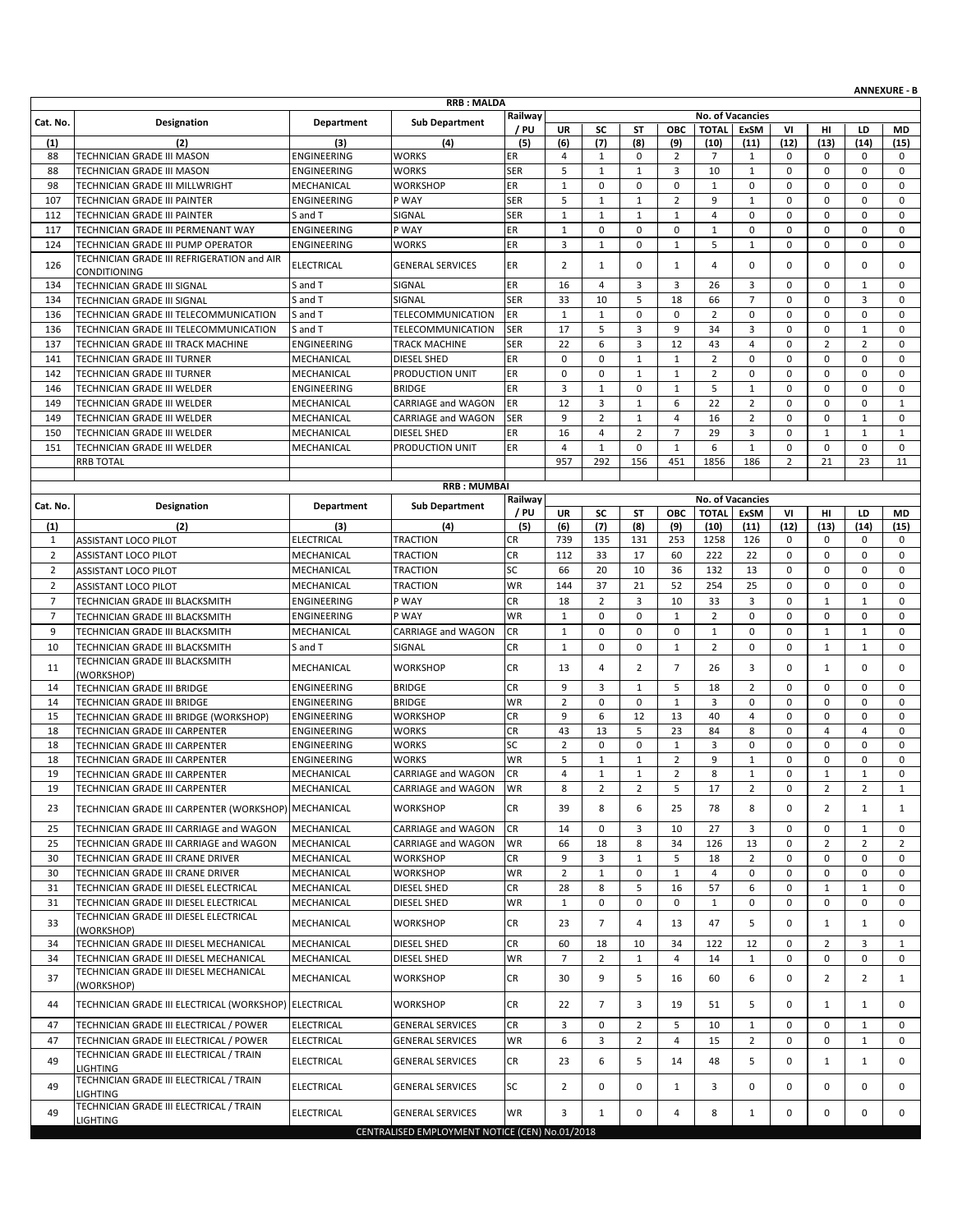| <b>RRB: MUMBAI</b><br>Railway<br>No. of Vacancies<br><b>Department</b><br><b>Sub Department</b><br>Cat. No.<br>Designation<br>/ PU<br>OBC<br><b>TOTAL</b><br><b>ExSM</b><br>UR<br>SC<br>ST<br>VI<br>HI<br>LD<br>MD<br>(6)<br>(7)<br>(12)<br>(2)<br>(3)<br>(4)<br>(5)<br>(8)<br>(9)<br>(10)<br>(11)<br>(13)<br>(14)<br>(15)<br>(1)<br>TECHNICIAN GRADE III ELECTRICAL / TRAIN<br><b>WR</b><br>$\overline{7}$<br>5<br>$\overline{2}$<br>50<br><b>ELECTRICAL</b><br><b>WORKSHOP</b><br>$\mathbf{1}$<br>2<br>15<br>0<br>$\mathbf{1}$<br>$\mathbf{1}$<br>1<br>LIGHTING (WORKSHOP)<br>TRD<br>CR<br>39<br>78<br>8<br>51<br>TECHNICIAN GRADE III ELECTRICAL / TRD<br><b>ELECTRICAL</b><br>12<br>6<br>21<br>0<br>$\mathbf{1}$<br>$\mathbf{1}$<br>$\mathbf{1}$<br>3<br>$\mathbf{1}$<br>51<br><b>ELECTRICAL</b><br>TRD<br>WR<br>14<br>$\mathbf{1}$<br>8<br>26<br>3<br>0<br>0<br>0<br>TECHNICIAN GRADE III ELECTRICAL / TRD<br>49<br>$\overline{7}$<br>29<br>98<br>10<br>$\mathbf 0$<br>$\overline{2}$<br>$\overline{2}$<br>52<br><b>ELECTRICAL</b><br>TRD<br>CR<br>13<br>$\mathbf 0$<br>TECHNICIAN GRADE III ELECTRICAL / TRD (OHE)<br>3<br>52<br><b>ELECTRICAL</b><br>TRD<br><b>WR</b><br>13<br>$\overline{2}$<br>6<br>24<br>$\overline{2}$<br>0<br>$\mathbf 0$<br>TECHNICIAN GRADE III ELECTRICAL / TRD (OHE)<br>1<br>0<br>53<br>11<br>$\overline{4}$<br>$\mathbf{1}$<br>20<br>$\overline{2}$<br>0<br>$\mathbf{1}$<br>$\mathbf 0$<br>TECHNICIAN GRADE III ELECTRICAL / TRD (PSI)<br><b>ELECTRICAL</b><br>TRD<br>CR<br>4<br>0<br>9<br>$\overline{2}$<br>16<br>$\overline{2}$<br>$\mathbf 0$<br>53<br><b>ELECTRICAL</b><br>TRD<br>WR<br>$\mathbf{1}$<br>4<br>$\mathbf{1}$<br>$\mathbf 0$<br>0<br>TECHNICIAN GRADE III ELECTRICAL / TRD (PSI)<br><b>TRS</b><br><b>CR</b><br>234<br>73<br>53<br>172<br>532<br>53<br>$\mathbf 0$<br>$\overline{7}$<br>$\overline{7}$<br>$\overline{7}$<br>54<br><b>ELECTRICAL</b><br>TECHNICIAN GRADE III ELECTRICAL / TRS<br><b>TRS</b><br>WR<br>23<br>3<br>$\overline{2}$<br>13<br>$\overline{2}$<br>$\overline{2}$<br>54<br><b>ELECTRICAL</b><br>41<br>4<br>0<br>$\mathbf{1}$<br>TECHNICIAN GRADE III ELECTRICAL / TRS<br>32<br>57<br>TECHNICIAN GRADE III EMU<br><b>ELECTRICAL</b><br>EMU<br>WR<br>10<br>16<br>62<br>6<br>0<br>$\mathbf{1}$<br>$\mathbf{1}$<br>2<br>4<br><b>ELECTRICAL</b><br>CR<br>$\mathbf{1}$<br>$\mathbf{1}$<br>$\mathbf 0$<br>3<br>$\mathbf 0$<br>0<br>$\mathbf{1}$<br>59<br><b>GENERAL SERVICES</b><br>$\mathbf{1}$<br>0<br>$\mathbf 0$<br>TECHNICIAN GRADE III FITTER<br>ENGINEERING<br><b>WORKS</b><br><b>CR</b><br>21<br>5<br>3<br>12<br>41<br>4<br>$\overline{2}$<br>0<br>61<br>TECHNICIAN GRADE III FITTER<br>1<br>1<br><b>WORKS</b><br><b>WR</b><br>$\mathbf{1}$<br>$\mathbf 0$<br>$\mathbf 0$<br>61<br>ENGINEERING<br>$\mathbf 0$<br>$\mathbf 0$<br>$\mathbf{1}$<br>0<br>$\mathbf{1}$<br>$\mathbf 0$<br>0<br>TECHNICIAN GRADE III FITTER<br>117<br>33<br>21<br>76<br>247<br>3<br>3<br>62<br>TECHNICIAN GRADE III FITTER<br>MECHANICAL<br>CARRIAGE and WAGON<br><b>CR</b><br>25<br>3<br>$\mathbf{1}$<br>$\overline{7}$<br><b>SC</b><br>$\mathbf 0$<br>$\overline{2}$<br>10<br>$\mathbf 0$<br>0<br>62<br>MECHANICAL<br>CARRIAGE and WAGON<br>$\mathbf{1}$<br>$\mathbf{1}$<br>$\mathbf 0$<br>$\mathbf 0$<br>TECHNICIAN GRADE III FITTER<br>WR<br>$\mathbf{1}$<br>0<br>$\mathbf{1}$<br>$\overline{2}$<br>$\mathbf 0$<br>0<br>0<br>64<br><b>ELECTRICAL</b><br><b>WORKSHOP</b><br>$\mathbf 0$<br>$\mathbf 0$<br>0<br>TECHNICIAN GRADE III FITTER (WORKSHOP)<br><b>CR</b><br>65<br>15<br>10<br>33<br>12<br>$\mathbf{1}$<br>$\overline{2}$<br>$\overline{2}$<br>66<br>MECHANICAL<br><b>WORKSHOP</b><br>123<br>0<br>TECHNICIAN GRADE III FITTER (WORKSHOP)<br>93<br>47<br>183<br>12<br>TECHNICIAN GRADE III FITTER (WORKSHOP)<br>MECHANICAL<br>WR<br>28<br>15<br>18<br>$\overline{2}$<br>$\overline{2}$<br>$\mathbf{1}$<br>66<br><b>WORKSHOP</b><br><b>CR</b><br>$\overline{2}$<br>WORKSHOP<br>$\mathbf 0$<br>$\mathbf 0$<br>3<br>0<br>0<br>0<br>$\mathbf 0$<br>0<br>67<br>TECHNICIAN GRADE III FITTER (WORKSHOP)<br>S and T<br>1<br><b>CR</b><br>$\mathbf 1$<br>$\mathbf 0$<br>$\mathbf 0$<br>0<br>69<br><b>ENGINEERING</b><br><b>BRIDGE</b><br>$\mathbf 0$<br>$\mathbf{1}$<br>0<br>0<br>$\mathbf 0$<br>0<br>TECHNICIAN GRADE III GRINDER<br>$\mathbf{1}$<br>$\overline{2}$<br>0<br>79<br>MECHANICAL<br>CARRIAGE and WAGON<br>CR<br>$\mathbf 0$<br>$\mathbf 0$<br>$\mathbf{1}$<br>0<br>0<br>$\mathbf{1}$<br>0<br>TECHNICIAN GRADE III MACHINIST<br>$\overline{7}$<br>84<br>TECHNICIAN GRADE III MACHINIST (WORKSHOP) MECHANICAL<br>WORKSHOP<br>CR.<br>22<br>3<br>13<br>45<br>5<br>$\Omega$<br>0<br>2<br>0<br>CR<br>44<br>12<br>$\overline{7}$<br>87<br>9<br>$\overline{2}$<br>$\mathbf{1}$<br>88<br><b>ENGINEERING</b><br><b>WORKS</b><br>24<br>0<br>0<br>TECHNICIAN GRADE III MASON<br>SC<br>$\overline{2}$<br>$\mathbf 0$<br>0<br>$\mathbf 0$<br>0<br>88<br>ENGINEERING<br><b>WORKS</b><br>0<br>$\mathbf{1}$<br>3<br>$\mathbf 0$<br>0<br>TECHNICIAN GRADE III MASON<br>TECHNICIAN GRADE III MASON<br>ENGINEERING<br><b>WORKS</b><br>WR<br>3<br>2<br>0<br>6<br>0<br>0<br>0<br>88<br>1<br>$\mathbf{1}$<br>1<br>TECHNICIAN GRADE III MECHANICAL<br><b>CR</b><br>27<br>6<br>3<br>5<br>93<br><b>ELECTRICAL</b><br>13<br>49<br>0<br>$\mathbf{1}$<br>$\mathbf{1}$<br>0<br><b>WORKSHOP</b><br>(WORKSHOP)<br>3<br>$\mathbf 0$<br>5<br>96<br>MECHANICAL<br><b>CR</b><br>$\mathbf{1}$<br>$\mathbf{1}$<br>$\mathbf{1}$<br>0<br>$\mathbf{1}$<br>$\mathbf{1}$<br>$\mathbf 0$<br>TECHNICIAN GRADE III MILLWRIGHT<br>CARRIAGE and WAGON<br><b>CR</b><br>27<br>8<br>5<br>0<br>$\overline{2}$<br>$\mathbf{1}$<br>98<br>TECHNICIAN GRADE III MILLWRIGHT<br>MECHANICAL<br><b>WORKSHOP</b><br>4<br>14<br>53<br>0<br><b>WR</b><br>5<br>$\mathbf{1}$<br>$\overline{2}$<br>9<br>$\mathbf{1}$<br>$\mathbf{1}$<br>$\mathbf{1}$<br>$\mathbf{1}$<br>98<br>TECHNICIAN GRADE III MILLWRIGHT<br>MECHANICAL<br><b>WORKSHOP</b><br>$\mathbf{1}$<br>0<br>TECHNICIAN GRADE III MOTOR VEHICLE DRIVER<br>CR<br>3<br>$\overline{2}$<br>$\overline{7}$<br>$\mathbf 0$<br>0<br>0<br>100<br>GENERAL<br>TRANSPORT<br>$\mathbf{1}$<br>$\mathbf{1}$<br>0<br>$\mathbf{1}$<br><b>CUM MECHANIC</b><br>TECHNICIAN GRADE III MOTOR VEHICLE DRIVER<br>0<br><b>TRANSPORT</b><br>WR<br>$\mathbf{1}$<br>$\mathbf 0$<br>0<br>$\overline{2}$<br>0<br>0<br>0<br>0<br>100<br>GENERAL<br>1<br><b>CUM MECHANIC</b><br>P WAY<br><b>CR</b><br>$\mathbf{1}$<br>$\mathbf 0$<br>$\mathbf 0$<br>$\mathbf{1}$<br><b>ENGINEERING</b><br>$\mathbf 0$<br>$\mathbf{1}$<br>0<br>0<br>$\mathbf{1}$<br>$\mathbf 0$<br>107<br>TECHNICIAN GRADE III PAINTER<br>ENGINEERING<br>P WAY<br><b>WR</b><br>$\mathbf 0$<br>$\mathbf 0$<br>2<br>0<br>0<br>0<br>0<br>107<br>TECHNICIAN GRADE III PAINTER<br>1<br>1<br>1<br><b>CR</b><br>10<br>$\overline{2}$<br>6<br>$\overline{2}$<br>$\mathbf{1}$<br>108<br>ENGINEERING<br><b>WORKS</b><br>$\mathbf{1}$<br>19<br>0<br>$\mathbf 0$<br>0<br>TECHNICIAN GRADE III PAINTER<br>$\mathbf{1}$<br>$\mathbf 0$<br>$\mathbf{1}$<br>$\mathbf{1}$<br>$\mathbf{1}$<br>109<br>TECHNICIAN GRADE III PAINTER<br>MECHANICAL<br><b>CARRIAGE and WAGON</b><br><b>CR</b><br>$\mathbf 0$<br>$\mathbf 0$<br>0<br>0<br>0<br>$\mathbf 0$<br>3<br>0<br>$\mathbf 0$<br>$\overline{2}$<br>109<br>MECHANICAL<br><b>WR</b><br>$\mathbf{1}$<br>$\mathbf{1}$<br>$\overline{2}$<br>$\mathbf{1}$<br>TECHNICIAN GRADE III PAINTER<br>CARRIAGE and WAGON<br>1<br>$\overline{2}$<br>CR<br>10<br>$\overline{2}$<br>5<br>19<br>$\overline{2}$<br>0<br>$\mathbf 1$<br>0<br>115<br>TECHNICIAN GRADE III PAINTER (WORKSHOP)<br>MECHANICAL<br><b>WORKSHOP</b><br>0<br>$\mathbf 2$<br><b>CR</b><br>13<br>5<br>21<br>$\mathbf 2$<br><b>ENGINEERING</b><br><b>WORKS</b><br>$\mathbf{1}$<br>$\mathbf{1}$<br>$\mathbf{1}$<br>$\mathbf 1$<br>$\Omega$<br>121<br>TECHNICIAN GRADE III PLUMBER / PIPE FITTER<br>CR<br>$\overline{2}$<br>$\overline{2}$<br>TECHNICIAN GRADE III PUMP OPERATOR<br>ENGINEERING<br><b>WORKS</b><br>12<br>3<br>6<br>23<br>$\mathbf{1}$<br>124<br>1<br>$\mathbf{1}$<br>0<br>TECHNICIAN GRADE III REFRIGERATION and AIR<br>126<br>ELECTRICAL<br>CR<br>6<br>$\overline{2}$<br>8<br>0<br><b>GENERAL SERVICES</b><br>18<br>34<br>3<br>$\mathbf{1}$<br>1<br>0<br>CONDITIONING<br>TECHNICIAN GRADE III REFRIGERATION and AIR<br><b>ELECTRICAL</b><br>SC<br>0<br>0<br>0<br>0<br>0<br>126<br><b>GENERAL SERVICES</b><br>1<br>1<br>2<br>0<br>0<br>CONDITIONING<br>TECHNICIAN GRADE III REFRIGERATION and AIR<br>126<br>WR<br>5<br>0<br>3<br>9<br>0<br>0<br><b>ELECTRICAL</b><br><b>GENERAL SERVICES</b><br>1<br>$\mathbf{1}$<br>0<br>1<br>CONDITIONING<br>TECHNICIAN GRADE III REMOTE CONTROL (TRD) ELECTRICAL<br>TRD<br>WR<br>0<br>$\mathbf{1}$<br>2<br>0<br>0<br>129<br>$\mathbf{1}$<br>0<br>0<br>0<br>0<br><b>CR</b><br>MECHANICAL<br>WORKSHOP<br>$\overline{2}$<br>8<br>28<br>3<br>132<br>14<br>4<br>0<br>1<br>0<br>0<br>TECHNICIAN GRADE III SHEET METAL WORKER<br>SIGNAL<br>CR<br>275<br>45<br>95<br>484<br>48<br>0<br>0<br>134<br>TECHNICIAN GRADE III SIGNAL<br>S and T<br>69<br>19<br>0<br>SC<br>$\overline{2}$<br>$\overline{2}$<br>SIGNAL<br>10<br>3<br>$\overline{4}$<br>19<br>0<br>0<br>$\mathbf{1}$<br>134<br>TECHNICIAN GRADE III SIGNAL<br>S and T<br>0<br>WR<br>22<br>9<br>5<br>134<br>TECHNICIAN GRADE III SIGNAL<br>S and T<br>SIGNAL<br>3<br>13<br>47<br>0<br>0<br>0<br>0<br>6<br>TELECOMMUNICATION<br><b>CR</b><br>79<br>16<br>20<br>122<br>12<br>0<br>0<br>$5 + 1*$<br>0<br>136<br>TECHNICIAN GRADE III TELECOMMUNICATION<br>S and T<br>SC<br>3<br>$\mathbf{1}$<br>0<br>5<br>$\mathbf{1}$<br>0<br>0<br>136<br>TECHNICIAN GRADE III TELECOMMUNICATION<br>S and T<br>TELECOMMUNICATION<br>1<br>0<br>0<br>5<br>8<br><b>WR</b><br>$\mathbf{1}$<br>$\mathbf{1}$<br>$\mathbf{1}$<br>0<br>0<br>136<br>TECHNICIAN GRADE III TELECOMMUNICATION<br>S and T<br>TELECOMMUNICATION<br>1<br>0<br>0<br>137<br>TECHNICIAN GRADE III TRACK MACHINE<br>ENGINEERING<br>TRACK MACHINE<br><b>CR</b><br>91<br>27<br>13<br>48<br>179<br>18<br>3<br>$\overline{2}$<br>2<br>0<br>6<br>WR<br>$\overline{2}$<br>2<br>11<br>$\mathbf{1}$<br>0<br>0<br>137<br>TECHNICIAN GRADE III TRACK MACHINE<br>ENGINEERING<br>TRACK MACHINE<br>1<br>0<br>0<br>$\overline{2}$<br>0<br>$\mathbf{1}$<br>3<br>0<br>138<br>MECHANICAL<br>WR<br>0<br>0<br>0<br>0<br>0<br>CARRIAGE and WAGON<br>TECHNICIAN GRADE III TRIMMER<br>139<br>TECHNICIAN GRADE III TRIMMER (WORKSHOP)<br><b>WORKSHOP</b><br>CR<br>12<br>$\overline{2}$<br>$\overline{7}$<br>3<br>0<br>MECHANICAL<br>4<br>25<br>0<br>$\mathbf{1}$<br>0<br>TECHNICIAN GRADE III WELDER<br>ENGINEERING<br><b>BRIDGE</b><br><b>CR</b><br>5<br>$\overline{2}$<br>0<br>$\overline{2}$<br>9<br>$\mathbf{1}$<br>0<br>146<br>1<br>1<br>0<br>ENGINEERING<br>$\overline{2}$<br>0<br>$\overline{2}$<br>0<br><b>BRIDGE</b><br>WR<br>0<br>0<br>0<br>0<br>0<br>146<br>TECHNICIAN GRADE III WELDER<br>0<br>$\overline{2}$<br>9<br>0<br>0<br>148<br>TECHNICIAN GRADE III WELDER<br>ENGINEERING<br><b>WORKS</b><br><b>CR</b><br>5<br>$\mathbf{1}$<br>$\mathbf{1}$<br>0<br>0<br>1<br>CENTRALISED EMPLOYMENT NOTICE (CEN) No.01/2018 |  |  |  |  |  |  |  | <b>ANNEXURE - B</b> |
|---------------------------------------------------------------------------------------------------------------------------------------------------------------------------------------------------------------------------------------------------------------------------------------------------------------------------------------------------------------------------------------------------------------------------------------------------------------------------------------------------------------------------------------------------------------------------------------------------------------------------------------------------------------------------------------------------------------------------------------------------------------------------------------------------------------------------------------------------------------------------------------------------------------------------------------------------------------------------------------------------------------------------------------------------------------------------------------------------------------------------------------------------------------------------------------------------------------------------------------------------------------------------------------------------------------------------------------------------------------------------------------------------------------------------------------------------------------------------------------------------------------------------------------------------------------------------------------------------------------------------------------------------------------------------------------------------------------------------------------------------------------------------------------------------------------------------------------------------------------------------------------------------------------------------------------------------------------------------------------------------------------------------------------------------------------------------------------------------------------------------------------------------------------------------------------------------------------------------------------------------------------------------------------------------------------------------------------------------------------------------------------------------------------------------------------------------------------------------------------------------------------------------------------------------------------------------------------------------------------------------------------------------------------------------------------------------------------------------------------------------------------------------------------------------------------------------------------------------------------------------------------------------------------------------------------------------------------------------------------------------------------------------------------------------------------------------------------------------------------------------------------------------------------------------------------------------------------------------------------------------------------------------------------------------------------------------------------------------------------------------------------------------------------------------------------------------------------------------------------------------------------------------------------------------------------------------------------------------------------------------------------------------------------------------------------------------------------------------------------------------------------------------------------------------------------------------------------------------------------------------------------------------------------------------------------------------------------------------------------------------------------------------------------------------------------------------------------------------------------------------------------------------------------------------------------------------------------------------------------------------------------------------------------------------------------------------------------------------------------------------------------------------------------------------------------------------------------------------------------------------------------------------------------------------------------------------------------------------------------------------------------------------------------------------------------------------------------------------------------------------------------------------------------------------------------------------------------------------------------------------------------------------------------------------------------------------------------------------------------------------------------------------------------------------------------------------------------------------------------------------------------------------------------------------------------------------------------------------------------------------------------------------------------------------------------------------------------------------------------------------------------------------------------------------------------------------------------------------------------------------------------------------------------------------------------------------------------------------------------------------------------------------------------------------------------------------------------------------------------------------------------------------------------------------------------------------------------------------------------------------------------------------------------------------------------------------------------------------------------------------------------------------------------------------------------------------------------------------------------------------------------------------------------------------------------------------------------------------------------------------------------------------------------------------------------------------------------------------------------------------------------------------------------------------------------------------------------------------------------------------------------------------------------------------------------------------------------------------------------------------------------------------------------------------------------------------------------------------------------------------------------------------------------------------------------------------------------------------------------------------------------------------------------------------------------------------------------------------------------------------------------------------------------------------------------------------------------------------------------------------------------------------------------------------------------------------------------------------------------------------------------------------------------------------------------------------------------------------------------------------------------------------------------------------------------------------------------------------------------------------------------------------------------------------------------------------------------------------------------------------------------------------------------------------------------------------------------------------------------------------------------------------------------------------------------------------------------------------------------------------------------------------------------------------------------------------------------------------------------------------------------------------------------------------------------------------------------------------------------------------------------------------------------------------------------------------------------------------------------------------------------------------------------------------------------------------------------------------------------------------------------------------------------------------------------------------------------------------------------------------------------------------------------------------------------------------------------------------------------------------------------------------------------------------------------------------------------------------------------------------------------------------------------------------------------------------------------------------------------------------------------------------------------------------------------------------------------------------------------------------------------------------------------------------------------------------------------------------------------------------------------------------------------------------------------------------------------------------------------------------------------------------------------------------------------------------------------------------------------------------------------------------------------------------------------------------------------------------------------------------------------------------------------------------------------------------------------------------------------------------------------------------------------------------------------------------------------------------------------------------------------------------------------------------------------------------------------------------------------------------------------------------------------------------------------------------------------------------------------------------------------------------------------------------------------------------------------------------------------------------------------------------------------------------------------------------------------------------------------------------------------------------------------------------------------------------------------------------------------------------------------------------------------------------------------------------------------------------------------------------------------------------------------------------------------------------------------------------------------------------------------------------------------------------------------------------------------------------------------------------------------------------------------------------------------------------------------------------------------------------------------------------------------------------------------------------------------------------------------------------------------------------------------------------------------------------------------------------------------------------|--|--|--|--|--|--|--|---------------------|
|                                                                                                                                                                                                                                                                                                                                                                                                                                                                                                                                                                                                                                                                                                                                                                                                                                                                                                                                                                                                                                                                                                                                                                                                                                                                                                                                                                                                                                                                                                                                                                                                                                                                                                                                                                                                                                                                                                                                                                                                                                                                                                                                                                                                                                                                                                                                                                                                                                                                                                                                                                                                                                                                                                                                                                                                                                                                                                                                                                                                                                                                                                                                                                                                                                                                                                                                                                                                                                                                                                                                                                                                                                                                                                                                                                                                                                                                                                                                                                                                                                                                                                                                                                                                                                                                                                                                                                                                                                                                                                                                                                                                                                                                                                                                                                                                                                                                                                                                                                                                                                                                                                                                                                                                                                                                                                                                                                                                                                                                                                                                                                                                                                                                                                                                                                                                                                                                                                                                                                                                                                                                                                                                                                                                                                                                                                                                                                                                                                                                                                                                                                                                                                                                                                                                                                                                                                                                                                                                                                                                                                                                                                                                                                                                                                                                                                                                                                                                                                                                                                                                                                                                                                                                                                                                                                                                                                                                                                                                                                                                                                                                                                                                                                                                                                                                                                                                                                                                                                                                                                                                                                                                                                                                                                                                                                                                                                                                                                                                                                                                                                                                                                                                                                                                                                                                                                                                                                                                                                                                                                                                                                                                                                                                                                                                                                                                                                                                                                                                                                                                                                                                                                                                                                                                                                                                                                                                                                                                                                                                                                                                                                                                                                                                                                                                                                                                                                                                                                                                                                                                                                                                                                                           |  |  |  |  |  |  |  |                     |
|                                                                                                                                                                                                                                                                                                                                                                                                                                                                                                                                                                                                                                                                                                                                                                                                                                                                                                                                                                                                                                                                                                                                                                                                                                                                                                                                                                                                                                                                                                                                                                                                                                                                                                                                                                                                                                                                                                                                                                                                                                                                                                                                                                                                                                                                                                                                                                                                                                                                                                                                                                                                                                                                                                                                                                                                                                                                                                                                                                                                                                                                                                                                                                                                                                                                                                                                                                                                                                                                                                                                                                                                                                                                                                                                                                                                                                                                                                                                                                                                                                                                                                                                                                                                                                                                                                                                                                                                                                                                                                                                                                                                                                                                                                                                                                                                                                                                                                                                                                                                                                                                                                                                                                                                                                                                                                                                                                                                                                                                                                                                                                                                                                                                                                                                                                                                                                                                                                                                                                                                                                                                                                                                                                                                                                                                                                                                                                                                                                                                                                                                                                                                                                                                                                                                                                                                                                                                                                                                                                                                                                                                                                                                                                                                                                                                                                                                                                                                                                                                                                                                                                                                                                                                                                                                                                                                                                                                                                                                                                                                                                                                                                                                                                                                                                                                                                                                                                                                                                                                                                                                                                                                                                                                                                                                                                                                                                                                                                                                                                                                                                                                                                                                                                                                                                                                                                                                                                                                                                                                                                                                                                                                                                                                                                                                                                                                                                                                                                                                                                                                                                                                                                                                                                                                                                                                                                                                                                                                                                                                                                                                                                                                                                                                                                                                                                                                                                                                                                                                                                                                                                                                                                                           |  |  |  |  |  |  |  |                     |
|                                                                                                                                                                                                                                                                                                                                                                                                                                                                                                                                                                                                                                                                                                                                                                                                                                                                                                                                                                                                                                                                                                                                                                                                                                                                                                                                                                                                                                                                                                                                                                                                                                                                                                                                                                                                                                                                                                                                                                                                                                                                                                                                                                                                                                                                                                                                                                                                                                                                                                                                                                                                                                                                                                                                                                                                                                                                                                                                                                                                                                                                                                                                                                                                                                                                                                                                                                                                                                                                                                                                                                                                                                                                                                                                                                                                                                                                                                                                                                                                                                                                                                                                                                                                                                                                                                                                                                                                                                                                                                                                                                                                                                                                                                                                                                                                                                                                                                                                                                                                                                                                                                                                                                                                                                                                                                                                                                                                                                                                                                                                                                                                                                                                                                                                                                                                                                                                                                                                                                                                                                                                                                                                                                                                                                                                                                                                                                                                                                                                                                                                                                                                                                                                                                                                                                                                                                                                                                                                                                                                                                                                                                                                                                                                                                                                                                                                                                                                                                                                                                                                                                                                                                                                                                                                                                                                                                                                                                                                                                                                                                                                                                                                                                                                                                                                                                                                                                                                                                                                                                                                                                                                                                                                                                                                                                                                                                                                                                                                                                                                                                                                                                                                                                                                                                                                                                                                                                                                                                                                                                                                                                                                                                                                                                                                                                                                                                                                                                                                                                                                                                                                                                                                                                                                                                                                                                                                                                                                                                                                                                                                                                                                                                                                                                                                                                                                                                                                                                                                                                                                                                                                                                                           |  |  |  |  |  |  |  |                     |
|                                                                                                                                                                                                                                                                                                                                                                                                                                                                                                                                                                                                                                                                                                                                                                                                                                                                                                                                                                                                                                                                                                                                                                                                                                                                                                                                                                                                                                                                                                                                                                                                                                                                                                                                                                                                                                                                                                                                                                                                                                                                                                                                                                                                                                                                                                                                                                                                                                                                                                                                                                                                                                                                                                                                                                                                                                                                                                                                                                                                                                                                                                                                                                                                                                                                                                                                                                                                                                                                                                                                                                                                                                                                                                                                                                                                                                                                                                                                                                                                                                                                                                                                                                                                                                                                                                                                                                                                                                                                                                                                                                                                                                                                                                                                                                                                                                                                                                                                                                                                                                                                                                                                                                                                                                                                                                                                                                                                                                                                                                                                                                                                                                                                                                                                                                                                                                                                                                                                                                                                                                                                                                                                                                                                                                                                                                                                                                                                                                                                                                                                                                                                                                                                                                                                                                                                                                                                                                                                                                                                                                                                                                                                                                                                                                                                                                                                                                                                                                                                                                                                                                                                                                                                                                                                                                                                                                                                                                                                                                                                                                                                                                                                                                                                                                                                                                                                                                                                                                                                                                                                                                                                                                                                                                                                                                                                                                                                                                                                                                                                                                                                                                                                                                                                                                                                                                                                                                                                                                                                                                                                                                                                                                                                                                                                                                                                                                                                                                                                                                                                                                                                                                                                                                                                                                                                                                                                                                                                                                                                                                                                                                                                                                                                                                                                                                                                                                                                                                                                                                                                                                                                                                                           |  |  |  |  |  |  |  |                     |
|                                                                                                                                                                                                                                                                                                                                                                                                                                                                                                                                                                                                                                                                                                                                                                                                                                                                                                                                                                                                                                                                                                                                                                                                                                                                                                                                                                                                                                                                                                                                                                                                                                                                                                                                                                                                                                                                                                                                                                                                                                                                                                                                                                                                                                                                                                                                                                                                                                                                                                                                                                                                                                                                                                                                                                                                                                                                                                                                                                                                                                                                                                                                                                                                                                                                                                                                                                                                                                                                                                                                                                                                                                                                                                                                                                                                                                                                                                                                                                                                                                                                                                                                                                                                                                                                                                                                                                                                                                                                                                                                                                                                                                                                                                                                                                                                                                                                                                                                                                                                                                                                                                                                                                                                                                                                                                                                                                                                                                                                                                                                                                                                                                                                                                                                                                                                                                                                                                                                                                                                                                                                                                                                                                                                                                                                                                                                                                                                                                                                                                                                                                                                                                                                                                                                                                                                                                                                                                                                                                                                                                                                                                                                                                                                                                                                                                                                                                                                                                                                                                                                                                                                                                                                                                                                                                                                                                                                                                                                                                                                                                                                                                                                                                                                                                                                                                                                                                                                                                                                                                                                                                                                                                                                                                                                                                                                                                                                                                                                                                                                                                                                                                                                                                                                                                                                                                                                                                                                                                                                                                                                                                                                                                                                                                                                                                                                                                                                                                                                                                                                                                                                                                                                                                                                                                                                                                                                                                                                                                                                                                                                                                                                                                                                                                                                                                                                                                                                                                                                                                                                                                                                                                                           |  |  |  |  |  |  |  |                     |
|                                                                                                                                                                                                                                                                                                                                                                                                                                                                                                                                                                                                                                                                                                                                                                                                                                                                                                                                                                                                                                                                                                                                                                                                                                                                                                                                                                                                                                                                                                                                                                                                                                                                                                                                                                                                                                                                                                                                                                                                                                                                                                                                                                                                                                                                                                                                                                                                                                                                                                                                                                                                                                                                                                                                                                                                                                                                                                                                                                                                                                                                                                                                                                                                                                                                                                                                                                                                                                                                                                                                                                                                                                                                                                                                                                                                                                                                                                                                                                                                                                                                                                                                                                                                                                                                                                                                                                                                                                                                                                                                                                                                                                                                                                                                                                                                                                                                                                                                                                                                                                                                                                                                                                                                                                                                                                                                                                                                                                                                                                                                                                                                                                                                                                                                                                                                                                                                                                                                                                                                                                                                                                                                                                                                                                                                                                                                                                                                                                                                                                                                                                                                                                                                                                                                                                                                                                                                                                                                                                                                                                                                                                                                                                                                                                                                                                                                                                                                                                                                                                                                                                                                                                                                                                                                                                                                                                                                                                                                                                                                                                                                                                                                                                                                                                                                                                                                                                                                                                                                                                                                                                                                                                                                                                                                                                                                                                                                                                                                                                                                                                                                                                                                                                                                                                                                                                                                                                                                                                                                                                                                                                                                                                                                                                                                                                                                                                                                                                                                                                                                                                                                                                                                                                                                                                                                                                                                                                                                                                                                                                                                                                                                                                                                                                                                                                                                                                                                                                                                                                                                                                                                                                                           |  |  |  |  |  |  |  |                     |
|                                                                                                                                                                                                                                                                                                                                                                                                                                                                                                                                                                                                                                                                                                                                                                                                                                                                                                                                                                                                                                                                                                                                                                                                                                                                                                                                                                                                                                                                                                                                                                                                                                                                                                                                                                                                                                                                                                                                                                                                                                                                                                                                                                                                                                                                                                                                                                                                                                                                                                                                                                                                                                                                                                                                                                                                                                                                                                                                                                                                                                                                                                                                                                                                                                                                                                                                                                                                                                                                                                                                                                                                                                                                                                                                                                                                                                                                                                                                                                                                                                                                                                                                                                                                                                                                                                                                                                                                                                                                                                                                                                                                                                                                                                                                                                                                                                                                                                                                                                                                                                                                                                                                                                                                                                                                                                                                                                                                                                                                                                                                                                                                                                                                                                                                                                                                                                                                                                                                                                                                                                                                                                                                                                                                                                                                                                                                                                                                                                                                                                                                                                                                                                                                                                                                                                                                                                                                                                                                                                                                                                                                                                                                                                                                                                                                                                                                                                                                                                                                                                                                                                                                                                                                                                                                                                                                                                                                                                                                                                                                                                                                                                                                                                                                                                                                                                                                                                                                                                                                                                                                                                                                                                                                                                                                                                                                                                                                                                                                                                                                                                                                                                                                                                                                                                                                                                                                                                                                                                                                                                                                                                                                                                                                                                                                                                                                                                                                                                                                                                                                                                                                                                                                                                                                                                                                                                                                                                                                                                                                                                                                                                                                                                                                                                                                                                                                                                                                                                                                                                                                                                                                                                                           |  |  |  |  |  |  |  |                     |
|                                                                                                                                                                                                                                                                                                                                                                                                                                                                                                                                                                                                                                                                                                                                                                                                                                                                                                                                                                                                                                                                                                                                                                                                                                                                                                                                                                                                                                                                                                                                                                                                                                                                                                                                                                                                                                                                                                                                                                                                                                                                                                                                                                                                                                                                                                                                                                                                                                                                                                                                                                                                                                                                                                                                                                                                                                                                                                                                                                                                                                                                                                                                                                                                                                                                                                                                                                                                                                                                                                                                                                                                                                                                                                                                                                                                                                                                                                                                                                                                                                                                                                                                                                                                                                                                                                                                                                                                                                                                                                                                                                                                                                                                                                                                                                                                                                                                                                                                                                                                                                                                                                                                                                                                                                                                                                                                                                                                                                                                                                                                                                                                                                                                                                                                                                                                                                                                                                                                                                                                                                                                                                                                                                                                                                                                                                                                                                                                                                                                                                                                                                                                                                                                                                                                                                                                                                                                                                                                                                                                                                                                                                                                                                                                                                                                                                                                                                                                                                                                                                                                                                                                                                                                                                                                                                                                                                                                                                                                                                                                                                                                                                                                                                                                                                                                                                                                                                                                                                                                                                                                                                                                                                                                                                                                                                                                                                                                                                                                                                                                                                                                                                                                                                                                                                                                                                                                                                                                                                                                                                                                                                                                                                                                                                                                                                                                                                                                                                                                                                                                                                                                                                                                                                                                                                                                                                                                                                                                                                                                                                                                                                                                                                                                                                                                                                                                                                                                                                                                                                                                                                                                                                                           |  |  |  |  |  |  |  |                     |
|                                                                                                                                                                                                                                                                                                                                                                                                                                                                                                                                                                                                                                                                                                                                                                                                                                                                                                                                                                                                                                                                                                                                                                                                                                                                                                                                                                                                                                                                                                                                                                                                                                                                                                                                                                                                                                                                                                                                                                                                                                                                                                                                                                                                                                                                                                                                                                                                                                                                                                                                                                                                                                                                                                                                                                                                                                                                                                                                                                                                                                                                                                                                                                                                                                                                                                                                                                                                                                                                                                                                                                                                                                                                                                                                                                                                                                                                                                                                                                                                                                                                                                                                                                                                                                                                                                                                                                                                                                                                                                                                                                                                                                                                                                                                                                                                                                                                                                                                                                                                                                                                                                                                                                                                                                                                                                                                                                                                                                                                                                                                                                                                                                                                                                                                                                                                                                                                                                                                                                                                                                                                                                                                                                                                                                                                                                                                                                                                                                                                                                                                                                                                                                                                                                                                                                                                                                                                                                                                                                                                                                                                                                                                                                                                                                                                                                                                                                                                                                                                                                                                                                                                                                                                                                                                                                                                                                                                                                                                                                                                                                                                                                                                                                                                                                                                                                                                                                                                                                                                                                                                                                                                                                                                                                                                                                                                                                                                                                                                                                                                                                                                                                                                                                                                                                                                                                                                                                                                                                                                                                                                                                                                                                                                                                                                                                                                                                                                                                                                                                                                                                                                                                                                                                                                                                                                                                                                                                                                                                                                                                                                                                                                                                                                                                                                                                                                                                                                                                                                                                                                                                                                                                                           |  |  |  |  |  |  |  |                     |
|                                                                                                                                                                                                                                                                                                                                                                                                                                                                                                                                                                                                                                                                                                                                                                                                                                                                                                                                                                                                                                                                                                                                                                                                                                                                                                                                                                                                                                                                                                                                                                                                                                                                                                                                                                                                                                                                                                                                                                                                                                                                                                                                                                                                                                                                                                                                                                                                                                                                                                                                                                                                                                                                                                                                                                                                                                                                                                                                                                                                                                                                                                                                                                                                                                                                                                                                                                                                                                                                                                                                                                                                                                                                                                                                                                                                                                                                                                                                                                                                                                                                                                                                                                                                                                                                                                                                                                                                                                                                                                                                                                                                                                                                                                                                                                                                                                                                                                                                                                                                                                                                                                                                                                                                                                                                                                                                                                                                                                                                                                                                                                                                                                                                                                                                                                                                                                                                                                                                                                                                                                                                                                                                                                                                                                                                                                                                                                                                                                                                                                                                                                                                                                                                                                                                                                                                                                                                                                                                                                                                                                                                                                                                                                                                                                                                                                                                                                                                                                                                                                                                                                                                                                                                                                                                                                                                                                                                                                                                                                                                                                                                                                                                                                                                                                                                                                                                                                                                                                                                                                                                                                                                                                                                                                                                                                                                                                                                                                                                                                                                                                                                                                                                                                                                                                                                                                                                                                                                                                                                                                                                                                                                                                                                                                                                                                                                                                                                                                                                                                                                                                                                                                                                                                                                                                                                                                                                                                                                                                                                                                                                                                                                                                                                                                                                                                                                                                                                                                                                                                                                                                                                                                                           |  |  |  |  |  |  |  |                     |
|                                                                                                                                                                                                                                                                                                                                                                                                                                                                                                                                                                                                                                                                                                                                                                                                                                                                                                                                                                                                                                                                                                                                                                                                                                                                                                                                                                                                                                                                                                                                                                                                                                                                                                                                                                                                                                                                                                                                                                                                                                                                                                                                                                                                                                                                                                                                                                                                                                                                                                                                                                                                                                                                                                                                                                                                                                                                                                                                                                                                                                                                                                                                                                                                                                                                                                                                                                                                                                                                                                                                                                                                                                                                                                                                                                                                                                                                                                                                                                                                                                                                                                                                                                                                                                                                                                                                                                                                                                                                                                                                                                                                                                                                                                                                                                                                                                                                                                                                                                                                                                                                                                                                                                                                                                                                                                                                                                                                                                                                                                                                                                                                                                                                                                                                                                                                                                                                                                                                                                                                                                                                                                                                                                                                                                                                                                                                                                                                                                                                                                                                                                                                                                                                                                                                                                                                                                                                                                                                                                                                                                                                                                                                                                                                                                                                                                                                                                                                                                                                                                                                                                                                                                                                                                                                                                                                                                                                                                                                                                                                                                                                                                                                                                                                                                                                                                                                                                                                                                                                                                                                                                                                                                                                                                                                                                                                                                                                                                                                                                                                                                                                                                                                                                                                                                                                                                                                                                                                                                                                                                                                                                                                                                                                                                                                                                                                                                                                                                                                                                                                                                                                                                                                                                                                                                                                                                                                                                                                                                                                                                                                                                                                                                                                                                                                                                                                                                                                                                                                                                                                                                                                                                                           |  |  |  |  |  |  |  |                     |
|                                                                                                                                                                                                                                                                                                                                                                                                                                                                                                                                                                                                                                                                                                                                                                                                                                                                                                                                                                                                                                                                                                                                                                                                                                                                                                                                                                                                                                                                                                                                                                                                                                                                                                                                                                                                                                                                                                                                                                                                                                                                                                                                                                                                                                                                                                                                                                                                                                                                                                                                                                                                                                                                                                                                                                                                                                                                                                                                                                                                                                                                                                                                                                                                                                                                                                                                                                                                                                                                                                                                                                                                                                                                                                                                                                                                                                                                                                                                                                                                                                                                                                                                                                                                                                                                                                                                                                                                                                                                                                                                                                                                                                                                                                                                                                                                                                                                                                                                                                                                                                                                                                                                                                                                                                                                                                                                                                                                                                                                                                                                                                                                                                                                                                                                                                                                                                                                                                                                                                                                                                                                                                                                                                                                                                                                                                                                                                                                                                                                                                                                                                                                                                                                                                                                                                                                                                                                                                                                                                                                                                                                                                                                                                                                                                                                                                                                                                                                                                                                                                                                                                                                                                                                                                                                                                                                                                                                                                                                                                                                                                                                                                                                                                                                                                                                                                                                                                                                                                                                                                                                                                                                                                                                                                                                                                                                                                                                                                                                                                                                                                                                                                                                                                                                                                                                                                                                                                                                                                                                                                                                                                                                                                                                                                                                                                                                                                                                                                                                                                                                                                                                                                                                                                                                                                                                                                                                                                                                                                                                                                                                                                                                                                                                                                                                                                                                                                                                                                                                                                                                                                                                                                                           |  |  |  |  |  |  |  |                     |
|                                                                                                                                                                                                                                                                                                                                                                                                                                                                                                                                                                                                                                                                                                                                                                                                                                                                                                                                                                                                                                                                                                                                                                                                                                                                                                                                                                                                                                                                                                                                                                                                                                                                                                                                                                                                                                                                                                                                                                                                                                                                                                                                                                                                                                                                                                                                                                                                                                                                                                                                                                                                                                                                                                                                                                                                                                                                                                                                                                                                                                                                                                                                                                                                                                                                                                                                                                                                                                                                                                                                                                                                                                                                                                                                                                                                                                                                                                                                                                                                                                                                                                                                                                                                                                                                                                                                                                                                                                                                                                                                                                                                                                                                                                                                                                                                                                                                                                                                                                                                                                                                                                                                                                                                                                                                                                                                                                                                                                                                                                                                                                                                                                                                                                                                                                                                                                                                                                                                                                                                                                                                                                                                                                                                                                                                                                                                                                                                                                                                                                                                                                                                                                                                                                                                                                                                                                                                                                                                                                                                                                                                                                                                                                                                                                                                                                                                                                                                                                                                                                                                                                                                                                                                                                                                                                                                                                                                                                                                                                                                                                                                                                                                                                                                                                                                                                                                                                                                                                                                                                                                                                                                                                                                                                                                                                                                                                                                                                                                                                                                                                                                                                                                                                                                                                                                                                                                                                                                                                                                                                                                                                                                                                                                                                                                                                                                                                                                                                                                                                                                                                                                                                                                                                                                                                                                                                                                                                                                                                                                                                                                                                                                                                                                                                                                                                                                                                                                                                                                                                                                                                                                                                                           |  |  |  |  |  |  |  |                     |
|                                                                                                                                                                                                                                                                                                                                                                                                                                                                                                                                                                                                                                                                                                                                                                                                                                                                                                                                                                                                                                                                                                                                                                                                                                                                                                                                                                                                                                                                                                                                                                                                                                                                                                                                                                                                                                                                                                                                                                                                                                                                                                                                                                                                                                                                                                                                                                                                                                                                                                                                                                                                                                                                                                                                                                                                                                                                                                                                                                                                                                                                                                                                                                                                                                                                                                                                                                                                                                                                                                                                                                                                                                                                                                                                                                                                                                                                                                                                                                                                                                                                                                                                                                                                                                                                                                                                                                                                                                                                                                                                                                                                                                                                                                                                                                                                                                                                                                                                                                                                                                                                                                                                                                                                                                                                                                                                                                                                                                                                                                                                                                                                                                                                                                                                                                                                                                                                                                                                                                                                                                                                                                                                                                                                                                                                                                                                                                                                                                                                                                                                                                                                                                                                                                                                                                                                                                                                                                                                                                                                                                                                                                                                                                                                                                                                                                                                                                                                                                                                                                                                                                                                                                                                                                                                                                                                                                                                                                                                                                                                                                                                                                                                                                                                                                                                                                                                                                                                                                                                                                                                                                                                                                                                                                                                                                                                                                                                                                                                                                                                                                                                                                                                                                                                                                                                                                                                                                                                                                                                                                                                                                                                                                                                                                                                                                                                                                                                                                                                                                                                                                                                                                                                                                                                                                                                                                                                                                                                                                                                                                                                                                                                                                                                                                                                                                                                                                                                                                                                                                                                                                                                                                                           |  |  |  |  |  |  |  |                     |
|                                                                                                                                                                                                                                                                                                                                                                                                                                                                                                                                                                                                                                                                                                                                                                                                                                                                                                                                                                                                                                                                                                                                                                                                                                                                                                                                                                                                                                                                                                                                                                                                                                                                                                                                                                                                                                                                                                                                                                                                                                                                                                                                                                                                                                                                                                                                                                                                                                                                                                                                                                                                                                                                                                                                                                                                                                                                                                                                                                                                                                                                                                                                                                                                                                                                                                                                                                                                                                                                                                                                                                                                                                                                                                                                                                                                                                                                                                                                                                                                                                                                                                                                                                                                                                                                                                                                                                                                                                                                                                                                                                                                                                                                                                                                                                                                                                                                                                                                                                                                                                                                                                                                                                                                                                                                                                                                                                                                                                                                                                                                                                                                                                                                                                                                                                                                                                                                                                                                                                                                                                                                                                                                                                                                                                                                                                                                                                                                                                                                                                                                                                                                                                                                                                                                                                                                                                                                                                                                                                                                                                                                                                                                                                                                                                                                                                                                                                                                                                                                                                                                                                                                                                                                                                                                                                                                                                                                                                                                                                                                                                                                                                                                                                                                                                                                                                                                                                                                                                                                                                                                                                                                                                                                                                                                                                                                                                                                                                                                                                                                                                                                                                                                                                                                                                                                                                                                                                                                                                                                                                                                                                                                                                                                                                                                                                                                                                                                                                                                                                                                                                                                                                                                                                                                                                                                                                                                                                                                                                                                                                                                                                                                                                                                                                                                                                                                                                                                                                                                                                                                                                                                                                                           |  |  |  |  |  |  |  |                     |
|                                                                                                                                                                                                                                                                                                                                                                                                                                                                                                                                                                                                                                                                                                                                                                                                                                                                                                                                                                                                                                                                                                                                                                                                                                                                                                                                                                                                                                                                                                                                                                                                                                                                                                                                                                                                                                                                                                                                                                                                                                                                                                                                                                                                                                                                                                                                                                                                                                                                                                                                                                                                                                                                                                                                                                                                                                                                                                                                                                                                                                                                                                                                                                                                                                                                                                                                                                                                                                                                                                                                                                                                                                                                                                                                                                                                                                                                                                                                                                                                                                                                                                                                                                                                                                                                                                                                                                                                                                                                                                                                                                                                                                                                                                                                                                                                                                                                                                                                                                                                                                                                                                                                                                                                                                                                                                                                                                                                                                                                                                                                                                                                                                                                                                                                                                                                                                                                                                                                                                                                                                                                                                                                                                                                                                                                                                                                                                                                                                                                                                                                                                                                                                                                                                                                                                                                                                                                                                                                                                                                                                                                                                                                                                                                                                                                                                                                                                                                                                                                                                                                                                                                                                                                                                                                                                                                                                                                                                                                                                                                                                                                                                                                                                                                                                                                                                                                                                                                                                                                                                                                                                                                                                                                                                                                                                                                                                                                                                                                                                                                                                                                                                                                                                                                                                                                                                                                                                                                                                                                                                                                                                                                                                                                                                                                                                                                                                                                                                                                                                                                                                                                                                                                                                                                                                                                                                                                                                                                                                                                                                                                                                                                                                                                                                                                                                                                                                                                                                                                                                                                                                                                                                                           |  |  |  |  |  |  |  |                     |
|                                                                                                                                                                                                                                                                                                                                                                                                                                                                                                                                                                                                                                                                                                                                                                                                                                                                                                                                                                                                                                                                                                                                                                                                                                                                                                                                                                                                                                                                                                                                                                                                                                                                                                                                                                                                                                                                                                                                                                                                                                                                                                                                                                                                                                                                                                                                                                                                                                                                                                                                                                                                                                                                                                                                                                                                                                                                                                                                                                                                                                                                                                                                                                                                                                                                                                                                                                                                                                                                                                                                                                                                                                                                                                                                                                                                                                                                                                                                                                                                                                                                                                                                                                                                                                                                                                                                                                                                                                                                                                                                                                                                                                                                                                                                                                                                                                                                                                                                                                                                                                                                                                                                                                                                                                                                                                                                                                                                                                                                                                                                                                                                                                                                                                                                                                                                                                                                                                                                                                                                                                                                                                                                                                                                                                                                                                                                                                                                                                                                                                                                                                                                                                                                                                                                                                                                                                                                                                                                                                                                                                                                                                                                                                                                                                                                                                                                                                                                                                                                                                                                                                                                                                                                                                                                                                                                                                                                                                                                                                                                                                                                                                                                                                                                                                                                                                                                                                                                                                                                                                                                                                                                                                                                                                                                                                                                                                                                                                                                                                                                                                                                                                                                                                                                                                                                                                                                                                                                                                                                                                                                                                                                                                                                                                                                                                                                                                                                                                                                                                                                                                                                                                                                                                                                                                                                                                                                                                                                                                                                                                                                                                                                                                                                                                                                                                                                                                                                                                                                                                                                                                                                                                                           |  |  |  |  |  |  |  |                     |
|                                                                                                                                                                                                                                                                                                                                                                                                                                                                                                                                                                                                                                                                                                                                                                                                                                                                                                                                                                                                                                                                                                                                                                                                                                                                                                                                                                                                                                                                                                                                                                                                                                                                                                                                                                                                                                                                                                                                                                                                                                                                                                                                                                                                                                                                                                                                                                                                                                                                                                                                                                                                                                                                                                                                                                                                                                                                                                                                                                                                                                                                                                                                                                                                                                                                                                                                                                                                                                                                                                                                                                                                                                                                                                                                                                                                                                                                                                                                                                                                                                                                                                                                                                                                                                                                                                                                                                                                                                                                                                                                                                                                                                                                                                                                                                                                                                                                                                                                                                                                                                                                                                                                                                                                                                                                                                                                                                                                                                                                                                                                                                                                                                                                                                                                                                                                                                                                                                                                                                                                                                                                                                                                                                                                                                                                                                                                                                                                                                                                                                                                                                                                                                                                                                                                                                                                                                                                                                                                                                                                                                                                                                                                                                                                                                                                                                                                                                                                                                                                                                                                                                                                                                                                                                                                                                                                                                                                                                                                                                                                                                                                                                                                                                                                                                                                                                                                                                                                                                                                                                                                                                                                                                                                                                                                                                                                                                                                                                                                                                                                                                                                                                                                                                                                                                                                                                                                                                                                                                                                                                                                                                                                                                                                                                                                                                                                                                                                                                                                                                                                                                                                                                                                                                                                                                                                                                                                                                                                                                                                                                                                                                                                                                                                                                                                                                                                                                                                                                                                                                                                                                                                                                                           |  |  |  |  |  |  |  |                     |
|                                                                                                                                                                                                                                                                                                                                                                                                                                                                                                                                                                                                                                                                                                                                                                                                                                                                                                                                                                                                                                                                                                                                                                                                                                                                                                                                                                                                                                                                                                                                                                                                                                                                                                                                                                                                                                                                                                                                                                                                                                                                                                                                                                                                                                                                                                                                                                                                                                                                                                                                                                                                                                                                                                                                                                                                                                                                                                                                                                                                                                                                                                                                                                                                                                                                                                                                                                                                                                                                                                                                                                                                                                                                                                                                                                                                                                                                                                                                                                                                                                                                                                                                                                                                                                                                                                                                                                                                                                                                                                                                                                                                                                                                                                                                                                                                                                                                                                                                                                                                                                                                                                                                                                                                                                                                                                                                                                                                                                                                                                                                                                                                                                                                                                                                                                                                                                                                                                                                                                                                                                                                                                                                                                                                                                                                                                                                                                                                                                                                                                                                                                                                                                                                                                                                                                                                                                                                                                                                                                                                                                                                                                                                                                                                                                                                                                                                                                                                                                                                                                                                                                                                                                                                                                                                                                                                                                                                                                                                                                                                                                                                                                                                                                                                                                                                                                                                                                                                                                                                                                                                                                                                                                                                                                                                                                                                                                                                                                                                                                                                                                                                                                                                                                                                                                                                                                                                                                                                                                                                                                                                                                                                                                                                                                                                                                                                                                                                                                                                                                                                                                                                                                                                                                                                                                                                                                                                                                                                                                                                                                                                                                                                                                                                                                                                                                                                                                                                                                                                                                                                                                                                                                                           |  |  |  |  |  |  |  |                     |
|                                                                                                                                                                                                                                                                                                                                                                                                                                                                                                                                                                                                                                                                                                                                                                                                                                                                                                                                                                                                                                                                                                                                                                                                                                                                                                                                                                                                                                                                                                                                                                                                                                                                                                                                                                                                                                                                                                                                                                                                                                                                                                                                                                                                                                                                                                                                                                                                                                                                                                                                                                                                                                                                                                                                                                                                                                                                                                                                                                                                                                                                                                                                                                                                                                                                                                                                                                                                                                                                                                                                                                                                                                                                                                                                                                                                                                                                                                                                                                                                                                                                                                                                                                                                                                                                                                                                                                                                                                                                                                                                                                                                                                                                                                                                                                                                                                                                                                                                                                                                                                                                                                                                                                                                                                                                                                                                                                                                                                                                                                                                                                                                                                                                                                                                                                                                                                                                                                                                                                                                                                                                                                                                                                                                                                                                                                                                                                                                                                                                                                                                                                                                                                                                                                                                                                                                                                                                                                                                                                                                                                                                                                                                                                                                                                                                                                                                                                                                                                                                                                                                                                                                                                                                                                                                                                                                                                                                                                                                                                                                                                                                                                                                                                                                                                                                                                                                                                                                                                                                                                                                                                                                                                                                                                                                                                                                                                                                                                                                                                                                                                                                                                                                                                                                                                                                                                                                                                                                                                                                                                                                                                                                                                                                                                                                                                                                                                                                                                                                                                                                                                                                                                                                                                                                                                                                                                                                                                                                                                                                                                                                                                                                                                                                                                                                                                                                                                                                                                                                                                                                                                                                                                                           |  |  |  |  |  |  |  |                     |
|                                                                                                                                                                                                                                                                                                                                                                                                                                                                                                                                                                                                                                                                                                                                                                                                                                                                                                                                                                                                                                                                                                                                                                                                                                                                                                                                                                                                                                                                                                                                                                                                                                                                                                                                                                                                                                                                                                                                                                                                                                                                                                                                                                                                                                                                                                                                                                                                                                                                                                                                                                                                                                                                                                                                                                                                                                                                                                                                                                                                                                                                                                                                                                                                                                                                                                                                                                                                                                                                                                                                                                                                                                                                                                                                                                                                                                                                                                                                                                                                                                                                                                                                                                                                                                                                                                                                                                                                                                                                                                                                                                                                                                                                                                                                                                                                                                                                                                                                                                                                                                                                                                                                                                                                                                                                                                                                                                                                                                                                                                                                                                                                                                                                                                                                                                                                                                                                                                                                                                                                                                                                                                                                                                                                                                                                                                                                                                                                                                                                                                                                                                                                                                                                                                                                                                                                                                                                                                                                                                                                                                                                                                                                                                                                                                                                                                                                                                                                                                                                                                                                                                                                                                                                                                                                                                                                                                                                                                                                                                                                                                                                                                                                                                                                                                                                                                                                                                                                                                                                                                                                                                                                                                                                                                                                                                                                                                                                                                                                                                                                                                                                                                                                                                                                                                                                                                                                                                                                                                                                                                                                                                                                                                                                                                                                                                                                                                                                                                                                                                                                                                                                                                                                                                                                                                                                                                                                                                                                                                                                                                                                                                                                                                                                                                                                                                                                                                                                                                                                                                                                                                                                                                                           |  |  |  |  |  |  |  |                     |
|                                                                                                                                                                                                                                                                                                                                                                                                                                                                                                                                                                                                                                                                                                                                                                                                                                                                                                                                                                                                                                                                                                                                                                                                                                                                                                                                                                                                                                                                                                                                                                                                                                                                                                                                                                                                                                                                                                                                                                                                                                                                                                                                                                                                                                                                                                                                                                                                                                                                                                                                                                                                                                                                                                                                                                                                                                                                                                                                                                                                                                                                                                                                                                                                                                                                                                                                                                                                                                                                                                                                                                                                                                                                                                                                                                                                                                                                                                                                                                                                                                                                                                                                                                                                                                                                                                                                                                                                                                                                                                                                                                                                                                                                                                                                                                                                                                                                                                                                                                                                                                                                                                                                                                                                                                                                                                                                                                                                                                                                                                                                                                                                                                                                                                                                                                                                                                                                                                                                                                                                                                                                                                                                                                                                                                                                                                                                                                                                                                                                                                                                                                                                                                                                                                                                                                                                                                                                                                                                                                                                                                                                                                                                                                                                                                                                                                                                                                                                                                                                                                                                                                                                                                                                                                                                                                                                                                                                                                                                                                                                                                                                                                                                                                                                                                                                                                                                                                                                                                                                                                                                                                                                                                                                                                                                                                                                                                                                                                                                                                                                                                                                                                                                                                                                                                                                                                                                                                                                                                                                                                                                                                                                                                                                                                                                                                                                                                                                                                                                                                                                                                                                                                                                                                                                                                                                                                                                                                                                                                                                                                                                                                                                                                                                                                                                                                                                                                                                                                                                                                                                                                                                                                                           |  |  |  |  |  |  |  |                     |
|                                                                                                                                                                                                                                                                                                                                                                                                                                                                                                                                                                                                                                                                                                                                                                                                                                                                                                                                                                                                                                                                                                                                                                                                                                                                                                                                                                                                                                                                                                                                                                                                                                                                                                                                                                                                                                                                                                                                                                                                                                                                                                                                                                                                                                                                                                                                                                                                                                                                                                                                                                                                                                                                                                                                                                                                                                                                                                                                                                                                                                                                                                                                                                                                                                                                                                                                                                                                                                                                                                                                                                                                                                                                                                                                                                                                                                                                                                                                                                                                                                                                                                                                                                                                                                                                                                                                                                                                                                                                                                                                                                                                                                                                                                                                                                                                                                                                                                                                                                                                                                                                                                                                                                                                                                                                                                                                                                                                                                                                                                                                                                                                                                                                                                                                                                                                                                                                                                                                                                                                                                                                                                                                                                                                                                                                                                                                                                                                                                                                                                                                                                                                                                                                                                                                                                                                                                                                                                                                                                                                                                                                                                                                                                                                                                                                                                                                                                                                                                                                                                                                                                                                                                                                                                                                                                                                                                                                                                                                                                                                                                                                                                                                                                                                                                                                                                                                                                                                                                                                                                                                                                                                                                                                                                                                                                                                                                                                                                                                                                                                                                                                                                                                                                                                                                                                                                                                                                                                                                                                                                                                                                                                                                                                                                                                                                                                                                                                                                                                                                                                                                                                                                                                                                                                                                                                                                                                                                                                                                                                                                                                                                                                                                                                                                                                                                                                                                                                                                                                                                                                                                                                                                                           |  |  |  |  |  |  |  |                     |
|                                                                                                                                                                                                                                                                                                                                                                                                                                                                                                                                                                                                                                                                                                                                                                                                                                                                                                                                                                                                                                                                                                                                                                                                                                                                                                                                                                                                                                                                                                                                                                                                                                                                                                                                                                                                                                                                                                                                                                                                                                                                                                                                                                                                                                                                                                                                                                                                                                                                                                                                                                                                                                                                                                                                                                                                                                                                                                                                                                                                                                                                                                                                                                                                                                                                                                                                                                                                                                                                                                                                                                                                                                                                                                                                                                                                                                                                                                                                                                                                                                                                                                                                                                                                                                                                                                                                                                                                                                                                                                                                                                                                                                                                                                                                                                                                                                                                                                                                                                                                                                                                                                                                                                                                                                                                                                                                                                                                                                                                                                                                                                                                                                                                                                                                                                                                                                                                                                                                                                                                                                                                                                                                                                                                                                                                                                                                                                                                                                                                                                                                                                                                                                                                                                                                                                                                                                                                                                                                                                                                                                                                                                                                                                                                                                                                                                                                                                                                                                                                                                                                                                                                                                                                                                                                                                                                                                                                                                                                                                                                                                                                                                                                                                                                                                                                                                                                                                                                                                                                                                                                                                                                                                                                                                                                                                                                                                                                                                                                                                                                                                                                                                                                                                                                                                                                                                                                                                                                                                                                                                                                                                                                                                                                                                                                                                                                                                                                                                                                                                                                                                                                                                                                                                                                                                                                                                                                                                                                                                                                                                                                                                                                                                                                                                                                                                                                                                                                                                                                                                                                                                                                                                                           |  |  |  |  |  |  |  |                     |
|                                                                                                                                                                                                                                                                                                                                                                                                                                                                                                                                                                                                                                                                                                                                                                                                                                                                                                                                                                                                                                                                                                                                                                                                                                                                                                                                                                                                                                                                                                                                                                                                                                                                                                                                                                                                                                                                                                                                                                                                                                                                                                                                                                                                                                                                                                                                                                                                                                                                                                                                                                                                                                                                                                                                                                                                                                                                                                                                                                                                                                                                                                                                                                                                                                                                                                                                                                                                                                                                                                                                                                                                                                                                                                                                                                                                                                                                                                                                                                                                                                                                                                                                                                                                                                                                                                                                                                                                                                                                                                                                                                                                                                                                                                                                                                                                                                                                                                                                                                                                                                                                                                                                                                                                                                                                                                                                                                                                                                                                                                                                                                                                                                                                                                                                                                                                                                                                                                                                                                                                                                                                                                                                                                                                                                                                                                                                                                                                                                                                                                                                                                                                                                                                                                                                                                                                                                                                                                                                                                                                                                                                                                                                                                                                                                                                                                                                                                                                                                                                                                                                                                                                                                                                                                                                                                                                                                                                                                                                                                                                                                                                                                                                                                                                                                                                                                                                                                                                                                                                                                                                                                                                                                                                                                                                                                                                                                                                                                                                                                                                                                                                                                                                                                                                                                                                                                                                                                                                                                                                                                                                                                                                                                                                                                                                                                                                                                                                                                                                                                                                                                                                                                                                                                                                                                                                                                                                                                                                                                                                                                                                                                                                                                                                                                                                                                                                                                                                                                                                                                                                                                                                                                                           |  |  |  |  |  |  |  |                     |
|                                                                                                                                                                                                                                                                                                                                                                                                                                                                                                                                                                                                                                                                                                                                                                                                                                                                                                                                                                                                                                                                                                                                                                                                                                                                                                                                                                                                                                                                                                                                                                                                                                                                                                                                                                                                                                                                                                                                                                                                                                                                                                                                                                                                                                                                                                                                                                                                                                                                                                                                                                                                                                                                                                                                                                                                                                                                                                                                                                                                                                                                                                                                                                                                                                                                                                                                                                                                                                                                                                                                                                                                                                                                                                                                                                                                                                                                                                                                                                                                                                                                                                                                                                                                                                                                                                                                                                                                                                                                                                                                                                                                                                                                                                                                                                                                                                                                                                                                                                                                                                                                                                                                                                                                                                                                                                                                                                                                                                                                                                                                                                                                                                                                                                                                                                                                                                                                                                                                                                                                                                                                                                                                                                                                                                                                                                                                                                                                                                                                                                                                                                                                                                                                                                                                                                                                                                                                                                                                                                                                                                                                                                                                                                                                                                                                                                                                                                                                                                                                                                                                                                                                                                                                                                                                                                                                                                                                                                                                                                                                                                                                                                                                                                                                                                                                                                                                                                                                                                                                                                                                                                                                                                                                                                                                                                                                                                                                                                                                                                                                                                                                                                                                                                                                                                                                                                                                                                                                                                                                                                                                                                                                                                                                                                                                                                                                                                                                                                                                                                                                                                                                                                                                                                                                                                                                                                                                                                                                                                                                                                                                                                                                                                                                                                                                                                                                                                                                                                                                                                                                                                                                                                                           |  |  |  |  |  |  |  |                     |
|                                                                                                                                                                                                                                                                                                                                                                                                                                                                                                                                                                                                                                                                                                                                                                                                                                                                                                                                                                                                                                                                                                                                                                                                                                                                                                                                                                                                                                                                                                                                                                                                                                                                                                                                                                                                                                                                                                                                                                                                                                                                                                                                                                                                                                                                                                                                                                                                                                                                                                                                                                                                                                                                                                                                                                                                                                                                                                                                                                                                                                                                                                                                                                                                                                                                                                                                                                                                                                                                                                                                                                                                                                                                                                                                                                                                                                                                                                                                                                                                                                                                                                                                                                                                                                                                                                                                                                                                                                                                                                                                                                                                                                                                                                                                                                                                                                                                                                                                                                                                                                                                                                                                                                                                                                                                                                                                                                                                                                                                                                                                                                                                                                                                                                                                                                                                                                                                                                                                                                                                                                                                                                                                                                                                                                                                                                                                                                                                                                                                                                                                                                                                                                                                                                                                                                                                                                                                                                                                                                                                                                                                                                                                                                                                                                                                                                                                                                                                                                                                                                                                                                                                                                                                                                                                                                                                                                                                                                                                                                                                                                                                                                                                                                                                                                                                                                                                                                                                                                                                                                                                                                                                                                                                                                                                                                                                                                                                                                                                                                                                                                                                                                                                                                                                                                                                                                                                                                                                                                                                                                                                                                                                                                                                                                                                                                                                                                                                                                                                                                                                                                                                                                                                                                                                                                                                                                                                                                                                                                                                                                                                                                                                                                                                                                                                                                                                                                                                                                                                                                                                                                                                                                                           |  |  |  |  |  |  |  |                     |
|                                                                                                                                                                                                                                                                                                                                                                                                                                                                                                                                                                                                                                                                                                                                                                                                                                                                                                                                                                                                                                                                                                                                                                                                                                                                                                                                                                                                                                                                                                                                                                                                                                                                                                                                                                                                                                                                                                                                                                                                                                                                                                                                                                                                                                                                                                                                                                                                                                                                                                                                                                                                                                                                                                                                                                                                                                                                                                                                                                                                                                                                                                                                                                                                                                                                                                                                                                                                                                                                                                                                                                                                                                                                                                                                                                                                                                                                                                                                                                                                                                                                                                                                                                                                                                                                                                                                                                                                                                                                                                                                                                                                                                                                                                                                                                                                                                                                                                                                                                                                                                                                                                                                                                                                                                                                                                                                                                                                                                                                                                                                                                                                                                                                                                                                                                                                                                                                                                                                                                                                                                                                                                                                                                                                                                                                                                                                                                                                                                                                                                                                                                                                                                                                                                                                                                                                                                                                                                                                                                                                                                                                                                                                                                                                                                                                                                                                                                                                                                                                                                                                                                                                                                                                                                                                                                                                                                                                                                                                                                                                                                                                                                                                                                                                                                                                                                                                                                                                                                                                                                                                                                                                                                                                                                                                                                                                                                                                                                                                                                                                                                                                                                                                                                                                                                                                                                                                                                                                                                                                                                                                                                                                                                                                                                                                                                                                                                                                                                                                                                                                                                                                                                                                                                                                                                                                                                                                                                                                                                                                                                                                                                                                                                                                                                                                                                                                                                                                                                                                                                                                                                                                                                                           |  |  |  |  |  |  |  |                     |
|                                                                                                                                                                                                                                                                                                                                                                                                                                                                                                                                                                                                                                                                                                                                                                                                                                                                                                                                                                                                                                                                                                                                                                                                                                                                                                                                                                                                                                                                                                                                                                                                                                                                                                                                                                                                                                                                                                                                                                                                                                                                                                                                                                                                                                                                                                                                                                                                                                                                                                                                                                                                                                                                                                                                                                                                                                                                                                                                                                                                                                                                                                                                                                                                                                                                                                                                                                                                                                                                                                                                                                                                                                                                                                                                                                                                                                                                                                                                                                                                                                                                                                                                                                                                                                                                                                                                                                                                                                                                                                                                                                                                                                                                                                                                                                                                                                                                                                                                                                                                                                                                                                                                                                                                                                                                                                                                                                                                                                                                                                                                                                                                                                                                                                                                                                                                                                                                                                                                                                                                                                                                                                                                                                                                                                                                                                                                                                                                                                                                                                                                                                                                                                                                                                                                                                                                                                                                                                                                                                                                                                                                                                                                                                                                                                                                                                                                                                                                                                                                                                                                                                                                                                                                                                                                                                                                                                                                                                                                                                                                                                                                                                                                                                                                                                                                                                                                                                                                                                                                                                                                                                                                                                                                                                                                                                                                                                                                                                                                                                                                                                                                                                                                                                                                                                                                                                                                                                                                                                                                                                                                                                                                                                                                                                                                                                                                                                                                                                                                                                                                                                                                                                                                                                                                                                                                                                                                                                                                                                                                                                                                                                                                                                                                                                                                                                                                                                                                                                                                                                                                                                                                                                                           |  |  |  |  |  |  |  |                     |
|                                                                                                                                                                                                                                                                                                                                                                                                                                                                                                                                                                                                                                                                                                                                                                                                                                                                                                                                                                                                                                                                                                                                                                                                                                                                                                                                                                                                                                                                                                                                                                                                                                                                                                                                                                                                                                                                                                                                                                                                                                                                                                                                                                                                                                                                                                                                                                                                                                                                                                                                                                                                                                                                                                                                                                                                                                                                                                                                                                                                                                                                                                                                                                                                                                                                                                                                                                                                                                                                                                                                                                                                                                                                                                                                                                                                                                                                                                                                                                                                                                                                                                                                                                                                                                                                                                                                                                                                                                                                                                                                                                                                                                                                                                                                                                                                                                                                                                                                                                                                                                                                                                                                                                                                                                                                                                                                                                                                                                                                                                                                                                                                                                                                                                                                                                                                                                                                                                                                                                                                                                                                                                                                                                                                                                                                                                                                                                                                                                                                                                                                                                                                                                                                                                                                                                                                                                                                                                                                                                                                                                                                                                                                                                                                                                                                                                                                                                                                                                                                                                                                                                                                                                                                                                                                                                                                                                                                                                                                                                                                                                                                                                                                                                                                                                                                                                                                                                                                                                                                                                                                                                                                                                                                                                                                                                                                                                                                                                                                                                                                                                                                                                                                                                                                                                                                                                                                                                                                                                                                                                                                                                                                                                                                                                                                                                                                                                                                                                                                                                                                                                                                                                                                                                                                                                                                                                                                                                                                                                                                                                                                                                                                                                                                                                                                                                                                                                                                                                                                                                                                                                                                                                                           |  |  |  |  |  |  |  |                     |
|                                                                                                                                                                                                                                                                                                                                                                                                                                                                                                                                                                                                                                                                                                                                                                                                                                                                                                                                                                                                                                                                                                                                                                                                                                                                                                                                                                                                                                                                                                                                                                                                                                                                                                                                                                                                                                                                                                                                                                                                                                                                                                                                                                                                                                                                                                                                                                                                                                                                                                                                                                                                                                                                                                                                                                                                                                                                                                                                                                                                                                                                                                                                                                                                                                                                                                                                                                                                                                                                                                                                                                                                                                                                                                                                                                                                                                                                                                                                                                                                                                                                                                                                                                                                                                                                                                                                                                                                                                                                                                                                                                                                                                                                                                                                                                                                                                                                                                                                                                                                                                                                                                                                                                                                                                                                                                                                                                                                                                                                                                                                                                                                                                                                                                                                                                                                                                                                                                                                                                                                                                                                                                                                                                                                                                                                                                                                                                                                                                                                                                                                                                                                                                                                                                                                                                                                                                                                                                                                                                                                                                                                                                                                                                                                                                                                                                                                                                                                                                                                                                                                                                                                                                                                                                                                                                                                                                                                                                                                                                                                                                                                                                                                                                                                                                                                                                                                                                                                                                                                                                                                                                                                                                                                                                                                                                                                                                                                                                                                                                                                                                                                                                                                                                                                                                                                                                                                                                                                                                                                                                                                                                                                                                                                                                                                                                                                                                                                                                                                                                                                                                                                                                                                                                                                                                                                                                                                                                                                                                                                                                                                                                                                                                                                                                                                                                                                                                                                                                                                                                                                                                                                                                                           |  |  |  |  |  |  |  |                     |
|                                                                                                                                                                                                                                                                                                                                                                                                                                                                                                                                                                                                                                                                                                                                                                                                                                                                                                                                                                                                                                                                                                                                                                                                                                                                                                                                                                                                                                                                                                                                                                                                                                                                                                                                                                                                                                                                                                                                                                                                                                                                                                                                                                                                                                                                                                                                                                                                                                                                                                                                                                                                                                                                                                                                                                                                                                                                                                                                                                                                                                                                                                                                                                                                                                                                                                                                                                                                                                                                                                                                                                                                                                                                                                                                                                                                                                                                                                                                                                                                                                                                                                                                                                                                                                                                                                                                                                                                                                                                                                                                                                                                                                                                                                                                                                                                                                                                                                                                                                                                                                                                                                                                                                                                                                                                                                                                                                                                                                                                                                                                                                                                                                                                                                                                                                                                                                                                                                                                                                                                                                                                                                                                                                                                                                                                                                                                                                                                                                                                                                                                                                                                                                                                                                                                                                                                                                                                                                                                                                                                                                                                                                                                                                                                                                                                                                                                                                                                                                                                                                                                                                                                                                                                                                                                                                                                                                                                                                                                                                                                                                                                                                                                                                                                                                                                                                                                                                                                                                                                                                                                                                                                                                                                                                                                                                                                                                                                                                                                                                                                                                                                                                                                                                                                                                                                                                                                                                                                                                                                                                                                                                                                                                                                                                                                                                                                                                                                                                                                                                                                                                                                                                                                                                                                                                                                                                                                                                                                                                                                                                                                                                                                                                                                                                                                                                                                                                                                                                                                                                                                                                                                                                                           |  |  |  |  |  |  |  |                     |
|                                                                                                                                                                                                                                                                                                                                                                                                                                                                                                                                                                                                                                                                                                                                                                                                                                                                                                                                                                                                                                                                                                                                                                                                                                                                                                                                                                                                                                                                                                                                                                                                                                                                                                                                                                                                                                                                                                                                                                                                                                                                                                                                                                                                                                                                                                                                                                                                                                                                                                                                                                                                                                                                                                                                                                                                                                                                                                                                                                                                                                                                                                                                                                                                                                                                                                                                                                                                                                                                                                                                                                                                                                                                                                                                                                                                                                                                                                                                                                                                                                                                                                                                                                                                                                                                                                                                                                                                                                                                                                                                                                                                                                                                                                                                                                                                                                                                                                                                                                                                                                                                                                                                                                                                                                                                                                                                                                                                                                                                                                                                                                                                                                                                                                                                                                                                                                                                                                                                                                                                                                                                                                                                                                                                                                                                                                                                                                                                                                                                                                                                                                                                                                                                                                                                                                                                                                                                                                                                                                                                                                                                                                                                                                                                                                                                                                                                                                                                                                                                                                                                                                                                                                                                                                                                                                                                                                                                                                                                                                                                                                                                                                                                                                                                                                                                                                                                                                                                                                                                                                                                                                                                                                                                                                                                                                                                                                                                                                                                                                                                                                                                                                                                                                                                                                                                                                                                                                                                                                                                                                                                                                                                                                                                                                                                                                                                                                                                                                                                                                                                                                                                                                                                                                                                                                                                                                                                                                                                                                                                                                                                                                                                                                                                                                                                                                                                                                                                                                                                                                                                                                                                                                                           |  |  |  |  |  |  |  |                     |
|                                                                                                                                                                                                                                                                                                                                                                                                                                                                                                                                                                                                                                                                                                                                                                                                                                                                                                                                                                                                                                                                                                                                                                                                                                                                                                                                                                                                                                                                                                                                                                                                                                                                                                                                                                                                                                                                                                                                                                                                                                                                                                                                                                                                                                                                                                                                                                                                                                                                                                                                                                                                                                                                                                                                                                                                                                                                                                                                                                                                                                                                                                                                                                                                                                                                                                                                                                                                                                                                                                                                                                                                                                                                                                                                                                                                                                                                                                                                                                                                                                                                                                                                                                                                                                                                                                                                                                                                                                                                                                                                                                                                                                                                                                                                                                                                                                                                                                                                                                                                                                                                                                                                                                                                                                                                                                                                                                                                                                                                                                                                                                                                                                                                                                                                                                                                                                                                                                                                                                                                                                                                                                                                                                                                                                                                                                                                                                                                                                                                                                                                                                                                                                                                                                                                                                                                                                                                                                                                                                                                                                                                                                                                                                                                                                                                                                                                                                                                                                                                                                                                                                                                                                                                                                                                                                                                                                                                                                                                                                                                                                                                                                                                                                                                                                                                                                                                                                                                                                                                                                                                                                                                                                                                                                                                                                                                                                                                                                                                                                                                                                                                                                                                                                                                                                                                                                                                                                                                                                                                                                                                                                                                                                                                                                                                                                                                                                                                                                                                                                                                                                                                                                                                                                                                                                                                                                                                                                                                                                                                                                                                                                                                                                                                                                                                                                                                                                                                                                                                                                                                                                                                                                                           |  |  |  |  |  |  |  |                     |
|                                                                                                                                                                                                                                                                                                                                                                                                                                                                                                                                                                                                                                                                                                                                                                                                                                                                                                                                                                                                                                                                                                                                                                                                                                                                                                                                                                                                                                                                                                                                                                                                                                                                                                                                                                                                                                                                                                                                                                                                                                                                                                                                                                                                                                                                                                                                                                                                                                                                                                                                                                                                                                                                                                                                                                                                                                                                                                                                                                                                                                                                                                                                                                                                                                                                                                                                                                                                                                                                                                                                                                                                                                                                                                                                                                                                                                                                                                                                                                                                                                                                                                                                                                                                                                                                                                                                                                                                                                                                                                                                                                                                                                                                                                                                                                                                                                                                                                                                                                                                                                                                                                                                                                                                                                                                                                                                                                                                                                                                                                                                                                                                                                                                                                                                                                                                                                                                                                                                                                                                                                                                                                                                                                                                                                                                                                                                                                                                                                                                                                                                                                                                                                                                                                                                                                                                                                                                                                                                                                                                                                                                                                                                                                                                                                                                                                                                                                                                                                                                                                                                                                                                                                                                                                                                                                                                                                                                                                                                                                                                                                                                                                                                                                                                                                                                                                                                                                                                                                                                                                                                                                                                                                                                                                                                                                                                                                                                                                                                                                                                                                                                                                                                                                                                                                                                                                                                                                                                                                                                                                                                                                                                                                                                                                                                                                                                                                                                                                                                                                                                                                                                                                                                                                                                                                                                                                                                                                                                                                                                                                                                                                                                                                                                                                                                                                                                                                                                                                                                                                                                                                                                                                                           |  |  |  |  |  |  |  |                     |
|                                                                                                                                                                                                                                                                                                                                                                                                                                                                                                                                                                                                                                                                                                                                                                                                                                                                                                                                                                                                                                                                                                                                                                                                                                                                                                                                                                                                                                                                                                                                                                                                                                                                                                                                                                                                                                                                                                                                                                                                                                                                                                                                                                                                                                                                                                                                                                                                                                                                                                                                                                                                                                                                                                                                                                                                                                                                                                                                                                                                                                                                                                                                                                                                                                                                                                                                                                                                                                                                                                                                                                                                                                                                                                                                                                                                                                                                                                                                                                                                                                                                                                                                                                                                                                                                                                                                                                                                                                                                                                                                                                                                                                                                                                                                                                                                                                                                                                                                                                                                                                                                                                                                                                                                                                                                                                                                                                                                                                                                                                                                                                                                                                                                                                                                                                                                                                                                                                                                                                                                                                                                                                                                                                                                                                                                                                                                                                                                                                                                                                                                                                                                                                                                                                                                                                                                                                                                                                                                                                                                                                                                                                                                                                                                                                                                                                                                                                                                                                                                                                                                                                                                                                                                                                                                                                                                                                                                                                                                                                                                                                                                                                                                                                                                                                                                                                                                                                                                                                                                                                                                                                                                                                                                                                                                                                                                                                                                                                                                                                                                                                                                                                                                                                                                                                                                                                                                                                                                                                                                                                                                                                                                                                                                                                                                                                                                                                                                                                                                                                                                                                                                                                                                                                                                                                                                                                                                                                                                                                                                                                                                                                                                                                                                                                                                                                                                                                                                                                                                                                                                                                                                                                                           |  |  |  |  |  |  |  |                     |
|                                                                                                                                                                                                                                                                                                                                                                                                                                                                                                                                                                                                                                                                                                                                                                                                                                                                                                                                                                                                                                                                                                                                                                                                                                                                                                                                                                                                                                                                                                                                                                                                                                                                                                                                                                                                                                                                                                                                                                                                                                                                                                                                                                                                                                                                                                                                                                                                                                                                                                                                                                                                                                                                                                                                                                                                                                                                                                                                                                                                                                                                                                                                                                                                                                                                                                                                                                                                                                                                                                                                                                                                                                                                                                                                                                                                                                                                                                                                                                                                                                                                                                                                                                                                                                                                                                                                                                                                                                                                                                                                                                                                                                                                                                                                                                                                                                                                                                                                                                                                                                                                                                                                                                                                                                                                                                                                                                                                                                                                                                                                                                                                                                                                                                                                                                                                                                                                                                                                                                                                                                                                                                                                                                                                                                                                                                                                                                                                                                                                                                                                                                                                                                                                                                                                                                                                                                                                                                                                                                                                                                                                                                                                                                                                                                                                                                                                                                                                                                                                                                                                                                                                                                                                                                                                                                                                                                                                                                                                                                                                                                                                                                                                                                                                                                                                                                                                                                                                                                                                                                                                                                                                                                                                                                                                                                                                                                                                                                                                                                                                                                                                                                                                                                                                                                                                                                                                                                                                                                                                                                                                                                                                                                                                                                                                                                                                                                                                                                                                                                                                                                                                                                                                                                                                                                                                                                                                                                                                                                                                                                                                                                                                                                                                                                                                                                                                                                                                                                                                                                                                                                                                                                                           |  |  |  |  |  |  |  |                     |
|                                                                                                                                                                                                                                                                                                                                                                                                                                                                                                                                                                                                                                                                                                                                                                                                                                                                                                                                                                                                                                                                                                                                                                                                                                                                                                                                                                                                                                                                                                                                                                                                                                                                                                                                                                                                                                                                                                                                                                                                                                                                                                                                                                                                                                                                                                                                                                                                                                                                                                                                                                                                                                                                                                                                                                                                                                                                                                                                                                                                                                                                                                                                                                                                                                                                                                                                                                                                                                                                                                                                                                                                                                                                                                                                                                                                                                                                                                                                                                                                                                                                                                                                                                                                                                                                                                                                                                                                                                                                                                                                                                                                                                                                                                                                                                                                                                                                                                                                                                                                                                                                                                                                                                                                                                                                                                                                                                                                                                                                                                                                                                                                                                                                                                                                                                                                                                                                                                                                                                                                                                                                                                                                                                                                                                                                                                                                                                                                                                                                                                                                                                                                                                                                                                                                                                                                                                                                                                                                                                                                                                                                                                                                                                                                                                                                                                                                                                                                                                                                                                                                                                                                                                                                                                                                                                                                                                                                                                                                                                                                                                                                                                                                                                                                                                                                                                                                                                                                                                                                                                                                                                                                                                                                                                                                                                                                                                                                                                                                                                                                                                                                                                                                                                                                                                                                                                                                                                                                                                                                                                                                                                                                                                                                                                                                                                                                                                                                                                                                                                                                                                                                                                                                                                                                                                                                                                                                                                                                                                                                                                                                                                                                                                                                                                                                                                                                                                                                                                                                                                                                                                                                                                                           |  |  |  |  |  |  |  |                     |
|                                                                                                                                                                                                                                                                                                                                                                                                                                                                                                                                                                                                                                                                                                                                                                                                                                                                                                                                                                                                                                                                                                                                                                                                                                                                                                                                                                                                                                                                                                                                                                                                                                                                                                                                                                                                                                                                                                                                                                                                                                                                                                                                                                                                                                                                                                                                                                                                                                                                                                                                                                                                                                                                                                                                                                                                                                                                                                                                                                                                                                                                                                                                                                                                                                                                                                                                                                                                                                                                                                                                                                                                                                                                                                                                                                                                                                                                                                                                                                                                                                                                                                                                                                                                                                                                                                                                                                                                                                                                                                                                                                                                                                                                                                                                                                                                                                                                                                                                                                                                                                                                                                                                                                                                                                                                                                                                                                                                                                                                                                                                                                                                                                                                                                                                                                                                                                                                                                                                                                                                                                                                                                                                                                                                                                                                                                                                                                                                                                                                                                                                                                                                                                                                                                                                                                                                                                                                                                                                                                                                                                                                                                                                                                                                                                                                                                                                                                                                                                                                                                                                                                                                                                                                                                                                                                                                                                                                                                                                                                                                                                                                                                                                                                                                                                                                                                                                                                                                                                                                                                                                                                                                                                                                                                                                                                                                                                                                                                                                                                                                                                                                                                                                                                                                                                                                                                                                                                                                                                                                                                                                                                                                                                                                                                                                                                                                                                                                                                                                                                                                                                                                                                                                                                                                                                                                                                                                                                                                                                                                                                                                                                                                                                                                                                                                                                                                                                                                                                                                                                                                                                                                                                                           |  |  |  |  |  |  |  |                     |
|                                                                                                                                                                                                                                                                                                                                                                                                                                                                                                                                                                                                                                                                                                                                                                                                                                                                                                                                                                                                                                                                                                                                                                                                                                                                                                                                                                                                                                                                                                                                                                                                                                                                                                                                                                                                                                                                                                                                                                                                                                                                                                                                                                                                                                                                                                                                                                                                                                                                                                                                                                                                                                                                                                                                                                                                                                                                                                                                                                                                                                                                                                                                                                                                                                                                                                                                                                                                                                                                                                                                                                                                                                                                                                                                                                                                                                                                                                                                                                                                                                                                                                                                                                                                                                                                                                                                                                                                                                                                                                                                                                                                                                                                                                                                                                                                                                                                                                                                                                                                                                                                                                                                                                                                                                                                                                                                                                                                                                                                                                                                                                                                                                                                                                                                                                                                                                                                                                                                                                                                                                                                                                                                                                                                                                                                                                                                                                                                                                                                                                                                                                                                                                                                                                                                                                                                                                                                                                                                                                                                                                                                                                                                                                                                                                                                                                                                                                                                                                                                                                                                                                                                                                                                                                                                                                                                                                                                                                                                                                                                                                                                                                                                                                                                                                                                                                                                                                                                                                                                                                                                                                                                                                                                                                                                                                                                                                                                                                                                                                                                                                                                                                                                                                                                                                                                                                                                                                                                                                                                                                                                                                                                                                                                                                                                                                                                                                                                                                                                                                                                                                                                                                                                                                                                                                                                                                                                                                                                                                                                                                                                                                                                                                                                                                                                                                                                                                                                                                                                                                                                                                                                                                                           |  |  |  |  |  |  |  |                     |
|                                                                                                                                                                                                                                                                                                                                                                                                                                                                                                                                                                                                                                                                                                                                                                                                                                                                                                                                                                                                                                                                                                                                                                                                                                                                                                                                                                                                                                                                                                                                                                                                                                                                                                                                                                                                                                                                                                                                                                                                                                                                                                                                                                                                                                                                                                                                                                                                                                                                                                                                                                                                                                                                                                                                                                                                                                                                                                                                                                                                                                                                                                                                                                                                                                                                                                                                                                                                                                                                                                                                                                                                                                                                                                                                                                                                                                                                                                                                                                                                                                                                                                                                                                                                                                                                                                                                                                                                                                                                                                                                                                                                                                                                                                                                                                                                                                                                                                                                                                                                                                                                                                                                                                                                                                                                                                                                                                                                                                                                                                                                                                                                                                                                                                                                                                                                                                                                                                                                                                                                                                                                                                                                                                                                                                                                                                                                                                                                                                                                                                                                                                                                                                                                                                                                                                                                                                                                                                                                                                                                                                                                                                                                                                                                                                                                                                                                                                                                                                                                                                                                                                                                                                                                                                                                                                                                                                                                                                                                                                                                                                                                                                                                                                                                                                                                                                                                                                                                                                                                                                                                                                                                                                                                                                                                                                                                                                                                                                                                                                                                                                                                                                                                                                                                                                                                                                                                                                                                                                                                                                                                                                                                                                                                                                                                                                                                                                                                                                                                                                                                                                                                                                                                                                                                                                                                                                                                                                                                                                                                                                                                                                                                                                                                                                                                                                                                                                                                                                                                                                                                                                                                                                                           |  |  |  |  |  |  |  |                     |
|                                                                                                                                                                                                                                                                                                                                                                                                                                                                                                                                                                                                                                                                                                                                                                                                                                                                                                                                                                                                                                                                                                                                                                                                                                                                                                                                                                                                                                                                                                                                                                                                                                                                                                                                                                                                                                                                                                                                                                                                                                                                                                                                                                                                                                                                                                                                                                                                                                                                                                                                                                                                                                                                                                                                                                                                                                                                                                                                                                                                                                                                                                                                                                                                                                                                                                                                                                                                                                                                                                                                                                                                                                                                                                                                                                                                                                                                                                                                                                                                                                                                                                                                                                                                                                                                                                                                                                                                                                                                                                                                                                                                                                                                                                                                                                                                                                                                                                                                                                                                                                                                                                                                                                                                                                                                                                                                                                                                                                                                                                                                                                                                                                                                                                                                                                                                                                                                                                                                                                                                                                                                                                                                                                                                                                                                                                                                                                                                                                                                                                                                                                                                                                                                                                                                                                                                                                                                                                                                                                                                                                                                                                                                                                                                                                                                                                                                                                                                                                                                                                                                                                                                                                                                                                                                                                                                                                                                                                                                                                                                                                                                                                                                                                                                                                                                                                                                                                                                                                                                                                                                                                                                                                                                                                                                                                                                                                                                                                                                                                                                                                                                                                                                                                                                                                                                                                                                                                                                                                                                                                                                                                                                                                                                                                                                                                                                                                                                                                                                                                                                                                                                                                                                                                                                                                                                                                                                                                                                                                                                                                                                                                                                                                                                                                                                                                                                                                                                                                                                                                                                                                                                                                                           |  |  |  |  |  |  |  |                     |
|                                                                                                                                                                                                                                                                                                                                                                                                                                                                                                                                                                                                                                                                                                                                                                                                                                                                                                                                                                                                                                                                                                                                                                                                                                                                                                                                                                                                                                                                                                                                                                                                                                                                                                                                                                                                                                                                                                                                                                                                                                                                                                                                                                                                                                                                                                                                                                                                                                                                                                                                                                                                                                                                                                                                                                                                                                                                                                                                                                                                                                                                                                                                                                                                                                                                                                                                                                                                                                                                                                                                                                                                                                                                                                                                                                                                                                                                                                                                                                                                                                                                                                                                                                                                                                                                                                                                                                                                                                                                                                                                                                                                                                                                                                                                                                                                                                                                                                                                                                                                                                                                                                                                                                                                                                                                                                                                                                                                                                                                                                                                                                                                                                                                                                                                                                                                                                                                                                                                                                                                                                                                                                                                                                                                                                                                                                                                                                                                                                                                                                                                                                                                                                                                                                                                                                                                                                                                                                                                                                                                                                                                                                                                                                                                                                                                                                                                                                                                                                                                                                                                                                                                                                                                                                                                                                                                                                                                                                                                                                                                                                                                                                                                                                                                                                                                                                                                                                                                                                                                                                                                                                                                                                                                                                                                                                                                                                                                                                                                                                                                                                                                                                                                                                                                                                                                                                                                                                                                                                                                                                                                                                                                                                                                                                                                                                                                                                                                                                                                                                                                                                                                                                                                                                                                                                                                                                                                                                                                                                                                                                                                                                                                                                                                                                                                                                                                                                                                                                                                                                                                                                                                                                                           |  |  |  |  |  |  |  |                     |
|                                                                                                                                                                                                                                                                                                                                                                                                                                                                                                                                                                                                                                                                                                                                                                                                                                                                                                                                                                                                                                                                                                                                                                                                                                                                                                                                                                                                                                                                                                                                                                                                                                                                                                                                                                                                                                                                                                                                                                                                                                                                                                                                                                                                                                                                                                                                                                                                                                                                                                                                                                                                                                                                                                                                                                                                                                                                                                                                                                                                                                                                                                                                                                                                                                                                                                                                                                                                                                                                                                                                                                                                                                                                                                                                                                                                                                                                                                                                                                                                                                                                                                                                                                                                                                                                                                                                                                                                                                                                                                                                                                                                                                                                                                                                                                                                                                                                                                                                                                                                                                                                                                                                                                                                                                                                                                                                                                                                                                                                                                                                                                                                                                                                                                                                                                                                                                                                                                                                                                                                                                                                                                                                                                                                                                                                                                                                                                                                                                                                                                                                                                                                                                                                                                                                                                                                                                                                                                                                                                                                                                                                                                                                                                                                                                                                                                                                                                                                                                                                                                                                                                                                                                                                                                                                                                                                                                                                                                                                                                                                                                                                                                                                                                                                                                                                                                                                                                                                                                                                                                                                                                                                                                                                                                                                                                                                                                                                                                                                                                                                                                                                                                                                                                                                                                                                                                                                                                                                                                                                                                                                                                                                                                                                                                                                                                                                                                                                                                                                                                                                                                                                                                                                                                                                                                                                                                                                                                                                                                                                                                                                                                                                                                                                                                                                                                                                                                                                                                                                                                                                                                                                                                                           |  |  |  |  |  |  |  |                     |
|                                                                                                                                                                                                                                                                                                                                                                                                                                                                                                                                                                                                                                                                                                                                                                                                                                                                                                                                                                                                                                                                                                                                                                                                                                                                                                                                                                                                                                                                                                                                                                                                                                                                                                                                                                                                                                                                                                                                                                                                                                                                                                                                                                                                                                                                                                                                                                                                                                                                                                                                                                                                                                                                                                                                                                                                                                                                                                                                                                                                                                                                                                                                                                                                                                                                                                                                                                                                                                                                                                                                                                                                                                                                                                                                                                                                                                                                                                                                                                                                                                                                                                                                                                                                                                                                                                                                                                                                                                                                                                                                                                                                                                                                                                                                                                                                                                                                                                                                                                                                                                                                                                                                                                                                                                                                                                                                                                                                                                                                                                                                                                                                                                                                                                                                                                                                                                                                                                                                                                                                                                                                                                                                                                                                                                                                                                                                                                                                                                                                                                                                                                                                                                                                                                                                                                                                                                                                                                                                                                                                                                                                                                                                                                                                                                                                                                                                                                                                                                                                                                                                                                                                                                                                                                                                                                                                                                                                                                                                                                                                                                                                                                                                                                                                                                                                                                                                                                                                                                                                                                                                                                                                                                                                                                                                                                                                                                                                                                                                                                                                                                                                                                                                                                                                                                                                                                                                                                                                                                                                                                                                                                                                                                                                                                                                                                                                                                                                                                                                                                                                                                                                                                                                                                                                                                                                                                                                                                                                                                                                                                                                                                                                                                                                                                                                                                                                                                                                                                                                                                                                                                                                                                                           |  |  |  |  |  |  |  |                     |
|                                                                                                                                                                                                                                                                                                                                                                                                                                                                                                                                                                                                                                                                                                                                                                                                                                                                                                                                                                                                                                                                                                                                                                                                                                                                                                                                                                                                                                                                                                                                                                                                                                                                                                                                                                                                                                                                                                                                                                                                                                                                                                                                                                                                                                                                                                                                                                                                                                                                                                                                                                                                                                                                                                                                                                                                                                                                                                                                                                                                                                                                                                                                                                                                                                                                                                                                                                                                                                                                                                                                                                                                                                                                                                                                                                                                                                                                                                                                                                                                                                                                                                                                                                                                                                                                                                                                                                                                                                                                                                                                                                                                                                                                                                                                                                                                                                                                                                                                                                                                                                                                                                                                                                                                                                                                                                                                                                                                                                                                                                                                                                                                                                                                                                                                                                                                                                                                                                                                                                                                                                                                                                                                                                                                                                                                                                                                                                                                                                                                                                                                                                                                                                                                                                                                                                                                                                                                                                                                                                                                                                                                                                                                                                                                                                                                                                                                                                                                                                                                                                                                                                                                                                                                                                                                                                                                                                                                                                                                                                                                                                                                                                                                                                                                                                                                                                                                                                                                                                                                                                                                                                                                                                                                                                                                                                                                                                                                                                                                                                                                                                                                                                                                                                                                                                                                                                                                                                                                                                                                                                                                                                                                                                                                                                                                                                                                                                                                                                                                                                                                                                                                                                                                                                                                                                                                                                                                                                                                                                                                                                                                                                                                                                                                                                                                                                                                                                                                                                                                                                                                                                                                                                                           |  |  |  |  |  |  |  |                     |
|                                                                                                                                                                                                                                                                                                                                                                                                                                                                                                                                                                                                                                                                                                                                                                                                                                                                                                                                                                                                                                                                                                                                                                                                                                                                                                                                                                                                                                                                                                                                                                                                                                                                                                                                                                                                                                                                                                                                                                                                                                                                                                                                                                                                                                                                                                                                                                                                                                                                                                                                                                                                                                                                                                                                                                                                                                                                                                                                                                                                                                                                                                                                                                                                                                                                                                                                                                                                                                                                                                                                                                                                                                                                                                                                                                                                                                                                                                                                                                                                                                                                                                                                                                                                                                                                                                                                                                                                                                                                                                                                                                                                                                                                                                                                                                                                                                                                                                                                                                                                                                                                                                                                                                                                                                                                                                                                                                                                                                                                                                                                                                                                                                                                                                                                                                                                                                                                                                                                                                                                                                                                                                                                                                                                                                                                                                                                                                                                                                                                                                                                                                                                                                                                                                                                                                                                                                                                                                                                                                                                                                                                                                                                                                                                                                                                                                                                                                                                                                                                                                                                                                                                                                                                                                                                                                                                                                                                                                                                                                                                                                                                                                                                                                                                                                                                                                                                                                                                                                                                                                                                                                                                                                                                                                                                                                                                                                                                                                                                                                                                                                                                                                                                                                                                                                                                                                                                                                                                                                                                                                                                                                                                                                                                                                                                                                                                                                                                                                                                                                                                                                                                                                                                                                                                                                                                                                                                                                                                                                                                                                                                                                                                                                                                                                                                                                                                                                                                                                                                                                                                                                                                                                                           |  |  |  |  |  |  |  |                     |
|                                                                                                                                                                                                                                                                                                                                                                                                                                                                                                                                                                                                                                                                                                                                                                                                                                                                                                                                                                                                                                                                                                                                                                                                                                                                                                                                                                                                                                                                                                                                                                                                                                                                                                                                                                                                                                                                                                                                                                                                                                                                                                                                                                                                                                                                                                                                                                                                                                                                                                                                                                                                                                                                                                                                                                                                                                                                                                                                                                                                                                                                                                                                                                                                                                                                                                                                                                                                                                                                                                                                                                                                                                                                                                                                                                                                                                                                                                                                                                                                                                                                                                                                                                                                                                                                                                                                                                                                                                                                                                                                                                                                                                                                                                                                                                                                                                                                                                                                                                                                                                                                                                                                                                                                                                                                                                                                                                                                                                                                                                                                                                                                                                                                                                                                                                                                                                                                                                                                                                                                                                                                                                                                                                                                                                                                                                                                                                                                                                                                                                                                                                                                                                                                                                                                                                                                                                                                                                                                                                                                                                                                                                                                                                                                                                                                                                                                                                                                                                                                                                                                                                                                                                                                                                                                                                                                                                                                                                                                                                                                                                                                                                                                                                                                                                                                                                                                                                                                                                                                                                                                                                                                                                                                                                                                                                                                                                                                                                                                                                                                                                                                                                                                                                                                                                                                                                                                                                                                                                                                                                                                                                                                                                                                                                                                                                                                                                                                                                                                                                                                                                                                                                                                                                                                                                                                                                                                                                                                                                                                                                                                                                                                                                                                                                                                                                                                                                                                                                                                                                                                                                                                                                                           |  |  |  |  |  |  |  |                     |
|                                                                                                                                                                                                                                                                                                                                                                                                                                                                                                                                                                                                                                                                                                                                                                                                                                                                                                                                                                                                                                                                                                                                                                                                                                                                                                                                                                                                                                                                                                                                                                                                                                                                                                                                                                                                                                                                                                                                                                                                                                                                                                                                                                                                                                                                                                                                                                                                                                                                                                                                                                                                                                                                                                                                                                                                                                                                                                                                                                                                                                                                                                                                                                                                                                                                                                                                                                                                                                                                                                                                                                                                                                                                                                                                                                                                                                                                                                                                                                                                                                                                                                                                                                                                                                                                                                                                                                                                                                                                                                                                                                                                                                                                                                                                                                                                                                                                                                                                                                                                                                                                                                                                                                                                                                                                                                                                                                                                                                                                                                                                                                                                                                                                                                                                                                                                                                                                                                                                                                                                                                                                                                                                                                                                                                                                                                                                                                                                                                                                                                                                                                                                                                                                                                                                                                                                                                                                                                                                                                                                                                                                                                                                                                                                                                                                                                                                                                                                                                                                                                                                                                                                                                                                                                                                                                                                                                                                                                                                                                                                                                                                                                                                                                                                                                                                                                                                                                                                                                                                                                                                                                                                                                                                                                                                                                                                                                                                                                                                                                                                                                                                                                                                                                                                                                                                                                                                                                                                                                                                                                                                                                                                                                                                                                                                                                                                                                                                                                                                                                                                                                                                                                                                                                                                                                                                                                                                                                                                                                                                                                                                                                                                                                                                                                                                                                                                                                                                                                                                                                                                                                                                                                                           |  |  |  |  |  |  |  |                     |
|                                                                                                                                                                                                                                                                                                                                                                                                                                                                                                                                                                                                                                                                                                                                                                                                                                                                                                                                                                                                                                                                                                                                                                                                                                                                                                                                                                                                                                                                                                                                                                                                                                                                                                                                                                                                                                                                                                                                                                                                                                                                                                                                                                                                                                                                                                                                                                                                                                                                                                                                                                                                                                                                                                                                                                                                                                                                                                                                                                                                                                                                                                                                                                                                                                                                                                                                                                                                                                                                                                                                                                                                                                                                                                                                                                                                                                                                                                                                                                                                                                                                                                                                                                                                                                                                                                                                                                                                                                                                                                                                                                                                                                                                                                                                                                                                                                                                                                                                                                                                                                                                                                                                                                                                                                                                                                                                                                                                                                                                                                                                                                                                                                                                                                                                                                                                                                                                                                                                                                                                                                                                                                                                                                                                                                                                                                                                                                                                                                                                                                                                                                                                                                                                                                                                                                                                                                                                                                                                                                                                                                                                                                                                                                                                                                                                                                                                                                                                                                                                                                                                                                                                                                                                                                                                                                                                                                                                                                                                                                                                                                                                                                                                                                                                                                                                                                                                                                                                                                                                                                                                                                                                                                                                                                                                                                                                                                                                                                                                                                                                                                                                                                                                                                                                                                                                                                                                                                                                                                                                                                                                                                                                                                                                                                                                                                                                                                                                                                                                                                                                                                                                                                                                                                                                                                                                                                                                                                                                                                                                                                                                                                                                                                                                                                                                                                                                                                                                                                                                                                                                                                                                                                                           |  |  |  |  |  |  |  |                     |
|                                                                                                                                                                                                                                                                                                                                                                                                                                                                                                                                                                                                                                                                                                                                                                                                                                                                                                                                                                                                                                                                                                                                                                                                                                                                                                                                                                                                                                                                                                                                                                                                                                                                                                                                                                                                                                                                                                                                                                                                                                                                                                                                                                                                                                                                                                                                                                                                                                                                                                                                                                                                                                                                                                                                                                                                                                                                                                                                                                                                                                                                                                                                                                                                                                                                                                                                                                                                                                                                                                                                                                                                                                                                                                                                                                                                                                                                                                                                                                                                                                                                                                                                                                                                                                                                                                                                                                                                                                                                                                                                                                                                                                                                                                                                                                                                                                                                                                                                                                                                                                                                                                                                                                                                                                                                                                                                                                                                                                                                                                                                                                                                                                                                                                                                                                                                                                                                                                                                                                                                                                                                                                                                                                                                                                                                                                                                                                                                                                                                                                                                                                                                                                                                                                                                                                                                                                                                                                                                                                                                                                                                                                                                                                                                                                                                                                                                                                                                                                                                                                                                                                                                                                                                                                                                                                                                                                                                                                                                                                                                                                                                                                                                                                                                                                                                                                                                                                                                                                                                                                                                                                                                                                                                                                                                                                                                                                                                                                                                                                                                                                                                                                                                                                                                                                                                                                                                                                                                                                                                                                                                                                                                                                                                                                                                                                                                                                                                                                                                                                                                                                                                                                                                                                                                                                                                                                                                                                                                                                                                                                                                                                                                                                                                                                                                                                                                                                                                                                                                                                                                                                                                                                                           |  |  |  |  |  |  |  |                     |
|                                                                                                                                                                                                                                                                                                                                                                                                                                                                                                                                                                                                                                                                                                                                                                                                                                                                                                                                                                                                                                                                                                                                                                                                                                                                                                                                                                                                                                                                                                                                                                                                                                                                                                                                                                                                                                                                                                                                                                                                                                                                                                                                                                                                                                                                                                                                                                                                                                                                                                                                                                                                                                                                                                                                                                                                                                                                                                                                                                                                                                                                                                                                                                                                                                                                                                                                                                                                                                                                                                                                                                                                                                                                                                                                                                                                                                                                                                                                                                                                                                                                                                                                                                                                                                                                                                                                                                                                                                                                                                                                                                                                                                                                                                                                                                                                                                                                                                                                                                                                                                                                                                                                                                                                                                                                                                                                                                                                                                                                                                                                                                                                                                                                                                                                                                                                                                                                                                                                                                                                                                                                                                                                                                                                                                                                                                                                                                                                                                                                                                                                                                                                                                                                                                                                                                                                                                                                                                                                                                                                                                                                                                                                                                                                                                                                                                                                                                                                                                                                                                                                                                                                                                                                                                                                                                                                                                                                                                                                                                                                                                                                                                                                                                                                                                                                                                                                                                                                                                                                                                                                                                                                                                                                                                                                                                                                                                                                                                                                                                                                                                                                                                                                                                                                                                                                                                                                                                                                                                                                                                                                                                                                                                                                                                                                                                                                                                                                                                                                                                                                                                                                                                                                                                                                                                                                                                                                                                                                                                                                                                                                                                                                                                                                                                                                                                                                                                                                                                                                                                                                                                                                                                                           |  |  |  |  |  |  |  |                     |
|                                                                                                                                                                                                                                                                                                                                                                                                                                                                                                                                                                                                                                                                                                                                                                                                                                                                                                                                                                                                                                                                                                                                                                                                                                                                                                                                                                                                                                                                                                                                                                                                                                                                                                                                                                                                                                                                                                                                                                                                                                                                                                                                                                                                                                                                                                                                                                                                                                                                                                                                                                                                                                                                                                                                                                                                                                                                                                                                                                                                                                                                                                                                                                                                                                                                                                                                                                                                                                                                                                                                                                                                                                                                                                                                                                                                                                                                                                                                                                                                                                                                                                                                                                                                                                                                                                                                                                                                                                                                                                                                                                                                                                                                                                                                                                                                                                                                                                                                                                                                                                                                                                                                                                                                                                                                                                                                                                                                                                                                                                                                                                                                                                                                                                                                                                                                                                                                                                                                                                                                                                                                                                                                                                                                                                                                                                                                                                                                                                                                                                                                                                                                                                                                                                                                                                                                                                                                                                                                                                                                                                                                                                                                                                                                                                                                                                                                                                                                                                                                                                                                                                                                                                                                                                                                                                                                                                                                                                                                                                                                                                                                                                                                                                                                                                                                                                                                                                                                                                                                                                                                                                                                                                                                                                                                                                                                                                                                                                                                                                                                                                                                                                                                                                                                                                                                                                                                                                                                                                                                                                                                                                                                                                                                                                                                                                                                                                                                                                                                                                                                                                                                                                                                                                                                                                                                                                                                                                                                                                                                                                                                                                                                                                                                                                                                                                                                                                                                                                                                                                                                                                                                                                                           |  |  |  |  |  |  |  |                     |
|                                                                                                                                                                                                                                                                                                                                                                                                                                                                                                                                                                                                                                                                                                                                                                                                                                                                                                                                                                                                                                                                                                                                                                                                                                                                                                                                                                                                                                                                                                                                                                                                                                                                                                                                                                                                                                                                                                                                                                                                                                                                                                                                                                                                                                                                                                                                                                                                                                                                                                                                                                                                                                                                                                                                                                                                                                                                                                                                                                                                                                                                                                                                                                                                                                                                                                                                                                                                                                                                                                                                                                                                                                                                                                                                                                                                                                                                                                                                                                                                                                                                                                                                                                                                                                                                                                                                                                                                                                                                                                                                                                                                                                                                                                                                                                                                                                                                                                                                                                                                                                                                                                                                                                                                                                                                                                                                                                                                                                                                                                                                                                                                                                                                                                                                                                                                                                                                                                                                                                                                                                                                                                                                                                                                                                                                                                                                                                                                                                                                                                                                                                                                                                                                                                                                                                                                                                                                                                                                                                                                                                                                                                                                                                                                                                                                                                                                                                                                                                                                                                                                                                                                                                                                                                                                                                                                                                                                                                                                                                                                                                                                                                                                                                                                                                                                                                                                                                                                                                                                                                                                                                                                                                                                                                                                                                                                                                                                                                                                                                                                                                                                                                                                                                                                                                                                                                                                                                                                                                                                                                                                                                                                                                                                                                                                                                                                                                                                                                                                                                                                                                                                                                                                                                                                                                                                                                                                                                                                                                                                                                                                                                                                                                                                                                                                                                                                                                                                                                                                                                                                                                                                                                                           |  |  |  |  |  |  |  |                     |
|                                                                                                                                                                                                                                                                                                                                                                                                                                                                                                                                                                                                                                                                                                                                                                                                                                                                                                                                                                                                                                                                                                                                                                                                                                                                                                                                                                                                                                                                                                                                                                                                                                                                                                                                                                                                                                                                                                                                                                                                                                                                                                                                                                                                                                                                                                                                                                                                                                                                                                                                                                                                                                                                                                                                                                                                                                                                                                                                                                                                                                                                                                                                                                                                                                                                                                                                                                                                                                                                                                                                                                                                                                                                                                                                                                                                                                                                                                                                                                                                                                                                                                                                                                                                                                                                                                                                                                                                                                                                                                                                                                                                                                                                                                                                                                                                                                                                                                                                                                                                                                                                                                                                                                                                                                                                                                                                                                                                                                                                                                                                                                                                                                                                                                                                                                                                                                                                                                                                                                                                                                                                                                                                                                                                                                                                                                                                                                                                                                                                                                                                                                                                                                                                                                                                                                                                                                                                                                                                                                                                                                                                                                                                                                                                                                                                                                                                                                                                                                                                                                                                                                                                                                                                                                                                                                                                                                                                                                                                                                                                                                                                                                                                                                                                                                                                                                                                                                                                                                                                                                                                                                                                                                                                                                                                                                                                                                                                                                                                                                                                                                                                                                                                                                                                                                                                                                                                                                                                                                                                                                                                                                                                                                                                                                                                                                                                                                                                                                                                                                                                                                                                                                                                                                                                                                                                                                                                                                                                                                                                                                                                                                                                                                                                                                                                                                                                                                                                                                                                                                                                                                                                                                                           |  |  |  |  |  |  |  |                     |
|                                                                                                                                                                                                                                                                                                                                                                                                                                                                                                                                                                                                                                                                                                                                                                                                                                                                                                                                                                                                                                                                                                                                                                                                                                                                                                                                                                                                                                                                                                                                                                                                                                                                                                                                                                                                                                                                                                                                                                                                                                                                                                                                                                                                                                                                                                                                                                                                                                                                                                                                                                                                                                                                                                                                                                                                                                                                                                                                                                                                                                                                                                                                                                                                                                                                                                                                                                                                                                                                                                                                                                                                                                                                                                                                                                                                                                                                                                                                                                                                                                                                                                                                                                                                                                                                                                                                                                                                                                                                                                                                                                                                                                                                                                                                                                                                                                                                                                                                                                                                                                                                                                                                                                                                                                                                                                                                                                                                                                                                                                                                                                                                                                                                                                                                                                                                                                                                                                                                                                                                                                                                                                                                                                                                                                                                                                                                                                                                                                                                                                                                                                                                                                                                                                                                                                                                                                                                                                                                                                                                                                                                                                                                                                                                                                                                                                                                                                                                                                                                                                                                                                                                                                                                                                                                                                                                                                                                                                                                                                                                                                                                                                                                                                                                                                                                                                                                                                                                                                                                                                                                                                                                                                                                                                                                                                                                                                                                                                                                                                                                                                                                                                                                                                                                                                                                                                                                                                                                                                                                                                                                                                                                                                                                                                                                                                                                                                                                                                                                                                                                                                                                                                                                                                                                                                                                                                                                                                                                                                                                                                                                                                                                                                                                                                                                                                                                                                                                                                                                                                                                                                                                                                                           |  |  |  |  |  |  |  |                     |
|                                                                                                                                                                                                                                                                                                                                                                                                                                                                                                                                                                                                                                                                                                                                                                                                                                                                                                                                                                                                                                                                                                                                                                                                                                                                                                                                                                                                                                                                                                                                                                                                                                                                                                                                                                                                                                                                                                                                                                                                                                                                                                                                                                                                                                                                                                                                                                                                                                                                                                                                                                                                                                                                                                                                                                                                                                                                                                                                                                                                                                                                                                                                                                                                                                                                                                                                                                                                                                                                                                                                                                                                                                                                                                                                                                                                                                                                                                                                                                                                                                                                                                                                                                                                                                                                                                                                                                                                                                                                                                                                                                                                                                                                                                                                                                                                                                                                                                                                                                                                                                                                                                                                                                                                                                                                                                                                                                                                                                                                                                                                                                                                                                                                                                                                                                                                                                                                                                                                                                                                                                                                                                                                                                                                                                                                                                                                                                                                                                                                                                                                                                                                                                                                                                                                                                                                                                                                                                                                                                                                                                                                                                                                                                                                                                                                                                                                                                                                                                                                                                                                                                                                                                                                                                                                                                                                                                                                                                                                                                                                                                                                                                                                                                                                                                                                                                                                                                                                                                                                                                                                                                                                                                                                                                                                                                                                                                                                                                                                                                                                                                                                                                                                                                                                                                                                                                                                                                                                                                                                                                                                                                                                                                                                                                                                                                                                                                                                                                                                                                                                                                                                                                                                                                                                                                                                                                                                                                                                                                                                                                                                                                                                                                                                                                                                                                                                                                                                                                                                                                                                                                                                                                                           |  |  |  |  |  |  |  |                     |
|                                                                                                                                                                                                                                                                                                                                                                                                                                                                                                                                                                                                                                                                                                                                                                                                                                                                                                                                                                                                                                                                                                                                                                                                                                                                                                                                                                                                                                                                                                                                                                                                                                                                                                                                                                                                                                                                                                                                                                                                                                                                                                                                                                                                                                                                                                                                                                                                                                                                                                                                                                                                                                                                                                                                                                                                                                                                                                                                                                                                                                                                                                                                                                                                                                                                                                                                                                                                                                                                                                                                                                                                                                                                                                                                                                                                                                                                                                                                                                                                                                                                                                                                                                                                                                                                                                                                                                                                                                                                                                                                                                                                                                                                                                                                                                                                                                                                                                                                                                                                                                                                                                                                                                                                                                                                                                                                                                                                                                                                                                                                                                                                                                                                                                                                                                                                                                                                                                                                                                                                                                                                                                                                                                                                                                                                                                                                                                                                                                                                                                                                                                                                                                                                                                                                                                                                                                                                                                                                                                                                                                                                                                                                                                                                                                                                                                                                                                                                                                                                                                                                                                                                                                                                                                                                                                                                                                                                                                                                                                                                                                                                                                                                                                                                                                                                                                                                                                                                                                                                                                                                                                                                                                                                                                                                                                                                                                                                                                                                                                                                                                                                                                                                                                                                                                                                                                                                                                                                                                                                                                                                                                                                                                                                                                                                                                                                                                                                                                                                                                                                                                                                                                                                                                                                                                                                                                                                                                                                                                                                                                                                                                                                                                                                                                                                                                                                                                                                                                                                                                                                                                                                                                                           |  |  |  |  |  |  |  |                     |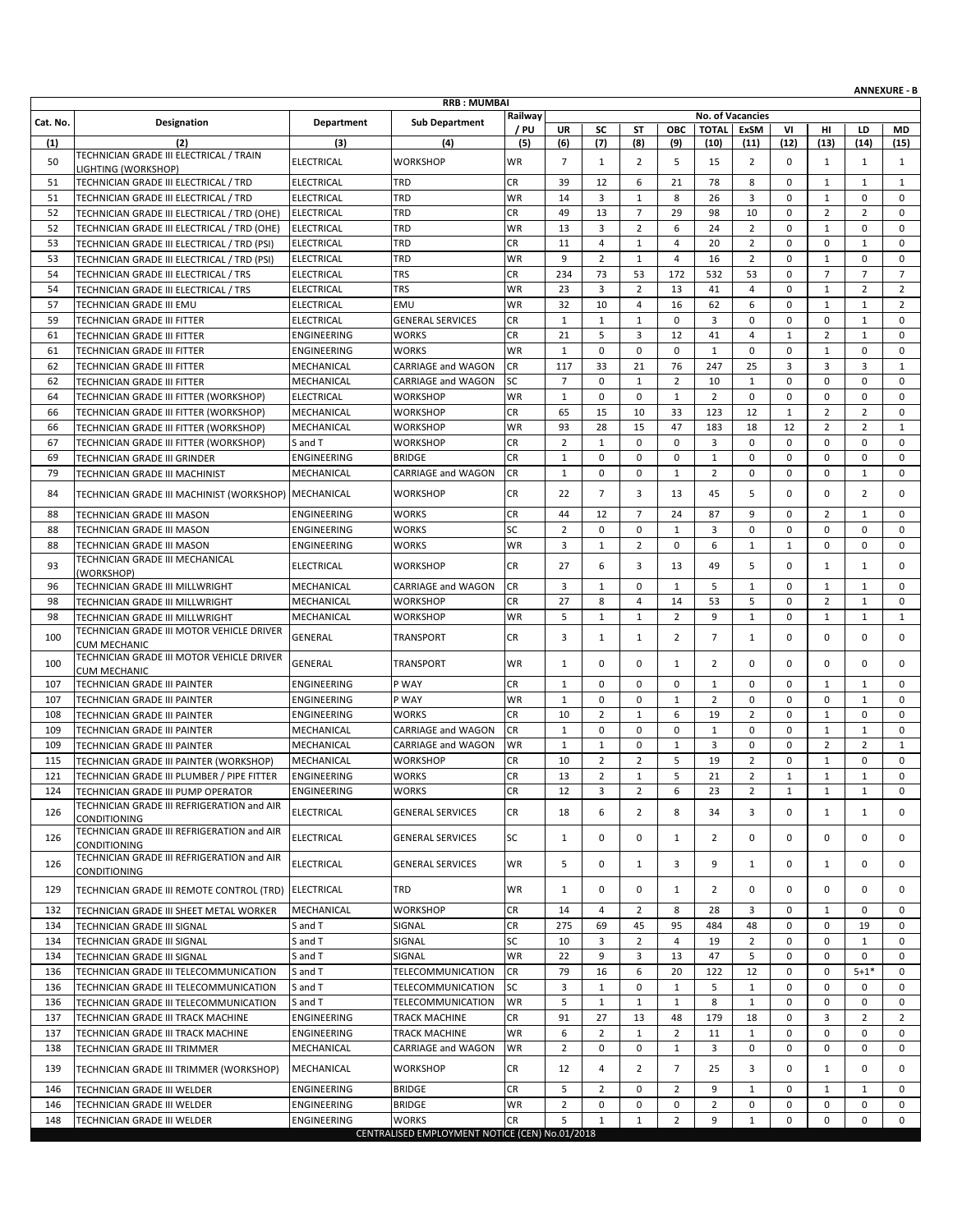|                |                                                                       |                                 |                                                |             |                |                                |                |                   |                         |                         |                |                |                   | <b>ANNEXURE - B</b> |
|----------------|-----------------------------------------------------------------------|---------------------------------|------------------------------------------------|-------------|----------------|--------------------------------|----------------|-------------------|-------------------------|-------------------------|----------------|----------------|-------------------|---------------------|
|                |                                                                       |                                 | <b>RRB: MUMBAI</b>                             | Railway     |                |                                |                |                   | <b>No. of Vacancies</b> |                         |                |                |                   |                     |
| Cat. No.       | Designation                                                           | <b>Department</b>               | <b>Sub Department</b>                          | / PU        | <b>UR</b>      | SC                             | ST             | ОВС               | <b>TOTAL</b>            | <b>ExSM</b>             | VI             | HI             | LD                | MD                  |
| (1)            | (2)                                                                   | (3)                             | (4)                                            | (5)         | (6)            | (7)                            | (8)            | (9)               | (10)                    | (11)                    | (12)           | (13)           | (14)              | (15)                |
| 149            | TECHNICIAN GRADE III WELDER                                           | MECHANICAL                      | CARRIAGE and WAGON                             | CR          | 14             | 3                              | 1              | $\overline{7}$    | 25                      | 3                       | 0              | 1              | 1                 | $\mathbf 0$         |
| 149            | TECHNICIAN GRADE III WELDER                                           | MECHANICAL                      | CARRIAGE and WAGON                             | WR          | $\overline{2}$ | $\mathbf 0$                    | $\mathbf 0$    | $\mathbf{1}$      | 3                       | $\mathbf 0$             | $\mathbf 0$    | 0              | $\mathbf 0$       | $\mathbf 0$         |
| 150            | TECHNICIAN GRADE III WELDER                                           | MECHANICAL                      | DIESEL SHED                                    | <b>CR</b>   | $\mathbf{1}$   | $\pmb{0}$                      | $\mathbf{1}$   | $\mathbf 0$       | $\overline{2}$          | 0                       | 0              | 0              | $\mathbf 0$       | $\mathbf 0$         |
| 153            | TECHNICIAN GRADE III WELDER (WORKSHOP)                                | <b>ELECTRICAL</b>               | WORKSHOP                                       | <b>CR</b>   | 3              | $\mathbf{1}$                   | 0              | $\mathbf{1}$      | 5                       | $\mathbf{1}$            | $\mathbf 0$    | 0              | $\mathbf 0$       | $\mathbf 0$         |
| 155            | TECHNICIAN GRADE III WELDER (WORKSHOP)                                | MECHANICAL                      | WORKSHOP                                       | <b>CR</b>   | 12             | $\overline{4}$                 | $\overline{2}$ | $\overline{7}$    | 25                      | 3                       | 0              | $\mathbf{1}$   | $\mathbf 0$       | $\mathbf 0$         |
| 155            | TECHNICIAN GRADE III WELDER (WORKSHOP)                                | MECHANICAL                      | WORKSHOP                                       | WR          | 4              | $\overline{2}$                 | $\overline{2}$ | $\overline{4}$    | 12                      | $\mathbf{1}$            | $\mathbf 0$    | $\mathbf 1$    | $\mathbf{1}$      | $\mathbf{1}$        |
|                | <b>RRB TOTAL</b>                                                      |                                 |                                                |             | 3034           | 757                            | 503            | 1459              | 5754                    | 575                     | 20             | 75             | $95 + 1*$         | 26                  |
|                |                                                                       |                                 | <b>RRB: MUZAFFARPUR</b>                        | Railway     |                |                                |                |                   | No. of Vacancies        |                         |                |                |                   |                     |
| Cat. No.       | <b>Designation</b>                                                    | <b>Department</b>               | <b>Sub Department</b>                          | / PU        | UR             | SC                             | ST             | ОВС               | <b>TOTAL</b>            | ExSM                    | VI             | нı             | LD                | MD                  |
| (1)            | (2)                                                                   | (3)                             | (4)                                            | (5)         | (6)            | (7)                            | (8)            | (9)               | (10)                    | (11)                    | (12)           | (13)           | (14)              | (15)                |
| 1              | <b>ASSISTANT LOCO PILOT</b>                                           | <b>ELECTRICAL</b>               | <b>TRACTION</b>                                | <b>ECR</b>  | 104            | 31                             | 16             | 56                | 207                     | 21                      | 0              | 0              | 0                 | 0                   |
| $\overline{2}$ | <b>ASSISTANT LOCO PILOT</b>                                           | MECHANICAL                      | TRACTION                                       | ECR         | 126            | 37                             | 19             | 67                | 249                     | 25                      | $\mathbf 0$    | 0              | $\mathbf 0$       | $\mathbf 0$         |
| $\overline{7}$ | TECHNICIAN GRADE III BLACKSMITH                                       | ENGINEERING                     | P WAY                                          | <b>ECR</b>  | 11             | 3                              | 1              | 5                 | 20                      | $\overline{2}$          | $\mathbf 0$    | 1              | $\mathbf 0$       | $\mathbf 0$         |
| 10             | TECHNICIAN GRADE III BLACKSMITH                                       | S and T                         | SIGNAL                                         | <b>ECR</b>  | $\overline{4}$ | $\mathbf 1$                    | $\mathbf 0$    | $\overline{2}$    | $\overline{7}$          | $\mathbf{1}$            | $\mathbf 0$    | 0              | $\mathbf 0$       | $\mathbf{1}$        |
| 18             | TECHNICIAN GRADE III CARPENTER                                        | ENGINEERING                     | <b>WORKS</b>                                   | <b>ECR</b>  | 8              | $\overline{2}$                 | $\mathbf{1}$   | 4                 | 15                      | $\overline{2}$          | 0              | 0              | $\mathbf{1}$      | $\mathbf 0$         |
| 25             | TECHNICIAN GRADE III CARRIAGE and WAGON                               | MECHANICAL                      | <b>CARRIAGE and WAGON</b>                      | <b>ECR</b>  | 108            | 32                             | 16             | 58                | 214                     | 21                      | $\mathbf 0$    | 3              | 3                 | 5                   |
| 31             | TECHNICIAN GRADE III DIESEL ELECTRICAL                                | MECHANICAL                      | DIESEL SHED                                    | <b>ECR</b>  | 14             | $\overline{4}$                 | $\overline{2}$ | $\overline{7}$    | 27                      | 3                       | $\mathbf 0$    | $\mathbf 1$    | $\mathbf{1}$      | $\mathbf{1}$        |
| 34             | TECHNICIAN GRADE III DIESEL MECHANICAL                                | MECHANICAL                      | <b>DIESEL SHED</b>                             | <b>ECR</b>  | 25             | $\overline{7}$                 | 3              | 13                | 48                      | 5                       | 0              | $\mathbf{1}$   | $\mathbf{1}$      | $\mathbf{1}$        |
| 35             | TECHNICIAN GRADE III DIESEL MECHANICAL<br>(ANCILLARY)                 | MECHANICAL                      | DIESEL SHED                                    | ECR         | 8              | 3                              | $\mathbf{1}$   | 5                 | 17                      | $\overline{2}$          | $\mathbf 0$    | 0              | 1                 | $\mathbf{1}$        |
| 47             | TECHNICIAN GRADE III ELECTRICAL / POWER                               | <b>ELECTRICAL</b>               | <b>GENERAL SERVICES</b>                        | <b>ECR</b>  | 12             | $\overline{4}$                 | $\overline{2}$ | $\overline{7}$    | 25                      | 3                       | $\mathbf 0$    | $\mathbf{1}$   | $\mathbf{1}$      | $\mathbf 0$         |
|                | TECHNICIAN GRADE III ELECTRICAL / TRAIN                               |                                 |                                                |             |                |                                |                |                   |                         |                         |                |                |                   |                     |
| 49             | <b>LIGHTING</b>                                                       | <b>ELECTRICAL</b>               | <b>GENERAL SERVICES</b>                        | ECR         | 18             | $\overline{4}$                 | 3              | $\overline{7}$    | 32                      | 3                       | $\mathbf 0$    | $\mathbf{1}$   | $\mathbf 0$       | 0                   |
| 51             | TECHNICIAN GRADE III ELECTRICAL / TRD                                 | <b>ELECTRICAL</b>               | TRD                                            | <b>ECR</b>  | 19             | 6                              | 3              | 10                | 38                      | 4                       | $\mathbf 0$    | 1              | 1                 | 1                   |
| 52             | TECHNICIAN GRADE III ELECTRICAL / TRD (OHE)                           | <b>ELECTRICAL</b>               | TRD                                            | <b>ECR</b>  | 13             | $\overline{4}$                 | $\overline{2}$ | $\overline{7}$    | 26                      | 3                       | $\mathbf 0$    | $\mathbf{1}$   | $\mathbf 0$       | $\mathbf{1}$        |
| 53             | TECHNICIAN GRADE III ELECTRICAL / TRD (PSI)                           | <b>ELECTRICAL</b>               | TRD                                            | ECR         | 16             | 5                              | $\overline{2}$ | 8                 | 31                      | 3                       | $\mathbf 0$    | $\mathbf{1}$   | $\mathbf 0$       | $\mathbf{1}$        |
| 61             | TECHNICIAN GRADE III FITTER                                           | ENGINEERING                     | <b>WORKS</b>                                   | <b>ECR</b>  | 6              | $\overline{2}$                 | $\mathbf{1}$   | 3                 | 12                      | $\mathbf{1}$            | $\overline{4}$ | 0              | $\mathbf 0$       | $\mathbf 0$         |
| 88             | TECHNICIAN GRADE III MASON                                            | ENGINEERING                     | WORKS                                          | <b>ECR</b>  | $\overline{4}$ | $\overline{2}$                 | $\mathbf{1}$   | 3                 | 10                      | $\mathbf{1}$            | $\overline{4}$ | 0              | $\mathbf 0$       | $\mathbf 0$         |
| 89             | TECHNICIAN GRADE III MASON                                            | S and T                         | SIGNAL                                         | ECR         | $\mathbf{1}$   | $\mathbf 0$                    | $\mathbf 0$    | $\mathbf 0$       | $\mathbf{1}$            | 0                       | 0              | 0              | $\mathbf 0$       | $\mathbf 0$         |
| 103            | TECHNICIAN GRADE III MULTI SKILLED FITTER                             | ENGINEERING                     | WORKS                                          | ECR         | $\overline{2}$ | $\mathbf{1}$                   | $\mathbf 0$    | $\mathbf{1}$      | $\overline{4}$          | 0                       | $\mathbf 0$    | 0              | $\mathbf 0$       | $\mathbf 0$         |
| 108            | TECHNICIAN GRADE III PAINTER                                          | ENGINEERING                     | <b>WORKS</b>                                   | <b>ECR</b>  | 3              | $\mathbf{1}$                   | 0              | $\mathbf{1}$      | 5                       | $\mathbf{1}$            | 0              | 0              | 0                 | 0                   |
| 126            | TECHNICIAN GRADE III REFRIGERATION and AIR                            | <b>ELECTRICAL</b>               | <b>GENERAL SERVICES</b>                        | <b>ECR</b>  | 4              | $\mathbf{1}$                   | $\mathbf{1}$   | 2                 | 8                       | 1                       | $\Omega$       | 0              | $\mathbf 0$       | $\mathbf 0$         |
|                | CONDITIONING                                                          |                                 | SIGNAL                                         | <b>ECR</b>  |                |                                | 5              | 19                | 73                      | $\overline{7}$          | $\mathbf 0$    | 0              | $\overline{2}$    | $\mathbf 0$         |
| 134<br>136     | TECHNICIAN GRADE III SIGNAL                                           | S and T<br>S and T              |                                                | <b>ECR</b>  | 38<br>25       | 11<br>8                        | $\overline{4}$ | 14                | 51                      | 5                       | $\mathbf 0$    | 0              | $\overline{2}$    | $\mathbf 0$         |
| 146            | TECHNICIAN GRADE III TELECOMMUNICATION<br>TECHNICIAN GRADE III WELDER | ENGINEERING                     | TELECOMMUNICATION<br><b>BRIDGE</b>             | ECR         | 3              | $\mathbf 0$                    | $\mathbf 0$    | $\mathbf{1}$      | $\overline{4}$          | $\mathbf 0$             | 0              | 0              | $\mathbf 0$       | $\mathbf 0$         |
| 148            | TECHNICIAN GRADE III WELDER                                           | ENGINEERING                     | WORKS                                          | ECR         | 8              | $\overline{2}$                 | $\mathbf{1}$   | $\overline{4}$    | 15                      | $\overline{2}$          | $\mathbf 0$    | 0              | $\mathbf{1}$      | $\mathbf 0$         |
|                | <b>RRB TOTAL</b>                                                      |                                 |                                                |             | 580            | 171                            | 84             | 304               | 1139                    | 114                     | 8              | 11             | 14                | 12                  |
|                |                                                                       |                                 |                                                |             |                |                                |                |                   |                         |                         |                |                |                   |                     |
|                |                                                                       |                                 | <b>RRB: PATNA</b>                              |             |                |                                |                |                   |                         |                         |                |                |                   |                     |
| Cat. No.       | Designation                                                           | <b>Department</b>               | <b>Sub Department</b>                          | Railway     |                |                                |                |                   |                         | <b>No. of Vacancies</b> |                |                |                   |                     |
| (1)            | (2)                                                                   | (3)                             | (4)                                            | / PU<br>(5) | UR<br>(6)      | SC<br>(7)                      | SΤ<br>(8)      | <b>OBC</b><br>(9) | <b>TOTAL</b><br>(10)    | ExSM<br>(11)            | VI<br>(12)     | нı<br>(13)     | LD<br>(14)        | MD<br>(15)          |
| 1              | ASSISTANT LOCO PILOT                                                  | <b>ELECTRICAL</b>               | <b>TRACTION</b>                                | ECR         | 352            | 105                            | 52             | 189               | 698                     | 70                      | 0              | 0              | 0                 | 0                   |
| $\overline{2}$ | ASSISTANT LOCO PILOT                                                  | MECHANICAL                      | TRACTION                                       | ECR         | 11             | 3                              | $\overline{2}$ | 6                 | 22                      | $\overline{2}$          | 0              | 0              | 0                 | 0                   |
| $\overline{7}$ | TECHNICIAN GRADE III BLACKSMITH                                       | ENGINEERING                     | P WAY                                          | <b>ECR</b>  | $\overline{2}$ | $\mathbf{1}$                   | 0              | $\overline{2}$    | 5                       | $\mathbf{1}$            | 0              | 0              | 0                 | 0                   |
|                | TECHNICIAN GRADE III BRIDGE                                           | ENGINEERING                     | <b>BRIDGE</b>                                  | ECR         | 20             | 6                              | 4              | 10                | 40                      | 4                       | 0              | 0              | 0                 | 0                   |
| 14             |                                                                       |                                 |                                                |             | $\mathbf{1}$   | 0                              | 0              |                   |                         | 0                       | 0              | 0              |                   |                     |
| 18<br>19       | TECHNICIAN GRADE III CARPENTER<br>TECHNICIAN GRADE III CARPENTER      | ENGINEERING<br>MECHANICAL       | WORKS<br>CARRIAGE and WAGON                    | ECR<br>ECR  | $\mathbf{1}$   | $\mathbf{1}$                   | $\mathbf{1}$   | 0<br>1            | 1<br>4                  | 0                       | 0              | 0              | 0<br>0            | 0<br>0              |
| 22             | TECHNICIAN GRADE III CARPENTER (WORKSHOP) ENGINEERING                 |                                 | <b>WORKSHOP</b>                                | ECR         | $\mathbf{1}$   | 0                              | 0              | 0                 | 1                       | 0                       | 0              | 0              | 0                 | 0                   |
| 25             | TECHNICIAN GRADE III CARRIAGE and WAGON                               | MECHANICAL                      | <b>CARRIAGE and WAGON</b>                      | <b>ECR</b>  | 19             | 6                              | 3              | 10                | 38                      | 4                       | 0              | 1              | 1                 | 2                   |
| 29             | TECHNICIAN GRADE III CRANE DRIVER                                     | ENGINEERING                     | <b>WORKSHOP</b>                                | ECR         | $\mathbf{1}$   | 0                              | 0              | 1                 | $\overline{2}$          | 0                       | 0              | 0              | $\mathbf 0$       | $\mathbf 0$         |
| 31             | TECHNICIAN GRADE III DIESEL ELECTRICAL                                | MECHANICAL                      | DIESEL SHED                                    | ECR         | $\overline{7}$ | $\overline{2}$                 | $\mathbf{1}$   | 4                 | 14                      | 1                       | 0              | $\mathbf{1}$   | $\mathbf{1}$      | 2                   |
| 34             | TECHNICIAN GRADE III DIESEL MECHANICAL                                | MECHANICAL                      | DIESEL SHED                                    | <b>ECR</b>  | 15             | 5                              | 2              | 8                 | 30                      | 3                       | 0              | $\overline{2}$ | $\overline{2}$    | 1                   |
| 45             | TECHNICIAN GRADE III ELECTRICAL (WORKSHOP)                            | <b>ENGINEERING</b>              | WORKSHOP                                       | ECR         | $\overline{2}$ | $\mathbf{1}$                   | 0              | 1                 | 4                       | 0                       | 0              | $\mathbf{1}$   | 0                 | 0                   |
| 47             | TECHNICIAN GRADE III ELECTRICAL / POWER                               | <b>ELECTRICAL</b>               | <b>GENERAL SERVICES</b>                        | ECR         | 1              | $\mathbf{1}$                   | 0              | $\mathbf{1}$      | 3                       | 0                       | 0              | 0              | 0                 | 0                   |
| 49             | TECHNICIAN GRADE III ELECTRICAL / TRAIN<br>LIGHTING                   | ELECTRICAL                      | <b>GENERAL SERVICES</b>                        | <b>ECR</b>  | 4              | $\mathbf{1}$                   | 0              | $\overline{2}$    | $\overline{7}$          | $\mathbf{1}$            | 0              | 0              | 0                 | 0                   |
| 51             | TECHNICIAN GRADE III ELECTRICAL / TRD                                 | ELECTRICAL                      | TRD                                            | <b>ECR</b>  | 23             | $\overline{7}$                 | 3              | 12                | 45                      | 5                       | 0              | 3              | 3                 | 2                   |
| 52             | TECHNICIAN GRADE III ELECTRICAL / TRD (OHE)                           | <b>ELECTRICAL</b>               | TRD                                            | ECR         | 8              | 3                              | $\mathbf{1}$   | 4                 | 16                      | $\overline{2}$          | 0              | 0              | 1                 | 0                   |
|                |                                                                       |                                 | TRD                                            | ECR         | 6              |                                | $\mathbf{1}$   | 3                 |                         | $\mathbf{1}$            | 0              | 0              |                   |                     |
| 53<br>54       | TECHNICIAN GRADE III ELECTRICAL / TRD (PSI)                           | <b>ELECTRICAL</b><br>ELECTRICAL | TRS                                            | ECR         | 6              | $\overline{2}$<br>$\mathbf{1}$ | 1              | 4                 | 12<br>12                | 1                       | 0              | 0              | $\mathbf{1}$<br>0 | 0<br>$\mathbf 0$    |
| 59             | TECHNICIAN GRADE III ELECTRICAL / TRS                                 | ELECTRICAL                      | <b>GENERAL SERVICES</b>                        | ECR         | 25             | 8                              | 3              | 12                | 48                      | 5                       | $\mathbf{1}$   | $\mathbf{1}$   | $\mathbf{1}$      | 1                   |
| 61             | TECHNICIAN GRADE III FITTER<br>TECHNICIAN GRADE III FITTER            | ENGINEERING                     | <b>WORKS</b>                                   | ECR         | $\overline{2}$ | $\mathbf{1}$                   | 0              | $\overline{2}$    | 5                       | $\mathbf{1}$            | $\mathbf{1}$   | 0              | 0                 | 0                   |
|                |                                                                       |                                 | CENTRALISED EMPLOYMENT NOTICE (CEN) No.01/2018 |             |                |                                |                |                   |                         |                         |                |                |                   |                     |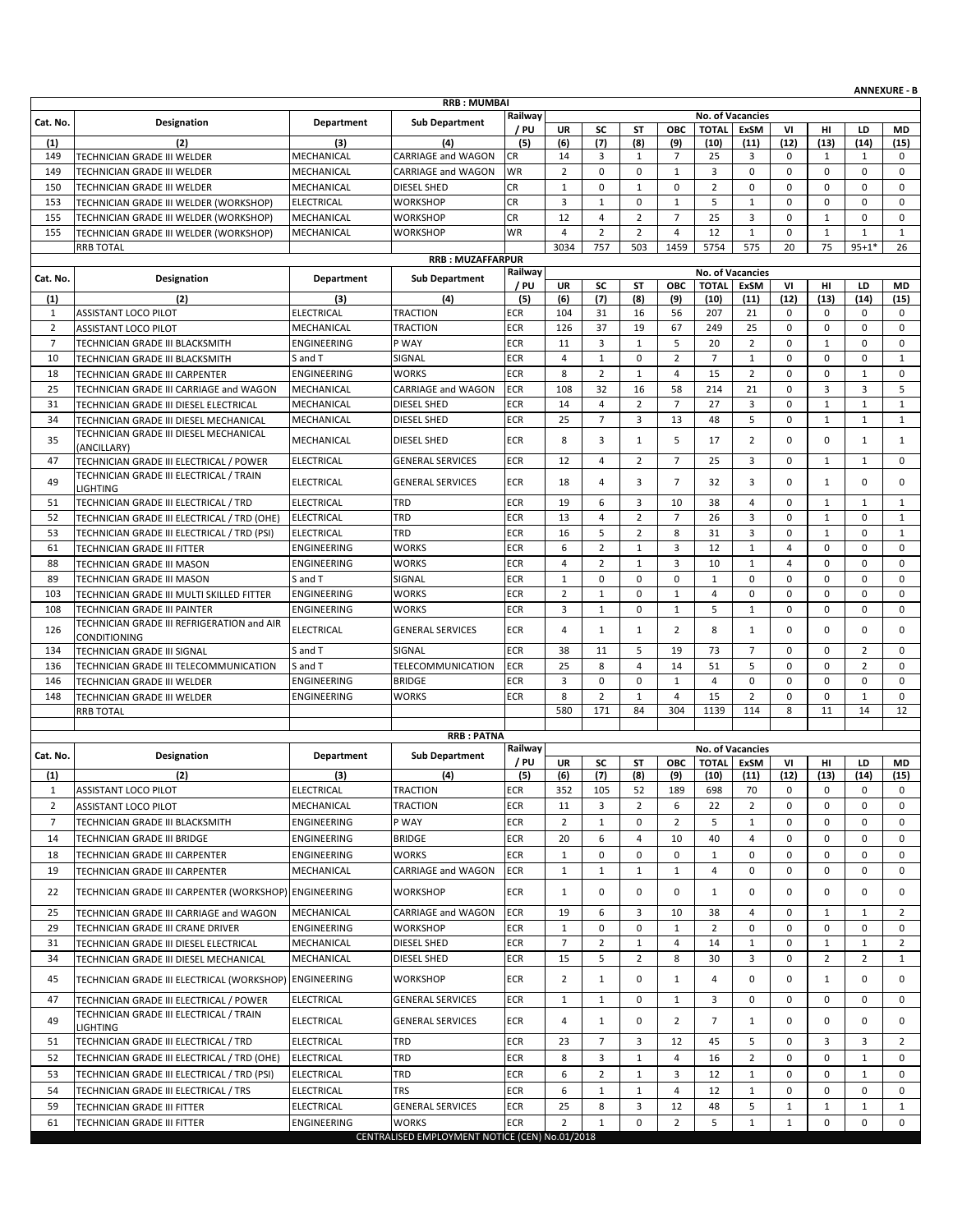|                |                                                                                      |                            |                                                |                          |                     |                             |                            |                             |                                  |                     |                              |                  |                             | <b>ANNEXURE - B</b> |
|----------------|--------------------------------------------------------------------------------------|----------------------------|------------------------------------------------|--------------------------|---------------------|-----------------------------|----------------------------|-----------------------------|----------------------------------|---------------------|------------------------------|------------------|-----------------------------|---------------------|
|                |                                                                                      |                            | <b>RRB: PATNA</b>                              | Railway                  |                     |                             |                            |                             |                                  | No. of Vacancies    |                              |                  |                             |                     |
| Cat. No.       | Designation                                                                          | Department                 | <b>Sub Department</b>                          | / PU                     | <b>UR</b>           | SC                          | ST                         | ОВС                         | <b>TOTAL</b>                     | ExSM                | VI                           | HI               | LD                          | MD                  |
| (1)            | (2)                                                                                  | (3)                        | (4)                                            | (5)                      | (6)                 | (7)                         | (8)                        | (9)                         | (10)                             | (11)                | (12)                         | (13)             | (14)                        | (15)                |
| 62             | TECHNICIAN GRADE III FITTER<br>TECHNICIAN GRADE III FITTER (WORKSHOP)                | MECHANICAL                 | CARRIAGE and WAGON                             | ECR                      | 35<br>9             | 10<br>$\overline{2}$        | 5<br>$\overline{2}$        | 18<br>6                     | 68<br>19                         | 7<br>$\overline{2}$ | 8<br>$\mathbf{1}$            | 1<br>0           | 0<br>$\mathbf 0$            | 3<br>$\mathbf 0$    |
| 65<br>66       | TECHNICIAN GRADE III FITTER (WORKSHOP)                                               | ENGINEERING<br>MECHANICAL  | WORKSHOP<br><b>WORKSHOP</b>                    | <b>ECR</b><br><b>ECR</b> | 5                   | $\overline{2}$              | 1                          | 3                           | 11                               | 1                   | 1                            | 0                | $\mathbf 0$                 | 0                   |
| 71             | TECHNICIAN GRADE III GRINDER (WORKSHOP)                                              | <b>ENGINEERING</b>         | WORKSHOP                                       | <b>ECR</b>               | $\mathbf{1}$        | $\mathbf 0$                 | $\mathbf 0$                | $\mathbf 0$                 | $\mathbf{1}$                     | 0                   | $\mathbf 0$                  | 0                | $\mathbf 0$                 | 0                   |
|                |                                                                                      |                            |                                                |                          |                     |                             |                            |                             |                                  |                     |                              |                  |                             |                     |
| 83             | TECHNICIAN GRADE III MACHINIST (WORKSHOP) ENGINEERING                                |                            | WORKSHOP                                       | <b>ECR</b>               | $\mathbf{1}$        | $\mathbf{1}$                | 1                          | 1                           | $\overline{4}$                   | 0                   | 0                            | 0                | $\mathbf 0$                 | 0                   |
| 84             | TECHNICIAN GRADE III MACHINIST (WORKSHOP)   MECHANICAL                               |                            | <b>WORKSHOP</b>                                | ECR                      | 5                   | $\mathbf{1}$                | 1                          | 3                           | 10                               | $\mathbf{1}$        | 0                            | 0                | $\mathbf 0$                 | 0                   |
| 88             | TECHNICIAN GRADE III MASON                                                           | ENGINEERING                | <b>WORKS</b>                                   | <b>ECR</b>               | $\mathbf{1}$        | $\mathbf{1}$                | 1                          | $\mathbf{1}$                | $\overline{4}$                   | $\mathbf 0$         | $\mathbf{1}$                 | 0                | $\mathbf 0$                 | 0                   |
| 95             | TECHNICIAN GRADE III MILLWRIGHT                                                      | ENGINEERING                | <b>WORKSHOP</b>                                | ECR                      | $\mathbf{1}$        | $\mathbf 0$                 | $\mathbf 0$                | $\mathbf{1}$                | $\overline{2}$                   | $\mathbf 0$         | $\mathbf 0$                  | 0                | $\mathbf 0$                 | 0                   |
| 108            | TECHNICIAN GRADE III PAINTER                                                         | ENGINEERING                | WORKS                                          | <b>ECR</b>               | $\mathbf{1}$        | 0                           | $\mathbf 0$                | $\mathbf 0$                 | $\mathbf{1}$                     | 0                   | 0                            | 0                | $\mathbf 0$                 | 0                   |
| 109            | TECHNICIAN GRADE III PAINTER                                                         | MECHANICAL                 | CARRIAGE and WAGON                             | <b>ECR</b>               | $\overline{2}$      | $\mathbf{1}$                | 0                          | $\mathbf{1}$                | 4                                | 0                   | $\mathbf 0$                  | 0                | 0                           | 0                   |
| 114            | TECHNICIAN GRADE III PAINTER (WORKSHOP)                                              | ENGINEERING                | <b>WORKSHOP</b>                                | ECR                      | $\mathbf{1}$        | 0                           | $\mathbf 0$                | $\mathbf 0$                 | $\mathbf 1$                      | $\mathbf 0$         | $\mathbf 0$                  | 0                | 0                           | 0                   |
| 126            | TECHNICIAN GRADE III REFRIGERATION and AIR                                           | <b>ELECTRICAL</b>          | <b>GENERAL SERVICES</b>                        | ECR                      | $\overline{2}$      | $\mathbf 0$                 | 0                          | $\mathbf{1}$                | 3                                | 0                   | 0                            | 0                | $\mathbf 0$                 | 0                   |
| 134            | CONDITIONING<br>TECHNICIAN GRADE III SIGNAL                                          | S and T                    | SIGNAL                                         | <b>ECR</b>               | 35                  | 9                           | 5                          | 18                          | 67                               | $\overline{7}$      | 0                            | 0                | 4                           | 0                   |
| 136            | TECHNICIAN GRADE III TELECOMMUNICATION                                               | S and T                    | TELECOMMUNICATION                              | <b>ECR</b>               | 8                   | 3                           | $\overline{2}$             | $\overline{4}$              | 17                               | $\overline{2}$      | $\mathbf 0$                  | 0                | $\mathbf 0$                 | $\mathbf 0$         |
| 143            | TECHNICIAN GRADE III TURNER (WORKSHOP)                                               | ENGINEERING                | <b>WORKSHOP</b>                                | ECR                      | 0                   | $\mathbf{1}$                | 0                          | $\mathbf{1}$                | $\overline{2}$                   | 0                   | 0                            | 0                | 0                           | $\mathbf 0$         |
| 146            | TECHNICIAN GRADE III WELDER                                                          | ENGINEERING                | <b>BRIDGE</b>                                  | <b>ECR</b>               | 16                  | 5                           | $\overline{2}$             | 8                           | 31                               | 3                   | 0                            | $\mathbf{1}$     | $\overline{2}$              | $\mathbf{1}$        |
| 148            | TECHNICIAN GRADE III WELDER                                                          | <b>ENGINEERING</b>         | <b>WORKS</b>                                   | <b>ECR</b>               | $\mathbf{1}$        | 0                           | $\mathbf 0$                | $\mathbf{1}$                | $\overline{2}$                   | $\mathbf 0$         | $\mathbf 0$                  | $\mathbf 0$      | $\mathbf 0$                 | $\mathbf 0$         |
| 149            | TECHNICIAN GRADE III WELDER                                                          | MECHANICAL                 | <b>CARRIAGE and WAGON</b>                      | <b>ECR</b>               | $\mathbf{1}$        | $\mathbf{1}$                | 0                          | $\mathbf 0$                 | 2                                | 0                   | 0                            | 0                | 0                           | 0                   |
| 151            | TECHNICIAN GRADE III WELDER                                                          | MECHANICAL                 | PRODUCTION UNIT                                | <b>RWP</b>               | 8                   | 3                           | $\mathbf{1}$               | 4                           | 16                               | $\overline{2}$      | 0                            | $\mathbf{1}$     | 0                           | 0                   |
| 154            | TECHNICIAN GRADE III WELDER (WORKSHOP)                                               | ENGINEERING                | WORKSHOP                                       | ECR                      | $\mathbf{1}$        | 0                           | $\mathbf{1}$               | $\mathbf{1}$                | 3                                | 0                   | $\mathbf 0$                  | 0                | 0                           | $\mathbf 0$         |
| 155            | TECHNICIAN GRADE III WELDER (WORKSHOP)                                               | MECHANICAL                 | WORKSHOP                                       | ECR                      | 5                   | $\mathbf{1}$                | $\mathbf{1}$               | $\mathbf{1}$                | 8                                | $\mathbf{1}$        | $\mathbf 0$                  | $\mathbf 0$      | $\mathbf 0$                 | $\mathbf 0$         |
|                | <b>RRB TOTAL</b>                                                                     |                            |                                                |                          | 646                 | 195                         | 97                         | 345                         | 1283                             | 128                 | 13                           | 12               | 16                          | 12                  |
|                |                                                                                      |                            | <b>RRB: RANCHI</b>                             |                          |                     |                             |                            |                             |                                  |                     |                              |                  |                             |                     |
| Cat. No.       | Designation                                                                          | Department                 | <b>Sub Department</b>                          | Railway                  |                     |                             |                            |                             | <b>No. of Vacancies</b>          |                     |                              |                  |                             |                     |
| (1)            | (2)                                                                                  | (3)                        | (4)                                            | / PU<br>(5)              | UR<br>(6)           | SC<br>(7)                   | ST<br>(8)                  | ОВС<br>(9)                  | <b>TOTAL</b><br>(10)             | <b>ExSM</b><br>(11) | VI<br>(12)                   | HI<br>(13)       | LD<br>(14)                  | <b>MD</b><br>(15)   |
| 1              | <b>ASSISTANT LOCO PILOT</b>                                                          | <b>ELECTRICAL</b>          | <b>TRACTION</b>                                | SER                      | 278                 | 95                          | 40                         | 156                         | 569                              | 57                  | 0                            | 0                | $\mathbf 0$                 | 0                   |
| 2              | <b>ASSISTANT LOCO PILOT</b>                                                          | MECHANICAL                 | <b>TRACTION</b>                                | <b>ECR</b>               | 739                 | 224                         | 102                        | 397                         | 1462                             | 146                 | 0                            | 0                | 0                           | 0                   |
| $\overline{7}$ | TECHNICIAN GRADE III BLACKSMITH                                                      | ENGINEERING                | P WAY                                          | <b>ECR</b>               | 8                   | 3                           | $\overline{2}$             | $\overline{4}$              | 17                               | $\overline{2}$      | 0                            | $\overline{2}$   | $\overline{2}$              | $\overline{2}$      |
| $\overline{7}$ | TECHNICIAN GRADE III BLACKSMITH                                                      | ENGINEERING                | P WAY                                          | <b>SER</b>               | $\mathbf{1}$        | 0                           | 0                          | 0                           | $\mathbf{1}$                     | 0                   | 0                            | 0                | $\mathbf 0$                 | 0                   |
| 10             | TECHNICIAN GRADE III BLACKSMITH                                                      | S and T                    | SIGNAL                                         | <b>ECR</b>               | $\overline{2}$      | $\mathbf{1}$                | $\mathbf 0$                | $\mathbf{1}$                | $\overline{4}$                   | $\mathbf 0$         | $\mathbf 0$                  | 0                | $\mathbf 0$                 | $\mathbf 0$         |
| 14             | TECHNICIAN GRADE III BRIDGE                                                          | ENGINEERING                | <b>BRIDGE</b>                                  | <b>ECR</b>               | $\overline{2}$      | $\mathbf{1}$                | $\mathbf 0$                | $\mathbf{1}$                | $\overline{4}$                   | 0                   | 0                            | 0                | 0                           | $\mathbf 0$         |
| 15             | TECHNICIAN GRADE III BRIDGE (WORKSHOP)                                               | ENGINEERING                | WORKSHOP                                       | <b>SER</b>               | 16                  | 5                           | $\overline{2}$             | 9                           | 32                               | 3                   | $\mathbf 0$                  | 3                | 3                           | 0                   |
| 18<br>18       | TECHNICIAN GRADE III CARPENTER                                                       | ENGINEERING<br>ENGINEERING | <b>WORKS</b><br><b>WORKS</b>                   | <b>ECR</b><br><b>SER</b> | 3<br>3              | $\mathbf 0$<br>$\mathbf{1}$ | $\mathbf 0$<br>$\mathbf 0$ | $\mathbf{1}$<br>$\mathbf 0$ | $\overline{4}$<br>$\overline{4}$ | 0<br>$\mathbf 0$    | $\mathbf 0$<br>0             | $\mathbf 1$<br>0 | $\mathbf{1}$<br>$\mathbf 0$ | 0<br>0              |
| 19             | TECHNICIAN GRADE III CARPENTER<br>TECHNICIAN GRADE III CARPENTER                     | MECHANICAL                 | CARRIAGE and WAGON                             | <b>SER</b>               | $\mathbf{1}$        | $\mathbf{1}$                | 0                          | 0                           | $\overline{2}$                   | 0                   | 0                            | 0                | 0                           | $\mathbf{1}$        |
| 20             | TECHNICIAN GRADE III CARPENTER                                                       | MECHANICAL                 | DIESEL SHED                                    | <b>ECR</b>               | $\mathbf{1}$        | 0                           | $\mathbf 0$                | $\mathbf 0$                 | $\mathbf{1}$                     | 0                   | 0                            | 0                | 0                           | 0                   |
| 25             | TECHNICIAN GRADE III CARRIAGE and WAGON                                              | MECHANICAL                 | CARRIAGE and WAGON                             | <b>ECR</b>               | 32                  | 10                          | 5                          | 17                          | 64                               | 6                   | $\mathbf 0$                  | 5                | 3                           | 4                   |
| 25             | TECHNICIAN GRADE III CARRIAGE and WAGON                                              | MECHANICAL                 | CARRIAGE and WAGON                             | <b>SER</b>               | 418                 | 122                         | 60                         | 220                         | 820                              | 82                  | 0                            | 17               | 17                          | 8                   |
| 31             | TECHNICIAN GRADE III DIESEL ELECTRICAL                                               | MECHANICAL                 | DIESEL SHED                                    | ECR                      | 19                  | 6                           | 3.                         | 11                          | 39                               | 4                   | 0                            | 4                | 4                           |                     |
| 31             | TECHNICIAN GRADE III DIESEL ELECTRICAL                                               | MECHANICAL                 | DIESEL SHED                                    | <b>SER</b>               | 29                  | 9                           | 4                          | 15                          | 57                               | 6                   | $\mathbf 0$                  | $\mathbf{1}$     | $\mathbf{1}$                | $\mathbf 0$         |
| 34             | TECHNICIAN GRADE III DIESEL MECHANICAL                                               | MECHANICAL                 | DIESEL SHED                                    | <b>ECR</b>               | 19                  | 6                           | 3                          | 10                          | 38                               | 4                   | 0                            | 4                | 4                           | 4                   |
| 34             | TECHNICIAN GRADE III DIESEL MECHANICAL<br>TECHNICIAN GRADE III DIESEL MECHANICAL     | MECHANICAL                 | DIESEL SHED                                    | <b>SER</b>               | 50                  | 15                          | $\overline{7}$             | 27                          | 99                               | 10                  | 0                            | 5                | 4                           | $\mathbf{1}$        |
| 35             | (ANCILLARY)                                                                          | MECHANICAL                 | DIESEL SHED                                    | <b>ECR</b>               | 6                   | $\overline{2}$              | $\mathbf{1}$               | 4                           | 13                               | $\mathbf{1}$        | 0                            | 0                | $\mathbf{1}$                | 0                   |
| 47             | TECHNICIAN GRADE III ELECTRICAL / POWER                                              | <b>ELECTRICAL</b>          | <b>GENERAL SERVICES</b>                        | <b>SER</b>               | 50                  | 19                          | 8                          | 25                          | 102                              | 10                  | 0                            | $\mathbf{1}$     | $\overline{2}$              | $\mathbf{1}$        |
| 49             | TECHNICIAN GRADE III ELECTRICAL / TRAIN                                              | <b>ELECTRICAL</b>          | <b>GENERAL SERVICES</b>                        | <b>SER</b>               | 16                  | 8                           | 3                          | $\overline{7}$              | 34                               | 3                   | 0                            | 1                | 0                           | 0                   |
| 51             | <b>LIGHTING</b>                                                                      | <b>ELECTRICAL</b>          | TRD                                            | <b>SER</b>               | 23                  | $\overline{7}$              | 3                          | 11                          | 44                               | 4                   | 0                            | 1                | 1                           | 1                   |
| 52             | TECHNICIAN GRADE III ELECTRICAL / TRD<br>TECHNICIAN GRADE III ELECTRICAL / TRD (OHE) | <b>ELECTRICAL</b>          | TRD                                            | <b>ECR</b>               | 5                   | $\overline{2}$              | 1                          | 3                           | 11                               | 1                   | 0                            | 0                | $\mathbf 0$                 | $\mathbf 0$         |
| 52             | TECHNICIAN GRADE III ELECTRICAL / TRD (OHE)                                          | <b>ELECTRICAL</b>          | TRD                                            | <b>SER</b>               | 3                   | $\overline{4}$              | $\mathbf{1}$               | $\overline{2}$              | 10                               | $\mathbf{1}$        | 0                            | 0                | 0                           | 0                   |
| 53             | TECHNICIAN GRADE III ELECTRICAL / TRD (PSI)                                          | <b>ELECTRICAL</b>          | TRD                                            | ECR                      | 5                   | $\overline{2}$              | $\mathbf{1}$               | 3                           | 11                               | $\mathbf{1}$        | 0                            | 0                | 0                           | 0                   |
| 53             | TECHNICIAN GRADE III ELECTRICAL / TRD (PSI)                                          | <b>ELECTRICAL</b>          | TRD                                            | <b>SER</b>               | 5                   | 5                           | $\mathbf{1}$               | $\overline{4}$              | 15                               | $\overline{2}$      | $\mathbf 0$                  | 0                | $\mathbf 0$                 | 0                   |
| 54             | TECHNICIAN GRADE III ELECTRICAL / TRS                                                | <b>ELECTRICAL</b>          | <b>TRS</b>                                     | ECR                      | 8                   | 3                           | 1                          | 5                           | 17                               | 2                   | 0                            | $\overline{2}$   | 2                           | 2                   |
| 54             | TECHNICIAN GRADE III ELECTRICAL / TRS                                                | <b>ELECTRICAL</b>          | <b>TRS</b>                                     | <b>SER</b>               | 179                 | 56                          | 26                         | 97                          | 358                              | 36                  | 0                            | 10               | 10                          | 4                   |
| 61             | TECHNICIAN GRADE III FITTER                                                          | ENGINEERING                | WORKS                                          | <b>ECR</b>               | 2                   | $\mathbf{1}$                | 0                          | 0                           | 3                                | 0                   | $\mathbf{1}$                 | $\mathbf{1}$     | 0                           | 0                   |
| 61             | TECHNICIAN GRADE III FITTER                                                          | ENGINEERING                | <b>WORKS</b>                                   | <b>SER</b>               | $\overline{2}$      | $\mathbf{1}$                | 0                          | $\mathbf 0$                 | 3                                | $\mathbf 0$         | 0                            | 0                | 0                           | 0                   |
| 62             | TECHNICIAN GRADE III FITTER                                                          | MECHANICAL                 | CARRIAGE and WAGON                             | <b>ECR</b>               | 32                  | 10                          | 5                          | 17                          | 64                               | 6                   | 15                           | $\mathbf{1}$     | $\mathbf{1}$                | 3                   |
| 62             | TECHNICIAN GRADE III FITTER                                                          | MECHANICAL                 | CARRIAGE and WAGON                             | <b>SER</b>               | $\overline{2}$      | 3                           | $\mathbf{1}$               | $\mathbf 0$                 | 6                                | $\mathbf{1}$        | 0                            | 0                | 0                           | 0                   |
| 70             | TECHNICIAN GRADE III GRINDER                                                         | ENGINEERING                | P WAY                                          | ECR                      | $\mathbf{1}$        | $\mathbf{1}$                | $\mathbf{1}$               | $\mathbf{1}$                | $\overline{4}$                   | $\mathbf 0$         | $\mathbf{1}$                 | 0                | 0                           | 1                   |
| 88<br>88       | TECHNICIAN GRADE III MASON<br>TECHNICIAN GRADE III MASON                             | ENGINEERING<br>ENGINEERING | <b>WORKS</b><br><b>WORKS</b>                   | <b>ECR</b><br><b>SER</b> | $\overline{2}$<br>9 | 0<br>$\overline{2}$         | 0<br>$\mathbf{1}$          | 0<br>$\mathbf{1}$           | 2<br>13                          | 0<br>$\mathbf{1}$   | $\mathbf{1}$<br>$\mathbf{1}$ | 0<br>0           | 0<br>$\mathbf 0$            | $\mathbf 0$<br>0    |
| 103            | TECHNICIAN GRADE III MULTI SKILLED FITTER                                            | ENGINEERING                | <b>WORKS</b>                                   | SER                      | $\overline{2}$      | $\overline{2}$              | $\mathbf{1}$               | $\overline{2}$              | $\overline{7}$                   | $\mathbf{1}$        | 0                            | 0                | 0                           | 0                   |
|                |                                                                                      |                            | CENTRALISED EMPLOYMENT NOTICE (CEN) No.01/2018 |                          |                     |                             |                            |                             |                                  |                     |                              |                  |                             |                     |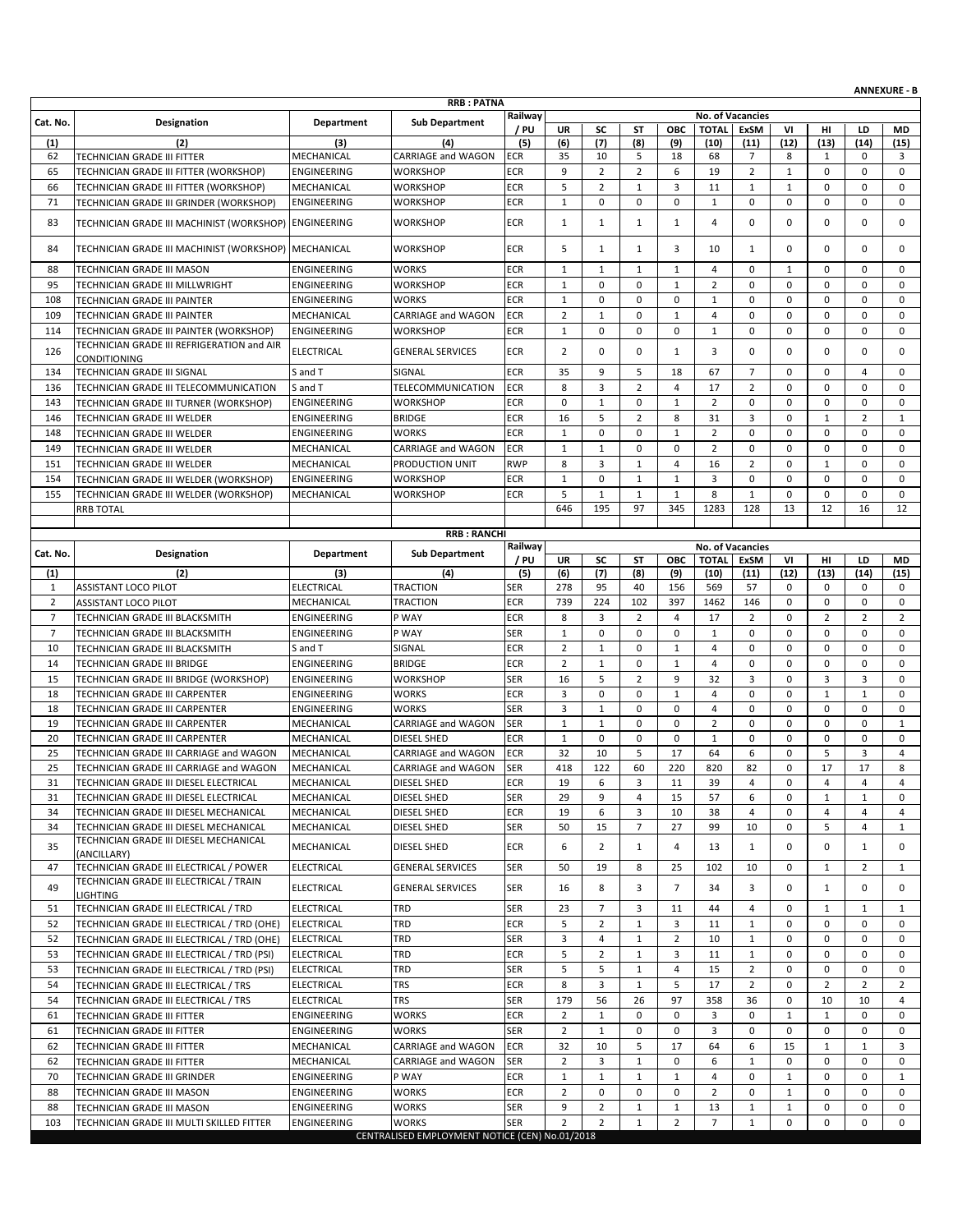|                |                                                                                  |                          | <b>RRB: RANCHI</b>                             |                   |                      |                      |                             |                              |                      |                     |                  |                               |                               | AIVIVLAUNL - D              |
|----------------|----------------------------------------------------------------------------------|--------------------------|------------------------------------------------|-------------------|----------------------|----------------------|-----------------------------|------------------------------|----------------------|---------------------|------------------|-------------------------------|-------------------------------|-----------------------------|
| Cat. No.       | Designation                                                                      | Department               | <b>Sub Department</b>                          | Railway           |                      |                      |                             |                              |                      | No. of Vacancies    |                  |                               |                               |                             |
|                |                                                                                  |                          |                                                | / PU              | UR                   | SC                   | <b>ST</b>                   | ОВС                          | <b>TOTAL</b>         | ExSM                | VI               | HI                            | LD                            | MD                          |
| (1)<br>109     | (2)<br>TECHNICIAN GRADE III PAINTER                                              | (3)<br>MECHANICAL        | (4)<br>CARRIAGE and WAGON                      | (5)               | (6)<br>$\mathbf 0$   | (7)<br>$\mathbf{1}$  | (8)<br>0                    | (9)<br>0                     | (10)                 | (11)<br>$\mathbf 0$ | (12)<br>0        | (13)<br>$\mathbf 0$           | (14)<br>0                     | (15)<br>0                   |
| 117            | TECHNICIAN GRADE III PERMENANT WAY                                               | ENGINEERING              | P WAY                                          | <b>SER</b><br>ECR | 8                    | $\overline{4}$       | 3                           | 5                            | 1<br>20              | $\overline{2}$      | $\mathbf 0$      | 0                             | $\mathbf 0$                   | $\mathbf 0$                 |
| 117            | TECHNICIAN GRADE III PERMENANT WAY                                               | ENGINEERING              | P WAY                                          | <b>SER</b>        | 5                    | 3                    | $\mathbf{1}$                | $\mathbf{1}$                 | 10                   | $\mathbf{1}$        | $\mathbf 0$      | 0                             | 0                             | $\mathbf 0$                 |
| 121            | TECHNICIAN GRADE III PLUMBER / PIPE FITTER                                       | ENGINEERING              | <b>WORKS</b>                                   | <b>SER</b>        | 3                    | $\mathbf 0$          | $\mathbf 0$                 | $\mathbf 0$                  | $\overline{3}$       | $\mathbf 0$         | $\mathbf 0$      | 0                             | $\mathbf 0$                   | $\mathbf 0$                 |
| 122            | TECHNICIAN GRADE III PLUMBER / PIPE FITTER                                       | MECHANICAL               | <b>CARRIAGE and WAGON</b>                      | <b>SER</b>        | $\mathbf{1}$         | $\mathbf{1}$         | 0                           | $\mathbf{1}$                 | 3                    | 0                   | 0                | 0                             | 0                             | 0                           |
| 124            | TECHNICIAN GRADE III PUMP OPERATOR                                               | ENGINEERING              | <b>WORKS</b>                                   | <b>ECR</b>        | $\mathbf{1}$         | 0                    | $\mathbf 0$                 | 0                            | $1\,$                | $\mathbf 0$         | $\mathbf{1}$     | 0                             | $\mathsf 0$                   | 0                           |
|                | TECHNICIAN GRADE III REFRIGERATION and AIR                                       |                          |                                                |                   |                      |                      |                             |                              |                      |                     |                  |                               |                               |                             |
| 126            | <b>CONDITIONING</b>                                                              | <b>ELECTRICAL</b>        | <b>GENERAL SERVICES</b>                        | <b>SER</b>        | 29                   | 11                   | 4                           | 16                           | 60                   | 6                   | $\mathbf 0$      | $\overline{2}$                | $\mathbf{1}$                  | $\mathbf 0$                 |
| 134            | TECHNICIAN GRADE III SIGNAL                                                      | S and T                  | SIGNAL                                         | <b>ECR</b>        | 60                   | 21                   | 11                          | 35                           | 127                  | 13                  | $\mathbf 0$      | 0                             | 3                             | 0                           |
| 134            | TECHNICIAN GRADE III SIGNAL                                                      | S and T                  | SIGNAL                                         | <b>SER</b>        | 30                   | 8                    | 5                           | 16                           | 59                   | 6                   | $\mathbf 0$      | 0                             | $\overline{2}$                | $\mathbf 0$                 |
| 136            | TECHNICIAN GRADE III TELECOMMUNICATION                                           | S and T                  | <b>TELECOMMUNICATION</b>                       | <b>ECR</b>        | $\overline{7}$       | 3                    | $\mathbf{1}$                | 4                            | 15                   | $\overline{2}$      | $\mathbf 0$      | 0                             | $\overline{2}$                | $\mathbf 0$                 |
| 136            | TECHNICIAN GRADE III TELECOMMUNICATION                                           | S and T                  | <b>TELECOMMUNICATION</b>                       | <b>SER</b>        | $\overline{7}$       | 3                    | $\mathbf 1$                 | 6                            | 17                   | $\overline{2}$      | $\mathbf 0$      | 0                             | $\mathbf 1$                   | $\mathbf 0$                 |
| 137            | TECHNICIAN GRADE III TRACK MACHINE                                               | ENGINEERING              | <b>TRACK MACHINE</b>                           | <b>SER</b>        | 12                   | 3                    | $\overline{2}$              | 6                            | 23                   | $\overline{2}$      | 0                | $\mathbf{1}$                  | $\mathsf 0$                   | $\mathbf 0$                 |
| 148            | TECHNICIAN GRADE III WELDER                                                      | ENGINEERING              | <b>WORKS</b>                                   | <b>ECR</b>        | $\overline{2}$       | $\mathbf 0$          | $\mathbf 0$<br>$\mathbf{1}$ | $\mathbf{1}$<br>$\mathbf{1}$ | 3                    | $\mathbf 0$         | $\mathbf 0$      | 0<br>0                        | $\mathbf 0$<br>$\mathbf 0$    | $\mathbf 0$                 |
| 149            | TECHNICIAN GRADE III WELDER                                                      | MECHANICAL               | CARRIAGE and WAGON                             | <b>SER</b>        | $\mathbf{1}$         | $\mathbf{1}$         | $\mathbf 0$                 | $\mathbf 0$                  | 4                    | 0                   | $\mathbf 0$      | 0                             |                               | $\mathbf 0$                 |
| 150            | TECHNICIAN GRADE III WELDER<br><b>RRB TOTAL</b>                                  | MECHANICAL               | DIESEL SHED                                    | <b>ECR</b>        | $\mathbf{1}$<br>2140 | 0<br>686             | 312                         | 1143                         | $\mathbf{1}$<br>4281 | $\mathsf 0$<br>428  | 0<br>20          | 62                            | $\mathsf 0$<br>65             | $\mathsf 0$<br>36           |
|                |                                                                                  |                          |                                                |                   |                      |                      |                             |                              |                      |                     |                  |                               |                               |                             |
|                |                                                                                  |                          | <b>RRB: SECUNDERABAD</b>                       |                   |                      |                      |                             |                              |                      |                     |                  |                               |                               |                             |
| Cat. No.       | Designation                                                                      | Department               | <b>Sub Department</b>                          | Railway           |                      |                      |                             |                              |                      | No. of Vacancies    |                  |                               |                               |                             |
| (1)            | (2)                                                                              | (3)                      | (4)                                            | / PU<br>(5)       | UR<br>(6)            | SC<br>(7)            | <b>ST</b><br>(8)            | ОВС<br>(9)                   | <b>TOTAL</b><br>(10) | <b>ExSM</b><br>(11) | VI<br>(12)       | HI<br>(13)                    | LD<br>(14)                    | MD<br>(15)                  |
| 1              | ASSISTANT LOCO PILOT                                                             | <b>ELECTRICAL</b>        | <b>TRACTION</b>                                | <b>ECoR</b>       | 238                  | 151                  | 36                          | 62                           | 487                  | 49                  | 0                | 0                             | 0                             | 0                           |
| $\overline{2}$ | <b>ASSISTANT LOCO PILOT</b>                                                      | MECHANICAL               | <b>TRACTION</b>                                | SC                | 1327                 | 398                  | 200                         | 721                          | 2646                 | 265                 | $\mathbf 0$      | 0                             | $\mathsf 0$                   | $\mathbf 0$                 |
| $\overline{7}$ | TECHNICIAN GRADE III BLACKSMITH                                                  | ENGINEERING              | P WAY                                          | <b>ECoR</b>       | $\overline{7}$       | 3                    | $\overline{2}$              | $\overline{4}$               | 16                   | $\overline{2}$      | $\mathbf 0$      | 0                             | $\mathbf 0$                   | $\mathbf 0$                 |
| $\overline{7}$ | TECHNICIAN GRADE III BLACKSMITH                                                  | <b>ENGINEERING</b>       | P WAY                                          | SC                | 19                   | 5                    | $\overline{4}$              | 8                            | 36                   | 4                   | 0                | 0                             | $\mathbf 0$                   | $\pmb{0}$                   |
| 11             | TECHNICIAN GRADE III BLACKSMITH                                                  | MECHANICAL               | <b>WORKSHOP</b>                                | SC                | $\mathbf{1}$         | 0                    | $\mathbf 0$                 | 0                            | 1                    | $\mathbf 0$         | $\mathbf 0$      | 0                             | $\mathsf 0$                   | 0                           |
|                | (WORKSHOP)                                                                       |                          |                                                |                   |                      |                      |                             |                              |                      |                     |                  |                               |                               |                             |
| 12             | TECHNICIAN GRADE III BLACKSMITH<br>(WORKSHOP)                                    | S and T                  | <b>WORKSHOP</b>                                | SC                | $\mathbf{1}$         | $\mathbf 0$          | $\mathbf 0$                 | $\mathbf 0$                  | 1                    | $\mathbf 0$         | 0                | 0                             | $\mathbf 0$                   | $\mathbf 0$                 |
| 14             | TECHNICIAN GRADE III BRIDGE                                                      | ENGINEERING              | <b>BRIDGE</b>                                  | <b>ECoR</b>       | $\mathbf{1}$         | $\mathbf{1}$         | $\mathbf{1}$                | $\mathbf 0$                  | 3                    | $\mathbf 0$         | 0                | 0                             | $\mathbf 0$                   | 0                           |
| 18             | TECHNICIAN GRADE III CARPENTER                                                   | ENGINEERING              | <b>WORKS</b>                                   | <b>ECoR</b>       | $\overline{4}$       | $\overline{2}$       | $\mathbf{1}$                | $\overline{2}$               | 9                    | $\mathbf{1}$        | $\mathbf 0$      | $\mathbf 1$                   | $\mathbf 0$                   | $\mathbf 0$                 |
| 18             | TECHNICIAN GRADE III CARPENTER                                                   | ENGINEERING              | <b>WORKS</b>                                   | SC                | 12                   | 3                    | 3                           | 6                            | 24                   | $\overline{2}$      | $\mathbf 0$      | 0                             | $\mathbf 0$                   | $\mathbf 0$                 |
| 23             | TECHNICIAN GRADE III CARPENTER (WORKSHOP) MECHANICAL                             |                          | <b>WORKSHOP</b>                                | SC                | 22                   | 6                    | 3                           | 11                           | 42                   | 4                   | $\mathbf 0$      | 0                             | $\mathbf{1}$                  | 0                           |
|                |                                                                                  |                          |                                                |                   |                      |                      |                             |                              |                      |                     |                  |                               |                               |                             |
| 25             | TECHNICIAN GRADE III CARRIAGE and WAGON                                          | MECHANICAL               | CARRIAGE and WAGON                             | <b>ECoR</b>       | 3                    | $\overline{4}$       | 6                           | $\overline{2}$               | 15                   | $\overline{2}$      | $\mathbf 0$      | $\mathbf{1}$                  | $\mathbf{1}$                  | $\mathbf 0$                 |
| 25             | TECHNICIAN GRADE III CARRIAGE and WAGON                                          | MECHANICAL               | CARRIAGE and WAGON                             | SC                | 63                   | 19                   | 11                          | 41                           | 134                  | 13                  | 0                | 4                             | 3                             | 1                           |
| 31<br>31       | TECHNICIAN GRADE III DIESEL ELECTRICAL<br>TECHNICIAN GRADE III DIESEL ELECTRICAL | MECHANICAL<br>MECHANICAL | <b>DIESEL SHED</b><br><b>DIESEL SHED</b>       | <b>ECoR</b><br>SC | $\overline{4}$<br>43 | $\overline{2}$<br>15 | 3<br>$\overline{7}$         | 3<br>25                      | 12<br>90             | $\mathbf 1$<br>9    | $\mathbf 0$<br>0 | $\mathbf 1$<br>$\overline{2}$ | $\mathbf 0$<br>$\overline{2}$ | $\mathbf 0$<br>$\mathbf{1}$ |
| 34             | TECHNICIAN GRADE III DIESEL MECHANICAL                                           | MECHANICAL               | DIESEL SHED                                    | <b>ECoR</b>       | 15                   | 8                    | 3                           | 6                            | 32                   | 3                   | 0                | $\mathbf{1}$                  | $\mathbf{1}$                  | $\mathbf{1}$                |
| 34             | TECHNICIAN GRADE III DIESEL MECHANICAL                                           | MECHANICAL               | DIESEL SHED                                    | SC                | 105                  | 31                   | 16                          | 55                           | 207                  | 21                  | $\mathbf 0$      | 4                             | $\overline{4}$                | $\mathbf{1}$                |
|                | TECHNICIAN GRADE III DIESEL MECHANICAL                                           |                          |                                                |                   |                      |                      |                             |                              |                      |                     |                  |                               |                               |                             |
| 37             | (WORKSHOP)                                                                       | MECHANICAL               | <b>WORKSHOP</b>                                | SC                | $\mathbf{1}$         | 0                    | $\mathbf 0$                 | $\overline{2}$               | 3                    | $\mathbf 0$         | 0                | 0                             | $\mathbf 0$                   | $\mathbf 0$                 |
| 38             | TECHNICIAN GRADE III DRILLER                                                     | <b>ENGINEERING</b>       | <b>BRIDGE</b>                                  | <b>ECoR</b>       | $\mathbf{1}$         | 0                    | $\mathbf 0$                 | $\mathbf{1}$                 | $\overline{2}$       | $\mathbf 0$         | 0                | 0                             | 0                             | 0                           |
| 44             | TECHNICIAN GRADE III ELECTRICAL (WORKSHOP) ELECTRICAL                            |                          | <b>WORKSHOP</b>                                | SC                | 16                   | 5                    | 3                           | 9                            | 33                   | 3                   | $\mathbf 0$      | 0                             | $\mathbf{1}$                  | $\mathbf 0$                 |
| 47             | TECHNICIAN GRADE III ELECTRICAL / POWER                                          | <b>ELECTRICAL</b>        | <b>GENERAL SERVICES</b>                        | ECoR              | 3                    | $\mathbf 1$          | $\mathbf 1$                 | $\overline{2}$               | $\overline{7}$       | $\,$ 1              | 0                | $\mathbf 1$                   | $\mathsf{O}\xspace$           | $\mathbf 0$                 |
| 47             | TECHNICIAN GRADE III ELECTRICAL / POWER                                          | <b>ELECTRICAL</b>        | <b>GENERAL SERVICES</b>                        | SC                | 55                   | 14                   | $\overline{7}$              | 27                           | 103                  | 10                  | 0                | 4                             | $\overline{2}$                | 0                           |
|                | TECHNICIAN GRADE III ELECTRICAL / POWER                                          |                          |                                                |                   |                      |                      |                             |                              |                      |                     |                  |                               |                               |                             |
| 48             | (WORKSHOP)                                                                       | <b>ELECTRICAL</b>        | <b>WORKSHOP</b>                                | SC                | $\overline{2}$       | 0                    | 0                           | $\mathbf{1}$                 | 3                    | 0                   | 0                | 0                             | $\mathbf 0$                   | $\mathbf 0$                 |
| 49             | TECHNICIAN GRADE III ELECTRICAL / TRAIN                                          | ELECTRICAL               | <b>GENERAL SERVICES</b>                        | <b>ECoR</b>       | $\mathbf{1}$         | 0                    | $\mathbf{1}$                | $\mathbf 0$                  | $\overline{2}$       | 0                   | 0                | 0                             | 0                             | 0                           |
|                | LIGHTING<br>TECHNICIAN GRADE III ELECTRICAL / TRAIN                              |                          |                                                |                   |                      |                      |                             |                              |                      |                     |                  |                               |                               |                             |
| 49             | <b>LIGHTING</b>                                                                  | <b>ELECTRICAL</b>        | <b>GENERAL SERVICES</b>                        | SC                | 42                   | 12                   | 6                           | 22                           | 82                   | 8                   | 0                | $\overline{2}$                | 3                             | $\mathbf{1}$                |
| 50             | TECHNICIAN GRADE III ELECTRICAL / TRAIN                                          | ELECTRICAL               | <b>WORKSHOP</b>                                | SC                | 4                    | $\mathbf{1}$         | $\mathbf{1}$                | 1                            | 7                    | 1                   | 0                | 0                             | 0                             | 0                           |
|                | LIGHTING (WORKSHOP)                                                              |                          |                                                |                   |                      |                      |                             |                              |                      |                     |                  |                               |                               |                             |
| 51             | TECHNICIAN GRADE III ELECTRICAL / TRD                                            | <b>ELECTRICAL</b>        | <b>TRD</b>                                     | SC                | 13                   | 3                    | $\mathbf{1}$                | $\overline{7}$               | 24                   | $\overline{2}$      | 0                | 0                             | $\mathbf 0$                   | $\mathbf 0$                 |
| 52             | TECHNICIAN GRADE III ELECTRICAL / TRD (OHE)                                      | <b>ELECTRICAL</b>        | <b>TRD</b>                                     | <b>ECoR</b>       | 6                    | 3                    | 3                           | 4                            | 16                   | $\overline{2}$      | 0                | 0                             | 1                             | $\mathbf{1}$                |
| 52             | TECHNICIAN GRADE III ELECTRICAL / TRD (OHE)                                      | <b>ELECTRICAL</b>        | <b>TRD</b>                                     | SC                | 45                   | 13                   | 6                           | 23                           | 87                   | 9                   | 0                | 0                             | $\overline{2}$                | 1                           |
| 53             | TECHNICIAN GRADE III ELECTRICAL / TRD (PSI)                                      | <b>ELECTRICAL</b>        | <b>TRD</b>                                     | <b>ECoR</b>       | 8                    | 3                    | 2                           | 4                            | 17                   | $\overline{2}$      | 0                | 0                             | 0                             | 1                           |
| 53             | TECHNICIAN GRADE III ELECTRICAL / TRD (PSI)                                      | <b>ELECTRICAL</b>        | <b>TRD</b>                                     | SC                | 11                   | $\overline{2}$       | $\overline{2}$              | 5                            | 20                   | 2                   | 0                | 0                             | 0                             | $\mathbf 0$                 |
| 54             | TECHNICIAN GRADE III ELECTRICAL / TRS                                            | ELECTRICAL               | <b>TRS</b>                                     | <b>ECoR</b>       | 13                   | 17                   | 5                           | $\mathbf 0$                  | 35                   | $\overline{4}$      | 0                | $\mathbf{1}$                  | $\mathbf 0$                   | $\mathbf 0$                 |
| 54             | TECHNICIAN GRADE III ELECTRICAL / TRS                                            | <b>ELECTRICAL</b>        | <b>TRS</b>                                     | SC                | 151                  | 44                   | 22                          | 79                           | 296                  | 30                  | 0                | 5                             | 5                             | 2                           |
| 57             | TECHNICIAN GRADE III EMU                                                         | <b>ELECTRICAL</b>        | EMU                                            | SC                | 3                    | $\overline{2}$       | $\mathbf{1}$                | 3                            | 9                    | $\mathbf{1}$        | 0                | 0                             | 0                             | 0                           |
| 61             | TECHNICIAN GRADE III FITTER                                                      | ENGINEERING              | <b>WORKS</b>                                   | <b>ECoR</b>       | $\mathbf{1}$         | $\mathbf{1}$         | 0                           | 0                            | $\overline{2}$       | 0                   | $\mathbf{1}$     | 0                             | 0                             | 0                           |
| 61             | TECHNICIAN GRADE III FITTER                                                      | ENGINEERING              | <b>WORKS</b>                                   | SC                | 3                    | $\mathbf{1}$         | 0                           | $\overline{2}$               | 6                    | $\mathbf{1}$        | 0                | 0                             | 0                             | 0                           |
| 62             | TECHNICIAN GRADE III FITTER                                                      | MECHANICAL               | CARRIAGE and WAGON                             | <b>ECoR</b>       | 6                    | 5                    | 9                           | 5                            | 25                   | 3                   | 4                | $\mathbf{1}$                  | $\mathbf{1}$                  | $\mathbf 0$                 |
| 62             | TECHNICIAN GRADE III FITTER                                                      | MECHANICAL               | CARRIAGE and WAGON                             | SC                | 98                   | 30                   | 15                          | 52                           | 195                  | 20                  | $\overline{2}$   | 5                             | 4                             | $\mathbf 0$                 |
| 66             | TECHNICIAN GRADE III FITTER (WORKSHOP)                                           | MECHANICAL               | <b>WORKSHOP</b>                                | SC                | 134                  | 32                   | 17                          | 72                           | 255                  | 26                  | 3                | $\overline{2}$                | 3                             | 0                           |
| 67             | TECHNICIAN GRADE III FITTER (WORKSHOP)                                           | S and T                  | <b>WORKSHOP</b>                                | SC                | 0                    | $\mathbf 0$          | $\mathbf 0$                 | $\mathbf{1}$                 | $\mathbf{1}$         | 0                   | 0                | 0                             | 0                             | 0                           |
|                |                                                                                  |                          | CENTRALISED EMPLOYMENT NOTICE (CEN) No.01/2018 |                   |                      |                      |                             |                              |                      |                     |                  |                               |                               |                             |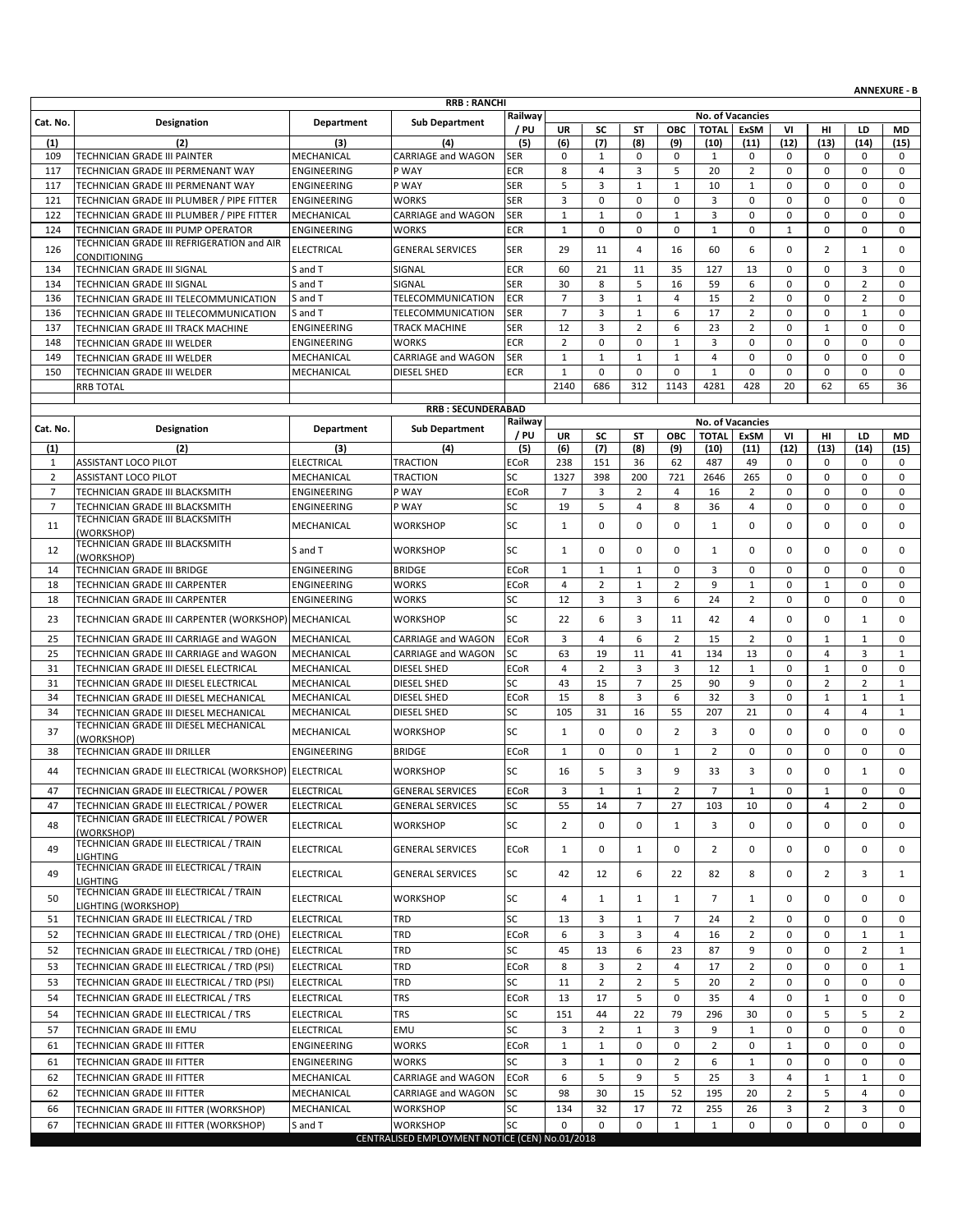|                |                                                                       |                    |                                                |                   |                     |                |                  |                |                |                         |                |                |                  | <b>ANNEXURE - B</b> |
|----------------|-----------------------------------------------------------------------|--------------------|------------------------------------------------|-------------------|---------------------|----------------|------------------|----------------|----------------|-------------------------|----------------|----------------|------------------|---------------------|
|                |                                                                       |                    | <b>RRB: SECUNDERABAD</b>                       | Railway           |                     |                |                  |                |                | <b>No. of Vacancies</b> |                |                |                  |                     |
| Cat. No.       | Designation                                                           | Department         | <b>Sub Department</b>                          | / PU              | <b>UR</b>           | SC             | ST               | <b>OBC</b>     | <b>TOTAL</b>   | <b>ExSM</b>             | V <sub>1</sub> | HI             | LD               | <b>MD</b>           |
| (1)            | (2)                                                                   | (3)                | (4)                                            | (5)               | (6)                 | (7)            | (8)              | (9)            | (10)           | (11)                    | (12)           | (13)           | (14)             | (15)                |
| 69             | TECHNICIAN GRADE III GRINDER                                          | ENGINEERING        | <b>BRIDGE</b>                                  | <b>ECoR</b><br>SC | 0<br>$\overline{2}$ | $\mathbf{1}$   | 0<br>$\mathbf 0$ | 0              | 1<br>4         | 0<br>$\mathbf 0$        | 0<br>0         | 0<br>0         | 0<br>$\mathbf 0$ | 0<br>$\mathbf 0$    |
| 70             | TECHNICIAN GRADE III GRINDER                                          | ENGINEERING        | P WAY                                          |                   |                     | $\mathbf{1}$   |                  | $\mathbf{1}$   |                |                         |                |                |                  |                     |
| 75             | TECHNICIAN GRADE III LUTER CUM ALIGNER                                | ENGINEERING        | P WAY                                          | <b>ECoR</b>       | $\mathbf{1}$        | $\mathbf{1}$   | $\mathbf{1}$     | 0              | 3              | $\mathbf 0$             | 0              | 0              | $\mathbf 0$      | $\mathbf 0$         |
| 79             | TECHNICIAN GRADE III MACHINIST                                        | MECHANICAL         | CARRIAGE and WAGON                             | <b>ECoR</b>       | $\mathbf 0$         | 0              | $\mathbf{1}$     | $\mathbf 0$    | $\mathbf{1}$   | $\mathbf 0$             | 0              | 0              | $\mathbf 0$      | $\mathbf 0$         |
| 84             | TECHNICIAN GRADE III MACHINIST (WORKSHOP)                             | MECHANICAL         | <b>WORKSHOP</b>                                | SC                | 10                  | 3              | $\overline{2}$   | 13             | 28             | 3                       | 0              | 0              | 1                | 0                   |
| 85             | TECHNICIAN GRADE III MACHINIST (WORKSHOP)                             | S and T            | <b>WORKSHOP</b>                                | SC                | 0                   | $\mathbf{1}$   | 0                | 1              | $\overline{2}$ | 0                       | 0              | 0              | $\mathbf 0$      | 0                   |
| 88             | TECHNICIAN GRADE III MASON                                            | <b>ENGINEERING</b> | <b>WORKS</b>                                   | <b>ECoR</b>       | 4                   | 0              | $\mathbf{1}$     | $\overline{2}$ | $\overline{7}$ | $\mathbf{1}$            | 3              | 0              | $\mathbf 0$      | $\mathbf 0$         |
| 88             | TECHNICIAN GRADE III MASON                                            | <b>ENGINEERING</b> | <b>WORKS</b>                                   | SC                | 13                  | 4              | 3                | 6              | 26             | 3                       | 0              | 0              | $\mathbf 0$      | $\mathbf 0$         |
| 96             | TECHNICIAN GRADE III MILLWRIGHT                                       | MECHANICAL         | <b>CARRIAGE and WAGON</b>                      | <b>ECoR</b>       | $\mathbf{1}$        | $\mathbf{1}$   | $\overline{2}$   | $\mathbf 0$    | $\overline{4}$ | $\mathbf 0$             | 0              | $\mathbf{1}$   | $\mathbf 0$      | $\mathbf 0$         |
| 98             | TECHNICIAN GRADE III MILLWRIGHT                                       | MECHANICAL         | <b>WORKSHOP</b>                                | SC                | 16                  | $\overline{2}$ | 0                | 8              | 26             | 3                       | 0              | 0              | $\overline{2}$   | $\mathbf 0$         |
| 100            | TECHNICIAN GRADE III MOTOR VEHICLE DRIVER CUM<br>MECHANIC             | GENERAL            | <b>TRANSPORT</b>                               | SC                | 1                   | 1              | 0                | 1              | 3              | $\Omega$                | 0              | 0              | $\mathbf 0$      | 0                   |
| 107            | TECHNICIAN GRADE III PAINTER                                          | ENGINEERING        | P WAY                                          | <b>ECoR</b>       | $\mathbf 0$         | $\mathbf{1}$   | $\mathbf{1}$     | $\mathbf 0$    | $\overline{2}$ | $\mathbf 0$             | 0              | 0              | $\mathbf 0$      | $\mathbf 0$         |
| 107            | TECHNICIAN GRADE III PAINTER                                          | ENGINEERING        | P WAY                                          | SC                | $\mathbf{1}$        | 0              | $\mathbf 0$      | $\mathbf 0$    | $\mathbf{1}$   | $\mathbf 0$             | 0              | 0              | $\mathbf 0$      | $\mathbf 0$         |
| 108            | TECHNICIAN GRADE III PAINTER                                          | ENGINEERING        | <b>WORKS</b>                                   | SC                | $\overline{4}$      | $\mathbf{1}$   | $\mathbf{1}$     | $\overline{2}$ | 8              | $\mathbf{1}$            | $\mathbf 0$    | 0              | $\mathbf 0$      | $\mathbf 0$         |
| 115            | TECHNICIAN GRADE III PAINTER (WORKSHOP)                               | MECHANICAL         | <b>WORKSHOP</b>                                | SC                | 25                  | 6              | 4                | 12             | 47             | 5                       | $\mathbf 0$    | $\overline{2}$ | $\mathbf 0$      | $\mathbf 0$         |
| 121            | TECHNICIAN GRADE III PLUMBER / PIPE FITTER                            | ENGINEERING        | <b>WORKS</b>                                   | <b>ECoR</b>       | $\overline{2}$      | $\mathbf{1}$   | $\mathbf{1}$     | $\mathbf 0$    | $\overline{4}$ | $\mathbf 0$             | 0              | 0              | $\mathbf 0$      | $\mathbf 0$         |
| 121            | TECHNICIAN GRADE III PLUMBER / PIPE FITTER                            | ENGINEERING        | <b>WORKS</b>                                   | SC                | 5                   | 2              | 1                | $\mathbf{1}$   | 9              | $\mathbf{1}$            | 0              | 0              | 0                | $\mathbf 0$         |
| 126            | TECHNICIAN GRADE III REFRIGERATION and AIR<br><b>CONDITIONING</b>     | <b>ELECTRICAL</b>  | <b>GENERAL SERVICES</b>                        | <b>ECoR</b>       | 9                   | 3              | 3                | 5              | 20             | $\overline{2}$          | 0              | 0              | $\mathbf 0$      | 1                   |
| 126            | TECHNICIAN GRADE III REFRIGERATION and AIR<br>CONDITIONING            | <b>ELECTRICAL</b>  | <b>GENERAL SERVICES</b>                        | SC                | 22                  | 6              | 4                | 13             | 45             | 5                       | 0              | 0              | $\overline{2}$   | 0                   |
| 128            | TECHNICIAN GRADE III REFRIGERATION and AIR<br>CONDITIONING (WORKSHOP) | <b>ELECTRICAL</b>  | <b>WORKSHOP</b>                                | SC                | 5                   | $\mathbf{1}$   | $\mathbf{1}$     | 2              | 9              | $\mathbf{1}$            | 0              | 0              | $\mathbf 0$      | 0                   |
| 134            | TECHNICIAN GRADE III SIGNAL                                           | S and T            | SIGNAL                                         | <b>ECoR</b>       | 5                   | $\mathbf{1}$   | $\overline{2}$   | 1              | 9              | 1                       | 0              | 0              | 1                | $\mathbf 0$         |
| 134            | TECHNICIAN GRADE III SIGNAL                                           | S and T            | SIGNAL                                         | SC                | 166                 | 50             | 26               | 82             | 324            | 32                      | 0              | 0              | 12               | $\mathbf 0$         |
| 136            | TECHNICIAN GRADE III TELECOMMUNICATION                                | S and T            | TELECOMMUNICATION                              | <b>ECoR</b>       | $\mathbf{1}$        | $\mathbf{1}$   | 1                | $\mathbf 0$    | 3              | 0                       | 0              | 0              | 0                | 0                   |
| 136            | TECHNICIAN GRADE III TELECOMMUNICATION                                | S and T            | TELECOMMUNICATION                              | <b>SC</b>         | 51                  | 14             | 9                | 26             | 100            | 10                      | 0              | 0              | $\overline{4}$   | $\mathbf 0$         |
| 137            | TECHNICIAN GRADE III TRACK MACHINE                                    | ENGINEERING        | <b>TRACK MACHINE</b>                           | SC                | 22                  | 9              | 3                | 6              | 40             | 4                       | 0              | 0              | 0                | $\mathbf 0$         |
| 138            | TECHNICIAN GRADE III TRIMMER                                          | MECHANICAL         | CARRIAGE and WAGON                             | <b>ECoR</b>       | $\mathbf{1}$        | 0              | 0                | $\mathbf 0$    | $\mathbf{1}$   | $\mathbf 0$             | 0              | 0              | $\mathbf 0$      | $\mathbf 0$         |
| 146            | TECHNICIAN GRADE III WELDER                                           | ENGINEERING        | <b>BRIDGE</b>                                  | <b>ECoR</b>       | $\overline{2}$      | $\mathbf{1}$   | $\mathbf{1}$     | $\mathbf 0$    | $\overline{4}$ | 0                       | 0              | 0              | $\mathbf 0$      | $\mathbf 0$         |
| 146            | TECHNICIAN GRADE III WELDER                                           | ENGINEERING        | <b>BRIDGE</b>                                  | SC                | 9                   | 3              | $\mathbf 0$      | 4              | 16             | $\overline{2}$          | 0              | 0              | $\mathbf 0$      | $\mathbf 0$         |
| 149            | TECHNICIAN GRADE III WELDER                                           | MECHANICAL         | CARRIAGE and WAGON                             | <b>ECoR</b>       | $\mathbf 0$         | $\mathbf{1}$   | $\mathbf{1}$     | $\mathbf 0$    | $\overline{2}$ | $\mathbf 0$             | 0              | 0              | $\mathbf 0$      | $\mathbf 0$         |
| 155            | TECHNICIAN GRADE III WELDER (WORKSHOP)                                | MECHANICAL         | <b>WORKSHOP</b>                                | SC                | 52                  | $\overline{7}$ | 6                | 18             | 83             | 8                       | $\mathbf 0$    | $\mathbf{1}$   | $\overline{2}$   | $\mathbf 0$         |
|                | <b>RRB TOTAL</b>                                                      |                    |                                                |                   | 2912                | 960            | 473              | 1472           | 5817           | 582                     | 13             | 39             | 58               | 11                  |
|                |                                                                       |                    |                                                |                   |                     |                |                  |                |                |                         |                |                |                  |                     |
|                |                                                                       |                    | <b>RRB: SILIGURI</b>                           | Railway           |                     |                |                  |                |                | <b>No. of Vacancies</b> |                |                |                  |                     |
| Cat. No.       | <b>Designation</b>                                                    | Department         | <b>Sub Department</b>                          | / PU              | UR                  | SC             | ST               | <b>OBC</b>     | <b>TOTAL</b>   | <b>ExSM</b>             | VI             | HI             | LD               | MD                  |
| (1)            | (2)                                                                   | (3)                | (4)                                            | (5)               | (6)                 | (7)            | (8)              | (9)            | (10)           | (11)                    | (12)           | (13)           | (14)             | (15)                |
| $\overline{2}$ | ASSISTANT LOCO PILOT                                                  | MECHANICAL         | TRACTION                                       | <b>NFR</b>        | 270                 | 80             | 40               | 144            | 534            | 53                      | 0              | 0              | 0                | 0                   |
| $\overline{7}$ | TECHNICIAN GRADE III BLACKSMITH                                       | ENGINEERING        | P WAY                                          | <b>NFR</b>        | 19                  | 5              | 3                | 10             | 37             | 4                       | 0              | $\mathbf{1}$   | $\overline{2}$   | 0                   |
| 18             | TECHNICIAN GRADE III CARPENTER                                        | ENGINEERING        | <b>WORKS</b>                                   | <b>NFR</b>        | 12                  | 3              | $\overline{2}$   | 6              | 23             | $\overline{2}$          | 0              | $\overline{2}$ | 1                | 2                   |
| 25             | TECHNICIAN GRADE III CARRIAGE and WAGON                               | MECHANICAL         | <b>CARRIAGE and WAGON</b>                      | <b>NFR</b>        | $\mathbf{1}$        | 0              | $\overline{4}$   | $\overline{2}$ | $\overline{7}$ | $\mathbf{1}$            | 0              | 0              | $\mathbf 0$      | $\mathbf 0$         |
| 31             | TECHNICIAN GRADE III DIESEL ELECTRICAL                                | MECHANICAL         | DIESEL SHED                                    | <b>NFR</b>        | 10                  | 3              | $\overline{2}$   | 5              | 20             | $\overline{2}$          | 0              | 0              | 0                | $\mathbf 0$         |
| 34             | TECHNICIAN GRADE III DIESEL MECHANICAL                                | MECHANICAL         | DIESEL SHED                                    | <b>NFR</b>        | 19                  | 6              | 3                | 11             | 39             | 4                       | 0              | 0              | $\mathbf 0$      | 0                   |
| 47             | TECHNICIAN GRADE III ELECTRICAL / POWER                               | <b>ELECTRICAL</b>  | <b>GENERAL SERVICES</b>                        | <b>NFR</b>        | 3                   | $\mathbf{1}$   | 0                | 1              | 5              | $\mathbf{1}$            | 0              | 0              | 0                | 0                   |
| 49             | TECHNICIAN GRADE III ELECTRICAL / TRAIN LIGHTING                      | <b>ELECTRICAL</b>  | <b>GENERAL SERVICES</b>                        | <b>NFR</b>        | 1                   | 0              | 0                | 0              | 1              | 0                       | 0              | 0              | 0                | 0                   |
| 51             | TECHNICIAN GRADE III ELECTRICAL / TRD                                 | <b>ELECTRICAL</b>  | <b>TRD</b>                                     | <b>NFR</b>        | 13                  | 4              | $\overline{2}$   | $\overline{7}$ | 26             | 3                       | 0              | $\mathbf{1}$   | 0                | 0                   |
| 59             | TECHNICIAN GRADE III FITTER                                           | <b>ELECTRICAL</b>  | <b>GENERAL SERVICES</b>                        | <b>NFR</b>        | 32                  | 9              | 4                | 17             | 62             | 6                       | 0              | 0              | 1                | 0                   |
| 61             | TECHNICIAN GRADE III FITTER                                           | ENGINEERING        | <b>WORKS</b>                                   | <b>NFR</b>        | 13                  | 3              | $\overline{2}$   | 6              | 24             | $\overline{2}$          | $\mathbf{1}$   | $\overline{2}$ | 1                | 1                   |
| 88             | TECHNICIAN GRADE III MASON                                            | ENGINEERING        | <b>WORKS</b>                                   | <b>NFR</b>        | 6                   | $\overline{2}$ | $\overline{2}$   | 4              | 14             | $\mathbf{1}$            | $\mathbf{1}$   | $\overline{2}$ | $\mathbf{1}$     | $\overline{2}$      |
| 100            | TECHNICIAN GRADE III MOTOR VEHICLE DRIVER CUM<br>MECHANIC             | GENERAL            | <b>TRANSPORT</b>                               | <b>NFR</b>        | 3                   | $\mathbf{1}$   | 0                | 2              | 6              | 1                       | 0              | 0              | 0                | 0                   |
| 107            | TECHNICIAN GRADE III PAINTER                                          | ENGINEERING        | P WAY                                          | <b>NFR</b>        | 2                   | $\mathbf{1}$   | 0                | $\mathbf{1}$   | 4              | 0                       | 0              | 0              | 0                | 0                   |
| 108            | TECHNICIAN GRADE III PAINTER                                          | ENGINEERING        | <b>WORKS</b>                                   | <b>NFR</b>        | 3                   | $\mathbf{1}$   | $\mathbf 0$      | 2              | 6              | 1                       | 0              | $\overline{2}$ | 1                | 2                   |
| 124            | TECHNICIAN GRADE III PUMP OPERATOR                                    | ENGINEERING        | <b>WORKS</b>                                   | <b>NFR</b>        | 4                   | $\overline{2}$ | $\mathbf{1}$     | $\overline{2}$ | 9              | $\mathbf{1}$            | 1              | $\mathbf{1}$   | 1                | 2                   |
| 134            | TECHNICIAN GRADE III SIGNAL                                           | S and T            | SIGNAL                                         | <b>NFR</b>        | 12                  | 5              | $\overline{2}$   | $\overline{7}$ | 26             | 3                       | 0              | 0              | $\overline{2}$   | 0                   |
| 136            | TECHNICIAN GRADE III TELECOMMUNICATION                                | S and T            | TELECOMMUNICATION                              | <b>NFR</b>        | $\overline{7}$      | $\mathbf{1}$   | $\mathbf{1}$     | 3              | 12             | $\mathbf{1}$            | 0              | 0              | 0                | 0                   |
| 148            | TECHNICIAN GRADE III WELDER                                           | ENGINEERING        | <b>WORKS</b>                                   | <b>NFR</b>        | 11                  | 3              | 1                | 5              | 20             | $\overline{2}$          | 0              | 1              | 1                | 0                   |
|                | <b>RRB TOTAL</b>                                                      |                    |                                                |                   | 441                 | 130            | 69               | 235            | 875            | 88                      | 3              | 12             | 11               | 9                   |
|                |                                                                       |                    |                                                |                   |                     |                |                  |                |                |                         |                |                |                  |                     |
|                |                                                                       |                    | CENTRALISED EMPLOYMENT NOTICE (CEN) No.01/2018 |                   |                     |                |                  |                |                |                         |                |                |                  |                     |